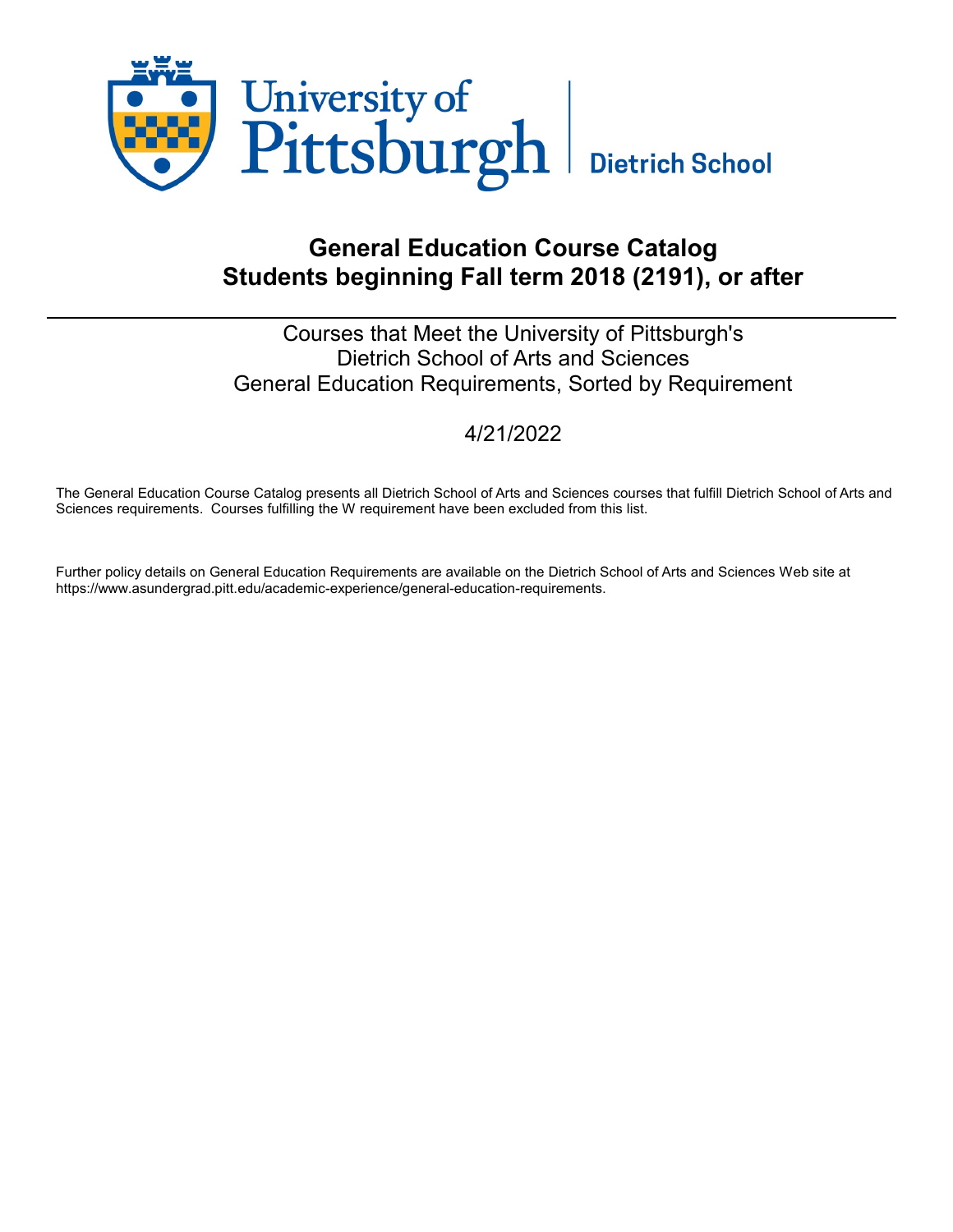#### ALGEBRA

| СS          | 0004 | INTRO COMPUTER PROGRMMNG-BASIC           |
|-------------|------|------------------------------------------|
| CS          | 0007 | INTRO TO COMPUTER PROGRAMMING            |
| MATH        | 0020 | COLLEGE ALGEBRA PART 2                   |
| MATH        | 0025 | APPLIED COLLEGE ALGEBRA                  |
| MATH        | 0031 | ALGEBRA                                  |
| MATH        | 0032 | <b>TRIGONOMETRY AND FUNCTIONS</b>        |
| MATH        | 0100 | PREP FOR BUSINESS CALCULUS               |
| <b>MATH</b> | 0120 | <b>BUSINESS CALCULUS</b>                 |
| <b>MATH</b> | 0126 | CALCULUS FOR BUSINESS 2                  |
| <b>MATH</b> | 0200 | PREP FOR SCIENTIFIC CALCULUS             |
| <b>MATH</b> | 0220 | ANAIYTC GEOMETRY & CALCULUS 1            |
| <b>MATH</b> | 0230 | ANAIYTC GEOMETRY & CALCULUS 2            |
| MATH        | 0235 | <b>HONORS 1 - VARIABLE CALCULUS</b>      |
| <b>MATH</b> | 0240 | <b>ANALYTC GEOMETRY &amp; CALCULUS 3</b> |

## CREATIVE WORK

| AFRCNA 0212            | <b>WEST AFRICAN DANCE</b>               |
|------------------------|-----------------------------------------|
|                        | AFRCNA 0242 AFRICANA URBAN WOMAN        |
| AFRCNA 0352            | AFRICAN AMERICAN DANCE                  |
| AFRCNA 1245            | STUDIO IN AFRICAN AMERICAN POETRY AND   |
| AFRCNA 1353            | COMPARATIVE DANCE EXPRESSION            |
| AFRCNA 1555            | AFRO-CARIBBEAN DANCE                    |
| ANTH 1548              | AMAZONIAN ARTS: MAKING AND MEANING      |
| ARC<br>1183            | DIGITAL ROMAN AFRICA                    |
| COMMRC <sub>0500</sub> | ARGUMENT                                |
| COMMRC0520             | <b>PUBLIC SPEAKING</b>                  |
| ENGCMP 0520            | INTEGRATING WRITING AND DESIGN          |
| ENGCMP 0610            | COMPOSING DIGITAL MEDIA                 |
| ENGCMP 0712            | <b>CRITICAL MAKING</b>                  |
| <b>ENGCMP 1112</b>     | PROFESSIONAL USES OF SOCIAL MEDIA       |
| ENGCMP 1130            | PROJECTS IN DIGITAL COMPOSITION         |
| ENGFLM 0355            | <b>VISUAL LITERACY</b>                  |
| ENGFLM 0585            | TECHNOLOGIES OF THE BODY                |
| ENGFLM 0590            | PRODUCTION AND CRITICISM                |
| ENGFLM 0712            | <b>CRITICAL MAKING</b>                  |
| ENGFLM 1497            | URBAN SCAVENGING                        |
| <b>ENGFLM 1671</b>     | <b>MAKING THE DOCUMENTARY</b>           |
| ENGLIT<br>0638         | <b>STEAMPUNK</b>                        |
| ENGLIT<br>0702         | <b>INTRODUCTION TO GAME STUDIES</b>     |
| ENGLIT<br>0712         | <b>CRITICAL MAKING</b>                  |
| <b>ENGLIT</b><br>0730  | ARCHIVAL RESEARCH METHODS               |
| ENGLIT<br>0732         | POST-DIGITAL GAMING                     |
| ENGLIT<br>1201         | DIGITAL NARRATIVE AND INTERACTIVE DESIC |
| ENGLIT<br>1345         | <b>DOCUPOETRY</b>                       |
| ENGLIT<br>1355         | <b>VIRTUAL REALITY</b>                  |
| ENGLIT 1412            | <b>SECRET PITTSBURGH</b>                |
| ENGWRT 0400            | INTRODUCTION TO CREATIVE WRITING        |

| ENGWRT 0530        |               |      | <b>INTRODUCTION TO POETRY</b>                |  |  |  |  |  |  |
|--------------------|---------------|------|----------------------------------------------|--|--|--|--|--|--|
| <b>ENGWRT 1245</b> |               |      | STUDIO IN AFRICAN AMERICAN POETRY AND        |  |  |  |  |  |  |
|                    | <b>FILMST</b> | 0001 | FILMMAKING 1: FUNDAMENTALS                   |  |  |  |  |  |  |
|                    | FILMST        | 0200 | <b>BLACK AND WHITE PHOTOGRAPHY</b>           |  |  |  |  |  |  |
|                    | <b>FILMST</b> | 0601 | FILMMAKING 2: SIGHT AND SOUND                |  |  |  |  |  |  |
|                    | FMST          | 0100 | <b>VISUAL LITERACY</b>                       |  |  |  |  |  |  |
|                    | <b>FMST</b>   | 0710 | FILMMAKING: PRODUCTION AND CRITICISM         |  |  |  |  |  |  |
|                    | FMST          | 0760 | <b>CRITICAL MAKING</b>                       |  |  |  |  |  |  |
|                    | <b>FMST</b>   | 0790 | TECHNOLOGIES OF THE BODY                     |  |  |  |  |  |  |
|                    | <b>FMST</b>   | 0800 | FILMMAKING 1: FUNDAMENTALS                   |  |  |  |  |  |  |
|                    | <b>FMST</b>   | 0845 | FILMMAKING 2: SIGHT AND SOUND                |  |  |  |  |  |  |
|                    | <b>FMST</b>   | 1193 | URBAN SCAVENGING                             |  |  |  |  |  |  |
|                    | <b>FMST</b>   | 1196 | DIGITAL MEDIA PRACTICE                       |  |  |  |  |  |  |
|                    | <b>FMST</b>   | 1197 | <b>MOVING IMAGE EDITING</b>                  |  |  |  |  |  |  |
|                    | <b>FMST</b>   | 1740 | <b>MAKING THE DOCUMENTARY</b>                |  |  |  |  |  |  |
|                    | FR.           | 1022 | <b>CREATIVE WRITING WORKSHOP</b>             |  |  |  |  |  |  |
|                    | FR.           | 1023 | <b>FRENCH THEATRE WORKSHOP: MOLIERE'S L'</b> |  |  |  |  |  |  |
|                    | GER           | 1005 | <b>MEDIA</b>                                 |  |  |  |  |  |  |
|                    | <b>GER</b>    | 1350 | <b>GERMAN DRAMA</b>                          |  |  |  |  |  |  |
|                    | GSWS          | 0610 | QUEER AND FEMINIST MEDIA ART                 |  |  |  |  |  |  |
|                    | GSWS          | 1610 | QUEER AND FEMINIST MEDIA ART                 |  |  |  |  |  |  |
|                    | HAA           | 1140 | DIGITAL ROMAN AFRICA                         |  |  |  |  |  |  |
|                    | <b>ITAL</b>   | 0115 | PERFORMING ITALIAN                           |  |  |  |  |  |  |
|                    | <b>ITAL</b>   | 1041 | <b>ITALIAN THEATRICAL WORKSHOP</b>           |  |  |  |  |  |  |
|                    | <b>MUSIC</b>  | 0121 | <b>BASIC MUSICIANSHIP: CLASS PIANO</b>       |  |  |  |  |  |  |
|                    | <b>MUSIC</b>  | 0124 | <b>INTERMEDIATE PIANO</b>                    |  |  |  |  |  |  |
|                    | MUSIC.        | 0125 | <b>CREATIVE MUSICIANSHIP</b>                 |  |  |  |  |  |  |
|                    | <b>MUSIC</b>  | 0415 | <b>MUSIC THEORY 2</b>                        |  |  |  |  |  |  |
|                    | <b>MUSIC</b>  | 0419 | <b>MUSIC THEORY 4</b>                        |  |  |  |  |  |  |
|                    | <b>MUSIC</b>  | 0673 | SMALL JAZZ ENSEMBLES                         |  |  |  |  |  |  |
|                    | <b>MUSIC</b>  | 1421 | <b>COMPOSITION 1</b>                         |  |  |  |  |  |  |
|                    | <b>MUSIC</b>  | 1431 | INSTRUMENTATION AND ORCHESTRATION            |  |  |  |  |  |  |
|                    | MUSIC         | 1441 | ELECTRONIC AND COMPUTER MUSIC 1              |  |  |  |  |  |  |
|                    | <b>MUSIC</b>  | 1442 | ELECTRONIC AND COMPUTER MUSIC 2              |  |  |  |  |  |  |
|                    | MUSIC         | 1443 | PROGRAMMING ENVIRONMENTS IN MUSIC            |  |  |  |  |  |  |
|                    | MUSIC         | 1444 | ELECTRONIC BEAT MAKING AND SONG WRIT         |  |  |  |  |  |  |
|                    | MUSIC         | 1731 | JAZZ ARRANGING 1                             |  |  |  |  |  |  |
|                    | MUSIC         | 1741 | JAZZ IMPROVISATION 1                         |  |  |  |  |  |  |
|                    | <b>MUSIC</b>  | 1742 | JAZZ IMPROVISATION 2                         |  |  |  |  |  |  |
|                    | SA            | 0110 | <b>VISUAL THINKING</b>                       |  |  |  |  |  |  |
|                    | SA            | 0120 | PAINTING STUDIO 1                            |  |  |  |  |  |  |
|                    | SA            | 0130 | DRAWING STUDIO 1                             |  |  |  |  |  |  |
|                    | SA            | 0140 | <b>SCULPTURE STUDIO 1</b>                    |  |  |  |  |  |  |
|                    | SA            | 0170 | DIGITAL STUDIO: CREATIVE CODING              |  |  |  |  |  |  |
|                    | SA            | 0180 | DIGITAL STUDIO: PHOTOGRAHY                   |  |  |  |  |  |  |
|                    | THEA          | 0804 | THEATRE AND COLLABORATION                    |  |  |  |  |  |  |
|                    | THEA          | 0830 | <b>INTRODUCTION TO PERFORMANCE</b>           |  |  |  |  |  |  |
|                    | THEA          | 0840 | INTRODUCTION TO THEATRE DESIGN               |  |  |  |  |  |  |
|                    | THEA          | 1102 | <b>ACTING 1</b>                              |  |  |  |  |  |  |
|                    | URBNST 0130   |      | <b>APPLIED GIS</b>                           |  |  |  |  |  |  |
|                    |               |      |                                              |  |  |  |  |  |  |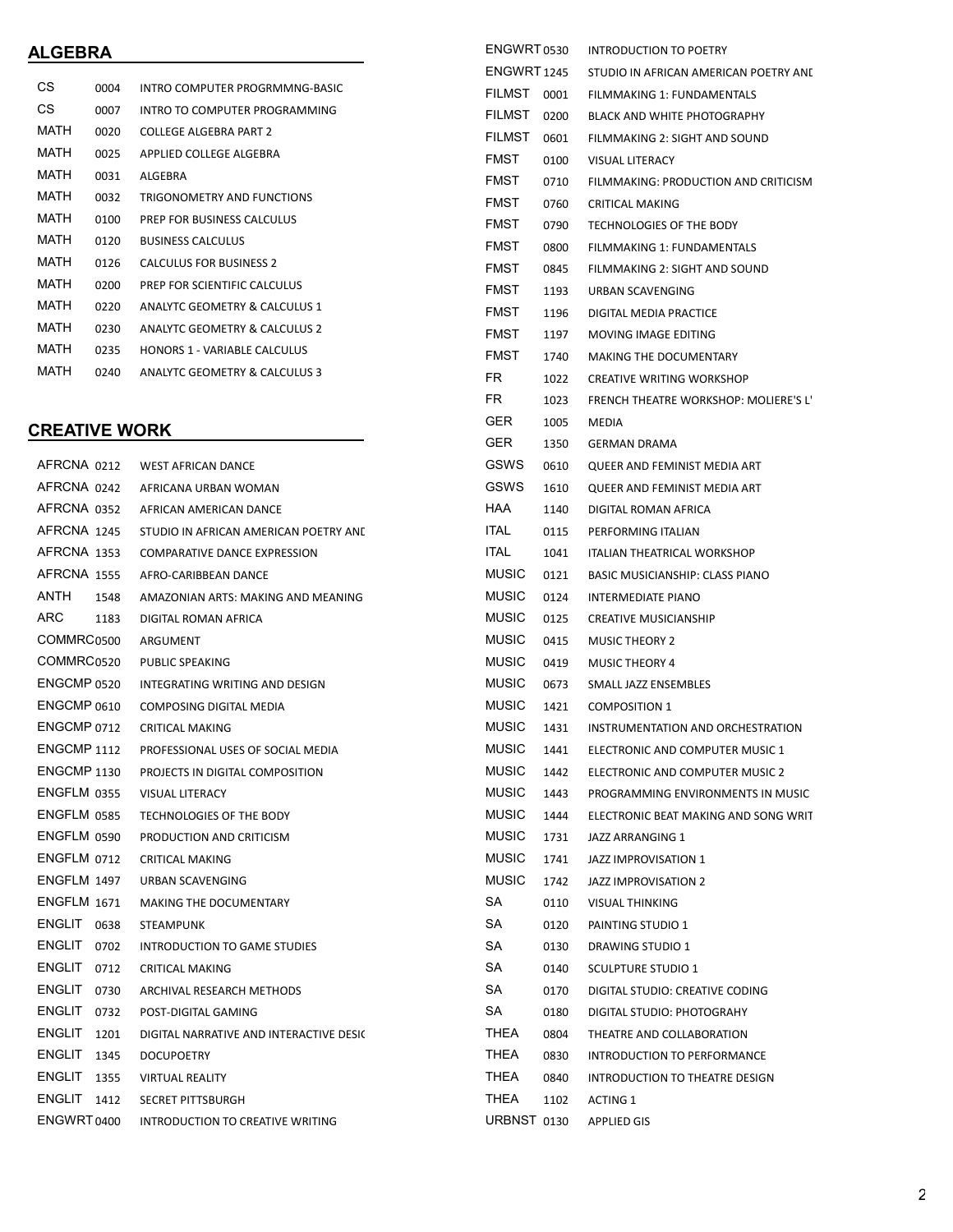#### CROSS-CULTURAL AWARENESS

|             |      |                                             | ARABIC        |
|-------------|------|---------------------------------------------|---------------|
| AFRCNA 0031 |      | INTRODUCTION TO AFRICANA STUDIES            | <b>ARC</b>    |
| AFRCNA 0318 |      | <b>HISTORY OF AFRICA BEFORE 1800</b>        | <b>ARC</b>    |
| AFRCNA 0522 |      | INTRODUCTION TO AFRICAN LITERATURE          | ARC           |
| AFRCNA 0586 |      | <b>EARLY AFRICAN CIVILIZATION</b>           | <b>ARC</b>    |
| AFRCNA 0787 |      | <b>BLACK CONSCIOUSNESS</b>                  | <b>ARC</b>    |
| AFRCNA 0805 |      | <b>BLACK PERFORMANCE AESTHETICS</b>         |               |
| AFRCNA 1012 |      | EARLY 20TH CENTURY BLACK SOCIAL MOVEN       | <b>CHIN</b>   |
| AFRCNA 1021 |      | HISTORY OF THE AFRICAN DIASPORA             | <b>CHIN</b>   |
| AFRCNA 1030 |      | INTRODUCTION TO AFRICAN POLITICS            | <b>CHIN</b>   |
| AFRCNA 1201 |      | <b>GLOBAL DIASPORAS: CONTEMPORARY AFRIC</b> | <b>CHIN</b>   |
| AFRCNA 1240 |      | AFRICAN LITERATURE AND SOCIETY              | CLASS         |
| AFRCNA 1250 |      | <b>BLACK EUROPE</b>                         | <b>COMMR</b>  |
| AFRCNA 1309 |      | WOMEN OF AFRICA AND THE AFRICAN DIAS        | <b>ENGFLM</b> |
| AFRCNA 1310 |      | <b>CULTURES OF AFRICA</b>                   | <b>ENGFLM</b> |
| AFRCNA 1331 |      | AFRICAN LIBERATION MOVEMENTS                | <b>ENGFLM</b> |
| AFRCNA 1334 |      | MUSIC IN AFRICA                             | <b>ENGLIT</b> |
| AFRCNA 1347 |      | FRANCOPHONE AFRICANA LITERATURE             | ENGLIT        |
| AFRCNA 1349 |      | CONTEMPORARY CARIBBEAN LITERATURE           | <b>ENGLIT</b> |
| AFRCNA 1353 |      | <b>COMPARATIVE DANCE EXPRESSION</b>         | <b>ENGLIT</b> |
| AFRCNA 1420 |      | POWER AND PERFORMANCE IN AFRICA: FRC        | <b>FMST</b>   |
| AFRCNA 1555 |      | AFRO-CARIBBEAN DANCE                        | <b>FMST</b>   |
| AFRCNA 1628 |      | AFRO-LATINOS IN THE UNITED STATES           | <b>FMST</b>   |
| AFRCNA 1644 |      | THE AFRICAN NOVEL                           | <b>FMST</b>   |
| AFRCNA 1655 |      | AFRICAN CINEMAS/SCREEN GRIOTS               | <b>FMST</b>   |
| AFRCNA 1704 |      | AFRICANA WORLD LITERATURE                   | <b>FMST</b>   |
| AFRCNA 1720 |      | WEST AFRICA IN THE ERA OF SLAVE TRADE       | <b>GEOL</b>   |
| AFRCNA 1904 |      | REBELS AND REVOLUTION: RESISTANCE AND       | GSWS          |
| ANTH        | 0582 | INTRODUCTION TO ARCHAEOLOGY                 | GSWS          |
| ANTH        | 0717 | MAGIC AND THE SUPERNATURAL                  | <b>HAA</b>    |
| ANTH        | 0768 | HUMAN SEXUALITY IN CROSS-CULTURAL PEF       | HAA           |
| ANTH        | 0780 | INTRODUCTION TO CULTURAL ANTHROPOLC         | <b>HAA</b>    |
| ANTH        | 1528 | SOUTH AMERICAN ARCHAEOLOGY                  | <b>HAA</b>    |
| ANTH        | 1530 | ORIGINS OF CITIES                           | HAA           |
| ANTH        | 1544 | ANCIENT CIVILIZATIONS                       | HAA           |
| ANTH        | 1548 | AMAZONIAN ARTS: MAKING AND MEANING          | HAA           |
| ANTH        | 1704 | RITUAL: THEORIES AND CASES                  | HAA           |
| ANTH        | 1711 | AMAZONIAN RELGION AND NATURE                | HAA           |
| ANTH        | 1718 | <b>GENDER AND WORK IN CROSS CULTURAL PE</b> | HAA           |
| ANTH        | 1728 | <b>GENDER AND GLOBALIZATION</b>             | HAA.          |
| ANTH        | 1730 | ETHNO-NATIONAL VIOLENCE                     | HAA           |
| ANTH        | 1734 | <b>GENDER IN EAST ASIA</b>                  | HAA           |
| ANTH        | 1752 | ANTHROPOLOGY OF FOOD                        | HAA           |
| ANTH        | 1759 | <b>CHINESE SOCIETY</b>                      | HIST          |
| ANTH        | 1764 | CULTURES AND SOCIETY OF INDIA               | HIST          |
| ANTH        | 1776 | MYTH, SYMBOL AND RITUAL                     | HIST          |
| ANTH        | 1785 | COMPARATIVE HEALTHCARE SYSTEMS              | HIST          |

| ANTH               | 1797 | MOUNTAIN AND MEDICINE-HEALTH AND EN     |
|--------------------|------|-----------------------------------------|
| ANTH               | 1798 | RELIGION AND ECOLOGY: A HIMALAYAN PER   |
| ARABIC             | 1615 | ARABIC LIFE AND THOUGHT                 |
| <b>ARABIC</b>      | 1635 | INTRODUCTION TO MODERN ARABIC LITERA    |
| ARABIC             | 1645 | <b>GLOBAL ISSUES IN LITERATURE</b>      |
| ARC                | 0112 | ARCHITECTURE OF THE PRE-MODERN WORL     |
| ARC                | 0114 | <b>ISLAMIC ARCHITECTURE</b>             |
| ARC                | 0180 | <b>WORLD CITIES</b>                     |
| ARC                | 1183 | DIGITAL ROMAN AFRICA                    |
| ARC                | 1340 | <b>HERITAGE SITES</b>                   |
| <b>CHIN</b>        | 0083 | CROSS-CULTURAL COMMUNICATION BETWE      |
| CHIN               | 1047 | EXPRESSION OF FEELING IN CHINESE AND W  |
| CHIN               | 1085 | INTRODUCTION TO EAST ASIAN CINEMA       |
| CHIN               | 1700 | TRANSLATION IN THEORY AND PRACTICE      |
| <b>CLASS</b>       | 1950 | <b>CLASSICS CAPSTONE</b>                |
| COMMRC1170         |      | CROSS-CULTURAL COMMUNICATION            |
| ENGFLM 1410        |      | BOLLYWOOD AND INDIAN CINEMA             |
| ENGFLM 1420        |      | TRANSNATIONAL EAST ASIAN CINEMAS        |
| <b>ENGFLM 1585</b> |      | CINEMA AND REVOLUTION                   |
| ENGLIT 0573        |      | LITERATURE OF THE AMERICAS              |
| ENGLIT             | 1380 | WORLD LITERATURE IN ENGLISH             |
| ENGLIT             | 1612 | THE AFRICAN NOVEL                       |
| <b>ENGLIT</b>      | 1730 | EXPRESSION OF FEELING IN CHINESE AND W  |
| <b>FMST</b>        | 1200 | INTRODUCTION TO EAST ASIAN CINEMA       |
| <b>FMST</b>        | 1225 | TRANSNATIONAL EAST ASIAN CINEMAS        |
| <b>FMST</b>        | 1235 | JAPANESE CULTURE AND SOCIETY THROUGH    |
| <b>FMST</b>        | 1240 | INTRODUCTION TO KOREA THROUGH FILMS     |
| <b>FMST</b>        | 1250 | BOLLYWOOD AND INDIAN CINEMA             |
| <b>FMST</b>        | 1585 | CINEMA AND REVOLUTION                   |
| <b>GEOL</b>        | 1300 | ENVIRONMENTAL EDUCATION FOR SOCIAL C    |
| <b>GSWS</b>        | 1300 | WANDERLUST: SEX AND GENDER IN GLOBAL    |
| GSWS               | 1715 | FEEDING THE SOUL: FOOD AND GENDER IN I  |
| HAA                | 0010 | INTRODUCTION TO WORLD ART               |
| HAA                | 0020 | INTRODUCTION TO ASIAN ART               |
| HAA                | 0042 | <b>WORLD CITIES</b>                     |
| HAA                | 0105 | <b>ART AND EMPIRE</b>                   |
| HAA                | 0150 | <b>ANCIENT ART</b>                      |
| HAA                | 0160 | <b>ANCIENT EMPIRES</b>                  |
| HAA                | 0380 | ART OF THE SPANISH WORLD: RELIGION, IDE |
| HAA                | 0520 | ART AND POLITICS IN MODERN LATIN AMERI  |
| HAA                | 0715 | <b>ISLAMIC ARCHITECTURE</b>             |
| HAA                | 0905 | ARCHITECTURE OF THE PRE-MODERN WORL     |
| HAA                | 1027 | <b>HERITAGE SITES</b>                   |
| HAA                | 1050 | WORLD ART: CONTACT AND CONFLICT         |
| HAA                | 1140 | DIGITAL ROMAN AFRICA                    |
| HAA                | 1692 | BUDDHISM ALONG THE SILK ROAD            |
| HIST               | 0400 | EAST ASIAN CIVILIZATION TO 1800         |
| HIST               | 0401 | MODERN EAST ASIAN CIVILIZATION          |
| HIST               | 0403 | HISTORY OF MODERN SOUTHEAST ASIA        |
| HIST               | 0430 | JAPAN AND THE WEST, 1600-PRESENT        |
|                    |      |                                         |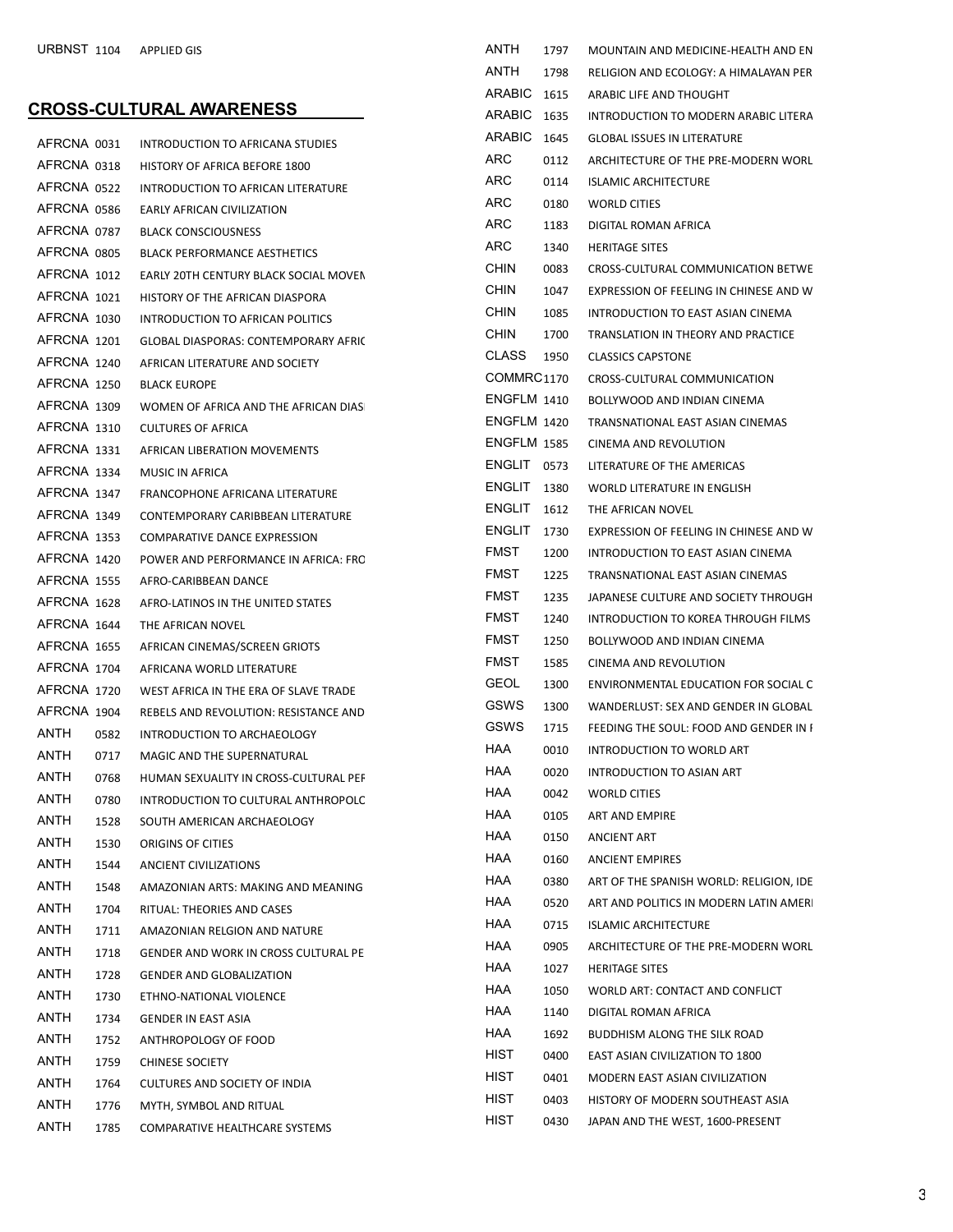| HIST         | 0475 | RELIGION AND CULTURE IN EAST ASIA       | <b>JPNSE</b>       | 1071 | WORLD OF JAPAN                               |
|--------------|------|-----------------------------------------|--------------------|------|----------------------------------------------|
| <b>HIST</b>  | 0500 | COLONIAL LATIN AMERICA                  | <b>JPNSE</b>       | 1085 | INTRODUCTION TO EAST ASIAN CINEMA            |
| <b>HIST</b>  | 0501 | MODERN LATIN AMERICA                    | <b>JPNSE</b>       | 1700 | THEORY AND PRACTICE OF TRANSLATION           |
| <b>HIST</b>  | 0502 | AFRO-LATIN AMERICA                      | JS                 | 0090 | MYTH IN THE ANCIENT NEAR EAST                |
| <b>HIST</b>  | 0521 | <b>CARIBBEAN HISTORY</b>                | JS                 | 1715 | FEEDING THE SOUL: FOOD AND GENDER IN F       |
| <b>HIST</b>  | 0672 | NATIVE AND NEWCOMERS                    | KOREAN 0007        |      | INTRODUCTION TO KOREAN CULTURE AND C         |
| <b>HIST</b>  | 0700 | <b>WORLD HISTORY</b>                    | KOREAN 0023        |      | KOREAN LANGUAGE: THEN AND NOW                |
| <b>HIST</b>  | 0751 | <b>ANCIENT WORLDS</b>                   | KOREAN 0070        |      | WORLD OF KOREA: PAST AND PRESENT             |
| <b>HIST</b>  | 0753 | <b>RISE OF ISLAM: 500-1200 CE</b>       | KOREAN 0075        |      | INTRODUCTION TO KOREA THROUGH FILMS          |
| <b>HIST</b>  | 0755 | RELIGION IN ASIA                        | KOREAN 0084        |      | INTRODUCTION TO MODERN KOREAN LITER.         |
| <b>HIST</b>  | 0795 | HISTORY OF AFRICA BEFORE 1800           | KOREAN 1023        |      | ASPECTS OF THE KOREAN LANGUAGE               |
| <b>HIST</b>  | 1026 | STATES AND SEX IN THE AMERICAS          | KOREAN 1060        |      | LANGUAGE AND SOCIETY IN KOREA                |
| <b>HIST</b>  | 1060 | <b>GLOBAL HISTORY OF PIRACY</b>         | KOREAN 1080        |      | <b>CONTEMPORARY KOREAN CULTURE</b>           |
| <b>HIST</b>  | 1071 | STATE BUILDING IN THE POST-COLONIAL ERA | LING               | 1023 | ASPECTS OF THE KOREAN LANGUAGE               |
| HIST         | 1076 | COMPARATIVE SLAVERY                     | LING               | 1060 | LANGUAGE AND SOCIETY IN KOREA                |
| <b>HIST</b>  | 1080 | EMPIRES AND THE ENVIRONMENT IN WORLI    | LING               | 1263 | CROSS-CULTURAL COMMUNICATION                 |
| <b>HIST</b>  | 1314 | USSR 1918-1932                          | LING               | 1951 | LANGUAGES OF THE WORLD                       |
| <b>HIST</b>  | 1420 | ANCIENT CHINA                           | <b>MUSIC</b>       | 0311 | INTRODUCTION TO WORLD MUSIC                  |
| <b>HIST</b>  | 1422 | LATE IMPERIAL CHINA                     | <b>MUSIC</b>       | 1310 | <b>GLOBAL AND POPULAR MUSIC</b>              |
| <b>HIST</b>  | 1423 | MODERN CHINA                            | <b>MUSIC</b>       | 1327 | <b>GLOBAL HIP-HOP</b>                        |
| HIST         | 1431 | HISTORY OF JAPAN TO 1868                | <b>MUSIC</b>       | 1340 | MUSIC IN AFRICA                              |
| <b>HIST</b>  | 1433 | MODERN JAPAN                            | <b>MUSIC</b>       | 1352 | MUSIC OF SOUTHEAST ASIA                      |
| <b>HIST</b>  | 1434 | A SOCIAL HISTORY OF AESTHETICS IN JAPAN | <b>MUSIC</b>       | 1358 | MUSIC IN SOUTH ASIA                          |
| <b>HIST</b>  | 1437 | THE WORLD OF THE SWORD: EXPLORING TH    | <b>PORT</b>        | 1458 | <b>CULTURES OF THE PORTUGUESE-SPEAKING \</b> |
| <b>HIST</b>  | 1446 | EAST ASIAN POLITICAL ECONOMY 1950-PRES  | PS                 | 1321 | LATIN AMERICAN POLITICS                      |
| <b>HIST</b>  | 1471 | WATER IN CENTRAL EURASIA                | PS                 | 1324 | US-LATIN AMERICAN RELATIONS                  |
| <b>HIST</b>  | 1475 | EAST ASIAN BUDDHISM                     | PS                 | 1326 | EAST ASIAN POLITICAL ECONOMY                 |
| <b>HIST</b>  | 1477 | <b>RELIGION IN JAPAN</b>                | PS                 | 1332 | GOVERNMENT AND POLITICS IN CONTEMPO          |
| HIST         | 1480 | <b>CHINESE THOUGHT</b>                  | PS                 | 1341 | <b>GOVERNMENT AND POLITICS OF THE RUSSIA</b> |
| <b>HIST</b>  | 1482 | BUDDHISM ALONG THE SILK ROAD            | PS                 | 1352 | INTRODUCTION TO AFRICAN POLITICS             |
| <b>HIST</b>  | 1511 | VIOLENCE AND MEMORY IN LATIN AMERICA    | PS                 | 1387 | POLITICS OF WATER                            |
| <b>HIST</b>  | 1522 | <b>BRAZIL</b>                           | RELGST 0090        |      | MYTH IN THE ANCIENT NEAR EAST                |
| HIST         | 1560 | WOMEN IN LATIN AMERICAN HISTORY         | RELGST 0454        |      | RISE OF ISLAM: 500-1200 CE                   |
| <b>HIST</b>  | 1586 | LATIN AMERICAN REVOLUTIONS              | RELGST 0505        |      | RELIGION IN ASIA                             |
| <b>HIST</b>  | 1683 | NORTH AMERICAN INDIANS                  | RELGST 0525        |      | RELIGION AND CULTURE IN EAST ASIA            |
| <b>HIST</b>  | 1716 | INDIAN OCEAN WORLD                      | RELGST 0780        |      | QUANTUM KARMA: SCIENCE IN HINDU AND          |
| <b>HIST</b>  | 1720 | WEST AFRICA IN THE ERA OF SLAVE TRADE   | RELGST 1135        |      | ORTHODOX CHRISTIANITY                        |
| <b>HIST</b>  | 1721 | HISTORY OF SOUTHERN AFRICA              | RELGST 1402        |      | <b>HEALTH AND RELIGION</b>                   |
| <b>HIST</b>  | 1722 | MODERN SOUTH AFRICAN HISTORY            | RELGST 1428        |      | <b>RELGION AND SPORTS</b>                    |
| <b>HIST</b>  | 1725 | DISEASE AND HEALTH IN MODERN AFRICA     | RELGST 1445        |      | MUSLIM POLITICS IN REAL TIME                 |
| HIST         | 1741 | POPULAR RELIGION IN A CHANGING JAPAN    | RELGST 1456        |      | ISLAM IN ASIA                                |
| <b>HIST</b>  | 1753 | THE OTTOMAN EMPIRE                      | RELGST 1511        |      | YOGA: OF LOINCLOTHS AND LULULEMON            |
| <b>HIST</b>  | 1763 | POLITICS OF CONTEMPORARY MIDDLE EAST    | <b>RELGST 1519</b> |      | RELIGION, NATURE AND THE ENVIRONMENT         |
| <b>HIST</b>  | 1796 | HISTORY OF AFRICA SINCE 1800            | RELGST 1520        |      | BUDDHISM ALONG THE SILK ROAD                 |
| <b>HPS</b>   | 0619 | QUANTUM KARMA: SCIENCE IN HINDU AND     | RELGST 1540        |      | SAINTS EAST AND WEST                         |
| <b>JPNSE</b> | 0085 | JAPANESE TALES OF THE SUPERNATURAL      | RELGST 1550        |      | EAST ASIAN BUDDHISM                          |
| JPNSE        | 1056 | MODERN JAPANESE LITERATURE AND THE W    | RELGST 1554        |      | DEATH AND BEYOND IN BUDDHIST CULTURE         |
| <b>JPNSE</b> | 1057 | JAPANESE CULTURE AND SOCIETY THROUGH    | RELGST 1558        |      | <b>BUDDHISM AND PSYCHOLOGY</b>               |
| <b>JPNSE</b> | 1058 | WESTERNS AND SAMURAI FILMS              | RELGST 1570        |      | <b>RELIGION IN JAPAN</b>                     |
| <b>JPNSE</b> | 1065 | DETECTIVE AND MYSTERY FICTION IN JAPAN  | RELGST 1572        |      | POPULAR RELIGION IN A CHANGING JAPAN         |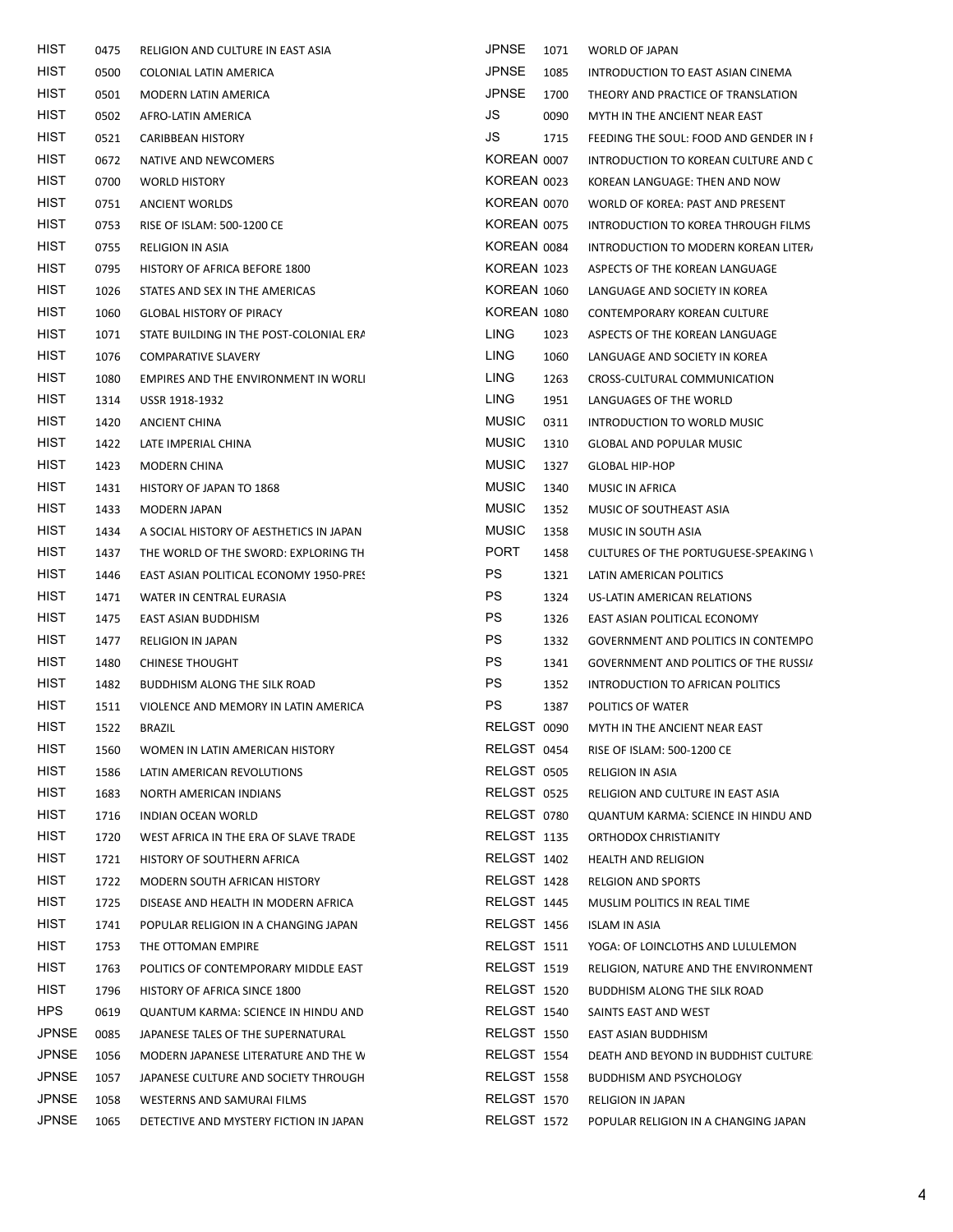| RELGST 1665        |      | ANTHROPOLOGY OF RELIGION                 | AFRCNA 1012 |  |
|--------------------|------|------------------------------------------|-------------|--|
| <b>RELGST 1715</b> |      | FEEDING THE SOUL: FOOD AND GENDER IN I   | AFRCNA 1021 |  |
| RELGST 1722        |      | HEALING, SHAMANISM AND SPIRITUAL POSS    | AFRCNA 1030 |  |
| <b>SLAV</b>        | 0660 | SCI-FI- EAST AND WEST                    | AFRCNA 1039 |  |
| <b>SLAV</b>        | 1135 | ORTHODOX CHRISTIANITY                    | AFRCNA 1103 |  |
| <b>SLAV</b>        | 1225 | BEHIND BARS: CROSS CULTURAL REPRESENT.   | AFRCNA 1108 |  |
| <b>SLAV</b>        | 1850 | UNDERSTANDING THE BALKANS: INTRODUCT     | AFRCNA 1137 |  |
| SOC.               | 1317 | SOCIOLOGY OF LITERATURE                  | AFRCNA 1201 |  |
| <b>SOC</b>         | 1319 | <b>IMMIGRATION</b>                       | AFRCNA 1240 |  |
| SOC.               | 1359 | <b>CONTEMPORARY ARAB SOCIETY</b>         | AFRCNA 1245 |  |
| <b>SOC</b>         | 1362 | REVOLUTIONARY SOCIAL MOVEMENTS           | AFRCNA 1250 |  |
| SOC.               | 1364 | RACE AROUND THE WORLD                    | AFRCNA 1309 |  |
| <b>SPAN</b>        | 1414 | THEATER AND PERFORMANCE IN LATIN AME     | AFRCNA 1310 |  |
| <b>SPAN</b>        | 1421 | POPULAR CULTURE IN LATINO AMERICA        | AFRCNA 1330 |  |
| <b>SPAN</b>        | 1423 | SEXUAL DIVERSITY IN LATIN AMERICAN LITEI | AFRCNA 1331 |  |
| <b>SPAN</b>        | 1427 | TRANSATLANTIC HISPANIC LITERATURE AND    | AFRCNA 1334 |  |
| <b>SPAN</b>        | 1439 | QUEER MEXICO                             | AFRCNA 1347 |  |
| <b>SPAN</b>        | 1442 | INDIOS CHINOS, INCA WITCHES, AFRICAN HE  | AFRCNA 1349 |  |
| <b>SPAN</b>        | 1455 | <b>BORDER STUDIES</b>                    | AFRCNA 1353 |  |
| <b>SPAN</b>        | 1459 | MAPPING THE FEMALE BODY: A CULTURAL A    | AFRCNA 1402 |  |
| SPAN               | 1470 | THE INCAS: ANDEAN INDIGENOUS PEOPLES     | AFRCNA 1418 |  |
| <b>SPAN</b>        | 1707 | AFRICAN PRESENCE IN LATIN AMERICAN LITI  | AFRCNA 1420 |  |
| SWAHIL 1615        |      | SWAHILI COASTAL CULTURE: GATEWAY TO AL   | AFRCNA 1450 |  |
| THEA               | 0825 | CONTEMPORARY GLOBAL STAGES               | AFRCNA 1522 |  |
| THEA               | 1341 | WORLD THEATRE: 500 BCE TO 1640           | AFRCNA 1535 |  |
| THEA               | 1342 | <b>WORLD THEATRE: 1640 TO 1890</b>       | AFRCNA 1538 |  |
| THEA               | 1343 | WORLD THEATRE: 1890 - PRESENT            | AFRCNA 1538 |  |
| TURKSH 1615        |      | TURKISH CULTURE AND SOCIETY              | AFRCNA 1555 |  |
| <b>URBNST 1700</b> |      | <b>INTERNATIONAL URBANISM</b>            | AFRCNA 1616 |  |
|                    |      |                                          | AFRCNA 1628 |  |

#### **DIVERSITY**

| AFRCNA 0031 | INTRODUCTION TO AFRICANA STUDIES       |  |
|-------------|----------------------------------------|--|
| AFRCNA 0120 | THE AFRICAN AMERICAN EXPERIENCE IN SP( |  |
| AFRCNA 0127 | INTRODUCTION TO AFRICA                 |  |
| AFRCNA 0150 | AFRICAN AMERICAN LITERATURE            |  |
| AFRCNA 0242 | AFRICANA URBAN WOMAN                   |  |
| AFRCNA 0311 | INTRODUCTION TO THE AFRICAN AMERICAN   |  |
| AFRCNA 0313 | <b>BLACK CHURCH</b>                    |  |
| AFRCNA 0316 | INTRODUCTION TO AFRICAN AMERICAN THE   |  |
| AFRCNA 0352 | AFRICAN AMERICAN DANCE                 |  |
| AFRCNA 0434 | THE PSYCHOLOGICAL EXPERIENCE OF AFRIC/ |  |
| AFRCNA 0454 | MAN/WOMAN LITERATURE                   |  |
| AFRCNA 0535 | ANTEBELLUM AFRICAN AMERICAN WOMEN'     |  |
| AFRCNA 0536 | 20TH CENTURY AFRICAN AMERICAN WOMEI    |  |
| AFRCNA 0586 | <b>EARLY AFRICAN CIVILIZATION</b>      |  |
| AFRCNA 0629 | AFRO-AMERICAN HISTORY 1                |  |
| AFRCNA 0630 | AFRO-AMERICAN HISTORY 2                |  |
| AFRCNA 0787 | <b>BLACK CONSCIOUSNESS</b>             |  |
| AFRCNA 0805 | <b>BLACK PERFORMANCE AESTHETICS</b>    |  |

| AFRCNA 1012 |      | EARLY 20TH CENTURY BLACK SOCIAL MOVEN       |
|-------------|------|---------------------------------------------|
| AFRCNA 1021 |      | HISTORY OF THE AFRICAN DIASPORA             |
| AFRCNA 1030 |      | INTRODUCTION TO AFRICAN POLITICS            |
| AFRCNA 1039 |      | HISTORY OF CARIBBEAN SLAVERY                |
| AFRCNA 1103 |      | FEMALE PLAYWRIGHTS BEFORE 1959              |
| AFRCNA 1108 |      | AFRICAN AMERICAN FOLK CULTURE               |
| AFRCNA 1137 |      | 19TH CENTURY AFRICAN AMERICAN HISTOR        |
| AFRCNA 1201 |      | <b>GLOBAL DIASPORAS: CONTEMPORARY AFRIC</b> |
| AFRCNA 1240 |      | AFRICAN LITERATURE AND SOCIETY              |
| AFRCNA 1245 |      | STUDIO IN AFRICAN AMERICAN POETRY AND       |
| AFRCNA 1250 |      | BLACK EUROPE                                |
| AFRCNA 1309 |      | WOMEN OF AFRICA AND THE AFRICAN DIAS        |
| AFRCNA 1310 |      | CULTURES OF AFRICA                          |
| AFRCNA 1330 |      | SCIENCE AND TECHNOLOGY IN THE AFRICAN       |
|             |      | AFRCNA 1331 AFRICAN LIBERATION MOVEMENTS    |
| AFRCNA 1334 |      | MUSIC IN AFRICA                             |
| AFRCNA 1347 |      | FRANCOPHONE AFRICANA LITERATURE             |
| AFRCNA 1349 |      | CONTEMPORARY CARIBBEAN LITERATURE           |
| AFRCNA 1353 |      | COMPARATIVE DANCE EXPRESSION                |
| AFRCNA 1402 |      | LEARNING PARADIGMS                          |
| AFRCNA 1418 |      | FROM VODOU TO SANTERIA: RELIGIONS OF        |
| AFRCNA 1420 |      | POWER AND PERFORMANCE IN AFRICA: FRC        |
| AFRCNA 1450 |      | AFRICANA CULTURAL MEMORY                    |
| AFRCNA 1522 |      | SEX AND RACISM                              |
| AFRCNA 1535 |      | DIMENSIONS OF RACISM                        |
| AFRCNA 1538 |      | HISTORY OF BLACK PITTSBURGH                 |
| AFRCNA 1538 |      | HISTORY OF BLACK PITTSBURGH                 |
| AFRCNA 1555 |      | AFRO-CARIBBEAN DANCE                        |
| AFRCNA 1616 |      | AFRICAN AMERICAN WOMEN WRITERS              |
| AFRCNA 1628 |      | AFRO-LATINOS IN THE UNITED STATES           |
| AFRCNA 1655 |      | AFRICAN CINEMAS/SCREEN GRIOTS               |
| AFRCNA 1704 |      | AFRICANA WORLD LITERATURE                   |
| AFRCNA 1710 |      | AFRICAN AMERICAN HEALTH ISSUES              |
| AFRCNA 1720 |      | WEST AFRICA IN THE ERA OF SLAVE TRADE       |
| AFRCNA 1760 |      | AFRICANA STUDIES: THEORY AND METHOD(        |
| AFRCNA 1904 |      | REBELS AND REVOLUTION: RESISTANCE AND       |
| ANTH        | 0711 | ANTHROPOLOGY OF SPORT                       |
| ANTH        | 0768 | HUMAN SEXUALITY IN CROSS-CULTURAL PEF       |
| ANTH        | 1709 | <b>ACTIVIST ANTHROPOLOGY</b>                |
| ANTH        | 1719 | ANTHROPOLOGY OF RACE AND SCIENCE            |
| ANTH        | 1723 | <b>BLACK MASCULINITY</b>                    |
| ANTH        | 1730 | ETHNO-NATIONAL VIOLENCE                     |
| ANTH        | 1734 | <b>GENDER IN EAST ASIA</b>                  |
| ANTH        | 1744 | ANTHROPOLOGY OF THE OLYMPICS                |
| ANTH        | 1746 | THE OLYMPICS AND IDENTITY: RACE, GENDE      |
| ANTH        |      |                                             |
| ANTH        | 1759 | <b>CHINESE SOCIETY</b>                      |
|             | 1764 | CULTURES AND SOCIETY OF INDIA               |
| ARC         | 0112 | ARCHITECTURE OF THE PRE-MODERN WORL         |
| ARC         | 1138 | BLACK BUILT AMERICA: ARCHITECTURES OF       |
| ARC.        | 1182 | PITTSBURGH NEIGHBORHOODS                    |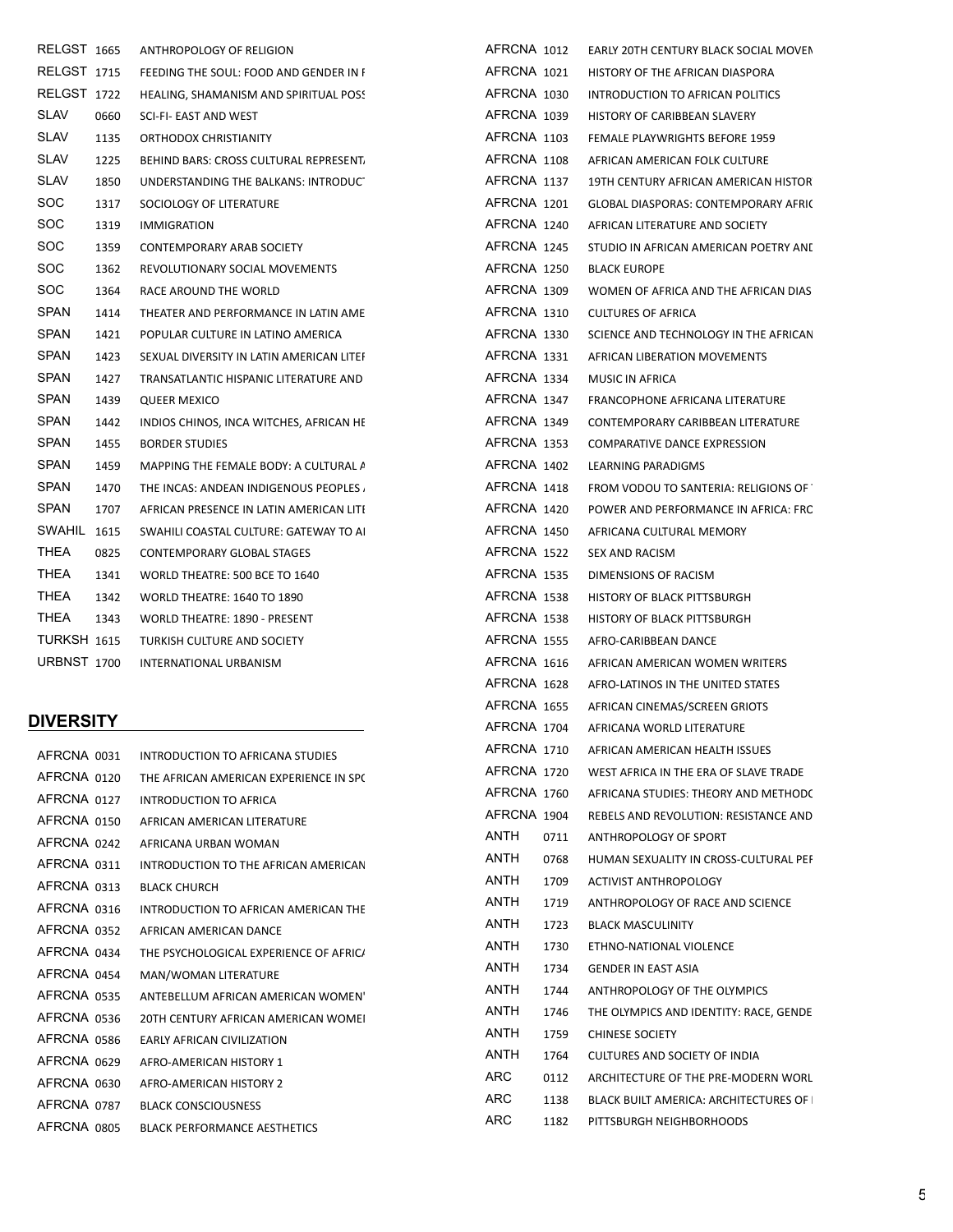| CLASS 1630             |      | MARGINALITY IN THE ANCIENT GREEK WORL    | FR          | 1053 | <b>GLOBAL FRENCH</b>                        |
|------------------------|------|------------------------------------------|-------------|------|---------------------------------------------|
| COMMRC1067             |      | <b>GLOBAL AND US WOMEN'S RHETORIC</b>    | <b>FR</b>   | 1065 | <b>GENDER, SEXUALITY AND FRENCH THOUGHT</b> |
| COMMRC1122             |      | MEDIA CRITICISM                          | FR.         | 1070 | GENDER AND SEXUALITY IN 21ST CENTURY F      |
| COMMRC1126             |      | <b>CONSUMER CULTURE</b>                  | <b>GEOL</b> | 1300 | ENVIRONMENTAL EDUCATION FOR SOCIAL C        |
| COMMRC1148             |      | HUMAN RIGHTS RHETORIC                    | <b>GER</b>  | 1530 | <b>WEIMAR CULTURE</b>                       |
| COMMRC <sub>1160</sub> |      | <b>VISUAL RHETORIC</b>                   | <b>GER</b>  | 1545 | <b>NAZI CULTURE</b>                         |
| ENGCMP 0203            |      | SEMINAR IN COMPOSITION: GENDER STUDII    | GSWS        | 0100 | INTRO TO GENDER, SEXUALITY & WOMEN ST       |
| ENGCMP 0212            |      | SEMINAR IN COMPOSITION: DIVERSITY        | GSWS        | 0200 | SEX, RACE, AND POPULAR CULTURE              |
| ENGCMP 0213            |      | SEMINAR IN COMPOSITION: DISABILITY STUI  | <b>GSWS</b> | 0230 | INTRODUCTION TO LGBTQ STUDIES               |
| ENGCMP 0401            |      | WRITTEN PROFESSIONAL COMMUNICATION       | <b>GSWS</b> | 0500 | INTRO TO FEMINIST THEORY                    |
| ENGCMP 0540            |      | INTRODUCTION TO DISABILITY STUDIES       | GSWS        | 0550 | SEX AND SEXUALITIES                         |
| ENGCMP 0570            |      | TOPICS IN AFRICAN AMERICAN RHETORIC AI   | <b>GSWS</b> | 0600 | <b>GLOBAL LGBTQ LITERATURE</b>              |
| ENGCMP 1099            |      | THE LANGUAGE OF POLICY AND POWER: TO     | <b>GSWS</b> | 0610 | QUEER AND FEMINIST MEDIA ART                |
| ENGCMP 1270            |      | PROJECTS IN AFRICAN AMERICAN RHETORIC    | GSWS        | 1190 | <b>MASCULINITIES</b>                        |
| <b>ENGCMP 1551</b>     |      | HISTORY AND POLITICS OF THE ENGLISH LAN  | GSWS        | 1200 | TRANSGENDER STUDIES                         |
| ENGFLM 0585            |      | TECHNOLOGIES OF THE BODY                 | GSWS        | 1280 | TRANSNATIONAL SEXUAL POLITICS               |
| ENGFLM 1410            |      | BOLLYWOOD AND INDIAN CINEMA              | GSWS        | 1610 | QUEER AND FEMINIST MEDIA ART                |
| ENGFLM 1420            |      | TRANSNATIONAL EAST ASIAN CINEMAS         | GSWS        | 1692 | LGBTQ IN USA                                |
| <b>ENGFLM 1533</b>     |      | DISABILITY IN FILM AND TELEVISION        | HAA         | 0125 | MUSEUMS: SOCIETY AND INCLUSION?             |
| <b>ENGFLM 1585</b>     |      | CINEMA AND REVOLUTION                    | HAA         | 0460 | ART IN PUBLIC: INCLUSION, IDENTITY AND A    |
| <b>ENGFLM 1703</b>     |      | <b>GENDER AND FILM</b>                   | HAA         | 0860 | INTRODUCTION TO PUBLIC HISTORY              |
| <b>ENGLIT 0365</b>     |      | IMAGINING SOCIAL JUSTICE                 | HAA         | 0905 | ARCHITECTURE OF THE PRE-MODERN WORL         |
| ENGLIT 0573            |      | LITERATURE OF THE AMERICAS               | HAA         | 1011 | PITTSBURGH NEIGHBORHOODS                    |
| <b>ENGLIT</b>          | 0613 | ASIAN AMERICAN LITERATURE                | HAA         | 1050 | WORLD ART: CONTACT AND CONFLICT             |
| ENGLIT 0615            |      | LITERATURE AND RACE                      | HAA         | 1455 | ART IN THE THIRD REICH AND MEMORIALIZA      |
| ENGLIT 0630            |      | SEXUALITY AND REPRESENTATION             | HAA         | 1520 | BLACK BUILT AMERICA: ARCHITECTURES OF I     |
| <b>ENGLIT</b>          | 0670 | QUEER AND TRANSGENDER LITERATURE         | <b>HIST</b> | 0500 | COLONIAL LATIN AMERICA                      |
| <b>ENGLIT</b>          | 0880 | SHAKESPEARE AND SOCIAL JUSTICE           | HIST        | 0501 | MODERN LATIN AMERICA                        |
| <b>ENGLIT</b> 1015     |      | UNRULY BODIES                            | HIST        | 0502 | AFRO-LATIN AMERICA                          |
| <b>ENGLIT</b> 1225     |      | 19TH CENTURY AFRICAN AMERICAN LITERAT    | HIST        | 0521 | <b>CARIBBEAN HISTORY</b>                    |
| <b>ENGLIT</b> 1230     |      | 20TH CENTURY AFRICAN AMERICAN LITERAT    | HIST        | 0600 | UNITED STATES TO 1877                       |
| <b>ENGLIT</b> 1261     |      | SPECULATIVE FICTION                      | <b>HIST</b> | 0601 | UNITED STATES 1865-PRESENT                  |
| ENGLIT 1262            |      | AFRICAN AMERICAN SCIENCE FICTION         | <b>HIST</b> | 0663 | 20TH CENTURY AFRICAN AMERICAN WOMEI         |
| ENGLIT                 | 1380 | WORLD LITERATURE IN ENGLISH              | HIST        | 0670 | AFRO-AMERICAN HISTORY 1                     |
| <b>ENGLIT 1382</b>     |      | PRIZED BOOKS                             | <b>HIST</b> | 0671 | AFRO-AMERICAN HISTORY 2                     |
| <b>ENGLIT 1406</b>     |      | US LATINX LITERATURE                     | <b>HIST</b> | 0672 | NATIVE AND NEWCOMERS                        |
| <b>ENGWRT 1245</b>     |      | STUDIO IN AFRICAN AMERICAN POETRY AND    | HIST        | 0678 | US AND THE HOLOCAUST                        |
| <b>FMST</b>            | 0790 | TECHNOLOGIES OF THE BODY                 | HIST        | 0707 | SEX AND GENDER: A GLOBAL HISTORY OF TH      |
| <b>FMST</b>            | 1195 | DIVERSITY IN BRITISH CINEMA: RACE, GENDI | HIST        | 0709 | HISTORY OF GLOBAL HEALTH                    |
| <b>FMST</b>            | 1225 | TRANSNATIONAL EAST ASIAN CINEMAS         | HIST        | 0753 | RISE OF ISLAM: 500-1200 CE                  |
| <b>FMST</b>            | 1250 | BOLLYWOOD AND INDIAN CINEMA              | HIST        | 0760 | INTRODUCTION TO PUBLIC HISTORY              |
| <b>FMST</b>            | 1292 | NAZI CULTURE                             | HIST        | 1018 | GLOBAL INEQUALITY: HISTORIES AND DEBAT      |
| <b>FMST</b>            | 1341 | LATIN AMERICAN FILM & MEDIA              | <b>HIST</b> | 1026 | STATES AND SEX IN THE AMERICAS              |
| <b>FMST</b>            | 1346 | DRUGS, MONEY AND VIOLENCE: NARCO-CUI     | HIST        | 1049 | RETRIBUTION, RECONSTRUCTION AND RECO        |
| <b>FMST</b>            | 1416 | <b>GENDER AND FILM</b>                   | HIST        | 1062 | HUMAN RIGHTS IN WORLD HISTORY               |
| <b>FMST</b>            | 1533 | DISABILITY IN FILM AND TELEVISION        | <b>HIST</b> | 1076 | COMPARATIVE SLAVERY                         |
| FMST                   | 1585 | CINEMA AND REVOLUTION                    | HIST        | 1082 | WOMEN, GENDER, AND SPORTS                   |
| FR                     | 0012 | FRENCH KISS: LOVE, SEX, FRANCE           | HIST        | 1083 | <b>HISTORY OF SPORT</b>                     |
| FR                     | 0027 | THE FRENCH ATLANTIC                      | <b>HIST</b> | 1175 | XENOPHOBIA IN MODERN EUROPE                 |
| FR                     | 0227 | THE FRENCH ATLANTIC                      | HIST        | 1541 | EARLY CARIBBEAN FROM ENCOUNTER TO EN        |
|                        |      |                                          |             |      |                                             |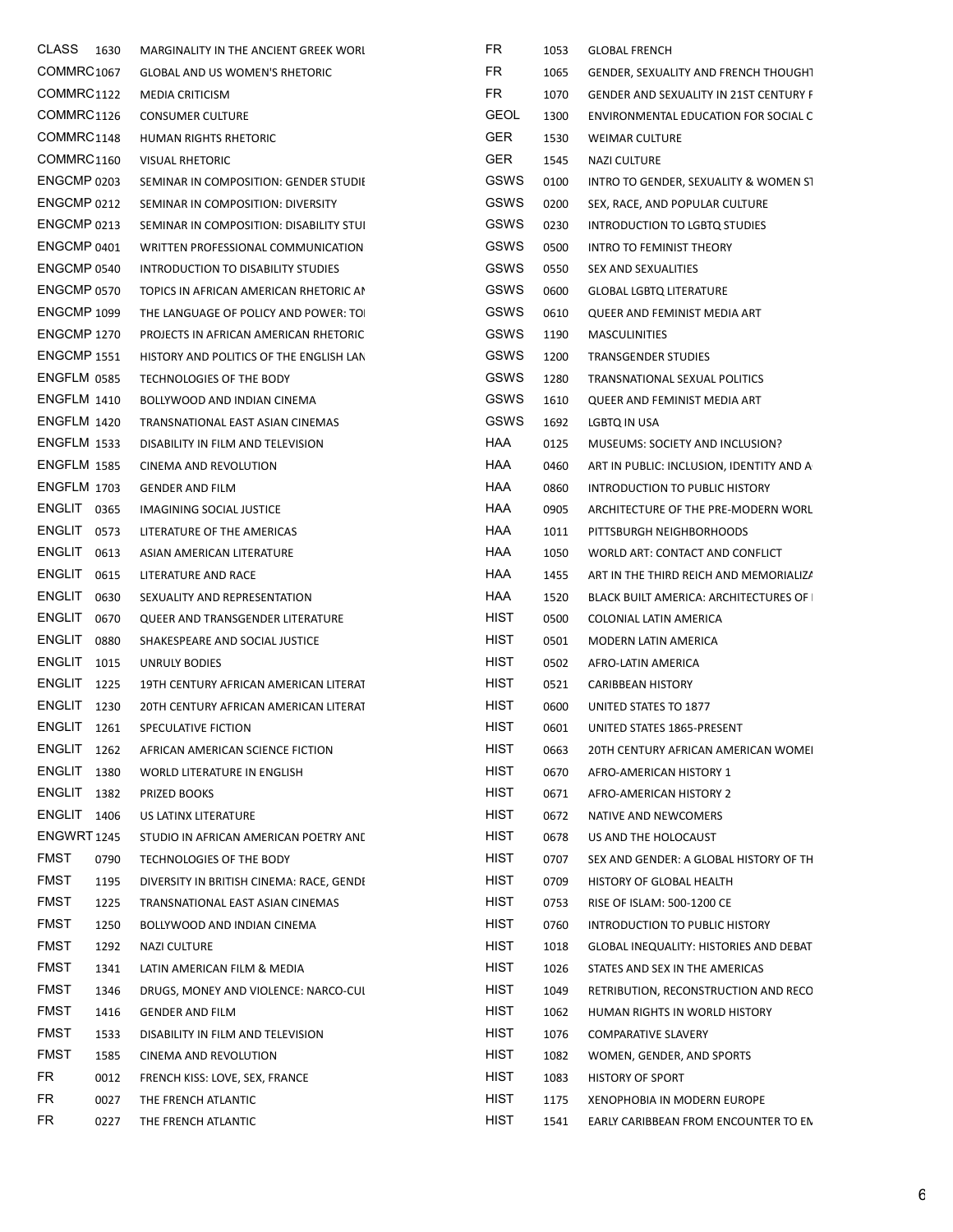| HIST         | 1560 | WOMEN IN LATIN AMERICAN HISTORY              | PS                   | 1348 | XENOPHOBIA IN MODERN EUROPE             |
|--------------|------|----------------------------------------------|----------------------|------|-----------------------------------------|
| <b>HIST</b>  | 1621 | HISTORY OF THE SOUTH THROUGH THE 1800        | <b>PS</b>            | 1352 | INTRODUCTION TO AFRICAN POLITICS        |
| <b>HIST</b>  | 1628 | THE BLACK WEST                               | <b>PS</b>            | 1587 | US FOREIGN POLICY IN AFRICA             |
| <b>HIST</b>  | 1632 | THE CIVIL RIGHTS MOVEMENT                    | <b>PSY</b>           | 0184 | PSYCHOLOGY OF GENDER                    |
| <b>HIST</b>  | 1640 | AMERICAN CHILDHOODS: RACE, GENDER AN         | <b>PSY</b>           | 1110 | PSYCHOLOGICAL ASPECTS OF HUMAN SEXU/    |
| <b>HIST</b>  | 1660 | GENDER AND SEXUALITY IN THE US TO 1865       | <b>PSY</b>           | 1112 | PSYCHOLOGICAL ASPECTS OF HUMAN SEXU/    |
| <b>HIST</b>  | 1661 | UNITED STATES WOMEN 2                        | <b>PSY</b>           | 1361 | DIVERSITY IN CLINICAL PRACTICE          |
| <b>HIST</b>  | 1669 | HISTORY OF BLACK PITTSBURGH                  | RELGST 0283          |      | US AND THE HOLOCAUST                    |
| <b>HIST</b>  | 1670 | AUGUST WILSON: THE MAN, THE ERA, THE F       | RELGST 0454          |      | RISE OF ISLAM: 500-1200 CE              |
| <b>HIST</b>  | 1672 | <b>RELIGION AND SEXUALITY</b>                | <b>RELGST 1405</b>   |      | <b>RELIGION AND SEXUALITY</b>           |
| <b>HIST</b>  | 1677 | AMERICAN JEWISH EXPERIENCE                   | RELGST 1418          |      | FROM VODOU TO SANTERIA: RELIGIONS OF    |
| <b>HIST</b>  | 1683 | NORTH AMERICAN INDIANS                       | RELGST 1420          |      | <b>RELIGION AND RACE</b>                |
| <b>HIST</b>  | 1687 | US FOREIGN POLICY IN AFRICA                  | RELGST 1456          |      | <b>ISLAM IN ASIA</b>                    |
| <b>HIST</b>  | 1691 | LATINO HISTORY                               | RELGST 1475          |      | <b>RELIGIOUS DIVERSITY</b>              |
| HIST         | 1692 | LGBTQ IN USA                                 | RELGST 1515          |      | GENDER AND RELIGION IN INDIA            |
| <b>HIST</b>  | 1707 | <b>GENDER IN GLOBAL HISTORY</b>              | <b>RELGST 1600</b>   |      | 1600 ASIAN-AMERICAN RELIGIONS           |
| <b>HIST</b>  | 1720 | WEST AFRICA IN THE ERA OF SLAVE TRADE        | SLAV                 | 1850 | UNDERSTANDING THE BALKANS: INTRODUCT    |
| <b>HIST</b>  | 1733 | <b>RELIGIOUS DIVERSITY</b>                   | SOC.                 | 0007 | SOCIAL PROBLEMS                         |
| <b>HIST</b>  | 1749 | ISLAM AND CONFLICT IN GLOBAL CONTEXTS        | <b>SOC</b>           | 0352 | SOCIAL MOVEMENTS                        |
| <b>HIST</b>  | 1772 | RACE, CASTE AND ETHNICITY IN GLOBAL PER      | SOC.                 | 0436 | SOCIAL ASPECTS OF SEXUALITY             |
| <b>HPS</b>   | 1630 | MUSIC, CULTURE AND TECHNOLOGY                | SOC.                 | 0444 | URBAN SOCIOLOGY                         |
| <b>HUN</b>   | 1615 | OUTSIDERS ON THE MARGINS: THE AFTERM.        | <b>SOC</b>           | 1107 | CULTURAL SOCIOLOGY                      |
| <b>ITAL</b>  | 0117 | <b>ITALIES</b>                               | SOC                  | 1324 | SOCIAL PROBLEMS AND MORAL CRUSADES      |
| <b>ITAL</b>  | 1084 | INTERCULTURE AND MIGRATION                   | SOC                  | 1364 | RACE AROUND THE WORLD                   |
| <b>JPNSE</b> | 1035 | PRAGMATICS OF JAPANESE                       | <b>SOC</b>           | 1405 | <b>RELIGION AND SEXUALITY</b>           |
| JS           | 0283 | US AND THE HOLOCAUST                         | SOC.                 | 1415 | <b>RELIGIOUS DIVERSITY</b>              |
| JS           | 1475 | <b>RELIGIOUS DIVERSITY</b>                   | SOC                  | 1416 | SEX, GENDER, SEXUALITY AND THE BRAIN SC |
| KOREAN 1080  |      | CONTEMPORARY KOREAN CULTURE                  | SOC                  | 1440 | EXPERIENCING GLOBALIZATION DIVERSITY    |
| <b>LCJS</b>  | 0200 | RACE, CLASS, GENDER, AND THE LAW             | SOC.                 | 1448 | <b>WORKING WOMEN</b>                    |
| LEGLST 0200  |      | RACE, CLASS, GENDER, AND THE LAW             | SOC.                 | 1450 | <b>HEALTH AND ILLNESS</b>               |
| LING         | 1470 | ENDANGERED LANGUAGES                         | <b>SPAN</b>          | 1414 | THEATER AND PERFORMANCE IN LATIN AME    |
| <b>MUSIC</b> | 0111 | EXPERIENCE MUSIC HISTORY IN PITTSBURGH       | <b>SPAN</b>          | 1417 | LATIN AMERICAN FILM AND MEDIA           |
| <b>MUSIC</b> | 0311 | INTRODUCTION TO WORLD MUSIC                  | <b>SPAN</b>          | 1418 | VIOLENT VISIONS: REPRESENTATIONS AND A  |
| <b>MUSIC</b> | 0854 | <b>HEAVY METAL MUSIC</b>                     | <b>SPAN</b>          | 1419 | DRUGS, MONEY AND VIOLENCE: NARCO-CUI    |
| <b>MUSIC</b> | 1270 | MUSIC, CULTURE AND TECHNOLOGY                | <b>SPAN</b>          | 1421 | POPULAR CULTURE IN LATINO AMERICA       |
| <b>MUSIC</b> | 1271 | THE SOUNDS OF ROMANTIC COMEDY                | <b>SPAN</b>          | 1439 | <b>QUEER MEXICO</b>                     |
| <b>MUSIC</b> | 1281 | MUSIC, SOUND, RELIGION AND SPIRITUALITY      | <b>SPAN</b>          | 1442 | INDIOS CHINOS, INCA WITCHES, AFRICAN HE |
| <b>MUSIC</b> | 1308 | CULTURAL POLITICS OF SOUL                    | <b>SPAN</b>          | 1464 | NICOLAS GUILLEN: RACE, WRITING AND REV  |
| <b>MUSIC</b> | 1321 | GENDER AND SEXUALITY IN BLACK POPULAR        | THEA                 | 0505 | <b>ENJOY PERFORMANCES</b>               |
| <b>MUSIC</b> | 1327 | <b>GLOBAL HIP-HOP</b>                        | THEA                 | 1112 | CONTEMPORARY BLACK FEMALE PLAYWRIGI     |
| <b>MUSIC</b> | 1328 | CREATIVE ETHNOMUSICOLOGY                     | <b>THEA</b>          | 1341 | WORLD THEATRE: 500 BCE TO 1640          |
| <b>MUSIC</b> | 1340 | MUSIC IN AFRICA                              | <b>THEA</b>          | 1342 | WORLD THEATRE: 1640 TO 1890             |
| <b>MUSIC</b> | 1352 | MUSIC OF SOUTHEAST ASIA                      | URBNST 0010          |      | INTRODUCTION TO URBAN STUDIES           |
| <b>MUSIC</b> | 1396 | MUSIC AND SOCIETY: MUSIC AND RACE            | URBNST 0080          |      | INTRODUCTION TO URBAN STUDIES           |
| <b>MUSIC</b> | 1398 | BLUESWOMEN: WOMEN AND VOCALISTS IN           |                      |      |                                         |
| <b>MUSIC</b> | 1399 | MUSIC AND QUEER IDENTITY                     |                      |      |                                         |
| <b>MUSIC</b> | 1725 | JAZZ, POLITICS AND PROTEST                   | <b>GLOBAL ISSUES</b> |      |                                         |
| <b>MUSIC</b> | 1726 | MARY LOU WILLIAMS: PITTSBURGH JAZZ ICC       | AFRCNA 0031          |      | INTRODUCTION TO AFRICANA STUDIES        |
| <b>PORT</b>  | 1458 | <b>CULTURES OF THE PORTUGUESE-SPEAKING \</b> | AFRCNA 1201          |      | GLOBAL DIASPORAS: CONTEMPORARY AFRIC    |
| PS           | 0550 | INTRODUCTION TO GLOBAL STUDIES               | AFRCNA 1250          |      | <b>BLACK EUROPE</b>                     |
|              |      |                                              |                      |      |                                         |

#### 7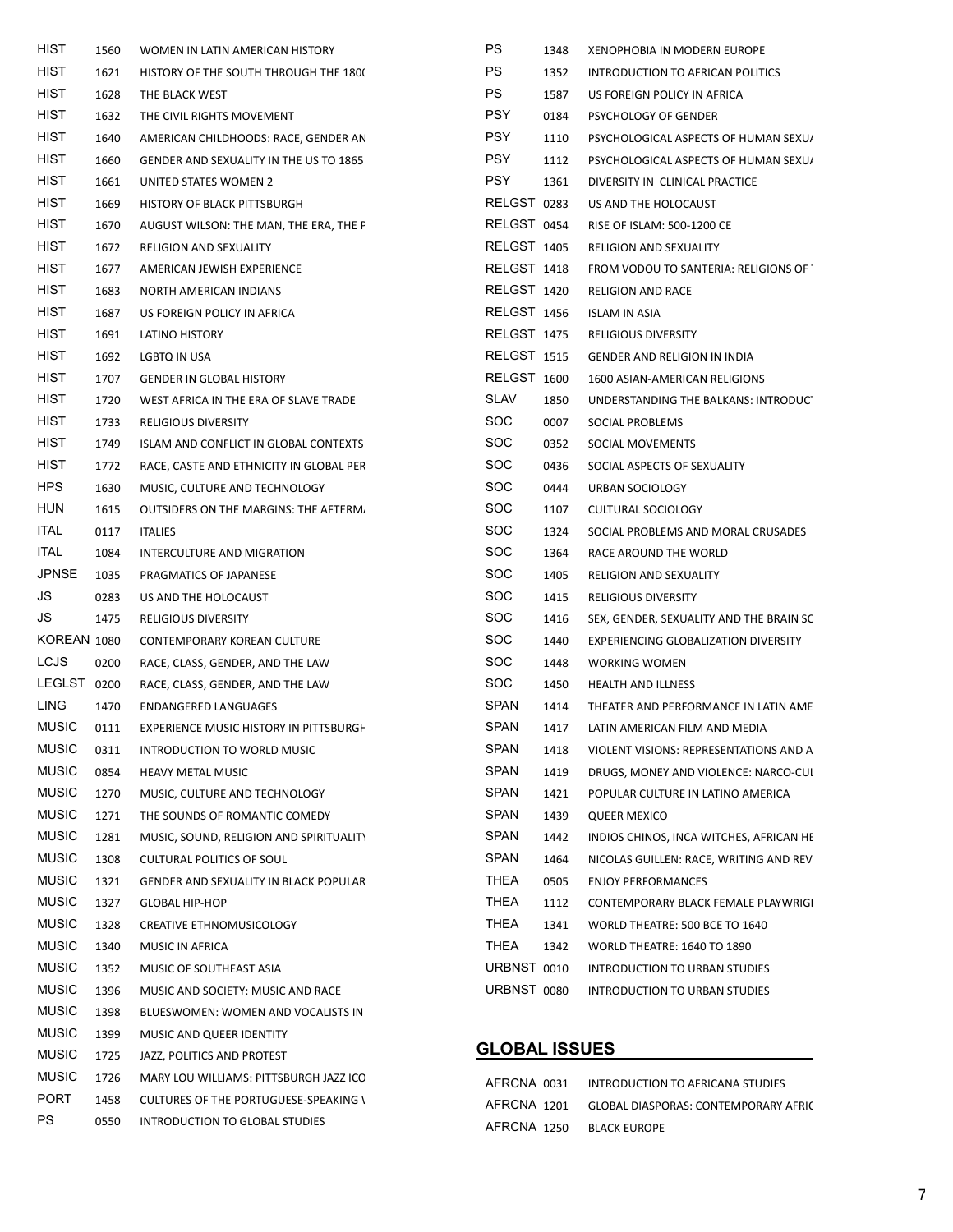| AFRCNA 1309        |      | WOMEN OF AFRICA AND THE AFRICAN DIAS     | HIST         | 1019 | CITIES IN HISTORICAL PERSPECTIVE              |
|--------------------|------|------------------------------------------|--------------|------|-----------------------------------------------|
| AFRCNA 1535        |      | DIMENSIONS OF RACISM                     | HIST         | 1044 | TWO CENTURIES OF DEMOCRATIZATION              |
| ANTH               | 0711 | ANTHROPOLOGY OF SPORT                    | HIST         | 1060 | <b>GLOBAL HISTORY OF PIRACY</b>               |
| <b>ANTH</b>        | 0713 | ASIA NOW                                 | HIST         | 1062 | HUMAN RIGHTS IN WORLD HISTORY                 |
| ANTH               | 0768 | HUMAN SEXUALITY IN CROSS-CULTURAL PEF    | HIST         | 1080 | EMPIRES AND THE ENVIRONMENT IN WORLI          |
| ANTH               | 1530 | ORIGINS OF CITIES                        | HIST         | 1084 | FOOD AND HISTORY                              |
| <b>ANTH</b>        | 1706 | TAIWAN DIASPORA                          | HIST         | 1091 | <b>GLOBAL HEALTH: HISTORICAL PERSPECTIVES</b> |
| <b>ANTH</b>        | 1713 | HEALTH POPULATION AND NUTRITION OF TH    | HIST         | 1095 | SPORT AND GLOBAL CAPITALISM                   |
| ANTH               | 1719 | ANTHROPOLOGY OF RACE AND SCIENCE         | HIST         | 1126 | <b>FRENCH REVOLUTION</b>                      |
| ANTH               | 1724 | ANTHROPOLOGY OF SCIENCE                  | HIST         | 1144 | PORTUGUESE EMPIRE                             |
| ANTH               | 1726 | <b>GLOBAL PHARMACEUTICALS</b>            | HIST         | 1695 | <b>ENVIRONMENTAL POLITICS</b>                 |
| <b>ANTH</b>        | 1728 | <b>GENDER AND GLOBALIZATION</b>          | HIST         | 1706 | <b>GLOBAL PHARMACEUTICALS</b>                 |
| <b>ANTH</b>        | 1730 | ETHNO-NATIONAL VIOLENCE                  | HIST         | 1707 | <b>GENDER IN GLOBAL HISTORY</b>               |
| <b>ANTH</b>        | 1740 | GENDER, SEXUALITY AND CHILDHOOD IN A (   | HIST         | 1711 | <b>GENDER AND JEWISH HISTORY</b>              |
| ANTH               | 1744 | ANTHROPOLOGY OF THE OLYMPICS             | HIST         | 1716 | INDIAN OCEAN WORLD                            |
| ANTH               | 1746 | THE OLYMPICS AND IDENTITY: RACE, GENDE   | HIST         | 1732 | <b>GLOBAL CHRISTIANITY</b>                    |
| ANTH               | 1752 | ANTHROPOLOGY OF FOOD                     | HIST         | 1733 | <b>RELIGIOUS DIVERSITY</b>                    |
| <b>ANTH</b>        | 1785 | COMPARATIVE HEALTHCARE SYSTEMS           | HIST         | 1749 | ISLAM AND CONFLICT IN GLOBAL CONTEXTS         |
| <b>ANTH</b>        | 1797 | MOUNTAIN AND MEDICINE-HEALTH AND EN      | HIST         | 1767 | JEWS AND JUDAISM: MODERN JEWRY                |
| COMMRC1067         |      | <b>GLOBAL AND US WOMEN'S RHETORIC</b>    | HIST         | 1780 | JEWS AND THE CITY                             |
| <b>ECON</b>        | 0500 | INTRODUCTION TO INTERNATIONAL ECONOI     | HIST         | 1792 | NAVIGATING WORLD HISTORY                      |
| <b>ECON</b>        | 0530 | DEVELOPMENT ECONOMICS                    | <b>HPS</b>   | 1510 | SCIENCE IN GLOBAL PERSPECTIVE                 |
| <b>ECON</b>        | 1510 | INTERMEDIATE INTERNATIONAL FINANCE       | JS           | 1240 | JEWS AND THE CITY                             |
| <b>ECON</b>        | 1710 | PROSEMINAR IN INTERNATIONAL ECONOMIC     | JS           | 1241 | <b>GENDER AND JEWISH HISTORY</b>              |
| ENGLIT 0720        |      | <b>GLOBAL FICTIONS</b>                   | JS           | 1250 | JEWS AND JUDAISM: MODERN JEWRY                |
| <b>ENGLIT 1382</b> |      | PRIZED BOOKS                             | JS           | 1475 | RELIGIOUS DIVERSITY                           |
| <b>ENGLIT</b>      | 1384 | <b>BANNED BOOKS</b>                      | <b>LING</b>  | 1470 | <b>ENDANGERED LANGUAGES</b>                   |
| FR                 | 0075 | <b>GLOBAL FICTIONS OF CLIMATE CHANGE</b> | <b>MUSIC</b> | 1307 | MUSIC AND SPORTS                              |
| FR                 | 0104 | INTERMEDIATE FRENCH 2: FRENCH IN A GLO   | <b>MUSIC</b> | 1310 | <b>GLOBAL AND POPULAR MUSIC</b>               |
| FR                 | 1039 | VARIETIES OF WORLD FRENCHES              | <b>MUSIC</b> | 1327 | <b>GLOBAL HIP-HOP</b>                         |
| FR                 | 1053 | <b>GLOBAL FRENCH</b>                     | <b>MUSIC</b> | 1366 | HYMNS AND HIPHOP: SOUNDS OF ISLAM             |
| FR                 | 1077 | THINKING THE EARTH: THEORIES OF THE EN'  | <b>PS</b>    | 0300 | <b>COMPARATIVE POLITICS</b>                   |
| <b>GEOL</b>        | 1300 | ENVIRONMENTAL EDUCATION FOR SOCIAL C     | PS           | 0500 | <b>WORLD POLITICS</b>                         |
| GSWS               | 1180 | THE POLITICS OF GENDER AND FOOD          | PS           | 0550 | INTRODUCTION TO GLOBAL STUDIES                |
| GSWS               | 1280 | TRANSNATIONAL SEXUAL POLITICS            | <b>PS</b>    | 1302 | POLITICAL DEVELOPMENT                         |
| GSWS               | 1300 | WANDERLUST: SEX AND GENDER IN GLOBAL     | <b>PS</b>    | 1378 | BUILDING DEMOCRACY AROUND THE WORL            |
| GSWS               | 1450 | <b>GENDER AND SUSTAINABILITY</b>         | <b>PS</b>    | 1503 | INTERNATIONAL ORGANIZATION                    |
| GSWS               | 1460 | GENDER, SEXUALITY AND CHILDHOOD IN A C   | <b>PS</b>    | 1514 | POLITICAL STRATEGY IN INTERNATIONAL REL       |
| HAA                | 0090 | INTRODUCTION TO CONTEMPORARY ART         | PS           | 1534 | <b>CIVIL WARS</b>                             |
| HIST               | 0125 | RELIGIONS OF THE WEST                    | <b>PS</b>    | 1541 | THE POLITICS OF GLOBAL ECONOMIC RELATI        |
| HIST               | 0140 | THE HISTORY OF THE BOOK                  | PS           | 1542 | <b>GLOBAL ENVIRONMENTAL POLITICS</b>          |
| HIST               | 0700 | <b>WORLD HISTORY</b>                     | PS           | 1674 | POLITICS OF GLOBAL INEQUALITY                 |
| HIST               | 0705 | AN ENVIRONMENTAL AND CLIMATE HISTORY     | <b>PS</b>    | 1675 | POLITICS OF HUMAN RIGHTS                      |
| HIST               | 0707 | SEX AND GENDER: A GLOBAL HISTORY OF TH   | RELGST 0105  |      | RELIGIONS OF THE WEST                         |
| HIST               | 0709 | HISTORY OF GLOBAL HEALTH                 | RELGST 1240  |      | JEWS AND THE CITY                             |
| HIST               | 0712 | A GLOBAL HISTORY OF TERRORISM            | RELGST 1241  |      | <b>GENDER AND JEWISH HISTORY</b>              |
| HIST               | 0713 | A GLOBAL HISTORY OF ANARCHISM            | RELGST 1250  |      | JEWS AND JUDAISM: MODERN JEWRY                |
| HIST               | 0791 | HEALTH CONTROVERSIES IN HISTORY          | RELGST 1370  |      | <b>GLOBAL CHRISTIANITY</b>                    |
| HIST               | 1017 | <b>GLOBALIZATION AND HISTORY</b>         | RELGST 1452  |      | HYMNS AND HIP-HOP: SOUNDS OF ISLAM            |
| HIST               | 1018 | GLOBAL INEQUALITY: HISTORIES AND DEBAT   | RELGST 1475  |      | RELIGIOUS DIVERSITY                           |
|                    |      |                                          |              |      |                                               |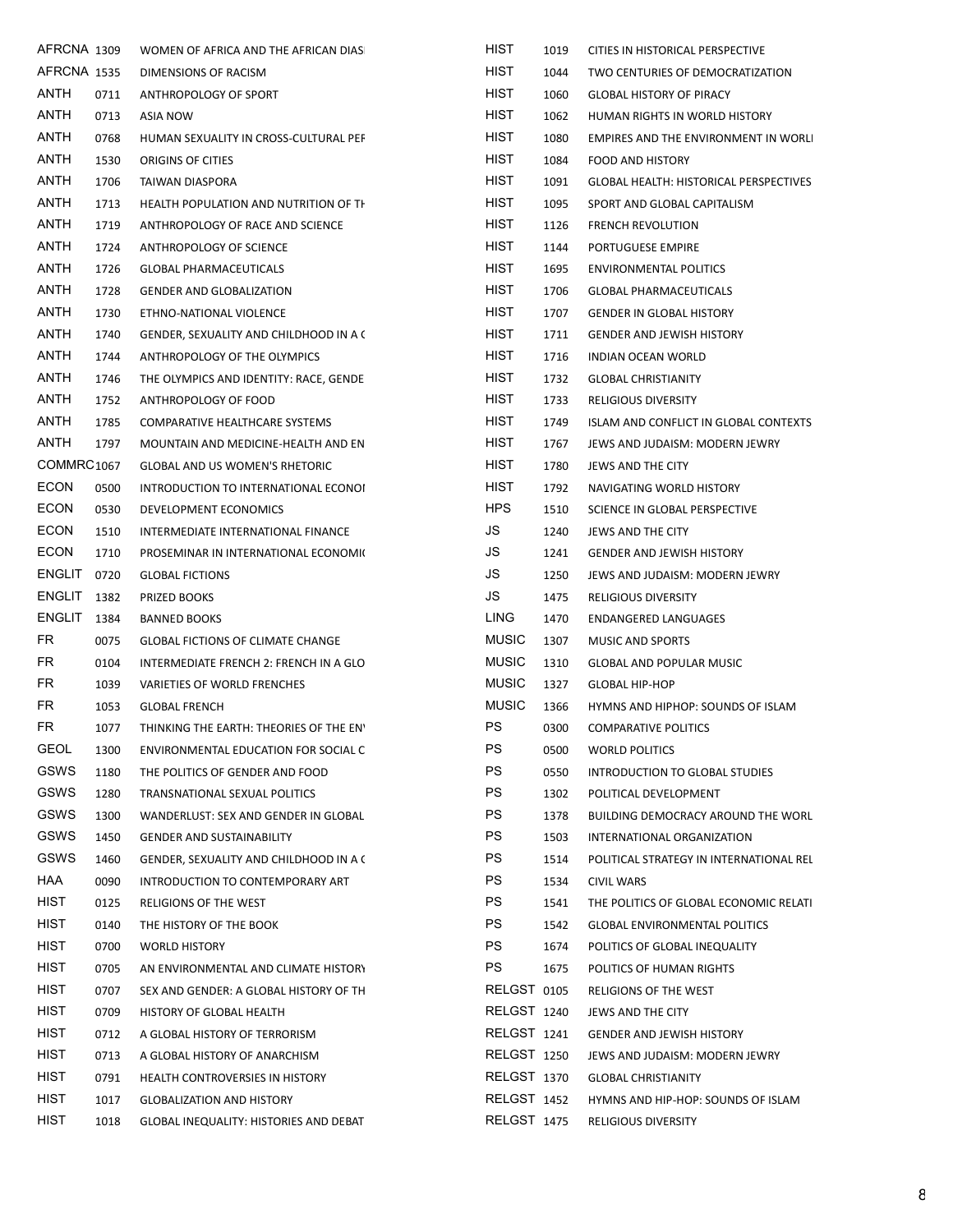| SOC         | 0005 | <b>SOCIETIES</b>                             | ANTH        |
|-------------|------|----------------------------------------------|-------------|
| SOC         | 0317 | <b>GLOBALIZATION</b>                         | ANTH        |
| <b>SOC</b>  | 0473 | <b>GLOBALIZATION AND HEALTH</b>              | ANTH        |
| SOC         | 0713 | <b>ASIA NOW</b>                              | <b>ANTH</b> |
| <b>SOC</b>  | 1115 | <b>GLOBAL CHANGE AND MODERN LIFE</b>         | ANTH        |
| <b>SOC</b>  | 1119 | <b>GLOBAL PERSPECTIVE ON POPULAR CULTURI</b> | ARC.        |
| SOC         | 1325 | TWO CENTURIES OF DEMOCRATIZATION             | <b>ARC</b>  |
| SOC         | 1364 | RACE AROUND THE WORLD                        | ARC.        |
| SOC         | 1386 | <b>FRENCH REVOLUTION</b>                     | CHIN        |
| SOC         | 1415 | <b>RELIGIOUS DIVERSITY</b>                   | CHIN        |
| SOC         | 1445 | SOCIETY AND THE ENVIRONMENT                  | CLAS        |
| SOC         | 1446 | <b>CONSUMPTION AND EVERYDAY LIFE</b>         | CLAS        |
| SOC         | 1706 | TAIWAN DIASPORA                              | <b>CLAS</b> |
| <b>SPAN</b> | 1436 | NATURE AND THE ENVIRONMENT IN HISPAN         | CLAS        |
| THEA        | 0825 | CONTEMPORARY GLOBAL STAGES                   | CLAS        |
| URBNST 0019 |      | COVID-19 AND THE CITY                        | CLAS        |

#### HISTORICAL ANALYSIS

| AFRCNA 0031 |      | INTRODUCTION TO AFRICANA STUDIES           | ENGFLM (      |  |
|-------------|------|--------------------------------------------|---------------|--|
| AFRCNA 0313 |      | <b>BLACK CHURCH</b>                        | ENGFLM:       |  |
| AFRCNA 0385 |      | <b>CARIBBEAN HISTORY</b>                   | ENGFLM:       |  |
| AFRCNA 0535 |      | ANTEBELLUM AFRICAN AMERICAN WOMEN'         | ENGFLM:       |  |
| AFRCNA 0536 |      | 20TH CENTURY AFRICAN AMERICAN WOMEI        | ENGLIT (      |  |
| AFRCNA 0586 |      | <b>EARLY AFRICAN CIVILIZATION</b>          | ENGLIT        |  |
| AFRCNA 0629 |      | AFRO-AMERICAN HISTORY 1                    | ENGLIT        |  |
| AFRCNA 0630 |      | AFRO-AMERICAN HISTORY 2                    | ENGLIT        |  |
| AFRCNA 0639 |      | <b>HISTORY OF JAZZ</b>                     | <b>ENGLIT</b> |  |
| AFRCNA 1011 |      | THE RISE OF MODERN PAN-AFRICANISM MO       | <b>ENGLIT</b> |  |
| AFRCNA 1012 |      | EARLY 20TH CENTURY BLACK SOCIAL MOVEN      | <b>ENGLIT</b> |  |
| AFRCNA 1021 |      | HISTORY OF THE AFRICAN DIASPORA            | <b>ENGLIT</b> |  |
| AFRCNA 1030 |      | INTRODUCTION TO AFRICAN POLITICS           | ENGLIT        |  |
| AFRCNA 1137 |      | 19TH CENTURY AFRICAN AMERICAN HISTOR       | <b>ENGLIT</b> |  |
| AFRCNA 1250 |      | <b>BLACK EUROPE</b>                        | <b>ENGLIT</b> |  |
| AFRCNA 1420 |      | POWER AND PERFORMANCE IN AFRICA: FRC       | ENGLIT        |  |
| AFRCNA 1425 |      | CARIBBEAN IDENTITIES: HISTORICAL, NATION   | <b>ENGLIT</b> |  |
| AFRCNA 1450 |      | AFRICANA CULTURAL MEMORY                   | ENGLIT        |  |
| AFRCNA 1538 |      | <b>HISTORY OF BLACK PITTSBURGH</b>         | ENGLIT        |  |
| AFRCNA 1538 |      | <b>HISTORY OF BLACK PITTSBURGH</b>         | <b>ENGLIT</b> |  |
| AFRCNA 1628 |      | AFRO-LATINOS IN THE UNITED STATES          | <b>ENGLIT</b> |  |
| AFRCNA 1720 |      | WEST AFRICA IN THE ERA OF SLAVE TRADE      | ENGLIT        |  |
| AFRCNA 1904 |      | REBELS AND REVOLUTION: RESISTANCE AND      | <b>ENGLIT</b> |  |
| ANTH        | 0534 | <b>PREHISTORIC FOUNDATIONS OF EUROPEAN</b> | <b>ENGLIT</b> |  |
| <b>ANTH</b> | 0536 | MESOAMERICA BEFORE CORTEZ                  | <b>ENGLIT</b> |  |
| ANTH        | 0582 | INTRODUCTION TO ARCHAEOLOGY                | FMST          |  |
| ANTH        | 1530 | ORIGINS OF CITIES                          | <b>FMST</b>   |  |
| ANTH        | 1543 | ANCIENT STATES IN THE NEW WORLD            | FMST          |  |
| <b>ANTH</b> | 1544 | ANCIENT CIVILIZATIONS                      | FMST          |  |
| ANTH        | 1557 | ARCHAEOLOGY OF RUSSIA, CENTRAL ASIA AI     | FMST          |  |
| ANTH        | 1703 | <b>HISTORY OF GOD</b>                      | <b>FMST</b>   |  |

| ANTH               | 1704 | RITUAL: THEORIES AND CASES                    |
|--------------------|------|-----------------------------------------------|
| ANTH               | 1717 | <b>MODERN TAIWAN: 1500-1980</b>               |
| ANTH               | 1730 | ETHNO-NATIONAL VIOLENCE                       |
| ANTH               | 1764 | <b>CULTURES AND SOCIETY OF INDIA</b>          |
| ANTH               | 1768 | <b>CULTURES AND SOCIETIES OF EASTERN EURO</b> |
| ARC.               | 0114 | <b>ISLAMIC ARCHITECTURE</b>                   |
| <b>ARC</b>         | 0182 | THE CITY OF ROME AND ITS ARCHITECTURE:        |
| <b>ARC</b>         | 1183 | DIGITAL ROMAN AFRICA                          |
| <b>CHIN</b>        | 0007 | INTRODUCTION TO CHINESE CIVILIZATION AI       |
| <b>CHIN</b>        | 0085 | REVOLUTION, INVOLUTION AND IDENTITY IN        |
| <b>CLASS</b>       | 1090 | DEATH IN THE MEDITERRANEAN WORLD              |
| CLASS              | 1210 | <b>GREEK HISTORY</b>                          |
| CLASS              | 1220 | <b>ROMAN HISTORY</b>                          |
| CLASS              | 1250 | LAW AND SOCIETY IN GREECE AND ROME            |
| <b>CLASS</b>       | 1430 | ORIGIN OF CHRISTIANITY AND THE NEW TES        |
| CLASS              | 1432 | VARIETIES OF EARLY CHRISTIANITY               |
| COMMRC0320         |      | <b>MASS COMMUNICATION PROCESS</b>             |
| COMMRC1162         |      | WHERE DO IDEAS COME FROM ?                    |
| <b>ECON</b>        | 1010 | AMERICAN ECONOMIC HISTORY                     |
| ENGFLM 0540        |      | <b>WORLD FILM HISTORY</b>                     |
| <b>ENGFLM 1226</b> |      | EASTERN EUROPEAN COMMUNISM AT THE I           |
| ENGFLM 1487        |      | FILM CENSORSHIP AND AMERICAN CULTURE          |
| ENGFLM 1490        |      | POLITICAL MEDIA                               |
| ENGLIT 0380        |      |                                               |
| <b>ENGLIT 0562</b> |      | SLOVAK TRANSATLANTIC CULTURES                 |
|                    |      | CHILDHOOD'S BOOKS                             |
| ENGLIT 0612        |      | LITERATURE AND SCIENCE                        |
| ENGLIT             | 0670 | QUEER AND TRANSGENDER LITERATURE              |
| ENGLIT             | 0800 | CLIMATE, WEATHER, AND LITERATURE              |
| ENGLIT             | 1005 | LITERATURE AND THE ENVIRONMENT                |
| ENGLIT             | 1101 | <b>INVENTION OF ENGLISH</b>                   |
| ENGLIT             | 1125 | MASTERPIECES OF RENAISSANCE LITERATUR         |
| ENGLIT             | 1135 | LITERATURE, MEDIA SCIENCE IN THE AGE OF       |
| ENGLIT             | 1150 | <b>ENLIGHTENMENT TO REVOLUTION</b>            |
| ENGLIT             | 1170 | <b>ROMANTIC NATURE</b>                        |
| ENGLIT             | 1175 | 19TH CENTURY BRITISH LITERATURE               |
| <b>ENGLIT</b>      | 1200 | AMERICAN LITERATURE TO 1860                   |
| <b>ENGLIT</b>      | 1220 | CIVIL WAR TO WORLD WAR I IN AMERICAN L        |
| ENGLIT             | 1225 | 19TH CENTURY AFRICAN AMERICAN LITERAT         |
| ENGLIT             | 1226 | EASTERN EUROPEAN COMMUNISM AT THE I           |
| ENGLIT             | 1227 | <b>HARLEM RENAISSANCE</b>                     |
| ENGLIT             | 1230 | 20TH CENTURY AFRICAN AMERICAN LITERAT         |
| <b>ENGLIT</b>      | 1325 | MODERNISM                                     |
| <b>ENGLIT</b>      | 1350 | POSTMODERN LITERATURE                         |
| <b>ENGLIT</b>      | 1382 | PRIZED BOOKS                                  |
| FMST               | 0170 | <b>WORLD FILM HISTORY</b>                     |
| FMST               | 0302 | ITALIAN AMERICA ON SCREEN                     |
| FMST               | 1192 | POLITICAL MEDIA: FILM AND POWER IN THE        |
| FMST               | 1292 | NAZI CULTURE                                  |
| FMST               | 1321 | EASTERN EUROPEAN COMMUNISM AT THE I           |
| FMST               | 1331 | JEWS AND THE AMERICAN CINEMA                  |
|                    |      |                                               |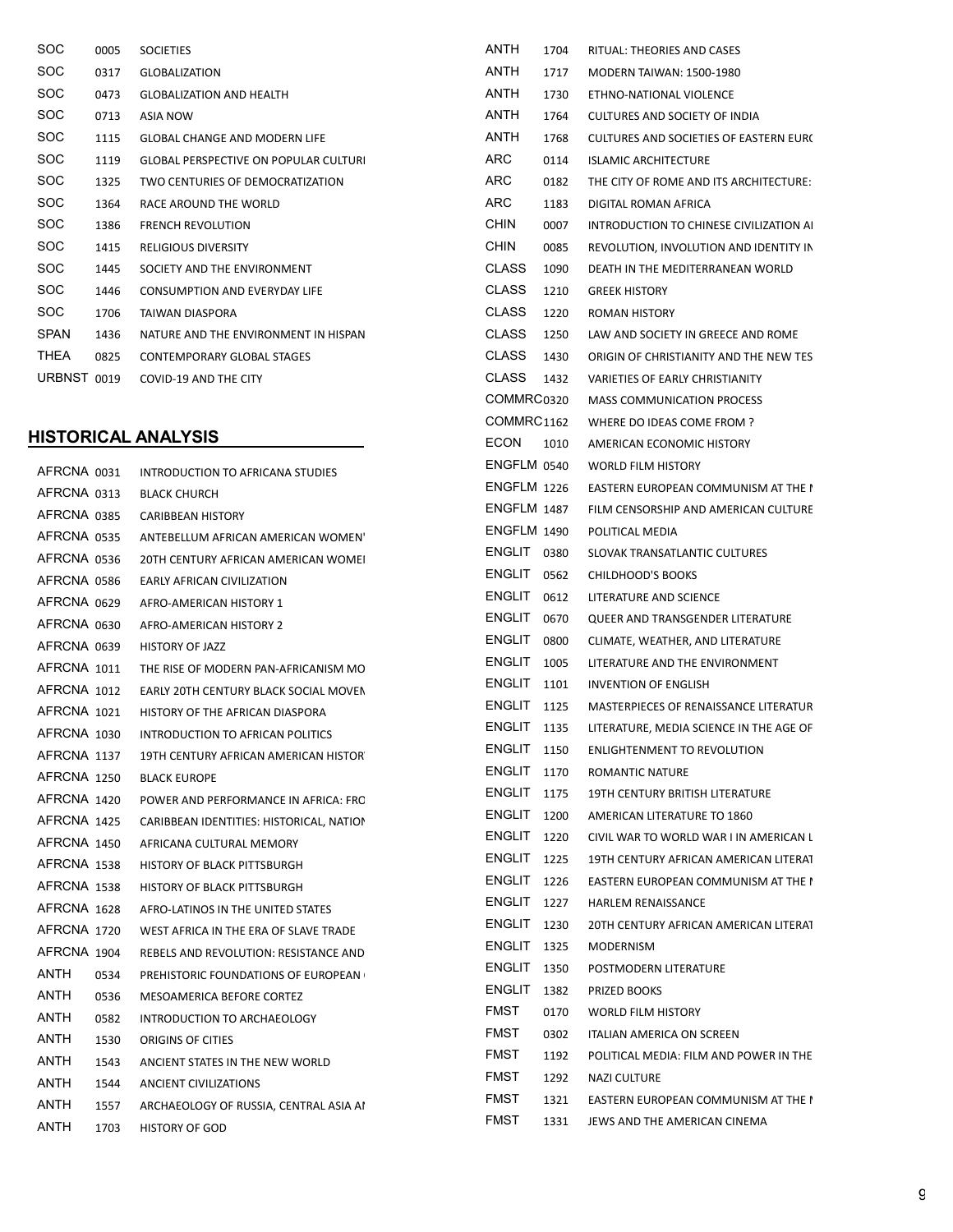| FMST        | 1415 | FILM CENSORSHIP AND AMERICAN CULTURE    | HIST        | 0600 | UNITED STATES TO 1877                   |
|-------------|------|-----------------------------------------|-------------|------|-----------------------------------------|
| <b>FMST</b> | 1630 | PHOTOGRAPHY AND ART                     | HIST        | 0601 | UNITED STATES 1865-PRESENT              |
| FR          | 0017 | PARIS URBANISM PAST AND PRESENT         | HIST        | 0612 | ORIGINS OF AMERICAN CAPITALISM          |
| FR          | 0027 | THE FRENCH ATLANTIC                     | HIST        | 0663 | 20TH CENTURY AFRICAN AMERICAN WOMEI     |
| <b>FR</b>   | 0070 | KINGS AND QUEENS                        | <b>HIST</b> | 0670 | AFRO-AMERICAN HISTORY 1                 |
| FR          | 0090 | EURO CHIC: THE INVENTION OF FASHION     | <b>HIST</b> | 0671 | AFRO-AMERICAN HISTORY 2                 |
| FR          | 0227 | THE FRENCH ATLANTIC                     | HIST        | 0672 | NATIVE AND NEWCOMERS                    |
| <b>GER</b>  | 1104 | <b>GERMAN FOR SOCIAL SCIENTISTS 1</b>   | HIST        | 0675 | WITCHES TO WALDEN POND RELIGION IN EA   |
| GER.        | 1545 | NAZI CULTURE                            | HIST        | 0676 | RELIGION IN MODERN AMERICA              |
| GSWS        | 0550 | SEX AND SEXUALITIES                     | HIST        | 0678 | US AND THE HOLOCAUST                    |
| GSWS        | 1692 | LGBTQ IN USA                            | <b>HIST</b> | 0685 | UNITED STATES FOREIGN RELATIONS         |
| HAA         | 0030 | INTRODUCTION TO MODERN ART              | HIST        | 0700 | <b>WORLD HISTORY</b>                    |
| HAA         | 0125 | MUSEUMS: SOCIETY AND INCLUSION?         | HIST        | 0705 | AN ENVIRONMENTAL AND CLIMATE HISTORY    |
| HAA         | 0160 | <b>ANCIENT EMPIRES</b>                  | HIST        | 0707 | SEX AND GENDER: A GLOBAL HISTORY OF TH  |
| HAA         | 0165 | GODS AND KINGS: ART IN ANCIENT MESOPO   | HIST        | 0709 | HISTORY OF GLOBAL HEALTH                |
| HAA         | 0470 | PHOTOGRAPHY AND ART                     | HIST        | 0712 | A GLOBAL HISTORY OF TERRORISM           |
| HAA         | 0520 | ART AND POLITICS IN MODERN LATIN AMERI  | <b>HIST</b> | 0713 | A GLOBAL HISTORY OF ANARCHISM           |
| HAA         | 0715 | <b>ISLAMIC ARCHITECTURE</b>             | HIST        | 0751 | ANCIENT WORLDS                          |
| HAA         | 0820 | <b>WORLD FILM HISTORY</b>               | HIST        | 0752 | EMPIRES OF THE STEPPE: EURASIA FROM TH  |
| HAA         | 0860 | INTRODUCTION TO PUBLIC HISTORY          | HIST        | 0753 | RISE OF ISLAM: 500-1200 CE              |
| HAA         | 0965 | THE CITY OF ROME AND ITS ARCHITECTURE:  | HIST        | 0760 | INTRODUCTION TO PUBLIC HISTORY          |
| HAA         | 1026 | EXHIBITIONS: FROM WORLD'S FAIRS TO GLO  | HIST        | 0791 | HEALTH CONTROVERSIES IN HISTORY         |
| HAA         | 1105 | JERUSALEM: HISTORY AND IMAGINATION      | HIST        | 0860 | INTRODUCTION TO PUBLIC HISTORY          |
| HAA         | 1140 | DIGITAL ROMAN AFRICA                    | HIST        | 1014 | <b>COMPARATIVE WITCH HUNTS</b>          |
| HAA         | 1450 | ART AND POLITICS IN THE WEIMAR REPUBLI  | HIST        | 1016 | THE IRISH IN AMERICA                    |
| HAA         | 1455 | ART IN THE THIRD REICH AND MEMORIALIZA  | HIST        | 1017 | <b>GLOBALIZATION AND HISTORY</b>        |
| <b>HIST</b> | 0089 | MAGIC, MEDICINE AND SCIENCE             | HIST        | 1018 | GLOBAL INEQUALITY: HISTORIES AND DEBAT  |
| HIST        | 0100 | WESTERN CIVILIZATION 1                  | HIST        | 1019 | CITIES IN HISTORICAL PERSPECTIVE        |
| <b>HIST</b> | 0101 | WESTERN CIVILIZATION 2                  | HIST        | 1020 | CITIES OF CULTURAL CONQUEST             |
| <b>HIST</b> | 0103 | EUROPE IN THE 18TH CENTURY              | HIST        | 1026 | STATES AND SEX IN THE AMERICAS          |
| <b>HIST</b> | 0110 | WHAT IS EUROPE?                         | HIST        | 1040 | THE GREAT WAR: A CULTURAL HISTORY       |
| <b>HIST</b> | 0125 | RELIGIONS OF THE WEST                   | <b>HIST</b> | 1044 | TWO CENTURIES OF DEMOCRATIZATION        |
| HIST        | 0139 | VIKING AGE SCANDINAVIA                  | <b>HIST</b> | 1046 | NATIONALISM                             |
| <b>HIST</b> | 0140 | THE HISTORY OF THE BOOK                 | HIST        | 1047 | COMMUNISM FROM MARXIST THOUGHT TC       |
| <b>HIST</b> | 0150 | MAKING OF MODERN IRELAND                | <b>HIST</b> | 1049 | RETRIBUTION, RECONSTRUCTION AND RECO    |
| <b>HIST</b> | 0187 | WORLD WAR II IN EUROPE                  | <b>HIST</b> | 1051 | CATHOLICISM IN THE NEW WORLD            |
| <b>HIST</b> | 0200 | <b>EAST EUROPE CIVILIZATION</b>         | <b>HIST</b> | 1055 | <b>HISTORY OF DANCE</b>                 |
| HIST        | 0201 | THE BALTIC SEA FROM THE VIKINGS TO POST | <b>HIST</b> | 1058 | <b>GLOBAL DANCE HISTORY</b>             |
| <b>HIST</b> | 0300 | RUSSIA TO 1860                          | HIST        | 1060 | <b>GLOBAL HISTORY OF PIRACY</b>         |
| <b>HIST</b> | 0301 | RUSSIA TO 1917                          | HIST        | 1062 | HUMAN RIGHTS IN WORLD HISTORY           |
| <b>HIST</b> | 0302 | SOVIET RUSSIA                           | <b>HIST</b> | 1071 | STATE BUILDING IN THE POST-COLONIAL ERA |
| <b>HIST</b> | 0400 | EAST ASIAN CIVILIZATION TO 1800         | HIST        | 1076 | <b>COMPARATIVE SLAVERY</b>              |
| <b>HIST</b> | 0401 | MODERN EAST ASIAN CIVILIZATION          | <b>HIST</b> | 1080 | EMPIRES AND THE ENVIRONMENT IN WORLI    |
| <b>HIST</b> | 0403 | HISTORY OF MODERN SOUTHEAST ASIA        | <b>HIST</b> | 1082 | WOMEN, GENDER, AND SPORTS               |
| <b>HIST</b> | 0430 | JAPAN AND THE WEST, 1600-PRESENT        | HIST        | 1083 | <b>HISTORY OF SPORT</b>                 |
| <b>HIST</b> | 0487 | WORLD WAR II IN ASIA                    | <b>HIST</b> | 1084 | FOOD AND HISTORY                        |
| <b>HIST</b> | 0500 | COLONIAL LATIN AMERICA                  | <b>HIST</b> | 1090 | HISTORY OF MEDICINE AND HEALTHCARE      |
| <b>HIST</b> | 0501 | MODERN LATIN AMERICA                    | HIST        | 1091 | GLOBAL HEALTH: HISTORICAL PERSPECTIVES  |
| <b>HIST</b> | 0502 | AFRO-LATIN AMERICA                      | <b>HIST</b> | 1095 | SPORT AND GLOBAL CAPITALISM             |
| <b>HIST</b> | 0521 | <b>CARIBBEAN HISTORY</b>                | <b>HIST</b> | 1108 | COMPARATIVE EUROPEAN HISTORY            |
|             |      |                                         |             |      |                                         |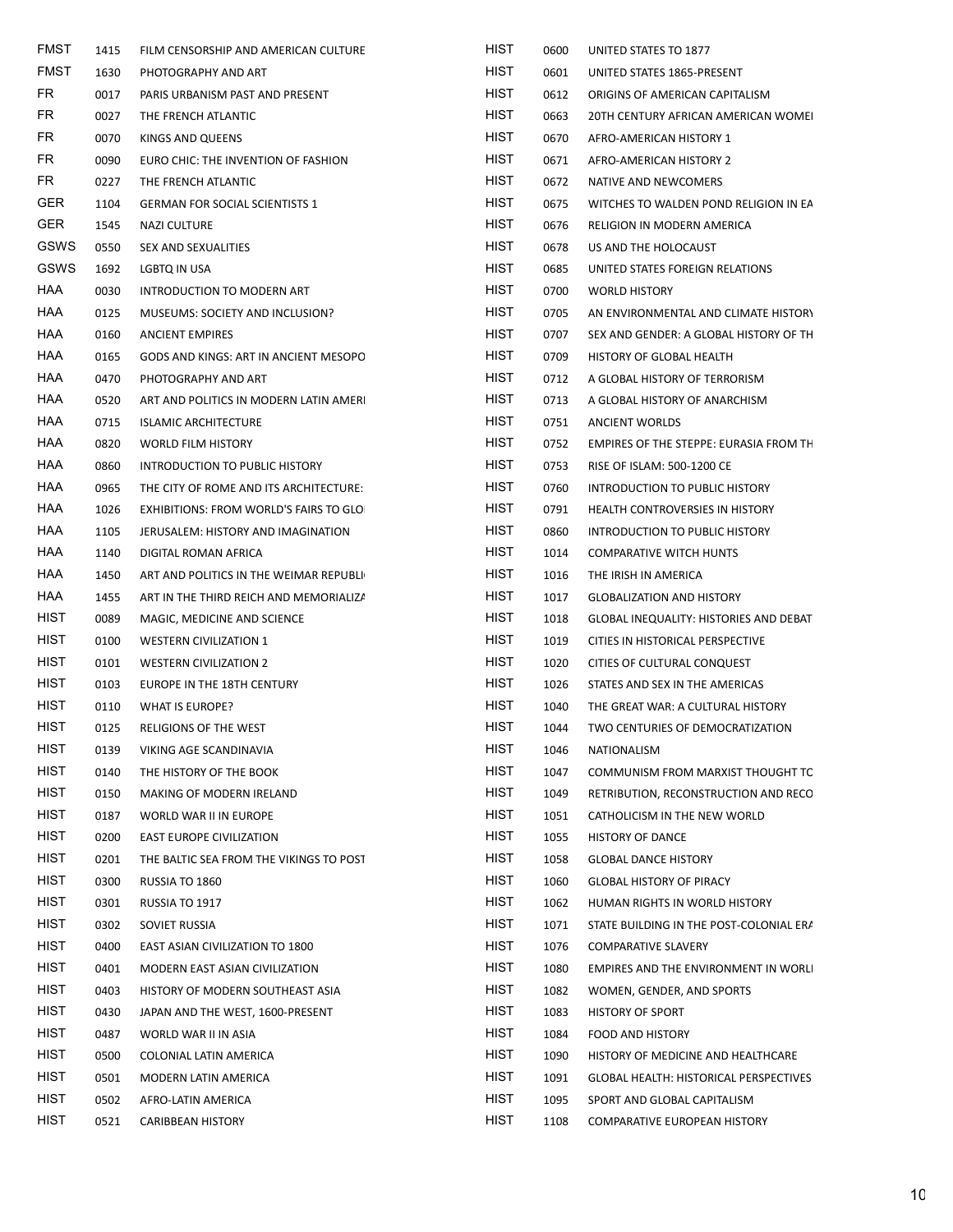| HIST        | 1109 | FRANCE, SPAIN AND ITALY IN THE 20TH CENT | <b>HIST</b> | 1585 | US-LATIN AMERICAN RELATIONS             |
|-------------|------|------------------------------------------|-------------|------|-----------------------------------------|
| <b>HIST</b> | 1110 | MEDIEVAL HISTORY 1                       | <b>HIST</b> | 1586 | LATIN AMERICAN REVOLUTIONS              |
| <b>HIST</b> | 1111 | MEDIEVAL HISTORY 2                       | <b>HIST</b> | 1610 | UNITED STATES COLONIAL                  |
| HIST        | 1114 | MEDIEVAL IBERIA: CONFLICTS AND ENCOUN    | HIST        | 1611 | AMERICAN REVOLUTION 1763-1791           |
| <b>HIST</b> | 1115 | THE WEST AND THE WORLD                   | <b>HIST</b> | 1612 | UNITED STATES 1789-1840                 |
| <b>HIST</b> | 1121 | <b>TUDOR ENGLAND</b>                     | <b>HIST</b> | 1614 | <b>CIVIL WAR HISTORY</b>                |
| HIST        | 1124 | NORTHERN IRELAND: THE TROUBLES: 1969-1   | HIST        | 1617 | <b>US IN THE 1960S</b>                  |
| <b>HIST</b> | 1126 | <b>FRENCH REVOLUTION</b>                 | <b>HIST</b> | 1619 | UNITED STATES SINCE 1945                |
| <b>HIST</b> | 1128 | MODERN FRANCE 1780-1880                  | HIST        | 1621 | HISTORY OF THE SOUTH THROUGH THE 1800   |
| HIST        | 1131 | THE RISE OF THE GERMAN EMPIRE            | <b>HIST</b> | 1625 | HISTORY OF THE AMERICAN FRONTIER        |
| <b>HIST</b> | 1132 | CONTEMPORARY GERMANY                     | <b>HIST</b> | 1628 | THE BLACK WEST                          |
| <b>HIST</b> | 1134 | IRELAND'S LOYAL REBELS: THE PROTESTANTS  | HIST        | 1632 | THE CIVIL RIGHTS MOVEMENT               |
| HIST        | 1135 | BERLIN: HISTORY OF A EUROPEAN METROPC    | <b>HIST</b> | 1640 | AMERICAN CHILDHOODS: RACE, GENDER AN    |
| <b>HIST</b> | 1141 | SPAIN AND PORTUGAL IN THE 20TH CENTUR    | <b>HIST</b> | 1645 | AMERICAN ECONOMIC HISTORY               |
| HIST        | 1144 | PORTUGUESE EMPIRE                        | HIST        | 1653 | COLD WAR AMERICA                        |
| <b>HIST</b> | 1145 | INTELLECTUAL FOUNDATIONS OF CAPITALISI   | <b>HIST</b> | 1655 | AMERICAN WORKERS IN THE 19TH CENTURY    |
| <b>HIST</b> | 1153 | EUROPEAN INTELLECTUAL HISTORY 2 1870-1   | <b>HIST</b> | 1656 | AMERICAN WORKERS IN THE 20TH CENTURY    |
| <b>HIST</b> | 1157 | HISTORY OF MAPS AND SPATIAL REPRESENT/   | HIST        | 1660 | GENDER AND SEXUALITY IN THE US TO 1865  |
| <b>HIST</b> | 1164 | SMALL COUNTRIES AND THE EUROPEAN UNI     | <b>HIST</b> | 1661 | UNITED STATES WOMEN 2                   |
| <b>HIST</b> | 1173 | MEMORY AND HISTORY IN JEWISH TRADITIC    | HIST        | 1665 | HISTORY OF THE AMERICAN CITY            |
| HIST        | 1175 | XENOPHOBIA IN MODERN EUROPE              | HIST        | 1668 | HISTORY OF PITTSBURGH                   |
| <b>HIST</b> | 1180 | 19TH CENTURY BRITAIN                     | <b>HIST</b> | 1669 | HISTORY OF BLACK PITTSBURGH             |
| <b>HIST</b> | 1181 | 20TH CENTURY BRITAIN                     | <b>HIST</b> | 1670 | AUGUST WILSON: THE MAN, THE ERA, THE F  |
| <b>HIST</b> | 1190 | MEDIEVAL GOVERNMENT AND SOCIETY          | HIST        | 1672 | <b>RELIGION AND SEXUALITY</b>           |
| <b>HIST</b> | 1191 | ENGLISH ORIGINS OF AMERICAN LAW          | <b>HIST</b> | 1683 | NORTH AMERICAN INDIANS                  |
| <b>HIST</b> | 1197 | BLACK DEATH: PLAGUE AND HISTORY          | HIST        | 1685 | US POPULAR CULTURE                      |
| <b>HIST</b> | 1220 | BETWEEN EMPIRES: POLISH HISTORY THROL    | HIST        | 1687 | US FOREIGN POLICY IN AFRICA             |
| <b>HIST</b> | 1225 | <b>BALKAN HISTORY</b>                    | <b>HIST</b> | 1690 | AMERICAN LEGAL HISTORY                  |
| <b>HIST</b> | 1226 | EASTERN EUROPEAN COMMUNISM AT THE I      | <b>HIST</b> | 1691 | LATINO HISTORY                          |
| <b>HIST</b> | 1313 | HISTORY OF THE RUSSIAN REVOLUTION        | HIST        | 1692 | LGBTQ IN USA                            |
| <b>HIST</b> | 1314 | USSR 1918-1932                           | <b>HIST</b> | 1694 | THE PLASTIC AGE                         |
| <b>HIST</b> | 1315 | USSR UNDER STALIN                        | <b>HIST</b> | 1695 | <b>ENVIRONMENTAL POLITICS</b>           |
| <b>HIST</b> | 1385 | <b>EUROPE SINCE 1945</b>                 | <b>HIST</b> | 1706 | <b>GLOBAL PHARMACEUTICALS</b>           |
| <b>HIST</b> | 1420 | ANCIENT CHINA                            | <b>HIST</b> | 1707 | <b>GENDER IN GLOBAL HISTORY</b>         |
| <b>HIST</b> | 1422 | LATE IMPERIAL CHINA                      | <b>HIST</b> | 1709 | <b>GLOBAL HISTORY OF SCIENCE</b>        |
| HIST        | 1423 | MODERN CHINA                             | <b>HIST</b> | 1711 | <b>GENDER AND JEWISH HISTORY</b>        |
| HIST        | 1425 | HISTORY OF MEDICINE IN CHINA             | <b>HIST</b> | 1712 | INVENTING ISRAEL: ZIONISM, ANTI-ZIONISM |
| <b>HIST</b> | 1426 | MODERN TAIWAN: 1500-1980                 | <b>HIST</b> | 1714 | DEATH IN THE MEDITERRANEAN WORLD        |
| HIST        | 1431 | HISTORY OF JAPAN TO 1868                 | HIST        | 1716 | INDIAN OCEAN WORLD                      |
| <b>HIST</b> | 1433 | MODERN JAPAN                             | <b>HIST</b> | 1720 | WEST AFRICA IN THE ERA OF SLAVE TRADE   |
| <b>HIST</b> | 1434 | A SOCIAL HISTORY OF AESTHETICS IN JAPAN  | <b>HIST</b> | 1721 | HISTORY OF SOUTHERN AFRICA              |
| HIST        | 1437 | THE WORLD OF THE SWORD: EXPLORING TH     | <b>HIST</b> | 1722 | MODERN SOUTH AFRICAN HISTORY            |
| <b>HIST</b> | 1446 | EAST ASIAN POLITICAL ECONOMY 1950-PRES   | <b>HIST</b> | 1725 | DISEASE AND HEALTH IN MODERN AFRICA     |
| <b>HIST</b> | 1447 | ECONOMIC HISTORY OF JAPAN                | <b>HIST</b> | 1731 | <b>HISTORY OF GOD</b>                   |
| HIST        | 1471 | WATER IN CENTRAL EURASIA                 | <b>HIST</b> | 1749 | ISLAM AND CONFLICT IN GLOBAL CONTEXTS   |
| <b>HIST</b> | 1480 | <b>CHINESE THOUGHT</b>                   | <b>HIST</b> | 1753 | THE OTTOMAN EMPIRE                      |
| <b>HIST</b> | 1511 | VIOLENCE AND MEMORY IN LATIN AMERICA     | <b>HIST</b> | 1760 | JEWS AND JUDAISM IN THE MEDIEVAL WOR    |
| HIST        | 1522 | <b>BRAZIL</b>                            | <b>HIST</b> | 1763 | POLITICS OF CONTEMPORARY MIDDLE EAST    |
| <b>HIST</b> | 1541 | EARLY CARIBBEAN FROM ENCOUNTER TO EN     | <b>HIST</b> | 1767 | JEWS AND JUDAISM: MODERN JEWRY          |
| HIST        | 1560 | WOMEN IN LATIN AMERICAN HISTORY          | <b>HIST</b> | 1768 | CHRISTIANS, MUSLIMS AND JEWS IN THE MI  |
|             |      |                                          |             |      |                                         |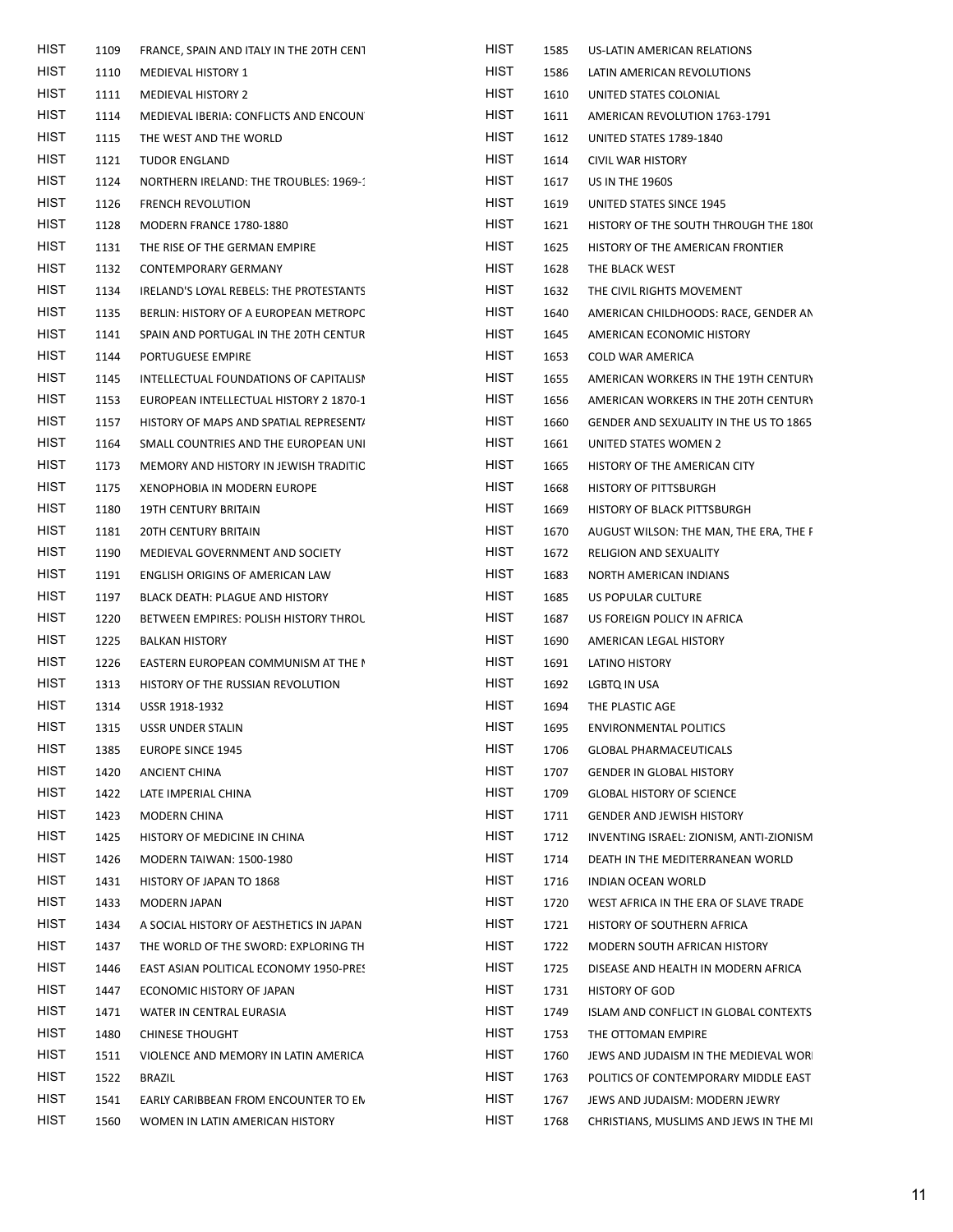| HIST         | 1769 | HOLOCAUST HISTORY AND MEMORY             | <b>PS</b>         | 1326 | EAST ASIAN POLITICAL ECONOMY            |
|--------------|------|------------------------------------------|-------------------|------|-----------------------------------------|
| <b>HIST</b>  | 1772 | RACE, CASTE AND ETHNICITY IN GLOBAL PER  | <b>PS</b>         | 1341 | GOVERNMENT AND POLITICS OF THE RUSSIA   |
| <b>HIST</b>  | 1775 | ORIGINS OF CHRISTIANITY AND THE NEW TE   | <b>PS</b>         | 1348 | XENOPHOBIA IN MODERN EUROPE             |
| HIST         | 1776 | VARIETIES OF EARLY CHRISTIANITY          | <b>PS</b>         | 1352 | INTRODUCTION TO AFRICAN POLITICS        |
| <b>HIST</b>  | 1779 | JERUSALEM: HISTORY AND IMAGINATION       | PS                | 1504 | NATIONALISM                             |
| <b>HIST</b>  | 1780 | JEWS AND THE CITY                        | <b>PS</b>         | 1521 | EAST EUROPE IN WORLD POLITICS           |
| <b>HIST</b>  | 1781 | ROMAN HISTORY                            | <b>PS</b>         | 1587 | US FOREIGN POLICY IN AFRICA             |
| <b>HIST</b>  | 1783 | <b>GREEK HISTORY</b>                     | RELGST 0105       |      | RELIGIONS OF THE WEST                   |
| HIST         | 1787 | HISTORY OF CHRISTIAN-MUSLIM RELATIONS    | RELGST 0283       |      | US AND THE HOLOCAUST                    |
| <b>HIST</b>  | 1791 | JEWISH CULTURE IN MEDIEVAL SPAIN         | RELGST 0405       |      | WITCHES TO WALDEN POND RELIGION IN EA   |
| <b>HIST</b>  | 1792 | NAVIGATING WORLD HISTORY                 | RELGST 0415       |      | RELIGION IN MODERN AMERICA              |
| <b>HIST</b>  | 1796 | HISTORY OF AFRICA SINCE 1800             | RELGST 0454       |      | RISE OF ISLAM: 500-1200 CE              |
| <b>HPS</b>   | 0430 | <b>GALILEO &amp; CREATN MDRN SCIENCE</b> | RELGST 1102       |      | <b>HISTORY OF GOD</b>                   |
| <b>HPS</b>   | 0437 | DARWINISM AND ITS CRITICS                | RELGST 1120       |      | ORIGINS OF CHRISTIANITY                 |
| <b>HPS</b>   | 0515 | MAGIC, MEDICINE AND SCIENCE              | RELGST 1130       |      | VARIETIES OF EARLY CHRISTIANITY         |
| <b>HPS</b>   | 1510 | SCIENCE IN GLOBAL PERSPECTIVE            | RELGST 1143       |      | DEATH IN THE NAME OF GOD MARTYRS AND    |
| <b>HPS</b>   | 1624 | DEVELOPMENT OF SCIENTIFIC MEDICINE       | RELGST 1151       |      | DEATH IN THE MEDITERRANEAN WORLD        |
| <b>HPS</b>   | 1630 | MUSIC, CULTURE AND TECHNOLOGY            | RELGST 1160       |      | JERUSALEM: HISTORY AND IMAGINATION      |
| <b>HUN</b>   | 1615 | OUTSIDERS ON THE MARGINS: THE AFTERM.    | RELGST 1220       |      | JEWS AND JUDAISM IN THE MEDIEVAL WOR    |
| <b>ITAL</b>  | 0080 | RENAISSANCE ITALY                        | RELGST 1225       |      | JEWISH CULTURE IN MEDIEVAL SPAIN        |
| <b>ITAL</b>  | 0087 | FOOD FOR THOUGHT: ITALIAN FOOD AND CL    | RELGST 1240       |      | JEWS AND THE CITY                       |
| <b>ITAL</b>  | 0088 | ITALIAN AMERICA ON SCREEN: BEYOND SCAI   | RELGST 1241       |      | <b>GENDER AND JEWISH HISTORY</b>        |
| <b>ITAL</b>  | 0090 | EURO CHIC: THE INVENTION OF FASHION      | RELGST 1250       |      | JEWS AND JUDAISM: MODERN JEWRY          |
| <b>ITAL</b>  | 1071 | THE ETERNAL CITY: ROME FROM ANTIQUITY    | RELGST 1252       |      | HOLOCAUST HISTORY AND MEMORY            |
| <b>ITAL</b>  | 1087 | FASCISM AND RESISTANCE                   | RELGST 1335       |      | MEDIEVAL IBERIA: CONFLICTS AND ENCOUN   |
| <b>JPNSE</b> | 0007 | JAPANESE CULTURE AND CIVILIZATION        | RELGST 1372       |      | CATHOLICISM IN THE NEW WORLD            |
| JS           | 0283 | US AND THE HOLOCAUST                     | RELGST 1405       |      | <b>RELIGION AND SEXUALITY</b>           |
| JS           | 1102 | <b>HISTORY OF GOD</b>                    | RELGST 1425       |      | POPULAR RELIGION IN AMERICA             |
| JS           | 1108 | COMPARATIVE EUROPEAN HISTORY             | RELGST 1642       |      | CHRISTIAN-MUSLIM RELATIONS              |
| JS           | 1160 | JERUSALEM: HISTORY AND IMAGINATION       | RELGST 1644       |      | CHRISTIANS, MUSLIMS AND JEWS IN THE MI  |
| JS           | 1220 | JEWS AND JUDAISM IN THE MEDIEVAL WOR     | RELGST 1680       |      | MEMORY AND HISTORY IN JEWISH TRADITIC   |
| JS           | 1225 | JEWISH CULTURE IN MEDIEVAL SPAIN         | RELGST 1681       |      | INVENTING ISRAEL: ZIONISM, ANTI-ZIONISM |
| JS           | 1227 |                                          | SOC               | 0333 |                                         |
| JS           |      | MEDIEVAL IBERIA: CONFLICTS AND ENCOUN    | <b>SOC</b>        |      | IDEOLOGIES AND SOCIAL CHANGE            |
| JS           | 1240 | JEWS AND THE CITY                        | SOC               | 1319 | <b>IMMIGRATION</b>                      |
| JS           | 1241 | <b>GENDER AND JEWISH HISTORY</b>         | SOC               | 1325 | TWO CENTURIES OF DEMOCRATIZATION        |
|              | 1250 | JEWS AND JUDAISM: MODERN JEWRY           | <b>SOC</b>        | 1360 | PEACE MOVEMENTS AND PEACE EDUCATION     |
| JS           | 1252 | HOLOCAUST HISTORY AND MEMORY             |                   | 1386 | <b>FRENCH REVOLUTION</b>                |
| JS           | 1295 | JEWS AND THE AMERICAN CINEMA             | <b>SOC</b>        | 1405 | <b>RELIGION AND SEXUALITY</b>           |
| JS           | 1644 | CHRISTIANS, MUSLIMS AND JEWS IN THE MI   | <b>SOC</b>        | 1446 | CONSUMPTION AND EVERYDAY LIFE           |
| JS           | 1680 | MEMORY AND HISTORY IN JEWISH TRADITIC    | <b>SOC</b>        | 1488 | HISTORY OF MEDICINE AND HEALTH CARE     |
| JS           | 1681 | INVENTING ISRAEL: ZIONISM, ANTI-ZIONISM  | <b>SOC</b>        | 1717 | <b>MODERN TAIWAN: 1500-1980</b>         |
| KOREAN 0007  |      | INTRODUCTION TO KOREAN CULTURE AND C     | <b>SPAN</b>       | 1250 | HISPANIC CIVILIZATIONS                  |
| KOREAN 0070  |      | WORLD OF KOREA: PAST AND PRESENT         | <b>SPAN</b>       | 1464 | NICOLAS GUILLEN: RACE, WRITING AND REV  |
| <b>LCJS</b>  | 0200 | RACE, CLASS, GENDER, AND THE LAW         | <b>SPAN</b>       | 1470 | THE INCAS: ANDEAN INDIGENOUS PEOPLES.   |
| LEGLST 0200  |      | RACE, CLASS, GENDER, AND THE LAW         | THEA              | 1341 | WORLD THEATRE: 500 BCE TO 1640          |
| <b>MUSIC</b> | 0711 | HISTORY OF JAZZ                          | THEA              | 1342 | <b>WORLD THEATRE: 1640 TO 1890</b>      |
| <b>MUSIC</b> | 0844 | THE MUSIC OF THE BEATLES                 |                   |      |                                         |
| <b>MUSIC</b> | 1270 | MUSIC, CULTURE AND TECHNOLOGY            |                   |      |                                         |
| <b>MUSIC</b> | 1725 | JAZZ, POLITICS AND PROTEST               | <b>LITERATURE</b> |      |                                         |
| <b>PS</b>    | 1324 | US-LATIN AMERICAN RELATIONS              | AFRCNA 0150       |      | AFRICAN AMERICAN LITERATURE             |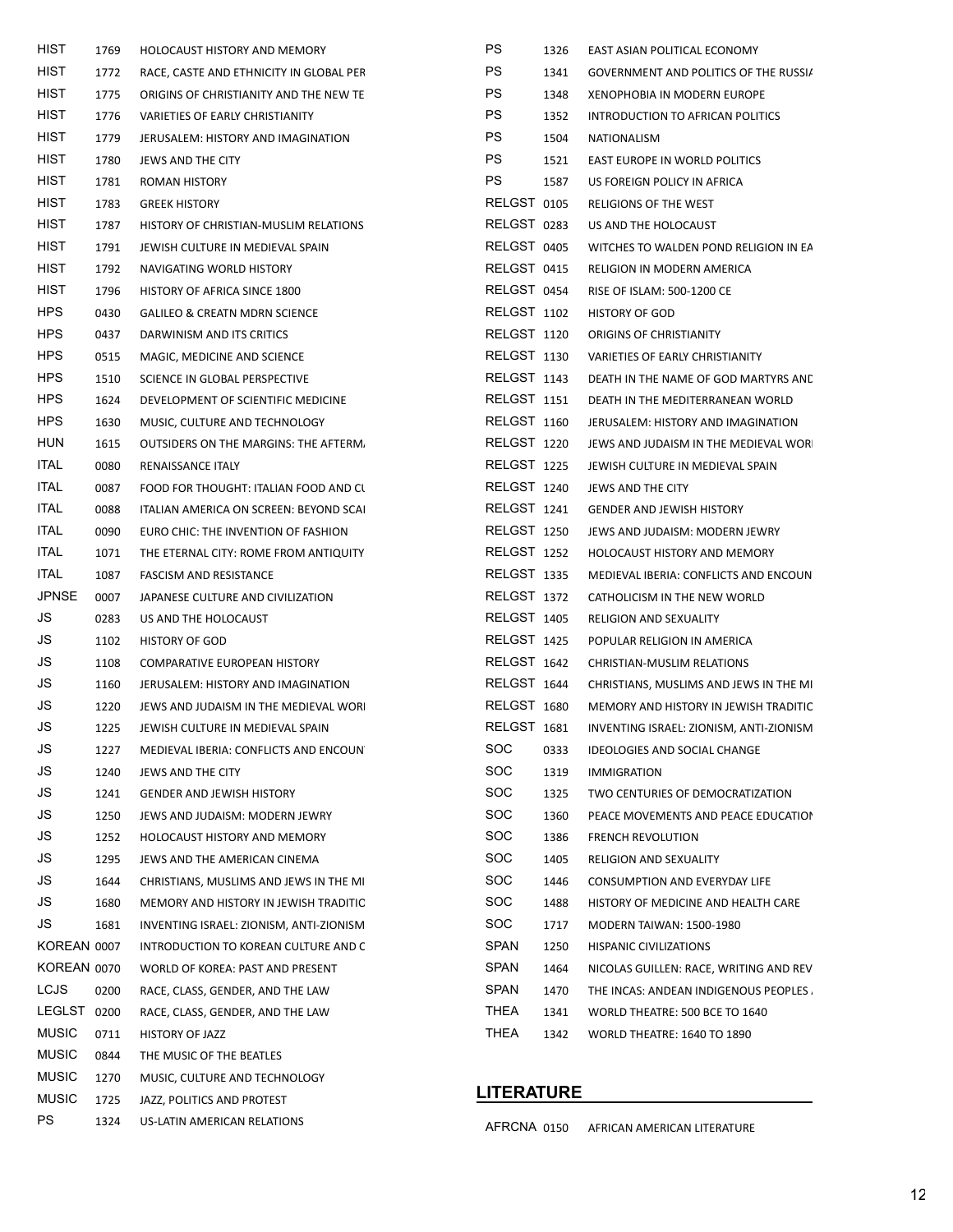| AFRCNA 0454             |              | MAN/WOMAN LITERATURE                                              | ENGLIT 0550             |              | INTRODUCTION TO POPULAR CULTURE                          |
|-------------------------|--------------|-------------------------------------------------------------------|-------------------------|--------------|----------------------------------------------------------|
| AFRCNA 0517             |              | INTRO TO AFRCN AMERICAN POETRY                                    | ENGLIT 0560             |              | CHILDREN AND CULTURE                                     |
| AFRCNA 0522             |              | INTRODUCTION TO AFRICAN LITERATURE                                | ENGLIT 0562             |              | CHILDHOOD'S BOOKS                                        |
| AFRCNA 1103             |              | FEMALE PLAYWRIGHTS BEFORE 1959                                    | ENGLIT 0570             |              | AMERICAN LITERARY TRADITIONS                             |
| AFRCNA 1240             |              | AFRICAN LITERATURE AND SOCIETY                                    | ENGLIT 0572             |              | INTRODUCTION AFRCN LITERATURE                            |
| AFRCNA 1347             |              | FRANCOPHONE AFRICANA LITERATURE                                   | $ENGLIT$ 0573           |              | LITERATURE OF THE AMERICAS                               |
| AFRCNA 1349             |              | CONTEMPORARY CARIBBEAN LITERATURE                                 | <b>ENGLIT 0580</b>      |              | INTRODUCTION TO SHAKESPEARE                              |
| AFRCNA 1450             |              | AFRICANA CULTURAL MEMORY                                          | ENGLIT 0590             |              | <b>FORMATIVE MASTERPIECES</b>                            |
| AFRCNA 1616             |              | AFRICAN AMERICAN WOMEN WRITERS                                    | ENGLIT 0597             |              | <b>BIBLE AS LITERATURE</b>                               |
| AFRCNA 1644             |              | THE AFRICAN NOVEL                                                 | <b>ENGLIT 0610</b>      |              | WOMEN AND LITERATURE                                     |
| AFRCNA 1704             |              | AFRICANA WORLD LITERATURE                                         | ENGLIT 0612             |              | LITERATURE AND SCIENCE                                   |
| ARABIC 1635             |              | INTRODUCTION TO MODERN ARABIC LITERA                              | ENGLIT 0613             |              | ASIAN AMERICAN LITERATURE                                |
| ASL                     | 1635         | ANALYSES OF ASL LITERATURE                                        | ENGLIT 0615             |              | LITERATURE AND RACE                                      |
| <b>CHIN</b>             | 1047         | EXPRESSION OF FEELING IN CHINESE AND W                            | ENGLIT 0616             |              | EXILES, NOMADS AND MIGRANTS                              |
| <b>CHIN</b>             | 1059         | ADAPTED FOR THE SCREEN: CHINESE LITERA                            | ENGLIT 0617             |              | CHANGING FAMILIES IN LITERATURE                          |
| <b>CHIN</b>             | 1083         | MASTERPIECES OF CHINESE LITERATURE: PR                            | ENGLIT 0618             |              | WAR                                                      |
| <b>CHIN</b>             | 1084         | MASTERPIECES OF CHINESE LITERATURE: MC                            | ENGLIT 0620             |              | THE GRAPHIC NOVEL                                        |
| <b>CLASS</b>            | 0040         | SEX AND LOVE IN ANCIENT LITERATURE                                | ENGLIT 0621             |              | INTRO TO AFRICAN-AMER LIT: DEBATES & AP                  |
| <b>CLASS</b>            | 0100         | MASTERPIECES GREEK & ROMAN LIT                                    | ENGLIT 0625             |              | DETECTIVE FICTION                                        |
| <b>CLASS</b>            | 0700         | <b>ENVIRONMENTAL CLASSICS</b>                                     | <b>ENGLIT 0626</b>      |              | <b>SCIENCE FICTION</b>                                   |
| <b>CLASS</b>            | 1022         | THE AUGUSTAN AGE                                                  | ENGLIT 0627             |              | LITERATURE OF SPORTS                                     |
| <b>CLASS</b>            | 1130         | CLASSICAL MYTHOLOGY AND LITERATURE                                | ENGLIT 0628             |              | WORKING CLASS LITERATURE                                 |
| <b>CLASS</b>            | 1140         | <b>GREEK TRAGEDY</b>                                              | ENGLIT 0629             |              | THE WILD WEST                                            |
| <b>CLASS</b>            | 1142         | <b>ANCIENT EPIC</b>                                               | ENGLIT 0630             |              | SEXUALITY AND REPRESENTATION                             |
| <b>CLASS</b>            | 1144         | <b>GREEK AND ROMAN LYRIC POETRY</b>                               | ENGLIT 0635             |              | NEW LITERATURE                                           |
| <b>CLASS</b>            | 1164         | <b>GREEK TRAGEDIES AND MODERN RESPONSE</b>                        | <b>ENGLIT 0636</b>      |              | THE GOTHIC IMAGINATION                                   |
| COMMRC0310              |              | RHETORICAL PROCESS                                                | ENGLIT 0637             |              | <b>HORROR LITERATURE</b>                                 |
| ENGLIT 0300             |              | INTRODUCTION TO LITERATURE                                        | ENGLIT 0638             |              | STEAMPUNK                                                |
| ENGLIT 0310             |              | THE DRAMATIC IMAGINATION                                          | ENGLIT 0641             |              | TRAGEDY                                                  |
| ENGLIT 0315             |              | <b>READING POETRY</b>                                             | ENGLIT 0642             |              | <b>COMEDY</b>                                            |
| ENGLIT 0318             |              | <b>WRITING IN PARIS</b>                                           | ENGLIT 0643             |              | SATIRE                                                   |
| ENGLIT 0321             |              | STORY AND STYLE                                                   | ENGLIT 0644             |              | MYTH AND FOLKTALE                                        |
| ENGLIT 0325             |              | THE SHORT STORY                                                   | ENGLIT                  | 0645         | <b>FANTASY AND ROMANCE</b>                               |
| ENGLIT                  | 0330         | GREAT BOOKS: (PART 1) A SEMINAR IN THE N                          | <b>ENGLIT</b>           | 0646         | APOCALYPSE                                               |
| ENGLIT 0331             |              | GREAT BOOKS: (PART 2) A SEMINAR IN THE N                          | ENGLIT 0647             |              | HARRY POTTER: BLOOD, POWER, CULTURE                      |
| ENGLIT                  | 0350         | LIT, TRADITION AND THE NEW                                        | ENGLIT                  | 0648         | NARRATIVE AND GRAPHIC PERSPECTIVES IN                    |
| ENGLIT                  | 0354         | WORDS AND IMAGES                                                  | <b>ENGLIT</b>           | 0655         | REPRESENTING ADOLESCENCE                                 |
| <b>ENGLIT</b>           | 0360         | WOMEN AND LITERATURE                                              | <b>ENGLIT</b>           | 0670         | QUEER AND TRANSGENDER LITERATURE                         |
| ENGLIT                  | 0365         | IMAGINING SOCIAL JUSTICE                                          | ENGLIT                  | 0702         | INTRODUCTION TO GAME STUDIES                             |
| ENGLIT                  |              |                                                                   |                         |              |                                                          |
| ENGLIT                  |              |                                                                   |                         |              |                                                          |
|                         | 0370         | LITERATURE AND IDEAS                                              | <b>ENGLIT</b>           | 0710         | CONTEMPORARY ENVIRON LIT                                 |
|                         | 0380         | SLOVAK TRANSATLANTIC CULTURES                                     | ENGLIT 0715             |              | <b>AUSTEN AND BRONTE</b>                                 |
| ENGLIT                  | 0399         | NARRATIVE AND TECHNOLOGY                                          | ENGLIT                  | 0717         | THE FAIRY TRADITION AND FAIRY TALES                      |
| ENGLIT                  | 0500         | INTRO TO CRITICAL READING                                         | ENGLIT 0720             |              | <b>GLOBAL FICTIONS</b>                                   |
| ENGLIT                  | 0505         | HOW TO DO THINGS WITH LITERATURE 1                                | ENGLIT                  | 0725         | INTRODUCTION TO TRANSLATION STUDIES                      |
| ENGLIT                  | 0506         | HOW TO DO THINGS WITH LITERATURE 2                                | <b>ENGLIT</b>           | 0800         | CLIMATE, WEATHER, AND LITERATURE                         |
| ENGLIT                  | 0510         | <b>MAKING THE BOOK</b>                                            | ENGLIT                  | 0812         | MEDIA/ECOLOGY                                            |
| <b>ENGLIT</b>           | 0512         | NARRATIVE AND TECHNOLOGY                                          | <b>ENGLIT</b>           | 0815         | <b>IRISH LITERATURE</b>                                  |
| <b>ENGLIT</b>           | 0515         | CONTEMPORARY AFRICAN AMER POETRY                                  | <b>ENGLIT</b>           | 0850         | THE FEMALE HERO                                          |
| <b>ENGLIT</b><br>ENGLIT | 0521<br>0541 | SCAN CULTURE: SURVEILLANCE AND THE DIC<br>LITERATURE AND MEDICINE | <b>ENGLIT</b><br>ENGLIT | 0880<br>1001 | SHAKESPEARE AND SOCIAL JUSTICE<br>INTERACTIVE LITERATURE |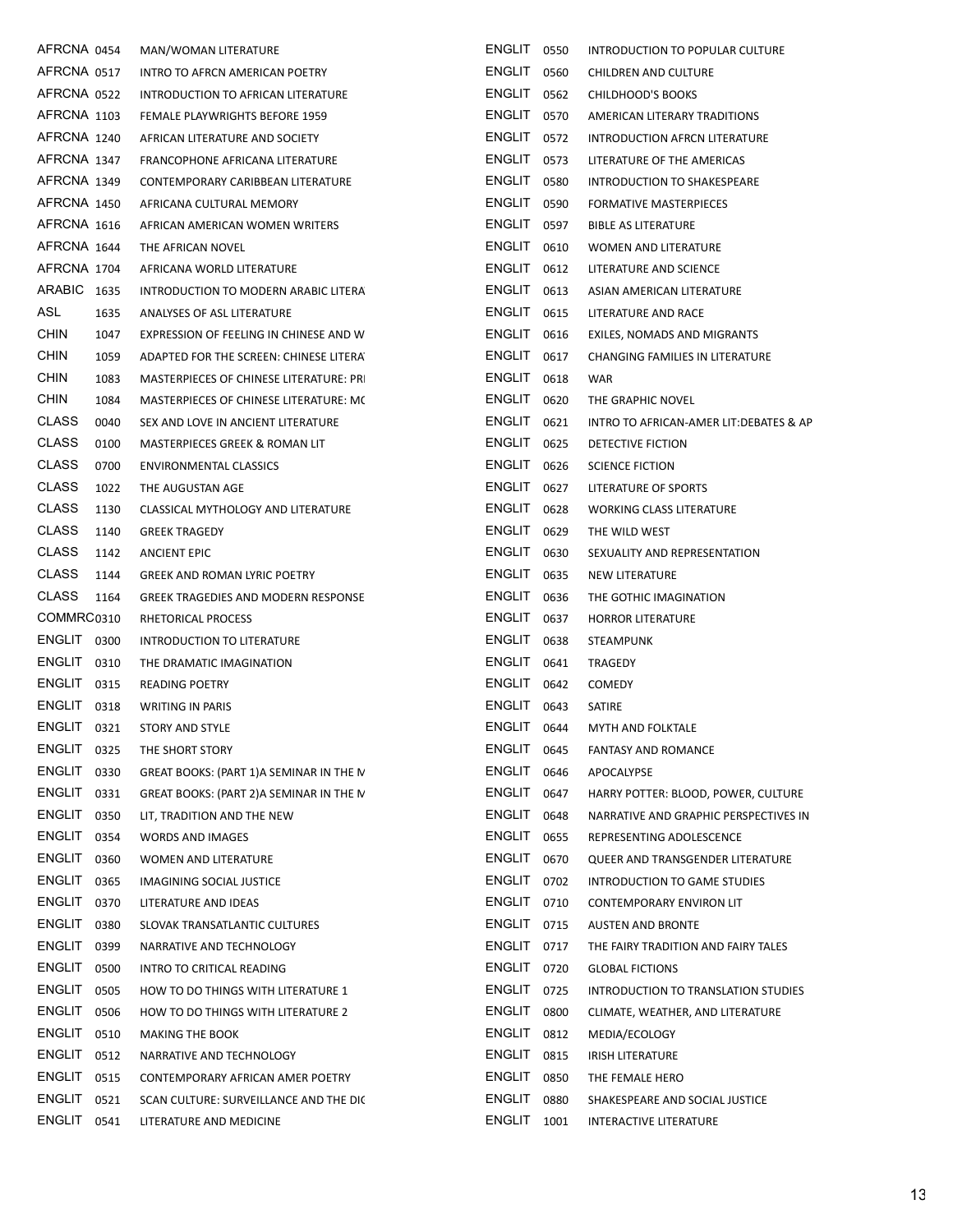| ENGLIT 1002        |      | <b>CRITICAL GAME STUDIES</b>            | FR           | 0012 | FRENCH KISS: LOVE, SEX, FRANCE           |
|--------------------|------|-----------------------------------------|--------------|------|------------------------------------------|
| <b>ENGLIT 1005</b> |      | LITERATURE AND THE ENVIRONMENT          | FR           | 0021 | APPRCHES TO FRENCH LITERATURE            |
| <b>ENGLIT</b> 1009 |      | JRR TOLKIEN AND COUNTERCULTURE          | FR           | 0080 | MODERN FRENCH NOVEL                      |
| ENGLIT 1010        |      | MAGICAL NATURE BEFORE THE MODERN WO     | FR           | 0081 | <b>FRENCH THEATRE</b>                    |
| ENGLIT 1011        |      | MILTON TO MINECRAFT: ART, NATURE, AND   | <b>FR</b>    | 0088 | AILING BODIES: NARRATIVES OF HEALTH ANI  |
| <b>ENGLIT</b>      | 1015 | UNRULY BODIES                           | FR           | 0221 | APPRCHES TO FRENCH LITERATURE            |
| ENGLIT 1020        |      | HISTORY OF LITERARY CRITICISM           | FR           | 1022 | <b>CREATIVE WRITING WORKSHOP</b>         |
| ENGLIT 1028        |      | LITERATURE AND PSYCHOANALYSIS           | <b>GER</b>   | 0058 | MUNICH: HISTORY, CULTURE, MYTH           |
| <b>ENGLIT</b> 1100 |      | MEDIEVAL IMAGINATION                    | <b>GER</b>   | 1053 | MAJOR CULTURAL PERIODS II                |
| <b>ENGLIT</b> 1101 |      | <b>INVENTION OF ENGLISH</b>             | <b>GER</b>   | 1105 | LITERARY ANALYSIS                        |
| <b>ENGLIT 1115</b> |      | <b>CHAUCER</b>                          | <b>GER</b>   | 1106 | <b>GERMAN CULTURAL HISTORY</b>           |
| <b>ENGLIT 1125</b> |      | MASTERPIECES OF RENAISSANCE LITERATUR   | <b>GER</b>   | 1220 | LITERATURE AND CULTURE 1750-1830         |
| ENGLIT 1126        |      | ADVANCED SHAKESPEARE                    | <b>GER</b>   | 1230 | CHLDREN'S LITERATURE IN GERMAN           |
| ENGLIT 1128        |      | SHAKESPEARE'S SEXUALITIES               | <b>GER</b>   | 1410 | KAFKA AND THE MODERN WORLD               |
| <b>ENGLIT</b> 1135 |      | LITERATURE, MEDIA SCIENCE IN THE AGE OF | <b>GER</b>   | 1500 | GERMANIC MYTHS, LEGENDS AND SAGAS        |
| ENGLIT 1142        |      | <b>ANCIENT EPIC</b>                     | <b>GER</b>   | 1502 | INDO-EUROPEAN FOLKTALES                  |
| ENGLIT 1150        |      | ENLIGHTENMENT TO REVOLUTION             | <b>GER</b>   | 1510 | KAFKA AND THE MODERN WORLD               |
| ENGLIT 1170        |      | ROMANTIC NATURE                         | <b>GER</b>   | 1512 | GERMAN LITERATURE AND EUROPEAN PHIL(     |
| <b>ENGLIT</b> 1175 |      | 19TH CENTURY BRITISH LITERATURE         | <b>GER</b>   | 1529 | BERLIN: A DIVIDED CITY                   |
| <b>ENGLIT 1180</b> |      | HUMANS, ANIMALS, MACHINES               | <b>GER</b>   | 1535 | <b>OUTSIDERS IN GERMAN LITERATURE</b>    |
| <b>ENGLIT</b> 1181 |      | THE VICTORIAN NOVEL                     | GSWS         | 0600 | <b>GLOBAL LGBTQ LITERATURE</b>           |
| <b>ENGLIT</b> 1199 |      | LONDON ACROSS HISTORY, LITERATURE AND   | <b>HIST</b>  | 1157 | HISTORY OF MAPS AND SPATIAL REPRESENT/   |
| <b>ENGLIT</b> 1200 |      | AMERICAN LITERATURE TO 1860             | HIST         | 1670 | AUGUST WILSON: THE MAN, THE ERA, THE F   |
| ENGLIT 1220        |      | CIVIL WAR TO WORLD WAR I IN AMERICAN L  | <b>ITAL</b>  | 0088 | ITALIAN AMERICA ON SCREEN: BEYOND SCAI   |
| <b>ENGLIT</b> 1225 |      | 19TH CENTURY AFRICAN AMERICAN LITERAT   | <b>ITAL</b>  | 1063 | FROM PAGE TO STAGE                       |
| ENGLIT 1227        |      | HARLEM RENAISSANCE                      | <b>ITAL</b>  | 1065 | LYRIC POETRY                             |
| ENGLIT 1230        |      | 20TH CENTURY AFRICAN AMERICAN LITERAT   | ITAL         | 1069 | LITERATURE INTO FILM IN THE ITALIAN TRAC |
| ENGLIT 1247        |      | <b>AUGUST WILSON</b>                    | ITAL         | 1079 | INTRODUCTION TO HOLOCAUST LITERATURE     |
| <b>ENGLIT</b> 1255 |      | THEATER AND ACTIVISM                    | <b>ITAL</b>  | 1080 | MASTERPIECES OF ITALIAN PROSE            |
| <b>ENGLIT</b> 1258 |      | ISRAELI AND PALESTINIAN LITERATURE      | <b>ITAL</b>  | 1083 | <b>MODERN ITALIAN LITERATURE</b>         |
| ENGLIT 1261        |      | SPECULATIVE FICTION                     | <b>ITAL</b>  | 1085 | DANTE, PETRARCH, AND BOCCACCIO           |
| <b>ENGLIT</b> 1262 |      | AFRICAN AMERICAN SCIENCE FICTION        | <b>ITAL</b>  | 1086 | ITALIAN THEATER IN ENGLISH               |
| <b>ENGLIT 1325</b> |      | MODERNISM                               | <b>JPNSE</b> | 0083 | INTRO TO JAPANESE LITERATURE             |
| <b>ENGLIT</b> 1345 |      | <b>DOCUPOETRY</b>                       | <b>JPNSE</b> | 0085 | JAPANESE TALES OF THE SUPERNATURAL       |
| <b>ENGLIT 1350</b> |      | POSTMODERN LITERATURE                   | <b>JPNSE</b> | 1056 | MODERN JAPANESE LITERATURE AND THE W     |
| <b>ENGLIT</b> 1360 |      | TOPICS IN 20TH CENTURY LIT              | <b>JPNSE</b> | 1056 | MODERN JAPANESE LITERATURE AND THE W     |
| ENGLIT 1380        |      | WORLD LITERATURE IN ENGLISH             | <b>JPNSE</b> | 1065 | DETECTIVE AND MYSTERY FICTION IN JAPAN   |
| <b>ENGLIT</b>      | 1382 | PRIZED BOOKS                            | <b>JPNSE</b> | 1071 | WORLD OF JAPAN                           |
| ENGLIT 1384        |      | <b>BANNED BOOKS</b>                     | JS           | 0625 | DETECTIVE FICTION                        |
| <b>ENGLIT</b> 1406 |      | US LATINX LITERATURE                    | JS           | 1253 | INTRODUCTION TO HOLOCAUST LITERATURE     |
| ENGLIT 1412        |      | SECRET PITTSBURGH                       | JS           | 1258 | ISRAELI AND PALESTINIAN LITERATURE       |
| <b>ENGLIT</b> 1510 |      | KAFKA AND THE MODERN WORLD              | KOREAN 0084  |      | INTRODUCTION TO MODERN KOREAN LITER.     |
| <b>ENGLIT</b> 1645 |      | CRITICAL APPROACHES TO CHILDREN LITERA  | LING         | 1523 | INTRODUCTION TO MODERN ARABIC LITERA     |
| ENGLIT 1704        |      | <b>WOMEN NOVELISTS</b>                  | <b>LING</b>  | 1723 | ANALYSES OF ASL LITERATURE               |
| <b>ENGLIT</b> 1719 |      | INTRODUCTION TO HOLOCAUST LITERATURE    | POLISH 0325  |      | THE SHORT STORY IN POLISH CONTEXT        |
| ENGLIT 1730        |      | EXPRESSION OF FEELING IN CHINESE AND W  | POLISH 1260  |      | SURVEY OF POLISH LITERATURE AND CULTUI   |
| <b>ENGLIT</b>      | 1756 | <b>BALLADS AND BLUES</b>                | RELGST 0115  |      | <b>BIBLE AS LITERATURE</b>               |
| <b>FMST</b>        | 0302 | ITALIAN AMERICA ON SCREEN               | RELGST 0435  |      | RELIGION, FILM AND LITERATURE            |
| <b>FMST</b>        | 1215 | ADAPTED FOR THE SCREEN: CHINESE LITERA  | RELGST 1144  |      | CLASSICAL MYTHOLOGY AND LITERATURE       |
| FP.                | 0013 | LOVE AND ROMANCE IN CHINA               | RELGST 1258  |      | ISRAELI AND PALESTINIAN LITERATURE       |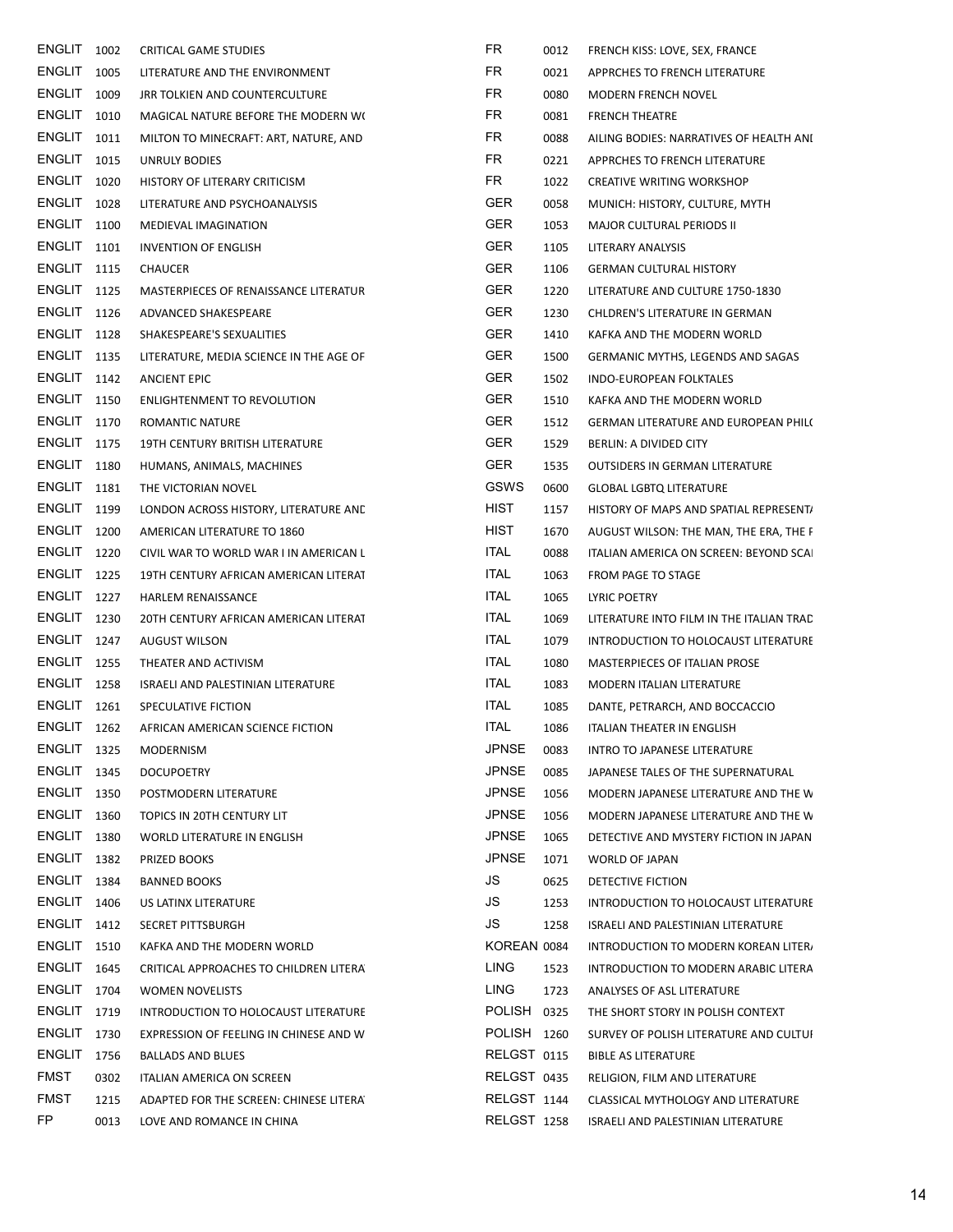| <b>RUSS</b> | 0090 | RUSSIAN FAIRY TALES                      | <b>BIOSC</b> | 0716 | UHC FOUNDATIONS OF BIOLOGY 2         |
|-------------|------|------------------------------------------|--------------|------|--------------------------------------|
| <b>RUSS</b> | 0325 | THE SHORT STORY                          | <b>BIOSC</b> | 0740 | YELLOWSTONE FIELD COURSE             |
| <b>RUSS</b> | 0590 | <b>FORMATIVE MASTERPIECES</b>            | <b>BIOSC</b> | 0800 | <b>BIOLOGY FOR NON-MAJORS 1</b>      |
| <b>RUSS</b> | 0770 | GIRLHOOD: NABOKOV'S LOLITA & TAYLOR SV   | <b>BIOSC</b> | 0805 | THE HUMAN BODY                       |
| <b>RUSS</b> | 0800 | ADULTERY, MURDER, OMNISCIENCE: INTROI    | <b>BIOSC</b> | 0810 | <b>BIOLOGY FOR NON-MAJORS 2</b>      |
| <b>RUSS</b> | 0811 | MADNESS AND MADMEN IN RUSSIAN CULTU      | <b>BIOSC</b> | 0815 | <b>GENES AND DISEASES</b>            |
| <b>RUSS</b> | 1210 | MAN AND SUPERMAN IN PHILOSOPHY AND       | <b>BIOSC</b> | 0835 | OUR CHANGING WORLD FOR NON-MAJORS    |
| <b>RUSS</b> | 1310 | <b>NABOKOV</b>                           | <b>BIOSC</b> | 1240 | HUMAN SKELETAL ANALYSIS              |
| <b>SLAV</b> | 0550 | LITERARY MASOCHISM                       | <b>CHEM</b>  | 0100 | PREPARATION GENERAL CHEMISTRY        |
| <b>SLAV</b> | 1225 | BEHIND BARS: CROSS CULTURAL REPRESENT.   | CHEM         | 0110 | <b>GENERAL CHEMISTRY 1</b>           |
| SLOVAK 0380 |      | SLOVAK TRANSATLANTIC CULTURES            | CHEM         | 0120 | <b>GENERAL CHEMISTRY 2</b>           |
| <b>SPAN</b> | 1260 | SURVEY OF SPANISH LITERATURE             | <b>CHEM</b>  | 0410 | <b>GENERAL CHEMISTRY 1</b>           |
| <b>SPAN</b> | 1280 | SURVEY OF LATIN AMERICAN LITERATURE      | <b>CHEM</b>  | 0420 | <b>GENERAL CHEMISTRY 2</b>           |
| <b>SPAN</b> | 1413 | SHORT STORY IN SPANISH AMERICA           | CHEM         | 0710 | UHC GENERAL CHEMISTRY 1              |
| <b>SPAN</b> | 1422 | MEXICAN LITERATURE, ARTS AND CULTURE     | CHEM         | 0720 | UHC GENERAL CHEMISTRY 2              |
| <b>SPAN</b> | 1423 | SEXUAL DIVERSITY IN LATIN AMERICAN LITEI | CHEM         | 0760 | UHC GENERAL CHEM FOR ENGINRS 1       |
| SPAN        | 1426 | LITERATURE OF THE SOUTHERN CONE COUN     | <b>CHEM</b>  | 0770 | UHC GENERAL CHEM FOR ENGINRS 2       |
| <b>SPAN</b> | 1427 | TRANSATLANTIC HISPANIC LITERATURE AND    | <b>CHEM</b>  | 0910 | CHEMCL PRINCPL HEALTH PROFESSN       |
| <b>SPAN</b> | 1436 | NATURE AND THE ENVIRONMENT IN HISPAN     | CHEM         | 0960 | <b>GENERAL CHEM FOR ENGINEERS 1</b>  |
| SPAN        | 1453 | AVANT GARDE MOVEMENTS IN LATIN AMER      | CHEM         | 0970 | <b>GENERAL CHEM FOR ENGINEERS 2</b>  |
| <b>SPAN</b> | 1455 | <b>BORDER STUDIES</b>                    | <b>GEOL</b>  | 0040 | PHYSICAL GEOLOGY                     |
| <b>SPAN</b> | 1463 | <b>BORGES</b>                            | <b>GEOL</b>  | 0060 | HISTORY OF THE EARTH                 |
| <b>SPAN</b> | 1464 | NICOLAS GUILLEN: RACE, WRITING AND REV   | <b>GEOL</b>  | 0800 | <b>GEOLOGY</b>                       |
| <b>SPAN</b> | 1480 | US LATINX CULTURAL STUDIES               | <b>GEOL</b>  | 0802 | <b>GEOLOGY OF THE NATIONAL PARKS</b> |
| THEA        | 0810 | INTRODUCTION TO DRAMATIC ART             | <b>GEOL</b>  | 0820 | NATURAL DISASTERS                    |
| THEA        | 0850 | INTRODUCTION TO SHAKESPEARE              | <b>GEOL</b>  | 0840 | <b>ENVIRONMENTAL SCIENCE</b>         |
| <b>THEA</b> | 1343 | WORLD THEATRE: 1890 - PRESENT            | <b>GEOL</b>  | 0842 | PLANET EARTH                         |
|             |      |                                          | <b>GEOL</b>  | 0860 | ENVIRONMENTAL GEOLOGY                |
|             |      |                                          | <b>GEOL</b>  | 0870 | THE PLANETS                          |
|             |      | <b>NATURAL SCIENCE</b>                   | <b>GEOL</b>  | 0871 | INTELLGNT LIFE IN THE UNIVERSE       |
| ANTH        | 0630 | FORENSIC ANTHROPOLOGY                    | <b>GEOL</b>  | 0890 | PHYSICAL OCEANOGRAPHY                |
|             |      |                                          |              |      |                                      |

|              |      | סטטוס ושהווימות טונווען                |           |
|--------------|------|----------------------------------------|-----------|
| ANTH         | 0680 | INTRO PHYSICAL ANTHROPOLOGY            | GE        |
| <b>ANTH</b>  | 0681 | <b>INTRODUCTION TO HUMAN EVOLUTN</b>   | GE        |
| <b>ANTH</b>  | 1556 | ZOOARCHAEOLOGY                         | GE        |
| <b>ANTH</b>  | 1602 | HUMAN SKELETAL ANALYSIS                | GS        |
| <b>ANTH</b>  | 1605 | PRIMATE ANATOMY                        | <b>HP</b> |
| ANTH         | 1607 | PRIMATE BEHAVIOR                       | <b>HP</b> |
| ANTH         | 1801 | HIMALAYAN BIODIVERSITY: NATURAL HISTOI | <b>NR</b> |
| ASTRON 0086  |      | OBSERVATIONAL ASTRONOMY                | <b>NR</b> |
| ASTRON 0087  |      | <b>BASICS OF SPACE FLIGHT</b>          | <b>NR</b> |
| ASTRON 0088  |      | STONEHENGE TO HUBBLE                   | <b>NR</b> |
| ASTRON 0089  |      | STARS, GALAXIES AND THE COSMOS         | <b>NR</b> |
| ASTRON 0113  |      | <b>INTRODUCTION TO ASTRONOMY</b>       | PH        |
| ASTRON 0413  |      | INTRODUCTION TO ASTRONOMY (HONORS)     | PH        |
| <b>BIOSC</b> | 0100 | PREPARATION FOR BIOLOGY                | PH        |
| <b>BIOSC</b> | 0150 | <b>FOUNDATIONS OF BIOLOGY 1</b>        | PH        |
| <b>BIOSC</b> | 0160 | <b>FOUNDATIONS OF BIOLOGY 2</b>        | PH        |
| <b>BIOSC</b> | 0190 | INTRO TO BIOLOGICAL WORLD 1            | PH        |
| <b>BIOSC</b> | 0191 | <b>INTRO TO BIOLOGICAL WORLD 2</b>     | PH        |
| <b>BIOSC</b> | 0715 | UHC FOUNDATIONS OF BIOLOGY 1           | PH        |
|              |      |                                        |           |

| CHEM          | 0120 | <b>GENERAL CHEMISTRY 2</b>            |
|---------------|------|---------------------------------------|
| CHEM          | 0410 | <b>GENERAL CHEMISTRY 1</b>            |
| CHEM          | 0420 | <b>GENERAL CHEMISTRY 2</b>            |
| CHEM          | 0710 | UHC GENERAL CHEMISTRY 1               |
| CHEM          | 0720 | UHC GENERAL CHEMISTRY 2               |
| CHEM          | 0760 | UHC GENERAL CHEM FOR ENGINRS 1        |
| CHEM          | 0770 | UHC GENERAL CHEM FOR ENGINRS 2        |
| CHEM          | 0910 | <b>CHEMCL PRINCPL HEALTH PROFESSN</b> |
| <b>CHEM</b>   | 0960 | <b>GENERAL CHEM FOR ENGINEERS 1</b>   |
| CHEM          | 0970 | <b>GENERAL CHEM FOR ENGINEERS 2</b>   |
| <b>GEOL</b>   | 0040 | PHYSICAL GEOLOGY                      |
| <b>GEOL</b>   | 0060 | <b>HISTORY OF THE EARTH</b>           |
| GEOL          | 0800 | <b>GEOLOGY</b>                        |
| GEOL          | 0802 | <b>GEOLOGY OF THE NATIONAL PARKS</b>  |
| <b>GEOL</b>   | 0820 | NATURAL DISASTERS                     |
| GEOL          | 0840 | <b>ENVIRONMENTAL SCIENCE</b>          |
| <b>GEOL</b>   | 0842 | <b>PLANET EARTH</b>                   |
| GEOL          | 0860 | <b>ENVIRONMENTAL GEOLOGY</b>          |
| GEOL          | 0870 | THE PLANETS                           |
| <b>GEOL</b>   | 0871 | INTELLGNT LIFE IN THE UNIVERSE        |
| <b>GEOL</b>   | 0890 | PHYSICAL OCEANOGRAPHY                 |
| GEOL          | 1930 | YELLOWSTONE FIELD COURSE              |
| GEOL          | 1950 | WYOMING FIELD STUDIES IN ECOLOGY      |
| GEOL          | 1951 | WYOMING FIELD STUDIES IN GEOLOGY AND  |
| GSWS          | 0400 | <b>GENDER AND SCIENCE</b>             |
| HPS.          | 0412 | THE NEWTONIAN REVOLUTION              |
| HPS           | 0626 | DEVELOPMENT OF MODERN BIOLOGY         |
| <b>NROSCI</b> | 0080 | <b>BRAIN AND BEHAVIOR</b>             |
| <b>NROSCI</b> | 0081 | DRUGS AND BEHAVIOR                    |
| <b>NROSCI</b> | 0083 | <b>BRAIN AND BEHAVIOR</b>             |
| <b>NROSCI</b> | 1000 | <b>INTRO TO NEUROSCIENCE</b>          |
| <b>NROSCI</b> | 1003 | UHC INTRO TO NEUROSCIENCE             |
| <b>PHYS</b>   | 0081 | SPACE & TIME, LIGHT & MATTER          |
| <b>PHYS</b>   | 0082 | <b>SCIENCE OF MUSICAL SOUNDS</b>      |
| <b>PHYS</b>   | 0087 | PHYSICS AND SOCIETY                   |
| <b>PHYS</b>   | 0088 | THE PHYSICS OF ENERGY AND CLIMATE     |
| PHYS          | 0089 | PHYSICS AND SCIENCE FICTION           |
| <b>PHYS</b>   | 0091 | <b>CONCEPTUAL PHYSICS</b>             |
| PHYS          | 0110 | <b>INTRODUCTION TO PHYSICS 1</b>      |
| PHYS          | 0111 | <b>INTRODUCTION TO PHYSICS 2</b>      |
|               |      |                                       |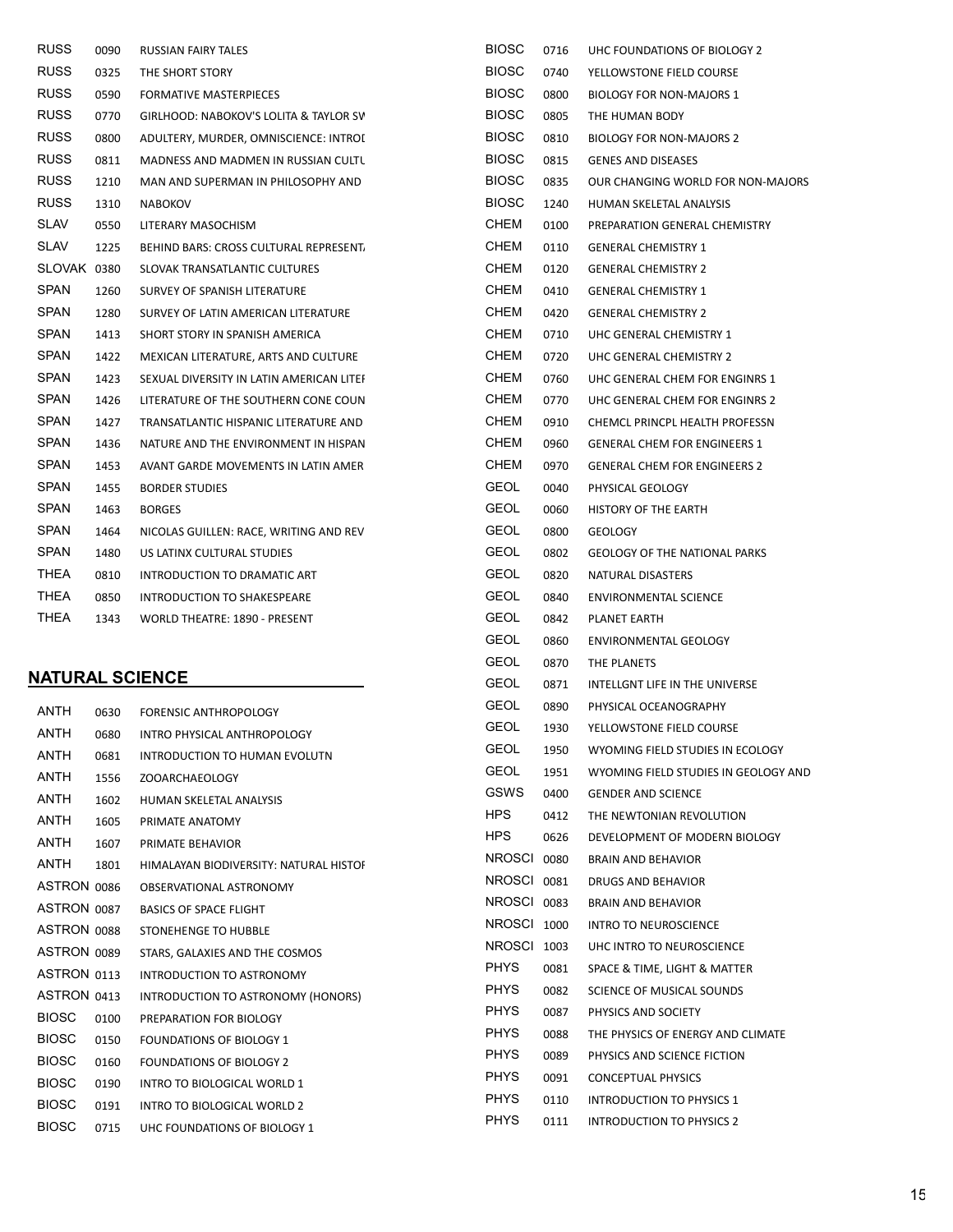| <b>PHYS</b> | 0174 | BASC PHYS SCI & ENGR 1 (INTGD) |
|-------------|------|--------------------------------|
| <b>PHYS</b> | 0175 | BASC PHYS SCI & ENGR 2 (INTGD) |
| <b>PHYS</b> | 0475 | INTRO PHYS SCIENCE & ENGRG 1   |
| <b>PHYS</b> | 0476 | INTRO PHYS SCIENCE & ENGRG 2   |
| PSY         | 0005 | INTRODUCTION COGNITIVE SCIENCE |
| <b>PSY</b>  | 0010 | INTRODUCTION TO PSYCHOLOGY     |
| <b>PSY</b>  | 0405 | LEARNING AND MOTIVATION        |
| PSY         | 0410 | <b>HUMAN COGNITION</b>         |
| PSY         | 0420 | COGNITV PSYCHOLOGY FOR MAJORS  |
| PSY         | 0421 | COGNITIVE PSYCH FOR NON-MAJORS |
| PSY         | 0422 | COGNITIVE PSYCHOLOGY           |
| PSY         | 0505 | <b>INTRO TO BIOPSYCHOLOGY</b>  |
| PSY         | 0510 | SENSATION AND PERCEPTION       |

# PHILOSOPHICAL THINKING OR ETHICS

| AFRCNA 0787            |      | <b>BLACK CONSCIOUSNESS</b>                  | <b>HPS</b>    | 162 |
|------------------------|------|---------------------------------------------|---------------|-----|
| AFRCNA 1330            |      | SCIENCE AND TECHNOLOGY IN THE AFRICAN       | <b>HPS</b>    | 162 |
| ANTH                   | 1724 | ANTHROPOLOGY OF SCIENCE                     | <b>HPS</b>    | 164 |
| ANTH                   | 1798 | RELIGION AND ECOLOGY: A HIMALAYAN PER       | <b>HPS</b>    | 165 |
| <b>CLASS</b>           | 0700 | <b>ENVIRONMENTAL CLASSICS</b>               | <b>HPS</b>    | 168 |
| <b>CLASS</b>           | 1240 | FROM PANDORA TO PSYCHOPATHY: CONCEP         | JS            | 176 |
| <b>CLASS</b>           | 1314 | <b>ARISTOTLE</b>                            | <b>LCJS</b>   | 170 |
| <b>CLASS</b>           | 1640 | THINK LIKE A ROMAN                          | <b>LEGLST</b> | 170 |
| COMMRC0310             |      | RHETORICAL PROCESS                          | <b>PHIL</b>   | 001 |
| COMMRC <sub>1067</sub> |      | GLOBAL AND US WOMEN'S RHETORIC              | <b>PHIL</b>   | 001 |
| COMMRC1148             |      | <b>HUMAN RIGHTS RHETORIC</b>                | <b>PHIL</b>   | 008 |
| COMMRC1162             |      | WHERE DO IDEAS COME FROM ?                  | <b>PHIL</b>   | 008 |
| <b>ECON</b>            | 1030 | INTELLECTUAL FOUNDATIONS OF CAPITALISI      | <b>PHIL</b>   | 020 |
| ENGCMP 0425            |      | DIGITAL HUMANITY                            | <b>PHIL</b>   | 020 |
| ENGCMP 0430            |      | PUBLIC COMMUNICATION OF SCIENCE AND         | <b>PHIL</b>   | 021 |
| <b>ENGCMP 1120</b>     |      | HISTORY AND ETHICS OF ADVERTISING AND       | <b>PHIL</b>   | 021 |
| <b>ENGLIT</b>          | 1355 | <b>VIRTUAL REALITY</b>                      | <b>PHIL</b>   | 022 |
| <b>FMST</b>            | 1630 | PHOTOGRAPHY AND ART                         | <b>PHIL</b>   | 022 |
| <b>FR</b>              | 1065 | <b>GENDER, SEXUALITY AND FRENCH THOUGHT</b> | <b>PHIL</b>   | 023 |
| FR                     | 1077 | THINKING THE EARTH: THEORIES OF THE EN'     | <b>PHIL</b>   | 023 |
| GER                    | 1506 | THEORIES AND PRACTICES OF WORK IN GLO       | <b>PHIL</b>   | 027 |
| <b>GER</b>             | 1512 | <b>GERMAN LITERATURE AND EUROPEAN PHIL(</b> | <b>PHIL</b>   | 030 |
| <b>GER</b>             | 1540 | NIETZSCHE AND THE NIETZSCHEANS              | PHIL          | 030 |
| <b>GER</b>             | 1542 | <b>MARX AND MARXISM</b>                     | <b>PHIL</b>   | 032 |
| GER                    | 1544 | FREUD AND THE FREUDIANS                     | <b>PHIL</b>   | 032 |
| GSWS                   | 0400 | <b>GENDER AND SCIENCE</b>                   | <b>PHIL</b>   | 033 |
| GSWS                   | 0500 | <b>INTRO TO FEMINIST THEORY</b>             | <b>PHIL</b>   | 033 |
| <b>HAA</b>             | 0425 | <b>DIGITAL HUMANITY</b>                     | <b>PHIL</b>   | 035 |
| HAA                    | 0470 | PHOTOGRAPHY AND ART                         | <b>PHIL</b>   | 035 |
| <b>HAA</b>             | 0860 | <b>INTRODUCTION TO PUBLIC HISTORY</b>       | <b>PHIL</b>   | 036 |
| HIST                   | 0713 | A GLOBAL HISTORY OF ANARCHISM               | <b>PHIL</b>   | 036 |
| HIST                   | 0760 | INTRODUCTION TO PUBLIC HISTORY              | <b>PHIL</b>   | 044 |
| HIST                   | 0860 | INTRODUCTION TO PUBLIC HISTORY              | <b>PHIL</b>   | 044 |
| <b>HIST</b>            | 1044 | TWO CENTURIES OF DEMOCRATIZATION            | <b>PHIL</b>   | 045 |
|                        |      |                                             |               |     |

| HIST          | 1045 | SOCIALISM VS CAPITALISM                  |
|---------------|------|------------------------------------------|
| HIST          | 1145 | INTELLECTUAL FOUNDATIONS OF CAPITALISI   |
| HIST          | 1153 | EUROPEAN INTELLECTUAL HISTORY 2 1870-1   |
| HIST          | 1480 | <b>CHINESE THOUGHT</b>                   |
| HPS.          | 0410 | EINSTEIN FOR EVERYONE                    |
| HPS.          | 0412 | THE NEWTONIAN REVOLUTION                 |
| HPS.          | 0430 | <b>GALILEO &amp; CREATN MDRN SCIENCE</b> |
| HPS.          | 0605 | THE NATURE OF EMOTIONS                   |
| HPS.          | 0608 | PHILOSOPHY OF SCIENCE                    |
| HPS.          | 0613 | <b>MORALITY AND MEDICINE</b>             |
| HPS.          | 0616 | ARTIFICIAL INTELLIGENCE AND THE PHILOSO  |
| HPS.          | 0618 | SCIENTIFIC CONTROVERSIES                 |
| HPS.          | 0620 | SCIENCE AND RELIGION                     |
| <b>HPS</b>    | 0628 | <b>PARADOX</b>                           |
| HPS.          | 1508 | <b>CLASSICS IN HISTORY OF SCIENCE</b>    |
| HPS.          | 1602 | RACE: HISTORY, BIOLOGY, PSYCHOLOGY, PHI  |
| HPS.          | 1620 | PHILOSOPHY OF BIOLOGY                    |
| HPS.          | 1627 | LIVING WITH TECHNOLOGY                   |
| HPS.          | 1640 | SCIENCE, PHILOSOPHY AND THE SENSES       |
| HPS.          | 1654 | FEMINIST PHILOSOPHY OF SCIENCE           |
| HPS.          | 1682 | FREEDOM AND DETERMINISM                  |
| JS            | 1762 | THE GUIDE OF THE PERPLEXED               |
| LCJS          | 1700 | ETHICS OF CRIMINAL JUSTICE               |
| <b>LEGLST</b> | 1700 | ETHICS OF CRIMINAL JUSTICE               |
| <b>PHIL</b>   | 0010 | <b>CONCEPTS OF HUMAN NATURE</b>          |
| <b>PHIL</b>   | 0012 | CONCEPTS OF HUMAN NATURE WRITING PR      |
| <b>PHIL</b>   | 0080 | INTRODUCTION TO PHILOSOPHICAL PROBLE     |
| <b>PHIL</b>   | 0082 | INTRODUCTION TO PHILOSOPHICAL PROBLE     |
| <b>PHIL</b>   | 0200 | HISTORY OF ANCIENT PHILOSOPHY            |
| <b>PHIL</b>   | 0202 | HISTORY OF ANCIENT PHILOSOPHY WRITING    |
| <b>PHIL</b>   | 0210 | HISTORY OF MODERN PHILOSOPHY             |
| PHIL          | 0212 | HISTORY OF MODERN PHILOSOPHY WRITING     |
| <b>PHIL</b>   | 0220 | INTRODUCTION TO EXISTENTIALISM           |
| <b>PHIL</b>   | 0222 | INTRODUCTION TO EXISTENTIALISM WRITIN    |
| PHIL          | 0230 | PHILOSOPHY AND FILM                      |
| <b>PHIL</b>   | 0232 | PHILOSOPHY AND FILM WRITING PRACTICUI    |
| <b>PHIL</b>   | 0275 | INTRODUCTION TO CHINESE PHILOSOPHY       |
| <b>PHIL</b>   | 0300 | <b>INTRODUCTION TO ETHICS</b>            |
| <b>PHIL</b>   | 0302 | INTRODUCTION TO ETHICS WRITING PRACTI    |
| PHIL.         | 0320 | SOCIAL PHILOSOPHY                        |
| PHIL          | 0322 | SOCIAL PHILOSOPHY WRITING PRACTICUM      |
| <b>PHIL</b>   | 0330 | POLITICAL PHILOSOPHY                     |
| <b>PHIL</b>   | 0332 | POLITICAL PHILOSOPHY WRITING PRACTICU    |
| PHIL          | 0350 | PHILOSOPHY AND PUBLIC ISSUES             |
| PHIL          | 0352 | PHILOSOPHY AND PUBLIC ISSUES WRITING P   |
| PHIL          | 0360 | INTRODUCTION TO BIOMEDICAL ETHICS        |
| PHIL          | 0362 | INTRODUCTION TO BIOMEDICAL ETHICS WR     |
| <b>PHIL</b>   | 0440 | MINDS AND MACHINES                       |
| <b>PHIL</b>   | 0442 | MINDS AND MACHINES WRITING PRACTICUI     |
| PHIL          | 0450 | THEORIES OF KNOWLEDGE AND REALITY        |
|               |      |                                          |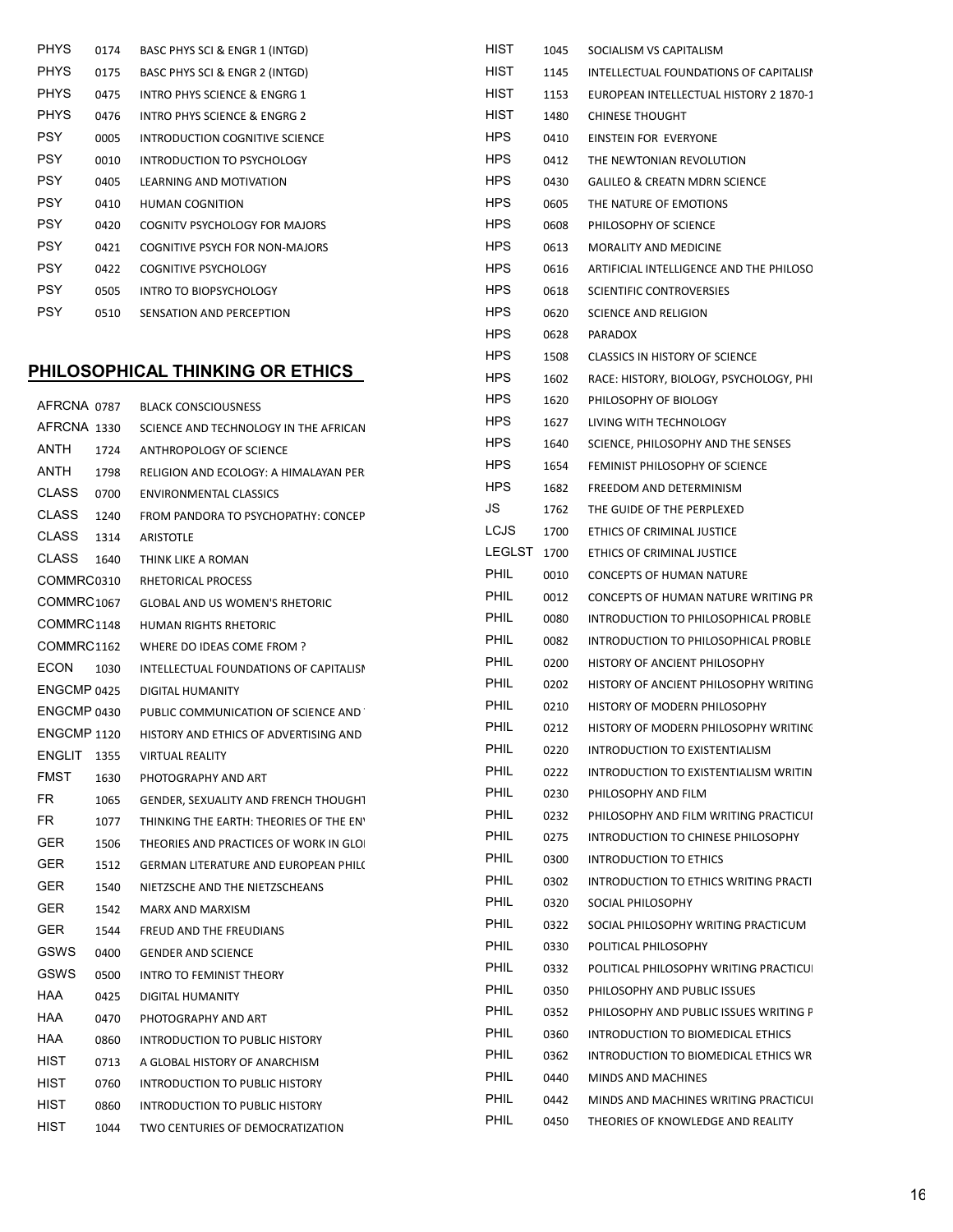| PHIL               | 0452 | THEORIES OF KNOWLEDGE AND REALITY WF   | HPS           |
|--------------------|------|----------------------------------------|---------------|
| PHIL               | 0460 | PHILOSOPHY OF MIND                     | <b>HPS</b>    |
| <b>PHIL</b>        | 0462 | PHILOSOPHY OF MIND WRITING PRACTICUM   | <b>INFSCI</b> |
| <b>PHIL</b>        | 0470 | PHILOSOPHY OF RELIGION                 | <b>INFSCI</b> |
| PHIL               | 0472 | PHILOSOPHY OF RELIGION WRITING PRACTIC | <b>INFSCI</b> |
| <b>PHIL</b>        | 0473 | PHILOSOPHY OF RELIGION                 | <b>INFSCI</b> |
| <b>PHIL</b>        | 0610 | PHILOSOPHY OF SCIENCE                  | <b>LING</b>   |
| <b>PHIL</b>        | 0612 | PHILOSOPHY OF SCIENCE WRITING PRACTIC  | MATH          |
| <b>PHIL</b>        | 0840 | <b>SCIENCE AND RELIGION</b>            | <b>MATH</b>   |
| PHIL               | 0850 | PHILOSOPHY AND LIBERAL DEMOCRACY       | MATH          |
| <b>PHIL</b>        | 1040 | <b>ARISTOTLE</b>                       | MATH          |
| <b>PHIL</b>        | 1650 | PHILOSOPHY OF BIOLOGY                  | <b>MATH</b>   |
| <b>PHIL</b>        | 1682 | FREEDOM AND DETERMINISM                | <b>MATH</b>   |
| <b>PHIL</b>        | 1760 | <b>RELIGION AND RATIONALITY</b>        | MATH          |
| <b>PHIL</b>        | 1762 | THE GUIDE OF THE PERPLEXED             | PHIL          |
| <b>PHIL</b>        | 1840 | <b>SCIENCE AND RELIGION</b>            | PHIL          |
| PS                 | 0600 | POLITICAL THEORY                       | PS            |
| <b>PS</b>          | 1602 | POLITICAL THEORY: MACHIAVELLI THROUGH  | <b>PS</b>     |
| <b>PS</b>          | 1603 | MODERN POLITICAL THOUGHT               | PS.           |
| PS                 | 1607 | AMERICAN POLITICAL THOUGHT             | <b>RELGS</b>  |
| PS                 | 1614 | THEORIES OF JUSTICE                    | <b>SLAV</b>   |
| PS                 | 1622 | FEMINIST POLITICAL THOUGHT             | SOC           |
| RELGST 0715        |      | PHILOSOPHY OF RELIGIONS                | <b>STAT</b>   |
| RELGST 1280        |      | MODERN AND CONTEMPORARY JEWISH THO     | <b>STAT</b>   |
| RELGST 1417        |      | PHILOSOPHY OF RACE AND RELIGION        | STAT          |
| RELGST 1726        |      | <b>HEALING AND HUMANITY</b>            |               |
| RELGST 1760        |      | <b>RELIGION AND RATIONALITY</b>        |               |
| RELGST 1762        |      | THE GUIDE OF THE PERPLEXED             | <b>SECO</b>   |
| <b>RELGST 1770</b> |      | <b>SCIENCE AND RELIGION</b>            | AFRCN         |
| SOC                | 1325 | TWO CENTURIES OF DEMOCRATIZATION       | <b>ARABIO</b> |
|                    |      |                                        |               |

## QUANTITATIVE & FORMAL REASONING

| 1534 | ARCHEOLOGICAL DATA ANALYSIS 1         |
|------|---------------------------------------|
| 1050 | <b>COMPUTER METHODS IN HUMANITIES</b> |
| 0401 | INTERMEDIATE PROGRAMMING              |
| 0004 | INTRO COMPUTER PROGRMMNG-BASIC        |
| 0007 | INTRO TO COMPUTER PROGRAMMING         |
| 0008 | INTRO TO PROGRAMMING WITH PYTHON      |
| 0010 | INTRODUCTION TO COMPUTING FOR SYSTEM  |
| 0011 | INTRODUCTION TO COMPUTING FOR SCIENT  |
| 0012 | INTRODUCTION TO COMPUTING FOR THE HI  |
| 0155 | DATA WITCHCRAFT                       |
| 0401 | INTRMEDT PROGRMMING USING JAVA        |
| 0200 | <b>GAME THEORY PRINCIPLES</b>         |
| 1600 | COMPUTATIONAL METHODS IN HUMANITIE!   |
| 1550 | COMPUTATIONAL METHODS IN HUMANITIES   |
| 1030 | COMPUTATIONAL METHODS IN HUMANIT      |
| 0610 | CAUSAL REASONING                      |
| 0611 | PRINCPL OF SCIENTIFIC REASNING        |
|      |                                       |

| <b>HPS</b>    | 0621 | PROB SOLVING: HOW SCI WORKS              |
|---------------|------|------------------------------------------|
| <b>HPS</b>    | 0685 | MATHEMATICS AND CULTURE                  |
| <b>INFSCI</b> | 0010 | INTRO TO INFORM. SYS & SOCIETY           |
| <b>INFSCI</b> | 0011 | INTRO TO INFISCI ADVANCED                |
| <b>INFSCI</b> | 0013 | <b>COMPUTER METHODS IN HUMANITIES</b>    |
| <b>INFSCI</b> | 0018 | FILE PROCESSING                          |
| <b>LING</b>   | 1050 | COMPUTATIONAL METHODS IN HUMANITIES      |
| <b>MATH</b>   | 0120 | <b>BUSINESS CALCULUS</b>                 |
| <b>MATH</b>   | 0126 | <b>CALCULUS FOR BUSINESS 2</b>           |
| <b>MATH</b>   | 0220 | <b>ANALYTC GEOMETRY &amp; CALCULUS 1</b> |
| <b>MATH</b>   | 0230 | <b>ANALYTC GEOMETRY &amp; CALCULUS 2</b> |
| <b>MATH</b>   | 0235 | <b>HONORS 1 - VARIABLE CALCULUS</b>      |
| <b>MATH</b>   | 0240 | ANALYTC GEOMETRY & CALCULUS 3            |
| <b>MATH</b>   | 0400 | DISCRET MATHEMATCL STRUCTURES            |
| <b>PHIL</b>   | 0500 | INTRODUCTION TO LOGIC                    |
| <b>PHIL</b>   | 1500 | SYMBOLIC LOGIC                           |
| <b>PS</b>     | 0700 | <b>RESEARCH METHODS</b>                  |
| <b>PS</b>     | 1514 | POLITICAL STRATEGY IN INTERNATIONAL REL  |
| <b>PS</b>     | 1710 | FORMAL POLITICAL ANALYSIS                |
| <b>RELGST</b> | 1780 | <b>COMPUTER METHODS IN HUMANITIES</b>    |
| <b>SLAV</b>   | 1050 | COMPUTATIONAL METHODS IN THE HUMAN       |
| SOC           | 1219 | SOCIAL NETWORKS                          |
| <b>STAT</b>   | 0200 | <b>BASIC APPLIED STATISTICS</b>          |
| <b>STAT</b>   | 0800 | STATISTICS IN THE MODERN WORLD           |
| <b>STAT</b>   | 1000 | APPLIED STATISTICAL METHODS              |

#### **ND LANGUAGE**

| AFRCNA 0524   |      | <b>SWAHILI 2</b>                      |
|---------------|------|---------------------------------------|
| <b>ARABIC</b> | 0102 | MODERN STANDARD ARABIC/EGYPTIAN 2     |
| <b>ARABIC</b> | 0103 | MODERN STANDARD ARABIC/EGYPTIAN 3     |
| <b>ARABIC</b> | 0104 | MODERN STANDARD ARABIC/EGYPTIAN 4     |
| <b>ARABIC</b> | 0122 | MODERN STANDARD ARABIC/LEVANTINE 2    |
| <b>ARABIC</b> | 0123 | MODERN STANDARD ARABIC/LEVANTINE 3    |
| <b>ARABIC</b> | 0124 | MODERN STANDARD ARABIC/LEVANTINE 4    |
| <b>ASL</b>    | 0102 | AMERICAN SIGN LANGUAGE 2              |
| ASL           | 0103 | AMERICAN SIGN LANGUAGE 3              |
| ASL           | 0104 | AMERICAN SIGN LANGUAGE 4              |
| <b>CHIN</b>   | 0002 | <b>FIRST YEAR CHINESE 2</b>           |
| <b>CHIN</b>   | 0003 | SECOND YEAR CHINESE 1                 |
| CHIN          | 0005 | CHINESE FOR HERITAGE SPEAKERS         |
| <b>CLASS</b>  | 1720 | <b>SANSKRIT 2</b>                     |
| FR.           | 0002 | <b>ELEMENTARY FRENCH 2</b>            |
| FR.           | 0003 | <b>INTERMEDIATE FRENCH 1</b>          |
| FR.           | 0008 | <b>INTENSIVE FRENCH FOR READING 2</b> |
| FR            | 0102 | <b>ELEMENTARY FRENCH 2</b>            |
| FR.           | 0103 | <b>INTERMEDIATE FRENCH 2</b>          |
| GER           | 0002 | <b>ELEMENTARY GERMAN 2</b>            |
| GER           | 0003 | INTERMEDIATE GERMAN 1                 |
| GER           | 0102 | <b>BEGINNING GERMAN 2</b>             |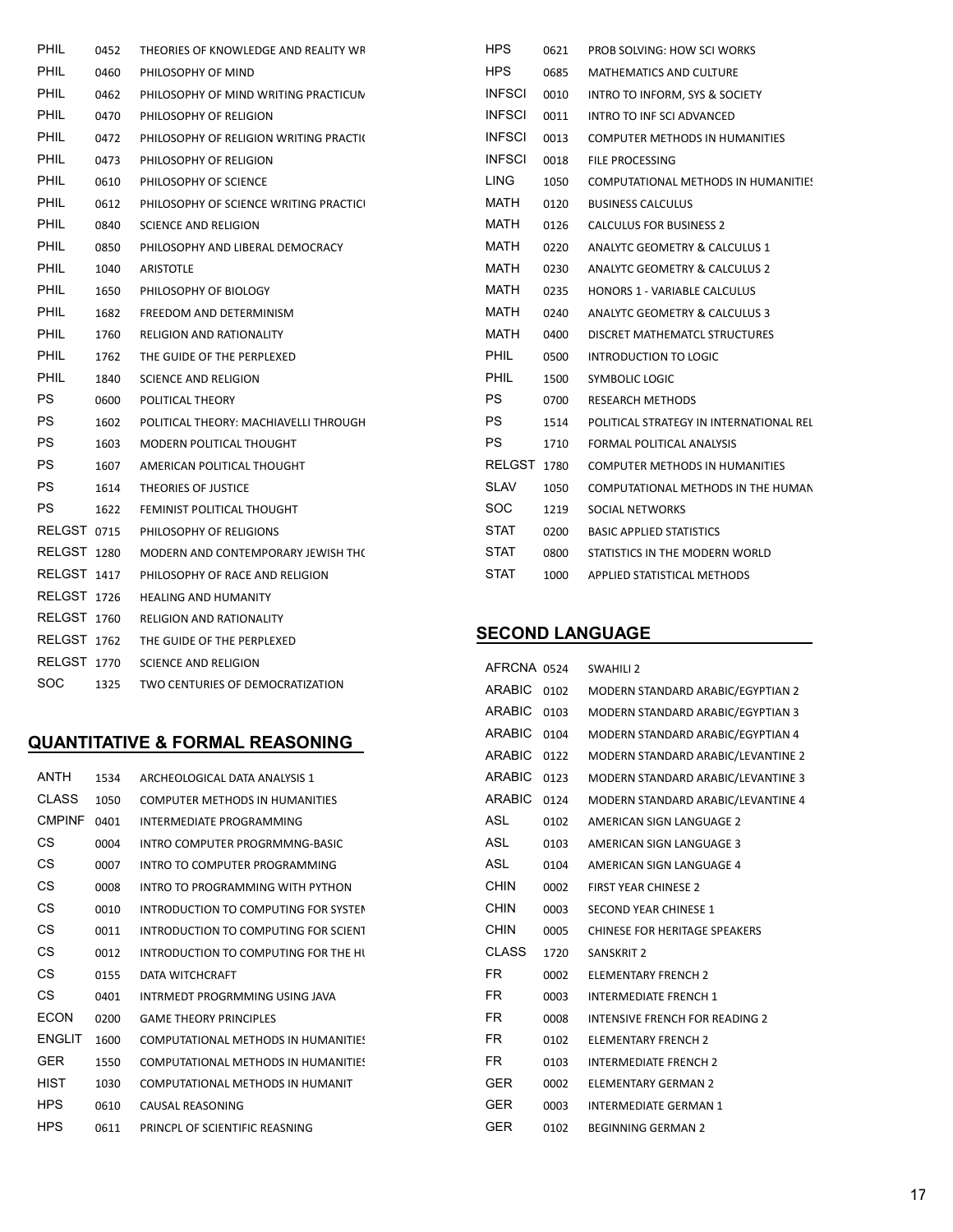| GER           | 0201 | <b>INTERMEDIATE GERMAN 1</b>          | PORT<br>0102          | ELEMENTARY PORTUGUESE 2                 |
|---------------|------|---------------------------------------|-----------------------|-----------------------------------------|
| <b>GER</b>    | 1204 | <b>GERMAN FOR SOCIAL SCIENTISTS 2</b> | <b>QUECH</b><br>0102  | <b>QUECHUA 2</b>                        |
| GREEK         | 0021 | <b>BEGINNING ANCIENT GREEK 2</b>      | QUECH<br>0103         | QUECHUA 3                               |
| GREEK         | 0102 | <b>BEGINNING ANCIENT GREEK 2</b>      | QUECH<br>0104         | QUECHUA 4                               |
| GREEK         | 1021 | <b>BEGINNING ANCIENT GREEK 2</b>      | RELGST 1514           | SANSKRIT 2                              |
| GREEKM 0102   |      | <b>GREEK MODERN 2</b>                 | <b>RUSS</b><br>0020   | ELEMENTARY RUSSIAN 2                    |
| GREEKM 0103   |      | <b>GREEK MODERN 3</b>                 | <b>RUSS</b><br>0030   | INTERMEDIATE RUSSIAN 1                  |
| GREEKM 0104   |      | <b>GREEK MODERN 4</b>                 | <b>RUSS</b><br>0102   | ELEMENTARY RUSSIAN 2                    |
| HEBREW 0102   |      | <b>ELEMENTARY HEBREW 2</b>            | <b>RUSS</b><br>0103   | INTERMEDIATE RUSSIAN 1                  |
| HEBREW 0112   |      | ELEMENTARY HEBREW 2                   | <b>RUSS</b><br>0210   | INTENSIVE BEGINNING RUSSIAN             |
| HINDI         | 0102 | HINDI 2                               | SERCRO 0020           | BOSNIAN/CROATIAN/SERBIAN 2              |
| HINDI         | 0103 | HINDI 3                               | SERCRO 0030           | BOSNIAN/CROATIAN/SERBIAN 3              |
| hindi         | 0104 | HINDI 4                               | SERCRO 0210           | BEGINNING INTENSIVE CROATIAN            |
| <b>IRISH</b>  | 0102 | IRISH GAEILGE 2                       | SERCRO 0211           | BEGINNING INTENSIVE SERBIAN             |
| <b>IRISH</b>  | 0103 | IRISH GAEILGE 3                       | SLOVAK 0020           | ELEMENTARY SLOVAK 2                     |
| <b>IRISH</b>  | 0104 | IRISH GAEILGE 4                       | SLOVAK 0210           | BEGINNING INTENSIVE SLOVAK              |
| <b>ITAL</b>   | 0002 | <b>ELEMENTARY ITALIAN 2</b>           | <b>SPAN</b><br>0002   | ELEMENTARY SPANISH 2                    |
| <b>ITAL</b>   | 0012 | ELEMENTARY ITALIAN 2: PITT IN ITALY   | SPAN<br>0003          | <b>INTERMEDIATE SPANISH 3</b>           |
| <b>ITAL</b>   | 0102 | <b>ITALIAN: THERE AND THEN</b>        | SPAN<br>0008          | INTERMEDIATE SPANISH READINGS           |
| <b>ITAL</b>   | 0103 | <b>ITALIAN LANGUAGE AND CULTURE 3</b> | <b>SPAN</b><br>0015   | INTENSIVE ELEMENTARY SPANISH            |
| <b>JPNSE</b>  | 0002 | FIRST YEAR JAPANESE 2                 | SPAN<br>0102          | ELEMENTARY SPANISH 2                    |
| <b>JPNSE</b>  | 0003 | SECOND YEAR JAPANESE 1                | <b>SPAN</b><br>0115   | INTENSIVE ELEMENTARY SPANISH            |
| <b>JPNSE</b>  | 1061 | INTENSIVE JAPANESE 1                  | SWAHIL 0102           | SWAHILI 2                               |
| JS            | 0014 | ELEMENTARY HEBREW 2                   | SWAHIL 0103           | SWAHILI 3                               |
| KOREAN 0002   |      | FIRST YEAR KOREAN 2                   | SWAHIL 0104           | <b>SWAHILI4</b>                         |
| KOREAN 0004   |      | SECOND YEAR KOREAN 2                  | SWE<br>0102           | SWEDISH 2                               |
| LATIN         | 0021 | <b>BEGINNING LATIN 2</b>              | SWE<br>0103           | SWEDISH 3                               |
| LATIN         | 0102 | <b>BEGINNING LATIN 2</b>              | SWE<br>0104           | SWEDISH 4                               |
| LATIN         | 1021 | <b>BEGINNING LATIN 2</b>              | TURKSH 0102           | <b>TURKISH 2</b>                        |
| <b>LCTL</b>   | 0172 | AYMARA 2                              | TURKSH 0103           | <b>TURKISH 3</b>                        |
| <b>LCTL</b>   | 0173 | AYMARA 3                              | TURKSH 0104           | <b>TURKISH 4</b>                        |
| <b>LCTL</b>   | 0174 | AYMARA 4                              | UKRAIN 0020           | ELEMENTARY UKRAINIAN 2                  |
| <b>LCTL</b>   | 0392 | <b>HUNGARIAN 2</b>                    | <b>UKRAIN</b><br>0210 | INTENSIVE BEGINNING UKRAINIAN           |
| <b>LCTL</b>   | 0393 | <b>HUNGARIAN 3</b>                    | VIET<br>0000          | <b>VIETNAMESE 5</b>                     |
| <b>LCTL</b>   | 0394 | <b>HUNGARIAN 4</b>                    | VIET<br>0102          | <b>VIETNAMESE 2</b>                     |
| <b>LCTL</b>   | 0412 | <b>ICELANDIC 2</b>                    | VIET<br>0103          | <b>VIETNAMESE 3</b>                     |
| <b>LCTL</b>   | 0413 | <b>ICELANDIC 3</b>                    | VIET<br>0104          | <b>VIETNAMESE 4</b>                     |
| <b>LCTL</b>   | 0414 | <b>ICELANDIC 4</b>                    |                       |                                         |
| <b>LCTL</b>   | 0712 | TAGALOG 2                             |                       |                                         |
| <b>LCTL</b>   | 0793 | URDU <sub>3</sub>                     |                       | <b>SEMINAR IN COMPOSITION</b>           |
| <b>LCTL</b>   | 0794 | URDU 4                                | ENGCMP 0200           | SEMINAR IN COMPOSITION                  |
| <b>LCTL</b>   | 0872 | YORUBA 2                              | ENGCMP 0203           | SEMINAR IN COMPOSITION: GENDER STUDII   |
| <b>LCTL</b>   | 0873 | YORUBA 3                              | ENGCMP 0205           | SEMINAR IN COMPOSITION: FILM            |
| <b>LCTL</b>   | 0874 | YORUBA 4                              | ENGCMP 0207           | SEMNR IN COMPOSITN: EDUCATION           |
| <b>PERS</b>   | 0103 | PERSIAN 3                             | ENGCMP 0208           | SEM IN CMPSTN: SERVICE-LEARNG           |
| <b>PERS</b>   | 0104 | PERSIAN 4                             | ENGCMP 0210           | SEMNR IN COMPOSITN: WRITING & FILM      |
| <b>POLISH</b> | 0020 | ELEMENTARY POLISH 2                   | ENGCMP 0212           | SEMINAR IN COMPOSITION: DIVERSITY       |
| POLISH        | 0024 | SELF-PACED POLISH 2D                  | ENGCMP 0213           | SEMINAR IN COMPOSITION: DISABILITY STUI |
| <b>POLISH</b> | 0210 | INTENSIVE BEGINNING POLISH            | ENGCMP 0214           | SEMINAR IN COMPOSITION: SUSTAINABILITY  |
| <b>PORT</b>   | 0002 | ELEMENTARY PORTUGUESE 2               | ENGFLM 0210           | SEMNR IN COMPOSITN: WRITING & FILM      |
|               |      |                                       |                       |                                         |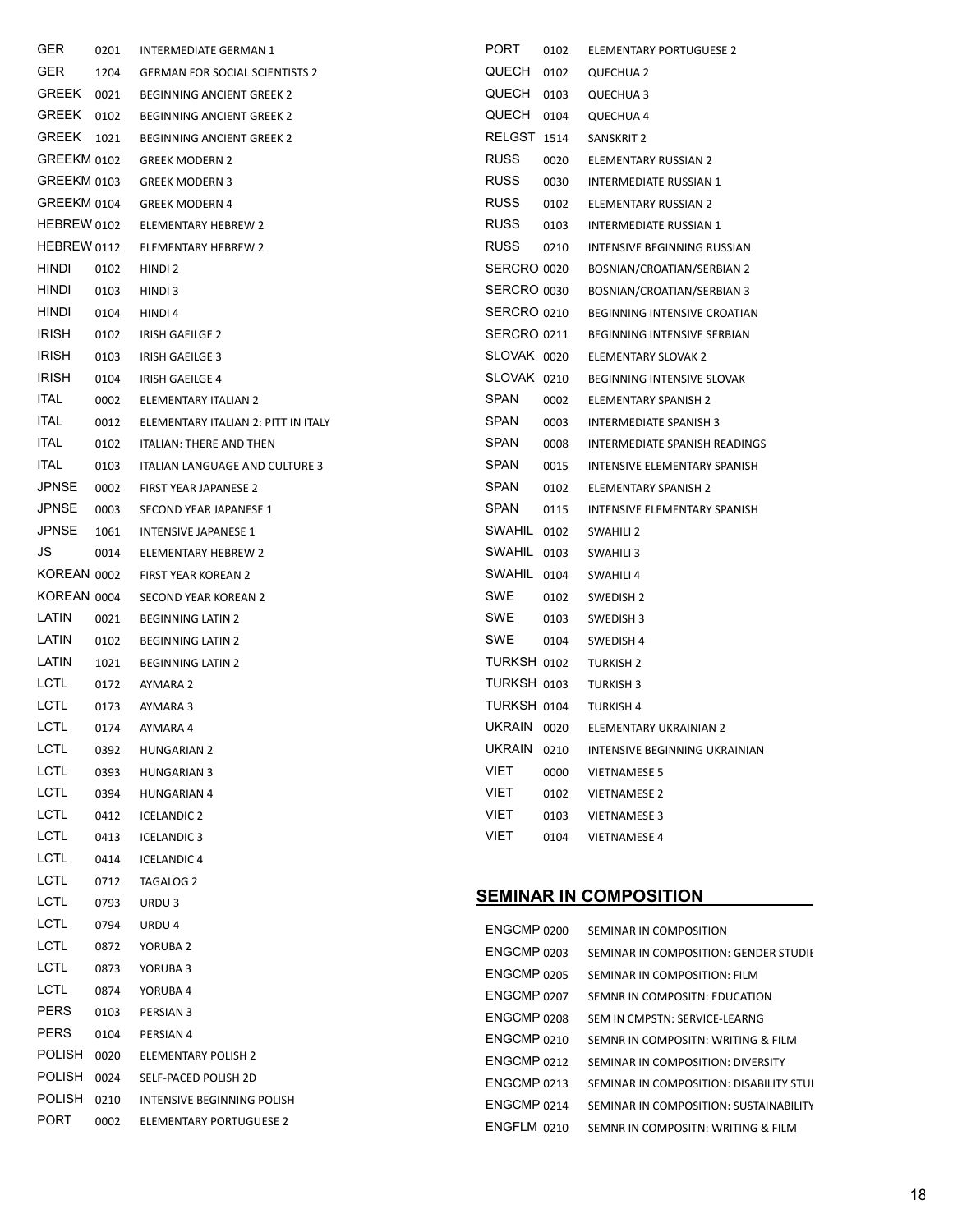| FP. | 0003 | <b>FIRST YEAR SEMINAR</b> |
|-----|------|---------------------------|
| FP  | 0006 | <b>FIRST YEAR SEMINAR</b> |

## **SOCIAL SCIENCE**

| AFRCNA 0120 |      | THE AFRICAN AMERICAN EXPERIENCE IN SP(       | COMMRC <sub>03</sub> |          |
|-------------|------|----------------------------------------------|----------------------|----------|
| AFRCNA 0311 |      | INTRODUCTION TO THE AFRICAN AMERICAN         | <b>ECON</b>          | 01       |
| AFRCNA 0313 |      | <b>BLACK CHURCH</b>                          | <b>ECON</b>          | 01       |
| AFRCNA 0434 |      | THE PSYCHOLOGICAL EXPERIENCE OF AFRIC/       | <b>ECON</b>          | 02       |
| AFRCNA 1012 |      | EARLY 20TH CENTURY BLACK SOCIAL MOVEN        | <b>ECON</b>          | 08       |
| AFRCNA 1108 |      | AFRICAN AMERICAN FOLK CULTURE                | <b>GER</b>           | 00       |
| AFRCNA 1309 |      | WOMEN OF AFRICA AND THE AFRICAN DIAS         | <b>GER</b>           | 12       |
| AFRCNA 1310 |      | <b>CULTURES OF AFRICA</b>                    | GSWS                 | 00       |
| AFRCNA 1420 |      | POWER AND PERFORMANCE IN AFRICA: FRC         | <b>GSWS</b>          | 01       |
| AFRCNA 1535 |      | DIMENSIONS OF RACISM                         | <b>GSWS</b>          | 02       |
| AFRCNA 1710 |      | AFRICAN AMERICAN HEALTH ISSUES               | <b>GSWS</b>          | 12       |
| ANTH        | 0501 | ARCHEOLOGY: AN OVERVIEW                      | <b>GSWS</b>          | 14       |
| ANTH        | 0536 | MESOAMERICA BEFORE CORTEZ                    | HIST                 | 06       |
| ANTH        | 0538 | THE ARCHAEOLOGIST LOOKS AT DEATH             | HIST                 | 11       |
| ANTH        | 0582 | INTRODUCTION TO ARCHAEOLOGY                  | HIST                 | 14       |
| ANTH        | 0620 | BIOCULTURAL ANTHROPOLOGY                     | HIST                 | 17       |
| ANTH        | 0711 | ANTHROPOLOGY OF SPORT                        | HIST                 | 17       |
| ANTH        | 0717 | MAGIC AND THE SUPERNATURAL                   | HPS.                 | 06       |
| ANTH        | 0768 | HUMAN SEXUALITY IN CROSS-CULTURAL PEF        | HPS.                 | 15       |
| ANTH        | 0780 | INTRODUCTION TO CULTURAL ANTHROPOLC          | <b>JPNSE</b>         | 10       |
| ANTH        | 1450 | <b>GENDER AND SUSTAINABILITY</b>             | KOREAN 10            |          |
| ANTH        | 1528 | SOUTH AMERICAN ARCHAEOLOGY                   | <b>LING</b>          | 00       |
| ANTH        | 1530 | ORIGINS OF CITIES                            | <b>LING</b>          | 10       |
| ANTH        | 1552 | A HISTORY OF ANTHROPOLOGICAL THOUGH          | LING                 | 12       |
| ANTH        | 1706 | TAIWAN DIASPORA                              | <b>LING</b>          | 12       |
| ANTH        | 1709 | <b>ACTIVIST ANTHROPOLOGY</b>                 | PS                   | 02       |
| ANTH        | 1711 | AMAZONIAN RELGION AND NATURE                 | PS                   | 03       |
| ANTH        | 1713 | HEALTH POPULATION AND NUTRITION OF TH        | <b>PS</b>            | 05       |
| ANTH        | 1718 | <b>GENDER AND WORK IN CROSS CULTURAL PE</b>  | PS                   | 12       |
| ANTH        | 1719 | ANTHROPOLOGY OF RACE AND SCIENCE             | <b>PS</b>            | 12       |
| ANTH        | 1721 | <b>CYBERCULTURES</b>                         | PS                   | 13       |
| ANTH        | 1722 | <b>CULTURE AND POLITICS OF MENTAL HEALTH</b> | PS                   | 13       |
| ANTH        | 1723 | <b>BLACK MASCULINITY</b>                     | PS                   | 13       |
| ANTH        | 1727 | HEALTH AND THE ENVIRONMENT IN PITTSBL        | PS.                  | 13       |
| ANTH        | 1728 | <b>GENDER AND GLOBALIZATION</b>              | PS                   | 15       |
| ANTH        | 1730 | ETHNO-NATIONAL VIOLENCE                      | PS.                  | 16       |
| ANTH        | 1734 | <b>GENDER IN EAST ASIA</b>                   | PS                   | 16       |
| <b>ANTH</b> | 1744 | ANTHROPOLOGY OF THE OLYMPICS                 | PSY.                 | 01       |
| ANTH        | 1746 | THE OLYMPICS AND IDENTITY: RACE, GENDE       | <b>PSY</b>           | 01       |
| ANTH        | 1747 | <b>WRITING CULTURE</b>                       | <b>PSY</b>           | 01       |
| ANTH        | 1756 | ECONOMIC ANTHROPOLOGY                        | RELGST 14            |          |
| ANTH        | 1762 | <b>HUMAN ECOLOGY</b>                         | RELGST 16            |          |
| ANTH        | 1770 | KINSHIP AND THE FAMILY                       | RELGST 17            |          |
|             |      |                                              |                      |          |
| ANTH        | 1772 | ANTHROPOLOGY OF WOMEN                        | SOC.<br>SOC.         | 00<br>00 |

| ANTH        | 1784 | JAPANESE SOCIETY                        |
|-------------|------|-----------------------------------------|
| ANTH        |      | 1789 AFRICAN AMERICAN FOLK CULTURE      |
| ANTH        | 1792 | POPULATION AND CULTURE                  |
| CHIN        | 1044 | THE CHINESE WRITING SYSTEM IN EAST ASIA |
| CHIN        | 1700 | TRANSLATION IN THEORY AND PRACTICE      |
| COMMRC0300  |      | <b>COMMUNICATION PROCESS</b>            |
| ECON        | 0100 | INTRO MICROECONOMIC THEORY              |
| ECON        | 0110 | <b>INTRO MACROECONOMIC THEORY</b>       |
| ECON        | 0200 | <b>GAME THEORY PRINCIPLES</b>           |
| ECON        | 0800 | INTRODUCTION TO ECONOMICS               |
| GER         | 0058 | MUNICH: HISTORY, CULTURE, MYTH          |
| GER.        | 1204 | <b>GERMAN FOR SOCIAL SCIENTISTS 2</b>   |
| <b>GSWS</b> | 0031 | INTRO WOMEN'S STDS - SOCL SCI           |
| GSWS        | 0100 | INTRO TO GENDER, SEXUALITY & WOMEN ST   |
| <b>GSWS</b> | 0200 | SEX, RACE, AND POPULAR CULTURE          |
| GSWS        | 1235 | LANGUAGE, GENDER AND SOCIETY            |
| <b>GSWS</b> | 1450 | <b>GENDER AND SUSTAINABILITY</b>        |
| HIST        | 0606 | MARITIME HISTORY AND THE GREAT LAKES    |
| HIST        | 1153 | EUROPEAN INTELLECTUAL HISTORY 2 1870-1  |
| HIST        | 1438 | <b>RELIGION AND POLITICS</b>            |
| HIST        | 1707 | <b>GENDER IN GLOBAL HISTORY</b>         |
| HIST        | 1754 | <b>RELIGION AND POLITICS</b>            |
| HPS.        | 0623 | <b>EXPLANS OF HUMANS &amp; SOCIETY</b>  |
| HPS.        | 1530 | EUROPEAN INTELLECTUAL HISTORY 2 1870-1  |
| JPNSE       |      | THE CHINESE WRITING SYSTEM IN EAST ASIA |
| KOREAN 1044 | 1044 |                                         |
|             |      | THE CHINESE WRITING SYSTEM IN EAST ASIA |
| LING.       | 0080 | ASPECTS OF LANGUAGE                     |
| LING.       | 1044 | THE CHINESE WRITING SYSTEM IN EAST ASIA |
| LING        |      | LANGUAGE, GENDER AND SOCIETY            |
|             | 1235 |                                         |
| LING        | 1267 | ASPECTS OF SOCIOLINGUISTICS             |
| PS          | 0200 | AMERICAN POLITICAL PROCESS              |
| PS          | 0300 | <b>COMPARATIVE POLITICS</b>             |
| PS          | 0500 | <b>WORLD POLITICS</b>                   |
| PS          | 1234 | ELECTRL BEHAVR & DEMOCRTC PROC          |
| PS          | 1275 | <b>RELIGION AND POLITICS</b>            |
| PS.         | 1362 | COMPARATIVE POLITICAL BEHAVIOR          |
| PS          | 1374 | POLITICS OF GLOBAL INEQUALITY           |
| PS          | 1375 | <b>RELIGION AND POLITICS</b>            |
| <b>PS</b>   | 1387 | POLITICS OF WATER                       |
| PS          | 1501 | THEORY OF INTERNATIONAL RELTN           |
| PS          | 1674 | POLITICS OF GLOBAL INEQUALITY           |
| PS          | 1675 | POLITICS OF HUMAN RIGHTS                |
| PSY         | 0105 | <b>INTRODUCTION TO SOCIAL PSYCH</b>     |
| PSY         | 0160 | PSYCHOLOGY OF PERSONALITY               |
| PSY         | 0184 | PSYCHOLOGY OF GENDER                    |
| RELGST 1438 |      | <b>RELIGION AND POLITICS</b>            |
| RELGST 1600 |      | 1600 ASIAN-AMERICAN RELIGIONS           |
| RELGST      | 1710 | PERSPECTIVES ON RELIGION                |
| SOC         | 0007 | SOCIAL PROBLEMS                         |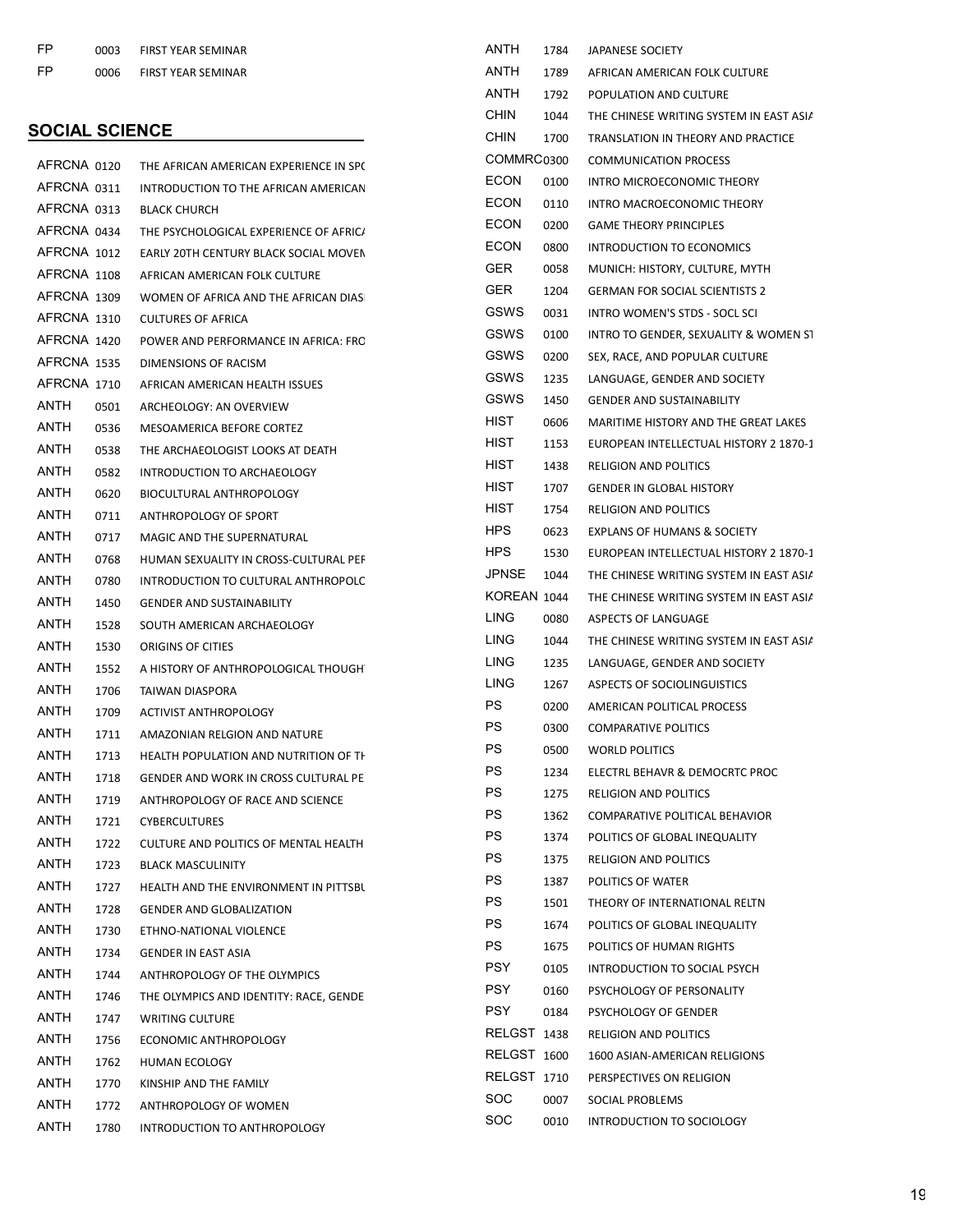| SOC         | 0140 | CLASSICAL SOCIOLOGICAL THEORY            | AFRCNA 1349  |      | CONTEMPORARY CARIBBEAN LITERATURE        |
|-------------|------|------------------------------------------|--------------|------|------------------------------------------|
| <b>SOC</b>  | 0150 | SOCIAL THEORY                            | AFRCNA 1420  |      | POWER AND PERFORMANCE IN AFRICA: FRC     |
| <b>SOC</b>  | 0312 | SCIENCE IN SOCIETY                       | AFRCNA 1425  |      | CARIBBEAN IDENTITIES: HISTORICAL, NATION |
| <b>SOC</b>  | 0317 | <b>GLOBALIZATION</b>                     | AFRCNA 1555  |      | AFRO-CARIBBEAN DANCE                     |
| <b>SOC</b>  | 0333 | IDEOLOGIES AND SOCIAL CHANGE             | AFRCNA 1655  |      | AFRICAN CINEMAS/SCREEN GRIOTS            |
| <b>SOC</b>  | 0352 | SOCIAL MOVEMENTS                         | AFRCNA 1661  |      | POLITICAL ECONOMY OF AFRICA              |
| <b>SOC</b>  | 0432 | WEALTH AND POWER                         | AFRCNA 1720  |      | WEST AFRICA IN THE ERA OF SLAVE TRADE    |
| <b>SOC</b>  | 0436 | SOCIAL ASPECTS OF SEXUALITY              | AFRCNA 1904  |      | REBELS AND REVOLUTION: RESISTANCE AND    |
| <b>SOC</b>  | 0438 | SOCIOLOGY OF THE FAMILY                  | ANTH         | 0534 | PREHISTORIC FOUNDATIONS OF EUROPEAN      |
| <b>SOC</b>  | 0444 | URBAN SOCIOLOGY                          | <b>ANTH</b>  | 0536 | MESOAMERICA BEFORE CORTEZ                |
| SOC         | 0446 | SOCIOLOGY OF GENDER                      | <b>ANTH</b>  | 0538 | THE ARCHAEOLOGIST LOOKS AT DEATH         |
| <b>SOC</b>  | 0471 | DEVIANCE AND SOCIAL CONTROL              | ANTH         | 0730 | HIMALAYAN GEOGRAPHY: HISTORY, SOCIETY    |
| <b>SOC</b>  | 0473 | <b>GLOBALIZATION AND HEALTH</b>          | ANTH         | 1528 | SOUTH AMERICAN ARCHAEOLOGY               |
| <b>SOC</b>  | 1107 | CULTURAL SOCIOLOGY                       | <b>ANTH</b>  | 1543 | ANCIENT STATES IN THE NEW WORLD          |
| <b>SOC</b>  | 1114 | <b>QUALITATIVE RESEARCH METHODS</b>      | ANTH         | 1557 | ARCHAEOLOGY OF RUSSIA, CENTRAL ASIA AI   |
| <b>SOC</b>  | 1227 | REBELLION AGAINST AUTHORITY              | ANTH         | 1590 | ARCHAEOLOGY OF ISRAEL-PALESTINE          |
| SOC         | 1279 | RACISM AND RACIST MOVEMENTS              | <b>ANTH</b>  | 1711 | AMAZONIAN RELGION AND NATURE             |
| <b>SOC</b>  | 1317 | SOCIOLOGY OF LITERATURE                  | ANTH         | 1713 | HEALTH POPULATION AND NUTRITION OF TH    |
| <b>SOC</b>  | 1319 | <b>IMMIGRATION</b>                       | <b>ANTH</b>  | 1717 | <b>MODERN TAIWAN: 1500-1980</b>          |
| <b>SOC</b>  | 1324 | SOCIAL PROBLEMS AND MORAL CRUSADES       | <b>ANTH</b>  | 1759 | <b>CHINESE SOCIETY</b>                   |
| <b>SOC</b>  | 1360 | PEACE MOVEMENTS AND PEACE EDUCATION      | <b>ANTH</b>  | 1764 | CULTURES AND SOCIETY OF INDIA            |
| <b>SOC</b>  | 1364 | RACE AROUND THE WORLD                    | ANTH         | 1768 | CULTURES AND SOCIETIES OF EASTERN EURO   |
| <b>SOC</b>  | 1416 | SEX, GENDER, SEXUALITY AND THE BRAIN SC  | ANTH         | 1784 | JAPANESE SOCIETY                         |
| <b>SOC</b>  | 1421 | BODY POLITICS: TECHNOLOGIES, DISABILITY, | <b>ANTH</b>  | 1785 | COMPARATIVE HEALTHCARE SYSTEMS           |
| <b>SOC</b>  | 1437 | COMMUNITY AND TOURISM ANALYSIS           | ANTH         | 1786 | CULTURES OF THE PACIFIC                  |
| <b>SOC</b>  | 1440 | EXPERIENCING GLOBALIZATION DIVERSITY     | ANTH         | 1797 | MOUNTAIN AND MEDICINE-HEALTH AND EN      |
| <b>SOC</b>  | 1445 | SOCIETY AND THE ENVIRONMENT              | <b>ANTH</b>  | 1801 | HIMALAYAN BIODIVERSITY: NATURAL HISTOI   |
| <b>SOC</b>  | 1446 | CONSUMPTION AND EVERYDAY LIFE            | ARABIC 1615  |      | ARABIC LIFE AND THOUGHT                  |
| SOC         | 1448 | <b>WORKING WOMEN</b>                     | ARABIC 1635  |      | INTRODUCTION TO MODERN ARABIC LITERA     |
| <b>SOC</b>  | 1450 | <b>HEALTH AND ILLNESS</b>                | <b>ARC</b>   | 0153 | MEDIEVAL ARCHITECTURE                    |
| <b>SOC</b>  | 1706 | <b>TAIWAN DIASPORA</b>                   | ARC          | 0182 | THE CITY OF ROME AND ITS ARCHITECTURE:   |
| SOC         | 1771 | KINSHIP AND THE FAMILY                   | <b>ARC</b>   | 1142 | JAPAN: ARCHITECTURE AND PERFORMATIVE     |
| URBNST 0010 |      | <b>INTRODUCTION TO URBAN STUDIES</b>     | ARC          | 1152 | ROMAN ARCHITECTURE                       |
| URBNST 0080 |      | INTRODUCTION TO URBAN STUDIES            | <b>CHIN</b>  | 0007 | INTRODUCTION TO CHINESE CIVILIZATION AI  |
| URBNST 1614 |      | URBAN SUSTAINABILITY                     | <b>CHIN</b>  | 0085 | REVOLUTION, INVOLUTION AND IDENTITY IN   |
|             |      |                                          | <b>CHIN</b>  | 1025 | ASPECTS OF THE CHINESE LANGUAGE          |
|             |      |                                          | <b>CHIN</b>  | 1044 | THE CHINESE WRITING SYSTEM IN EAST ASIA  |
|             |      | <b>SPECIFIC GEOGRAPHIC REGION</b>        | <b>CHIN</b>  | 1059 | ADAPTED FOR THE SCREEN: CHINESE LITERA   |
| AFRCNA 0127 |      | INTRODUCTION TO AFRICA                   | <b>CHIN</b>  | 1083 | MASTERPIECES OF CHINESE LITERATURE: PR   |
| AFRCNA 0212 |      | WEST AFRICAN DANCE                       | <b>CHIN</b>  | 1084 | MASTERPIECES OF CHINESE LITERATURE: MC   |
| AFRCNA 0318 |      | HISTORY OF AFRICA BEFORE 1800            | <b>CHIN</b>  | 1085 | INTRODUCTION TO EAST ASIAN CINEMA        |
| AFRCNA 0385 |      | <b>CARIBBEAN HISTORY</b>                 | <b>CHIN</b>  | 1088 | NEW CHINESE CINEMA                       |
| AFRCNA 0586 |      | EARLY AFRICAN CIVILIZATION               | <b>CHIN</b>  | 1090 | <b>GREAT MINDS OF CHINA</b>              |
| AFRCNA 0628 |      | AFRO-LATIN AMERICA                       | <b>CLASS</b> | 0010 | <b>GREEK CIVILZATION</b>                 |
| AFRCNA 1020 |      | WEST AFRICAN CULTURES AND SOCIETY        | <b>CLASS</b> | 0020 | ROMAN CIVILZATION                        |
| AFRCNA 1030 |      | INTRODUCTION TO AFRICAN POLITICS         | <b>CLASS</b> | 0030 | MYTHOLOGY IN THE ANCIENT WORLD           |
| AFRCNA 1039 |      | HISTORY OF CARIBBEAN SLAVERY             | <b>CLASS</b> | 0032 | ATHLETICS OF THE ANCIENT WORLD           |

AFRCNA 1310 CULTURES OF AFRICA

AFRCNA 1334 MUSIC IN AFRICA

AFRCNA 1331 AFRICAN LIBERATION MOVEMENTS

CLASS 0034 WOMEN AND MEN IN THE ANCIENT MEDITE CLASS 0600 INTRODUCTION TO MEDITERRANEAN ARCH/ CLASS 0618 DEATH IN THE ANCIENT WORLD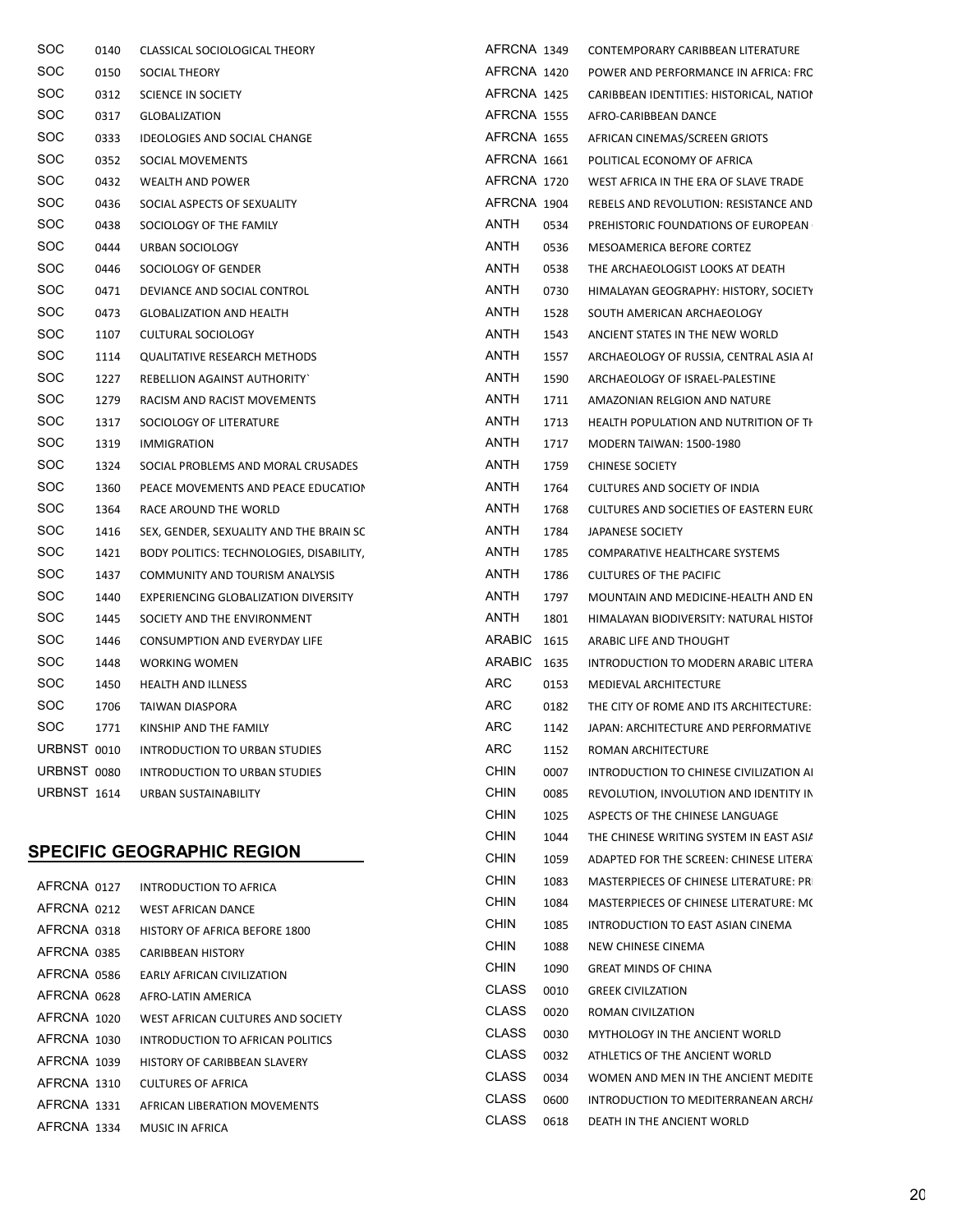| <b>CLASS</b> | 0650 | ARCHAEOLOGY OF THE BODY                     | <b>GER</b>          | 0058 | MUNICH: HISTORY, CULTURE, MYTH           |
|--------------|------|---------------------------------------------|---------------------|------|------------------------------------------|
| <b>CLASS</b> | 1022 | THE AUGUSTAN AGE                            | <b>GER</b>          | 0201 | INTERMEDIATE GERMAN 1                    |
| <b>CLASS</b> | 1130 | CLASSICAL MYTHOLOGY AND LITERATURE          | <b>GER</b>          | 0202 | INTERMEDIATE GERMAN 2                    |
| <b>CLASS</b> | 1210 | <b>GREEK HISTORY</b>                        | <b>GER</b>          | 0203 | INTENSIVE INTERMEDIATE GERMAN 1          |
| <b>CLASS</b> | 1220 | <b>ROMAN HISTORY</b>                        | <b>GER</b>          | 0204 | INTENSIVE INTERMEDIATE GERMAN 2          |
| CLASS        | 1250 | LAW AND SOCIETY IN GREECE AND ROME          | <b>GER</b>          | 1102 | THE GERMAN-SPEAKING WORLD TODAY          |
| <b>CLASS</b> | 1524 | ROMAN ARCHITECTURE                          | <b>GER</b>          | 1104 | <b>GERMAN FOR SOCIAL SCIENTISTS 1</b>    |
| <b>CLASS</b> | 1650 | WARFARE IN THE ANCIENT MEDITERRANEAN        | <b>GER</b>          | 1108 | GREEN GERMANY: NATURE AND THE ENVIRO     |
| <b>ECON</b>  | 0640 | ECONOMIC DEVELOPMENT OF THE MENA            | <b>GER</b>          | 1204 | <b>GERMAN FOR SOCIAL SCIENTISTS 2</b>    |
| <b>ECON</b>  | 1630 | ECONOMIC DEVELOPMENT OF CHINA               | <b>GER</b>          | 1220 | LITERATURE AND CULTURE 1750-1830         |
| <b>ECON</b>  | 1680 | ECONOMICS OF THE EUROPEAN UNION             | <b>GER</b>          | 1500 | <b>GERMANIC MYTHS, LEGENDS AND SAGAS</b> |
| ENGFLM 1226  |      | EASTERN EUROPEAN COMMUNISM AT THE I         | <b>GER</b>          | 1502 | INDO-EUROPEAN FOLKTALES                  |
| ENGFLM 1493  |      | THE CITY MADE STRANGE                       | <b>GER</b>          | 1504 | EUROPEAN IDENTITY BETWEEN HISTORY AN     |
| ENGLIT 0318  |      | <b>WRITING IN PARIS</b>                     | <b>GER</b>          | 1510 | KAFKA AND THE MODERN WORLD               |
| ENGLIT       | 0590 | <b>FORMATIVE MASTERPIECES</b>               | <b>GER</b>          | 1512 | GERMAN LITERATURE AND EUROPEAN PHIL(     |
| ENGLIT       | 1226 | EASTERN EUROPEAN COMMUNISM AT THE I         | <b>GER</b>          | 1522 | <b>GERMANY TODAY</b>                     |
| <b>FMST</b>  | 0280 | HISTORY OF FRENCH CINEMA                    | <b>GER</b>          | 1529 | <b>BERLIN: A DIVIDED CITY</b>            |
| <b>FMST</b>  | 0301 | HISTORY OF ITALIAN CINEMA                   | <b>GER</b>          | 1530 | <b>WEIMAR CULTURE</b>                    |
| <b>FMST</b>  | 0303 | ITALIAN CINEMA ICONS                        | <b>GER</b>          | 1548 | NEW GERMAN CINEMA                        |
| <b>FMST</b>  | 0320 | RUSSIAN FILM EISENSTEIN AND COMPANY         | GREEKM 1615         |      | THE GREEKS: JOURNEYS THROUGH CULTURE     |
| <b>FMST</b>  | 0321 | RUSSIAN FILM STALIN TO PUTIN                | HAA                 | 0018 | DEATH IN THE ANCIENT WORLD               |
| <b>FMST</b>  | 0335 | SLOVAK, CZECH AND CENTRAL EUROPEAN FI       | HAA                 | 0030 | INTRODUCTION TO MODERN ART               |
| <b>FMST</b>  | 1088 | NEW CHINESE CINEMA                          | HAA                 | 0165 | GODS AND KINGS: ART IN ANCIENT MESOPO    |
| <b>FMST</b>  | 1191 | THE CITY MADE STRANGE                       | HAA                 | 0221 | MEDIEVAL ARCHITECTURE                    |
| <b>FMST</b>  | 1200 | INTRODUCTION TO EAST ASIAN CINEMA           | HAA                 | 0302 | RENAISSANCE ART                          |
| <b>FMST</b>  | 1215 | ADAPTED FOR THE SCREEN: CHINESE LITERA      | HAA                 | 0620 | ART OF CHINA                             |
| <b>FMST</b>  | 1235 | JAPANESE CULTURE AND SOCIETY THROUGH        | HAA                 | 0640 | ART OF JAPAN                             |
| FMST         | 1236 | JAPANESE LITERATURE ON SCREEN               | HAA                 | 0965 | THE CITY OF ROME AND ITS ARCHITECTURE:   |
| <b>FMST</b>  | 1240 | INTRODUCTION TO KOREA THROUGH FILMS         | HAA                 | 1105 | JERUSALEM: HISTORY AND IMAGINATION       |
| <b>FMST</b>  | 1321 | EASTERN EUROPEAN COMMUNISM AT THE I         | HAA                 | 1110 | <b>GREEK ART</b>                         |
| <b>FMST</b>  | 1341 | LATIN AMERICAN FILM & MEDIA                 | HAA                 | 1130 | <b>ROMAN ART</b>                         |
| <b>FMST</b>  | 1346 | DRUGS, MONEY AND VIOLENCE: NARCO-CUI        | <b>HAA</b>          | 1160 | ROMAN ARCHITECTURE                       |
| FMST         | 1535 | WESTERNS AND SAMURAI FILMS                  | HAA                 | 1221 | MEDIEVAL ARCHITECTURE                    |
| FR           | 0012 | FRENCH KISS: LOVE, SEX, FRANCE              | HAA                 | 1440 | EXPRESSIONISM                            |
| FR           | 0014 | INTRODUCTION OT FRENCH-SPEAKING CAN/        | HAA                 | 1641 | CONTEMPORARY CHINESE ART                 |
| FR           | 0016 | HISTORY OF FRENCH CINEMA                    | HAA                 | 1652 | JAPAN: BUDDHIST ART AND RITUAL           |
| FR           | 0017 | PARIS URBANISM PAST AND PRESENT             | HAA                 | 1656 | JAPAN: ARCHITECTURE AND PERFORMATIVE     |
| FR           | 0020 | FRANCE IN THE 21ST CENTURY                  | HEBREW 1259         |      | <b>ISRAELI FILM AND TELEVISION</b>       |
| FR           | 0027 | THE FRENCH ATLANTIC                         | <b>HINDI</b>        | 1615 | MANY RAMAYANAS: TRADITION AND DIVERS     |
| FR           | 0070 | KINGS AND QUEENS                            | <b>HIST</b>         | 0100 | <b>WESTERN CIVILIZATION 1</b>            |
| FR           | 0088 | AILING BODIES: NARRATIVES OF HEALTH ANI     | HIST                | 0101 | <b>WESTERN CIVILIZATION 2</b>            |
| FR           | 0090 | EURO CHIC: THE INVENTION OF FASHION         | HIST                | 0103 | EUROPE IN THE 18TH CENTURY               |
| FR           | 0220 | FRANCE IN THE 21ST CENTURY                  | <b>HIST</b>         | 0110 | WHAT IS EUROPE?                          |
| FR           | 0227 | THE FRENCH ATLANTIC                         | HIST                | 0139 | VIKING AGE SCANDINAVIA                   |
| FR           |      |                                             | HIST                |      |                                          |
| FR           | 1025 | INTRODUCTION OT FRENCH-SPEAKING CAN/        | <b>HIST</b>         | 0140 | THE HISTORY OF THE BOOK                  |
| FR           | 1036 | <b>GREEN FRANCE: SITUATED ECOLOGIES</b>     | HIST                | 0150 | MAKING OF MODERN IRELAND                 |
| FR           | 1065 | <b>GENDER, SEXUALITY AND FRENCH THOUGHT</b> |                     | 0187 | WORLD WAR II IN EUROPE                   |
| <b>GER</b>   | 1070 | GENDER AND SEXUALITY IN 21ST CENTURY F      | HIST<br><b>HIST</b> | 0200 | EAST EUROPE CIVILIZATION                 |
|              | 0003 | INTERMEDIATE GERMAN 1                       |                     | 0201 | THE BALTIC SEA FROM THE VIKINGS TO POST  |
| GER.         | 0004 | INTERMEDIATE GERMAN 2                       | HIST                | 0301 | RUSSIA TO 1917                           |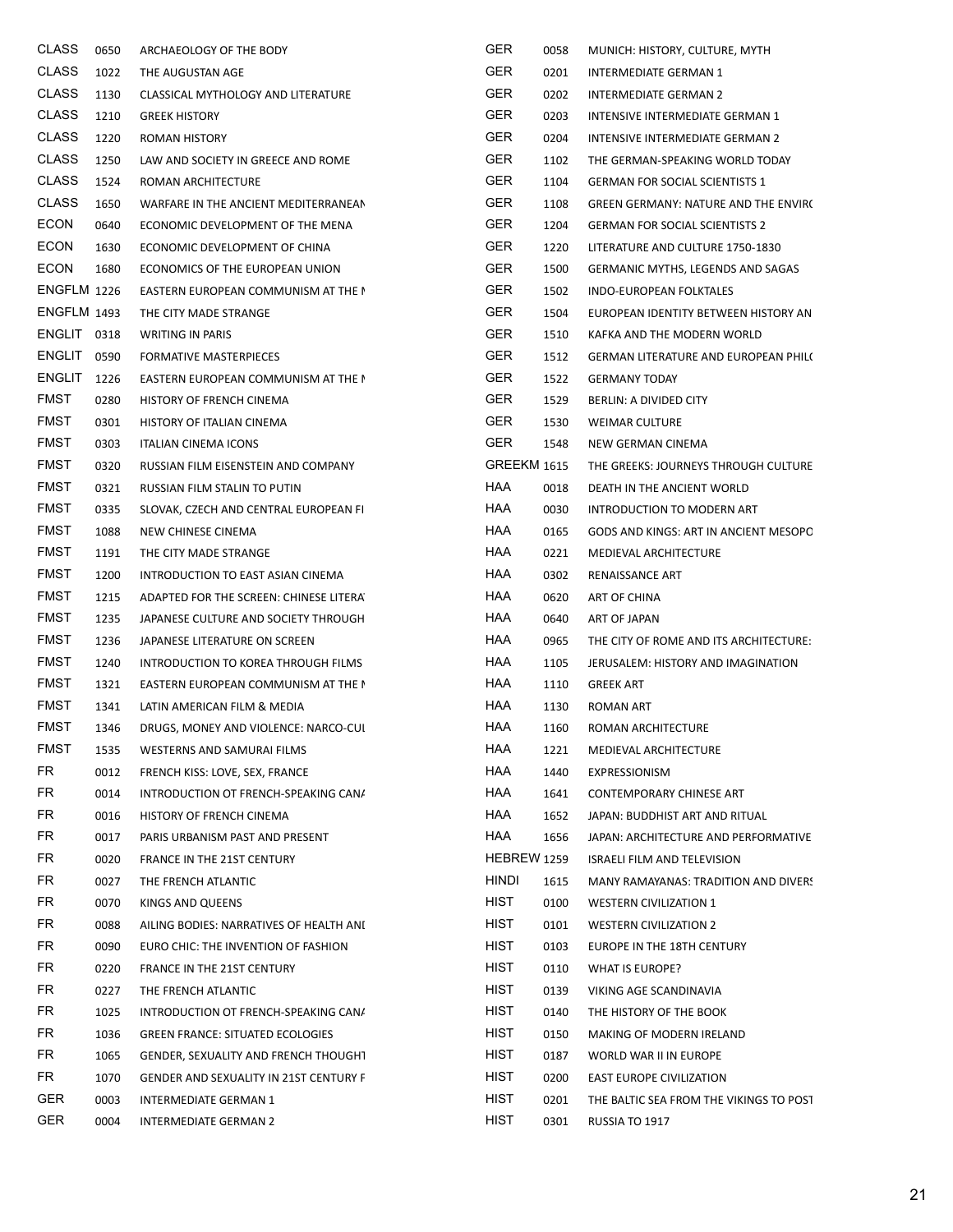| HIST        | 0302 | SOVIET RUSSIA                            | HIST         | 1420 | ANCIENT CHINA                           |
|-------------|------|------------------------------------------|--------------|------|-----------------------------------------|
| <b>HIST</b> | 0400 | EAST ASIAN CIVILIZATION TO 1800          | <b>HIST</b>  | 1422 | LATE IMPERIAL CHINA                     |
| <b>HIST</b> | 0401 | MODERN EAST ASIAN CIVILIZATION           | HIST         | 1423 | MODERN CHINA                            |
| <b>HIST</b> | 0403 | HISTORY OF MODERN SOUTHEAST ASIA         | HIST         | 1425 | HISTORY OF MEDICINE IN CHINA            |
| <b>HIST</b> | 0430 | JAPAN AND THE WEST, 1600-PRESENT         | <b>HIST</b>  | 1426 | <b>MODERN TAIWAN: 1500-1980</b>         |
| <b>HIST</b> | 0487 | WORLD WAR II IN ASIA                     | <b>HIST</b>  | 1431 | HISTORY OF JAPAN TO 1868                |
| <b>HIST</b> | 0500 | COLONIAL LATIN AMERICA                   | HIST         | 1433 | MODERN JAPAN                            |
| <b>HIST</b> | 0501 | MODERN LATIN AMERICA                     | <b>HIST</b>  | 1434 | A SOCIAL HISTORY OF AESTHETICS IN JAPAN |
| <b>HIST</b> | 0502 | AFRO-LATIN AMERICA                       | HIST         | 1437 | THE WORLD OF THE SWORD: EXPLORING TH    |
| HIST        | 0521 | <b>CARIBBEAN HISTORY</b>                 | HIST         | 1446 | EAST ASIAN POLITICAL ECONOMY 1950-PRES  |
| <b>HIST</b> | 0752 | EMPIRES OF THE STEPPE: EURASIA FROM TH   | HIST         | 1447 | ECONOMIC HISTORY OF JAPAN               |
| <b>HIST</b> | 0753 | RISE OF ISLAM: 500-1200 CE               | HIST         | 1471 | WATER IN CENTRAL EURASIA                |
| <b>HIST</b> | 0756 | AN INTRODUCTION TO ISLAMIC CIVILIZATION  | HIST         | 1476 | <b>RELIGION IN CHINA</b>                |
| <b>HIST</b> | 0788 | WOMEN AND MEN IN THE ANCIENT MEDITE      | HIST         | 1477 | <b>RELIGION IN JAPAN</b>                |
| HIST        | 0795 | HISTORY OF AFRICA BEFORE 1800            | HIST         | 1480 | <b>CHINESE THOUGHT</b>                  |
| <b>HIST</b> | 1016 | THE IRISH IN AMERICA                     | HIST         | 1511 | VIOLENCE AND MEMORY IN LATIN AMERICA    |
| <b>HIST</b> | 1026 | STATES AND SEX IN THE AMERICAS           | <b>HIST</b>  | 1522 | BRAZIL                                  |
| <b>HIST</b> | 1040 | THE GREAT WAR: A CULTURAL HISTORY        | HIST         | 1541 | EARLY CARIBBEAN FROM ENCOUNTER TO EN    |
| <b>HIST</b> | 1046 | NATIONALISM                              | HIST         | 1560 | WOMEN IN LATIN AMERICAN HISTORY         |
| <b>HIST</b> | 1047 | COMMUNISM FROM MARXIST THOUGHT TC        | HIST         | 1585 | US-LATIN AMERICAN RELATIONS             |
| HIST        | 1049 | RETRIBUTION, RECONSTRUCTION AND RECO     | HIST         | 1586 | LATIN AMERICAN REVOLUTIONS              |
| <b>HIST</b> | 1108 | COMPARATIVE EUROPEAN HISTORY             | HIST         | 1720 | WEST AFRICA IN THE ERA OF SLAVE TRADE   |
| <b>HIST</b> | 1109 | FRANCE, SPAIN AND ITALY IN THE 20TH CENT | HIST         | 1721 | HISTORY OF SOUTHERN AFRICA              |
| <b>HIST</b> | 1110 | MEDIEVAL HISTORY 1                       | HIST         | 1722 | MODERN SOUTH AFRICAN HISTORY            |
| <b>HIST</b> | 1111 | MEDIEVAL HISTORY 2                       | HIST         | 1725 | DISEASE AND HEALTH IN MODERN AFRICA     |
| <b>HIST</b> | 1114 | MEDIEVAL IBERIA: CONFLICTS AND ENCOUN    | HIST         | 1741 | POPULAR RELIGION IN A CHANGING JAPAN    |
| <b>HIST</b> | 1120 | BETWEEN EMPIRES: POLISH HISTORY THROL    | HIST         | 1746 | ATHLETICS OF THE ANCIENT WORLD          |
| <b>HIST</b> | 1121 | <b>TUDOR ENGLAND</b>                     | HIST         | 1753 | THE OTTOMAN EMPIRE                      |
| <b>HIST</b> | 1124 | NORTHERN IRELAND: THE TROUBLES: 1969-1   | HIST         | 1757 | <b>RELIGION IN INDIA</b>                |
| <b>HIST</b> | 1126 | <b>FRENCH REVOLUTION</b>                 | HIST         | 1763 | POLITICS OF CONTEMPORARY MIDDLE EAST    |
| <b>HIST</b> | 1128 | MODERN FRANCE 1780-1880                  | HIST         | 1765 | ISRAEL IN THE BIBLICAL AGE              |
| <b>HIST</b> | 1131 | THE RISE OF THE GERMAN EMPIRE            | HIST         | 1769 | HOLOCAUST HISTORY AND MEMORY            |
| <b>HIST</b> | 1132 | CONTEMPORARY GERMANY                     | <b>HIST</b>  | 1779 | JERUSALEM: HISTORY AND IMAGINATION      |
| <b>HIST</b> | 1134 | IRELAND'S LOYAL REBELS: THE PROTESTANTS  | HIST         | 1781 | ROMAN HISTORY                           |
| <b>HIST</b> | 1135 | BERLIN: HISTORY OF A EUROPEAN METROPC    | HIST         | 1783 | <b>GREEK HISTORY</b>                    |
| HIST        | 1141 | SPAIN AND PORTUGAL IN THE 20TH CENTUR    | HIST         | 1794 | ISLAM, LAW AND POLITICS                 |
| HIST        | 1153 | EUROPEAN INTELLECTUAL HISTORY 2 1870-1   | HIST         | 1796 | HISTORY OF AFRICA SINCE 1800            |
| <b>HIST</b> | 1164 | SMALL COUNTRIES AND THE EUROPEAN UNI     | <b>HPS</b>   | 0427 | MYTH AND SCIENCE                        |
| HIST        | 1175 | XENOPHOBIA IN MODERN EUROPE              | <b>HUN</b>   | 0120 | HUNGARIAN CULTURE THROUGH CONVERSA      |
| <b>HIST</b> | 1180 | 19TH CENTURY BRITAIN                     | <b>HUN</b>   | 1615 | OUTSIDERS ON THE MARGINS: THE AFTERM.   |
| <b>HIST</b> | 1181 | 20TH CENTURY BRITAIN                     | <b>HUN</b>   | 1915 | FULBRIGHT SEMINAR IN HUNGARIAN STUDII   |
| HIST        | 1190 | MEDIEVAL GOVERNMENT AND SOCIETY          | <b>IRISH</b> | 1615 | CONTEMPORARY IRISH CULTURE AND TRADI    |
| <b>HIST</b> | 1191 | ENGLISH ORIGINS OF AMERICAN LAW          | <b>ITAL</b>  | 0080 | RENAISSANCE ITALY                       |
| <b>HIST</b> | 1197 | BLACK DEATH: PLAGUE AND HISTORY          | <b>ITAL</b>  | 0081 | MADE IN ITALY                           |
| HIST        | 1220 | BETWEEN EMPIRES: POLISH HISTORY THROL    | <b>ITAL</b>  | 0085 | <b>ITALIAN CINEMA ICONS</b>             |
| <b>HIST</b> | 1225 | <b>BALKAN HISTORY</b>                    | <b>ITAL</b>  | 0087 | FOOD FOR THOUGHT: ITALIAN FOOD AND CL   |
| <b>HIST</b> | 1226 | EASTERN EUROPEAN COMMUNISM AT THE I      | <b>ITAL</b>  | 0089 | HISTORY OF ITALIAN CINEMA               |
| HIST        | 1313 | HISTORY OF THE RUSSIAN REVOLUTION        | <b>ITAL</b>  | 0090 | EURO CHIC: THE INVENTION OF FASHION     |
| <b>HIST</b> | 1314 | USSR 1918-1932                           | <b>ITAL</b>  | 0103 | ITALIAN LANGUAGE AND CULTURE 3          |
| HIST        | 1385 | <b>EUROPE SINCE 1945</b>                 | <b>ITAL</b>  | 0113 | MODERN AND CONTEMPORARY CULTURE         |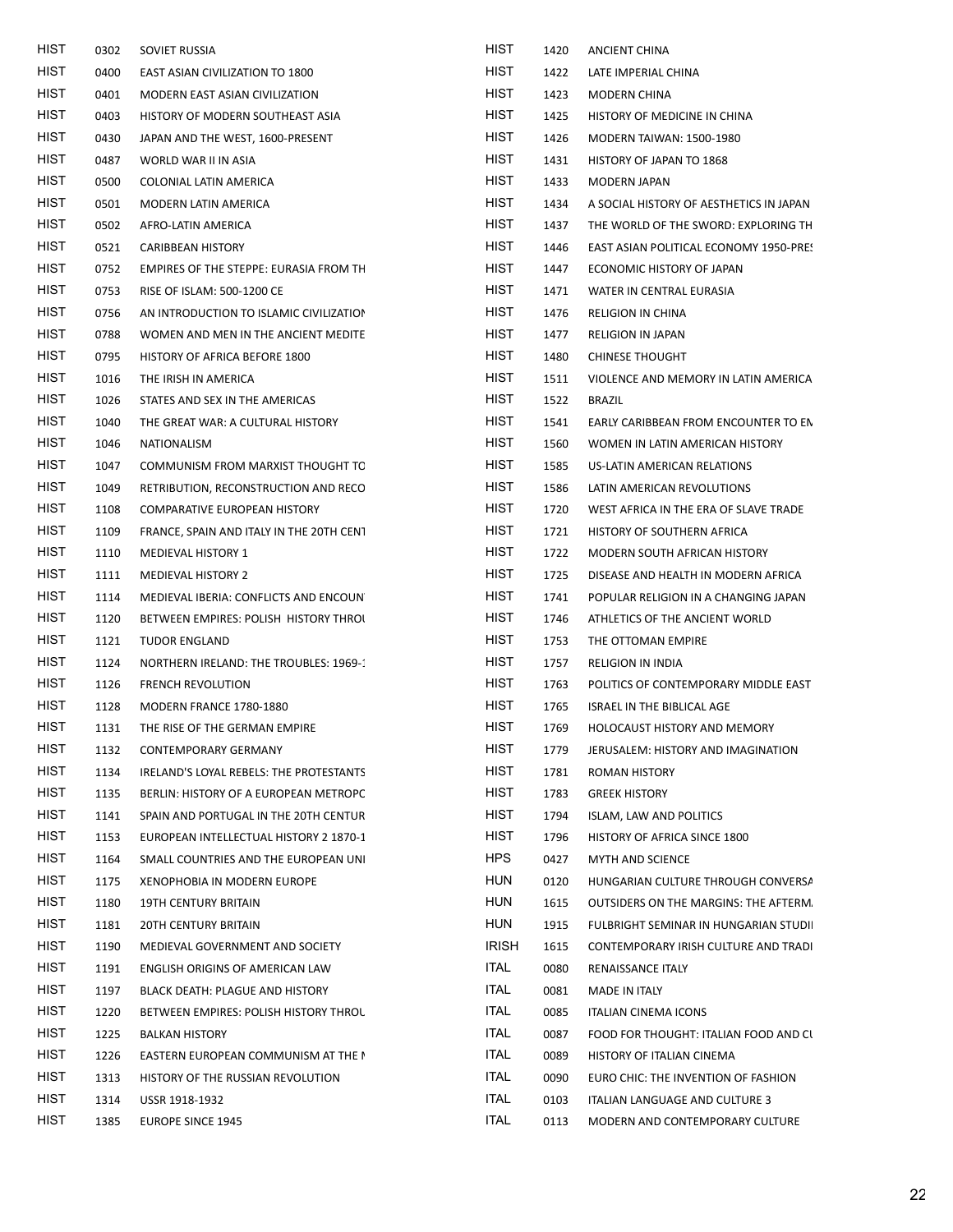| 0117 |                                                                                                                                            | <b>PS</b>                                                                                                                                                                                                                                                                                      | 1352 | INTRODUCTION TO AFRICAN POLITICS                                                                                                                                                                                                                                                                                       |
|------|--------------------------------------------------------------------------------------------------------------------------------------------|------------------------------------------------------------------------------------------------------------------------------------------------------------------------------------------------------------------------------------------------------------------------------------------------|------|------------------------------------------------------------------------------------------------------------------------------------------------------------------------------------------------------------------------------------------------------------------------------------------------------------------------|
| 1071 |                                                                                                                                            | <b>PS</b>                                                                                                                                                                                                                                                                                      | 1387 | POLITICS OF WATER                                                                                                                                                                                                                                                                                                      |
| 1084 | INTERCULTURE AND MIGRATION                                                                                                                 | <b>PS</b>                                                                                                                                                                                                                                                                                      | 1471 | ISLAM, LAW AND POLITICS                                                                                                                                                                                                                                                                                                |
| 0006 |                                                                                                                                            | <b>PS</b>                                                                                                                                                                                                                                                                                      | 1504 | NATIONALISM                                                                                                                                                                                                                                                                                                            |
| 0007 | JAPANESE CULTURE AND CIVILIZATION                                                                                                          | <b>PS</b>                                                                                                                                                                                                                                                                                      | 1521 | EAST EUROPE IN WORLD POLITICS                                                                                                                                                                                                                                                                                          |
| 0085 | JAPANESE TALES OF THE SUPERNATURAL                                                                                                         |                                                                                                                                                                                                                                                                                                |      | MYTHOLOGY IN THE ANCIENT WORLD                                                                                                                                                                                                                                                                                         |
| 1023 | ASPECTS OF JAPANESE LANGUAGE                                                                                                               |                                                                                                                                                                                                                                                                                                |      | MYTH IN THE ANCIENT NEAR EAST                                                                                                                                                                                                                                                                                          |
| 1035 | PRAGMATICS OF JAPANESE                                                                                                                     |                                                                                                                                                                                                                                                                                                |      | RISE OF ISLAM: 500-1200 CE                                                                                                                                                                                                                                                                                             |
| 1044 | THE CHINESE WRITING SYSTEM IN EAST ASIA                                                                                                    |                                                                                                                                                                                                                                                                                                |      | AN INTRODUCTION TO ISLAMIC CIVILIZATION                                                                                                                                                                                                                                                                                |
| 1056 | MODERN JAPANESE LITERATURE AND THE W                                                                                                       |                                                                                                                                                                                                                                                                                                |      | ISRAEL IN THE BIBLICAL AGE                                                                                                                                                                                                                                                                                             |
| 1057 | JAPANESE CULTURE AND SOCIETY THROUGH                                                                                                       |                                                                                                                                                                                                                                                                                                |      | CLASSICAL MYTHOLOGY AND LITERATURE                                                                                                                                                                                                                                                                                     |
| 1058 | WESTERNS AND SAMURAI FILMS                                                                                                                 |                                                                                                                                                                                                                                                                                                |      | JERUSALEM: HISTORY AND IMAGINATION                                                                                                                                                                                                                                                                                     |
| 1059 |                                                                                                                                            |                                                                                                                                                                                                                                                                                                |      | ARCHAEOLOGY OF ISRAEL-PALESTINE                                                                                                                                                                                                                                                                                        |
| 1065 | DETECTIVE AND MYSTERY FICTION IN JAPAN                                                                                                     |                                                                                                                                                                                                                                                                                                |      | HOLOCAUST HISTORY AND MEMORY                                                                                                                                                                                                                                                                                           |
| 1070 | WORLD OF JAPAN                                                                                                                             |                                                                                                                                                                                                                                                                                                |      | MEDIEVAL IBERIA: CONFLICTS AND ENCOUN                                                                                                                                                                                                                                                                                  |
| 1071 |                                                                                                                                            |                                                                                                                                                                                                                                                                                                |      | ISLAM, LAW AND POLITICS                                                                                                                                                                                                                                                                                                |
| 1085 | INTRODUCTION TO EAST ASIAN CINEMA                                                                                                          |                                                                                                                                                                                                                                                                                                |      | <b>ISLAM IN EUROPE</b>                                                                                                                                                                                                                                                                                                 |
| 0090 | MYTH IN THE ANCIENT NEAR EAST                                                                                                              |                                                                                                                                                                                                                                                                                                |      | WOMEN AND ISLAM IN ASIA                                                                                                                                                                                                                                                                                                |
| 1100 | ISRAEL IN THE BIBLICAL AGE                                                                                                                 |                                                                                                                                                                                                                                                                                                |      | <b>RELIGION IN INDIA</b>                                                                                                                                                                                                                                                                                               |
| 1108 | <b>COMPARATIVE EUROPEAN HISTORY</b>                                                                                                        |                                                                                                                                                                                                                                                                                                |      | GENDER AND RELIGION IN INDIA                                                                                                                                                                                                                                                                                           |
| 1160 |                                                                                                                                            |                                                                                                                                                                                                                                                                                                |      | <b>RELIGION IN CHINA</b>                                                                                                                                                                                                                                                                                               |
| 1170 |                                                                                                                                            |                                                                                                                                                                                                                                                                                                |      | <b>RELIGION IN JAPAN</b>                                                                                                                                                                                                                                                                                               |
| 1227 | MEDIEVAL IBERIA: CONFLICTS AND ENCOUN                                                                                                      |                                                                                                                                                                                                                                                                                                |      | POPULAR RELIGION IN A CHANGING JAPAN                                                                                                                                                                                                                                                                                   |
| 1252 | HOLOCAUST HISTORY AND MEMORY                                                                                                               |                                                                                                                                                                                                                                                                                                |      | LAW AND MEDICINE IN ASIAN RELIGIONS                                                                                                                                                                                                                                                                                    |
| 1259 | <b>ISRAELI FILM AND TELEVISION</b>                                                                                                         | <b>RUSS</b>                                                                                                                                                                                                                                                                                    | 0090 | RUSSIAN FAIRY TALES                                                                                                                                                                                                                                                                                                    |
|      | INTRODUCTION TO KOREAN CULTURE AND C                                                                                                       | <b>RUSS</b>                                                                                                                                                                                                                                                                                    | 0590 | FORMATIVE MASTERPIECES                                                                                                                                                                                                                                                                                                 |
|      | KOREAN LANGUAGE: THEN AND NOW                                                                                                              | <b>RUSS</b>                                                                                                                                                                                                                                                                                    | 0800 | ADULTERY, MURDER, OMNISCIENCE: INTROI                                                                                                                                                                                                                                                                                  |
|      | WORLD OF KOREA: PAST AND PRESENT                                                                                                           | <b>RUSS</b>                                                                                                                                                                                                                                                                                    | 0811 | MADNESS AND MADMEN IN RUSSIAN CULTU                                                                                                                                                                                                                                                                                    |
|      | INTRODUCTION TO KOREA THROUGH FILMS                                                                                                        | <b>RUSS</b>                                                                                                                                                                                                                                                                                    | 0860 | MODERN RUSSIAN CULTURE                                                                                                                                                                                                                                                                                                 |
|      | INTRODUCTION TO MODERN KOREAN LITER.                                                                                                       | <b>RUSS</b>                                                                                                                                                                                                                                                                                    | 0870 | RUSSIAN FILM: EISENSTEIN AND COMPANY                                                                                                                                                                                                                                                                                   |
|      | ASPECTS OF THE KOREAN LANGUAGE                                                                                                             | <b>RUSS</b>                                                                                                                                                                                                                                                                                    | 0871 | RUSSIAN FILM: STALIN TO PUTIN                                                                                                                                                                                                                                                                                          |
|      |                                                                                                                                            | <b>RUSS</b>                                                                                                                                                                                                                                                                                    | 1420 | FOURTH-YEAR RUSSIAN: RUSSIAN THROUGH                                                                                                                                                                                                                                                                                   |
|      | LANGUAGE AND SOCIETY IN KOREA                                                                                                              | <b>SLAV</b>                                                                                                                                                                                                                                                                                    | 0860 | CHERNOBYL MEMORY MUSEUM: CULTURAL                                                                                                                                                                                                                                                                                      |
|      | CONTEMPORARY KOREAN CULTURE                                                                                                                | <b>SLAV</b>                                                                                                                                                                                                                                                                                    | 0880 | VAMPIRE: BLOOD AND EMPIRE                                                                                                                                                                                                                                                                                              |
| 1023 | ASPECTS OF THE KOREAN LANGUAGE                                                                                                             | <b>SLAV</b>                                                                                                                                                                                                                                                                                    | 1320 | PITTSBURGH, DIASPORA, MIGRATION: SLAVI                                                                                                                                                                                                                                                                                 |
| 1025 | ASPECTS OF THE CHINESE LANGUAGE                                                                                                            | <b>SLAV</b>                                                                                                                                                                                                                                                                                    | 1850 | UNDERSTANDING THE BALKANS: INTRODUC                                                                                                                                                                                                                                                                                    |
| 1044 | THE CHINESE WRITING SYSTEM IN EAST ASIA                                                                                                    |                                                                                                                                                                                                                                                                                                |      | SLOVAK, CZECH AND CENTRAL EUROPEAN FI                                                                                                                                                                                                                                                                                  |
| 1060 | LANGUAGE AND SOCIETY IN KOREA                                                                                                              | <b>SOC</b>                                                                                                                                                                                                                                                                                     | 0333 | IDEOLOGIES AND SOCIAL CHANGE                                                                                                                                                                                                                                                                                           |
| 1332 | THE MUSIC OF LATIN AMERICA                                                                                                                 | <b>SOC</b>                                                                                                                                                                                                                                                                                     | 1312 | PITTSBURGH, DIASPORA, MIGRATION: SLAVI                                                                                                                                                                                                                                                                                 |
| 1340 | MUSIC IN AFRICA                                                                                                                            | <b>SOC</b>                                                                                                                                                                                                                                                                                     | 1319 | <b>IMMIGRATION</b>                                                                                                                                                                                                                                                                                                     |
| 1341 | WEST AFRICAN PERFORMING ARTS                                                                                                               | <b>SOC</b>                                                                                                                                                                                                                                                                                     | 1359 | CONTEMPORARY ARAB SOCIETY                                                                                                                                                                                                                                                                                              |
| 1352 | MUSIC OF SOUTHEAST ASIA                                                                                                                    | <b>SOC</b>                                                                                                                                                                                                                                                                                     | 1386 | <b>FRENCH REVOLUTION</b>                                                                                                                                                                                                                                                                                               |
| 0325 | THE SHORT STORY IN POLISH CONTEXT                                                                                                          | <b>SOC</b>                                                                                                                                                                                                                                                                                     | 1437 | COMMUNITY AND TOURISM ANALYSIS                                                                                                                                                                                                                                                                                         |
| 1458 | <b>CULTURES OF THE PORTUGUESE-SPEAKING \</b>                                                                                               | <b>SOC</b>                                                                                                                                                                                                                                                                                     | 1717 | <b>MODERN TAIWAN: 1500-1980</b>                                                                                                                                                                                                                                                                                        |
| 1311 | EUROPEAN POLITICS                                                                                                                          | <b>SPAN</b>                                                                                                                                                                                                                                                                                    | 0082 | LATIN AMERICA TODAY                                                                                                                                                                                                                                                                                                    |
| 1321 | LATIN AMERICAN POLITICS                                                                                                                    | <b>SPAN</b>                                                                                                                                                                                                                                                                                    | 1250 | HISPANIC CIVILIZATIONS                                                                                                                                                                                                                                                                                                 |
| 1326 | EAST ASIAN POLITICAL ECONOMY                                                                                                               | <b>SPAN</b>                                                                                                                                                                                                                                                                                    | 1413 | SHORT STORY IN SPANISH AMERICA                                                                                                                                                                                                                                                                                         |
| 1331 | GOVERNMENT AND POLITICS OF SOUTHEAS                                                                                                        | SPAN                                                                                                                                                                                                                                                                                           | 1414 | THEATER AND PERFORMANCE IN LATIN AME                                                                                                                                                                                                                                                                                   |
| 1348 |                                                                                                                                            | <b>SPAN</b>                                                                                                                                                                                                                                                                                    | 1417 | LATIN AMERICAN FILM AND MEDIA                                                                                                                                                                                                                                                                                          |
| 1351 | GOVERNMENT AND POLITICS OF THE MIDDL                                                                                                       | <b>SPAN</b>                                                                                                                                                                                                                                                                                    | 1418 | VIOLENT VISIONS: REPRESENTATIONS AND A                                                                                                                                                                                                                                                                                 |
|      | KOREAN 0007<br>KOREAN 0023<br>KOREAN 0070<br>KOREAN 0075<br>KOREAN 0084<br>KOREAN 1023<br>KOREAN 1044<br>KOREAN 1060<br><b>KOREAN 1080</b> | <b>ITALIES</b><br>THE ETERNAL CITY: ROME FROM ANTIQUITY<br>JAPAN: ITS PEOPLE AND CULTURE<br>JAPANESE LITERATURE ON SCREEN<br>WORLD OF JAPAN<br>JERUSALEM: HISTORY AND IMAGINATION<br>ARCHAEOLOGY OF ISRAEL-PALESTINE<br>THE CHINESE WRITING SYSTEM IN EAST ASIA<br>XENOPHOBIA IN MODERN EUROPE |      | RELGST 0083<br>RELGST 0090<br>RELGST 0454<br>RELGST 0455<br>RELGST 1100<br>RELGST 1144<br>RELGST 1160<br>RELGST 1170<br>RELGST 1252<br>RELGST 1335<br>RELGST 1450<br>RELGST 1455<br>RELGST 1458<br>RELGST 1500<br><b>RELGST 1515</b><br><b>RELGST 1560</b><br>RELGST 1570<br>RELGST 1572<br>RELGST 1575<br>SLOVAK 0890 |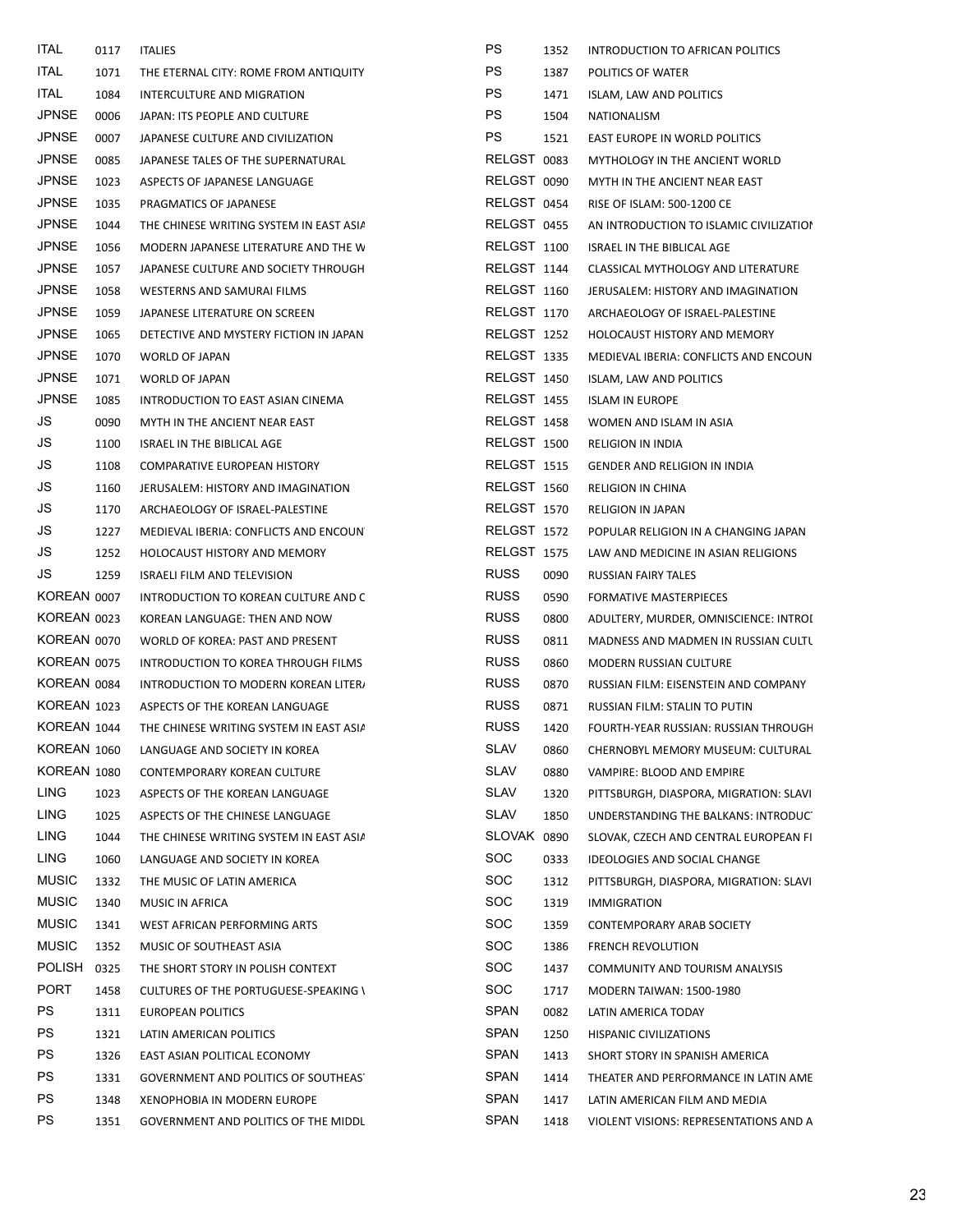| <b>SPAN</b>   | 1419 | DRUGS, MONEY AND VIOLENCE: NARCO-CUI     | <b>ENGFLM</b> |
|---------------|------|------------------------------------------|---------------|
| <b>SPAN</b>   | 1422 | MEXICAN LITERATURE, ARTS AND CULTURE     | <b>ENGFLM</b> |
| <b>SPAN</b>   | 1423 | SEXUAL DIVERSITY IN LATIN AMERICAN LITEI | <b>ENGFLM</b> |
| <b>SPAN</b>   | 1426 | LITERATURE OF THE SOUTHERN CONE COUN     | <b>ENGFLM</b> |
| <b>SPAN</b>   | 1427 | TRANSATLANTIC HISPANIC LITERATURE AND    | <b>ENGFLM</b> |
| <b>SPAN</b>   | 1442 | INDIOS CHINOS, INCA WITCHES, AFRICAN HE  | <b>ENGFLM</b> |
| <b>SPAN</b>   | 1453 | AVANT GARDE MOVEMENTS IN LATIN AMER      | <b>ENGFLM</b> |
| <b>SPAN</b>   | 1463 | <b>BORGES</b>                            | <b>ENGFLM</b> |
| SPAN          | 1464 | NICOLAS GUILLEN: RACE, WRITING AND REV   | <b>ENGFLM</b> |
| <b>SPAN</b>   | 1470 | THE INCAS: ANDEAN INDIGENOUS PEOPLES.    | <b>ENGFLM</b> |
| <b>SWAHIL</b> | 1615 | SWAHILI COASTAL CULTURE: GATEWAY TO AL   | <b>ENGLIT</b> |
| <b>SWE</b>    | 1615 | SWEDEN FROM VIKINGS TO NOW               | <b>ENGLIT</b> |
| TURKSH 1615   |      | TURKISH CULTURE AND SOCIETY              | <b>ENGLIT</b> |
|               |      |                                          |               |

## THE ARTS

| AFRCNA 0212        |      | <b>WEST AFRICAN DANCE</b>                      | FMS I       |
|--------------------|------|------------------------------------------------|-------------|
| AFRCNA 0316        |      | INTRODUCTION TO AFRICAN AMERICAN THE           | <b>FMST</b> |
| AFRCNA 0352        |      | AFRICAN AMERICAN DANCE                         | FMST        |
| AFRCNA 0639        |      | <b>HISTORY OF JAZZ</b>                         | FMST        |
| AFRCNA 0805        |      | <b>BLACK PERFORMANCE AESTHETICS</b>            | <b>FMST</b> |
| AFRCNA 1334        |      | <b>MUSIC IN AFRICA</b>                         | <b>FMST</b> |
| AFRCNA 1655        |      | AFRICAN CINEMAS/SCREEN GRIOTS                  | <b>FMST</b> |
| ARC                | 0114 | <b>ISLAMIC ARCHITECTURE</b>                    | <b>FMST</b> |
| <b>ARC</b>         | 0116 | <b>MODERN ARCHITECTURE</b>                     | <b>FMST</b> |
| ARC                | 0150 | INTRODUCTION TO ARCHITECTURE                   | <b>FMST</b> |
| ARC                | 0153 | <b>MEDIEVAL ARCHITECTURE</b>                   | <b>FMST</b> |
| ARC                | 0180 | <b>WORLD CITIES</b>                            | <b>FMST</b> |
| ARC                | 0181 | PITTSBURGH ARCHITEC/URBANISM                   | FMST        |
| <b>ARC</b>         | 0182 | THE CITY OF ROME AND ITS ARCHITECTURE:         | <b>FMST</b> |
| ARC                | 1138 | <b>BLACK BUILT AMERICA: ARCHITECTURES OF  </b> | <b>FMST</b> |
| ARC                | 1183 | DIGITAL ROMAN AFRICA                           | <b>FMST</b> |
| CHIN               | 0354 | CHINESE PERFORMANCE LITERATURE                 | <b>FMST</b> |
| <b>CHIN</b>        | 1059 | ADAPTED FOR THE SCREEN: CHINESE LITERA         | <b>FMST</b> |
| <b>CHIN</b>        | 1085 | INTRODUCTION TO EAST ASIAN CINEMA              | <b>FMST</b> |
| <b>CHIN</b>        | 1088 | NEW CHINESE CINEMA                             | <b>FMST</b> |
| <b>CLASS</b>       | 0400 | <b>ANCIENT EMPIRES</b>                         | <b>FMST</b> |
| <b>CLASS</b>       | 0500 | <b>ANCIENT ART</b>                             | <b>FMST</b> |
| <b>CLASS</b>       | 0618 | DEATH IN THE ANCIENT WORLD                     | <b>FMST</b> |
| <b>CLASS</b>       | 1510 | <b>GREEK ART</b>                               | <b>FMST</b> |
| <b>CLASS</b>       | 1520 | <b>ROMAN ART</b>                               | <b>FMST</b> |
| COMMRC0320         |      | <b>MASS COMMUNICATION PROCESS</b>              | <b>FMST</b> |
| <b>ENGFLM 0355</b> |      | <b>VISUAL LITERACY</b>                         | <b>FMST</b> |
| ENGFLM 0400        |      | <b>INTRODUCTION TO FILM</b>                    | <b>FMST</b> |
| ENGFLM 0401        |      | <b>INTRODUCTION TO VISUAL CULTURES</b>         | <b>FMST</b> |
| ENGFLM 0530        |      | <b>FILM ANALYSIS</b>                           | <b>FMST</b> |
| ENGFLM 0540        |      | <b>WORLD FILM HISTORY</b>                      | FR.         |
| ENGFLM 0570        |      | AN INTRODUCTION TO NEW MEDIA                   | FR.         |
| ENGFLM 1226        |      | EASTERN EUROPEAN COMMUNISM AT THE I            | FR.         |
| <b>ENGFLM 1390</b> |      | <b>CONTEMPORARY FILM</b>                       | FR.         |
|                    |      |                                                |             |

| ENGFLM 1479        |                    | CHILDREN AND MEDIA                     |
|--------------------|--------------------|----------------------------------------|
| <b>ENGFLM 1483</b> |                    | <b>FILM SOUND</b>                      |
|                    | ENGFLM 1485        | FILM AND POLITICS                      |
| ENGFLM 1486        |                    | PHOTOGRAPHY & ITS SOCIAL AND POLITICAL |
| ENGFLM 1493        |                    | THE CITY MADE STRANGE                  |
| <b>ENGFLM 1533</b> |                    | DISABILITY IN FILM AND TELEVISION      |
| <b>ENGFLM 1615</b> |                    | THE WAR FILM                           |
| <b>ENGFLM 1683</b> |                    | DOCUMENTARY FILM                       |
|                    | <b>ENGFLM 1752</b> | TV ANALYSIS                            |
|                    | <b>ENGFLM 1790</b> | FILM AND LITERATURE                    |
| ENGLIT 0375        |                    | INTRODUCTION TO OPERA                  |
| ENGLIT 0400        |                    | <b>INTRODUCTION TO FILM</b>            |
| ENGLIT             | 0530               | <b>FILM ANALYSIS</b>                   |
| ENGLIT             | 1226               | EASTERN EUROPEAN COMMUNISM AT THE I    |
| ENGLIT             | 1615               | THE WAR FILM                           |
| FMST               | 0100               | <b>VISUAL LITERACY</b>                 |
| FMST               | 0120               | <b>INTRODUCTION TO FILM</b>            |
| FMST               | 0130               | INTRODUCTION TO VISUAL CULTURE         |
| <b>FMST</b>        | 0150               | <b>FILM ANALYSIS</b>                   |
| FMST               | 0170               | <b>WORLD FILM HISTORY</b>              |
| FMST               | 0280               | HISTORY OF FRENCH CINEMA               |
| <b>FMST</b>        | 0301               | HISTORY OF ITALIAN CINEMA              |
| <b>FMST</b>        | 0303               | <b>ITALIAN CINEMA ICONS</b>            |
| FMST               | 0320               | RUSSIAN FILM EISENSTEIN AND COMPANY    |
| <b>FMST</b>        | 0321               | RUSSIAN FILM STALIN TO PUTIN           |
| FMST               | 0505               | INTRODUCTION TO NEW MEDIA              |
| FMST               | 1088               | NEW CHINESE CINEMA                     |
| <b>FMST</b>        | 1191               | THE CITY MADE STRANGE                  |
| FMST               | 1196               | DIGITAL MEDIA PRACTICE                 |
| <b>FMST</b>        | 1200               | INTRODUCTION TO EAST ASIAN CINEMA      |
| <b>FMST</b>        | 1215               | ADAPTED FOR THE SCREEN: CHINESE LITERA |
| <b>FMST</b>        | 1236               | JAPANESE LITERATURE ON SCREEN          |
| FMST               | 1275               | <b>CONTEMPORARY FILM</b>               |
| FMST               | 1321               | EASTERN EUROPEAN COMMUNISM AT THE I    |
| FMST               | 1341               | LATIN AMERICAN FILM & MEDIA            |
| FMST               | 1346               | DRUGS, MONEY AND VIOLENCE: NARCO-CUI   |
| FMST               | 1410               | FILM AND POLITICS                      |
| FMST               | 1411               | FILM AND LITERATURE                    |
| FMST               | 1440               | FILM AND SOUND                         |
| FMST               | 1508               | <b>TELEVISION ANALYSIS</b>             |
| FMST               | 1526               | THE WAR FILM                           |
| FMST               | 1533               | DISABILITY IN FILM AND TELEVISION      |
| FMST               | 1535               | WESTERNS AND SAMURAI FILMS             |
| FMST               | 1540               | DOCUMENTARY FILM                       |
| FMST               | 1615               | CHILDREN AND MEDIA                     |
| <b>FMST</b>        | 1630               | PHOTOGRAPHY AND ART                    |
| FR                 | 0016               | HISTORY OF FRENCH CINEMA               |
| FR                 | 0090               | EURO CHIC: THE INVENTION OF FASHION    |
| FR                 | 1023               | FRENCH THEATRE WORKSHOP: MOLIERE'S L'  |
| FR                 | 1079               | CINEMA AND THE POSTCOLONIAL            |
|                    |                    |                                        |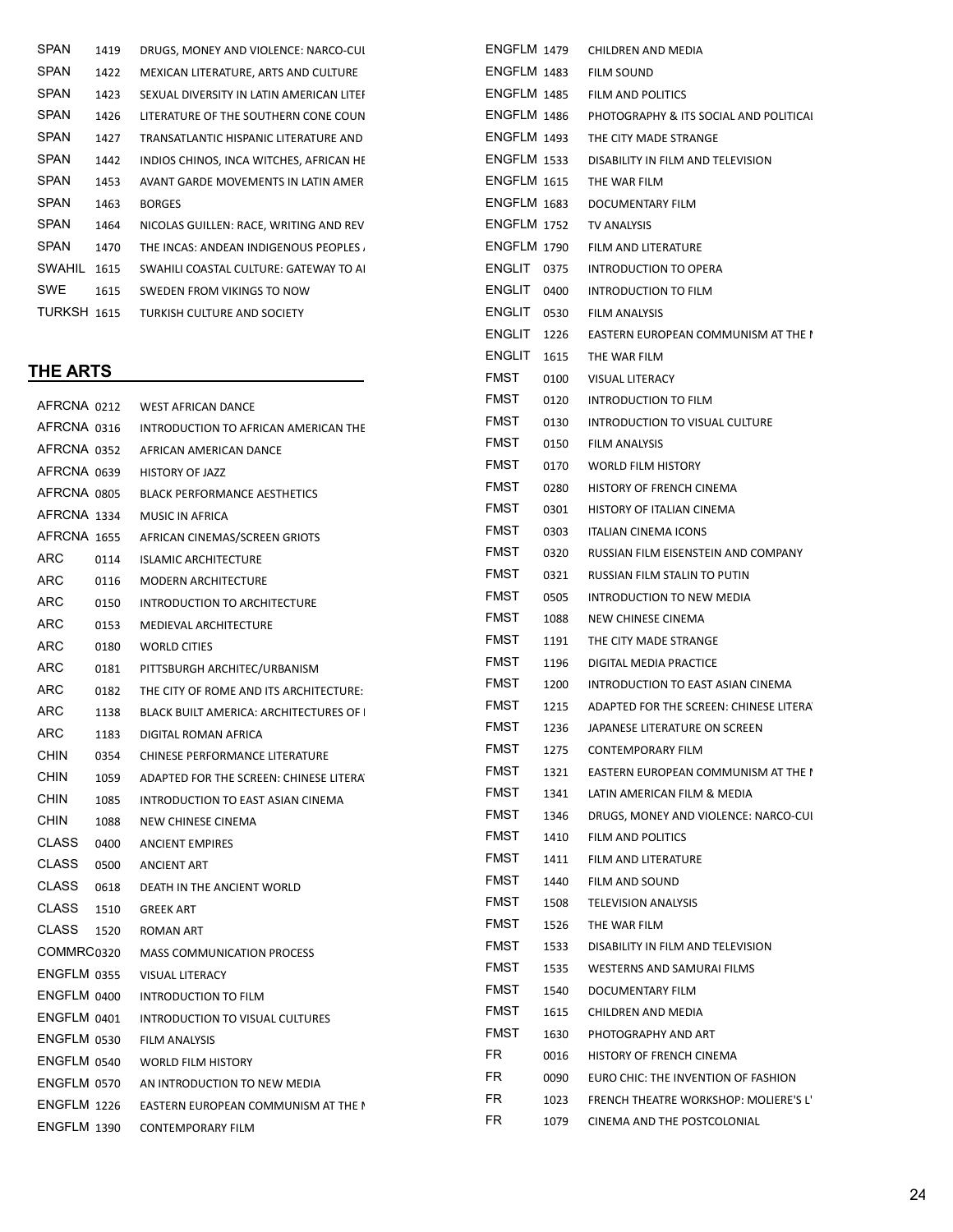| GER         | 1548 | NEW GERMAN CINEMA                        | ITAL         | 0090 | EURO CHIC: THE INVENTION OF FASHION      |
|-------------|------|------------------------------------------|--------------|------|------------------------------------------|
| HAA         | 0010 | INTRODUCTION TO WORLD ART                | <b>ITAL</b>  | 1041 | ITALIAN THEATRICAL WORKSHOP              |
| HAA         | 0018 | DEATH IN THE ANCIENT WORLD               | <b>JPNSE</b> | 1057 | JAPANESE CULTURE AND SOCIETY THROUGH     |
| HAA         | 0020 | INTRODUCTION TO ASIAN ART                | <b>JPNSE</b> | 1058 | WESTERNS AND SAMURAI FILMS               |
| HAA         | 0030 | INTRODUCTION TO MODERN ART               | <b>JPNSE</b> | 1059 | JAPANESE LITERATURE ON SCREEN            |
| HAA         | 0040 | INTRODUCTION TO ARCHITECTURE             | <b>JPNSE</b> | 1085 | INTRODUCTION TO EAST ASIAN CINEMA        |
| HAA         | 0042 | <b>WORLD CITIES</b>                      | JS           | 1295 | JEWS AND THE AMERICAN CINEMA             |
| HAA         | 0050 | INTRODUCTION TO MEDIEVAL ART             | <b>MUSIC</b> | 0100 | FUNDAMENTALS OF WESTERN MUSIC            |
| HAA         | 0065 | THE VIRAL IMAGE                          | <b>MUSIC</b> | 0111 | EXPERIENCE MUSIC HISTORY IN PITTSBURGH   |
| HAA         | 0070 | ART OF EUROPE                            | <b>MUSIC</b> | 0124 | INTERMEDIATE PIANO                       |
| HAA         | 0090 | INTRODUCTION TO CONTEMPORARY ART         | <b>MUSIC</b> | 0211 | INTRO TO WESTERN ART MUSIC               |
| HAA         | 0105 | ART AND EMPIRE                           | <b>MUSIC</b> | 0311 | INTRODUCTION TO WORLD MUSIC              |
| HAA         | 0150 | <b>ANCIENT ART</b>                       | <b>MUSIC</b> | 0354 | CHINESE PERFORMANCE LITERATURE           |
| HAA         | 0160 | <b>ANCIENT EMPIRES</b>                   | <b>MUSIC</b> | 0375 | INTRODUCTION TO OPERA                    |
| HAA         | 0165 | GODS AND KINGS: ART IN ANCIENT MESOPO    | <b>MUSIC</b> | 0711 | <b>HISTORY OF JAZZ</b>                   |
| HAA         | 0221 | MEDIEVAL ARCHITECTURE                    | <b>MUSIC</b> | 0820 | SPECIAL TOPICS IN MUSIC, LANGUAGE AND I  |
| HAA         | 0302 | RENAISSANCE ART                          | <b>MUSIC</b> | 0822 | SPECIAL TOPICS IN REN MUSIC: REASON, RIT |
| HAA         | 0350 | <b>BAROQUE ART</b>                       | <b>MUSIC</b> | 0844 | THE MUSIC OF THE BEATLES                 |
| HAA         | 0380 | ART OF THE SPANISH WORLD: RELIGION, IDE  | <b>MUSIC</b> | 0854 | <b>HEAVY METAL MUSIC</b>                 |
| HAA         | 0460 | ART IN PUBLIC: INCLUSION, IDENTITY AND A | <b>MUSIC</b> | 0896 | MUSIC AND FILM                           |
| HAA         | 0470 | PHOTOGRAPHY AND ART                      | <b>MUSIC</b> | 1253 | LISTENING TO LIVE MUSIC PERFORMANCE      |
| HAA         | 0480 | MODERN ARCHITECTURE                      | <b>MUSIC</b> | 1262 | CRITICAL LISTENING & MUSIC CRITICISM     |
| HAA         | 0501 | AMERICAN ART                             | <b>MUSIC</b> | 1270 | MUSIC, CULTURE AND TECHNOLOGY            |
| HAA         | 0510 | PITTSBURGH ARCHITEC/URBANISM             | <b>MUSIC</b> | 1271 | THE SOUNDS OF ROMANTIC COMEDY            |
| HAA         | 0520 | ART AND POLITICS IN MODERN LATIN AMERI   | <b>MUSIC</b> | 1320 | MUSIC IN NORTH AMERICA                   |
| HAA         | 0620 | ART OF CHINA                             | <b>MUSIC</b> | 1321 | GENDER AND SEXUALITY IN BLACK POPULAR    |
| HAA         | 0640 | ART OF JAPAN                             | <b>MUSIC</b> | 1327 | <b>GLOBAL HIP-HOP</b>                    |
| HAA         | 0690 | CHINESE LANDSCAPE PAINTING               | <b>MUSIC</b> | 1328 | CREATIVE ETHNOMUSICOLOGY                 |
| HAA         | 0715 | <b>ISLAMIC ARCHITECTURE</b>              | <b>MUSIC</b> | 1340 | MUSIC IN AFRICA                          |
| HAA         | 0801 | FILM ANALYSIS                            | <b>MUSIC</b> | 1341 | WEST AFRICAN PERFORMING ARTS             |
| HAA         | 0820 | <b>WORLD FILM HISTORY</b>                | <b>MUSIC</b> | 1358 | MUSIC IN SOUTH ASIA                      |
| HAA         | 0965 | THE CITY OF ROME AND ITS ARCHITECTURE:   | <b>MUSIC</b> | 1360 | <b>GYPSY MUSIC</b>                       |
| HAA         | 1050 | WORLD ART: CONTACT AND CONFLICT          | <b>MUSIC</b> | 1366 | HYMNS AND HIPHOP: SOUNDS OF ISLAM        |
| HAA         | 1110 | <b>GREEK ART</b>                         | <b>MUSIC</b> | 1396 | MUSIC AND SOCIETY: MUSIC AND RACE        |
| HAA         | 1130 | ROMAN ART                                | <b>MUSIC</b> | 1399 | MUSIC AND QUEER IDENTITY                 |
| HAA         | 1140 | DIGITAL ROMAN AFRICA                     | <b>MUSIC</b> | 1725 | JAZZ, POLITICS AND PROTEST               |
| HAA         | 1221 | MEDIEVAL ARCHITECTURE                    | <b>MUSIC</b> | 1726 | MARY LOU WILLIAMS: PITTSBURGH JAZZ ICC   |
| HAA         | 1440 | EXPRESSIONISM                            | <b>MUSIC</b> | 1904 | <b>SENIOR SEMINAR</b>                    |
| HAA         | 1450 | ART AND POLITICS IN THE WEIMAR REPUBLI   | RELGST 1452  |      | HYMNS AND HIP-HOP: SOUNDS OF ISLAM       |
| HAA         | 1455 | ART IN THE THIRD REICH AND MEMORIALIZA   | <b>RUSS</b>  | 0870 | RUSSIAN FILM: EISENSTEIN AND COMPANY     |
| HAA         | 1520 | BLACK BUILT AMERICA: ARCHITECTURES OF    | <b>RUSS</b>  | 0871 | RUSSIAN FILM: STALIN TO PUTIN            |
| HAA         | 1641 | CONTEMPORARY CHINESE ART                 | <b>SLAV</b>  | 0860 | CHERNOBYL MEMORY MUSEUM: CULTURAL        |
| HAA         | 1820 | DOCUMENTARY FILM                         | SLOVAK 0890  |      | SLOVAK, CZECH AND CENTRAL EUROPEAN FI    |
| HAA         | 1990 | 20THC RUSS ART: BETWN EAST/WEST          | <b>SPAN</b>  | 1417 | LATIN AMERICAN FILM AND MEDIA            |
| HIST        | 1055 | <b>HISTORY OF DANCE</b>                  | <b>SPAN</b>  | 1418 | VIOLENT VISIONS: REPRESENTATIONS AND A   |
| HIST        | 1058 | <b>GLOBAL DANCE HISTORY</b>              | SPAN         | 1419 | DRUGS, MONEY AND VIOLENCE: NARCO-CUI     |
| HIST        | 1226 | EASTERN EUROPEAN COMMUNISM AT THE I      | <b>SPAN</b>  | 1422 | MEXICAN LITERATURE, ARTS AND CULTURE     |
| <b>HPS</b>  | 1630 | MUSIC, CULTURE AND TECHNOLOGY            | SPAN         | 1439 | <b>QUEER MEXICO</b>                      |
| ITAL        | 0085 | <b>ITALIAN CINEMA ICONS</b>              | <b>SPAN</b>  | 1453 | AVANT GARDE MOVEMENTS IN LATIN AMER      |
| <b>ITAL</b> | 0089 | HISTORY OF ITALIAN CINEMA                | <b>SPAN</b>  | 1455 | <b>BORDER STUDIES</b>                    |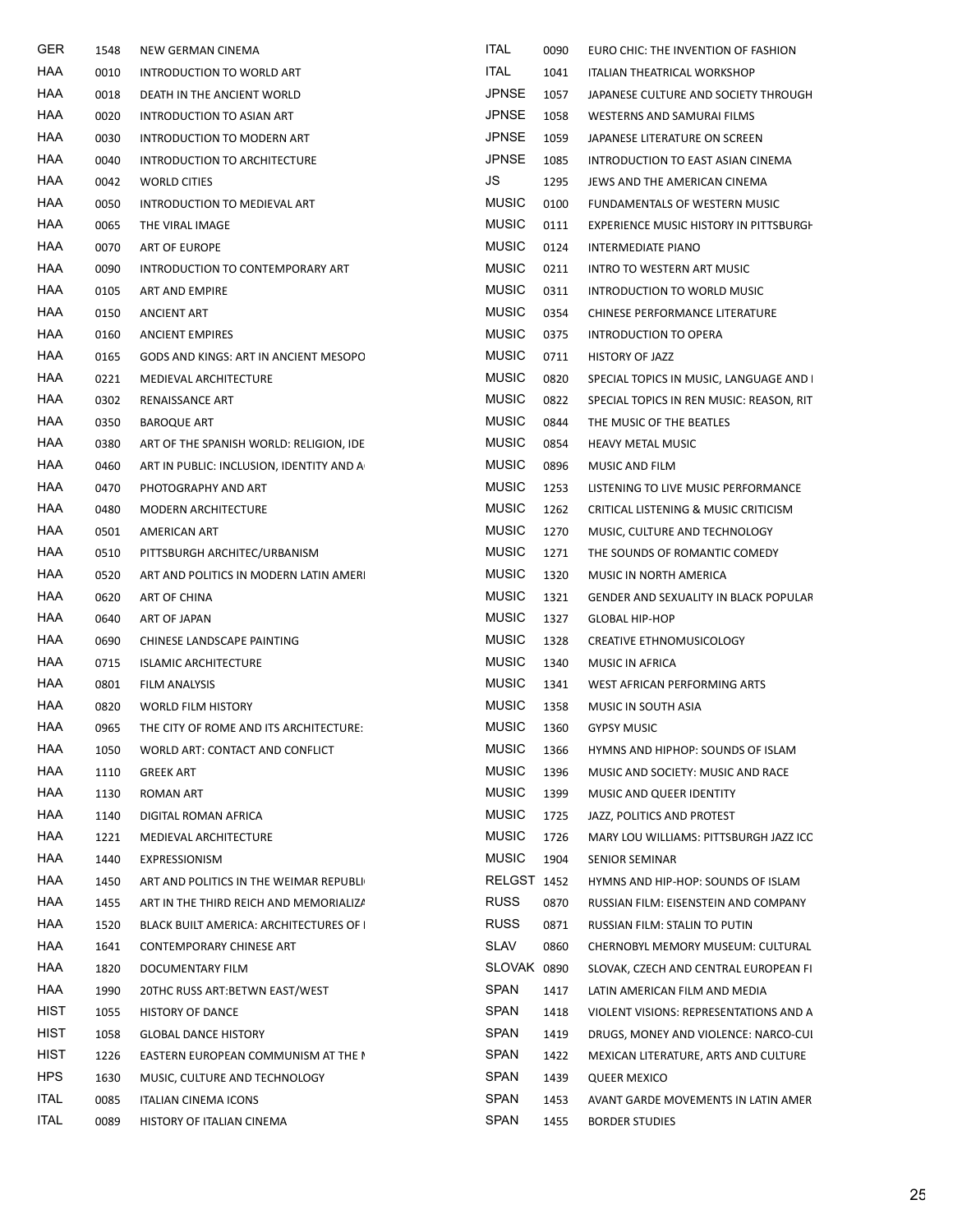| THEA | 0375 INTRODUCTION TO OPERA               |
|------|------------------------------------------|
| THEA | 0505 ENJOY PERFORMANCES                  |
| THFA | 0825 CONTEMPORARY GLOBAL STAGES          |
| THEA | 1112 CONTEMPORARY BLACK FEMALE PLAYWRIGI |
| THFA | 1343 WORLD THEATRE: 1890 - PRESENT       |

## WORKSHOP IN COMPOSITION

| ENGCMP 0101 | INTENSIVE COMPOSITION WORKSHOP          |
|-------------|-----------------------------------------|
| ENGCMP 0150 | WORKSHOP IN COMPOSITION                 |
| ENGCMP 0152 | ESL: WORKSHOP IN COMPOSITION            |
|             | <b>ENGCMP 0201 COMPOSITION TUTORIAL</b> |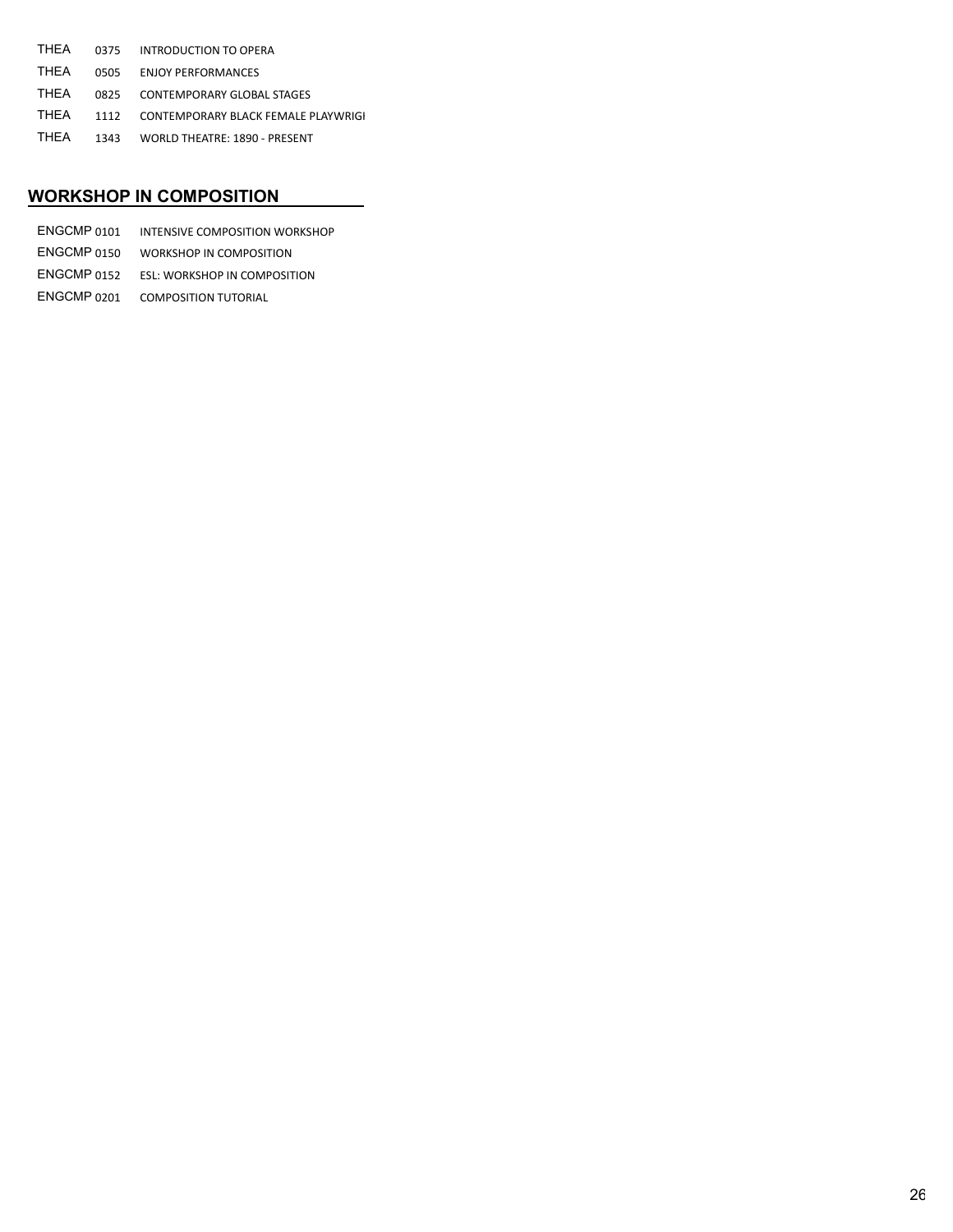# COURSES APPROVED TO MEET A&S REQUIREMENTS SORTED BY DEPARTMENT

| Subject #   | <b>Title</b>                                          | <b>Requirement</b>         | <b>Eff Term</b> |
|-------------|-------------------------------------------------------|----------------------------|-----------------|
|             |                                                       |                            |                 |
| AFRCNA 0031 | INTRODUCTION TO AFRICANA STUDIES                      | CROSS-CULTURAL AWARENESS   | 2191            |
|             |                                                       | <b>DIVERSITY</b>           | 2191            |
|             |                                                       | <b>GLOBAL ISSUES</b>       | 2191            |
|             |                                                       | <b>HISTORICAL ANALYSIS</b> | 2191            |
|             |                                                       |                            |                 |
| AFRCNA 0120 | THE AFRICAN AMERICAN EXPERIENCE IN SPORTS             | <b>DIVERSITY</b>           | 2191            |
|             |                                                       | SOCIAL SCIENCE             | 2191            |
| AFRCNA 0127 | <b>INTRODUCTION TO AFRICA</b>                         | <b>DIVERSITY</b>           | 2191            |
|             |                                                       | SPECIFIC GEOGRAPHIC REGION | 2191            |
|             |                                                       |                            |                 |
|             | AFRCNA 0150 AFRICAN AMERICAN LITERATURE               | <b>DIVERSITY</b>           | 2191            |
|             |                                                       | <b>LITERATURE</b>          | 2191            |
|             |                                                       |                            |                 |
|             | AFRCNA 0212 WEST AFRICAN DANCE                        | <b>CREATIVE WORK</b>       | 2191            |
|             |                                                       | SPECIFIC GEOGRAPHIC REGION | 2191            |
|             |                                                       | THE ARTS                   | 2191            |
|             |                                                       |                            |                 |
| AFRCNA 0242 | AFRICANA URBAN WOMAN                                  | <b>CREATIVE WORK</b>       | 2191            |
|             |                                                       | <b>DIVERSITY</b>           | 2191            |
|             |                                                       |                            |                 |
| AFRCNA 0311 | INTRODUCTION TO THE AFRICAN AMERICAN FAMILY DIVERSITY |                            | 2191            |
|             |                                                       | <b>SOCIAL SCIENCE</b>      |                 |
| AFRCNA 0313 | <b>BLACK CHURCH</b>                                   | <b>DIVERSITY</b>           | 2191            |
|             |                                                       | <b>HISTORICAL ANALYSIS</b> | 2191            |
|             |                                                       | SOCIAL SCIENCE             | 2191            |
|             |                                                       |                            |                 |
|             | AFRCNA 0316 INTRODUCTION TO AFRICAN AMERICAN THEATER  | <b>DIVERSITY</b>           | 2191            |
|             |                                                       | THE ARTS                   | 2191            |
|             |                                                       |                            |                 |
| AFRCNA 0318 | HISTORY OF AFRICA BEFORE 1800                         | CROSS-CULTURAL AWARENESS   | 2207            |
|             |                                                       | SPECIFIC GEOGRAPHIC REGION | 2207            |
|             |                                                       |                            |                 |
|             | AFRCNA 0352 AFRICAN AMERICAN DANCE                    | <b>CREATIVE WORK</b>       | 2191            |
|             |                                                       | <b>DIVERSITY</b>           | 2191            |
|             |                                                       | THE ARTS                   | 2191            |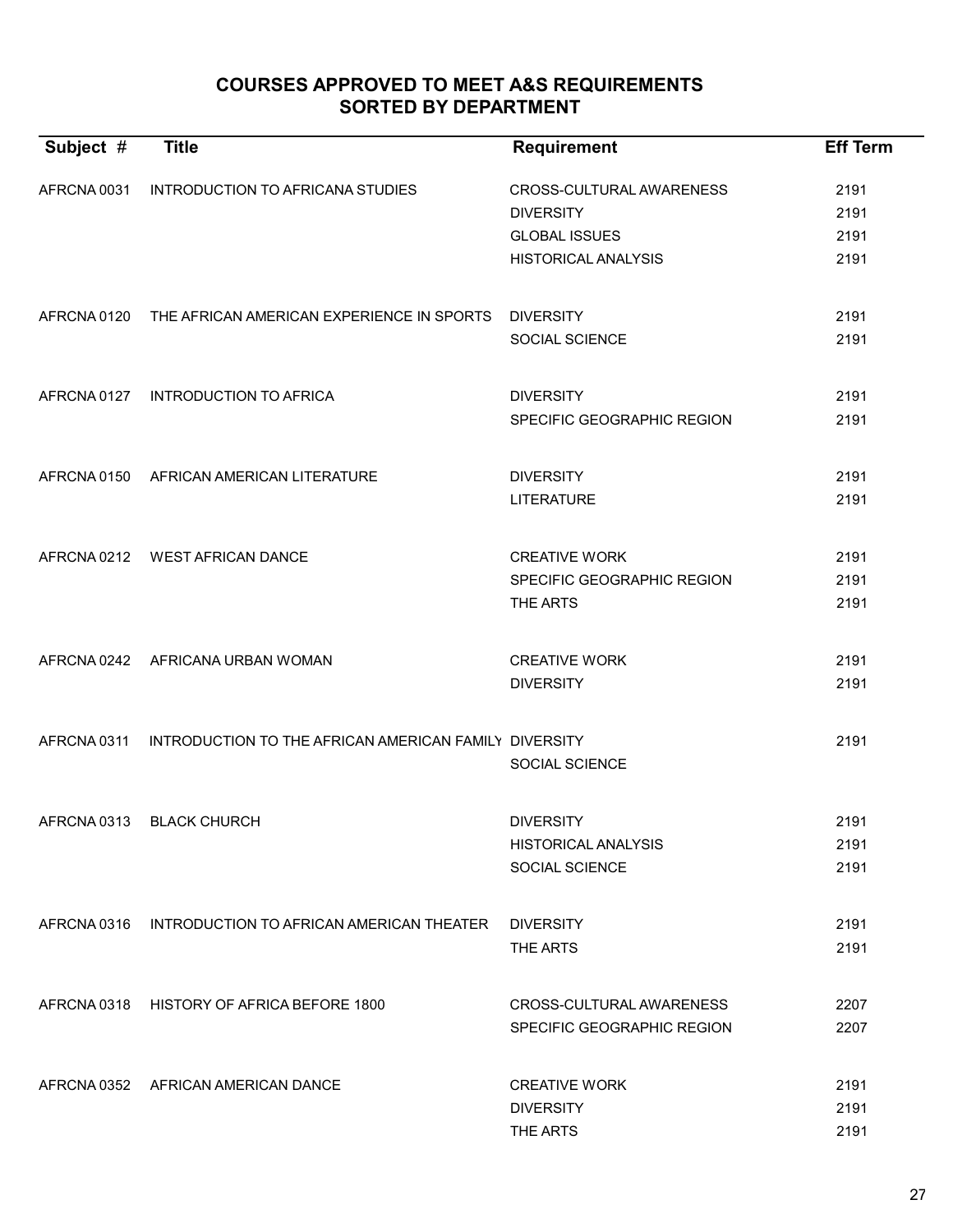| Subject #   | <b>Title</b>                                                    | <b>Requirement</b>                                                                                       | <b>Eff Term</b>              |
|-------------|-----------------------------------------------------------------|----------------------------------------------------------------------------------------------------------|------------------------------|
| AFRCNA 0385 | <b>CARIBBEAN HISTORY</b>                                        | <b>HISTORICAL ANALYSIS</b><br>SPECIFIC GEOGRAPHIC REGION                                                 | 2191<br>2191                 |
| AFRCNA 0434 | THE PSYCHOLOGICAL EXPERIENCE OF AFRICAN AN DIVERSITY            | SOCIAL SCIENCE                                                                                           | 2191<br>2191                 |
| AFRCNA 0454 | <b>MAN/WOMAN LITERATURE</b>                                     | <b>DIVERSITY</b><br><b>LITERATURE</b>                                                                    | 2191                         |
| AFRCNA 0517 | INTRO TO AFRCN AMERICAN POETRY                                  | <b>LITERATURE</b>                                                                                        |                              |
| AFRCNA 0522 | INTRODUCTION TO AFRICAN LITERATURE                              | CROSS-CULTURAL AWARENESS<br><b>LITERATURE</b>                                                            | 2191                         |
| AFRCNA 0524 | SWAHILI 2                                                       | <b>SECOND LANGUAGE</b>                                                                                   |                              |
|             | AFRCNA 0535 ANTEBELLUM AFRICAN AMERICAN WOMEN'S HISTO DIVERSITY | <b>HISTORICAL ANALYSIS</b>                                                                               | 2191<br>2191                 |
| AFRCNA 0536 | 20TH CENTURY AFRICAN AMERICAN WOMEN'S HIST DIVERSITY            | <b>HISTORICAL ANALYSIS</b>                                                                               | 2191<br>2191                 |
| AFRCNA 0586 | <b>EARLY AFRICAN CIVILIZATION</b>                               | CROSS-CULTURAL AWARENESS<br><b>DIVERSITY</b><br><b>HISTORICAL ANALYSIS</b><br>SPECIFIC GEOGRAPHIC REGION | 2191<br>2191<br>2191<br>2191 |
| AFRCNA 0628 | AFRO-LATIN AMERICA                                              | SPECIFIC GEOGRAPHIC REGION                                                                               | 2191                         |
| AFRCNA 0629 | AFRO-AMERICAN HISTORY 1                                         | <b>DIVERSITY</b><br><b>HISTORICAL ANALYSIS</b>                                                           | 2191<br>2191                 |
|             | AFRCNA 0630 AFRO-AMERICAN HISTORY 2                             | <b>DIVERSITY</b><br><b>HISTORICAL ANALYSIS</b>                                                           | 2191<br>2191                 |
| AFRCNA 0639 | <b>HISTORY OF JAZZ</b>                                          | <b>HISTORICAL ANALYSIS</b><br>THE ARTS                                                                   | 2191                         |
| AFRCNA 0787 | <b>BLACK CONSCIOUSNESS</b>                                      | CROSS-CULTURAL AWARENESS                                                                                 | 2191                         |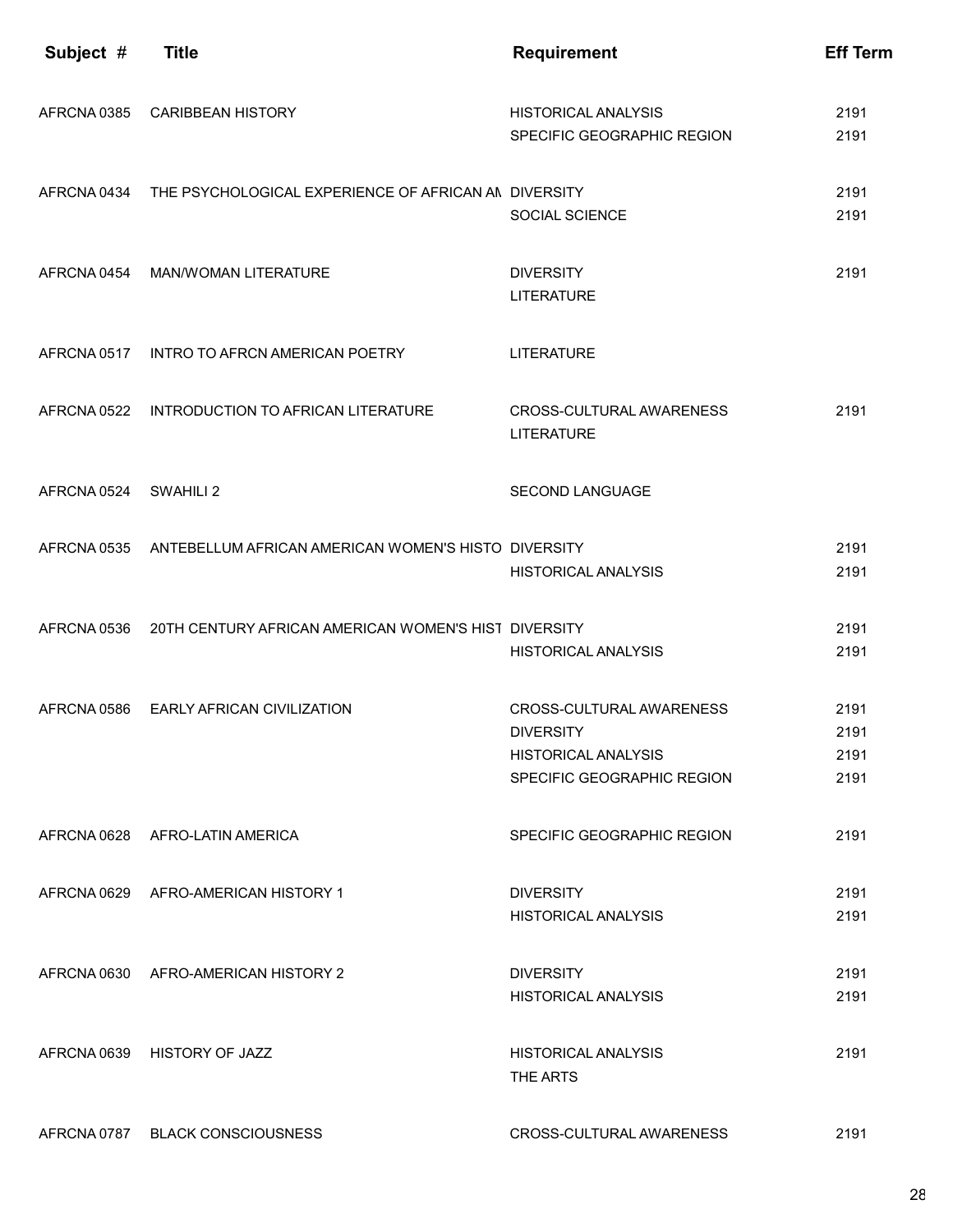| Subject #   | <b>Title</b>                                                                   | <b>Requirement</b>                                                                                       | <b>Eff Term</b>              |
|-------------|--------------------------------------------------------------------------------|----------------------------------------------------------------------------------------------------------|------------------------------|
| AFRCNA 0787 | <b>BLACK CONSCIOUSNESS</b>                                                     | <b>DIVERSITY</b><br>PHILOSOPHICAL THINKING OR ETHICS                                                     | 2191<br>2191                 |
| AFRCNA 0805 | <b>BLACK PERFORMANCE AESTHETICS</b>                                            | CROSS-CULTURAL AWARENESS<br><b>DIVERSITY</b><br>THE ARTS                                                 | 2191<br>2191<br>2191         |
| AFRCNA 1011 | THE RISE OF MODERN PAN-AFRICANISM MOVEMEN HISTORICAL ANALYSIS                  |                                                                                                          | 2191                         |
|             | AFRCNA 1012 EARLY 20TH CENTURY BLACK SOCIAL MOVEMENTS CROSS-CULTURAL AWARENESS | <b>DIVERSITY</b><br><b>HISTORICAL ANALYSIS</b><br>SOCIAL SCIENCE                                         | 2191<br>2191<br>2191<br>2191 |
|             | AFRCNA 1020 WEST AFRICAN CULTURES AND SOCIETY                                  | SPECIFIC GEOGRAPHIC REGION                                                                               | 2191                         |
| AFRCNA 1021 | HISTORY OF THE AFRICAN DIASPORA                                                | CROSS-CULTURAL AWARENESS<br><b>DIVERSITY</b><br><b>HISTORICAL ANALYSIS</b>                               | 2191<br>2191<br>2191         |
| AFRCNA 1030 | INTRODUCTION TO AFRICAN POLITICS                                               | CROSS-CULTURAL AWARENESS<br><b>DIVERSITY</b><br><b>HISTORICAL ANALYSIS</b><br>SPECIFIC GEOGRAPHIC REGION | 2191<br>2191<br>2191<br>2191 |
|             | AFRCNA 1039 HISTORY OF CARIBBEAN SLAVERY                                       | <b>DIVERSITY</b><br>SPECIFIC GEOGRAPHIC REGION                                                           | 2191<br>2191                 |
|             | AFRCNA 1103 FEMALE PLAYWRIGHTS BEFORE 1959                                     | <b>DIVERSITY</b><br><b>LITERATURE</b>                                                                    | 2191<br>2191                 |
|             | AFRCNA 1108 AFRICAN AMERICAN FOLK CULTURE                                      | <b>DIVERSITY</b><br><b>SOCIAL SCIENCE</b>                                                                | 2191                         |
|             | AFRCNA 1137 19TH CENTURY AFRICAN AMERICAN HISTORY                              | <b>DIVERSITY</b><br>HISTORICAL ANALYSIS                                                                  | 2191<br>2191                 |
|             | AFRCNA 1201 GLOBAL DIASPORAS: CONTEMPORARY AFRICAN AN CROSS-CULTURAL AWARENESS | <b>DIVERSITY</b><br><b>GLOBAL ISSUES</b>                                                                 | 2191<br>2191<br>2191         |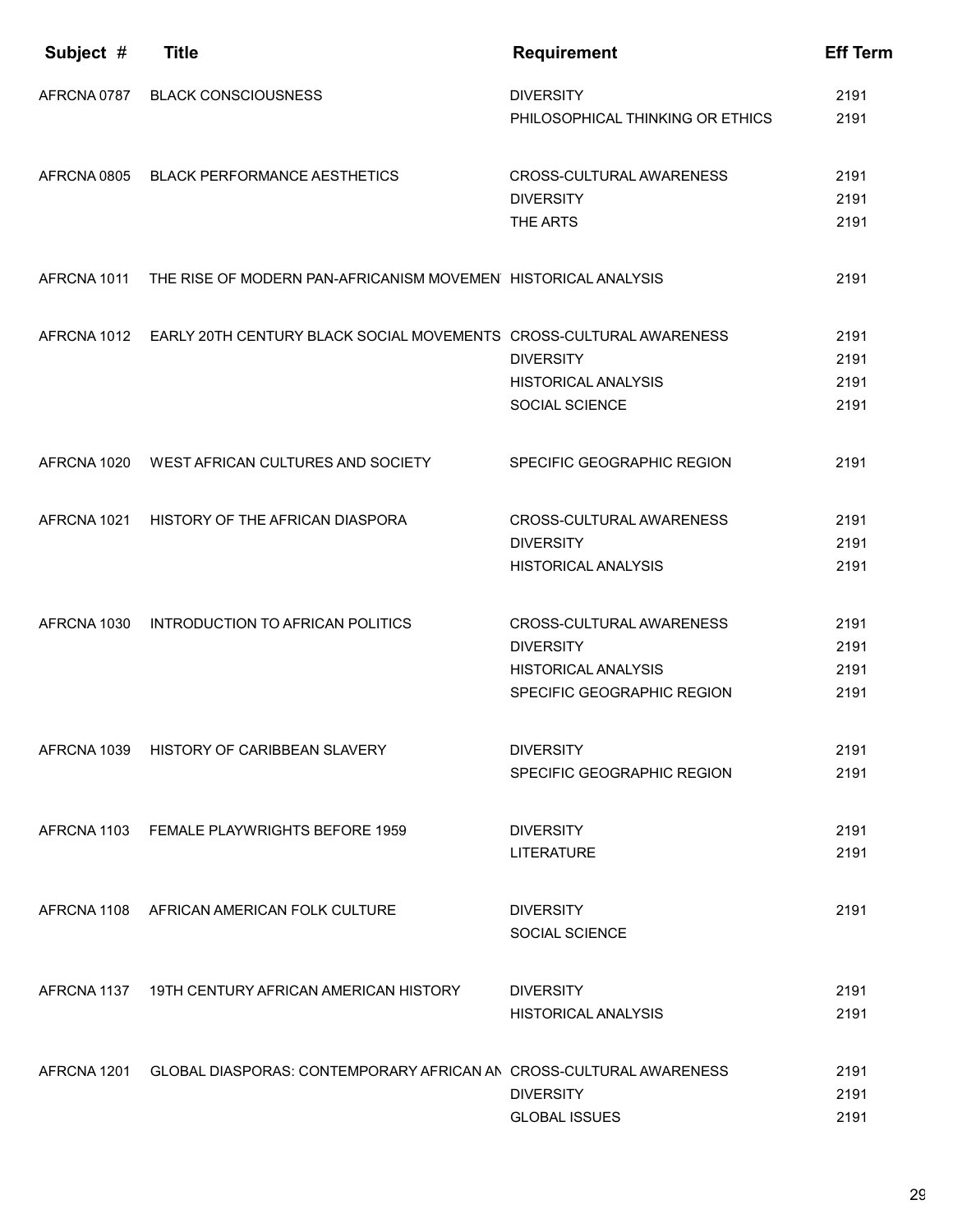| Subject #   | <b>Title</b>                                                          | <b>Requirement</b>               | <b>Eff Term</b> |
|-------------|-----------------------------------------------------------------------|----------------------------------|-----------------|
| AFRCNA 1240 | AFRICAN LITERATURE AND SOCIETY                                        | CROSS-CULTURAL AWARENESS         | 2191            |
|             |                                                                       | <b>DIVERSITY</b>                 | 2191            |
|             |                                                                       | <b>LITERATURE</b>                | 2191            |
|             | AFRCNA 1245 STUDIO IN AFRICAN AMERICAN POETRY AND POETI CREATIVE WORK |                                  | 2191            |
|             |                                                                       | <b>DIVERSITY</b>                 | 2191            |
| AFRCNA 1250 | <b>BLACK EUROPE</b>                                                   | CROSS-CULTURAL AWARENESS         | 2191            |
|             |                                                                       | <b>DIVERSITY</b>                 | 2191            |
|             |                                                                       | <b>GLOBAL ISSUES</b>             | 2191            |
|             |                                                                       | <b>HISTORICAL ANALYSIS</b>       | 2191            |
| AFRCNA 1309 | WOMEN OF AFRICA AND THE AFRICAN DIASPORA                              | CROSS-CULTURAL AWARENESS         | 2191            |
|             |                                                                       | <b>DIVERSITY</b>                 | 2191            |
|             |                                                                       | <b>GLOBAL ISSUES</b>             | 2191            |
|             |                                                                       | SOCIAL SCIENCE                   |                 |
|             | AFRCNA 1310 CULTURES OF AFRICA                                        | CROSS-CULTURAL AWARENESS         | 2191            |
|             |                                                                       | <b>DIVERSITY</b>                 | 2191            |
|             |                                                                       | <b>SOCIAL SCIENCE</b>            |                 |
|             |                                                                       | SPECIFIC GEOGRAPHIC REGION       | 2191            |
| AFRCNA 1330 | SCIENCE AND TECHNOLOGY IN THE AFRICANA CON DIVERSITY                  |                                  | 2194            |
|             |                                                                       | PHILOSOPHICAL THINKING OR ETHICS | 2194            |
|             | AFRCNA 1331 AFRICAN LIBERATION MOVEMENTS                              | CROSS-CULTURAL AWARENESS         | 2191            |
|             |                                                                       | <b>DIVERSITY</b>                 | 2191            |
|             |                                                                       | SPECIFIC GEOGRAPHIC REGION       | 2191            |
| AFRCNA 1334 | <b>MUSIC IN AFRICA</b>                                                | CROSS-CULTURAL AWARENESS         | 2191            |
|             |                                                                       | <b>DIVERSITY</b>                 | 2191            |
|             |                                                                       | SPECIFIC GEOGRAPHIC REGION       | 2191            |
|             |                                                                       | THE ARTS                         | 2191            |
|             | AFRCNA 1347 FRANCOPHONE AFRICANA LITERATURE                           | CROSS-CULTURAL AWARENESS         | 2191            |
|             |                                                                       | <b>DIVERSITY</b>                 | 2191            |
|             |                                                                       | <b>LITERATURE</b>                | 2191            |
| AFRCNA 1349 | CONTEMPORARY CARIBBEAN LITERATURE                                     | CROSS-CULTURAL AWARENESS         | 2191            |
|             |                                                                       | <b>DIVERSITY</b>                 | 2191            |
|             |                                                                       | <b>LITERATURE</b>                | 2191            |
|             |                                                                       | SPECIFIC GEOGRAPHIC REGION       | 2191            |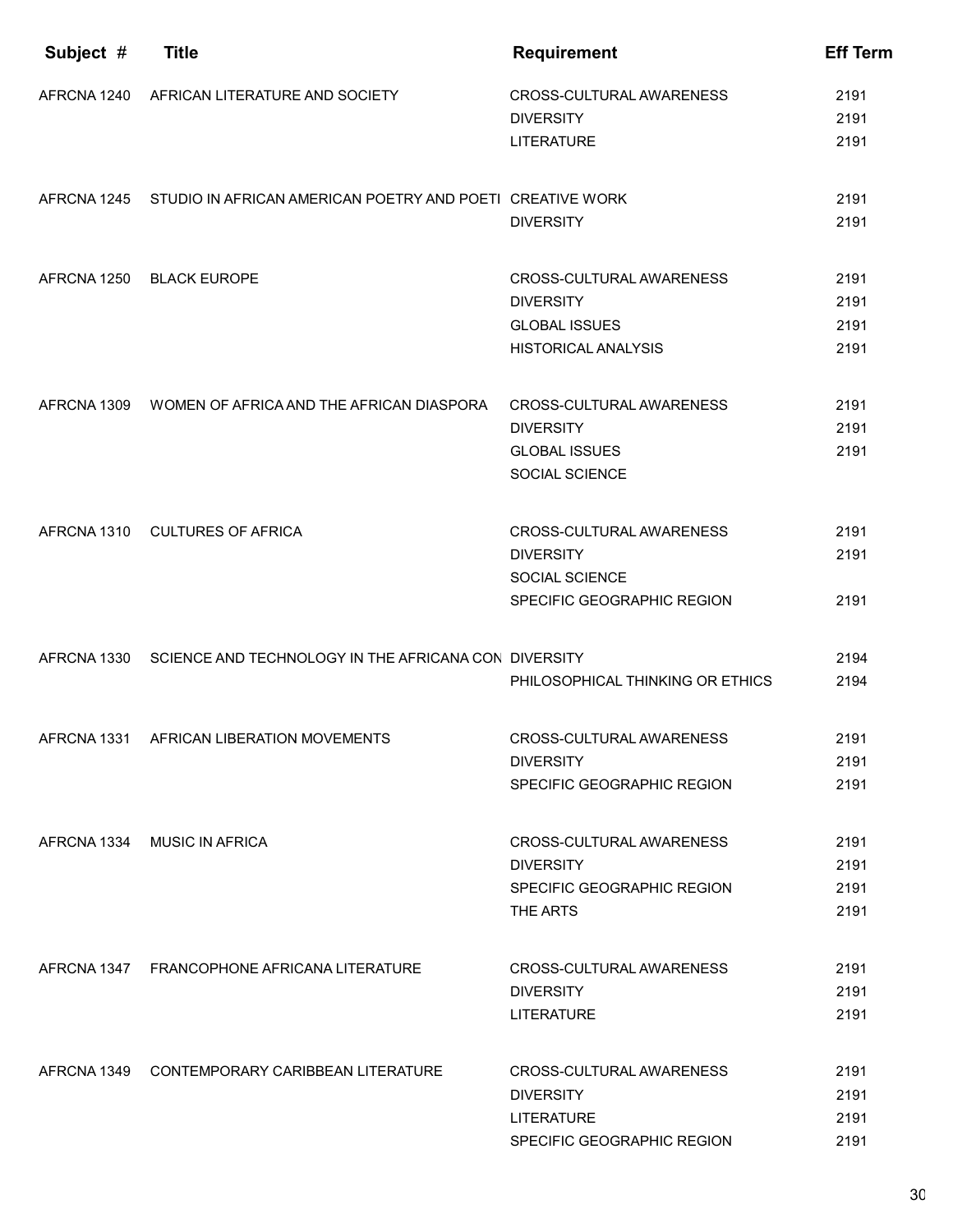| Subject #   | <b>Title</b>                                                                   | <b>Requirement</b>         | <b>Eff Term</b> |
|-------------|--------------------------------------------------------------------------------|----------------------------|-----------------|
|             |                                                                                |                            |                 |
|             | AFRCNA 1353 COMPARATIVE DANCE EXPRESSION                                       | <b>CREATIVE WORK</b>       | 2191            |
|             |                                                                                | CROSS-CULTURAL AWARENESS   | 2191            |
|             |                                                                                | <b>DIVERSITY</b>           | 2191            |
|             | AFRCNA 1402 LEARNING PARADIGMS                                                 | <b>DIVERSITY</b>           | 2191            |
|             | AFRCNA 1418 FROM VODOU TO SANTERIA: RELIGIONS OF THE WI DIVERSITY              |                            | 2201            |
|             | AFRCNA 1420 POWER AND PERFORMANCE IN AFRICA: FROM HIP CROSS-CULTURAL AWARENESS |                            | 2191            |
|             |                                                                                | <b>DIVERSITY</b>           | 2191            |
|             |                                                                                | <b>HISTORICAL ANALYSIS</b> | 2191            |
|             |                                                                                | SOCIAL SCIENCE             |                 |
|             |                                                                                | SPECIFIC GEOGRAPHIC REGION | 2191            |
|             | AFRCNA 1425 CARIBBEAN IDENTITIES: HISTORICAL, NATIONAL AN HISTORICAL ANALYSIS  |                            | 2191            |
|             |                                                                                | SPECIFIC GEOGRAPHIC REGION | 2191            |
|             | AFRCNA 1450 AFRICANA CULTURAL MEMORY                                           | <b>DIVERSITY</b>           | 2191            |
|             |                                                                                | <b>HISTORICAL ANALYSIS</b> | 2191            |
|             |                                                                                | <b>LITERATURE</b>          | 2191            |
|             | AFRCNA 1522 SEX AND RACISM                                                     | <b>DIVERSITY</b>           | 2191            |
|             |                                                                                |                            |                 |
| AFRCNA 1535 | <b>DIMENSIONS OF RACISM</b>                                                    | <b>DIVERSITY</b>           | 2191            |
|             |                                                                                | <b>GLOBAL ISSUES</b>       | 2191            |
|             |                                                                                | SOCIAL SCIENCE             | 2191            |
|             | AFRCNA 1538 HISTORY OF BLACK PITTSBURGH                                        | <b>DIVERSITY</b>           |                 |
|             |                                                                                | <b>DIVERSITY</b>           | 2191            |
|             |                                                                                | <b>HISTORICAL ANALYSIS</b> |                 |
|             |                                                                                | <b>HISTORICAL ANALYSIS</b> | 2191            |
|             | AFRCNA 1555 AFRO-CARIBBEAN DANCE                                               | <b>CREATIVE WORK</b>       | 2191            |
|             |                                                                                | CROSS-CULTURAL AWARENESS   | 2191            |
|             |                                                                                | <b>DIVERSITY</b>           | 2191            |
|             |                                                                                | SPECIFIC GEOGRAPHIC REGION | 2191            |
|             | AFRCNA 1616 AFRICAN AMERICAN WOMEN WRITERS                                     | <b>DIVERSITY</b>           | 2191            |
|             |                                                                                | <b>LITERATURE</b>          | 2191            |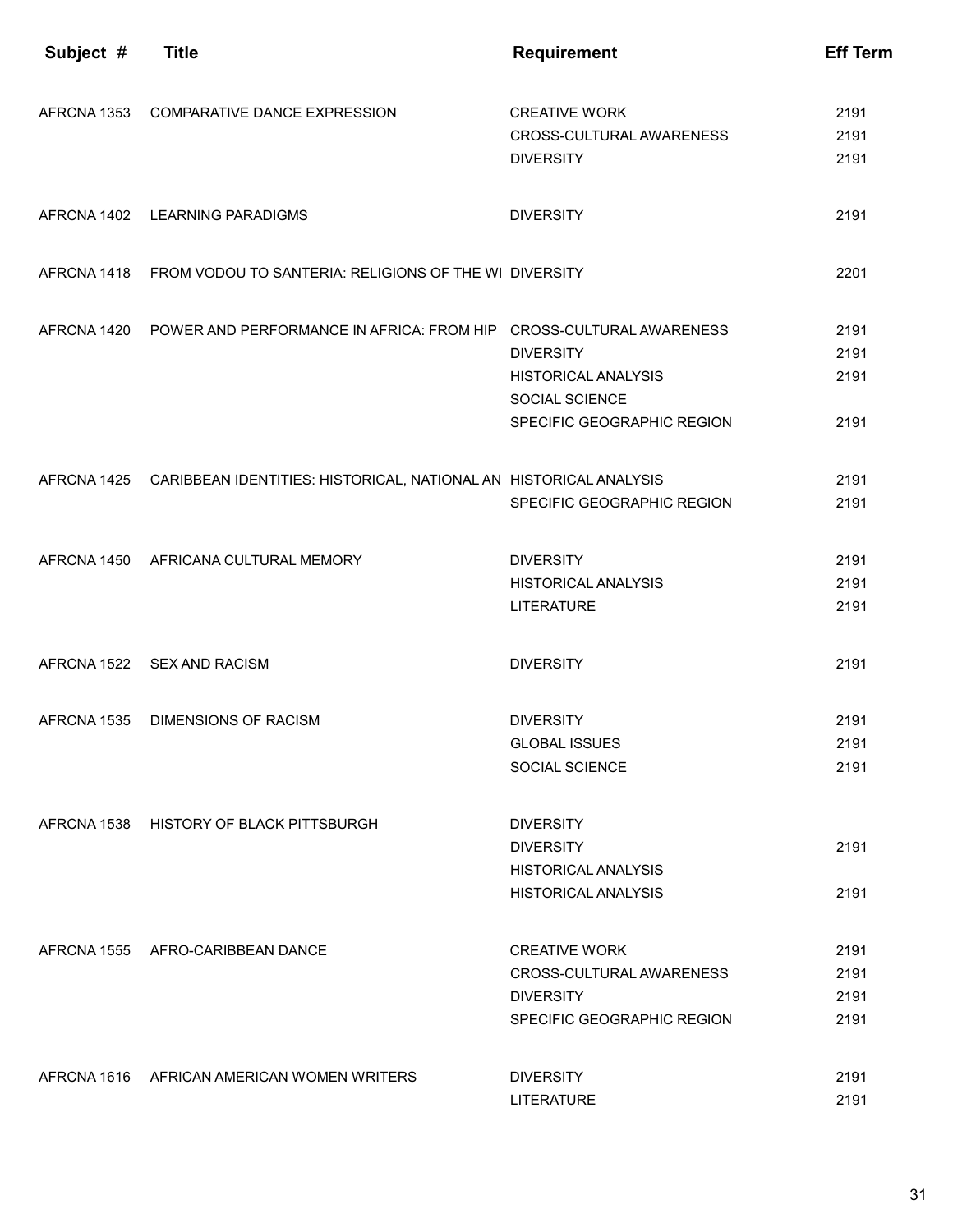| Subject #        | <b>Title</b>                                                        | <b>Requirement</b>                            | <b>Eff Term</b> |
|------------------|---------------------------------------------------------------------|-----------------------------------------------|-----------------|
|                  | AFRCNA 1628 AFRO-LATINOS IN THE UNITED STATES                       | CROSS-CULTURAL AWARENESS<br><b>DIVERSITY</b>  | 2191<br>2191    |
|                  |                                                                     | <b>HISTORICAL ANALYSIS</b>                    | 2191            |
| AFRCNA 1644      | THE AFRICAN NOVEL                                                   | CROSS-CULTURAL AWARENESS<br><b>LITERATURE</b> | 2191            |
| AFRCNA 1655      | AFRICAN CINEMAS/SCREEN GRIOTS                                       | CROSS-CULTURAL AWARENESS<br><b>DIVERSITY</b>  | 2191<br>2191    |
|                  |                                                                     | SPECIFIC GEOGRAPHIC REGION<br>THE ARTS        | 2191            |
| AFRCNA 1661      | POLITICAL ECONOMY OF AFRICA                                         | SPECIFIC GEOGRAPHIC REGION                    | 2191            |
| AFRCNA 1704      | AFRICANA WORLD LITERATURE                                           | CROSS-CULTURAL AWARENESS<br><b>DIVERSITY</b>  | 2191<br>2191    |
|                  |                                                                     | <b>LITERATURE</b>                             | 2191            |
|                  | AFRCNA 1710 AFRICAN AMERICAN HEALTH ISSUES                          | <b>DIVERSITY</b><br>SOCIAL SCIENCE            | 2191            |
|                  |                                                                     |                                               |                 |
|                  | AFRCNA 1720 WEST AFRICA IN THE ERA OF SLAVE TRADE                   | CROSS-CULTURAL AWARENESS<br><b>DIVERSITY</b>  | 2191<br>2191    |
|                  |                                                                     | <b>HISTORICAL ANALYSIS</b>                    | 2191            |
|                  |                                                                     | SPECIFIC GEOGRAPHIC REGION                    | 2191            |
| AFRCNA 1760      | AFRICANA STUDIES: THEORY AND METHODOLOGY DIVERSITY                  |                                               | 2191            |
| AFRCNA 1904      | REBELS AND REVOLUTION: RESISTANCE AND RACE CROSS-CULTURAL AWARENESS | <b>DIVERSITY</b>                              | 2191<br>2191    |
|                  |                                                                     | <b>HISTORICAL ANALYSIS</b>                    | 2191            |
|                  |                                                                     | SPECIFIC GEOGRAPHIC REGION                    | 2191            |
| Subject #        | <b>Title</b>                                                        | <b>Requirement</b>                            | <b>Eff Term</b> |
| <b>ANTH 0501</b> | ARCHEOLOGY: AN OVERVIEW                                             | SOCIAL SCIENCE                                |                 |
| <b>ANTH 0534</b> | PREHISTORIC FOUNDATIONS OF EUROPEAN CIVILIZAT HISTORICAL ANALYSIS   |                                               | 2191            |
|                  |                                                                     | SPECIFIC GEOGRAPHIC REGION                    | 2191            |
| <b>ANTH 0536</b> | MESOAMERICA BEFORE CORTEZ                                           | <b>HISTORICAL ANALYSIS</b>                    | 2191            |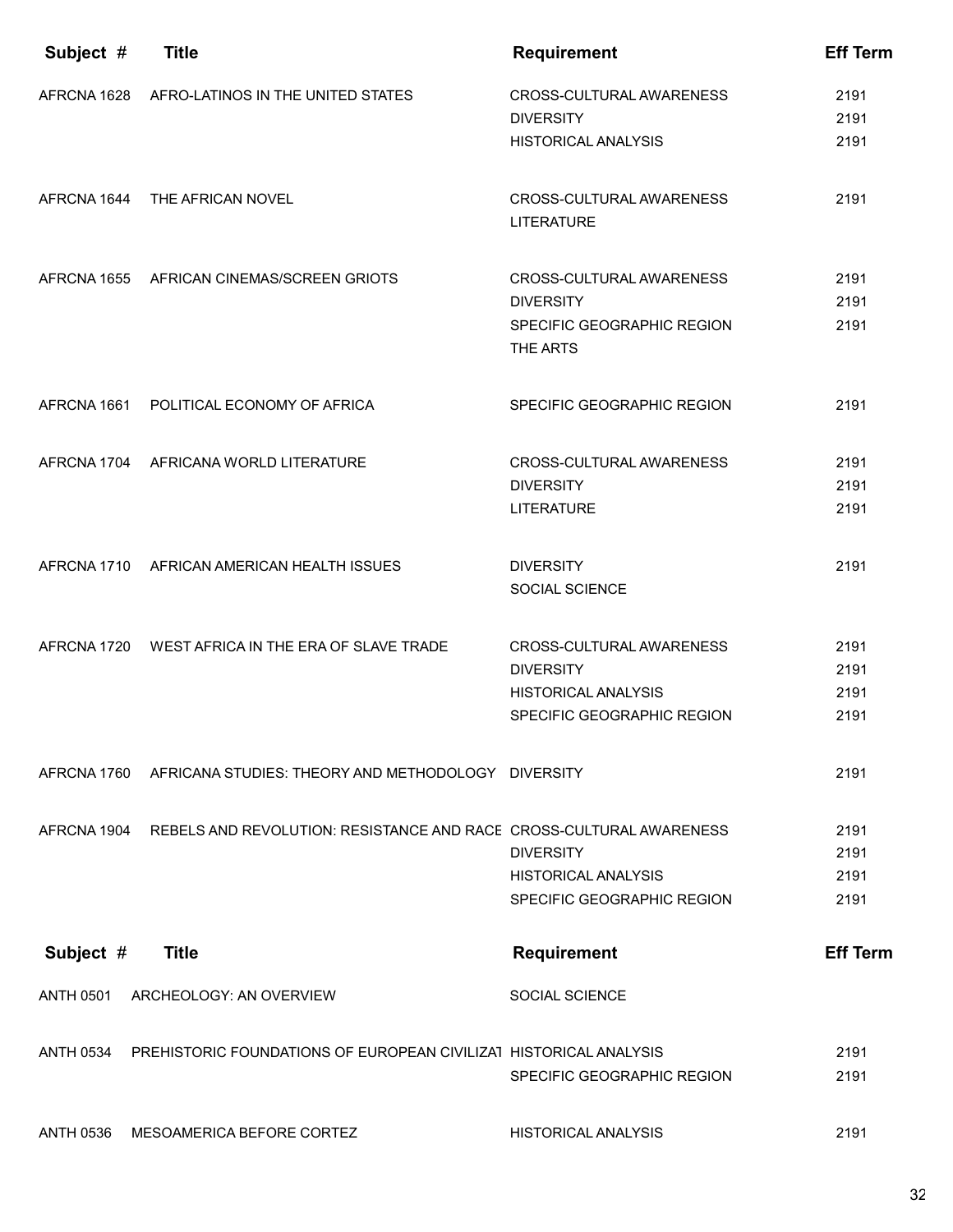| Subject #        | <b>Title</b>                                                             | <b>Requirement</b>                                                       | <b>Eff Term</b>      |
|------------------|--------------------------------------------------------------------------|--------------------------------------------------------------------------|----------------------|
| <b>ANTH 0536</b> | MESOAMERICA BEFORE CORTEZ                                                | <b>SOCIAL SCIENCE</b><br>SPECIFIC GEOGRAPHIC REGION                      | 2191                 |
| <b>ANTH 0538</b> | THE ARCHAEOLOGIST LOOKS AT DEATH                                         | SOCIAL SCIENCE<br>SPECIFIC GEOGRAPHIC REGION                             | 2191                 |
|                  | ANTH 0582 INTRODUCTION TO ARCHAEOLOGY                                    | CROSS-CULTURAL AWARENESS<br><b>HISTORICAL ANALYSIS</b><br>SOCIAL SCIENCE | 2191<br>2191         |
| <b>ANTH 0620</b> | BIOCULTURAL ANTHROPOLOGY                                                 | SOCIAL SCIENCE                                                           |                      |
| <b>ANTH 0630</b> | <b>FORENSIC ANTHROPOLOGY</b>                                             | NATURAL SCIENCE                                                          |                      |
| <b>ANTH 0680</b> | INTRO PHYSICAL ANTHROPOLOGY                                              | NATURAL SCIENCE                                                          |                      |
| <b>ANTH 0681</b> | INTRODUCTION TO HUMAN EVOLUTN                                            | NATURAL SCIENCE                                                          |                      |
| <b>ANTH 0711</b> | ANTHROPOLOGY OF SPORT                                                    | <b>DIVERSITY</b><br><b>GLOBAL ISSUES</b><br>SOCIAL SCIENCE               | 2191<br>2191<br>2191 |
| <b>ANTH 0713</b> | <b>ASIA NOW</b>                                                          | <b>GLOBAL ISSUES</b>                                                     | 2211                 |
|                  | ANTH 0717 MAGIC AND THE SUPERNATURAL                                     | CROSS-CULTURAL AWARENESS<br>SOCIAL SCIENCE                               | 2191<br>2191         |
| <b>ANTH 0730</b> | HIMALAYAN GEOGRAPHY: HISTORY, SOCIETY, AND CU SPECIFIC GEOGRAPHIC REGION |                                                                          | 2211                 |
| <b>ANTH 0768</b> | HUMAN SEXUALITY IN CROSS-CULTURAL PERSPECTIV CROSS-CULTURAL AWARENESS    | <b>DIVERSITY</b><br><b>GLOBAL ISSUES</b><br>SOCIAL SCIENCE               | 2191<br>2191<br>2191 |
| <b>ANTH 0780</b> | INTRODUCTION TO CULTURAL ANTHROPOLOGY                                    | CROSS-CULTURAL AWARENESS<br>SOCIAL SCIENCE                               | 2191                 |
| <b>ANTH 1450</b> | <b>GENDER AND SUSTAINABILITY</b>                                         | SOCIAL SCIENCE                                                           |                      |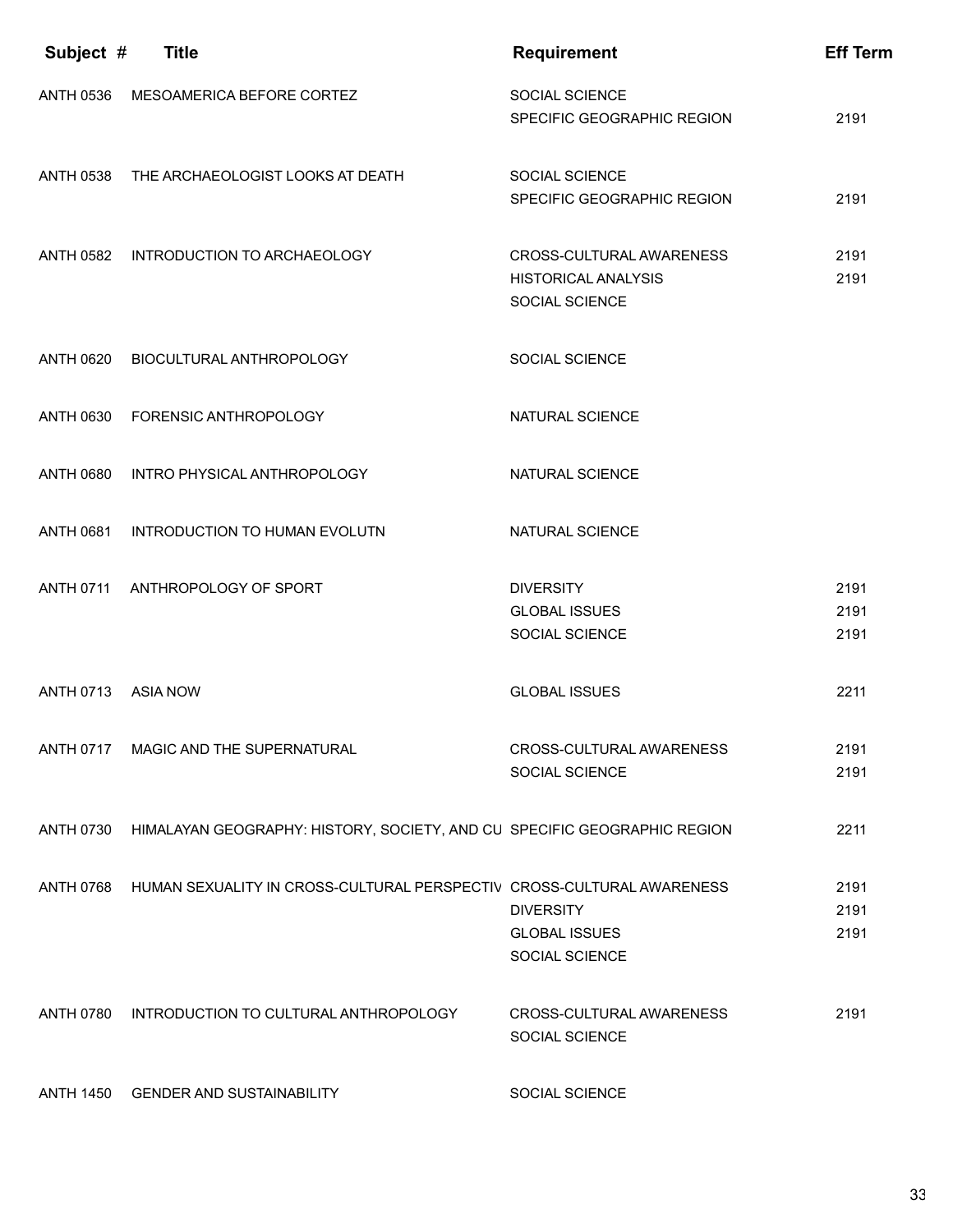| Subject #        | <b>Title</b>                                                               | <b>Requirement</b>                                     | <b>Eff Term</b> |
|------------------|----------------------------------------------------------------------------|--------------------------------------------------------|-----------------|
| <b>ANTH 1528</b> | SOUTH AMERICAN ARCHAEOLOGY                                                 | CROSS-CULTURAL AWARENESS<br><b>SOCIAL SCIENCE</b>      | 2191<br>2191    |
|                  |                                                                            | SPECIFIC GEOGRAPHIC REGION                             | 2191            |
| <b>ANTH 1530</b> | ORIGINS OF CITIES                                                          | CROSS-CULTURAL AWARENESS                               | 2191            |
|                  |                                                                            | <b>GLOBAL ISSUES</b><br><b>HISTORICAL ANALYSIS</b>     | 2191<br>2191    |
|                  |                                                                            | SOCIAL SCIENCE                                         | 2191            |
|                  |                                                                            |                                                        |                 |
|                  | ANTH 1534 ARCHEOLOGICAL DATA ANALYSIS 1                                    | <b>QUANTITATIVE &amp; FORMAL REASONING</b>             |                 |
|                  | ANTH 1543 ANCIENT STATES IN THE NEW WORLD                                  | <b>HISTORICAL ANALYSIS</b>                             | 2191            |
|                  |                                                                            | SPECIFIC GEOGRAPHIC REGION                             | 2191            |
|                  |                                                                            |                                                        |                 |
|                  | ANTH 1544 ANCIENT CIVILIZATIONS                                            | CROSS-CULTURAL AWARENESS<br><b>HISTORICAL ANALYSIS</b> | 2191<br>2191    |
|                  |                                                                            |                                                        |                 |
|                  | ANTH 1548 AMAZONIAN ARTS: MAKING AND MEANING                               | <b>CREATIVE WORK</b>                                   | 2191            |
|                  |                                                                            | <b>CROSS-CULTURAL AWARENESS</b>                        | 2204            |
|                  | ANTH 1552 A HISTORY OF ANTHROPOLOGICAL THOUGHT                             | SOCIAL SCIENCE                                         |                 |
|                  |                                                                            |                                                        |                 |
| <b>ANTH 1556</b> | ZOOARCHAEOLOGY                                                             | NATURAL SCIENCE                                        |                 |
|                  |                                                                            |                                                        |                 |
|                  | ANTH 1557 ARCHAEOLOGY OF RUSSIA, CENTRAL ASIA AND MONC HISTORICAL ANALYSIS | SPECIFIC GEOGRAPHIC REGION                             | 2191<br>2191    |
|                  |                                                                            |                                                        |                 |
|                  | ANTH 1590 ARCHAEOLOGY OF ISRAEL-PALESTINE                                  | SPECIFIC GEOGRAPHIC REGION                             |                 |
|                  |                                                                            |                                                        |                 |
|                  | ANTH 1602 HUMAN SKELETAL ANALYSIS                                          | NATURAL SCIENCE                                        |                 |
|                  |                                                                            |                                                        |                 |
| <b>ANTH 1605</b> | PRIMATE ANATOMY                                                            | NATURAL SCIENCE                                        |                 |
|                  | ANTH 1607 PRIMATE BEHAVIOR                                                 | NATURAL SCIENCE                                        |                 |
|                  |                                                                            |                                                        |                 |
|                  | ANTH 1703 HISTORY OF GOD                                                   | <b>HISTORICAL ANALYSIS</b>                             | 2191            |
| <b>ANTH 1704</b> | RITUAL: THEORIES AND CASES                                                 | CROSS-CULTURAL AWARENESS                               | 2191            |
|                  |                                                                            | <b>HISTORICAL ANALYSIS</b>                             | 2191            |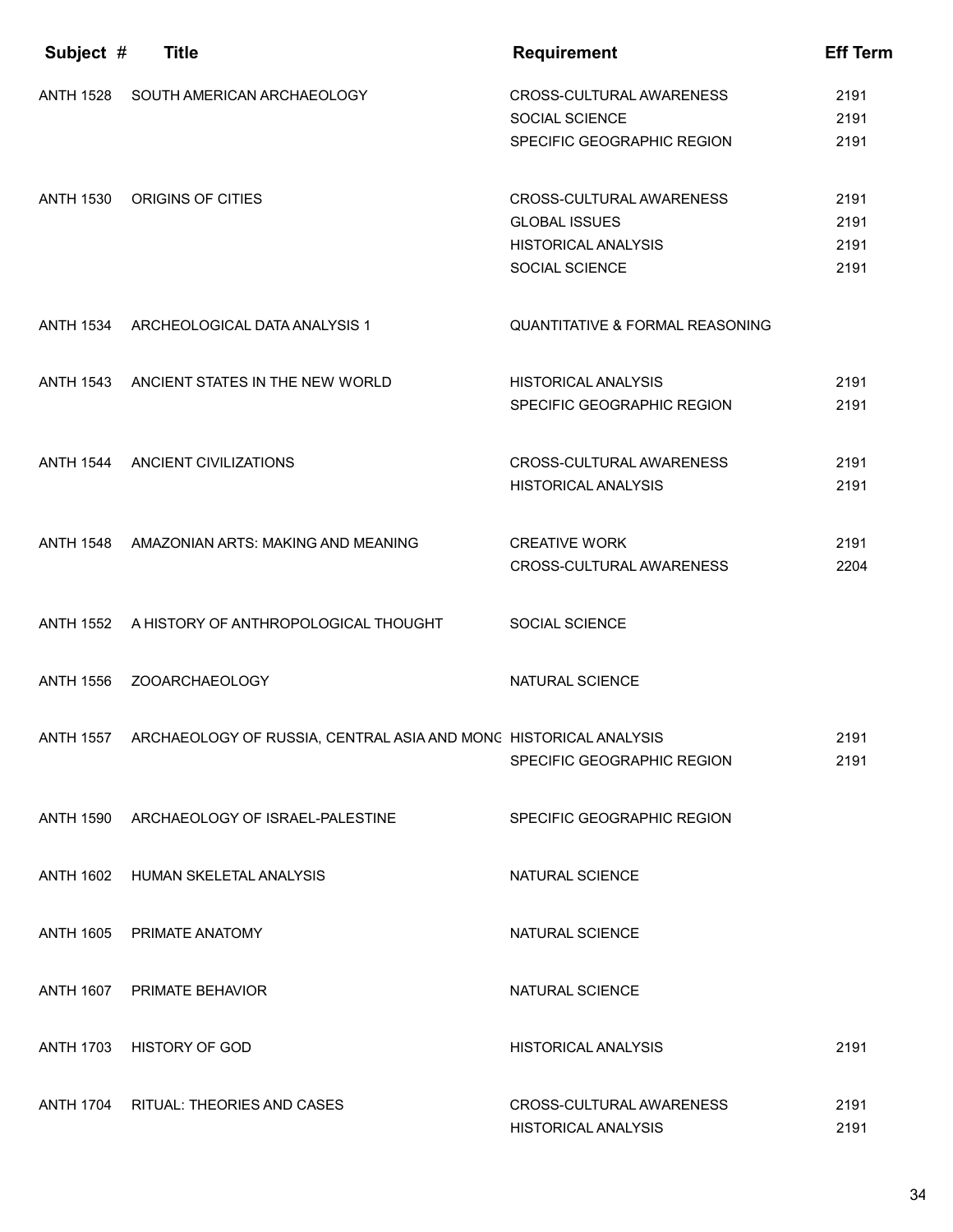| Subject #        | <b>Title</b>                                                         | <b>Requirement</b>                                                       | <b>Eff Term</b>      |
|------------------|----------------------------------------------------------------------|--------------------------------------------------------------------------|----------------------|
| <b>ANTH 1706</b> | <b>TAIWAN DIASPORA</b>                                               | <b>GLOBAL ISSUES</b><br>SOCIAL SCIENCE                                   | 2211<br>2211         |
| <b>ANTH 1709</b> | ACTIVIST ANTHROPOLOGY                                                | <b>DIVERSITY</b><br>SOCIAL SCIENCE                                       | 2204<br>2204         |
| <b>ANTH 1711</b> | AMAZONIAN RELGION AND NATURE                                         | CROSS-CULTURAL AWARENESS<br>SOCIAL SCIENCE<br>SPECIFIC GEOGRAPHIC REGION | 2204<br>2204<br>2204 |
| <b>ANTH 1713</b> | HEALTH POPULATION AND NUTRITION OF THE INDIGEN GLOBAL ISSUES         | SOCIAL SCIENCE<br>SPECIFIC GEOGRAPHIC REGION                             | 2204<br>2204<br>2204 |
| <b>ANTH 1717</b> | MODERN TAIWAN: 1500-1980                                             | <b>HISTORICAL ANALYSIS</b><br>SPECIFIC GEOGRAPHIC REGION                 | 2211<br>2211         |
| <b>ANTH 1718</b> | GENDER AND WORK IN CROSS CULTURAL PERSPECTI CROSS-CULTURAL AWARENESS | SOCIAL SCIENCE                                                           | 2191<br>2191         |
| <b>ANTH 1719</b> | ANTHROPOLOGY OF RACE AND SCIENCE                                     | <b>DIVERSITY</b><br><b>GLOBAL ISSUES</b><br>SOCIAL SCIENCE               | 2191<br>2191<br>2191 |
| <b>ANTH 1721</b> | <b>CYBERCULTURES</b>                                                 | <b>SOCIAL SCIENCE</b>                                                    | 2191                 |
| <b>ANTH 1722</b> | CULTURE AND POLITICS OF MENTAL HEALTH                                | <b>SOCIAL SCIENCE</b>                                                    | 2191                 |
| <b>ANTH 1723</b> | <b>BLACK MASCULINITY</b>                                             | <b>DIVERSITY</b><br>SOCIAL SCIENCE                                       | 2191<br>2191         |
|                  | ANTH 1724 ANTHROPOLOGY OF SCIENCE                                    | <b>GLOBAL ISSUES</b><br>PHILOSOPHICAL THINKING OR ETHICS                 | 2191<br>2191         |
|                  | ANTH 1726 GLOBAL PHARMACEUTICALS                                     | <b>GLOBAL ISSUES</b>                                                     | 2191                 |
| <b>ANTH 1727</b> | HEALTH AND THE ENVIRONMENT IN PITTSBURGH                             | SOCIAL SCIENCE                                                           | 2191                 |
| <b>ANTH 1728</b> | <b>GENDER AND GLOBALIZATION</b>                                      | CROSS-CULTURAL AWARENESS                                                 | 2191                 |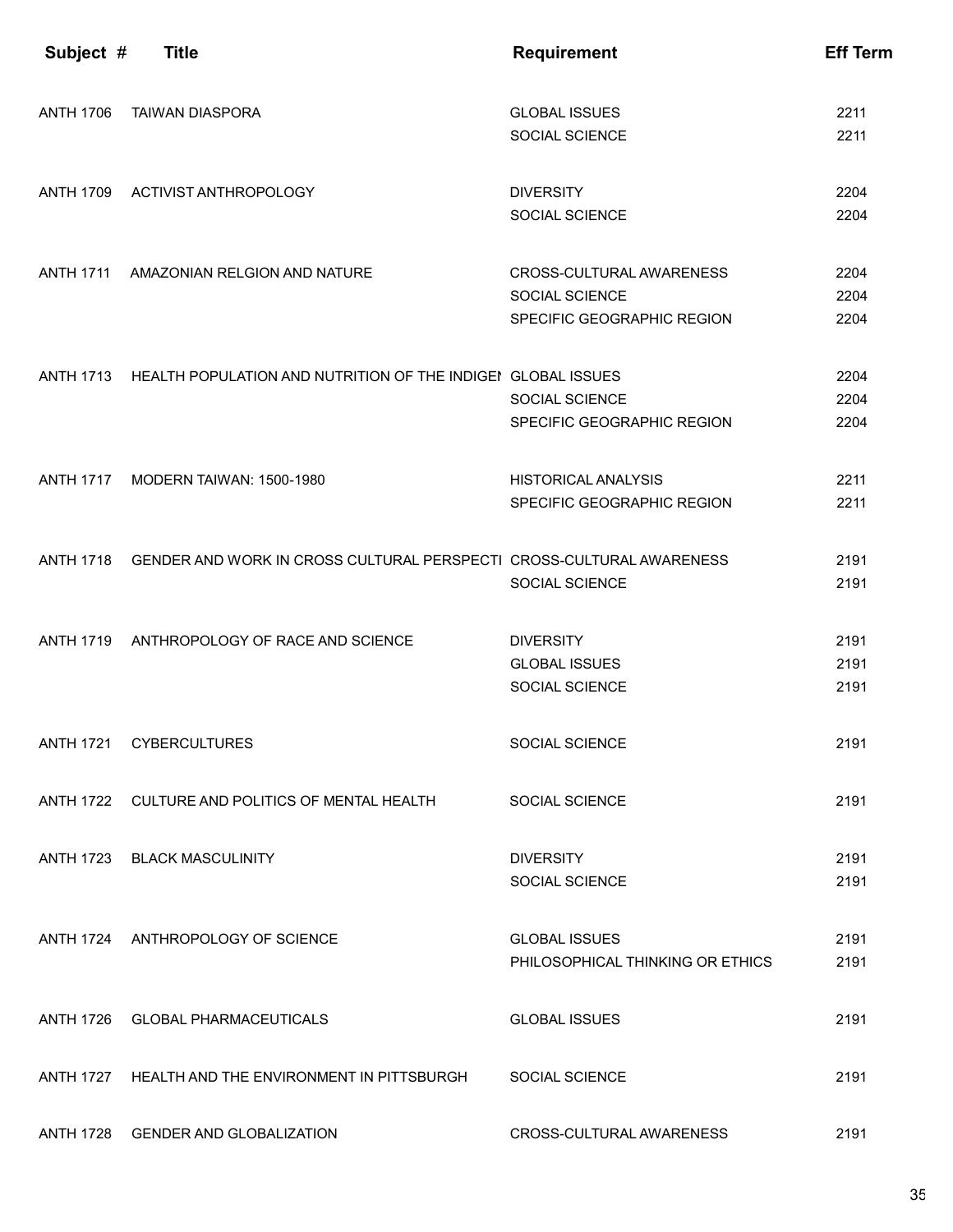| Subject #        | <b>Title</b>                                                        | <b>Requirement</b>                     | <b>Eff Term</b> |
|------------------|---------------------------------------------------------------------|----------------------------------------|-----------------|
| <b>ANTH 1728</b> | <b>GENDER AND GLOBALIZATION</b>                                     | <b>GLOBAL ISSUES</b><br>SOCIAL SCIENCE | 2191<br>2191    |
|                  |                                                                     |                                        |                 |
| <b>ANTH 1730</b> | ETHNO-NATIONAL VIOLENCE                                             | CROSS-CULTURAL AWARENESS               | 2191            |
|                  |                                                                     | <b>DIVERSITY</b>                       | 2191            |
|                  |                                                                     | <b>GLOBAL ISSUES</b>                   | 2191            |
|                  |                                                                     | <b>HISTORICAL ANALYSIS</b>             | 2191            |
|                  |                                                                     | SOCIAL SCIENCE                         |                 |
|                  | ANTH 1734 GENDER IN EAST ASIA                                       | CROSS-CULTURAL AWARENESS               | 2191            |
|                  |                                                                     | <b>DIVERSITY</b>                       | 2191            |
|                  |                                                                     | SOCIAL SCIENCE                         | 2191            |
|                  |                                                                     |                                        |                 |
| <b>ANTH 1740</b> | GENDER, SEXUALITY AND CHILDHOOD IN A GLOBAL CI GLOBAL ISSUES        |                                        | 2191            |
|                  |                                                                     |                                        |                 |
| <b>ANTH 1744</b> | ANTHROPOLOGY OF THE OLYMPICS                                        | <b>DIVERSITY</b>                       | 2204            |
|                  |                                                                     | <b>GLOBAL ISSUES</b>                   | 2204            |
|                  |                                                                     | SOCIAL SCIENCE                         | 2204            |
|                  |                                                                     |                                        | 2204            |
|                  | ANTH 1746 THE OLYMPICS AND IDENTITY: RACE, GENDER, ETHNI( DIVERSITY | <b>GLOBAL ISSUES</b>                   | 2204            |
|                  |                                                                     | SOCIAL SCIENCE                         | 2204            |
|                  |                                                                     |                                        |                 |
| <b>ANTH 1747</b> | <b>WRITING CULTURE</b>                                              | <b>SOCIAL SCIENCE</b>                  | 2204            |
|                  |                                                                     |                                        |                 |
|                  | ANTH 1752 ANTHROPOLOGY OF FOOD                                      | CROSS-CULTURAL AWARENESS               | 2191            |
|                  |                                                                     | <b>GLOBAL ISSUES</b>                   | 2191            |
|                  |                                                                     |                                        |                 |
| <b>ANTH 1756</b> | ECONOMIC ANTHROPOLOGY                                               | <b>SOCIAL SCIENCE</b>                  |                 |
| <b>ANTH 1759</b> | CHINESE SOCIETY                                                     | CROSS-CULTURAL AWARENESS               | 2191            |
|                  |                                                                     | <b>DIVERSITY</b>                       | 2191            |
|                  |                                                                     | SPECIFIC GEOGRAPHIC REGION             | 2191            |
|                  | ANTH 1762 HUMAN ECOLOGY                                             | SOCIAL SCIENCE                         |                 |
|                  |                                                                     |                                        |                 |
|                  | ANTH 1764 CULTURES AND SOCIETY OF INDIA                             | CROSS-CULTURAL AWARENESS               | 2191            |
|                  |                                                                     | <b>DIVERSITY</b>                       | 2191            |
|                  |                                                                     | <b>HISTORICAL ANALYSIS</b>             | 2191            |
|                  |                                                                     | SPECIFIC GEOGRAPHIC REGION             | 2191            |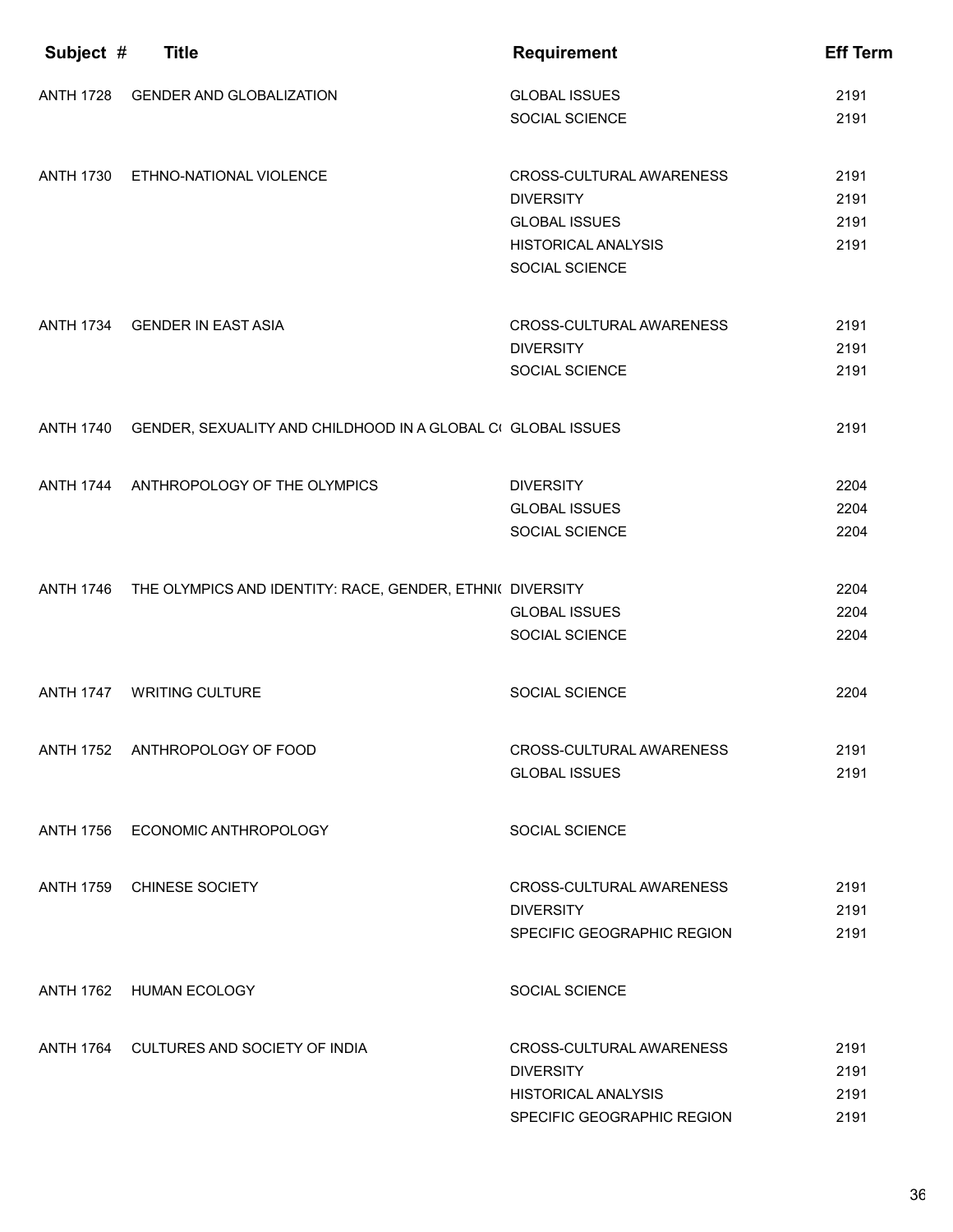| Subject #        | <b>Title</b>                                                           | <b>Requirement</b>                                       | <b>Eff Term</b> |
|------------------|------------------------------------------------------------------------|----------------------------------------------------------|-----------------|
| <b>ANTH 1768</b> | CULTURES AND SOCIETIES OF EASTERN EUROPE                               | <b>HISTORICAL ANALYSIS</b><br>SPECIFIC GEOGRAPHIC REGION | 2191<br>2191    |
| <b>ANTH 1770</b> | KINSHIP AND THE FAMILY                                                 | <b>SOCIAL SCIENCE</b>                                    |                 |
|                  | ANTH 1772 ANTHROPOLOGY OF WOMEN                                        | <b>SOCIAL SCIENCE</b>                                    |                 |
| <b>ANTH 1776</b> | MYTH, SYMBOL AND RITUAL                                                | CROSS-CULTURAL AWARENESS                                 | 2191            |
| <b>ANTH 1780</b> | INTRODUCTION TO ANTHROPOLOGY                                           | <b>SOCIAL SCIENCE</b>                                    |                 |
| <b>ANTH 1784</b> | JAPANESE SOCIETY                                                       | <b>SOCIAL SCIENCE</b>                                    | 2191            |
|                  |                                                                        | SPECIFIC GEOGRAPHIC REGION                               | 2191            |
|                  |                                                                        |                                                          |                 |
| <b>ANTH 1785</b> | COMPARATIVE HEALTHCARE SYSTEMS                                         | CROSS-CULTURAL AWARENESS                                 | 2204            |
|                  |                                                                        | <b>GLOBAL ISSUES</b>                                     | 2204            |
|                  |                                                                        | SPECIFIC GEOGRAPHIC REGION                               | 2204            |
|                  |                                                                        |                                                          |                 |
| <b>ANTH 1786</b> | <b>CULTURES OF THE PACIFIC</b>                                         | SPECIFIC GEOGRAPHIC REGION                               | 2191            |
| <b>ANTH 1789</b> | AFRICAN AMERICAN FOLK CULTURE                                          | SOCIAL SCIENCE                                           |                 |
| <b>ANTH 1792</b> | POPULATION AND CULTURE                                                 | <b>SOCIAL SCIENCE</b>                                    |                 |
| <b>ANTH 1797</b> | MOUNTAIN AND MEDICINE-HEALTH AND ENVIRONMEN CROSS-CULTURAL AWARENESS   |                                                          | 2204            |
|                  |                                                                        | <b>GLOBAL ISSUES</b>                                     | 2204            |
|                  |                                                                        | SPECIFIC GEOGRAPHIC REGION                               | 2204            |
| <b>ANTH 1798</b> | RELIGION AND ECOLOGY: A HIMALAYAN PERSPECTIVE CROSS-CULTURAL AWARENESS |                                                          | 2211            |
|                  |                                                                        | PHILOSOPHICAL THINKING OR ETHICS                         | 2211            |
| <b>ANTH 1801</b> | HIMALAYAN BIODIVERSITY: NATURAL HISTORY AND AN NATURAL SCIENCE         |                                                          | 2211            |
|                  |                                                                        | SPECIFIC GEOGRAPHIC REGION                               | 2211            |
| Subject #        | <b>Title</b>                                                           | <b>Requirement</b>                                       | <b>Eff Term</b> |
| ARABIC 0102      | MODERN STANDARD ARABIC/EGYPTIAN 2                                      | <b>SECOND LANGUAGE</b>                                   | 2191            |
| ARABIC 0103      | MODERN STANDARD ARABIC/EGYPTIAN 3                                      | SECOND LANGUAGE                                          | 2191            |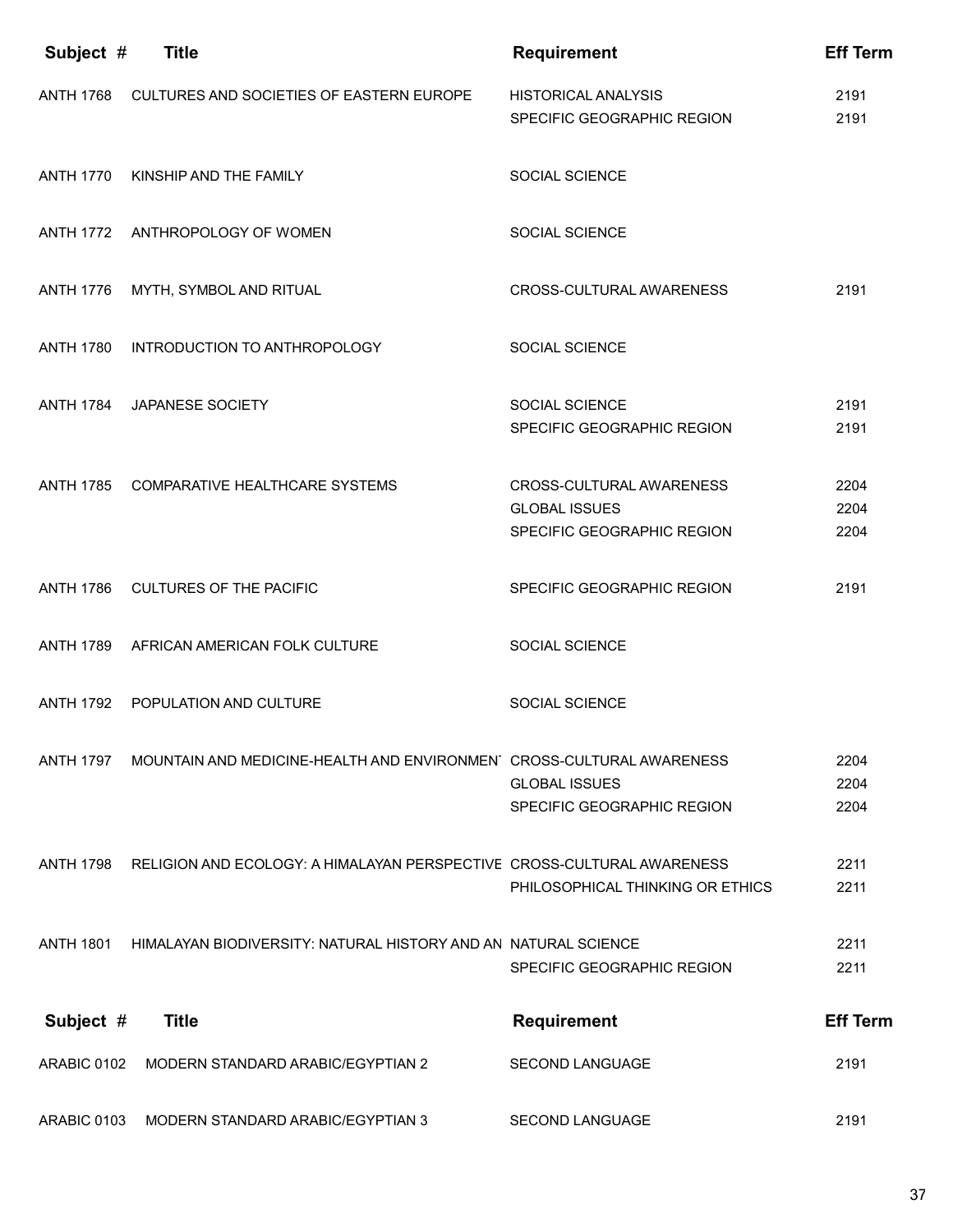| Subject #   | <b>Title</b>                                                                    | <b>Requirement</b>                                                          | <b>Eff Term</b>      |
|-------------|---------------------------------------------------------------------------------|-----------------------------------------------------------------------------|----------------------|
| ARABIC 0104 | MODERN STANDARD ARABIC/EGYPTIAN 4                                               | <b>SECOND LANGUAGE</b>                                                      | 2191                 |
| ARABIC 0122 | MODERN STANDARD ARABIC/LEVANTINE 2                                              | <b>SECOND LANGUAGE</b>                                                      | 2191                 |
| ARABIC 0123 | MODERN STANDARD ARABIC/LEVANTINE 3                                              | SECOND LANGUAGE                                                             | 2191                 |
| ARABIC 0124 | MODERN STANDARD ARABIC/LEVANTINE 4                                              | <b>SECOND LANGUAGE</b>                                                      | 2191                 |
| ARABIC 1615 | ARABIC LIFE AND THOUGHT                                                         | CROSS-CULTURAL AWARENESS<br>SPECIFIC GEOGRAPHIC REGION                      | 2211<br>2211         |
| ARABIC 1635 | INTRODUCTION TO MODERN ARABIC LITERATURE                                        | CROSS-CULTURAL AWARENESS<br><b>LITERATURE</b><br>SPECIFIC GEOGRAPHIC REGION | 2211<br>2211         |
| ARABIC 1645 | <b>GLOBAL ISSUES IN LITERATURE</b>                                              | CROSS-CULTURAL AWARENESS                                                    | 2211                 |
| Subject #   | <b>Title</b>                                                                    | <b>Requirement</b>                                                          | <b>Eff Term</b>      |
|             |                                                                                 |                                                                             |                      |
|             | ARC 0112 ARCHITECTURE OF THE PRE-MODERN WORLD: A GLOB. CROSS-CULTURAL AWARENESS | <b>DIVERSITY</b>                                                            | 2191<br>2191         |
| ARC 0114    | <b>ISLAMIC ARCHITECTURE</b>                                                     | CROSS-CULTURAL AWARENESS<br><b>HISTORICAL ANALYSIS</b><br>THE ARTS          | 2191<br>2191<br>2191 |
|             | ARC 0116 MODERN ARCHITECTURE                                                    | THE ARTS                                                                    | 2204                 |
|             | ARC 0150 INTRODUCTION TO ARCHITECTURE                                           | THE ARTS                                                                    | 2204                 |
|             | ARC 0153 MEDIEVAL ARCHITECTURE                                                  | SPECIFIC GEOGRAPHIC REGION<br>THE ARTS                                      | 2204<br>2204         |
|             | ARC 0180 WORLD CITIES                                                           | CROSS-CULTURAL AWARENESS<br>THE ARTS                                        | 2214<br>2221         |
|             | ARC 0181 PITTSBURGH ARCHITEC/URBANISM                                           | THE ARTS                                                                    | 2204                 |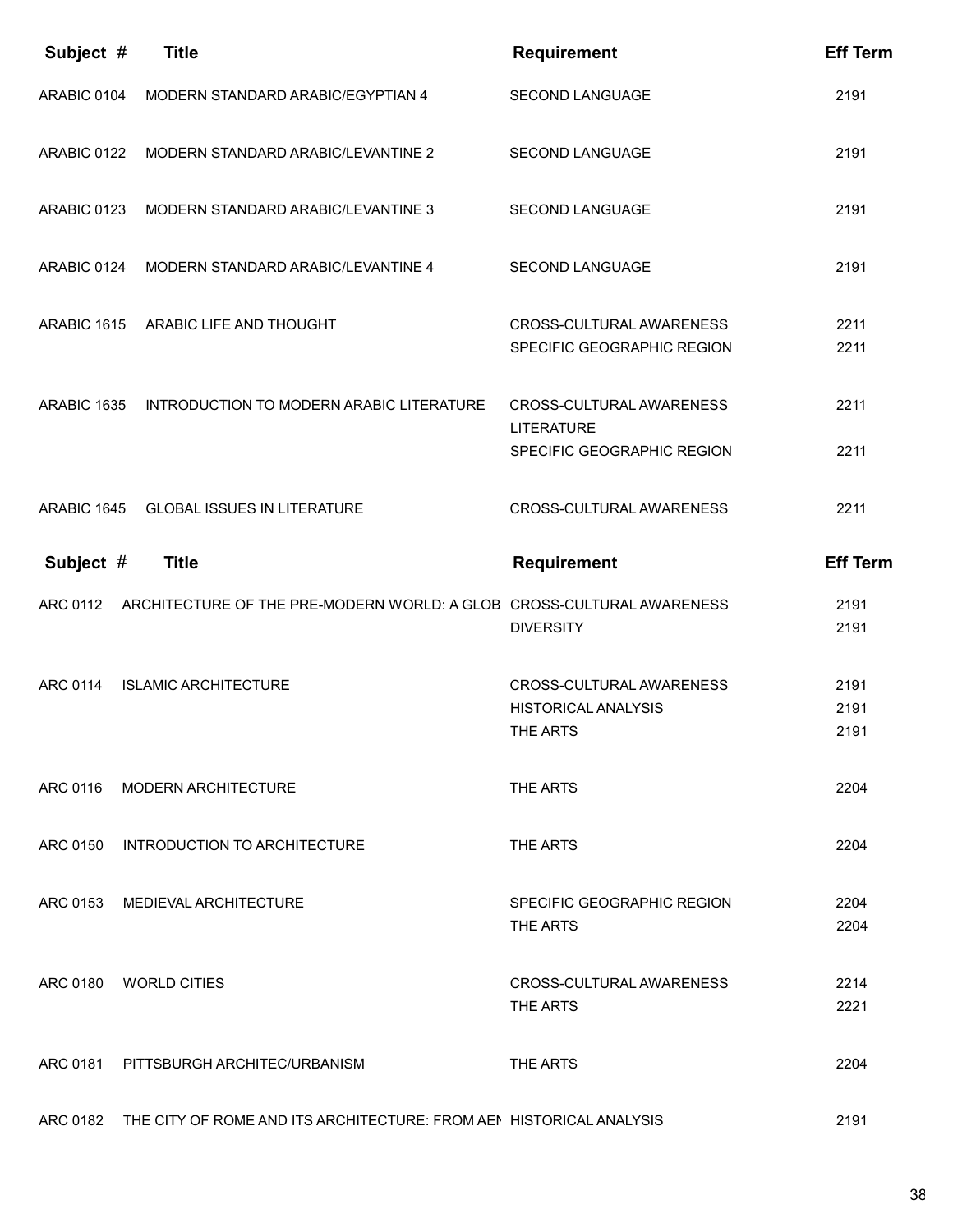| Subject #   | <b>Title</b>                                                               | <b>Requirement</b>                                                                         | <b>Eff Term</b>              |
|-------------|----------------------------------------------------------------------------|--------------------------------------------------------------------------------------------|------------------------------|
| ARC 0182    | THE CITY OF ROME AND ITS ARCHITECTURE: FROM AEN SPECIFIC GEOGRAPHIC REGION | THE ARTS                                                                                   | 2191<br>2191                 |
|             | ARC 1138 BLACK BUILT AMERICA: ARCHITECTURES OF BLACK REI DIVERSITY         | THE ARTS                                                                                   | 2211<br>2211                 |
|             | ARC 1142 JAPAN: ARCHITECTURE AND PERFORMATIVE SPACE                        | SPECIFIC GEOGRAPHIC REGION                                                                 | 2191                         |
| ARC 1152    | ROMAN ARCHITECTURE                                                         | SPECIFIC GEOGRAPHIC REGION                                                                 | 2191                         |
|             | ARC 1182 PITTSBURGH NEIGHBORHOODS                                          | <b>DIVERSITY</b>                                                                           | 2214                         |
| ARC 1183    | <b>DIGITAL ROMAN AFRICA</b>                                                | <b>CREATIVE WORK</b><br>CROSS-CULTURAL AWARENESS<br><b>HISTORICAL ANALYSIS</b><br>THE ARTS | 2191<br>2191<br>2191<br>2191 |
|             | ARC 1340 HERITAGE SITES                                                    | CROSS-CULTURAL AWARENESS                                                                   | 2214                         |
| Subject #   | <b>Title</b>                                                               | <b>Requirement</b>                                                                         | <b>Eff Term</b>              |
|             |                                                                            |                                                                                            |                              |
| ASL 0102    | AMERICAN SIGN LANGUAGE 2                                                   | <b>SECOND LANGUAGE</b>                                                                     |                              |
| ASL 0103    | AMERICAN SIGN LANGUAGE 3                                                   | <b>SECOND LANGUAGE</b>                                                                     |                              |
| ASL 0104    | AMERICAN SIGN LANGUAGE 4                                                   | <b>SECOND LANGUAGE</b>                                                                     |                              |
| ASL 1635    | ANALYSES OF ASL LITERATURE                                                 | <b>LITERATURE</b>                                                                          |                              |
| Subject #   | <b>Title</b>                                                               | <b>Requirement</b>                                                                         | <b>Eff Term</b>              |
| ASTRON 0086 | OBSERVATIONAL ASTRONOMY                                                    | NATURAL SCIENCE                                                                            |                              |
| ASTRON 0087 | <b>BASICS OF SPACE FLIGHT</b>                                              | NATURAL SCIENCE                                                                            |                              |
| ASTRON 0088 | STONEHENGE TO HUBBLE                                                       | NATURAL SCIENCE                                                                            |                              |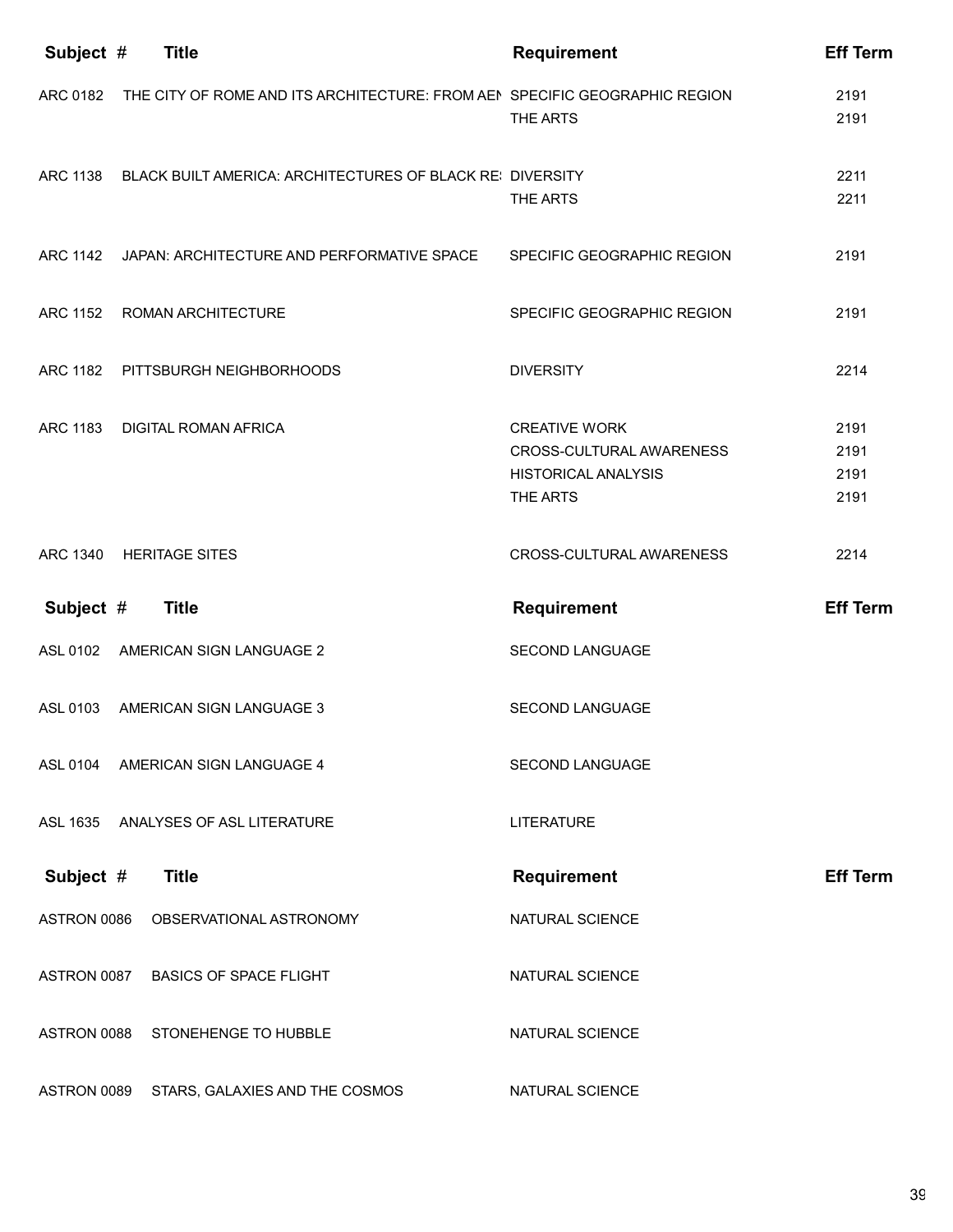| Subject #         | <b>Title</b>                                 | <b>Requirement</b> | <b>Eff Term</b> |
|-------------------|----------------------------------------------|--------------------|-----------------|
| ASTRON 0113       | INTRODUCTION TO ASTRONOMY                    | NATURAL SCIENCE    |                 |
| ASTRON 0413       | INTRODUCTION TO ASTRONOMY (HONORS)           | NATURAL SCIENCE    |                 |
| Subject #         | <b>Title</b>                                 | <b>Requirement</b> | <b>Eff Term</b> |
| <b>BIOSC 0100</b> | PREPARATION FOR BIOLOGY                      | NATURAL SCIENCE    |                 |
| <b>BIOSC 0150</b> | FOUNDATIONS OF BIOLOGY 1                     | NATURAL SCIENCE    |                 |
| <b>BIOSC 0160</b> | FOUNDATIONS OF BIOLOGY 2                     | NATURAL SCIENCE    |                 |
| <b>BIOSC 0190</b> | INTRO TO BIOLOGICAL WORLD 1                  | NATURAL SCIENCE    |                 |
| <b>BIOSC 0191</b> | INTRO TO BIOLOGICAL WORLD 2                  | NATURAL SCIENCE    |                 |
| <b>BIOSC 0715</b> | UHC FOUNDATIONS OF BIOLOGY 1                 | NATURAL SCIENCE    |                 |
| <b>BIOSC 0716</b> | UHC FOUNDATIONS OF BIOLOGY 2                 | NATURAL SCIENCE    |                 |
| <b>BIOSC 0740</b> | YELLOWSTONE FIELD COURSE                     | NATURAL SCIENCE    |                 |
| <b>BIOSC 0800</b> | <b>BIOLOGY FOR NON-MAJORS 1</b>              | NATURAL SCIENCE    |                 |
| <b>BIOSC 0805</b> | THE HUMAN BODY                               | NATURAL SCIENCE    |                 |
| <b>BIOSC 0810</b> | <b>BIOLOGY FOR NON-MAJORS 2</b>              | NATURAL SCIENCE    |                 |
| <b>BIOSC 0815</b> | <b>GENES AND DISEASES</b>                    | NATURAL SCIENCE    |                 |
|                   | BIOSC 0835 OUR CHANGING WORLD FOR NON-MAJORS | NATURAL SCIENCE    | 2204            |
| <b>BIOSC 1240</b> | HUMAN SKELETAL ANALYSIS                      | NATURAL SCIENCE    |                 |
| Subject #         | <b>Title</b>                                 | <b>Requirement</b> | <b>Eff Term</b> |
| <b>CHEM 0100</b>  | PREPARATION GENERAL CHEMISTRY                | NATURAL SCIENCE    |                 |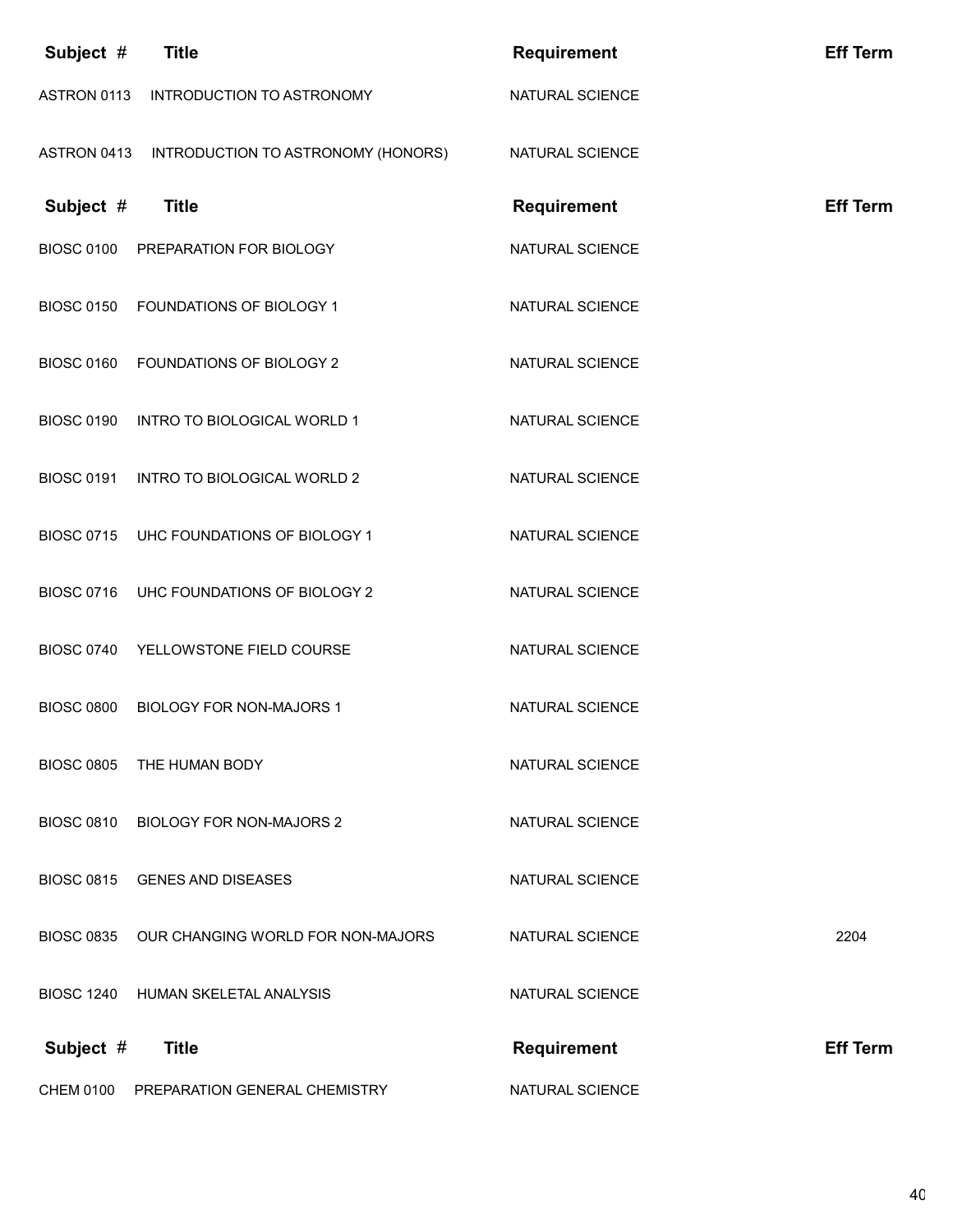| Subject #        | <b>Title</b>                                                                  | <b>Requirement</b>                    | <b>Eff Term</b> |
|------------------|-------------------------------------------------------------------------------|---------------------------------------|-----------------|
| <b>CHEM 0110</b> | <b>GENERAL CHEMISTRY 1</b>                                                    | NATURAL SCIENCE                       |                 |
| <b>CHEM 0120</b> | <b>GENERAL CHEMISTRY 2</b>                                                    | NATURAL SCIENCE                       |                 |
|                  | CHEM 0410 GENERAL CHEMISTRY 1                                                 | NATURAL SCIENCE                       |                 |
|                  | CHEM 0420 GENERAL CHEMISTRY 2                                                 | NATURAL SCIENCE                       |                 |
|                  | CHEM 0710 UHC GENERAL CHEMISTRY 1                                             | NATURAL SCIENCE                       |                 |
|                  | CHEM 0720 UHC GENERAL CHEMISTRY 2                                             | NATURAL SCIENCE                       |                 |
| <b>CHEM 0760</b> | UHC GENERAL CHEM FOR ENGINRS 1                                                | <b>NATURAL SCIENCE</b>                |                 |
|                  | CHEM 0770 UHC GENERAL CHEM FOR ENGINRS 2                                      | NATURAL SCIENCE                       |                 |
|                  | CHEM 0910 CHEMCL PRINCPL HEALTH PROFESSN                                      | NATURAL SCIENCE                       |                 |
|                  | CHEM 0960 GENERAL CHEM FOR ENGINEERS 1                                        | NATURAL SCIENCE                       |                 |
| Subject #        | CHEM 0970 GENERAL CHEM FOR ENGINEERS 2<br><b>Title</b>                        | NATURAL SCIENCE<br><b>Requirement</b> | <b>Eff Term</b> |
|                  | CHIN 0002 FIRST YEAR CHINESE 2                                                | <b>SECOND LANGUAGE</b>                |                 |
|                  | CHIN 0003 SECOND YEAR CHINESE 1                                               | <b>SECOND LANGUAGE</b>                |                 |
|                  | CHIN 0005 CHINESE FOR HERITAGE SPEAKERS                                       | <b>SECOND LANGUAGE</b>                | 2201            |
| <b>CHIN 0007</b> | INTRODUCTION TO CHINESE CIVILIZATION AND CULTUI HISTORICAL ANALYSIS           | SPECIFIC GEOGRAPHIC REGION            | 2191<br>2191    |
| <b>CHIN 0083</b> | CROSS-CULTURAL COMMUNICATION BETWEEN CHINE: CROSS-CULTURAL AWARENESS          |                                       | 2191            |
|                  | CHIN 0085 REVOLUTION, INVOLUTION AND IDENTITY IN MODERN ( HISTORICAL ANALYSIS | SPECIFIC GEOGRAPHIC REGION            | 2191<br>2191    |
|                  |                                                                               |                                       |                 |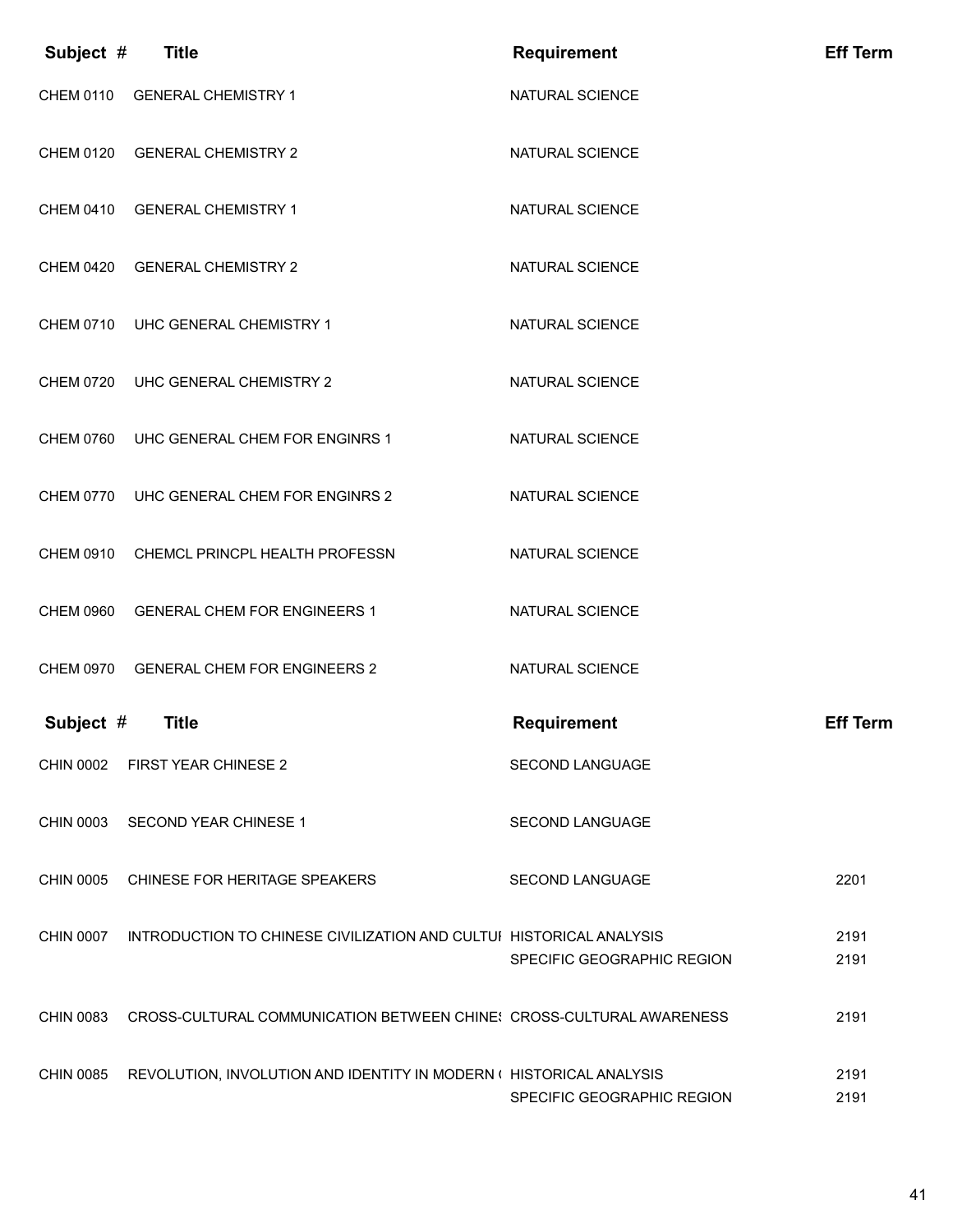| Subject #         | <b>Title</b>                                                                    | <b>Requirement</b>                                                 | <b>Eff Term</b>      |
|-------------------|---------------------------------------------------------------------------------|--------------------------------------------------------------------|----------------------|
| <b>CHIN 0354</b>  | CHINESE PERFORMANCE LITERATURE                                                  | THE ARTS                                                           |                      |
|                   | CHIN 1025 ASPECTS OF THE CHINESE LANGUAGE                                       | SPECIFIC GEOGRAPHIC REGION                                         | 2191                 |
|                   | CHIN 1044 THE CHINESE WRITING SYSTEM IN EAST ASIA                               | <b>SOCIAL SCIENCE</b><br>SPECIFIC GEOGRAPHIC REGION                | 2211<br>2211         |
|                   | CHIN 1047 EXPRESSION OF FEELING IN CHINESE AND WESTERN CROSS-CULTURAL AWARENESS | <b>LITERATURE</b>                                                  | 2191<br>2191         |
| <b>CHIN 1059</b>  | ADAPTED FOR THE SCREEN: CHINESE LITERATURE AN LITERATURE                        | SPECIFIC GEOGRAPHIC REGION<br>THE ARTS                             | 2191<br>2191<br>2191 |
| <b>CHIN 1083</b>  | MASTERPIECES OF CHINESE LITERATURE: PREMODER LITERATURE                         | SPECIFIC GEOGRAPHIC REGION                                         | 2221<br>2221         |
| <b>CHIN 1084</b>  | MASTERPIECES OF CHINESE LITERATURE: MODERN LITERATURE                           | SPECIFIC GEOGRAPHIC REGION                                         | 2191<br>2191         |
| <b>CHIN 1085</b>  | INTRODUCTION TO EAST ASIAN CINEMA                                               | CROSS-CULTURAL AWARENESS<br>SPECIFIC GEOGRAPHIC REGION<br>THE ARTS | 2191<br>2191<br>2191 |
| <b>CHIN 1088</b>  | <b>NEW CHINESE CINEMA</b>                                                       | SPECIFIC GEOGRAPHIC REGION<br>THE ARTS                             | 2191<br>2191         |
| <b>CHIN 1090</b>  | <b>GREAT MINDS OF CHINA</b>                                                     | SPECIFIC GEOGRAPHIC REGION                                         | 2191                 |
| <b>CHIN 1700</b>  | TRANSLATION IN THEORY AND PRACTICE                                              | CROSS-CULTURAL AWARENESS<br><b>SOCIAL SCIENCE</b>                  | 2191<br>2191         |
| Subject #         | <b>Title</b>                                                                    | <b>Requirement</b>                                                 | <b>Eff Term</b>      |
| <b>CLASS 0010</b> | <b>GREEK CIVILZATION</b>                                                        | SPECIFIC GEOGRAPHIC REGION                                         | 2191                 |
| <b>CLASS 0020</b> | <b>ROMAN CIVILZATION</b>                                                        | SPECIFIC GEOGRAPHIC REGION                                         | 2191                 |
| <b>CLASS 0030</b> | MYTHOLOGY IN THE ANCIENT WORLD                                                  | SPECIFIC GEOGRAPHIC REGION                                         | 2191                 |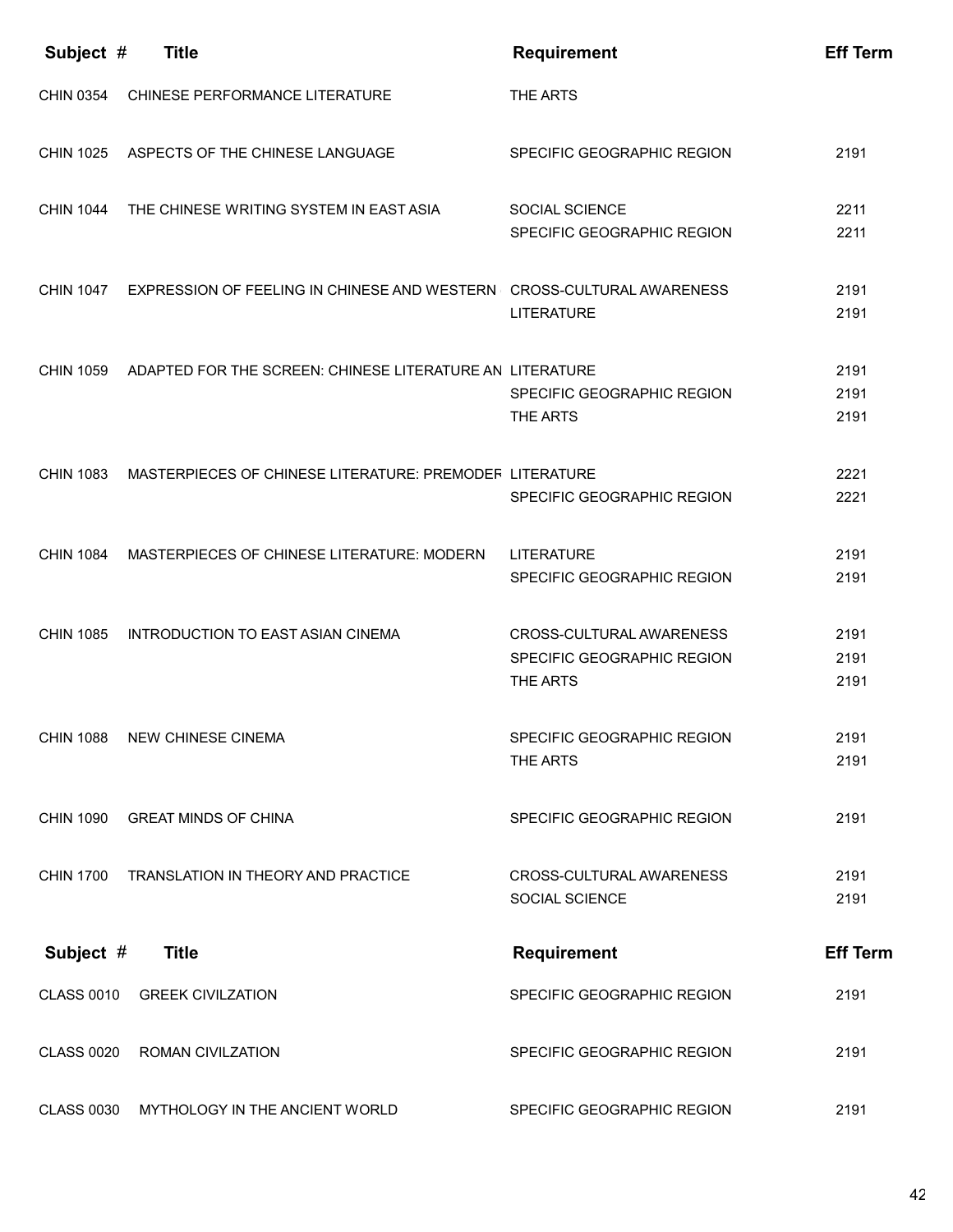| Subject #         | <b>Title</b>                                                          | <b>Requirement</b>                                    | <b>Eff Term</b> |
|-------------------|-----------------------------------------------------------------------|-------------------------------------------------------|-----------------|
|                   | CLASS 0032 ATHLETICS OF THE ANCIENT WORLD                             | SPECIFIC GEOGRAPHIC REGION                            | 2191            |
| <b>CLASS 0034</b> | WOMEN AND MEN IN THE ANCIENT MEDITERRANEAN SPECIFIC GEOGRAPHIC REGION |                                                       | 2191            |
|                   | CLASS 0040 SEX AND LOVE IN ANCIENT LITERATURE                         | <b>LITERATURE</b>                                     | 2204            |
| <b>CLASS 0100</b> | MASTERPIECES GREEK & ROMAN LIT                                        | <b>LITERATURE</b>                                     |                 |
| <b>CLASS 0400</b> | <b>ANCIENT EMPIRES</b>                                                | THE ARTS                                              |                 |
| <b>CLASS 0500</b> | <b>ANCIENT ART</b>                                                    | THE ARTS                                              |                 |
| <b>CLASS 0600</b> | INTRODUCTION TO MEDITERRANEAN ARCHAEOLOGY SPECIFIC GEOGRAPHIC REGION  |                                                       | 2191            |
| <b>CLASS 0618</b> | DEATH IN THE ANCIENT WORLD                                            | SPECIFIC GEOGRAPHIC REGION<br>THE ARTS                | 2191            |
| <b>CLASS 0650</b> | ARCHAEOLOGY OF THE BODY                                               | SPECIFIC GEOGRAPHIC REGION                            | 2191            |
| <b>CLASS 0700</b> | <b>ENVIRONMENTAL CLASSICS</b>                                         | <b>LITERATURE</b><br>PHILOSOPHICAL THINKING OR ETHICS | 2211<br>2211    |
| <b>CLASS 1022</b> | THE AUGUSTAN AGE                                                      | <b>LITERATURE</b><br>SPECIFIC GEOGRAPHIC REGION       | 2191<br>2191    |
| <b>CLASS 1050</b> | COMPUTER METHODS IN HUMANITIES                                        | <b>QUANTITATIVE &amp; FORMAL REASONING</b>            |                 |
|                   | CLASS 1090 DEATH IN THE MEDITERRANEAN WORLD                           | <b>HISTORICAL ANALYSIS</b>                            | 2204            |
|                   | CLASS 1130 CLASSICAL MYTHOLOGY AND LITERATURE                         | <b>LITERATURE</b><br>SPECIFIC GEOGRAPHIC REGION       | 2191<br>2191    |
|                   | CLASS 1140 GREEK TRAGEDY                                              | <b>LITERATURE</b>                                     | 2191            |
|                   | CLASS 1142 ANCIENT EPIC                                               | <b>LITERATURE</b>                                     | 2191            |
|                   | CLASS 1144 GREEK AND ROMAN LYRIC POETRY                               | <b>LITERATURE</b>                                     | 2191            |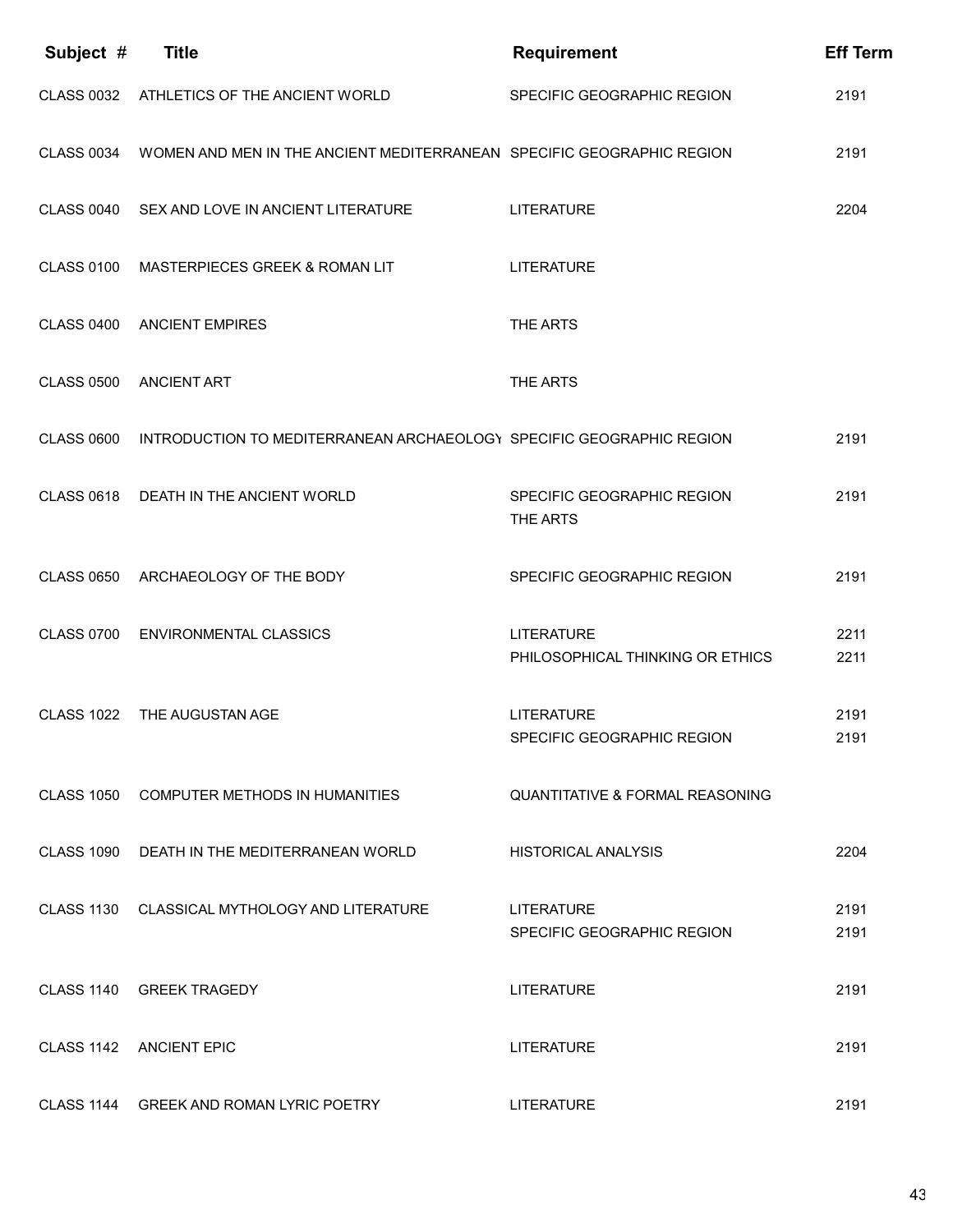| Subject #         | <b>Title</b>                                                                          | <b>Requirement</b>                                       | <b>Eff Term</b> |
|-------------------|---------------------------------------------------------------------------------------|----------------------------------------------------------|-----------------|
| <b>CLASS 1164</b> | <b>GREEK TRAGEDIES AND MODERN RESPONSE</b>                                            | <b>LITERATURE</b>                                        | 2191            |
| <b>CLASS 1210</b> | <b>GREEK HISTORY</b>                                                                  | <b>HISTORICAL ANALYSIS</b><br>SPECIFIC GEOGRAPHIC REGION | 2191<br>2191    |
| <b>CLASS 1220</b> | <b>ROMAN HISTORY</b>                                                                  | <b>HISTORICAL ANALYSIS</b><br>SPECIFIC GEOGRAPHIC REGION | 2191<br>2191    |
|                   | CLASS 1240 FROM PANDORA TO PSYCHOPATHY: CONCEPTIONS (PHILOSOPHICAL THINKING OR ETHICS |                                                          | 2221            |
|                   | CLASS 1250 LAW AND SOCIETY IN GREECE AND ROME                                         | <b>HISTORICAL ANALYSIS</b><br>SPECIFIC GEOGRAPHIC REGION | 2191<br>2191    |
| <b>CLASS 1314</b> | <b>ARISTOTLE</b>                                                                      | PHILOSOPHICAL THINKING OR ETHICS                         | 2191            |
| <b>CLASS 1430</b> | ORIGIN OF CHRISTIANITY AND THE NEW TESTAMENT HISTORICAL ANALYSIS                      |                                                          | 2191            |
|                   | CLASS 1432 VARIETIES OF EARLY CHRISTIANITY                                            | <b>HISTORICAL ANALYSIS</b>                               | 2191            |
| <b>CLASS 1510</b> | <b>GREEK ART</b>                                                                      | THE ARTS                                                 |                 |
| <b>CLASS 1520</b> | <b>ROMAN ART</b>                                                                      | THE ARTS                                                 |                 |
| <b>CLASS 1524</b> | <b>ROMAN ARCHITECTURE</b>                                                             | SPECIFIC GEOGRAPHIC REGION                               | 2214            |
| <b>CLASS 1630</b> | MARGINALITY IN THE ANCIENT GREEK WORLD                                                | <b>DIVERSITY</b>                                         | 2191            |
| <b>CLASS 1640</b> | THINK LIKE A ROMAN                                                                    | PHILOSOPHICAL THINKING OR ETHICS                         | 2204            |
| <b>CLASS 1650</b> | WARFARE IN THE ANCIENT MEDITERRANEAN                                                  | SPECIFIC GEOGRAPHIC REGION                               | 2191            |
| <b>CLASS 1720</b> | <b>SANSKRIT 2</b>                                                                     | SECOND LANGUAGE                                          |                 |
| <b>CLASS 1950</b> | <b>CLASSICS CAPSTONE</b>                                                              | CROSS-CULTURAL AWARENESS                                 | 2204            |
| Subject #         | <b>Title</b>                                                                          | <b>Requirement</b>                                       | <b>Eff Term</b> |
| CMPINF 0401       | INTERMEDIATE PROGRAMMING                                                              | QUANTITATIVE & FORMAL REASONING                          |                 |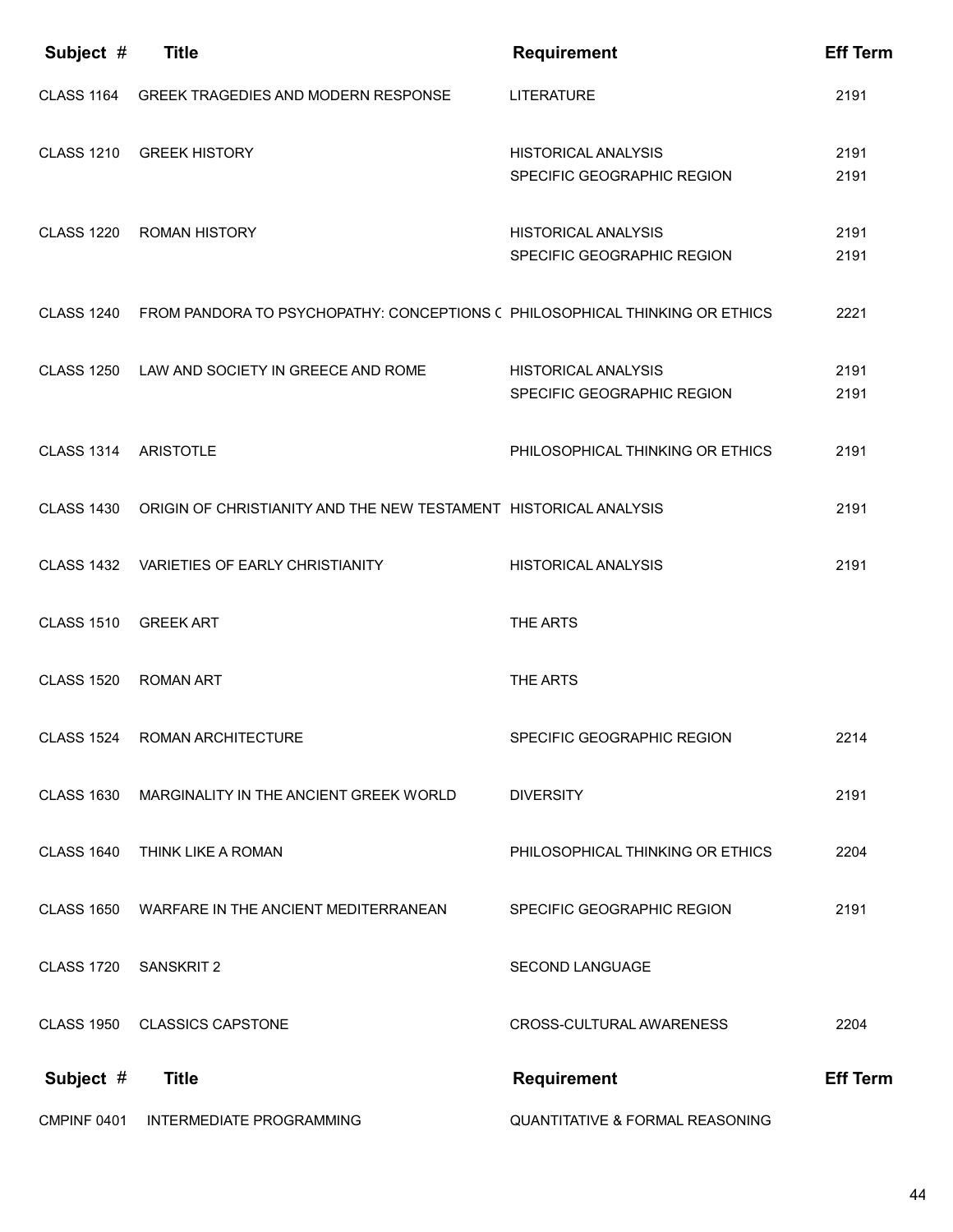| Subject #   | <b>Title</b>                             | <b>Requirement</b>                                                           | <b>Eff Term</b>      |
|-------------|------------------------------------------|------------------------------------------------------------------------------|----------------------|
| COMMRC 0300 | <b>COMMUNICATION PROCESS</b>             | <b>SOCIAL SCIENCE</b>                                                        |                      |
| COMMRC 0310 | <b>RHETORICAL PROCESS</b>                | <b>LITERATURE</b><br>PHILOSOPHICAL THINKING OR ETHICS                        |                      |
|             | COMMRC 0320 MASS COMMUNICATION PROCESS   | <b>HISTORICAL ANALYSIS</b><br>THE ARTS                                       | 2191                 |
| COMMRC 0500 | ARGUMENT                                 | <b>CREATIVE WORK</b>                                                         | 2191                 |
|             | COMMRC 0520 PUBLIC SPEAKING              | <b>CREATIVE WORK</b>                                                         | 2191                 |
| COMMRC 1067 | <b>GLOBAL AND US WOMEN'S RHETORIC</b>    | <b>DIVERSITY</b><br><b>GLOBAL ISSUES</b><br>PHILOSOPHICAL THINKING OR ETHICS | 2204<br>2204<br>2204 |
|             | COMMRC 1122 MEDIA CRITICISM              | <b>DIVERSITY</b>                                                             | 2191                 |
| COMMRC 1126 | <b>CONSUMER CULTURE</b>                  | <b>DIVERSITY</b>                                                             | 2191                 |
| COMMRC 1148 | <b>HUMAN RIGHTS RHETORIC</b>             | <b>DIVERSITY</b><br>PHILOSOPHICAL THINKING OR ETHICS                         | 2191<br>2191         |
| COMMRC 1160 | <b>VISUAL RHETORIC</b>                   | <b>DIVERSITY</b>                                                             | 2191                 |
|             | COMMRC 1162 WHERE DO IDEAS COME FROM ?   | <b>HISTORICAL ANALYSIS</b><br>PHILOSOPHICAL THINKING OR ETHICS               | 2191<br>2191         |
|             | COMMRC 1170 CROSS-CULTURAL COMMUNICATION | CROSS-CULTURAL AWARENESS                                                     | 2204                 |
| Subject #   | <b>Title</b>                             | <b>Requirement</b>                                                           | <b>Eff Term</b>      |
| CS 0004     | INTRO COMPUTER PROGRMMNG-BASIC           | <b>ALGEBRA</b><br><b>QUANTITATIVE &amp; FORMAL REASONING</b>                 |                      |
| CS 0007     | INTRO TO COMPUTER PROGRAMMING            | <b>ALGEBRA</b><br><b>QUANTITATIVE &amp; FORMAL REASONING</b>                 |                      |
| CS 0008     | INTRO TO PROGRAMMING WITH PYTHON         | <b>QUANTITATIVE &amp; FORMAL REASONING</b>                                   |                      |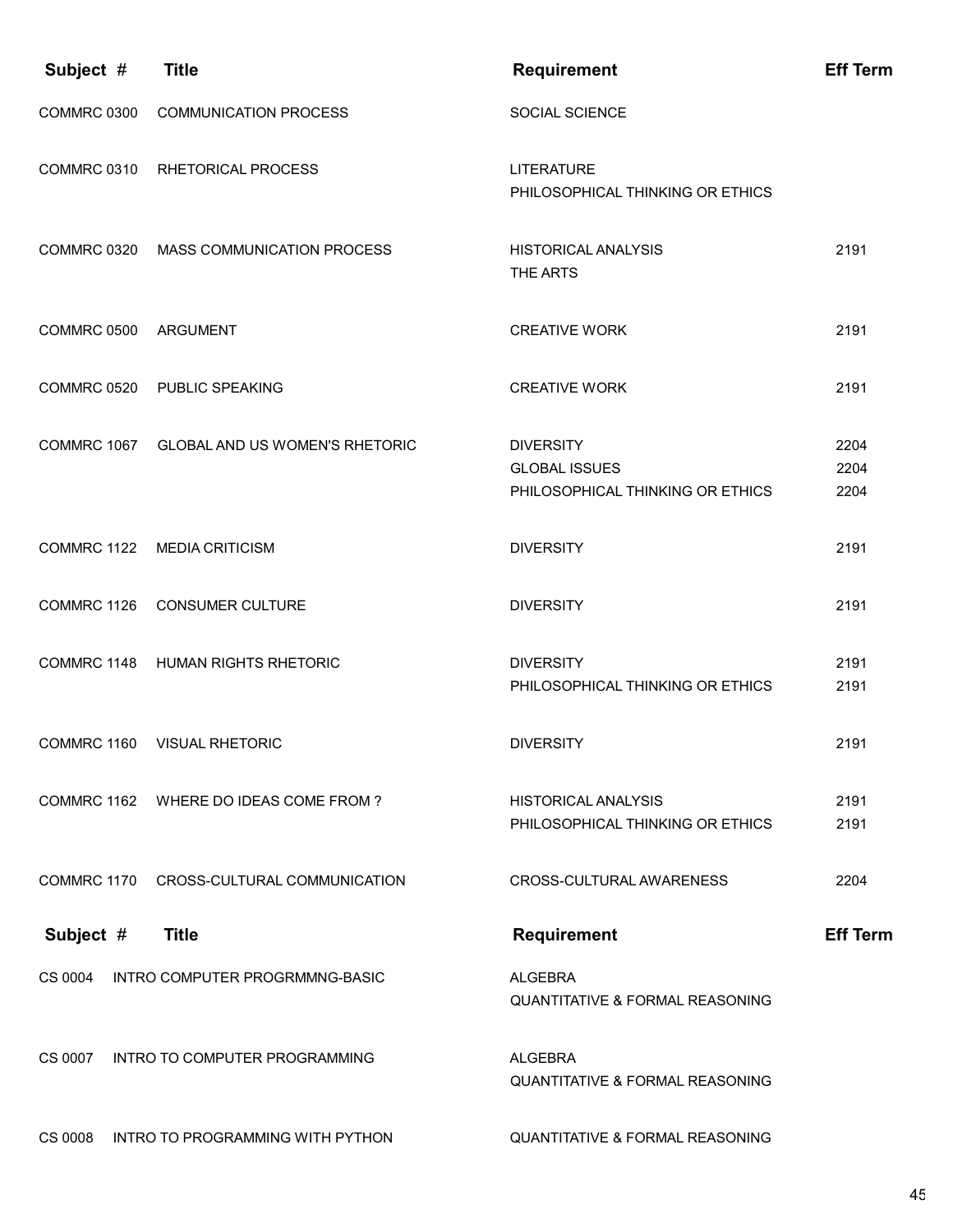| Subject #        | <b>Title</b>                                                                  | <b>Requirement</b>                                           | <b>Eff Term</b> |
|------------------|-------------------------------------------------------------------------------|--------------------------------------------------------------|-----------------|
| CS 0010          | INTRODUCTION TO COMPUTING FOR SYSTEM ENGINEER QUANTITATIVE & FORMAL REASONING |                                                              | 2201            |
| CS 0011          | INTRODUCTION TO COMPUTING FOR SCIENTISTS                                      | <b>QUANTITATIVE &amp; FORMAL REASONING</b>                   | 2201            |
| CS 0012          | INTRODUCTION TO COMPUTING FOR THE HUMANITIES                                  | <b>QUANTITATIVE &amp; FORMAL REASONING</b>                   | 2201            |
| CS 0155          | DATA WITCHCRAFT                                                               | <b>QUANTITATIVE &amp; FORMAL REASONING</b>                   |                 |
| CS 0401          | INTRMEDT PROGRMMING USING JAVA                                                | <b>QUANTITATIVE &amp; FORMAL REASONING</b>                   |                 |
| Subject #        | <b>Title</b>                                                                  | <b>Requirement</b>                                           | <b>Eff Term</b> |
| <b>ECON 0100</b> | INTRO MICROECONOMIC THEORY                                                    | SOCIAL SCIENCE                                               |                 |
| <b>ECON 0110</b> | INTRO MACROECONOMIC THEORY                                                    | <b>SOCIAL SCIENCE</b>                                        |                 |
| <b>ECON 0200</b> | <b>GAME THEORY PRINCIPLES</b>                                                 | <b>QUANTITATIVE &amp; FORMAL REASONING</b><br>SOCIAL SCIENCE |                 |
| <b>ECON 0500</b> | INTRODUCTION TO INTERNATIONAL ECONOMICS                                       | <b>GLOBAL ISSUES</b>                                         | 2191            |
| <b>ECON 0530</b> | DEVELOPMENT ECONOMICS                                                         | <b>GLOBAL ISSUES</b>                                         | 2191            |
|                  | ECON 0640 ECONOMIC DEVELOPMENT OF THE MENA                                    | SPECIFIC GEOGRAPHIC REGION                                   | 2191            |
|                  | ECON 0800 INTRODUCTION TO ECONOMICS                                           | <b>SOCIAL SCIENCE</b>                                        |                 |
|                  | ECON 1010 AMERICAN ECONOMIC HISTORY                                           | <b>HISTORICAL ANALYSIS</b>                                   | 2191            |
| <b>ECON 1030</b> | INTELLECTUAL FOUNDATIONS OF CAPITALISM                                        | PHILOSOPHICAL THINKING OR ETHICS                             | 2191            |
| <b>ECON 1510</b> | INTERMEDIATE INTERNATIONAL FINANCE                                            | <b>GLOBAL ISSUES</b>                                         | 2191            |
|                  | ECON 1630 ECONOMIC DEVELOPMENT OF CHINA                                       | SPECIFIC GEOGRAPHIC REGION                                   | 2204            |
| <b>ECON 1680</b> | ECONOMICS OF THE EUROPEAN UNION                                               | SPECIFIC GEOGRAPHIC REGION                                   | 2191            |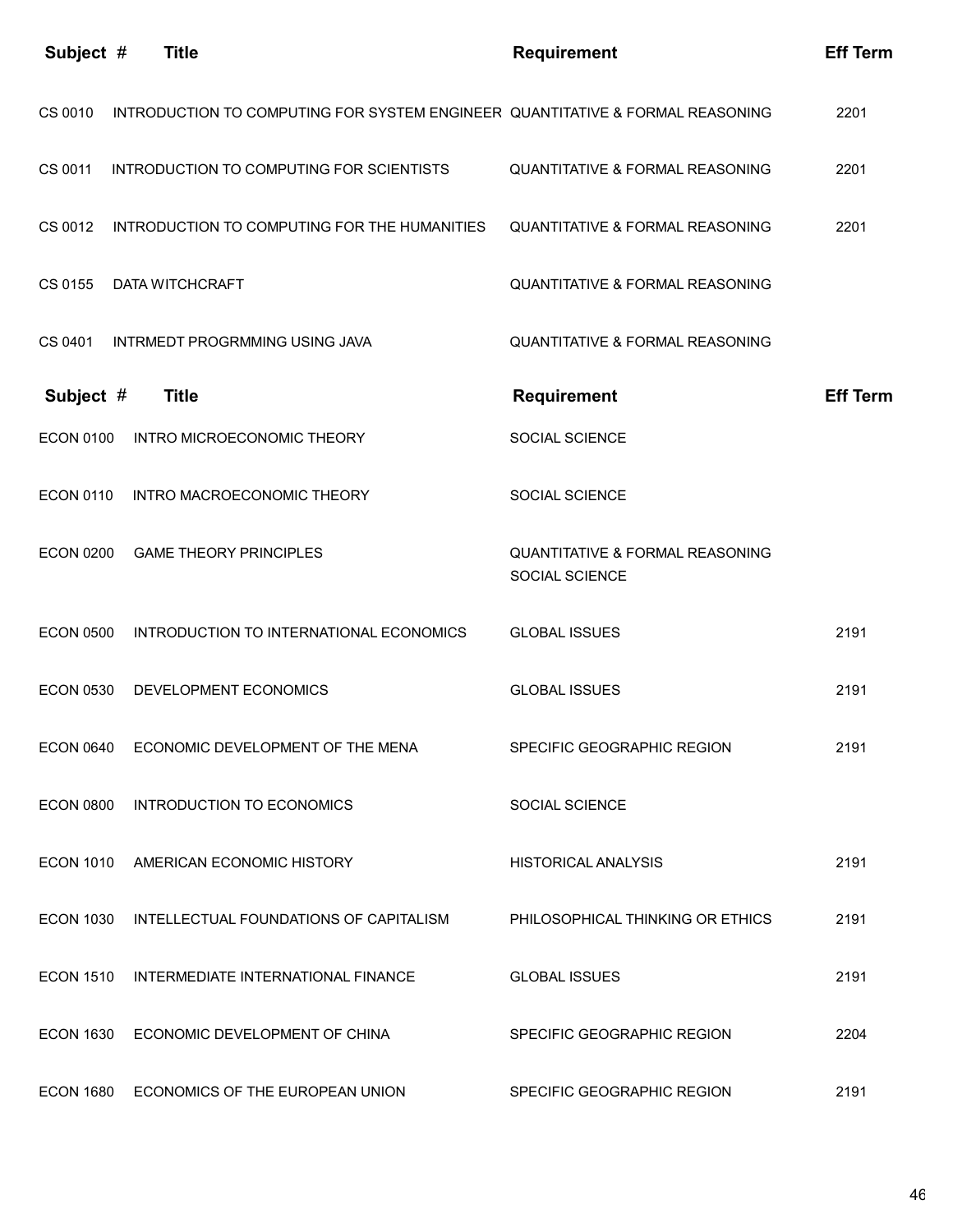| Subject #        | <b>Title</b>                                                                           | <b>Requirement</b>                         | <b>Eff Term</b> |
|------------------|----------------------------------------------------------------------------------------|--------------------------------------------|-----------------|
| <b>ECON 1710</b> | PROSEMINAR IN INTERNATIONAL ECONOMICS                                                  | <b>GLOBAL ISSUES</b>                       | 2191            |
| Subject #        | <b>Title</b>                                                                           | <b>Requirement</b>                         | <b>Eff Term</b> |
|                  | ENGCMP 0101 INTENSIVE COMPOSITION WORKSHOP                                             | WORKSHOP IN COMPOSITION                    |                 |
| ENGCMP 0150      | <b>WORKSHOP IN COMPOSITION</b>                                                         | WORKSHOP IN COMPOSITION                    |                 |
|                  | ENGCMP 0152 ESL: WORKSHOP IN COMPOSITION                                               | WORKSHOP IN COMPOSITION                    |                 |
| ENGCMP 0200      | SEMINAR IN COMPOSITION                                                                 | SEMINAR IN COMPOSITION                     |                 |
| ENGCMP 0201      | <b>COMPOSITION TUTORIAL</b>                                                            | WORKSHOP IN COMPOSITION                    |                 |
|                  | ENGCMP 0203 SEMINAR IN COMPOSITION: GENDER STUDIES                                     | <b>DIVERSITY</b><br>SEMINAR IN COMPOSITION | 2191            |
| ENGCMP 0205      | SEMINAR IN COMPOSITION: FILM                                                           | SEMINAR IN COMPOSITION                     |                 |
| ENGCMP 0207      | SEMNR IN COMPOSITN: EDUCATION                                                          | SEMINAR IN COMPOSITION                     |                 |
| ENGCMP 0208      | SEM IN CMPSTN: SERVICE-LEARNG                                                          | SEMINAR IN COMPOSITION                     |                 |
|                  | ENGCMP 0210 SEMNR IN COMPOSITN: WRITING & FILM                                         | SEMINAR IN COMPOSITION                     |                 |
|                  | ENGCMP 0212 SEMINAR IN COMPOSITION: DIVERSITY                                          | <b>DIVERSITY</b><br>SEMINAR IN COMPOSITION | 2191<br>2191    |
|                  | ENGCMP 0213 SEMINAR IN COMPOSITION: DISABILITY STUDIES DIVERSITY                       | SEMINAR IN COMPOSITION                     | 2211<br>2211    |
|                  | ENGCMP 0214 SEMINAR IN COMPOSITION: SUSTAINABILITY SEMINAR IN COMPOSITION              |                                            | 2224            |
|                  | ENGCMP 0401 WRITTEN PROFESSIONAL COMMUNICATION: TOPIC DIVERSITY                        |                                            | 2191            |
|                  | ENGCMP 0425 DIGITAL HUMANITY                                                           | PHILOSOPHICAL THINKING OR ETHICS           | 2191            |
|                  | ENGCMP 0430 PUBLIC COMMUNICATION OF SCIENCE AND TECNO PHILOSOPHICAL THINKING OR ETHICS |                                            | 2204            |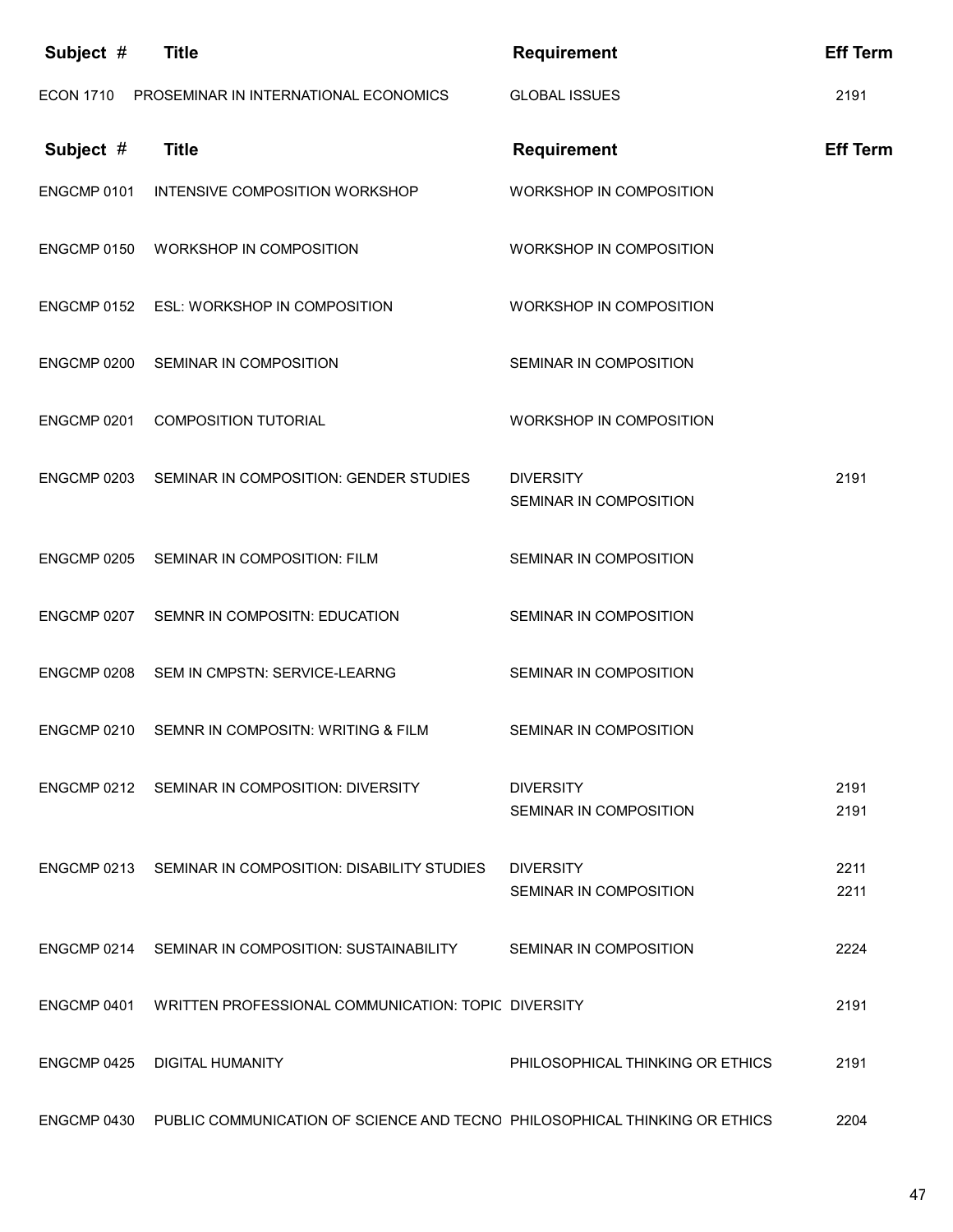| Subject #   | <b>Title</b>                                          | <b>Requirement</b>                     | <b>Eff Term</b> |
|-------------|-------------------------------------------------------|----------------------------------------|-----------------|
| ENGCMP 0520 | INTEGRATING WRITING AND DESIGN                        | <b>CREATIVE WORK</b>                   | 2191            |
| ENGCMP 0540 | INTRODUCTION TO DISABILITY STUDIES                    | <b>DIVERSITY</b>                       | 2224            |
| ENGCMP 0570 | TOPICS IN AFRICAN AMERICAN RHETORIC AND PUI DIVERSITY |                                        | 2191            |
| ENGCMP 0610 | <b>COMPOSING DIGITAL MEDIA</b>                        | <b>CREATIVE WORK</b>                   | 2191            |
| ENGCMP 0712 | CRITICAL MAKING                                       | <b>CREATIVE WORK</b>                   | 2191            |
| ENGCMP 1099 | THE LANGUAGE OF POLICY AND POWER: TOPICS II DIVERSITY |                                        | 2191            |
|             | ENGCMP 1112 PROFESSIONAL USES OF SOCIAL MEDIA         | <b>CREATIVE WORK</b>                   | 2191            |
| ENGCMP 1120 | HISTORY AND ETHICS OF ADVERTISING AND PR              | PHILOSOPHICAL THINKING OR ETHICS       | 2191            |
| ENGCMP 1130 | PROJECTS IN DIGITAL COMPOSITION                       | <b>CREATIVE WORK</b>                   | 2194            |
| ENGCMP 1270 | PROJECTS IN AFRICAN AMERICAN RHETORIC                 | <b>DIVERSITY</b>                       | 2191            |
| ENGCMP 1551 | HISTORY AND POLITICS OF THE ENGLISH LANGUA( DIVERSITY |                                        | 2194            |
| Subject #   | <b>Title</b>                                          | <b>Requirement</b>                     | <b>Eff Term</b> |
|             | ENGFLM 0210 SEMNR IN COMPOSITN: WRITING & FILM        | SEMINAR IN COMPOSITION                 |                 |
|             | ENGFLM 0355 VISUAL LITERACY                           | <b>CREATIVE WORK</b><br>THE ARTS       | 2204<br>2204    |
| ENGFLM 0400 | INTRODUCTION TO FILM                                  | THE ARTS                               |                 |
| ENGFLM 0401 | INTRODUCTION TO VISUAL CULTURES                       | THE ARTS                               | 2191            |
| ENGFLM 0530 | <b>FILM ANALYSIS</b>                                  | THE ARTS                               |                 |
|             | ENGFLM 0540 WORLD FILM HISTORY                        | <b>HISTORICAL ANALYSIS</b><br>THE ARTS | 2191            |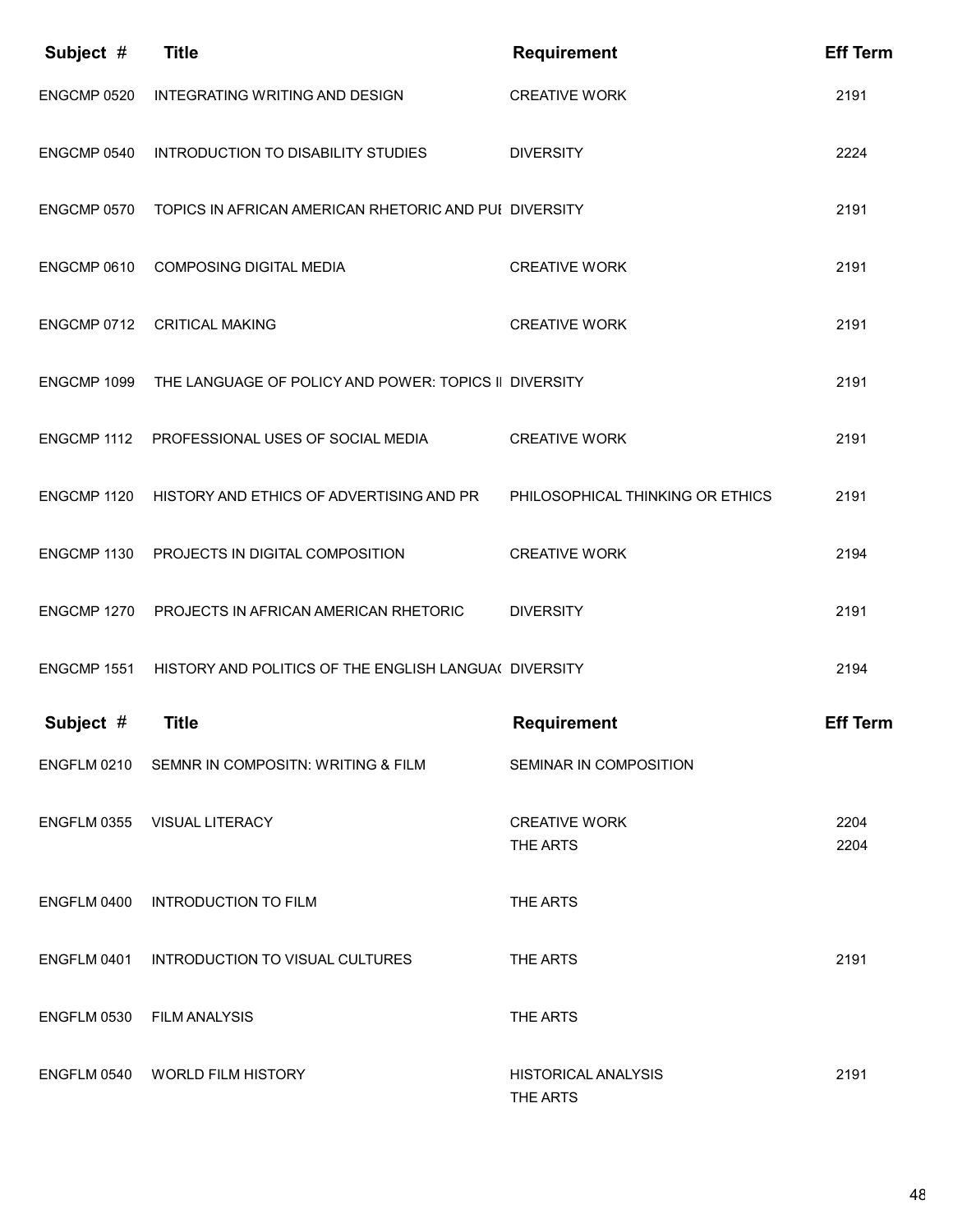| Subject #   | <b>Title</b>                                                             | <b>Requirement</b>                           | <b>Eff Term</b>      |
|-------------|--------------------------------------------------------------------------|----------------------------------------------|----------------------|
| ENGFLM 0570 | AN INTRODUCTION TO NEW MEDIA                                             | THE ARTS                                     |                      |
| ENGFLM 0585 | TECHNOLOGIES OF THE BODY                                                 | <b>CREATIVE WORK</b><br><b>DIVERSITY</b>     | 2191<br>2204         |
|             | ENGFLM 0590 PRODUCTION AND CRITICISM                                     | <b>CREATIVE WORK</b>                         | 2191                 |
|             | ENGFLM 0712 CRITICAL MAKING                                              | <b>CREATIVE WORK</b>                         | 2191                 |
|             | ENGFLM 1226 EASTERN EUROPEAN COMMUNISM AT THE MOVIES HISTORICAL ANALYSIS | SPECIFIC GEOGRAPHIC REGION<br>THE ARTS       | 2191<br>2191<br>2191 |
| ENGFLM 1390 | <b>CONTEMPORARY FILM</b>                                                 | THE ARTS                                     | 2191                 |
|             | ENGFLM 1410 BOLLYWOOD AND INDIAN CINEMA                                  | CROSS-CULTURAL AWARENESS<br><b>DIVERSITY</b> | 2191<br>2191         |
|             | ENGFLM 1420 TRANSNATIONAL EAST ASIAN CINEMAS                             | CROSS-CULTURAL AWARENESS<br><b>DIVERSITY</b> | 2191<br>2191         |
|             | ENGFLM 1479 CHILDREN AND MEDIA                                           | THE ARTS                                     |                      |
| ENGFLM 1483 | <b>FILM SOUND</b>                                                        | THE ARTS                                     |                      |
|             | ENGFLM 1485 FILM AND POLITICS                                            | THE ARTS                                     | 2191                 |
|             | ENGFLM 1486 PHOTOGRAPHY & ITS SOCIAL AND POLITICAL CONT THE ARTS         |                                              |                      |
|             | ENGFLM 1487 FILM CENSORSHIP AND AMERICAN CULTURE                         | HISTORICAL ANALYSIS                          | 2191                 |
|             | ENGFLM 1490 POLITICAL MEDIA                                              | <b>HISTORICAL ANALYSIS</b>                   | 2191                 |
|             | ENGFLM 1493 THE CITY MADE STRANGE                                        | SPECIFIC GEOGRAPHIC REGION<br>THE ARTS       | 2191                 |
|             | ENGFLM 1497 URBAN SCAVENGING                                             | <b>CREATIVE WORK</b>                         | 2191                 |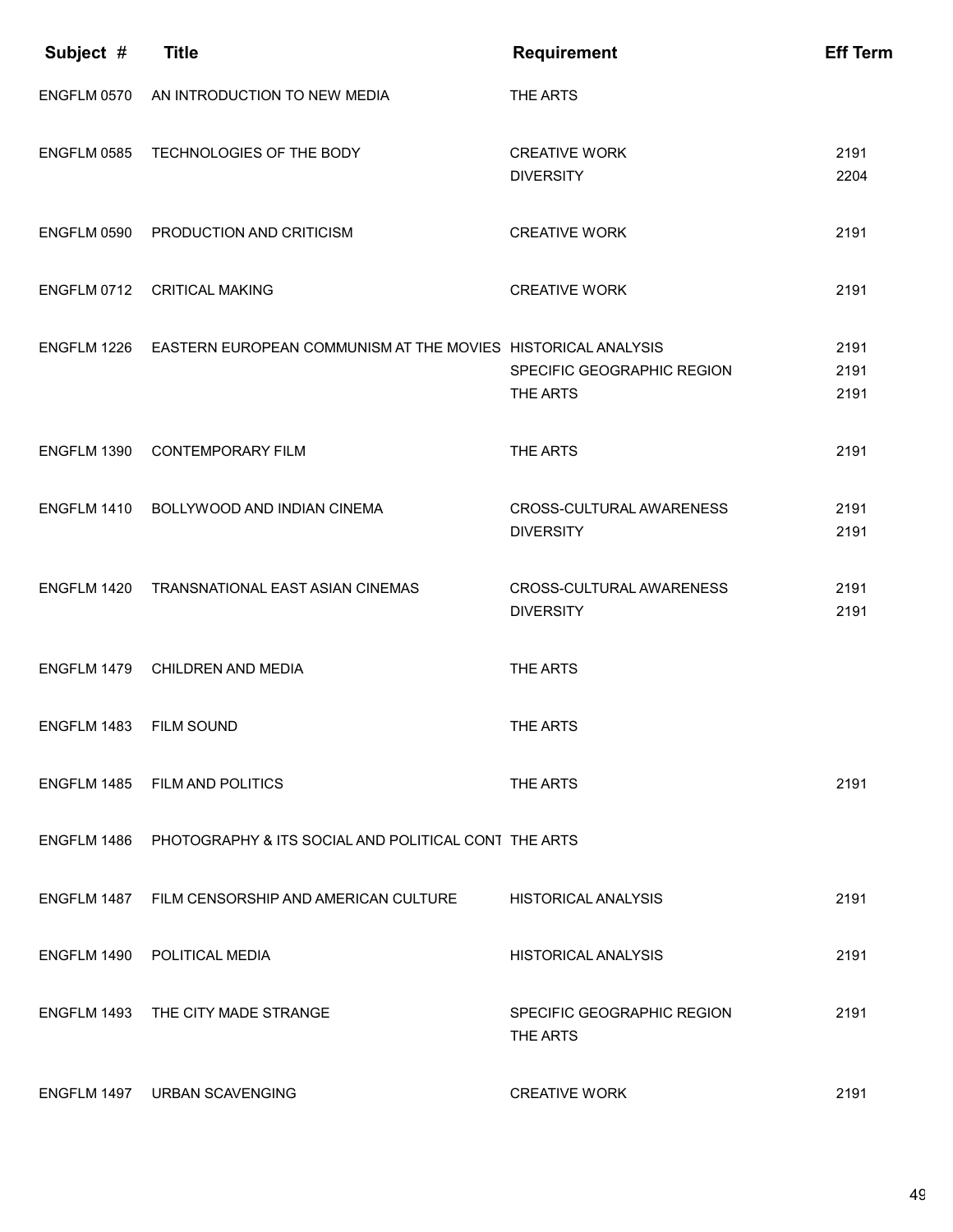| Subject #   | <b>Title</b>                                            | <b>Requirement</b>                              | <b>Eff Term</b> |
|-------------|---------------------------------------------------------|-------------------------------------------------|-----------------|
| ENGFLM 1533 | DISABILITY IN FILM AND TELEVISION                       | <b>DIVERSITY</b><br>THE ARTS                    | 2214<br>2214    |
|             | ENGFLM 1585 CINEMA AND REVOLUTION                       | CROSS-CULTURAL AWARENESS<br><b>DIVERSITY</b>    | 2191<br>2191    |
| ENGFLM 1615 | THE WAR FILM                                            | THE ARTS                                        |                 |
| ENGFLM 1671 | MAKING THE DOCUMENTARY                                  | <b>CREATIVE WORK</b>                            | 2191            |
| ENGFLM 1683 | <b>DOCUMENTARY FILM</b>                                 | THE ARTS                                        | 2191            |
| ENGFLM 1703 | <b>GENDER AND FILM</b>                                  | <b>DIVERSITY</b>                                | 2191            |
| ENGFLM 1752 | <b>TV ANALYSIS</b>                                      | THE ARTS                                        | 2191            |
| ENGFLM 1790 | FILM AND LITERATURE                                     | THE ARTS                                        | 2191            |
|             |                                                         |                                                 |                 |
| Subject #   | <b>Title</b>                                            | <b>Requirement</b>                              | <b>Eff Term</b> |
| ENGLIT 0300 | INTRODUCTION TO LITERATURE                              | <b>LITERATURE</b>                               |                 |
| ENGLIT 0310 | THE DRAMATIC IMAGINATION                                | <b>LITERATURE</b>                               |                 |
|             | ENGLIT 0315 READING POETRY                              | <b>LITERATURE</b>                               |                 |
|             | ENGLIT 0318 WRITING IN PARIS                            | <b>LITERATURE</b><br>SPECIFIC GEOGRAPHIC REGION | 2204<br>2204    |
|             | ENGLIT 0321 STORY AND STYLE                             | <b>LITERATURE</b>                               |                 |
|             | ENGLIT 0325 THE SHORT STORY                             | <b>LITERATURE</b>                               |                 |
| ENGLIT 0330 | GREAT BOOKS: (PART 1)A SEMINAR IN THE MODERN LITERATURE |                                                 |                 |
| ENGLIT 0331 | GREAT BOOKS: (PART 2)A SEMINAR IN THE MODERN LITERATURE |                                                 |                 |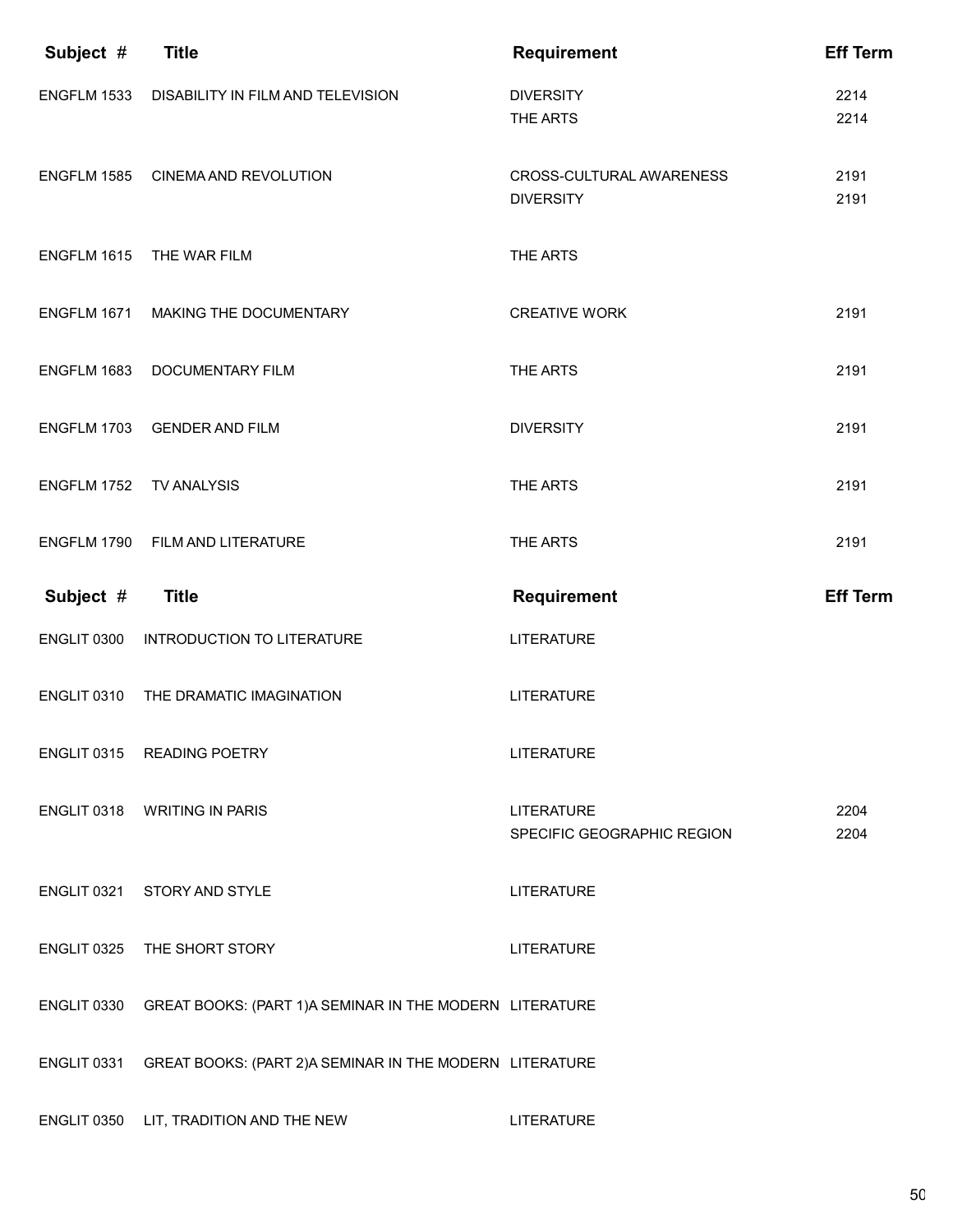| Subject #          | <b>Title</b>                               | <b>Requirement</b>                              | <b>Eff Term</b> |
|--------------------|--------------------------------------------|-------------------------------------------------|-----------------|
| ENGLIT 0354        | <b>WORDS AND IMAGES</b>                    | <b>LITERATURE</b>                               |                 |
| ENGLIT 0360        | WOMEN AND LITERATURE                       | <b>LITERATURE</b>                               |                 |
| ENGLIT 0365        | <b>IMAGINING SOCIAL JUSTICE</b>            | <b>DIVERSITY</b><br><b>LITERATURE</b>           | 2191            |
| ENGLIT 0370        | LITERATURE AND IDEAS                       | <b>LITERATURE</b>                               |                 |
| ENGLIT 0375        | <b>INTRODUCTION TO OPERA</b>               | THE ARTS                                        |                 |
| ENGLIT 0380        | SLOVAK TRANSATLANTIC CULTURES              | <b>HISTORICAL ANALYSIS</b><br><b>LITERATURE</b> | 2191            |
| ENGLIT 0399        | NARRATIVE AND TECHNOLOGY                   | <b>LITERATURE</b>                               |                 |
| ENGLIT 0400        | <b>INTRODUCTION TO FILM</b>                | THE ARTS                                        |                 |
| ENGLIT 0500        | INTRO TO CRITICAL READING                  | <b>LITERATURE</b>                               |                 |
| <b>ENGLIT 0505</b> | HOW TO DO THINGS WITH LITERATURE 1         | <b>LITERATURE</b>                               |                 |
| ENGLIT 0506        | HOW TO DO THINGS WITH LITERATURE 2         | <b>LITERATURE</b>                               |                 |
|                    | ENGLIT 0510 MAKING THE BOOK                | <b>LITERATURE</b>                               |                 |
|                    | ENGLIT 0512 NARRATIVE AND TECHNOLOGY       | <b>LITERATURE</b>                               |                 |
| ENGLIT 0515        | CONTEMPORARY AFRICAN AMER POETRY           | <b>LITERATURE</b>                               |                 |
| ENGLIT 0521        | SCAN CULTURE: SURVEILLANCE AND THE DIGITAL | <b>LITERATURE</b>                               | 2191            |
| ENGLIT 0530        | <b>FILM ANALYSIS</b>                       | THE ARTS                                        |                 |
| ENGLIT 0541        | LITERATURE AND MEDICINE                    | <b>LITERATURE</b>                               |                 |
| ENGLIT 0550        | INTRODUCTION TO POPULAR CULTURE            | <b>LITERATURE</b>                               |                 |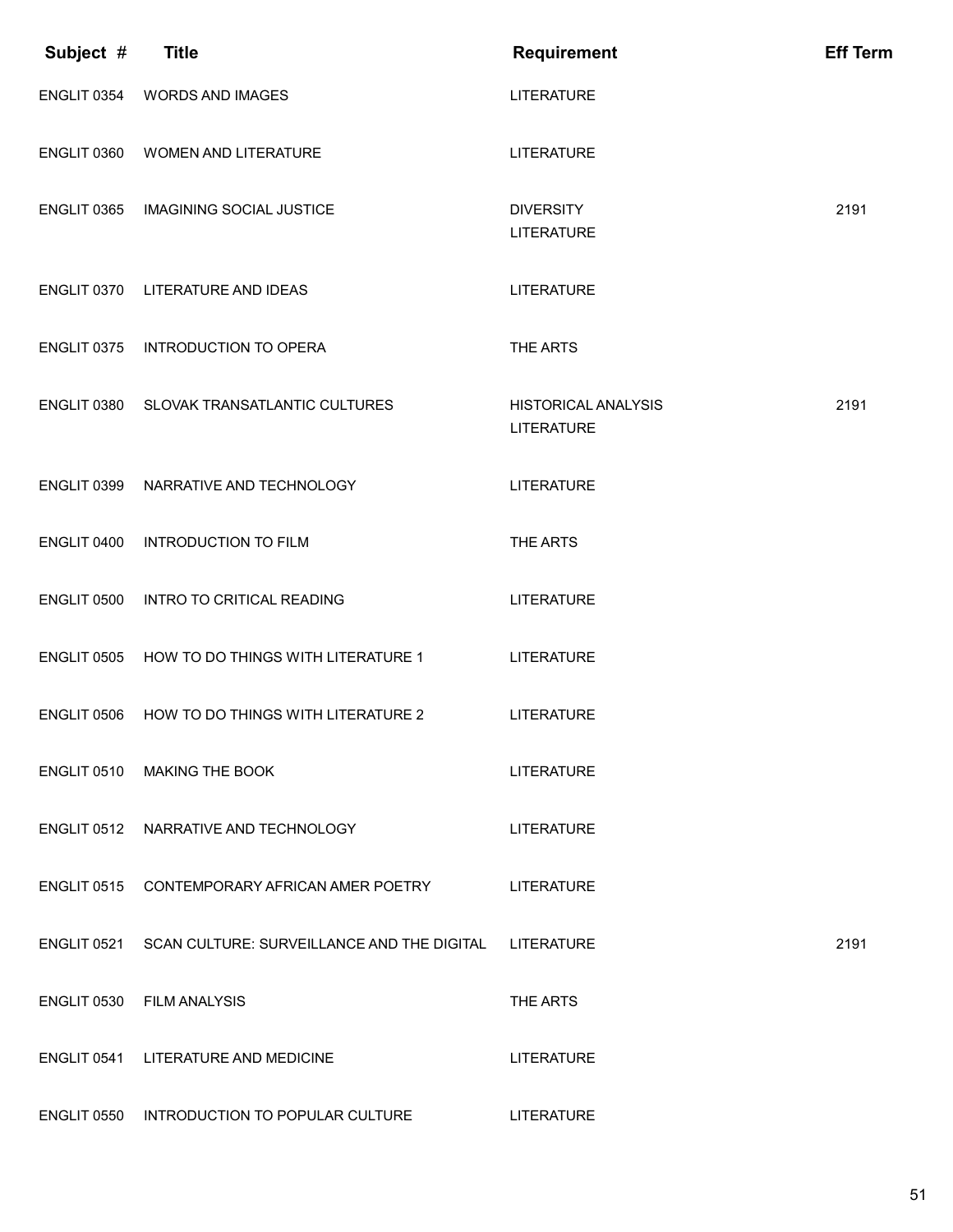| Subject #   | <b>Title</b>                                | <b>Requirement</b>                                                       | <b>Eff Term</b> |
|-------------|---------------------------------------------|--------------------------------------------------------------------------|-----------------|
| ENGLIT 0560 | CHILDREN AND CULTURE                        | <b>LITERATURE</b>                                                        |                 |
| ENGLIT 0562 | CHILDHOOD'S BOOKS                           | <b>HISTORICAL ANALYSIS</b><br><b>LITERATURE</b>                          | 2191            |
| ENGLIT 0570 | AMERICAN LITERARY TRADITIONS                | <b>LITERATURE</b>                                                        |                 |
| ENGLIT 0572 | <b>INTRODUCTION AFRCN LITERATURE</b>        | <b>LITERATURE</b>                                                        |                 |
|             | ENGLIT 0573 LITERATURE OF THE AMERICAS      | <b>CROSS-CULTURAL AWARENESS</b><br><b>DIVERSITY</b><br><b>LITERATURE</b> | 2191<br>2191    |
| ENGLIT 0580 | INTRODUCTION TO SHAKESPEARE                 | <b>LITERATURE</b>                                                        |                 |
| ENGLIT 0590 | <b>FORMATIVE MASTERPIECES</b>               | <b>LITERATURE</b><br>SPECIFIC GEOGRAPHIC REGION                          | 2191            |
| ENGLIT 0597 | <b>BIBLE AS LITERATURE</b>                  | <b>LITERATURE</b>                                                        |                 |
| ENGLIT 0610 | <b>WOMEN AND LITERATURE</b>                 | <b>LITERATURE</b>                                                        |                 |
| ENGLIT 0612 | LITERATURE AND SCIENCE                      | <b>HISTORICAL ANALYSIS</b><br>LITERATURE                                 | 2191<br>2191    |
| ENGLIT 0613 | ASIAN AMERICAN LITERATURE                   | <b>DIVERSITY</b><br><b>LITERATURE</b>                                    | 2191            |
|             | ENGLIT 0615 LITERATURE AND RACE             | <b>DIVERSITY</b><br><b>LITERATURE</b>                                    | 2191            |
| ENGLIT 0616 | EXILES, NOMADS AND MIGRANTS                 | <b>LITERATURE</b>                                                        |                 |
|             | ENGLIT 0617 CHANGING FAMILIES IN LITERATURE | <b>LITERATURE</b>                                                        |                 |
| ENGLIT 0618 | WAR                                         | <b>LITERATURE</b>                                                        |                 |
| ENGLIT 0620 | THE GRAPHIC NOVEL                           | <b>LITERATURE</b>                                                        |                 |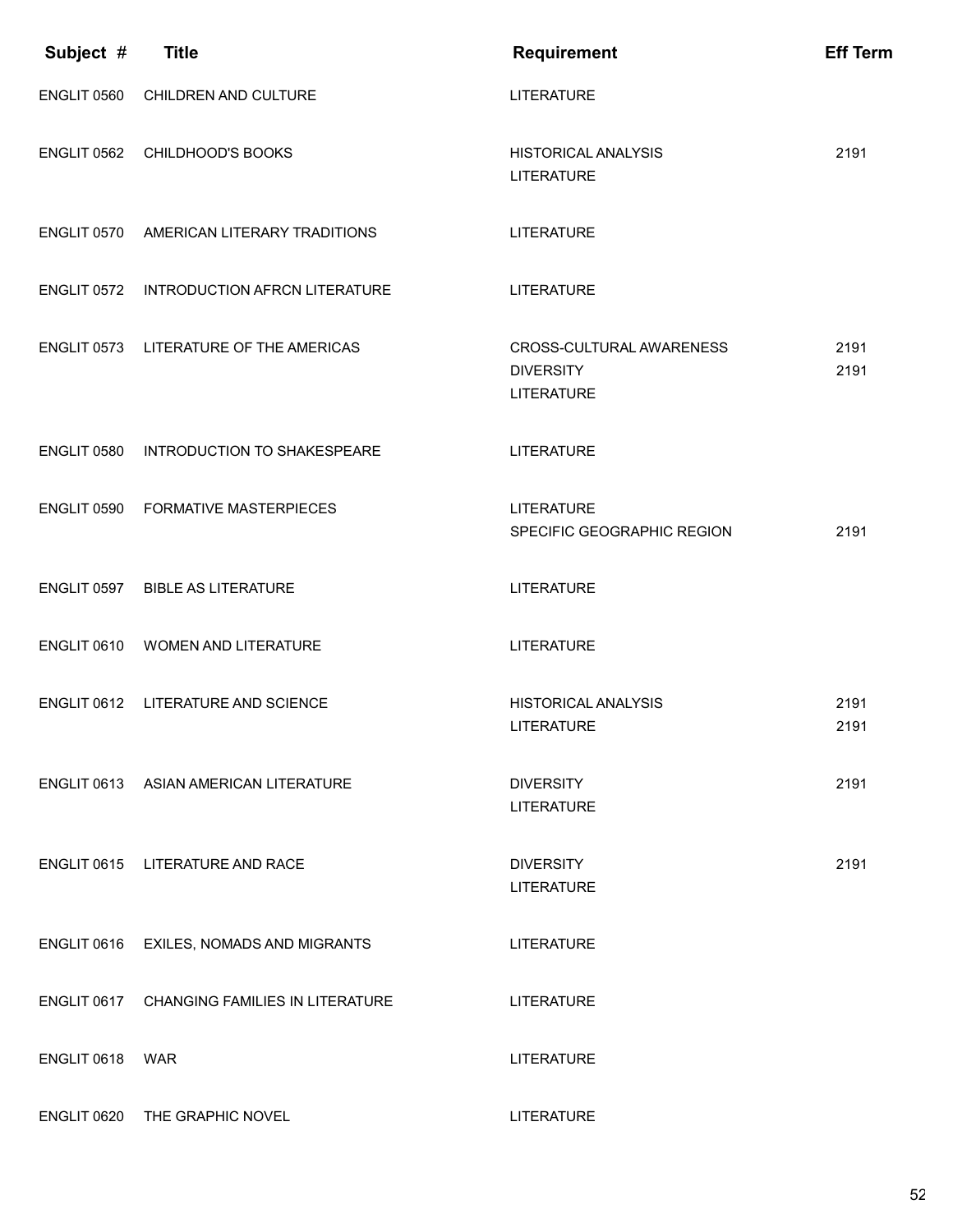| Subject #   | <b>Title</b>                                             | <b>Requirement</b>                        | <b>Eff Term</b> |
|-------------|----------------------------------------------------------|-------------------------------------------|-----------------|
| ENGLIT 0621 | INTRO TO AFRICAN-AMER LIT: DEBATES & APPROACH LITERATURE |                                           |                 |
| ENGLIT 0625 | DETECTIVE FICTION                                        | <b>LITERATURE</b>                         |                 |
| ENGLIT 0626 | <b>SCIENCE FICTION</b>                                   | <b>LITERATURE</b>                         |                 |
|             | ENGLIT 0627 LITERATURE OF SPORTS                         | <b>LITERATURE</b>                         |                 |
| ENGLIT 0628 | <b>WORKING CLASS LITERATURE</b>                          | <b>LITERATURE</b>                         |                 |
| ENGLIT 0629 | THE WILD WEST                                            | <b>LITERATURE</b>                         |                 |
|             | ENGLIT 0630 SEXUALITY AND REPRESENTATION                 | <b>DIVERSITY</b><br><b>LITERATURE</b>     | 2191            |
|             | ENGLIT 0635 NEW LITERATURE                               | <b>LITERATURE</b>                         |                 |
| ENGLIT 0636 | THE GOTHIC IMAGINATION                                   | <b>LITERATURE</b>                         |                 |
| ENGLIT 0637 | <b>HORROR LITERATURE</b>                                 | <b>LITERATURE</b>                         |                 |
| ENGLIT 0638 | <b>STEAMPUNK</b>                                         | <b>CREATIVE WORK</b><br><b>LITERATURE</b> | 2191<br>2191    |
| ENGLIT 0641 | <b>TRAGEDY</b>                                           | <b>LITERATURE</b>                         |                 |
| ENGLIT 0642 | <b>COMEDY</b>                                            | <b>LITERATURE</b>                         |                 |
| ENGLIT 0643 | <b>SATIRE</b>                                            | <b>LITERATURE</b>                         |                 |
| ENGLIT 0644 | MYTH AND FOLKTALE                                        | <b>LITERATURE</b>                         |                 |
| ENGLIT 0645 | <b>FANTASY AND ROMANCE</b>                               | <b>LITERATURE</b>                         |                 |
| ENGLIT 0646 | APOCALYPSE                                               | <b>LITERATURE</b>                         |                 |
|             | ENGLIT 0647 HARRY POTTER: BLOOD, POWER, CULTURE          | <b>LITERATURE</b>                         |                 |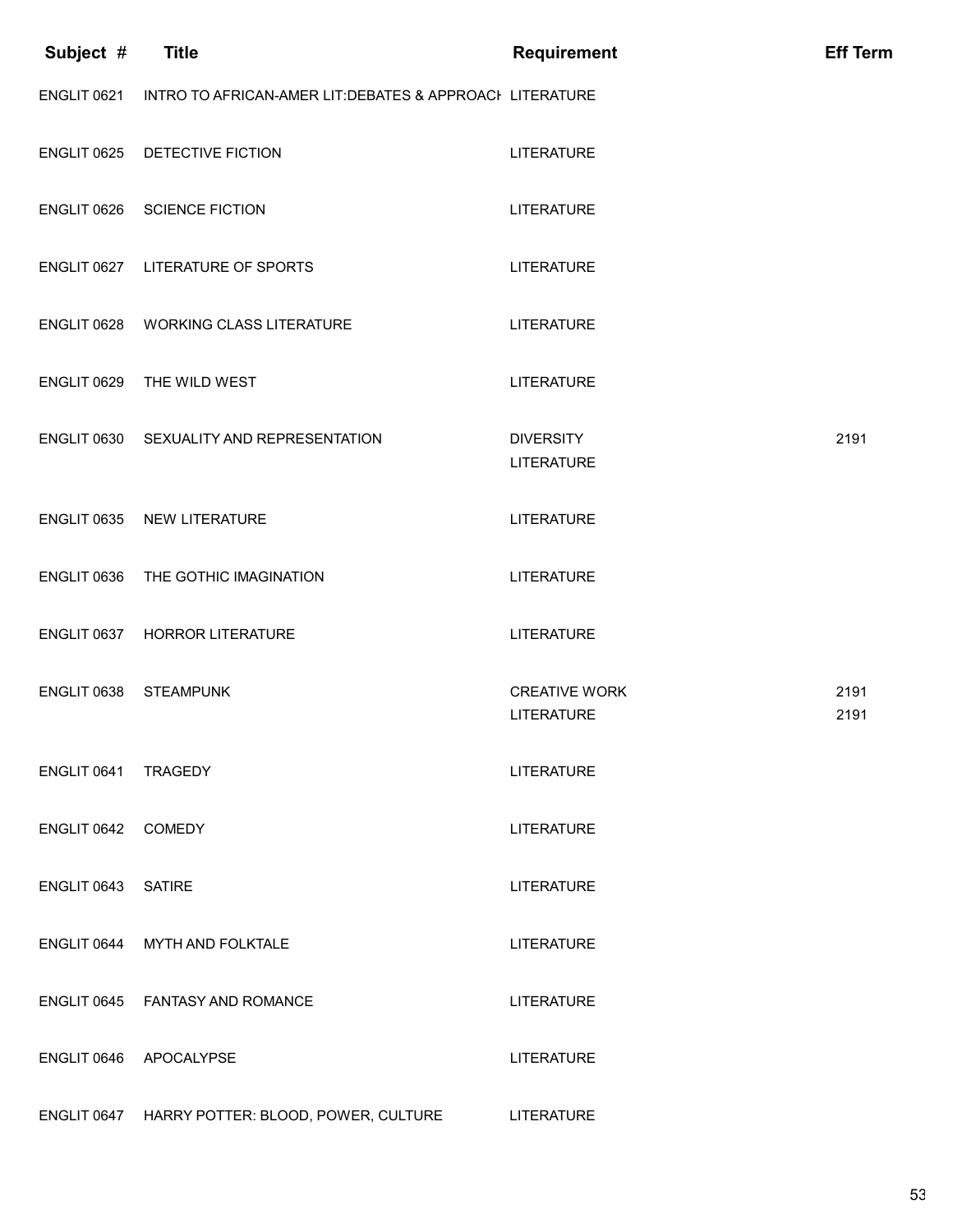| Subject #          | <b>Title</b>                                            | <b>Requirement</b>                                                  | <b>Eff Term</b>      |
|--------------------|---------------------------------------------------------|---------------------------------------------------------------------|----------------------|
| ENGLIT 0648        | NARRATIVE AND GRAPHIC PERSPECTIVES IN HEALTI LITERATURE |                                                                     | 2211                 |
| <b>ENGLIT 0655</b> | REPRESENTING ADOLESCENCE                                | <b>LITERATURE</b>                                                   |                      |
| ENGLIT 0670        | QUEER AND TRANSGENDER LITERATURE                        | <b>DIVERSITY</b><br><b>HISTORICAL ANALYSIS</b><br><b>LITERATURE</b> | 2191<br>2191<br>2191 |
|                    | ENGLIT 0702 INTRODUCTION TO GAME STUDIES                | <b>CREATIVE WORK</b><br><b>LITERATURE</b>                           | 2191<br>2191         |
| ENGLIT 0710        | CONTEMPORARY ENVIRON LIT                                | <b>LITERATURE</b>                                                   |                      |
| <b>ENGLIT 0712</b> | <b>CRITICAL MAKING</b>                                  | <b>CREATIVE WORK</b>                                                | 2191                 |
| ENGLIT 0715        | AUSTEN AND BRONTE                                       | <b>LITERATURE</b>                                                   | 2191                 |
|                    | ENGLIT 0717 THE FAIRY TRADITION AND FAIRY TALES         | <b>LITERATURE</b>                                                   | 2214                 |
| ENGLIT 0720        | <b>GLOBAL FICTIONS</b>                                  | <b>GLOBAL ISSUES</b><br><b>LITERATURE</b>                           | 2191                 |
| ENGLIT 0725        | INTRODUCTION TO TRANSLATION STUDIES                     | <b>LITERATURE</b>                                                   | 2191                 |
|                    | ENGLIT 0730 ARCHIVAL RESEARCH METHODS                   | <b>CREATIVE WORK</b>                                                | 2191                 |
|                    | ENGLIT 0732 POST-DIGITAL GAMING                         | <b>CREATIVE WORK</b>                                                | 2211                 |
| ENGLIT 0800        | CLIMATE, WEATHER, AND LITERATURE                        | <b>HISTORICAL ANALYSIS</b><br><b>LITERATURE</b>                     | 2204<br>2204         |
| ENGLIT 0812        | MEDIA/ECOLOGY                                           | <b>LITERATURE</b>                                                   | 2191                 |
|                    | ENGLIT 0815 IRISH LITERATURE                            | <b>LITERATURE</b>                                                   | 2191                 |
|                    | ENGLIT 0850 THE FEMALE HERO                             | <b>LITERATURE</b>                                                   | 2211                 |
|                    | ENGLIT 0880 SHAKESPEARE AND SOCIAL JUSTICE              | <b>DIVERSITY</b>                                                    | 2211                 |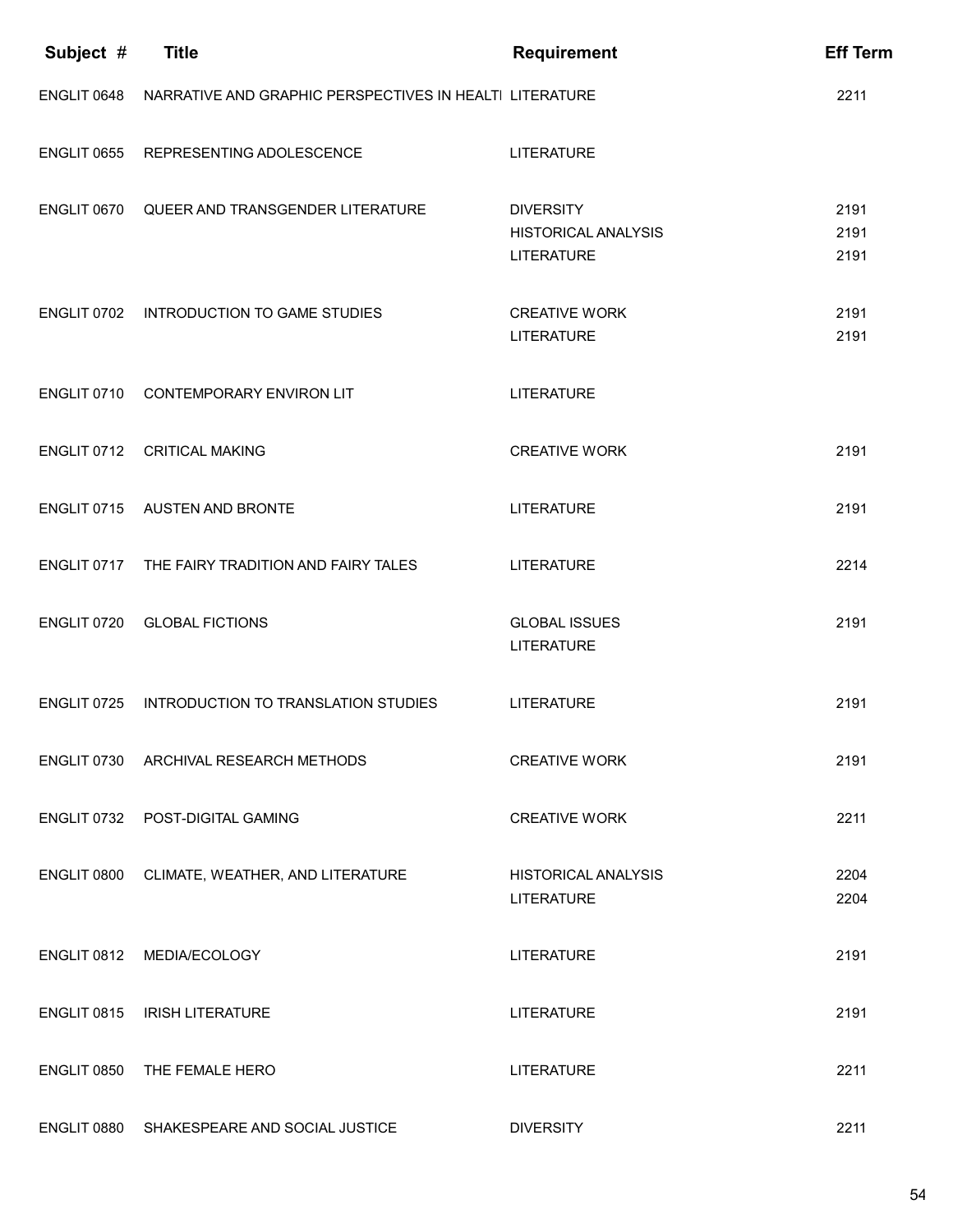| Subject #   | <b>Title</b>                                                      | <b>Requirement</b>                              | <b>Eff Term</b> |
|-------------|-------------------------------------------------------------------|-------------------------------------------------|-----------------|
| ENGLIT 0880 | SHAKESPEARE AND SOCIAL JUSTICE                                    | <b>LITERATURE</b>                               | 2211            |
| ENGLIT 1001 | <b>INTERACTIVE LITERATURE</b>                                     | <b>LITERATURE</b>                               | 2191            |
| ENGLIT 1002 | <b>CRITICAL GAME STUDIES</b>                                      | <b>LITERATURE</b>                               | 2191            |
| ENGLIT 1005 | LITERATURE AND THE ENVIRONMENT                                    | <b>HISTORICAL ANALYSIS</b><br><b>LITERATURE</b> | 2191<br>2191    |
| ENGLIT 1009 | JRR TOLKIEN AND COUNTERCULTURE                                    | <b>LITERATURE</b>                               | 2191            |
| ENGLIT 1010 | MAGICAL NATURE BEFORE THE MODERN WORLD                            | <b>LITERATURE</b>                               | 2191            |
| ENGLIT 1011 | MILTON TO MINECRAFT: ART, NATURE, AND TECHNO LITERATURE           |                                                 | 2201            |
| ENGLIT 1015 | <b>UNRULY BODIES</b>                                              | <b>DIVERSITY</b><br><b>LITERATURE</b>           | 2211<br>2211    |
| ENGLIT 1020 | HISTORY OF LITERARY CRITICISM                                     | <b>LITERATURE</b>                               | 2191            |
| ENGLIT 1028 | LITERATURE AND PSYCHOANALYSIS                                     | <b>LITERATURE</b>                               | 2191            |
| ENGLIT 1100 | <b>MEDIEVAL IMAGINATION</b>                                       | <b>LITERATURE</b>                               | 2191            |
|             | ENGLIT 1101 INVENTION OF ENGLISH                                  | <b>HISTORICAL ANALYSIS</b><br><b>LITERATURE</b> | 2191<br>2191    |
| ENGLIT 1115 | <b>CHAUCER</b>                                                    | <b>LITERATURE</b>                               | 2191            |
|             | ENGLIT 1125 MASTERPIECES OF RENAISSANCE LITERATURE                | <b>HISTORICAL ANALYSIS</b><br><b>LITERATURE</b> | 2191<br>2191    |
|             | ENGLIT 1126 ADVANCED SHAKESPEARE                                  | <b>LITERATURE</b>                               | 2191            |
|             | ENGLIT 1128 SHAKESPEARE'S SEXUALITIES                             | <b>LITERATURE</b>                               | 2191            |
| ENGLIT 1135 | LITERATURE, MEDIA SCIENCE IN THE AGE OF SHAKE HISTORICAL ANALYSIS | <b>LITERATURE</b>                               | 2191<br>2191    |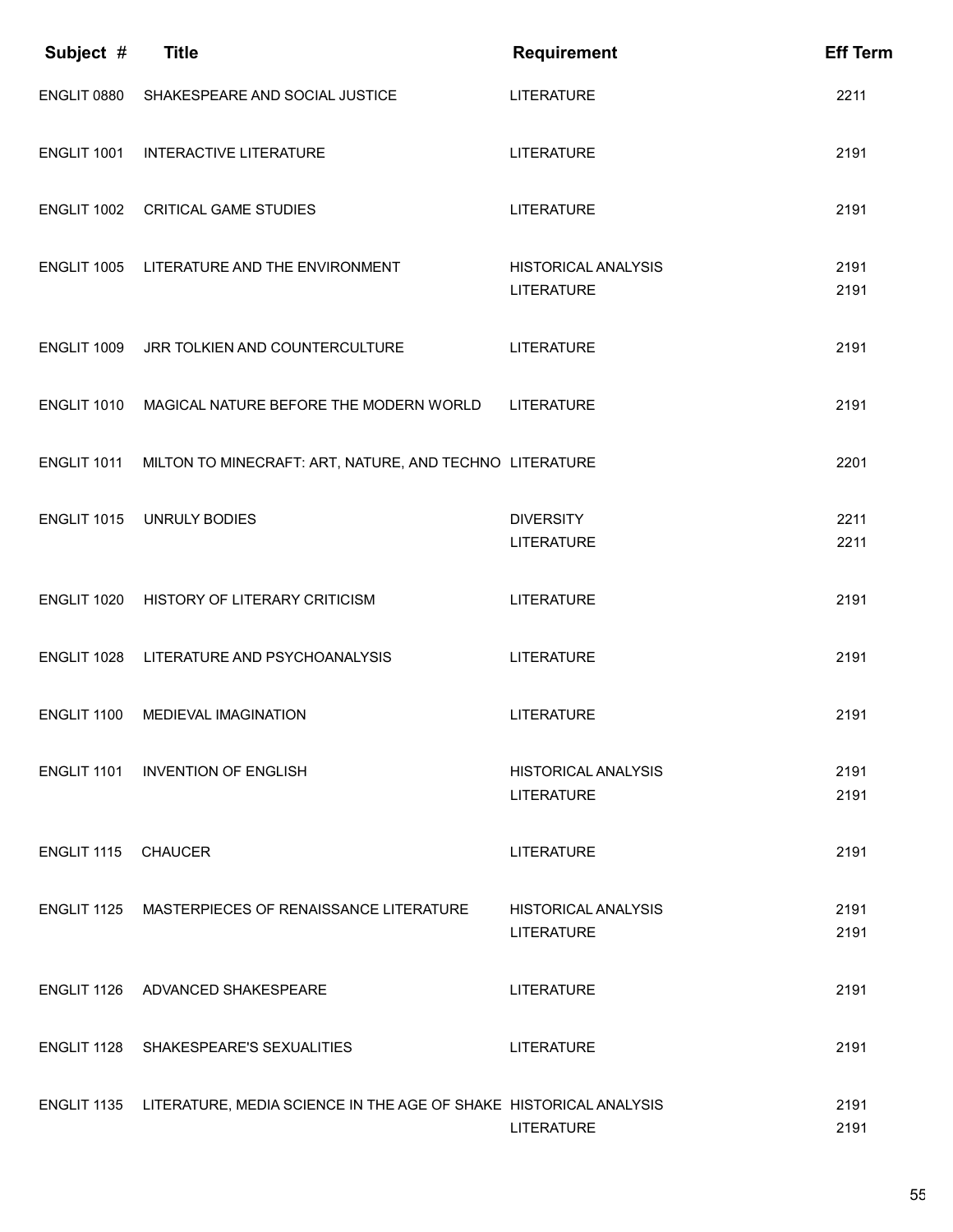| Subject #   | <b>Title</b>                                                             | <b>Requirement</b>                                           | <b>Eff Term</b>      |
|-------------|--------------------------------------------------------------------------|--------------------------------------------------------------|----------------------|
| ENGLIT 1142 | <b>ANCIENT EPIC</b>                                                      | <b>LITERATURE</b>                                            | 2191                 |
| ENGLIT 1150 | ENLIGHTENMENT TO REVOLUTION                                              | <b>HISTORICAL ANALYSIS</b><br><b>LITERATURE</b>              | 2191<br>2191         |
| ENGLIT 1170 | <b>ROMANTIC NATURE</b>                                                   | <b>HISTORICAL ANALYSIS</b><br><b>LITERATURE</b>              | 2191<br>2191         |
| ENGLIT 1175 | 19TH CENTURY BRITISH LITERATURE                                          | <b>HISTORICAL ANALYSIS</b><br><b>LITERATURE</b>              | 2191<br>2191         |
| ENGLIT 1180 | HUMANS, ANIMALS, MACHINES                                                | <b>LITERATURE</b>                                            | 2191                 |
| ENGLIT 1181 | THE VICTORIAN NOVEL                                                      | <b>LITERATURE</b>                                            | 2191                 |
| ENGLIT 1199 | LONDON ACROSS HISTORY, LITERATURE AND FILM LITERATURE                    |                                                              |                      |
| ENGLIT 1200 | AMERICAN LITERATURE TO 1860                                              | <b>HISTORICAL ANALYSIS</b><br><b>LITERATURE</b>              | 2191<br>2191         |
| ENGLIT 1201 | DIGITAL NARRATIVE AND INTERACTIVE DESIGN                                 | <b>CREATIVE WORK</b>                                         | 2211                 |
| ENGLIT 1220 | CIVIL WAR TO WORLD WAR I IN AMERICAN LITERATU HISTORICAL ANALYSIS        | <b>LITERATURE</b>                                            | 2191<br>2191         |
|             | ENGLIT 1225 19TH CENTURY AFRICAN AMERICAN LITERATURE                     | <b>DIVERSITY</b><br>HISTORICAL ANALYSIS<br><b>LITERATURE</b> | 2191<br>2191<br>2191 |
|             | ENGLIT 1226 EASTERN EUROPEAN COMMUNISM AT THE MOVIES HISTORICAL ANALYSIS | SPECIFIC GEOGRAPHIC REGION<br>THE ARTS                       | 2191<br>2191<br>2191 |
|             | ENGLIT 1227 HARLEM RENAISSANCE                                           | <b>HISTORICAL ANALYSIS</b><br><b>LITERATURE</b>              | 2191<br>2191         |
| ENGLIT 1230 | 20TH CENTURY AFRICAN AMERICAN LITERATURE                                 | <b>DIVERSITY</b><br>HISTORICAL ANALYSIS<br><b>LITERATURE</b> | 2191<br>2191<br>2191 |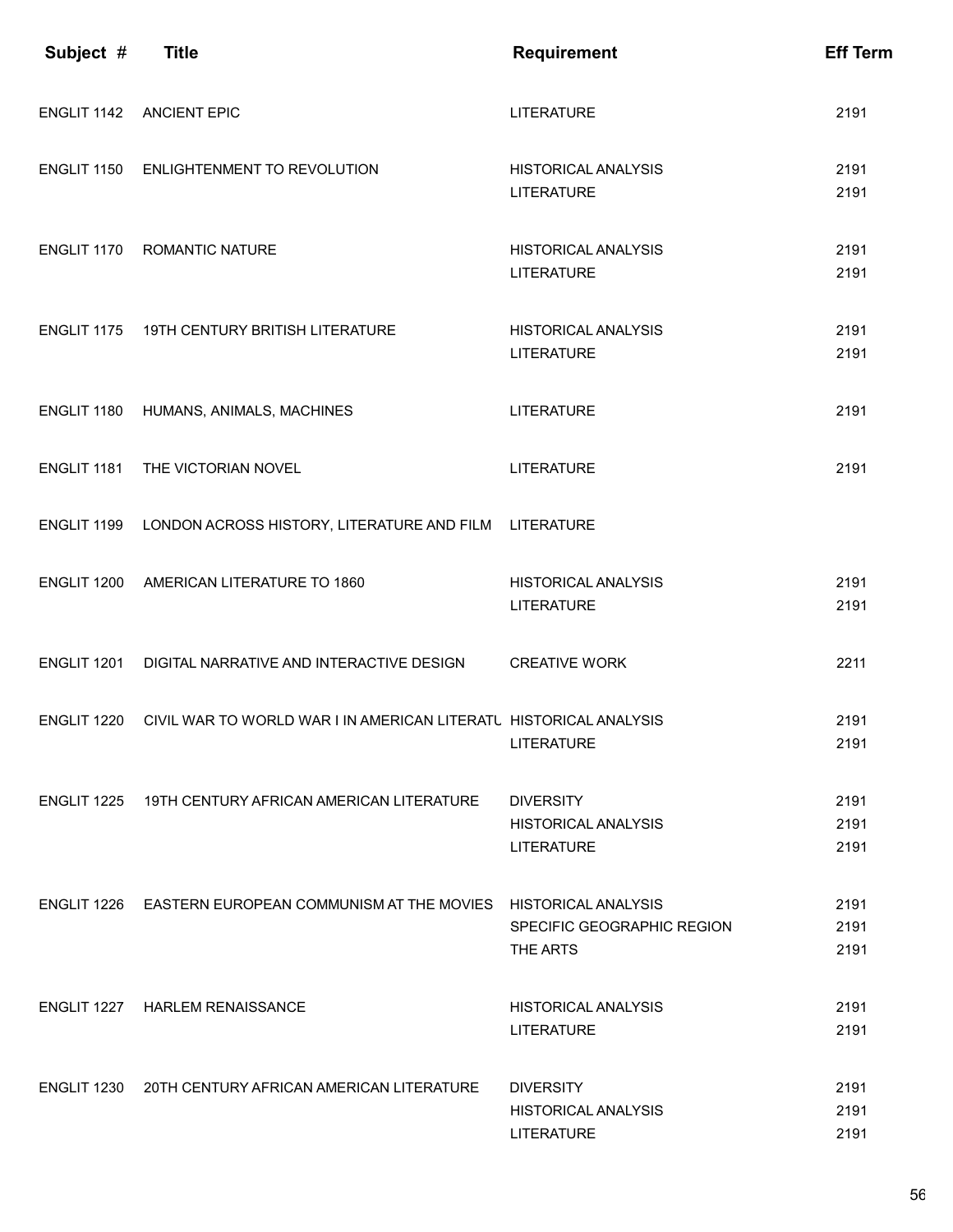| Subject #   | <b>Title</b>                                 | Requirement                                                                                 | <b>Eff Term</b>              |
|-------------|----------------------------------------------|---------------------------------------------------------------------------------------------|------------------------------|
|             | ENGLIT 1247 AUGUST WILSON                    | <b>LITERATURE</b>                                                                           | 2191                         |
| ENGLIT 1255 | THEATER AND ACTIVISM                         | <b>LITERATURE</b>                                                                           | 2191                         |
| ENGLIT 1258 | <b>ISRAELI AND PALESTINIAN LITERATURE</b>    | <b>LITERATURE</b>                                                                           | 2191                         |
|             | ENGLIT 1261 SPECULATIVE FICTION              | <b>DIVERSITY</b><br><b>LITERATURE</b>                                                       | 2191<br>2191                 |
|             | ENGLIT 1262 AFRICAN AMERICAN SCIENCE FICTION | <b>DIVERSITY</b><br><b>LITERATURE</b>                                                       | 2191<br>2191                 |
| ENGLIT 1325 | <b>MODERNISM</b>                             | <b>HISTORICAL ANALYSIS</b><br><b>LITERATURE</b>                                             | 2191<br>2191                 |
| ENGLIT 1345 | <b>DOCUPOETRY</b>                            | <b>CREATIVE WORK</b><br><b>LITERATURE</b>                                                   | 2201<br>2201                 |
|             | ENGLIT 1350 POSTMODERN LITERATURE            | <b>HISTORICAL ANALYSIS</b><br><b>LITERATURE</b>                                             | 2191<br>2191                 |
| ENGLIT 1355 | <b>VIRTUAL REALITY</b>                       | <b>CREATIVE WORK</b><br>PHILOSOPHICAL THINKING OR ETHICS                                    | 2191<br>2191                 |
| ENGLIT 1360 | TOPICS IN 20TH CENTURY LIT                   | <b>LITERATURE</b>                                                                           |                              |
| ENGLIT 1380 | <b>WORLD LITERATURE IN ENGLISH</b>           | <b>CROSS-CULTURAL AWARENESS</b><br><b>DIVERSITY</b><br><b>LITERATURE</b>                    | 2191<br>2191<br>2191         |
|             | ENGLIT 1382 PRIZED BOOKS                     | <b>DIVERSITY</b><br><b>GLOBAL ISSUES</b><br><b>HISTORICAL ANALYSIS</b><br><b>LITERATURE</b> | 2191<br>2191<br>2191<br>2191 |
|             | ENGLIT 1384 BANNED BOOKS                     | <b>GLOBAL ISSUES</b><br><b>LITERATURE</b>                                                   | 2191<br>2191                 |
| ENGLIT 1406 | US LATINX LITERATURE                         | <b>DIVERSITY</b>                                                                            | 2191                         |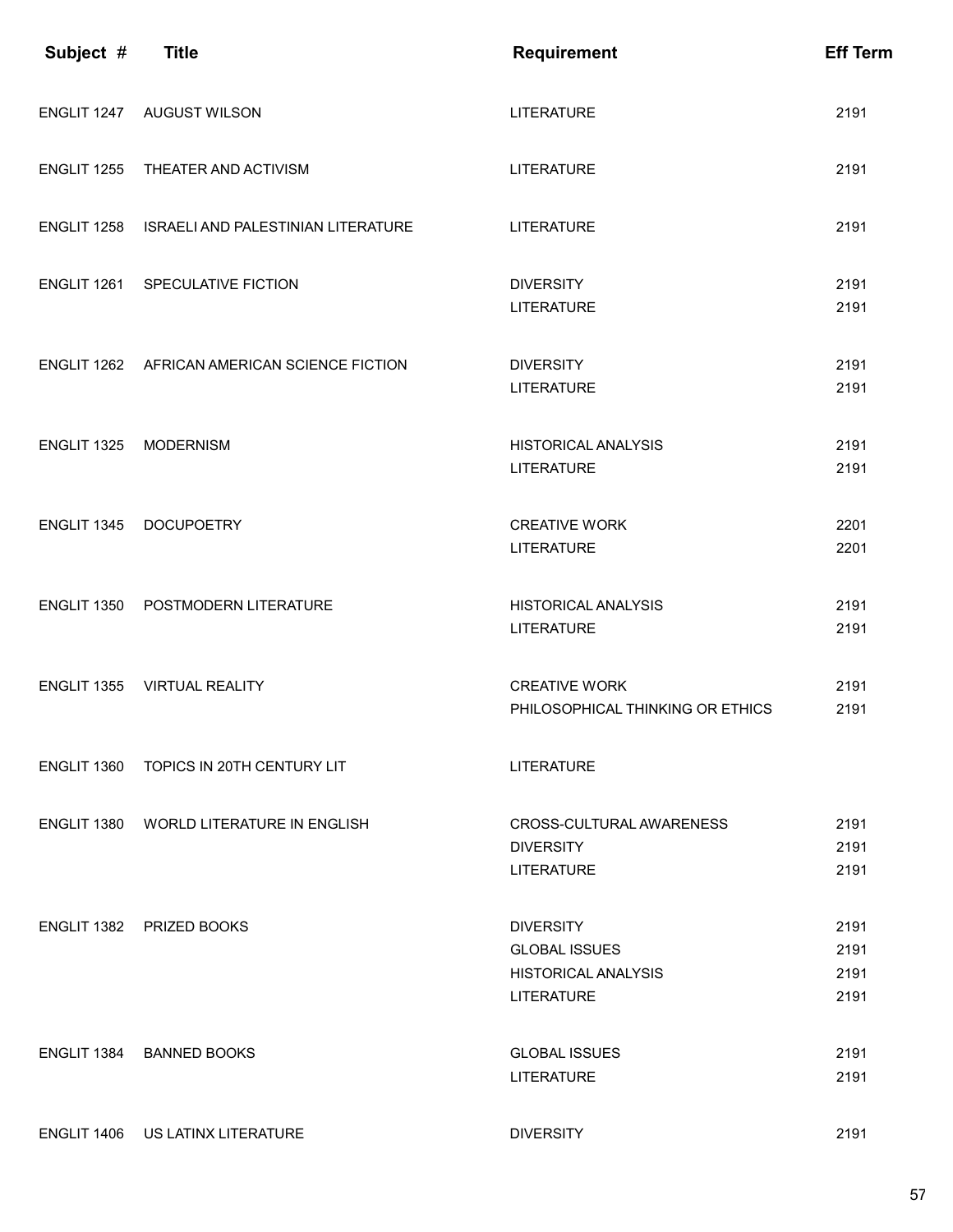| Subject #          | <b>Title</b>                                                         | <b>Requirement</b>                         | <b>Eff Term</b> |
|--------------------|----------------------------------------------------------------------|--------------------------------------------|-----------------|
| ENGLIT 1406        | US LATINX LITERATURE                                                 | <b>LITERATURE</b>                          | 2191            |
|                    | ENGLIT 1412 SECRET PITTSBURGH                                        | <b>CREATIVE WORK</b><br><b>LITERATURE</b>  | 2191<br>2191    |
| ENGLIT 1510        | KAFKA AND THE MODERN WORLD                                           | <b>LITERATURE</b>                          |                 |
| ENGLIT 1600        | COMPUTATIONAL METHODS IN HUMANITIES                                  | <b>QUANTITATIVE &amp; FORMAL REASONING</b> |                 |
| ENGLIT 1612        | THE AFRICAN NOVEL                                                    | <b>CROSS-CULTURAL AWARENESS</b>            | 2191            |
| ENGLIT 1615        | THE WAR FILM                                                         | THE ARTS                                   |                 |
| ENGLIT 1645        | CRITICAL APPROACHES TO CHILDREN LITERATURE LITERATURE                |                                            | 2191            |
| ENGLIT 1704        | <b>WOMEN NOVELISTS</b>                                               | <b>LITERATURE</b>                          | 2191            |
| ENGLIT 1719        | INTRODUCTION TO HOLOCAUST LITERATURE                                 | LITERATURE                                 | 2191            |
| ENGLIT 1730        | EXPRESSION OF FEELING IN CHINESE AND WESTER CROSS-CULTURAL AWARENESS | <b>LITERATURE</b>                          | 2191<br>2191    |
| ENGLIT 1756        | <b>BALLADS AND BLUES</b>                                             | <b>LITERATURE</b>                          | 2191            |
| Subject #          | <b>Title</b>                                                         | <b>Requirement</b>                         | <b>Eff Term</b> |
| ENGWRT 0400        | INTRODUCTION TO CREATIVE WRITING                                     | <b>CREATIVE WORK</b>                       | 2191            |
| ENGWRT 0530        | <b>INTRODUCTION TO POETRY</b>                                        | <b>CREATIVE WORK</b>                       | 2191            |
| ENGWRT 1245        | STUDIO IN AFRICAN AMERICAN POETRY AND POET CREATIVE WORK             | <b>DIVERSITY</b>                           | 2191<br>2191    |
| Subject #          | <b>Title</b>                                                         | <b>Requirement</b>                         | <b>Eff Term</b> |
| <b>FILMST 0001</b> | FILMMAKING 1: FUNDAMENTALS                                           | <b>CREATIVE WORK</b>                       | 2191            |
| <b>FILMST 0200</b> | BLACK AND WHITE PHOTOGRAPHY                                          | <b>CREATIVE WORK</b>                       | 2191            |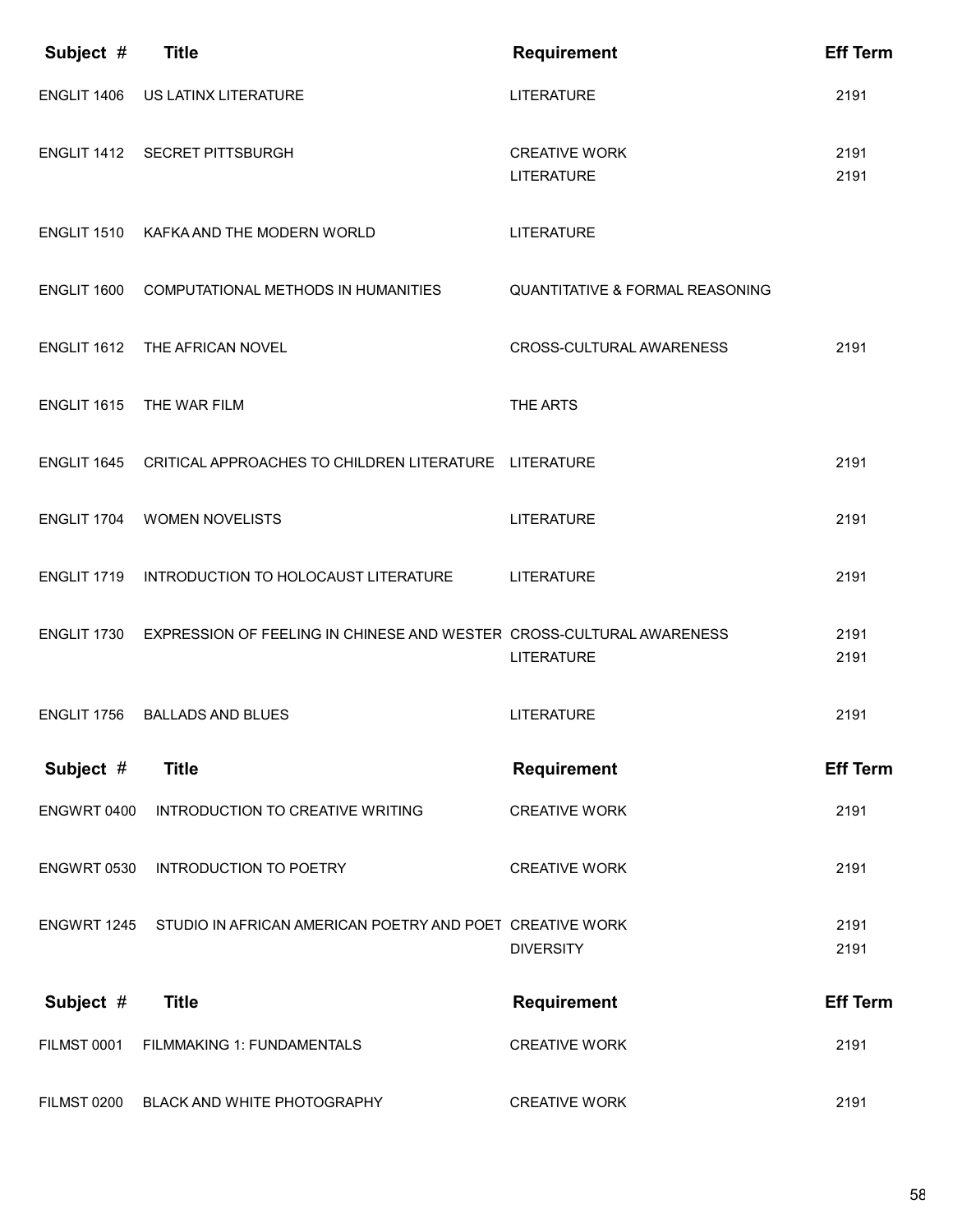| Subject #          | <b>Title</b>                                      | <b>Requirement</b>                              | <b>Eff Term</b> |
|--------------------|---------------------------------------------------|-------------------------------------------------|-----------------|
| <b>FILMST 0601</b> | FILMMAKING 2: SIGHT AND SOUND                     | <b>CREATIVE WORK</b>                            | 2191            |
| Subject #          | <b>Title</b>                                      | Requirement                                     | <b>Eff Term</b> |
| <b>FMST 0100</b>   | VISUAL LITERACY                                   | <b>CREATIVE WORK</b><br>THE ARTS                | 2204<br>2204    |
| <b>FMST 0120</b>   | <b>INTRODUCTION TO FILM</b>                       | THE ARTS                                        | 2191            |
| <b>FMST 0130</b>   | INTRODUCTION TO VISUAL CULTURE                    | THE ARTS                                        | 2191            |
| <b>FMST 0150</b>   | <b>FILM ANALYSIS</b>                              | THE ARTS                                        | 2191            |
| <b>FMST 0170</b>   | <b>WORLD FILM HISTORY</b>                         | <b>HISTORICAL ANALYSIS</b><br>THE ARTS          | 2191<br>2191    |
| <b>FMST 0280</b>   | HISTORY OF FRENCH CINEMA                          | SPECIFIC GEOGRAPHIC REGION<br>THE ARTS          |                 |
| <b>FMST 0301</b>   | HISTORY OF ITALIAN CINEMA                         | SPECIFIC GEOGRAPHIC REGION<br>THE ARTS          | 2204<br>2204    |
| <b>FMST 0302</b>   | <b>ITALIAN AMERICA ON SCREEN</b>                  | <b>HISTORICAL ANALYSIS</b><br><b>LITERATURE</b> | 2191<br>2191    |
| <b>FMST 0303</b>   | ITALIAN CINEMA ICONS                              | SPECIFIC GEOGRAPHIC REGION<br>THE ARTS          | 2214<br>2214    |
|                    | FMST 0320 RUSSIAN FILM EISENSTEIN AND COMPANY     | SPECIFIC GEOGRAPHIC REGION<br>THE ARTS          | 2191<br>2191    |
|                    | FMST 0321 RUSSIAN FILM STALIN TO PUTIN            | SPECIFIC GEOGRAPHIC REGION<br>THE ARTS          | 2191<br>2191    |
|                    | FMST 0335 SLOVAK, CZECH AND CENTRAL EUROPEAN FILM | SPECIFIC GEOGRAPHIC REGION                      | 2191            |
| <b>FMST 0505</b>   | INTRODUCTION TO NEW MEDIA                         | THE ARTS                                        | 2191            |
|                    | FMST 0710 FILMMAKING: PRODUCTION AND CRITICISM    | <b>CREATIVE WORK</b>                            | 2191            |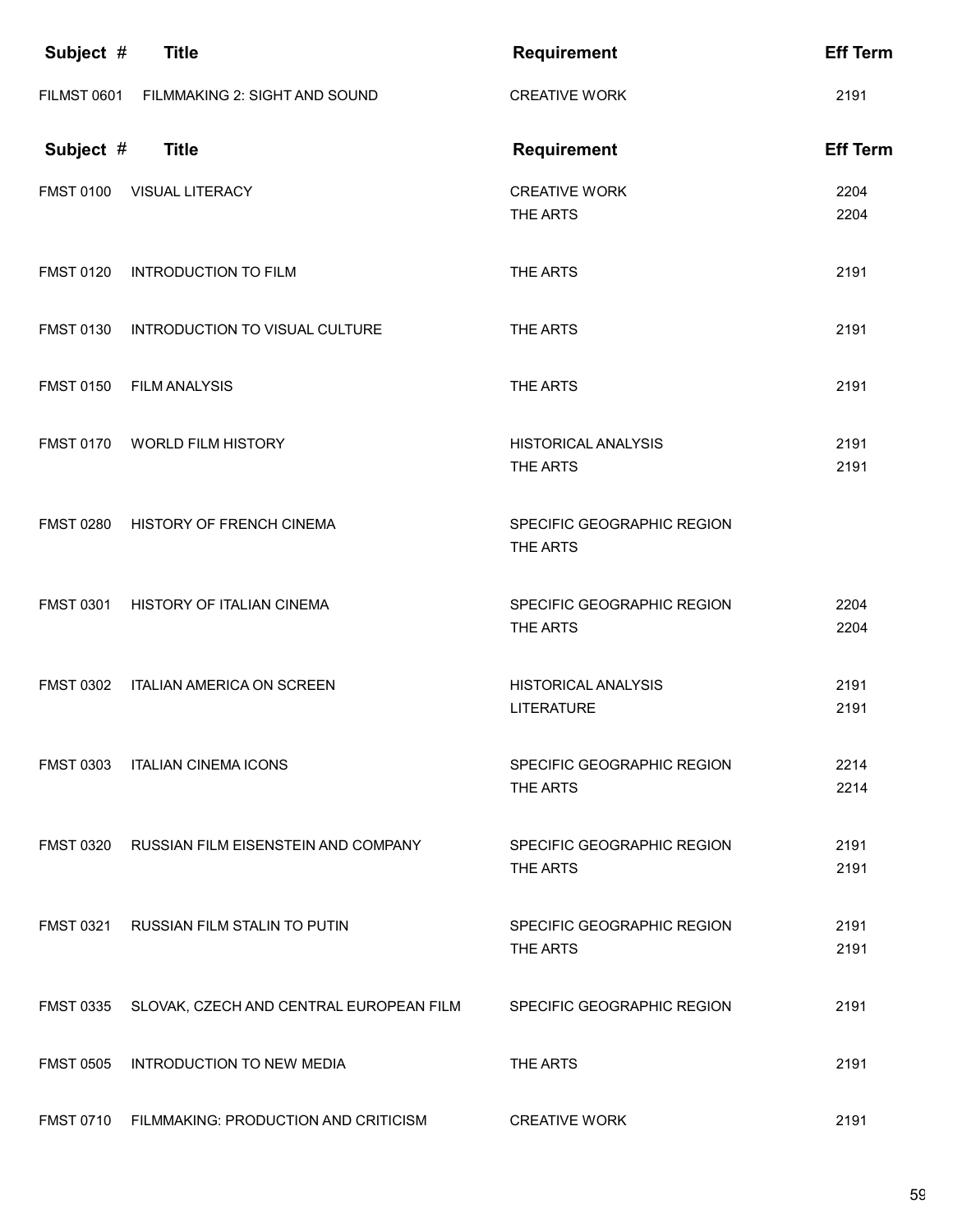| Subject #        | <b>Title</b>                                                                   | <b>Requirement</b>                     | <b>Eff Term</b> |
|------------------|--------------------------------------------------------------------------------|----------------------------------------|-----------------|
| <b>FMST 0760</b> | <b>CRITICAL MAKING</b>                                                         | <b>CREATIVE WORK</b>                   | 2191            |
| <b>FMST 0790</b> | TECHNOLOGIES OF THE BODY                                                       | <b>CREATIVE WORK</b>                   | 2191            |
|                  |                                                                                | <b>DIVERSITY</b>                       | 2204            |
| <b>FMST 0800</b> | <b>FILMMAKING 1: FUNDAMENTALS</b>                                              | <b>CREATIVE WORK</b>                   | 2191            |
|                  | FMST 0845 FILMMAKING 2: SIGHT AND SOUND                                        | <b>CREATIVE WORK</b>                   | 2191            |
|                  | FMST 1088 NEW CHINESE CINEMA                                                   | SPECIFIC GEOGRAPHIC REGION             | 2191            |
|                  |                                                                                | THE ARTS                               | 2191            |
| <b>FMST 1191</b> | THE CITY MADE STRANGE                                                          | SPECIFIC GEOGRAPHIC REGION             | 2191            |
|                  |                                                                                | THE ARTS                               | 2191            |
|                  | FMST 1192 POLITICAL MEDIA: FILM AND POWER IN THE 20TH CEN HISTORICAL ANALYSIS  |                                        | 2191            |
| <b>FMST 1193</b> | <b>URBAN SCAVENGING</b>                                                        | <b>CREATIVE WORK</b>                   | 2191            |
|                  | FMST 1195 DIVERSITY IN BRITISH CINEMA: RACE, GENDER AND CI DIVERSITY           |                                        | 2221            |
| <b>FMST 1196</b> | <b>DIGITAL MEDIA PRACTICE</b>                                                  | <b>CREATIVE WORK</b>                   | 2201            |
|                  |                                                                                | THE ARTS                               | 2201            |
| <b>FMST 1197</b> | <b>MOVING IMAGE EDITING</b>                                                    | <b>CREATIVE WORK</b>                   | 2201            |
| <b>FMST 1200</b> | INTRODUCTION TO EAST ASIAN CINEMA                                              | CROSS-CULTURAL AWARENESS               | 2191            |
|                  |                                                                                | SPECIFIC GEOGRAPHIC REGION             | 2191            |
|                  |                                                                                | THE ARTS                               | 2191            |
|                  | FMST 1215 ADAPTED FOR THE SCREEN: CHINESE LITERATURE AN LITERATURE             |                                        | 2191            |
|                  |                                                                                | SPECIFIC GEOGRAPHIC REGION<br>THE ARTS | 2191<br>2191    |
|                  |                                                                                |                                        |                 |
| <b>FMST 1225</b> | <b>TRANSNATIONAL EAST ASIAN CINEMAS</b>                                        | CROSS-CULTURAL AWARENESS               | 2191            |
|                  |                                                                                | <b>DIVERSITY</b>                       | 2191            |
|                  | FMST 1235 JAPANESE CULTURE AND SOCIETY THROUGH CINEMA CROSS-CULTURAL AWARENESS |                                        | 2191            |
|                  |                                                                                | SPECIFIC GEOGRAPHIC REGION             | 2191            |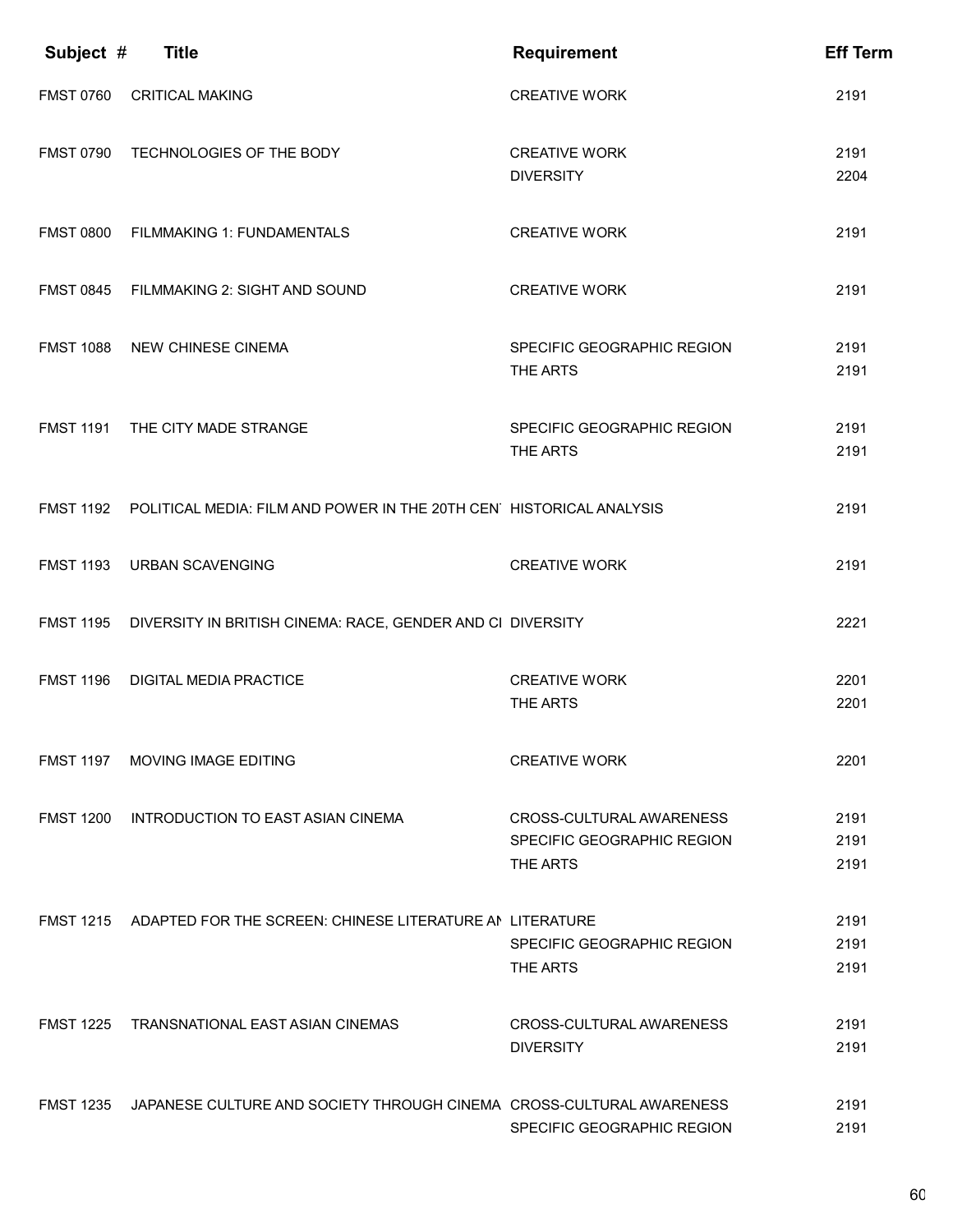| Subject #        | <b>Title</b>                                                      | <b>Requirement</b>                                                   | <b>Eff Term</b>      |
|------------------|-------------------------------------------------------------------|----------------------------------------------------------------------|----------------------|
| <b>FMST 1236</b> | JAPANESE LITERATURE ON SCREEN                                     | SPECIFIC GEOGRAPHIC REGION<br>THE ARTS                               | 2191<br>2191         |
| <b>FMST 1240</b> | INTRODUCTION TO KOREA THROUGH FILMS                               | CROSS-CULTURAL AWARENESS<br>SPECIFIC GEOGRAPHIC REGION               | 2191<br>2191         |
| <b>FMST 1250</b> | <b>BOLLYWOOD AND INDIAN CINEMA</b>                                | CROSS-CULTURAL AWARENESS<br><b>DIVERSITY</b>                         | 2191<br>2191         |
| <b>FMST 1275</b> | <b>CONTEMPORARY FILM</b>                                          | THE ARTS                                                             | 2191                 |
| <b>FMST 1292</b> | <b>NAZI CULTURE</b>                                               | <b>DIVERSITY</b><br><b>HISTORICAL ANALYSIS</b>                       | 2191<br>2191         |
|                  | FMST 1321 EASTERN EUROPEAN COMMUNISM AT THE MOVIES                | <b>HISTORICAL ANALYSIS</b><br>SPECIFIC GEOGRAPHIC REGION<br>THE ARTS | 2191<br>2191<br>2191 |
| <b>FMST 1331</b> | JEWS AND THE AMERICAN CINEMA                                      | <b>HISTORICAL ANALYSIS</b>                                           | 2211                 |
| <b>FMST 1341</b> | LATIN AMERICAN FILM & MEDIA                                       | <b>DIVERSITY</b><br>SPECIFIC GEOGRAPHIC REGION<br>THE ARTS           | 2191<br>2191<br>2191 |
|                  | FMST 1346 DRUGS, MONEY AND VIOLENCE: NARCO-CULTURE IN L DIVERSITY | SPECIFIC GEOGRAPHIC REGION<br>THE ARTS                               | 2191<br>2191<br>2191 |
|                  | FMST 1410 FILM AND POLITICS                                       | THE ARTS                                                             | 2191                 |
|                  | FMST 1411 FILM AND LITERATURE                                     | THE ARTS                                                             | 2191                 |
|                  | FMST 1415 FILM CENSORSHIP AND AMERICAN CULTURE                    | <b>HISTORICAL ANALYSIS</b>                                           | 2191                 |
|                  | FMST 1416 GENDER AND FILM                                         | <b>DIVERSITY</b>                                                     | 2191                 |
|                  | FMST 1440 FILM AND SOUND                                          | THE ARTS                                                             | 2191                 |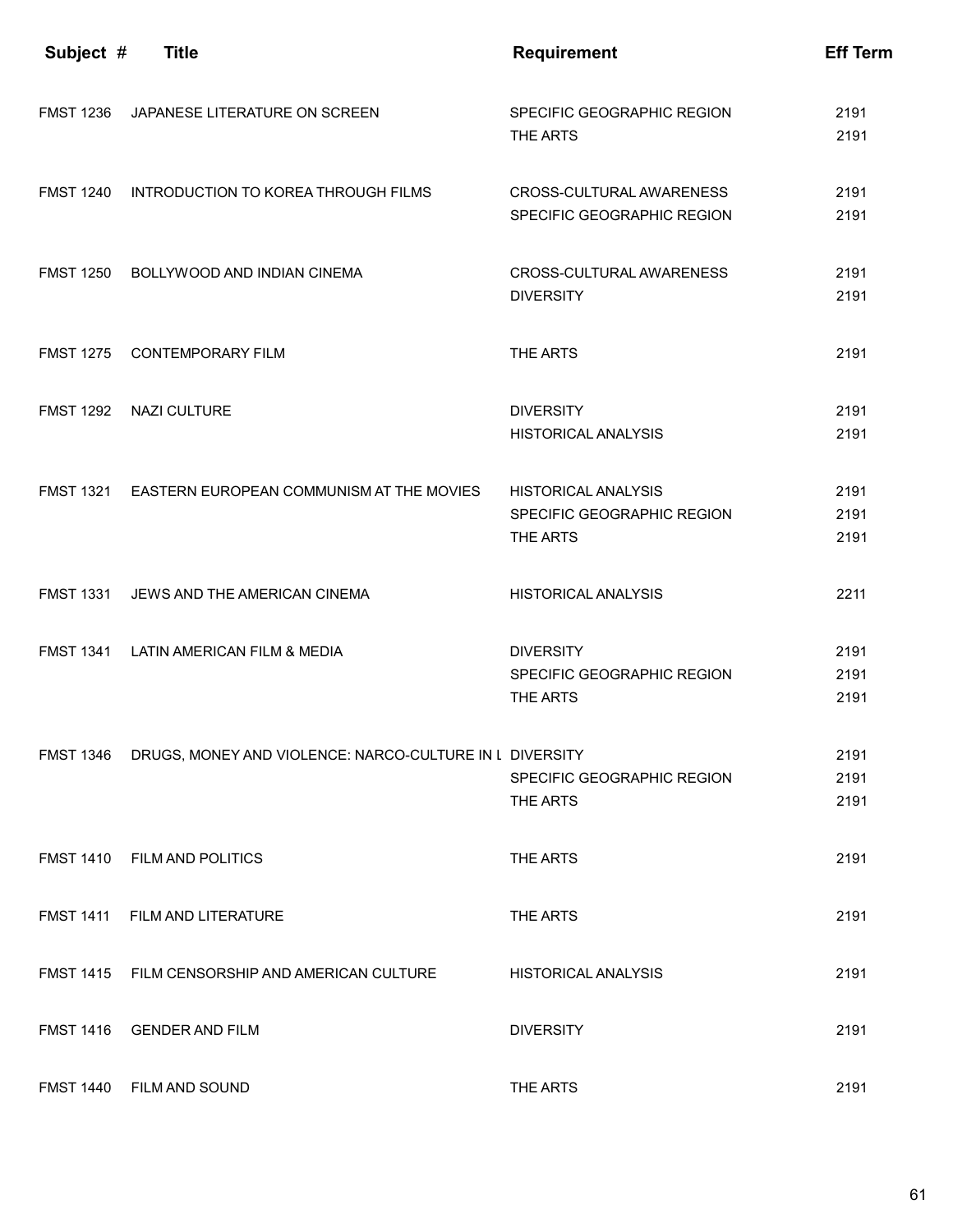| Subject #        | <b>Title</b>                      | <b>Requirement</b>                                                         | <b>Eff Term</b>      |
|------------------|-----------------------------------|----------------------------------------------------------------------------|----------------------|
| <b>FMST 1508</b> | <b>TELEVISION ANALYSIS</b>        | THE ARTS                                                                   | 2191                 |
| <b>FMST 1526</b> | THE WAR FILM                      | THE ARTS                                                                   | 2191                 |
| <b>FMST 1533</b> | DISABILITY IN FILM AND TELEVISION | <b>DIVERSITY</b><br>THE ARTS                                               | 2214<br>2214         |
| <b>FMST 1535</b> | WESTERNS AND SAMURAI FILMS        | SPECIFIC GEOGRAPHIC REGION<br>THE ARTS                                     | 2191<br>2191         |
| <b>FMST 1540</b> | DOCUMENTARY FILM                  | THE ARTS                                                                   | 2191                 |
| <b>FMST 1585</b> | CINEMA AND REVOLUTION             | CROSS-CULTURAL AWARENESS<br><b>DIVERSITY</b>                               | 2191<br>2191         |
| <b>FMST 1615</b> | CHILDREN AND MEDIA                | THE ARTS                                                                   | 2191                 |
| <b>FMST 1630</b> | PHOTOGRAPHY AND ART               | <b>HISTORICAL ANALYSIS</b><br>PHILOSOPHICAL THINKING OR ETHICS<br>THE ARTS | 2191<br>2191<br>2191 |
| <b>FMST 1740</b> | MAKING THE DOCUMENTARY            | <b>CREATIVE WORK</b>                                                       | 2191                 |
| Subject #        | <b>Title</b>                      | <b>Requirement</b>                                                         | <b>Eff Term</b>      |
| FP 0003          | <b>FIRST YEAR SEMINAR</b>         | SEMINAR IN COMPOSITION                                                     |                      |
|                  | FP 0006 FIRST YEAR SEMINAR        | SEMINAR IN COMPOSITION                                                     |                      |
|                  | FP 0013 LOVE AND ROMANCE IN CHINA | <b>LITERATURE</b>                                                          |                      |
| Subject #        | <b>Title</b>                      | <b>Requirement</b>                                                         | <b>Eff Term</b>      |
| FR 0002          | <b>ELEMENTARY FRENCH 2</b>        | <b>SECOND LANGUAGE</b>                                                     |                      |
| FR 0003          | <b>INTERMEDIATE FRENCH 1</b>      | <b>SECOND LANGUAGE</b>                                                     |                      |
| FR 0008          | INTENSIVE FRENCH FOR READING 2    | SECOND LANGUAGE                                                            |                      |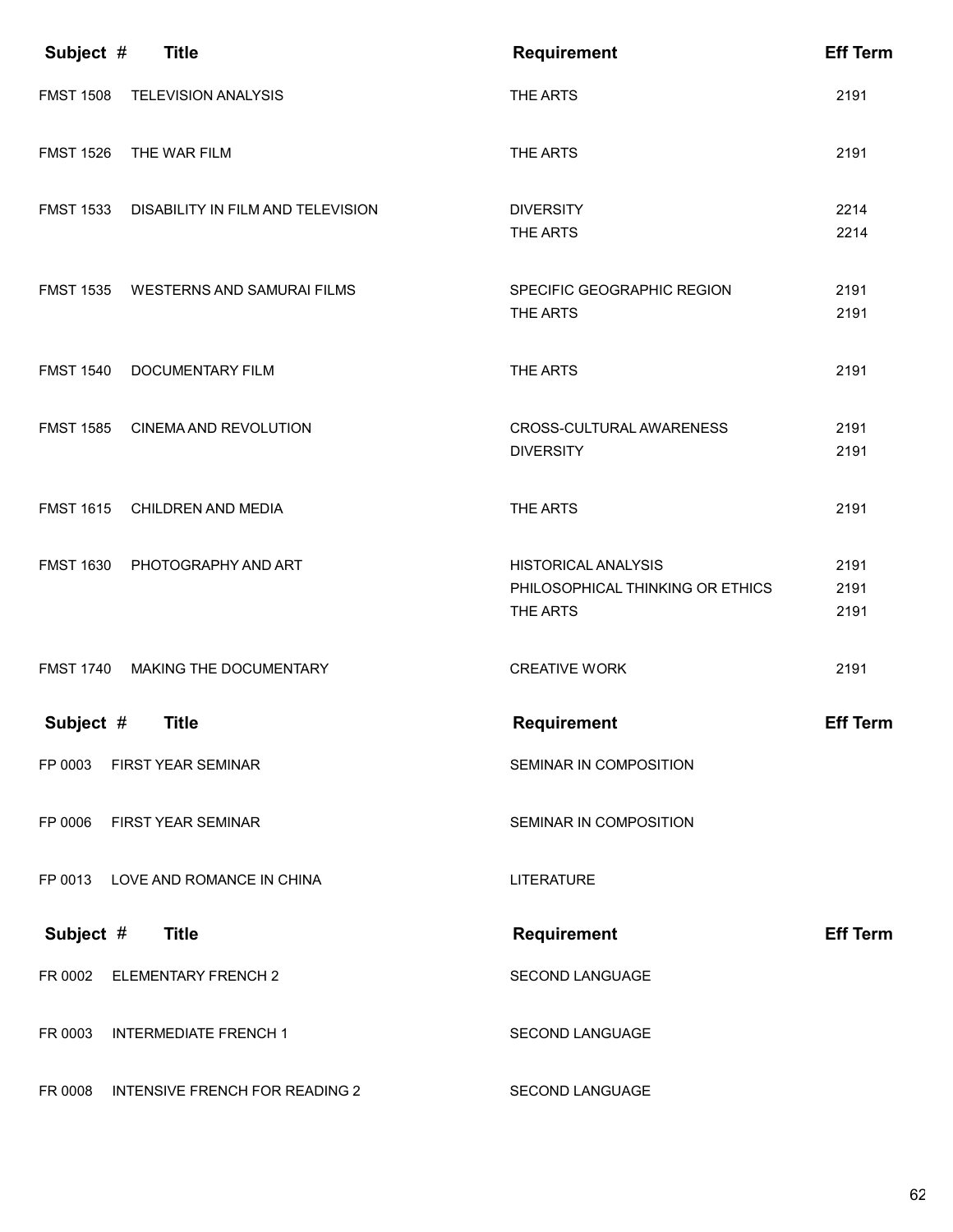| Subject # | <b>Title</b>                                    | Requirement                                                                  | <b>Eff Term</b>      |
|-----------|-------------------------------------------------|------------------------------------------------------------------------------|----------------------|
|           | FR 0012 FRENCH KISS: LOVE, SEX, FRANCE          | <b>DIVERSITY</b><br><b>LITERATURE</b><br>SPECIFIC GEOGRAPHIC REGION          | 2191<br>2201<br>2191 |
| FR 0014   | INTRODUCTION OT FRENCH-SPEAKING CANADA          | SPECIFIC GEOGRAPHIC REGION                                                   | 2204                 |
| FR 0016   | <b>HISTORY OF FRENCH CINEMA</b>                 | SPECIFIC GEOGRAPHIC REGION<br>THE ARTS                                       | 2191<br>2191         |
| FR 0017   | PARIS URBANISM PAST AND PRESENT                 | <b>HISTORICAL ANALYSIS</b><br>SPECIFIC GEOGRAPHIC REGION                     | 2204<br>2201         |
| FR 0020   | FRANCE IN THE 21ST CENTURY                      | SPECIFIC GEOGRAPHIC REGION                                                   | 2191                 |
|           | FR 0021 APPRCHES TO FRENCH LITERATURE           | <b>LITERATURE</b>                                                            |                      |
| FR 0027   | THE FRENCH ATLANTIC                             | <b>DIVERSITY</b><br><b>HISTORICAL ANALYSIS</b><br>SPECIFIC GEOGRAPHIC REGION | 2191<br>2191<br>2191 |
| FR 0070   | <b>KINGS AND QUEENS</b>                         | <b>HISTORICAL ANALYSIS</b><br>SPECIFIC GEOGRAPHIC REGION                     | 2211<br>2204         |
| FR 0075   | <b>GLOBAL FICTIONS OF CLIMATE CHANGE</b>        | <b>GLOBAL ISSUES</b>                                                         | 2221                 |
| FR 0080   | <b>MODERN FRENCH NOVEL</b>                      | <b>LITERATURE</b>                                                            |                      |
| FR 0081   | <b>FRENCH THEATRE</b>                           | <b>LITERATURE</b>                                                            |                      |
| FR 0088   | AILING BODIES: NARRATIVES OF HEALTH AND ILLNESS | <b>LITERATURE</b><br>SPECIFIC GEOGRAPHIC REGION                              | 2211<br>2211         |
| FR 0090   | EURO CHIC: THE INVENTION OF FASHION             | HISTORICAL ANALYSIS<br>SPECIFIC GEOGRAPHIC REGION<br>THE ARTS                | 2204<br>2204<br>2204 |
| FR 0102   | <b>ELEMENTARY FRENCH 2</b>                      | <b>SECOND LANGUAGE</b>                                                       | 2191                 |
| FR 0103   | <b>INTERMEDIATE FRENCH 2</b>                    | <b>SECOND LANGUAGE</b>                                                       | 2191                 |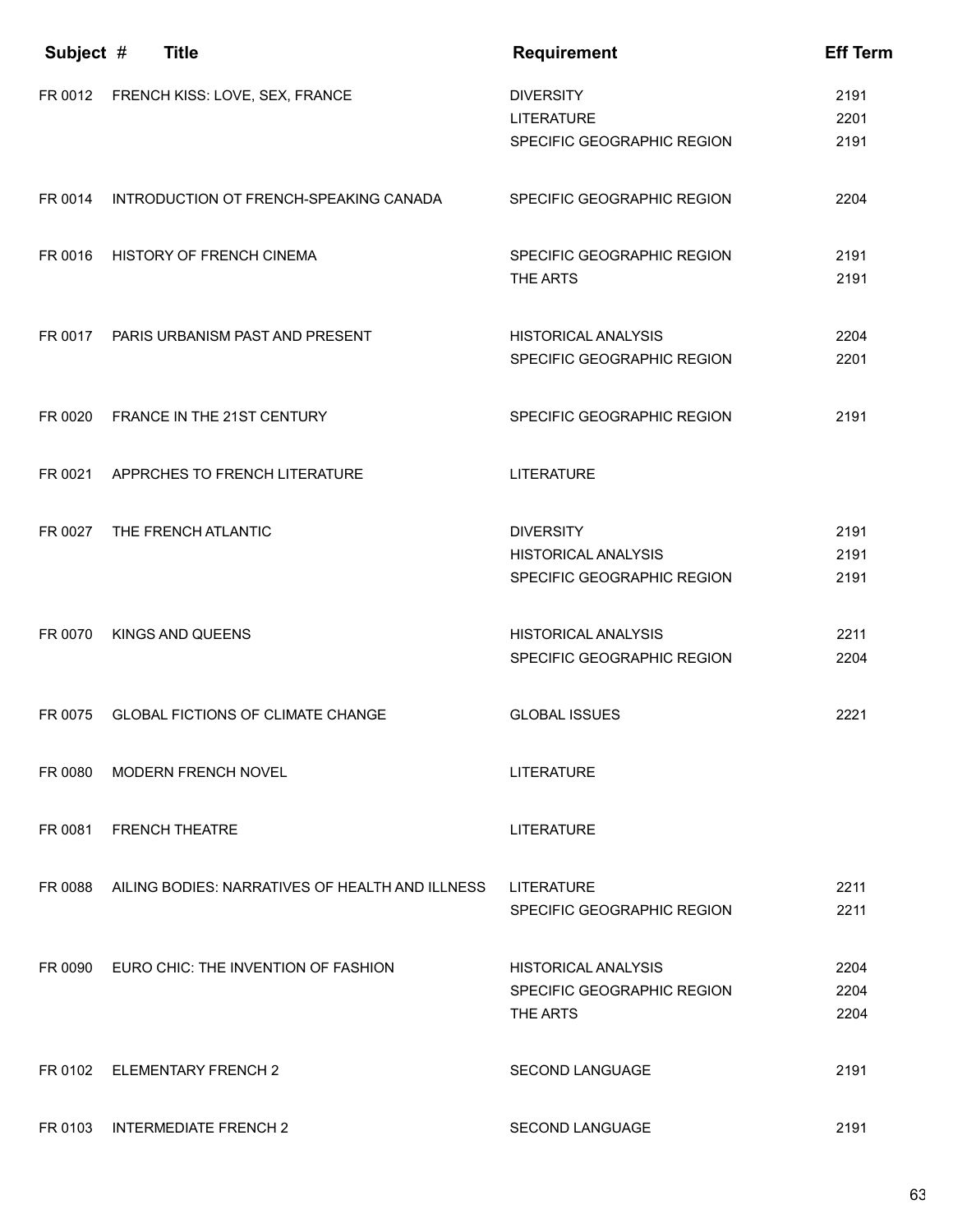| Subject # | <b>Title</b>                                                         | <b>Requirement</b>                                                                 | <b>Eff Term</b>      |
|-----------|----------------------------------------------------------------------|------------------------------------------------------------------------------------|----------------------|
| FR 0104   | INTERMEDIATE FRENCH 2: FRENCH IN A GLOBAL CONTEY GLOBAL ISSUES       |                                                                                    | 2204                 |
| FR 0220   | FRANCE IN THE 21ST CENTURY                                           | SPECIFIC GEOGRAPHIC REGION                                                         |                      |
| FR 0221   | APPRCHES TO FRENCH LITERATURE                                        | <b>LITERATURE</b>                                                                  |                      |
| FR 0227   | THE FRENCH ATLANTIC                                                  | <b>DIVERSITY</b><br><b>HISTORICAL ANALYSIS</b><br>SPECIFIC GEOGRAPHIC REGION       |                      |
|           | FR 1022 CREATIVE WRITING WORKSHOP                                    | <b>CREATIVE WORK</b><br><b>LITERATURE</b>                                          | 2204<br>2204         |
|           | FR 1023 FRENCH THEATRE WORKSHOP: MOLIERE'S L'ECOLE DES CREATIVE WORK | THE ARTS                                                                           | 2201<br>2201         |
| FR 1025   | INTRODUCTION OT FRENCH-SPEAKING CANADA                               | SPECIFIC GEOGRAPHIC REGION                                                         | 2204                 |
| FR 1036   | <b>GREEN FRANCE: SITUATED ECOLOGIES</b>                              | SPECIFIC GEOGRAPHIC REGION                                                         | 2204                 |
| FR 1039   | VARIETIES OF WORLD FRENCHES                                          | <b>GLOBAL ISSUES</b>                                                               | 2214                 |
| FR 1053   | <b>GLOBAL FRENCH</b>                                                 | <b>DIVERSITY</b><br><b>GLOBAL ISSUES</b>                                           | 2191<br>2191         |
| FR 1065   | GENDER, SEXUALITY AND FRENCH THOUGHT                                 | <b>DIVERSITY</b><br>PHILOSOPHICAL THINKING OR ETHICS<br>SPECIFIC GEOGRAPHIC REGION | 2191<br>2191<br>2204 |
| FR 1070   | GENDER AND SEXUALITY IN 21ST CENTURY FRANCE                          | <b>DIVERSITY</b><br>SPECIFIC GEOGRAPHIC REGION                                     | 2191<br>2191         |
| FR 1077   | THINKING THE EARTH: THEORIES OF THE ENVIRONMENT GLOBAL ISSUES        | PHILOSOPHICAL THINKING OR ETHICS                                                   | 2221<br>2221         |
| FR 1079   | CINEMA AND THE POSTCOLONIAL                                          | THE ARTS                                                                           |                      |
| Subject # | <b>Title</b>                                                         | <b>Requirement</b>                                                                 | <b>Eff Term</b>      |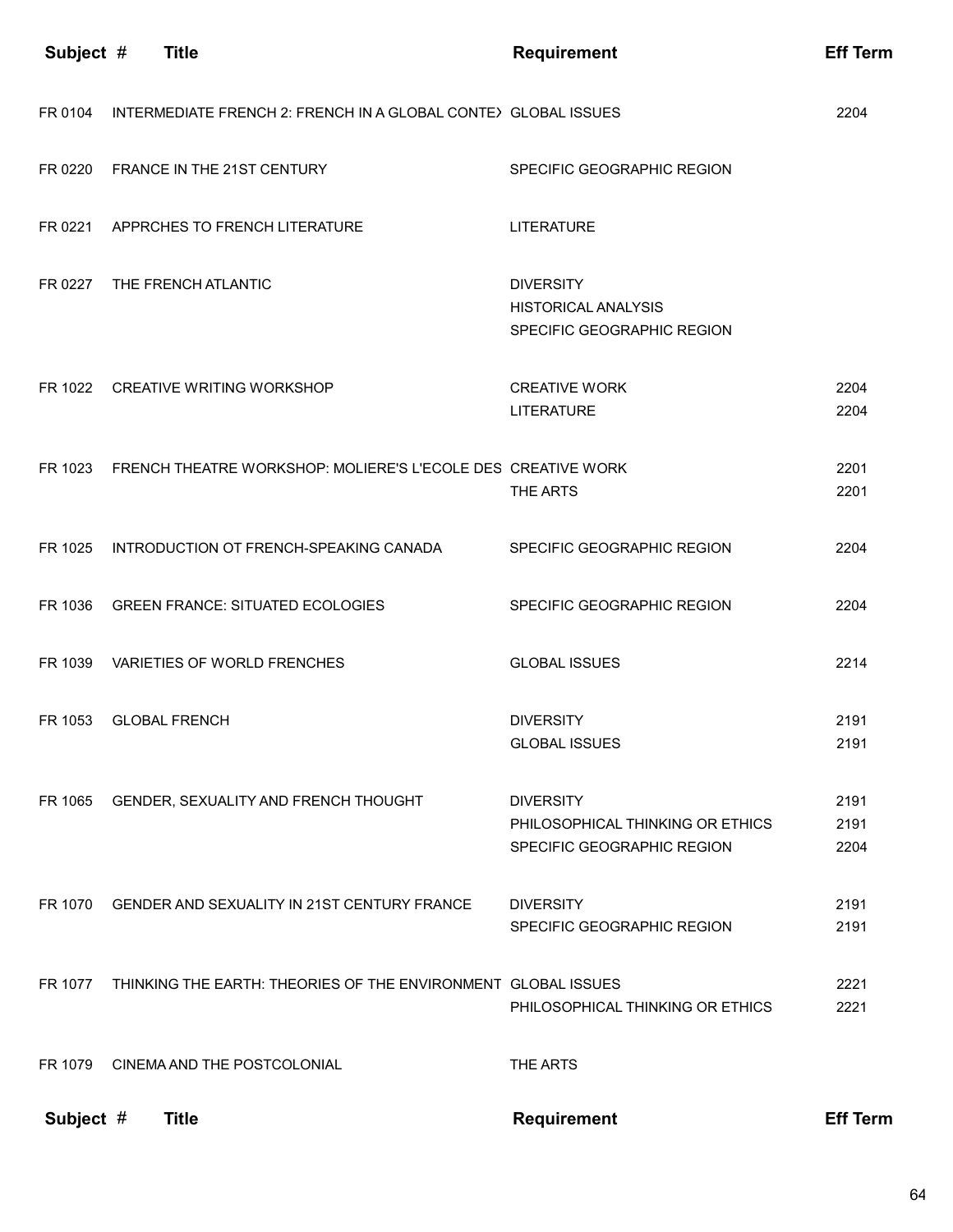| Subject #        | <b>Title</b>                                                           | <b>Requirement</b>                                                   | <b>Eff Term</b>      |
|------------------|------------------------------------------------------------------------|----------------------------------------------------------------------|----------------------|
|                  | GEOL 0040 PHYSICAL GEOLOGY                                             | <b>NATURAL SCIENCE</b>                                               |                      |
| <b>GEOL 0060</b> | HISTORY OF THE EARTH                                                   | NATURAL SCIENCE                                                      |                      |
| <b>GEOL 0800</b> | <b>GEOLOGY</b>                                                         | NATURAL SCIENCE                                                      |                      |
| <b>GEOL 0802</b> | <b>GEOLOGY OF THE NATIONAL PARKS</b>                                   | NATURAL SCIENCE                                                      |                      |
| <b>GEOL 0820</b> | NATURAL DISASTERS                                                      | NATURAL SCIENCE                                                      |                      |
| <b>GEOL 0840</b> | <b>ENVIRONMENTAL SCIENCE</b>                                           | NATURAL SCIENCE                                                      |                      |
|                  | GEOL 0842 PLANET EARTH                                                 | <b>NATURAL SCIENCE</b>                                               |                      |
|                  | GEOL 0860 ENVIRONMENTAL GEOLOGY                                        | NATURAL SCIENCE                                                      |                      |
| <b>GEOL 0870</b> | THE PLANETS                                                            | NATURAL SCIENCE                                                      |                      |
| <b>GEOL 0871</b> | INTELLGNT LIFE IN THE UNIVERSE                                         | NATURAL SCIENCE                                                      |                      |
| <b>GEOL 0890</b> | PHYSICAL OCEANOGRAPHY                                                  | NATURAL SCIENCE                                                      |                      |
| <b>GEOL 1300</b> | ENVIRONMENTAL EDUCATION FOR SOCIAL CHANGE                              | CROSS-CULTURAL AWARENESS<br><b>DIVERSITY</b><br><b>GLOBAL ISSUES</b> | 2191<br>2191<br>2191 |
|                  | GEOL 1930 YELLOWSTONE FIELD COURSE                                     | NATURAL SCIENCE                                                      | 2191                 |
| <b>GEOL 1950</b> | WYOMING FIELD STUDIES IN ECOLOGY                                       | NATURAL SCIENCE                                                      | 2201                 |
|                  | GEOL 1951 WYOMING FIELD STUDIES IN GEOLOGY AND PALEONT NATURAL SCIENCE |                                                                      | 2201                 |
| Subject #        | <b>Title</b>                                                           | <b>Requirement</b>                                                   | <b>Eff Term</b>      |
| GER 0002         | <b>ELEMENTARY GERMAN 2</b>                                             | SECOND LANGUAGE                                                      |                      |
| GER 0003         | <b>INTERMEDIATE GERMAN 1</b>                                           | <b>SECOND LANGUAGE</b><br>SPECIFIC GEOGRAPHIC REGION                 | 2191                 |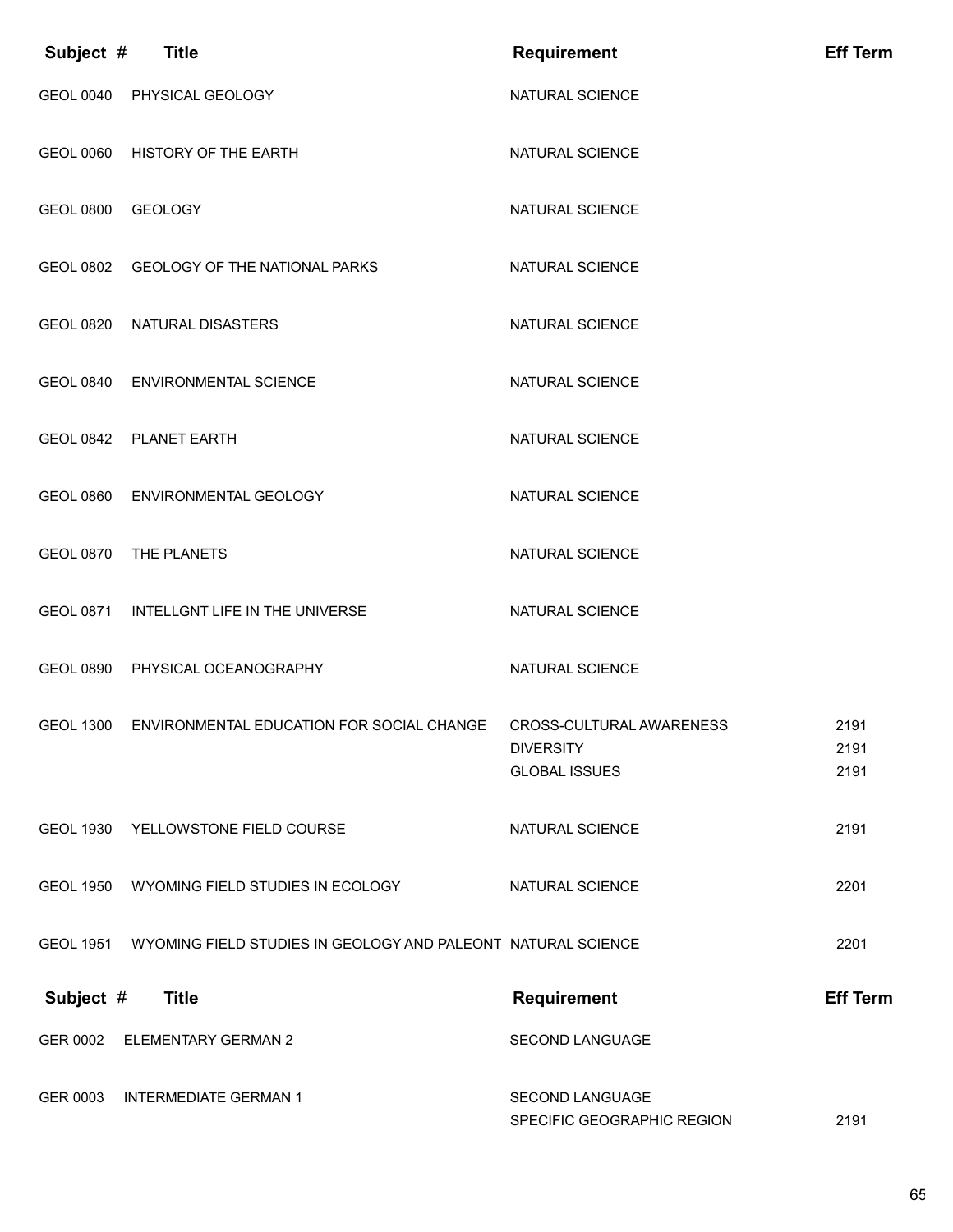| Subject #       | <b>Title</b>                                                                     | <b>Requirement</b>                                   | <b>Eff Term</b> |
|-----------------|----------------------------------------------------------------------------------|------------------------------------------------------|-----------------|
| GER 0004        | <b>INTERMEDIATE GERMAN 2</b>                                                     | SPECIFIC GEOGRAPHIC REGION                           | 2191            |
| GER 0058        | MUNICH: HISTORY, CULTURE, MYTH                                                   | <b>LITERATURE</b>                                    | 2191            |
|                 |                                                                                  | SOCIAL SCIENCE<br>SPECIFIC GEOGRAPHIC REGION         | 2191<br>2191    |
|                 |                                                                                  |                                                      |                 |
|                 | GER 0102 BEGINNING GERMAN 2                                                      | <b>SECOND LANGUAGE</b>                               |                 |
|                 |                                                                                  |                                                      |                 |
| GER 0201        | <b>INTERMEDIATE GERMAN 1</b>                                                     | <b>SECOND LANGUAGE</b><br>SPECIFIC GEOGRAPHIC REGION |                 |
|                 |                                                                                  |                                                      |                 |
| GER 0202        | <b>INTERMEDIATE GERMAN 2</b>                                                     | SPECIFIC GEOGRAPHIC REGION                           | 2194            |
| GER 0203        | <b>INTENSIVE INTERMEDIATE GERMAN 1</b>                                           | SPECIFIC GEOGRAPHIC REGION                           | 2191            |
|                 |                                                                                  |                                                      |                 |
| GER 0204        | INTENSIVE INTERMEDIATE GERMAN 2                                                  | SPECIFIC GEOGRAPHIC REGION                           | 2191            |
|                 |                                                                                  |                                                      |                 |
| GER 1005        | <b>MEDIA</b>                                                                     | <b>CREATIVE WORK</b>                                 | 2191            |
| GER 1053        | MAJOR CULTURAL PERIODS II                                                        | <b>LITERATURE</b>                                    |                 |
|                 |                                                                                  |                                                      |                 |
| <b>GER 1102</b> | THE GERMAN-SPEAKING WORLD TODAY                                                  | SPECIFIC GEOGRAPHIC REGION                           | 2221            |
|                 | GER 1104 GERMAN FOR SOCIAL SCIENTISTS 1                                          | <b>HISTORICAL ANALYSIS</b>                           | 2191            |
|                 |                                                                                  | SPECIFIC GEOGRAPHIC REGION                           | 2191            |
|                 |                                                                                  |                                                      |                 |
|                 | GER 1105 LITERARY ANALYSIS                                                       | <b>LITERATURE</b>                                    |                 |
|                 | GER 1106 GERMAN CULTURAL HISTORY                                                 | <b>LITERATURE</b>                                    |                 |
|                 |                                                                                  |                                                      |                 |
|                 | GER 1108 GREEN GERMANY: NATURE AND THE ENVIRONMENT IN SPECIFIC GEOGRAPHIC REGION |                                                      | 2191            |
|                 | GER 1204 GERMAN FOR SOCIAL SCIENTISTS 2                                          | SECOND LANGUAGE                                      |                 |
|                 |                                                                                  | SOCIAL SCIENCE                                       |                 |
|                 |                                                                                  | SPECIFIC GEOGRAPHIC REGION                           | 2191            |
|                 | GER 1220 LITERATURE AND CULTURE 1750-1830                                        | <b>LITERATURE</b>                                    | 2191            |
|                 |                                                                                  | SPECIFIC GEOGRAPHIC REGION                           | 2191            |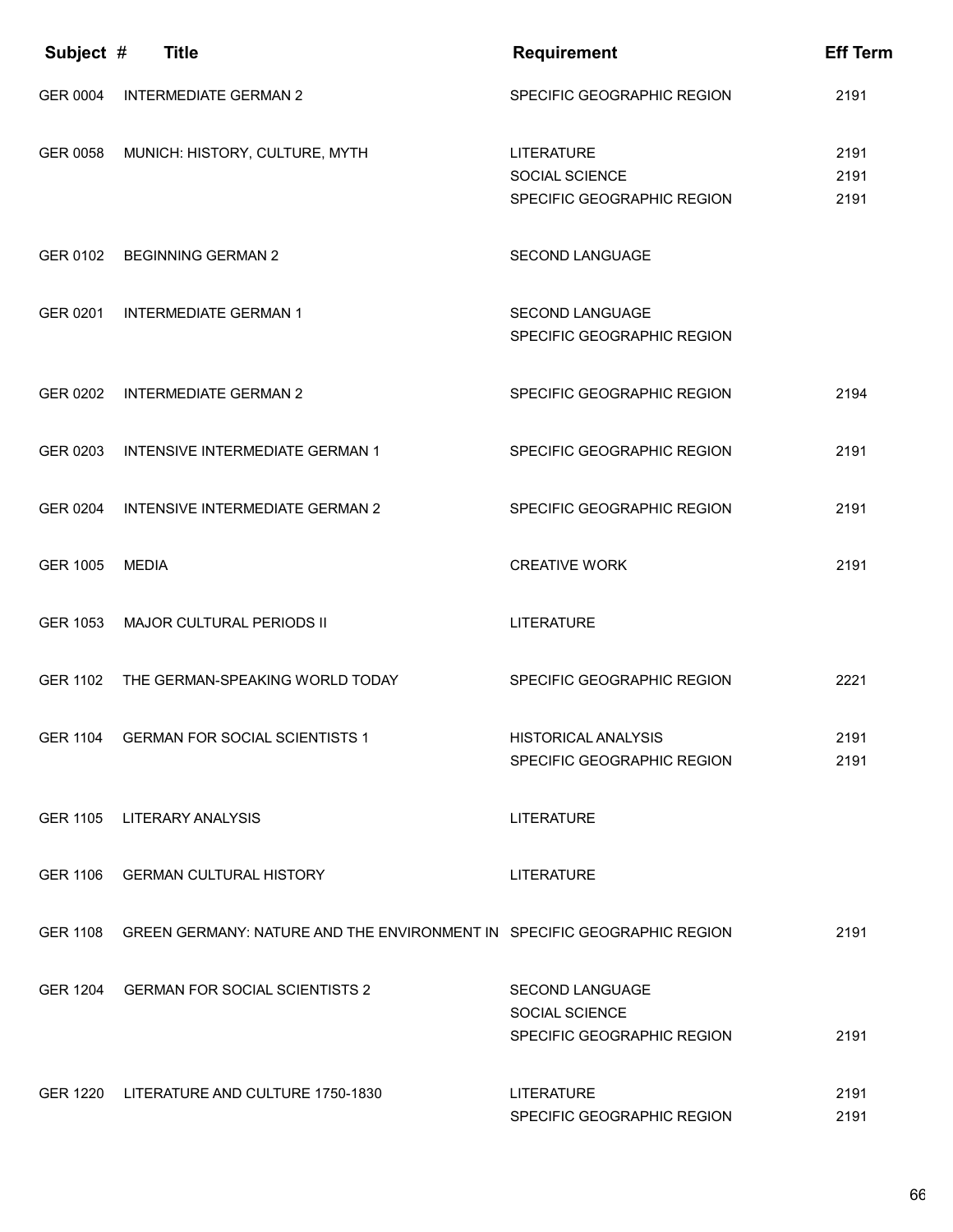| Subject #       | <b>Title</b>                                                                      | <b>Requirement</b>                                             | <b>Eff Term</b>      |
|-----------------|-----------------------------------------------------------------------------------|----------------------------------------------------------------|----------------------|
| GER 1230        | CHLDREN'S LITERATURE IN GERMAN                                                    | <b>LITERATURE</b>                                              |                      |
| GER 1350        | <b>GERMAN DRAMA</b>                                                               | <b>CREATIVE WORK</b>                                           | 2191                 |
|                 | GER 1410 KAFKA AND THE MODERN WORLD                                               | <b>LITERATURE</b>                                              |                      |
|                 | GER 1500 GERMANIC MYTHS, LEGENDS AND SAGAS                                        | <b>LITERATURE</b><br>SPECIFIC GEOGRAPHIC REGION                | 2191                 |
| GER 1502        | <b>INDO-EUROPEAN FOLKTALES</b>                                                    | <b>LITERATURE</b><br>SPECIFIC GEOGRAPHIC REGION                | 2191                 |
|                 | GER 1504 EUROPEAN IDENTITY BETWEEN HISTORY AND EU CULT SPECIFIC GEOGRAPHIC REGION |                                                                | 2191                 |
| <b>GER 1506</b> | THEORIES AND PRACTICES OF WORK IN GLOBAL PERS PHILOSOPHICAL THINKING OR ETHICS    |                                                                | 2191                 |
| <b>GER 1510</b> | KAFKA AND THE MODERN WORLD                                                        | <b>LITERATURE</b><br>SPECIFIC GEOGRAPHIC REGION                | 2191                 |
|                 | GER 1512 GERMAN LITERATURE AND EUROPEAN PHILOSOPHY: G LITERATURE                  | PHILOSOPHICAL THINKING OR ETHICS<br>SPECIFIC GEOGRAPHIC REGION | 2191<br>2191<br>2191 |
| GER 1522        | <b>GERMANY TODAY</b>                                                              | SPECIFIC GEOGRAPHIC REGION                                     | 2191                 |
|                 | GER 1529 BERLIN: A DIVIDED CITY                                                   | <b>LITERATURE</b><br>SPECIFIC GEOGRAPHIC REGION                | 2191                 |
|                 | GER 1530 WEIMAR CULTURE                                                           | <b>DIVERSITY</b><br>SPECIFIC GEOGRAPHIC REGION                 | 2204<br>2204         |
| GER 1535        | <b>OUTSIDERS IN GERMAN LITERATURE</b>                                             | <b>LITERATURE</b>                                              |                      |
| GER 1540        | NIETZSCHE AND THE NIETZSCHEANS                                                    | PHILOSOPHICAL THINKING OR ETHICS                               | 2191                 |
| GER 1542        | <b>MARX AND MARXISM</b>                                                           | PHILOSOPHICAL THINKING OR ETHICS                               | 2191                 |
|                 | GER 1544 FREUD AND THE FREUDIANS                                                  | PHILOSOPHICAL THINKING OR ETHICS                               | 2191                 |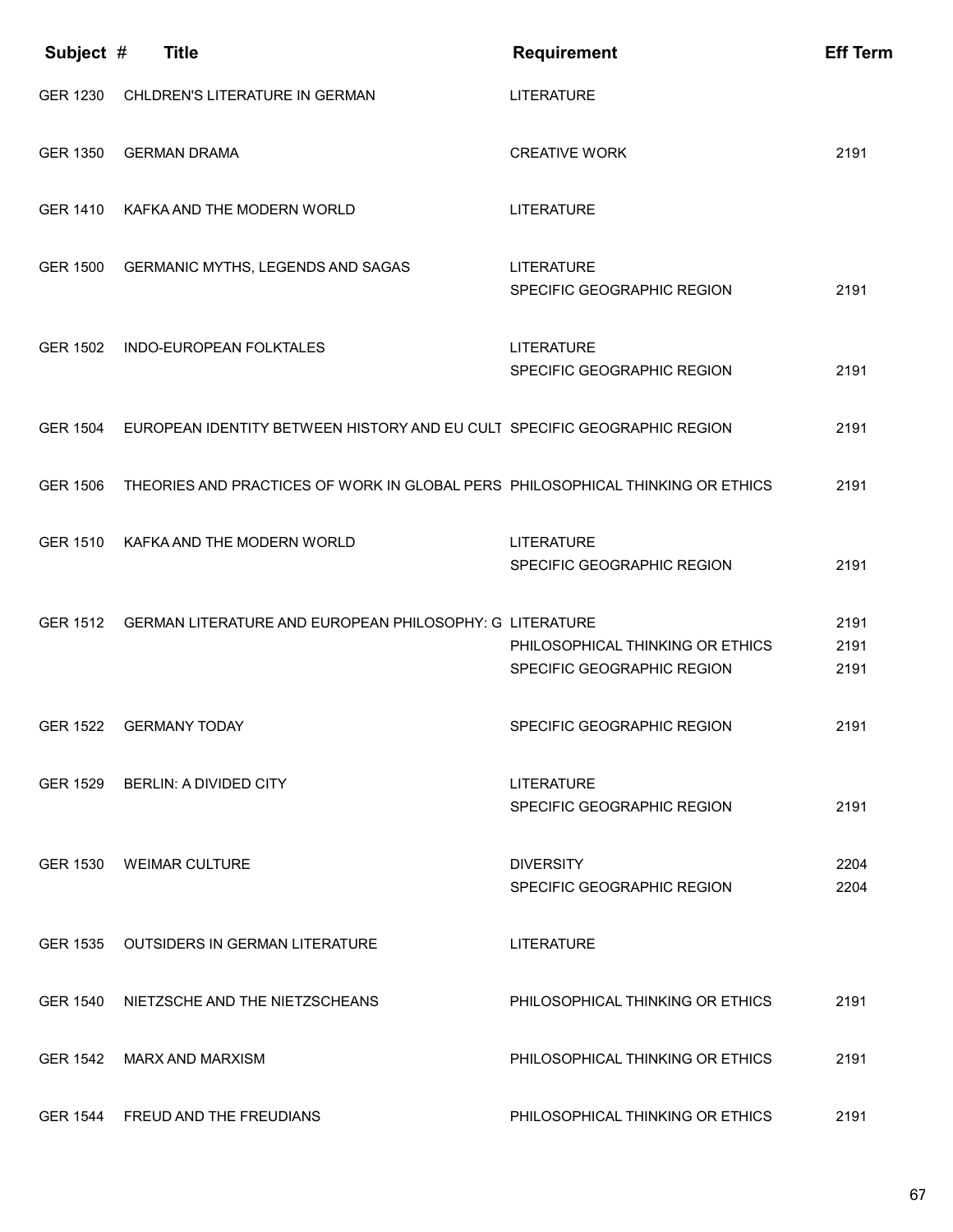| Subject #         | <b>Title</b>                                 | <b>Requirement</b>                                  | <b>Eff Term</b> |
|-------------------|----------------------------------------------|-----------------------------------------------------|-----------------|
| <b>GER 1545</b>   | NAZI CULTURE                                 | <b>DIVERSITY</b><br><b>HISTORICAL ANALYSIS</b>      | 2191<br>2191    |
| GER 1548          | <b>NEW GERMAN CINEMA</b>                     | SPECIFIC GEOGRAPHIC REGION<br>THE ARTS              | 2211<br>2211    |
|                   | GER 1550 COMPUTATIONAL METHODS IN HUMANITIES | <b>QUANTITATIVE &amp; FORMAL REASONING</b>          |                 |
| Subject #         | <b>Title</b>                                 | <b>Requirement</b>                                  | <b>Eff Term</b> |
| <b>GREEK 0021</b> | <b>BEGINNING ANCIENT GREEK 2</b>             | SECOND LANGUAGE                                     |                 |
| <b>GREEK 0102</b> | <b>BEGINNING ANCIENT GREEK 2</b>             | <b>SECOND LANGUAGE</b>                              |                 |
| <b>GREEK 1021</b> | <b>BEGINNING ANCIENT GREEK 2</b>             | SECOND LANGUAGE                                     |                 |
| Subject #         | <b>Title</b>                                 | <b>Requirement</b>                                  | <b>Eff Term</b> |
|                   | GREEKM 0102 GREEK MODERN 2                   | <b>SECOND LANGUAGE</b>                              |                 |
|                   | GREEKM 0103 GREEK MODERN 3                   | SECOND LANGUAGE                                     |                 |
|                   | GREEKM 0104 GREEK MODERN 4                   | SECOND LANGUAGE                                     |                 |
| GREEKM 1615       | THE GREEKS: JOURNEYS THROUGH CULTURE         | SPECIFIC GEOGRAPHIC REGION                          | 2191            |
| Subject #         | <b>Title</b>                                 | <b>Requirement</b>                                  | <b>Eff Term</b> |
| GSWS 0031         | INTRO WOMEN'S STDS - SOCL SCI                | SOCIAL SCIENCE                                      |                 |
| <b>GSWS 0100</b>  | INTRO TO GENDER, SEXUALITY & WOMEN STUDIES   | <b>DIVERSITY</b><br>SOCIAL SCIENCE                  | 2191            |
| <b>GSWS 0200</b>  | SEX, RACE, AND POPULAR CULTURE               | <b>DIVERSITY</b><br>SOCIAL SCIENCE                  | 2191            |
| GSWS 0230         | INTRODUCTION TO LGBTQ STUDIES                | <b>DIVERSITY</b>                                    | 2191            |
| GSWS 0400         | <b>GENDER AND SCIENCE</b>                    | NATURAL SCIENCE<br>PHILOSOPHICAL THINKING OR ETHICS | 2211<br>2204    |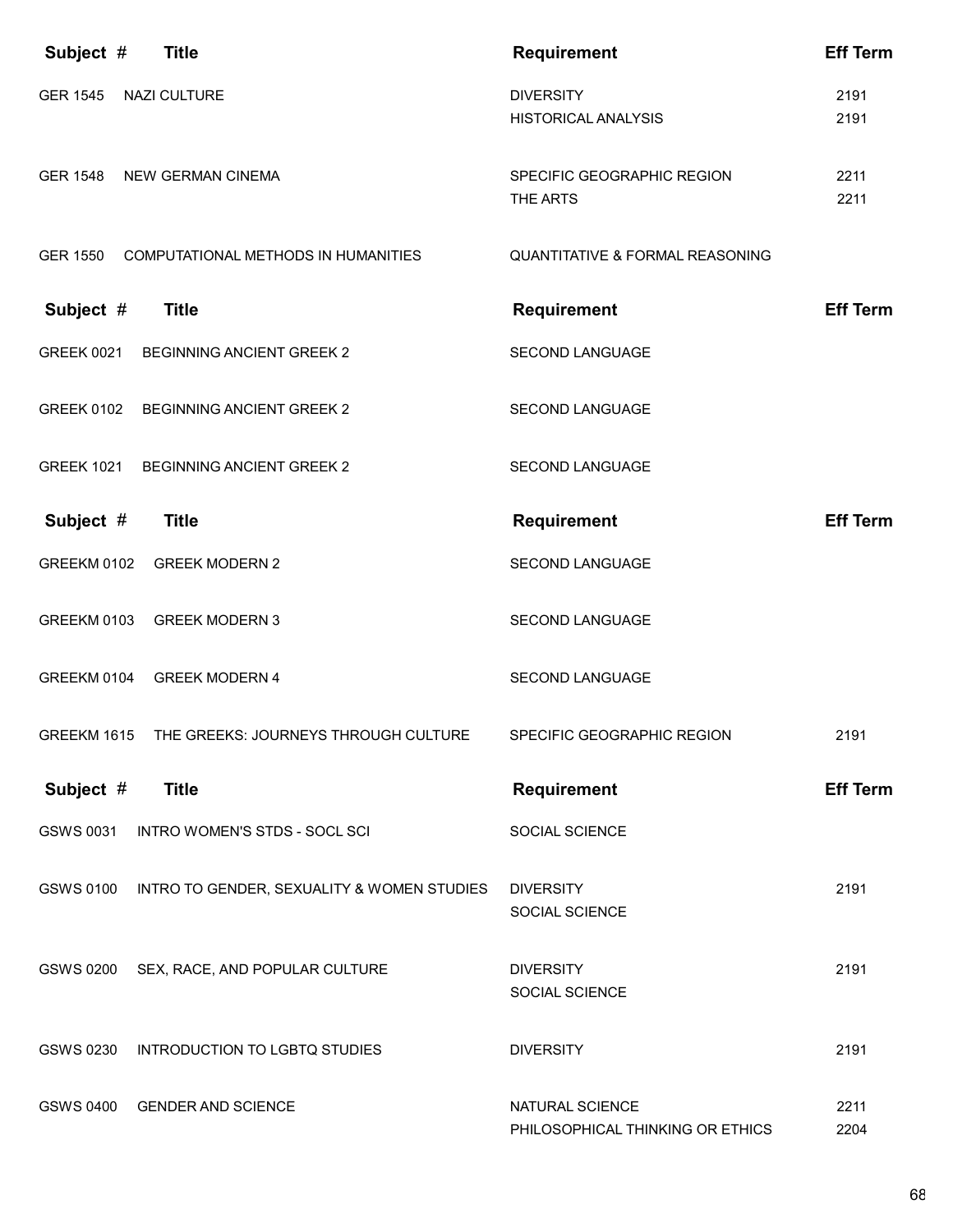| Subject #        | <b>Title</b>                                                                     | <b>Requirement</b>                                   | <b>Eff Term</b> |
|------------------|----------------------------------------------------------------------------------|------------------------------------------------------|-----------------|
| <b>GSWS 0500</b> | <b>INTRO TO FEMINIST THEORY</b>                                                  | <b>DIVERSITY</b><br>PHILOSOPHICAL THINKING OR ETHICS | 2191            |
| <b>GSWS 0550</b> | SEX AND SEXUALITIES                                                              | <b>DIVERSITY</b><br><b>HISTORICAL ANALYSIS</b>       | 2191<br>2191    |
| GSWS 0600        | <b>GLOBAL LGBTQ LITERATURE</b>                                                   | <b>DIVERSITY</b><br><b>LITERATURE</b>                | 2191            |
| GSWS 0610        | QUEER AND FEMINIST MEDIA ART                                                     | <b>CREATIVE WORK</b><br><b>DIVERSITY</b>             | 2191<br>2191    |
| <b>GSWS 1180</b> | THE POLITICS OF GENDER AND FOOD                                                  | <b>GLOBAL ISSUES</b>                                 | 2191            |
| <b>GSWS 1190</b> | <b>MASCULINITIES</b>                                                             | <b>DIVERSITY</b>                                     | 2191            |
| <b>GSWS 1200</b> | <b>TRANSGENDER STUDIES</b>                                                       | <b>DIVERSITY</b>                                     | 2191            |
| <b>GSWS 1235</b> | LANGUAGE, GENDER AND SOCIETY                                                     | SOCIAL SCIENCE                                       |                 |
| <b>GSWS 1280</b> | TRANSNATIONAL SEXUAL POLITICS                                                    | <b>DIVERSITY</b><br><b>GLOBAL ISSUES</b>             | 2191<br>2191    |
|                  | GSWS 1300 WANDERLUST: SEX AND GENDER IN GLOBAL TOURIS CROSS-CULTURAL AWARENESS   | <b>GLOBAL ISSUES</b>                                 | 2191<br>2191    |
|                  | GSWS 1450 GENDER AND SUSTAINABILITY                                              | <b>GLOBAL ISSUES</b><br>SOCIAL SCIENCE               | 2191            |
| <b>GSWS 1460</b> | GENDER, SEXUALITY AND CHILDHOOD IN A GLOBAL C GLOBAL ISSUES                      |                                                      | 2191            |
|                  | GSWS 1610 QUEER AND FEMINIST MEDIA ART                                           | <b>CREATIVE WORK</b><br><b>DIVERSITY</b>             |                 |
|                  | GSWS 1692 LGBTQ IN USA                                                           | <b>DIVERSITY</b><br><b>HISTORICAL ANALYSIS</b>       | 2207<br>2207    |
|                  | GSWS 1715 FEEDING THE SOUL: FOOD AND GENDER IN RELIGION CROSS-CULTURAL AWARENESS |                                                      | 2221            |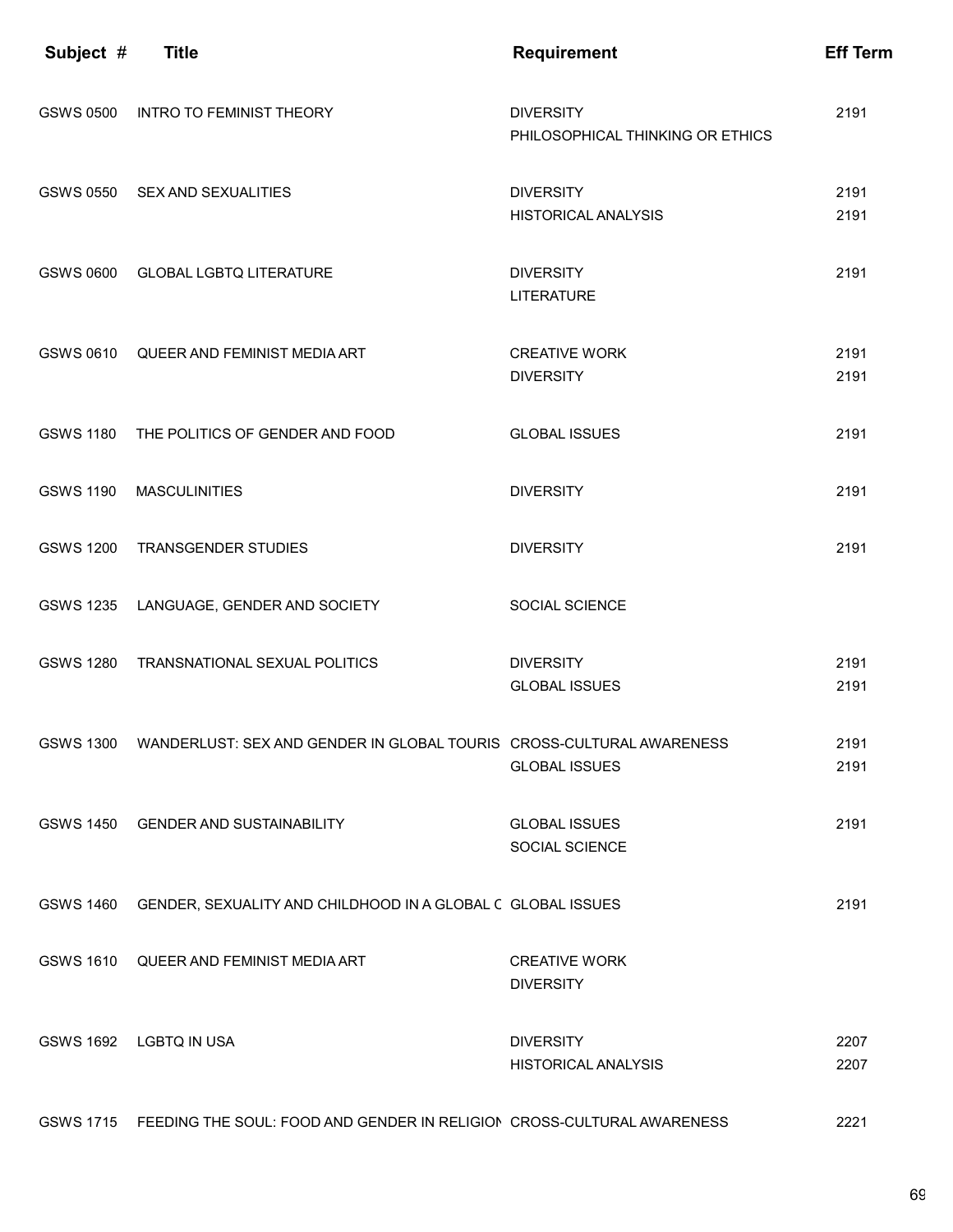| Subject #       | <b>Title</b>                              | <b>Requirement</b>                                                   | <b>Eff Term</b> |
|-----------------|-------------------------------------------|----------------------------------------------------------------------|-----------------|
| HAA 0010        | INTRODUCTION TO WORLD ART                 | <b>CROSS-CULTURAL AWARENESS</b><br>THE ARTS                          | 2191            |
|                 | HAA 0018 DEATH IN THE ANCIENT WORLD       | SPECIFIC GEOGRAPHIC REGION<br>THE ARTS                               | 2191            |
| HAA 0020        | <b>INTRODUCTION TO ASIAN ART</b>          | CROSS-CULTURAL AWARENESS<br>THE ARTS                                 | 2191            |
| HAA 0030        | INTRODUCTION TO MODERN ART                | <b>HISTORICAL ANALYSIS</b><br>SPECIFIC GEOGRAPHIC REGION<br>THE ARTS | 2191<br>2191    |
|                 | HAA 0040 INTRODUCTION TO ARCHITECTURE     | THE ARTS                                                             |                 |
|                 | HAA 0042 WORLD CITIES                     | CROSS-CULTURAL AWARENESS<br>THE ARTS                                 | 2214<br>2221    |
| <b>HAA 0050</b> | INTRODUCTION TO MEDIEVAL ART              | THE ARTS                                                             |                 |
| HAA 0065        | THE VIRAL IMAGE                           | THE ARTS                                                             | 2214            |
| HAA 0070        | ART OF EUROPE                             | THE ARTS                                                             |                 |
|                 | HAA 0090 INTRODUCTION TO CONTEMPORARY ART | <b>GLOBAL ISSUES</b><br>THE ARTS                                     | 2191            |
|                 | HAA 0105 ART AND EMPIRE                   | CROSS-CULTURAL AWARENESS<br>THE ARTS                                 | 2191            |
|                 | HAA 0125 MUSEUMS: SOCIETY AND INCLUSION?  | <b>DIVERSITY</b><br><b>HISTORICAL ANALYSIS</b>                       | 2204<br>2204    |
|                 | HAA 0150 ANCIENT ART                      | CROSS-CULTURAL AWARENESS<br>THE ARTS                                 | 2191            |
| HAA 0160        | <b>ANCIENT EMPIRES</b>                    | CROSS-CULTURAL AWARENESS<br><b>HISTORICAL ANALYSIS</b><br>THE ARTS   | 2191<br>2191    |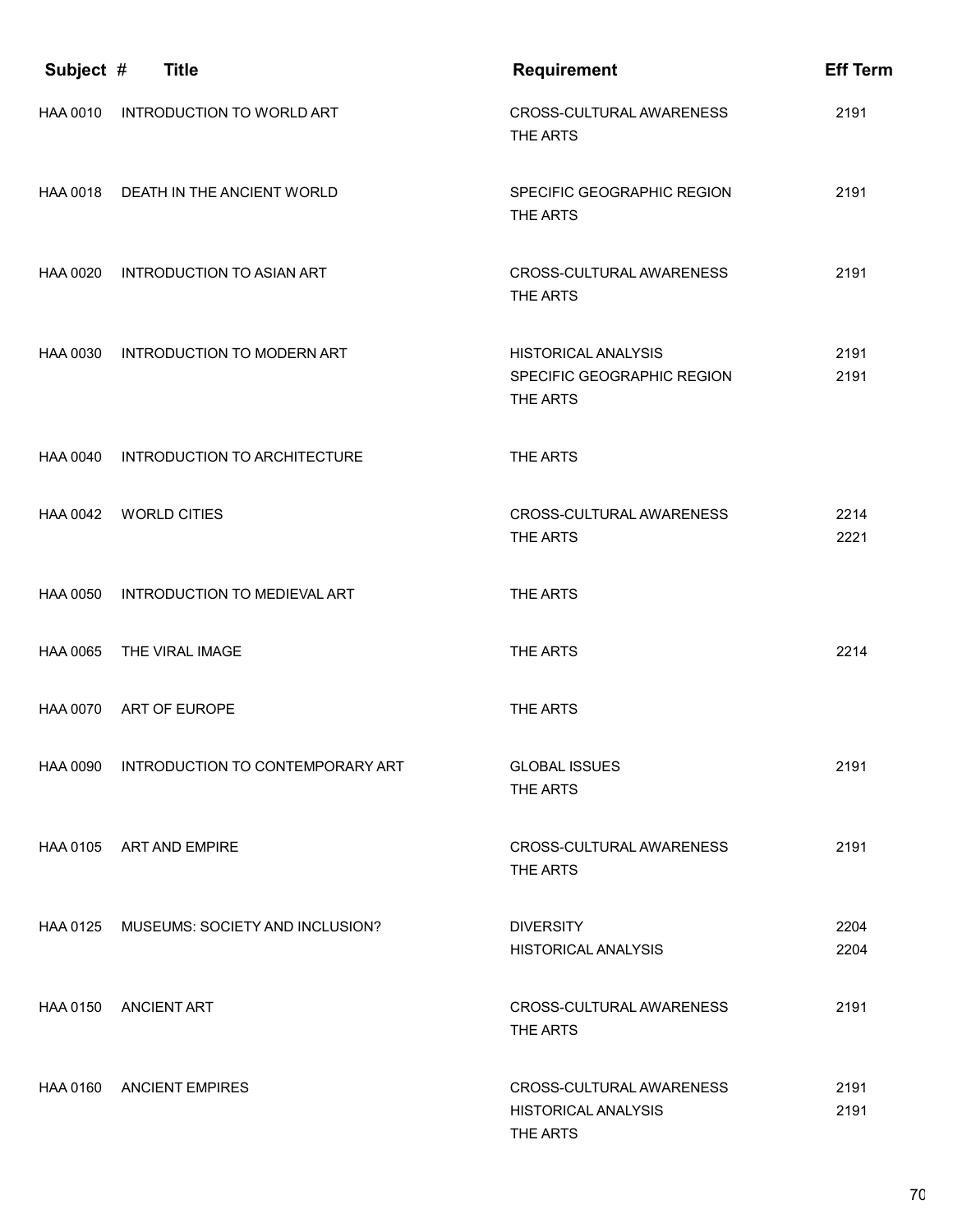| Subject # | <b>Title</b>                                                                        | <b>Requirement</b>                                                         | <b>Eff Term</b>      |
|-----------|-------------------------------------------------------------------------------------|----------------------------------------------------------------------------|----------------------|
| HAA 0165  | GODS AND KINGS: ART IN ANCIENT MESOPOTAMIA                                          | <b>HISTORICAL ANALYSIS</b><br>SPECIFIC GEOGRAPHIC REGION<br>THE ARTS       | 2191<br>2191         |
| HAA 0221  | MEDIEVAL ARCHITECTURE                                                               | SPECIFIC GEOGRAPHIC REGION<br>THE ARTS                                     | 2191                 |
|           | HAA 0302 RENAISSANCE ART                                                            | SPECIFIC GEOGRAPHIC REGION<br>THE ARTS                                     | 2191                 |
| HAA 0350  | <b>BAROQUE ART</b>                                                                  | THE ARTS                                                                   |                      |
|           | HAA 0380 ART OF THE SPANISH WORLD: RELIGION, IDENTITY, ANI CROSS-CULTURAL AWARENESS | THE ARTS                                                                   | 2191                 |
| HAA 0425  | <b>DIGITAL HUMANITY</b>                                                             | PHILOSOPHICAL THINKING OR ETHICS                                           | 2191                 |
|           | HAA 0460 ART IN PUBLIC: INCLUSION, IDENTITY AND ACTIVISM                            | <b>DIVERSITY</b><br>THE ARTS                                               | 2191<br>2191         |
| HAA 0470  | PHOTOGRAPHY AND ART                                                                 | <b>HISTORICAL ANALYSIS</b><br>PHILOSOPHICAL THINKING OR ETHICS<br>THE ARTS | 2191<br>2191<br>2191 |
|           | HAA 0480 MODERN ARCHITECTURE                                                        | THE ARTS                                                                   |                      |
|           | HAA 0501 AMERICAN ART                                                               | THE ARTS                                                                   |                      |
| HAA 0510  | PITTSBURGH ARCHITEC/URBANISM                                                        | THE ARTS                                                                   |                      |
|           | HAA 0520 ART AND POLITICS IN MODERN LATIN AMERICA                                   | CROSS-CULTURAL AWARENESS<br><b>HISTORICAL ANALYSIS</b><br>THE ARTS         | 2191<br>2191         |
|           | HAA 0620 ART OF CHINA                                                               | SPECIFIC GEOGRAPHIC REGION<br>THE ARTS                                     | 2191                 |
|           | HAA 0640 ART OF JAPAN                                                               | SPECIFIC GEOGRAPHIC REGION<br>THE ARTS                                     | 2191<br>2191         |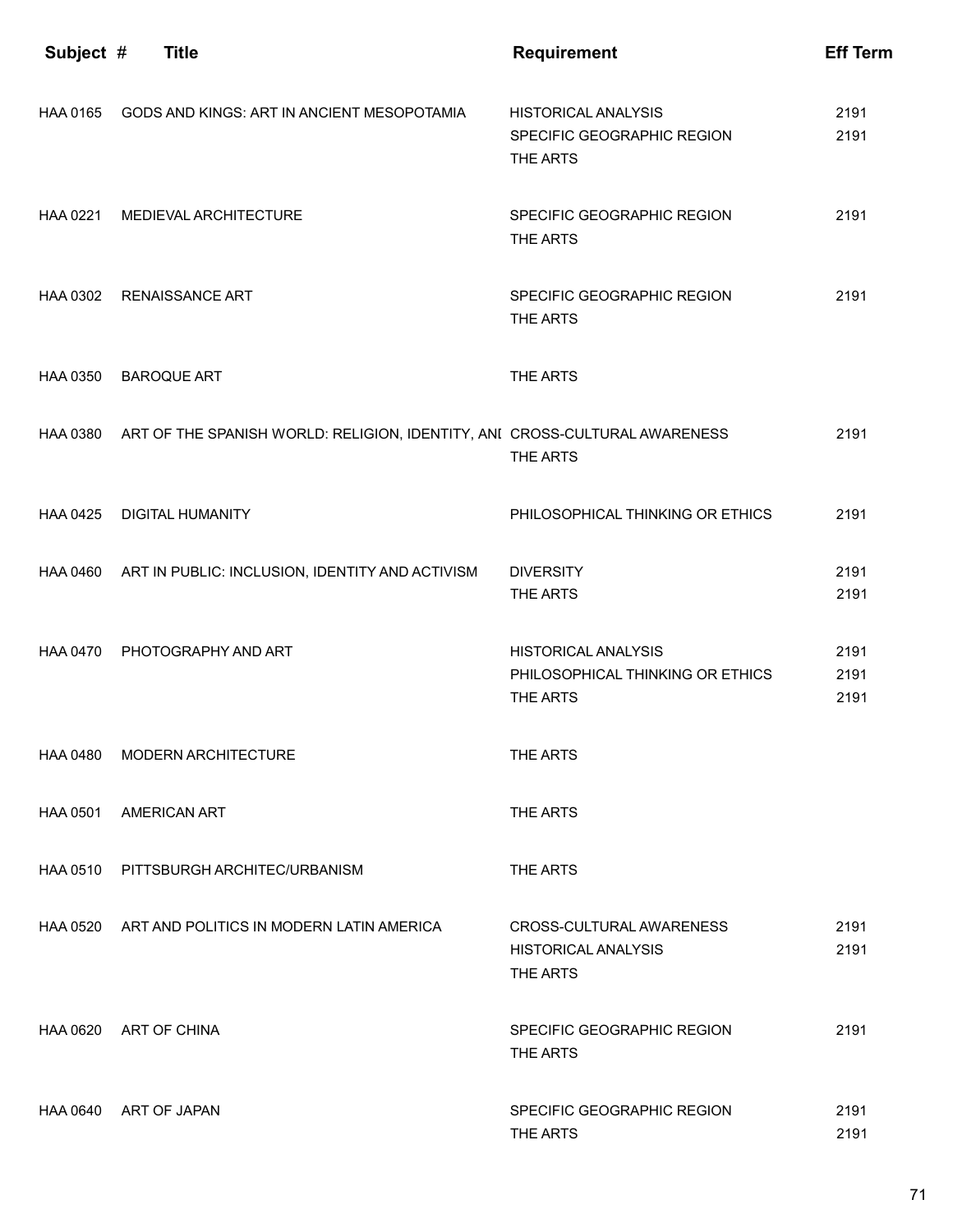| Subject #       | <b>Title</b>                                                                    | <b>Requirement</b>                                                                 | <b>Eff Term</b>      |
|-----------------|---------------------------------------------------------------------------------|------------------------------------------------------------------------------------|----------------------|
| HAA 0690        | CHINESE LANDSCAPE PAINTING                                                      | THE ARTS                                                                           |                      |
|                 | HAA 0715 ISLAMIC ARCHITECTURE                                                   | CROSS-CULTURAL AWARENESS<br><b>HISTORICAL ANALYSIS</b><br>THE ARTS                 | 2191<br>2191<br>2191 |
| HAA 0801        | <b>FILM ANALYSIS</b>                                                            | THE ARTS                                                                           | 2191                 |
| HAA 0820        | <b>WORLD FILM HISTORY</b>                                                       | <b>HISTORICAL ANALYSIS</b><br>THE ARTS                                             | 2191<br>2191         |
| <b>HAA 0860</b> | INTRODUCTION TO PUBLIC HISTORY                                                  | <b>DIVERSITY</b><br><b>HISTORICAL ANALYSIS</b><br>PHILOSOPHICAL THINKING OR ETHICS | 2191<br>2191<br>2191 |
|                 | HAA 0905 ARCHITECTURE OF THE PRE-MODERN WORLD: A GLOB. CROSS-CULTURAL AWARENESS | <b>DIVERSITY</b>                                                                   | 2191<br>2191         |
|                 | HAA 0965 THE CITY OF ROME AND ITS ARCHITECTURE: FROM AEN HISTORICAL ANALYSIS    | SPECIFIC GEOGRAPHIC REGION<br>THE ARTS                                             | 2191<br>2191<br>2191 |
| <b>HAA 1011</b> | PITTSBURGH NEIGHBORHOODS                                                        | <b>DIVERSITY</b>                                                                   | 2214                 |
| HAA 1026        | EXHIBITIONS: FROM WORLD'S FAIRS TO GLOBAL BIENN HISTORICAL ANALYSIS             |                                                                                    | 2204                 |
|                 | HAA 1027 HERITAGE SITES                                                         | CROSS-CULTURAL AWARENESS                                                           | 2214                 |
|                 | HAA 1050 WORLD ART: CONTACT AND CONFLICT                                        | CROSS-CULTURAL AWARENESS<br><b>DIVERSITY</b><br>THE ARTS                           | 2191<br>2191         |
|                 | HAA 1105 JERUSALEM: HISTORY AND IMAGINATION                                     | <b>HISTORICAL ANALYSIS</b><br>SPECIFIC GEOGRAPHIC REGION                           | 2191<br>2191         |
| <b>HAA 1110</b> | GREEK ART                                                                       | SPECIFIC GEOGRAPHIC REGION<br>THE ARTS                                             | 2191                 |
| <b>HAA 1130</b> | <b>ROMAN ART</b>                                                                | SPECIFIC GEOGRAPHIC REGION                                                         | 2191                 |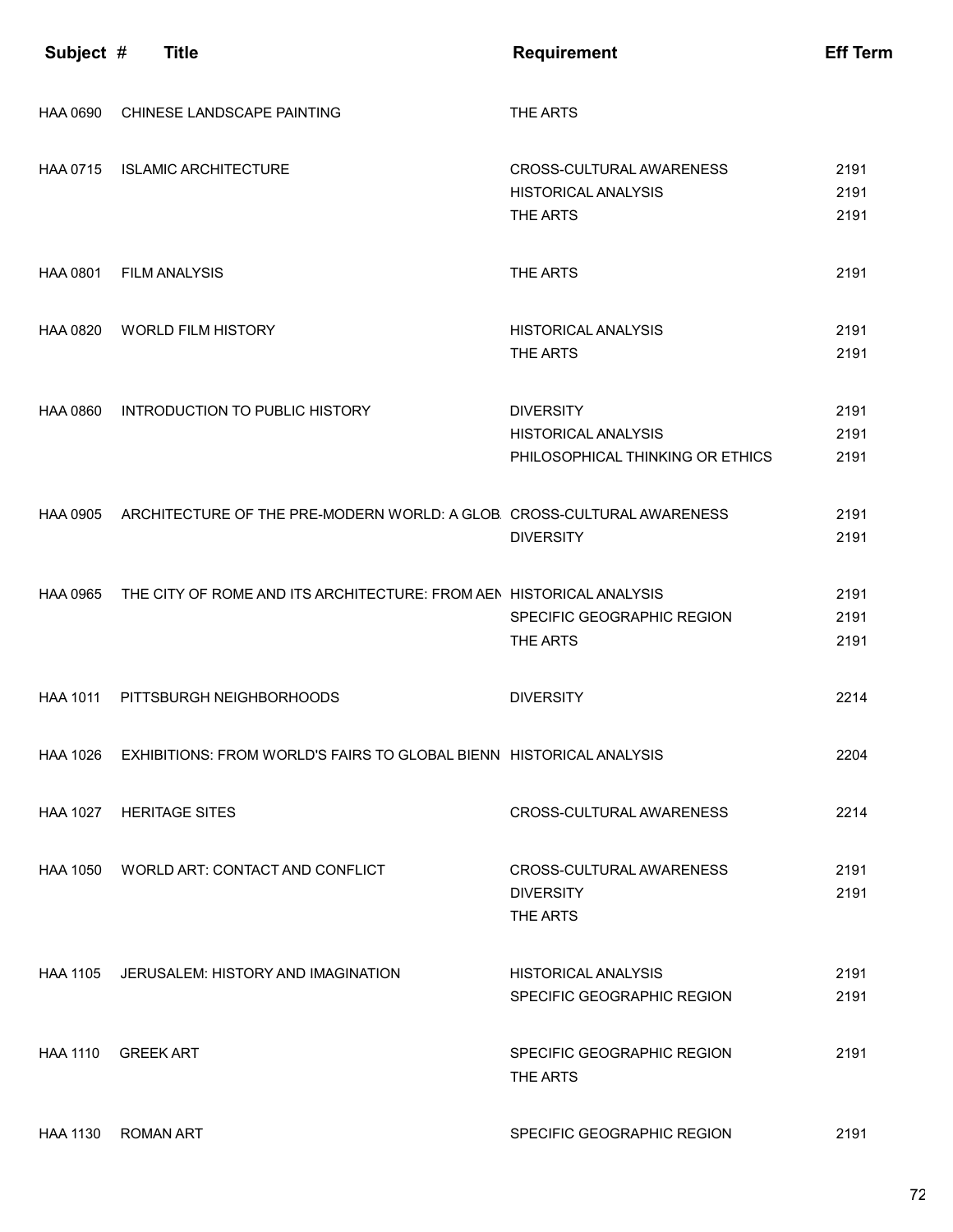| Subject #       | <b>Title</b>                                                        | <b>Requirement</b>                                                                         | <b>Eff Term</b>              |
|-----------------|---------------------------------------------------------------------|--------------------------------------------------------------------------------------------|------------------------------|
| <b>HAA 1130</b> | <b>ROMAN ART</b>                                                    | THE ARTS                                                                                   |                              |
| <b>HAA 1140</b> | <b>DIGITAL ROMAN AFRICA</b>                                         | <b>CREATIVE WORK</b><br>CROSS-CULTURAL AWARENESS<br><b>HISTORICAL ANALYSIS</b><br>THE ARTS | 2191<br>2191<br>2191<br>2191 |
| <b>HAA 1160</b> | ROMAN ARCHITECTURE                                                  | SPECIFIC GEOGRAPHIC REGION                                                                 | 2191                         |
| <b>HAA 1221</b> | MEDIEVAL ARCHITECTURE                                               | SPECIFIC GEOGRAPHIC REGION<br>THE ARTS                                                     | 2191                         |
| <b>HAA 1440</b> | <b>EXPRESSIONISM</b>                                                | SPECIFIC GEOGRAPHIC REGION<br>THE ARTS                                                     | 2191<br>2191                 |
|                 | HAA 1450 ART AND POLITICS IN THE WEIMAR REPUBLIC                    | <b>HISTORICAL ANALYSIS</b><br>THE ARTS                                                     | 2191<br>2191                 |
|                 | HAA 1455 ART IN THE THIRD REICH AND MEMORIALIZATIONS OF T DIVERSITY | <b>HISTORICAL ANALYSIS</b><br>THE ARTS                                                     | 2191<br>2191                 |
|                 | HAA 1520 BLACK BUILT AMERICA: ARCHITECTURES OF BLACK RE: DIVERSITY  | THE ARTS                                                                                   | 2211<br>2211                 |
| <b>HAA 1641</b> | CONTEMPORARY CHINESE ART                                            | SPECIFIC GEOGRAPHIC REGION<br>THE ARTS                                                     | 2191                         |
| HAA 1652        | JAPAN: BUDDHIST ART AND RITUAL                                      | SPECIFIC GEOGRAPHIC REGION                                                                 | 2191                         |
| HAA 1656        | JAPAN: ARCHITECTURE AND PERFORMATIVE SPACE                          | SPECIFIC GEOGRAPHIC REGION                                                                 | 2191                         |
| HAA 1692        | BUDDHISM ALONG THE SILK ROAD                                        | CROSS-CULTURAL AWARENESS                                                                   | 2191                         |
| <b>HAA 1820</b> | DOCUMENTARY FILM                                                    | THE ARTS                                                                                   | 2191                         |
| HAA 1990        | 20THC RUSS ART: BETWN EAST/WEST                                     | THE ARTS                                                                                   |                              |
| Subject #       | <b>Title</b>                                                        | <b>Requirement</b>                                                                         | <b>Eff Term</b>              |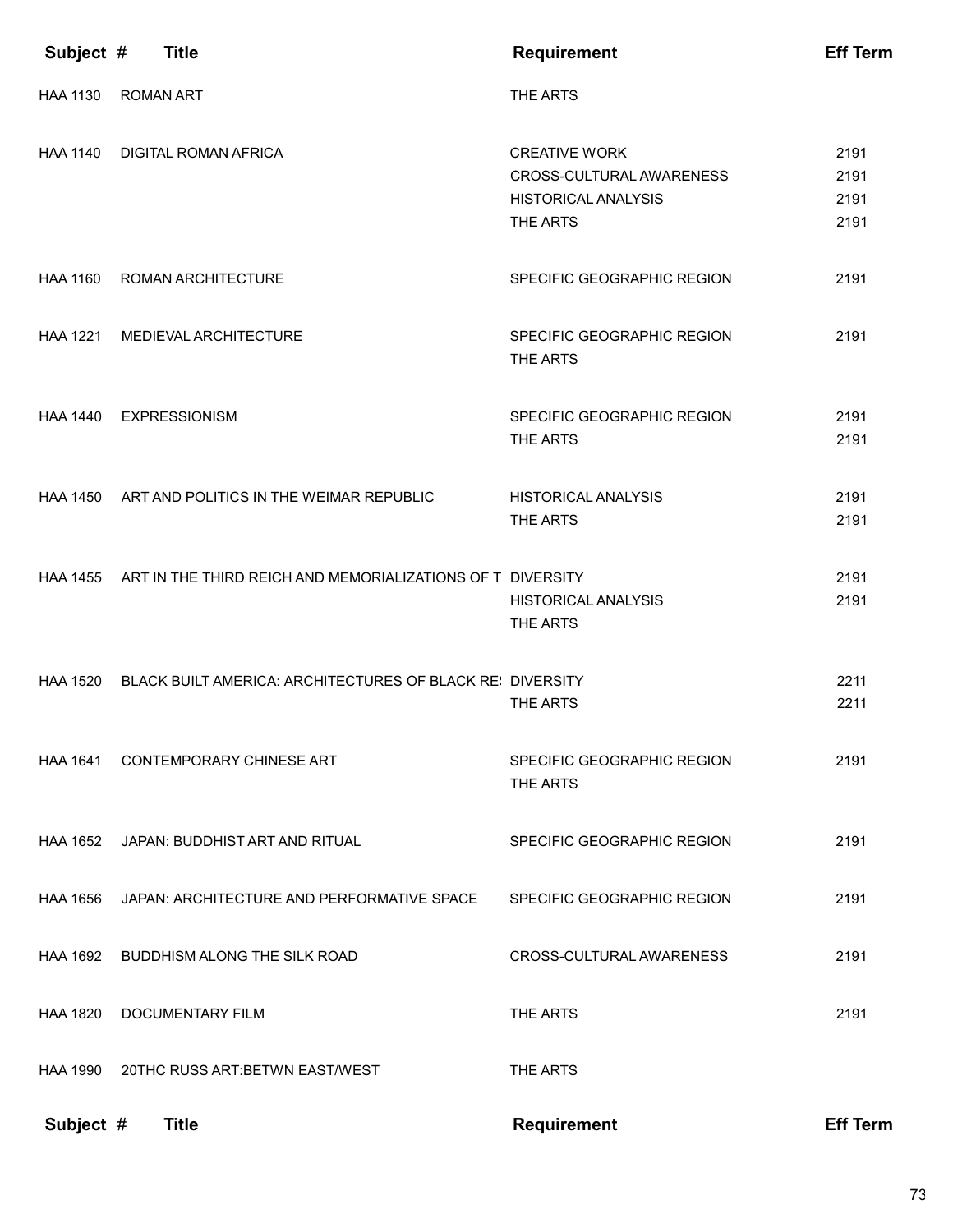| Subject #         | <b>Title</b>                                                              | <b>Requirement</b>                                       | <b>Eff Term</b> |
|-------------------|---------------------------------------------------------------------------|----------------------------------------------------------|-----------------|
| HEBREW 0102       | ELEMENTARY HEBREW 2                                                       | SECOND LANGUAGE                                          | 2191            |
| HEBREW 0112       | <b>ELEMENTARY HEBREW 2</b>                                                | <b>SECOND LANGUAGE</b>                                   |                 |
| HEBREW 1259       | <b>ISRAELI FILM AND TELEVISION</b>                                        | SPECIFIC GEOGRAPHIC REGION                               | 2191            |
| Subject #         | <b>Title</b>                                                              | <b>Requirement</b>                                       | <b>Eff Term</b> |
| <b>HINDI 0102</b> | HINDI 2                                                                   | SECOND LANGUAGE                                          |                 |
| <b>HINDI 0103</b> | HINDI 3                                                                   | SECOND LANGUAGE                                          |                 |
| <b>HINDI 0104</b> | HINDI 4                                                                   | SECOND LANGUAGE                                          |                 |
| <b>HINDI 1615</b> | MANY RAMAYANAS: TRADITION AND DIVERSITY IN MOI SPECIFIC GEOGRAPHIC REGION |                                                          | 2191            |
| Subject #         | <b>Title</b>                                                              | Requirement                                              | <b>Eff Term</b> |
| <b>HIST 0089</b>  | MAGIC, MEDICINE AND SCIENCE                                               | <b>HISTORICAL ANALYSIS</b>                               | 2191            |
| <b>HIST 0100</b>  | <b>WESTERN CIVILIZATION 1</b>                                             | <b>HISTORICAL ANALYSIS</b><br>SPECIFIC GEOGRAPHIC REGION | 2191<br>2191    |
|                   |                                                                           |                                                          |                 |
| <b>HIST 0101</b>  | <b>WESTERN CIVILIZATION 2</b>                                             | <b>HISTORICAL ANALYSIS</b><br>SPECIFIC GEOGRAPHIC REGION | 2191<br>2191    |
|                   |                                                                           |                                                          |                 |
|                   | HIST 0103 EUROPE IN THE 18TH CENTURY                                      | HISTORICAL ANALYSIS                                      | 2191            |
|                   |                                                                           | SPECIFIC GEOGRAPHIC REGION                               | 2191            |
|                   | HIST 0110 WHAT IS EUROPE?                                                 | <b>HISTORICAL ANALYSIS</b>                               | 2211            |
|                   |                                                                           | SPECIFIC GEOGRAPHIC REGION                               | 2211            |
| HIST 0125         | RELIGIONS OF THE WEST                                                     | <b>GLOBAL ISSUES</b>                                     | 2191            |
|                   |                                                                           | <b>HISTORICAL ANALYSIS</b>                               | 2191            |
|                   | HIST 0139 VIKING AGE SCANDINAVIA                                          | <b>HISTORICAL ANALYSIS</b>                               | 2191            |
|                   |                                                                           | SPECIFIC GEOGRAPHIC REGION                               | 2191            |
| <b>HIST 0140</b>  | THE HISTORY OF THE BOOK                                                   | <b>GLOBAL ISSUES</b>                                     | 2191            |
|                   |                                                                           | <b>HISTORICAL ANALYSIS</b>                               | 2191            |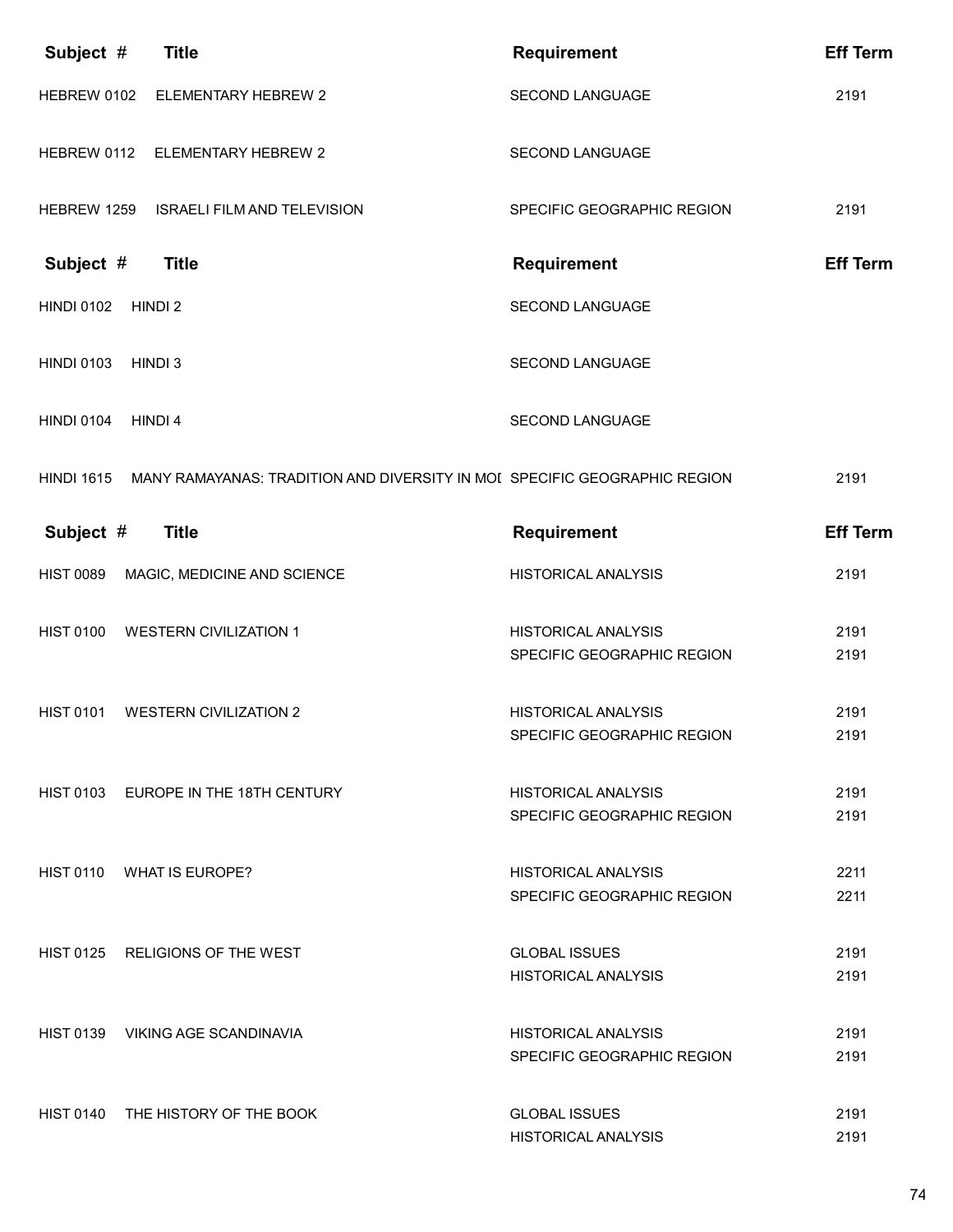| Subject #        | <b>Title</b>                                                         | <b>Requirement</b>                                                                   | <b>Eff Term</b>      |
|------------------|----------------------------------------------------------------------|--------------------------------------------------------------------------------------|----------------------|
| <b>HIST 0140</b> | THE HISTORY OF THE BOOK                                              | SPECIFIC GEOGRAPHIC REGION                                                           | 2191                 |
| <b>HIST 0150</b> | MAKING OF MODERN IRELAND                                             | <b>HISTORICAL ANALYSIS</b><br>SPECIFIC GEOGRAPHIC REGION                             | 2191<br>2191         |
| <b>HIST 0187</b> | WORLD WAR II IN EUROPE                                               | <b>HISTORICAL ANALYSIS</b><br>SPECIFIC GEOGRAPHIC REGION                             | 2191<br>2191         |
|                  | HIST 0200 EAST EUROPE CIVILIZATION                                   | <b>HISTORICAL ANALYSIS</b><br>SPECIFIC GEOGRAPHIC REGION                             | 2191<br>2191         |
| <b>HIST 0201</b> | THE BALTIC SEA FROM THE VIKINGS TO POST-SOVIET F HISTORICAL ANALYSIS | SPECIFIC GEOGRAPHIC REGION                                                           | 2191<br>2191         |
| <b>HIST 0300</b> | RUSSIA TO 1860                                                       | <b>HISTORICAL ANALYSIS</b>                                                           | 2191                 |
| <b>HIST 0301</b> | RUSSIA TO 1917                                                       | <b>HISTORICAL ANALYSIS</b><br>SPECIFIC GEOGRAPHIC REGION                             | 2191<br>2191         |
| <b>HIST 0302</b> | <b>SOVIET RUSSIA</b>                                                 | <b>HISTORICAL ANALYSIS</b><br>SPECIFIC GEOGRAPHIC REGION                             | 2191<br>2191         |
| <b>HIST 0400</b> | <b>EAST ASIAN CIVILIZATION TO 1800</b>                               | CROSS-CULTURAL AWARENESS<br><b>HISTORICAL ANALYSIS</b><br>SPECIFIC GEOGRAPHIC REGION | 2191<br>2191<br>2191 |
| <b>HIST 0401</b> | <b>MODERN EAST ASIAN CIVILIZATION</b>                                | CROSS-CULTURAL AWARENESS<br><b>HISTORICAL ANALYSIS</b><br>SPECIFIC GEOGRAPHIC REGION | 2191<br>2191<br>2191 |
| HIST 0403        | HISTORY OF MODERN SOUTHEAST ASIA                                     | CROSS-CULTURAL AWARENESS<br><b>HISTORICAL ANALYSIS</b><br>SPECIFIC GEOGRAPHIC REGION | 2191<br>2191<br>2191 |
| <b>HIST 0430</b> | JAPAN AND THE WEST, 1600-PRESENT                                     | CROSS-CULTURAL AWARENESS<br><b>HISTORICAL ANALYSIS</b><br>SPECIFIC GEOGRAPHIC REGION | 2191<br>2191<br>2191 |
| <b>HIST 0475</b> | RELIGION AND CULTURE IN EAST ASIA                                    | CROSS-CULTURAL AWARENESS                                                             | 2191                 |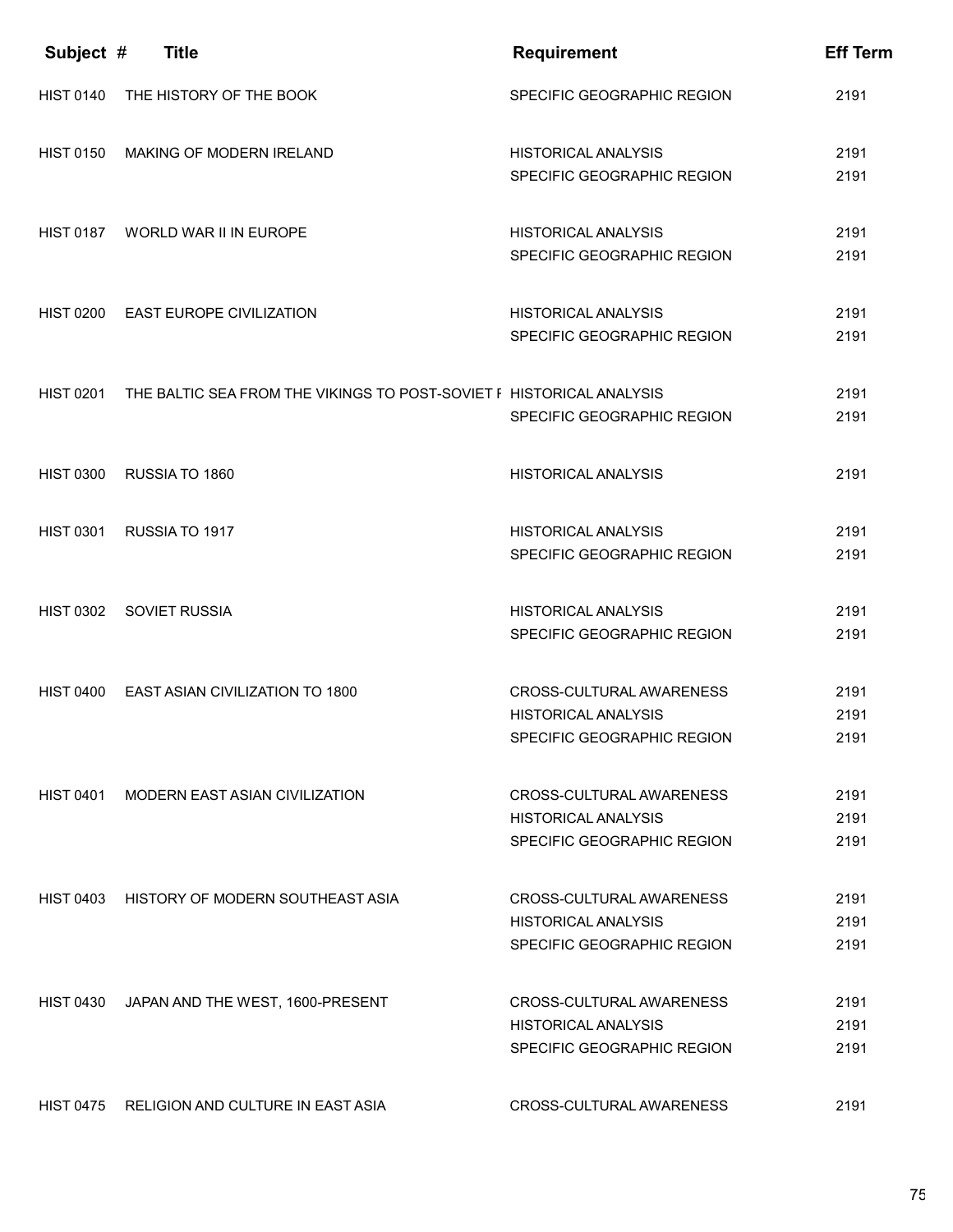| Subject #        | <b>Title</b>                                                      | <b>Requirement</b>                                                                                       | <b>Eff Term</b>              |
|------------------|-------------------------------------------------------------------|----------------------------------------------------------------------------------------------------------|------------------------------|
| <b>HIST 0487</b> | WORLD WAR II IN ASIA                                              | <b>HISTORICAL ANALYSIS</b><br>SPECIFIC GEOGRAPHIC REGION                                                 | 2191<br>2191                 |
| <b>HIST 0500</b> | COLONIAL LATIN AMERICA                                            | CROSS-CULTURAL AWARENESS<br><b>DIVERSITY</b><br><b>HISTORICAL ANALYSIS</b><br>SPECIFIC GEOGRAPHIC REGION | 2191<br>2191<br>2191<br>2191 |
| <b>HIST 0501</b> | <b>MODERN LATIN AMERICA</b>                                       | CROSS-CULTURAL AWARENESS<br><b>DIVERSITY</b><br><b>HISTORICAL ANALYSIS</b><br>SPECIFIC GEOGRAPHIC REGION | 2191<br>2191<br>2191<br>2191 |
|                  | HIST 0502 AFRO-LATIN AMERICA                                      | CROSS-CULTURAL AWARENESS<br><b>DIVERSITY</b><br><b>HISTORICAL ANALYSIS</b><br>SPECIFIC GEOGRAPHIC REGION | 2191<br>2191<br>2191<br>2191 |
| <b>HIST 0521</b> | <b>CARIBBEAN HISTORY</b>                                          | CROSS-CULTURAL AWARENESS<br><b>DIVERSITY</b><br><b>HISTORICAL ANALYSIS</b><br>SPECIFIC GEOGRAPHIC REGION | 2191<br>2191<br>2191<br>2191 |
| <b>HIST 0600</b> | UNITED STATES TO 1877                                             | <b>DIVERSITY</b><br><b>HISTORICAL ANALYSIS</b>                                                           | 2191<br>2191                 |
| <b>HIST 0601</b> | UNITED STATES 1865-PRESENT                                        | <b>DIVERSITY</b><br><b>HISTORICAL ANALYSIS</b>                                                           | 2191<br>2191                 |
| HIST 0606        | MARITIME HISTORY AND THE GREAT LAKES                              | <b>SOCIAL SCIENCE</b>                                                                                    |                              |
|                  | HIST 0612 ORIGINS OF AMERICAN CAPITALISM                          | <b>HISTORICAL ANALYSIS</b>                                                                               | 2191                         |
|                  | HIST 0663 20TH CENTURY AFRICAN AMERICAN WOMEN'S HISTOR' DIVERSITY | HISTORICAL ANALYSIS                                                                                      | 2191<br>2191                 |
|                  | HIST 0670 AFRO-AMERICAN HISTORY 1                                 | <b>DIVERSITY</b><br><b>HISTORICAL ANALYSIS</b>                                                           | 2191<br>2191                 |
|                  | HIST 0671 AFRO-AMERICAN HISTORY 2                                 | <b>DIVERSITY</b><br><b>HISTORICAL ANALYSIS</b>                                                           | 2191<br>2191                 |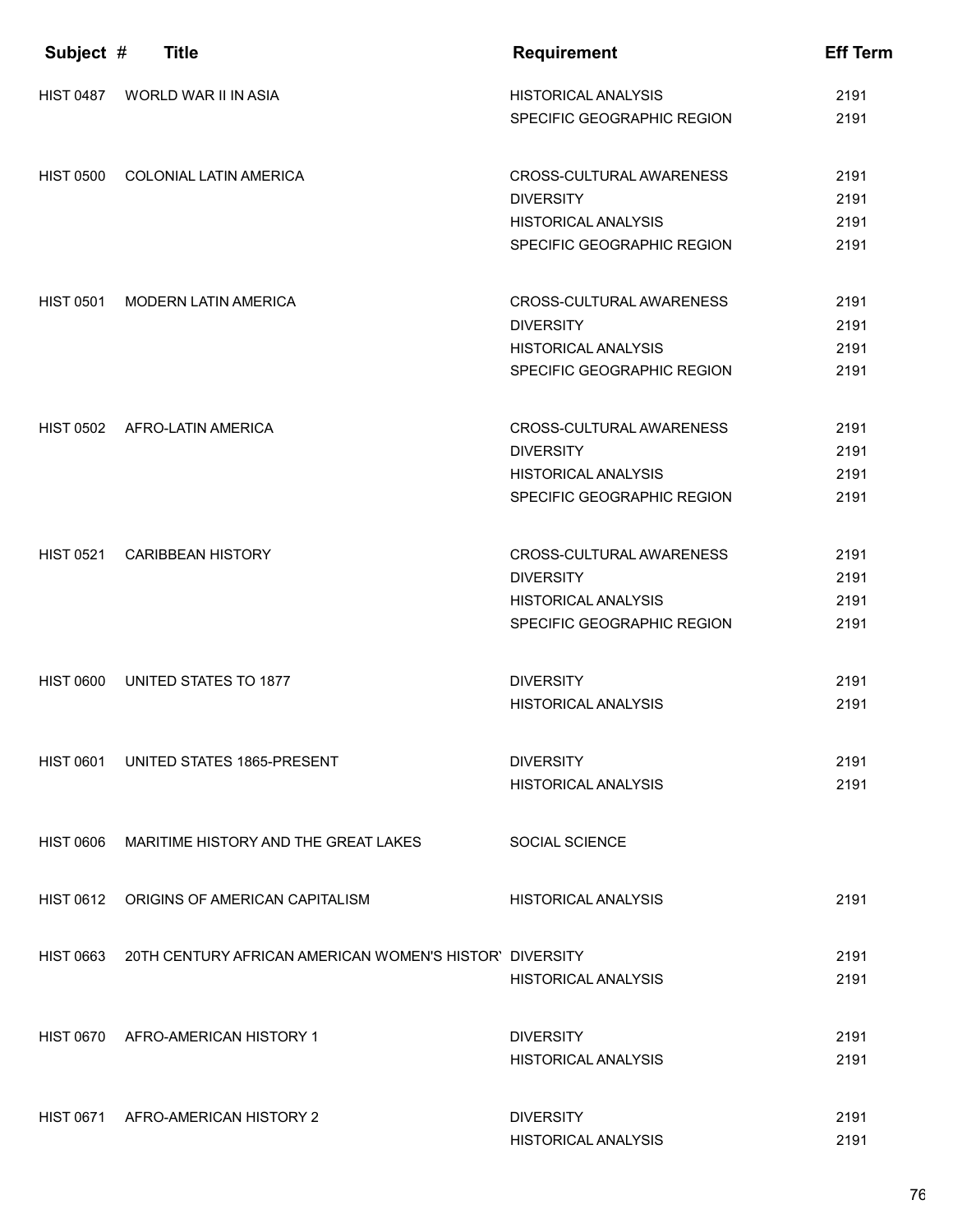| Subject #        | <b>Title</b>                                                                | <b>Requirement</b>               | <b>Eff Term</b> |
|------------------|-----------------------------------------------------------------------------|----------------------------------|-----------------|
|                  |                                                                             |                                  |                 |
|                  | HIST 0672 NATIVE AND NEWCOMERS                                              | CROSS-CULTURAL AWARENESS         | 2204            |
|                  |                                                                             | <b>DIVERSITY</b>                 | 2204            |
|                  |                                                                             | <b>HISTORICAL ANALYSIS</b>       | 2204            |
|                  | HIST 0675 WITCHES TO WALDEN POND RELIGION IN EARLY AMER HISTORICAL ANALYSIS |                                  | 2204            |
|                  | HIST 0676 RELIGION IN MODERN AMERICA                                        | <b>HISTORICAL ANALYSIS</b>       | 2191            |
|                  | HIST 0678 US AND THE HOLOCAUST                                              | <b>DIVERSITY</b>                 | 2191            |
|                  |                                                                             | <b>HISTORICAL ANALYSIS</b>       | 2191            |
| <b>HIST 0685</b> | UNITED STATES FOREIGN RELATIONS                                             | <b>HISTORICAL ANALYSIS</b>       | 2191            |
| <b>HIST 0700</b> | WORLD HISTORY                                                               | CROSS-CULTURAL AWARENESS         | 2191            |
|                  |                                                                             | <b>GLOBAL ISSUES</b>             | 2191            |
|                  |                                                                             | <b>HISTORICAL ANALYSIS</b>       | 2191            |
|                  | HIST 0705 AN ENVIRONMENTAL AND CLIMATE HISTORY OF THE W GLOBAL ISSUES       |                                  | 2191            |
|                  |                                                                             | <b>HISTORICAL ANALYSIS</b>       | 2191            |
|                  | HIST 0707 SEX AND GENDER: A GLOBAL HISTORY OF THE MODER DIVERSITY           |                                  |                 |
|                  |                                                                             | <b>GLOBAL ISSUES</b>             | 2191            |
|                  |                                                                             | <b>HISTORICAL ANALYSIS</b>       | 2191            |
| <b>HIST 0709</b> | HISTORY OF GLOBAL HEALTH                                                    | <b>DIVERSITY</b>                 | 2191            |
|                  |                                                                             | <b>GLOBAL ISSUES</b>             | 2191            |
|                  |                                                                             | <b>HISTORICAL ANALYSIS</b>       | 2191            |
|                  | HIST 0712 A GLOBAL HISTORY OF TERRORISM                                     | <b>GLOBAL ISSUES</b>             | 2191            |
|                  |                                                                             | <b>HISTORICAL ANALYSIS</b>       | 2191            |
|                  | HIST 0713 A GLOBAL HISTORY OF ANARCHISM                                     | <b>GLOBAL ISSUES</b>             | 2191            |
|                  |                                                                             | <b>HISTORICAL ANALYSIS</b>       | 2191            |
|                  |                                                                             | PHILOSOPHICAL THINKING OR ETHICS | 2191            |
|                  | HIST 0751 ANCIENT WORLDS                                                    | CROSS-CULTURAL AWARENESS         | 2191            |
|                  |                                                                             | <b>HISTORICAL ANALYSIS</b>       | 2191            |
|                  |                                                                             |                                  |                 |

HIST 0752 EMPIRES OF THE STEPPE: EURASIA FROM THE MONGC HISTORICAL ANALYSIS 2191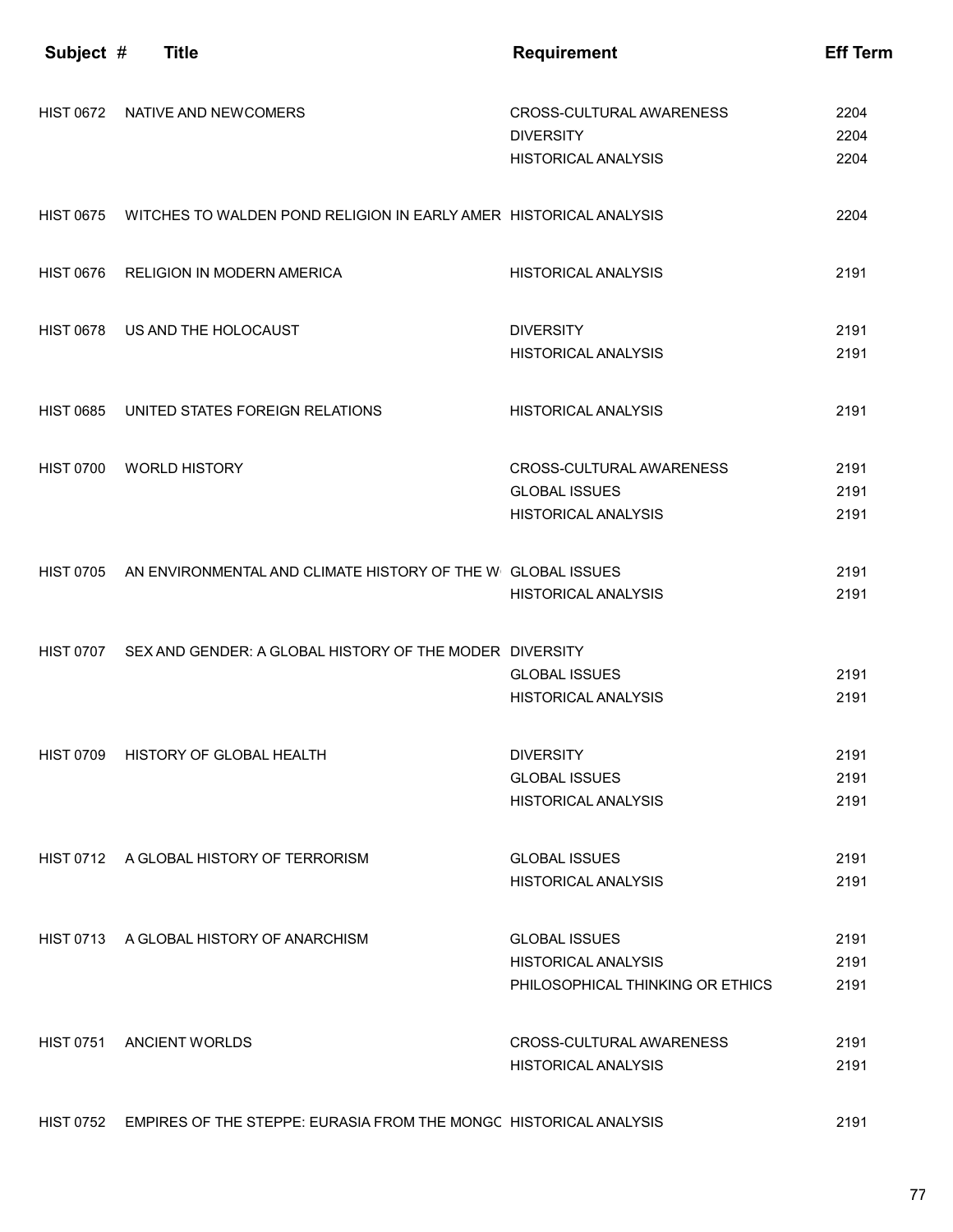| Subject #        | <b>Title</b>                                                             | <b>Requirement</b>               | <b>Eff Term</b> |
|------------------|--------------------------------------------------------------------------|----------------------------------|-----------------|
| <b>HIST 0752</b> | EMPIRES OF THE STEPPE: EURASIA FROM THE MONGC SPECIFIC GEOGRAPHIC REGION |                                  | 2191            |
| <b>HIST 0753</b> | RISE OF ISLAM: 500-1200 CE                                               | CROSS-CULTURAL AWARENESS         | 2191            |
|                  |                                                                          | <b>DIVERSITY</b>                 | 2191            |
|                  |                                                                          | <b>HISTORICAL ANALYSIS</b>       | 2191            |
|                  |                                                                          | SPECIFIC GEOGRAPHIC REGION       | 2191            |
| <b>HIST 0755</b> | <b>RELIGION IN ASIA</b>                                                  | CROSS-CULTURAL AWARENESS         | 2191            |
| <b>HIST 0756</b> | AN INTRODUCTION TO ISLAMIC CIVILIZATION                                  | SPECIFIC GEOGRAPHIC REGION       | 2191            |
| <b>HIST 0760</b> | <b>INTRODUCTION TO PUBLIC HISTORY</b>                                    | <b>DIVERSITY</b>                 | 2191            |
|                  |                                                                          | <b>HISTORICAL ANALYSIS</b>       | 2191            |
|                  |                                                                          | PHILOSOPHICAL THINKING OR ETHICS | 2191            |
| <b>HIST 0788</b> | WOMEN AND MEN IN THE ANCIENT MEDITERRANEAN                               | SPECIFIC GEOGRAPHIC REGION       | 2191            |
| <b>HIST 0791</b> | HEALTH CONTROVERSIES IN HISTORY                                          | <b>GLOBAL ISSUES</b>             | 2191            |
|                  |                                                                          | <b>HISTORICAL ANALYSIS</b>       | 2191            |
| <b>HIST 0795</b> | HISTORY OF AFRICA BEFORE 1800                                            | CROSS-CULTURAL AWARENESS         | 2191            |
|                  |                                                                          | SPECIFIC GEOGRAPHIC REGION       | 2191            |
| <b>HIST 0860</b> | <b>INTRODUCTION TO PUBLIC HISTORY</b>                                    | <b>HISTORICAL ANALYSIS</b>       | 2191            |
|                  |                                                                          | PHILOSOPHICAL THINKING OR ETHICS | 2191            |
| <b>HIST 1014</b> | <b>COMPARATIVE WITCH HUNTS</b>                                           | <b>HISTORICAL ANALYSIS</b>       | 2191            |
| <b>HIST 1016</b> | THE IRISH IN AMERICA                                                     | <b>HISTORICAL ANALYSIS</b>       | 2191            |
|                  |                                                                          | SPECIFIC GEOGRAPHIC REGION       | 2191            |
|                  | HIST 1017 GLOBALIZATION AND HISTORY                                      | <b>GLOBAL ISSUES</b>             | 2191            |
|                  |                                                                          | <b>HISTORICAL ANALYSIS</b>       | 2191            |
|                  | HIST 1018 GLOBAL INEQUALITY: HISTORIES AND DEBATES                       | <b>DIVERSITY</b>                 | 2191            |
|                  |                                                                          | <b>GLOBAL ISSUES</b>             | 2191            |
|                  |                                                                          | <b>HISTORICAL ANALYSIS</b>       | 2191            |
|                  | HIST 1019 CITIES IN HISTORICAL PERSPECTIVE                               | <b>GLOBAL ISSUES</b>             | 2191            |
|                  |                                                                          | <b>HISTORICAL ANALYSIS</b>       | 2191            |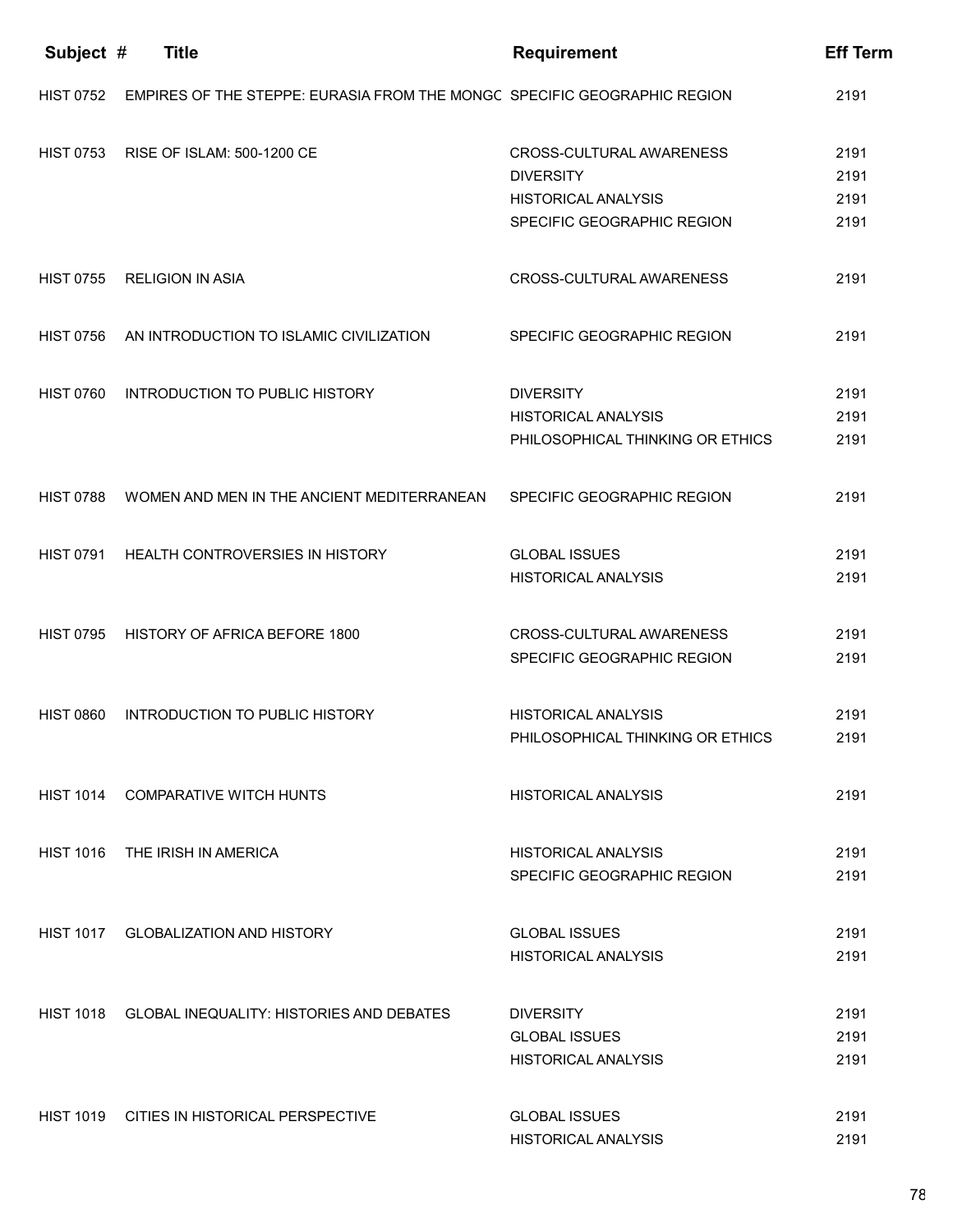| Subject #        | <b>Title</b>                                                      | <b>Requirement</b>                         | <b>Eff Term</b> |
|------------------|-------------------------------------------------------------------|--------------------------------------------|-----------------|
| <b>HIST 1020</b> | CITIES OF CULTURAL CONQUEST                                       | <b>HISTORICAL ANALYSIS</b>                 | 2191            |
| <b>HIST 1026</b> | STATES AND SEX IN THE AMERICAS                                    | CROSS-CULTURAL AWARENESS                   | 2191            |
|                  |                                                                   | <b>DIVERSITY</b>                           | 2191            |
|                  |                                                                   | <b>HISTORICAL ANALYSIS</b>                 | 2191            |
|                  |                                                                   | SPECIFIC GEOGRAPHIC REGION                 | 2191            |
| <b>HIST 1030</b> | COMPUTATIONAL METHODS IN HUMANIT                                  | <b>QUANTITATIVE &amp; FORMAL REASONING</b> |                 |
| <b>HIST 1040</b> | THE GREAT WAR: A CULTURAL HISTORY                                 | <b>HISTORICAL ANALYSIS</b>                 | 2191            |
|                  |                                                                   | SPECIFIC GEOGRAPHIC REGION                 | 2191            |
| <b>HIST 1044</b> | TWO CENTURIES OF DEMOCRATIZATION                                  | <b>GLOBAL ISSUES</b>                       | 2191            |
|                  |                                                                   | <b>HISTORICAL ANALYSIS</b>                 | 2191            |
|                  |                                                                   | PHILOSOPHICAL THINKING OR ETHICS           | 2191            |
|                  |                                                                   |                                            |                 |
| <b>HIST 1045</b> | SOCIALISM VS CAPITALISM                                           | PHILOSOPHICAL THINKING OR ETHICS           | 2191            |
| <b>HIST 1046</b> | <b>NATIONALISM</b>                                                | <b>HISTORICAL ANALYSIS</b>                 | 2191            |
|                  |                                                                   | SPECIFIC GEOGRAPHIC REGION                 | 2191            |
| <b>HIST 1047</b> | COMMUNISM FROM MARXIST THOUGHT TO REALLY EXI HISTORICAL ANALYSIS  |                                            | 2191            |
|                  |                                                                   | SPECIFIC GEOGRAPHIC REGION                 | 2191            |
|                  |                                                                   |                                            |                 |
|                  | HIST 1049 RETRIBUTION, RECONSTRUCTION AND RECONCILIATIO DIVERSITY |                                            | 2191            |
|                  |                                                                   | <b>HISTORICAL ANALYSIS</b>                 | 2191            |
|                  |                                                                   | SPECIFIC GEOGRAPHIC REGION                 | 2191            |
|                  | HIST 1051 CATHOLICISM IN THE NEW WORLD                            | <b>HISTORICAL ANALYSIS</b>                 | 2204            |
| HIST 1055        | <b>HISTORY OF DANCE</b>                                           | HISTORICAL ANALYSIS                        | 2191            |
|                  |                                                                   | THE ARTS                                   |                 |
| <b>HIST 1058</b> | <b>GLOBAL DANCE HISTORY</b>                                       | HISTORICAL ANALYSIS                        | 2191            |
|                  |                                                                   | THE ARTS                                   |                 |
|                  |                                                                   |                                            |                 |
| <b>HIST 1060</b> | <b>GLOBAL HISTORY OF PIRACY</b>                                   | CROSS-CULTURAL AWARENESS                   | 2191            |
|                  |                                                                   | <b>GLOBAL ISSUES</b>                       | 2191            |
|                  |                                                                   | <b>HISTORICAL ANALYSIS</b>                 | 2191            |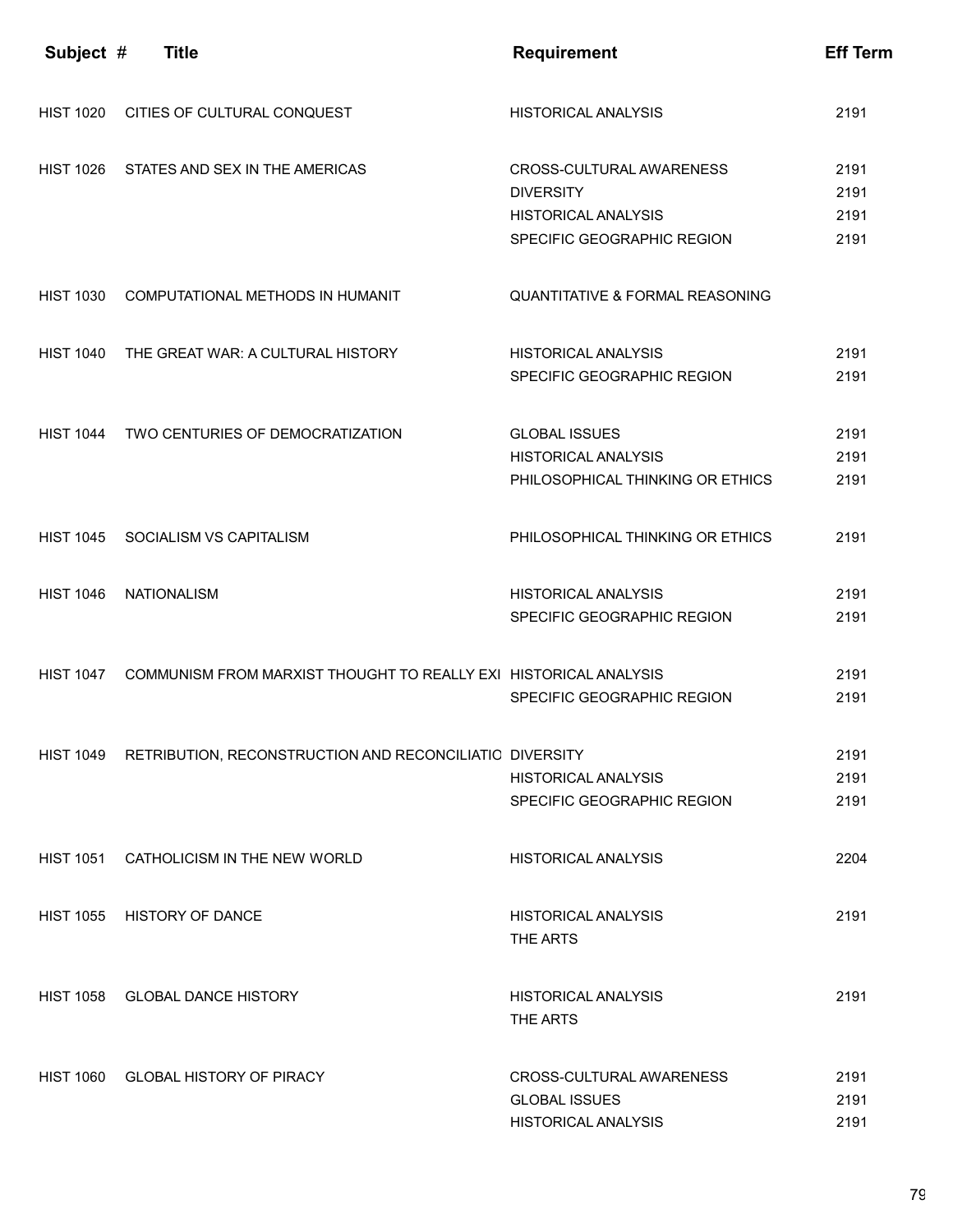| Subject #        | <b>Title</b>                                                          | <b>Requirement</b>                       | <b>Eff Term</b> |
|------------------|-----------------------------------------------------------------------|------------------------------------------|-----------------|
| <b>HIST 1062</b> | HUMAN RIGHTS IN WORLD HISTORY                                         | <b>DIVERSITY</b><br><b>GLOBAL ISSUES</b> | 2191<br>2191    |
|                  |                                                                       | <b>HISTORICAL ANALYSIS</b>               | 2191            |
|                  | HIST 1071 STATE BUILDING IN THE POST-COLONIAL ERA                     | CROSS-CULTURAL AWARENESS                 | 2191            |
|                  |                                                                       | <b>HISTORICAL ANALYSIS</b>               | 2191            |
| <b>HIST 1076</b> | <b>COMPARATIVE SLAVERY</b>                                            | CROSS-CULTURAL AWARENESS                 | 2191            |
|                  |                                                                       | <b>DIVERSITY</b>                         | 2191            |
|                  |                                                                       | <b>HISTORICAL ANALYSIS</b>               | 2191            |
| <b>HIST 1080</b> | EMPIRES AND THE ENVIRONMENT IN WORLD HISTORY CROSS-CULTURAL AWARENESS |                                          | 2191            |
|                  |                                                                       | <b>GLOBAL ISSUES</b>                     | 2191            |
|                  |                                                                       | <b>HISTORICAL ANALYSIS</b>               | 2191            |
| <b>HIST 1082</b> | WOMEN, GENDER, AND SPORTS                                             | <b>DIVERSITY</b>                         | 2201            |
|                  |                                                                       | <b>HISTORICAL ANALYSIS</b>               | 2201            |
| <b>HIST 1083</b> | <b>HISTORY OF SPORT</b>                                               | <b>DIVERSITY</b>                         | 2191            |
|                  |                                                                       | <b>HISTORICAL ANALYSIS</b>               | 2191            |
| <b>HIST 1084</b> | FOOD AND HISTORY                                                      | <b>GLOBAL ISSUES</b>                     | 2191            |
|                  |                                                                       | <b>HISTORICAL ANALYSIS</b>               | 2191            |
| <b>HIST 1090</b> | HISTORY OF MEDICINE AND HEALTHCARE                                    | <b>HISTORICAL ANALYSIS</b>               | 2191            |
|                  |                                                                       |                                          |                 |
| <b>HIST 1091</b> | <b>GLOBAL HEALTH: HISTORICAL PERSPECTIVES</b>                         | <b>GLOBAL ISSUES</b>                     | 2191            |
|                  |                                                                       | <b>HISTORICAL ANALYSIS</b>               | 2191            |
|                  | HIST 1095 SPORT AND GLOBAL CAPITALISM                                 | <b>GLOBAL ISSUES</b>                     | 2191            |
|                  |                                                                       | <b>HISTORICAL ANALYSIS</b>               | 2191            |
| <b>HIST 1108</b> | <b>COMPARATIVE EUROPEAN HISTORY</b>                                   | <b>HISTORICAL ANALYSIS</b>               | 2191            |
|                  |                                                                       | SPECIFIC GEOGRAPHIC REGION               | 2191            |
| HIST 1109        | FRANCE, SPAIN AND ITALY IN THE 20TH CENTURY                           | HISTORICAL ANALYSIS                      | 2191            |
|                  |                                                                       | SPECIFIC GEOGRAPHIC REGION               | 2191            |
| <b>HIST 1110</b> | <b>MEDIEVAL HISTORY 1</b>                                             | <b>HISTORICAL ANALYSIS</b>               | 2191            |
|                  |                                                                       | SPECIFIC GEOGRAPHIC REGION               | 2191            |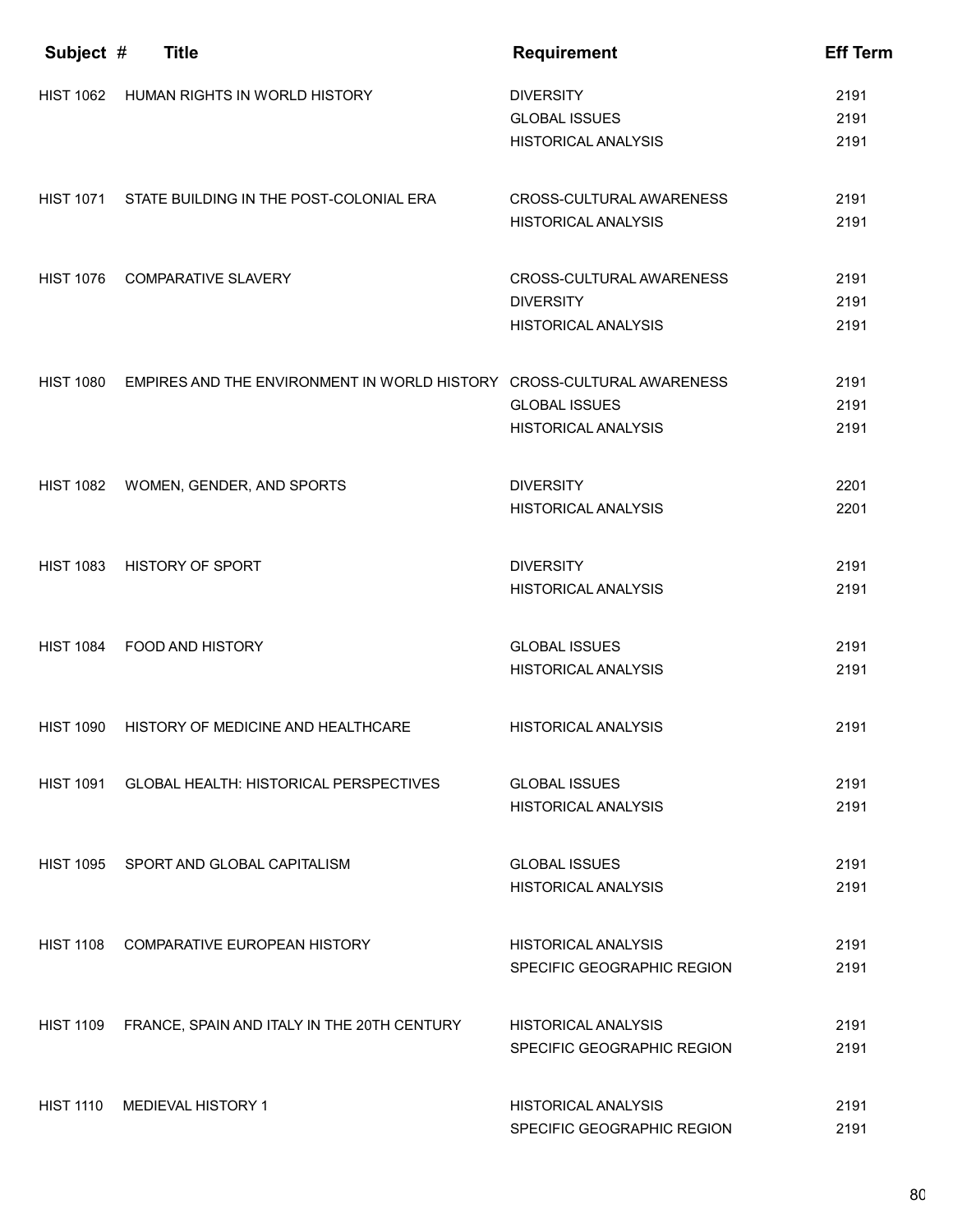| Subject #        | <b>Title</b>                                                                 | <b>Requirement</b>                                                               | <b>Eff Term</b>      |
|------------------|------------------------------------------------------------------------------|----------------------------------------------------------------------------------|----------------------|
| <b>HIST 1111</b> | <b>MEDIEVAL HISTORY 2</b>                                                    | <b>HISTORICAL ANALYSIS</b><br>SPECIFIC GEOGRAPHIC REGION                         | 2191<br>2191         |
|                  | HIST 1114 MEDIEVAL IBERIA: CONFLICTS AND ENCOUNTERS                          | <b>HISTORICAL ANALYSIS</b><br>SPECIFIC GEOGRAPHIC REGION                         | 2191<br>2191         |
| <b>HIST 1115</b> | THE WEST AND THE WORLD                                                       | <b>HISTORICAL ANALYSIS</b>                                                       | 2191                 |
| <b>HIST 1120</b> | BETWEEN EMPIRES: POLISH HISTORY THROUGH FILM SPECIFIC GEOGRAPHIC REGION      |                                                                                  | 2204                 |
| <b>HIST 1121</b> | <b>TUDOR ENGLAND</b>                                                         | <b>HISTORICAL ANALYSIS</b><br>SPECIFIC GEOGRAPHIC REGION                         | 2191<br>2191         |
| <b>HIST 1124</b> | NORTHERN IRELAND: THE TROUBLES: 1969-1994                                    | <b>HISTORICAL ANALYSIS</b><br>SPECIFIC GEOGRAPHIC REGION                         | 2191<br>2191         |
|                  | HIST 1126 FRENCH REVOLUTION                                                  | <b>GLOBAL ISSUES</b><br><b>HISTORICAL ANALYSIS</b><br>SPECIFIC GEOGRAPHIC REGION | 2191<br>2191<br>2191 |
| <b>HIST 1128</b> | MODERN FRANCE 1780-1880                                                      | <b>HISTORICAL ANALYSIS</b><br>SPECIFIC GEOGRAPHIC REGION                         | 2191<br>2191         |
|                  | HIST 1131 THE RISE OF THE GERMAN EMPIRE                                      | <b>HISTORICAL ANALYSIS</b><br>SPECIFIC GEOGRAPHIC REGION                         | 2191<br>2191         |
|                  | HIST 1132 CONTEMPORARY GERMANY                                               | <b>HISTORICAL ANALYSIS</b><br>SPECIFIC GEOGRAPHIC REGION                         | 2191<br>2191         |
|                  | HIST 1134 IRELAND'S LOYAL REBELS: THE PROTESTANTS OF ULS HISTORICAL ANALYSIS | SPECIFIC GEOGRAPHIC REGION                                                       | 2191<br>2191         |
|                  | HIST 1135 BERLIN: HISTORY OF A EUROPEAN METROPOLIS                           | <b>HISTORICAL ANALYSIS</b><br>SPECIFIC GEOGRAPHIC REGION                         | 2191<br>2191         |
|                  | HIST 1141 SPAIN AND PORTUGAL IN THE 20TH CENTURY                             | <b>HISTORICAL ANALYSIS</b><br>SPECIFIC GEOGRAPHIC REGION                         | 2191<br>2191         |
| <b>HIST 1144</b> | PORTUGUESE EMPIRE                                                            | <b>GLOBAL ISSUES</b>                                                             | 2191                 |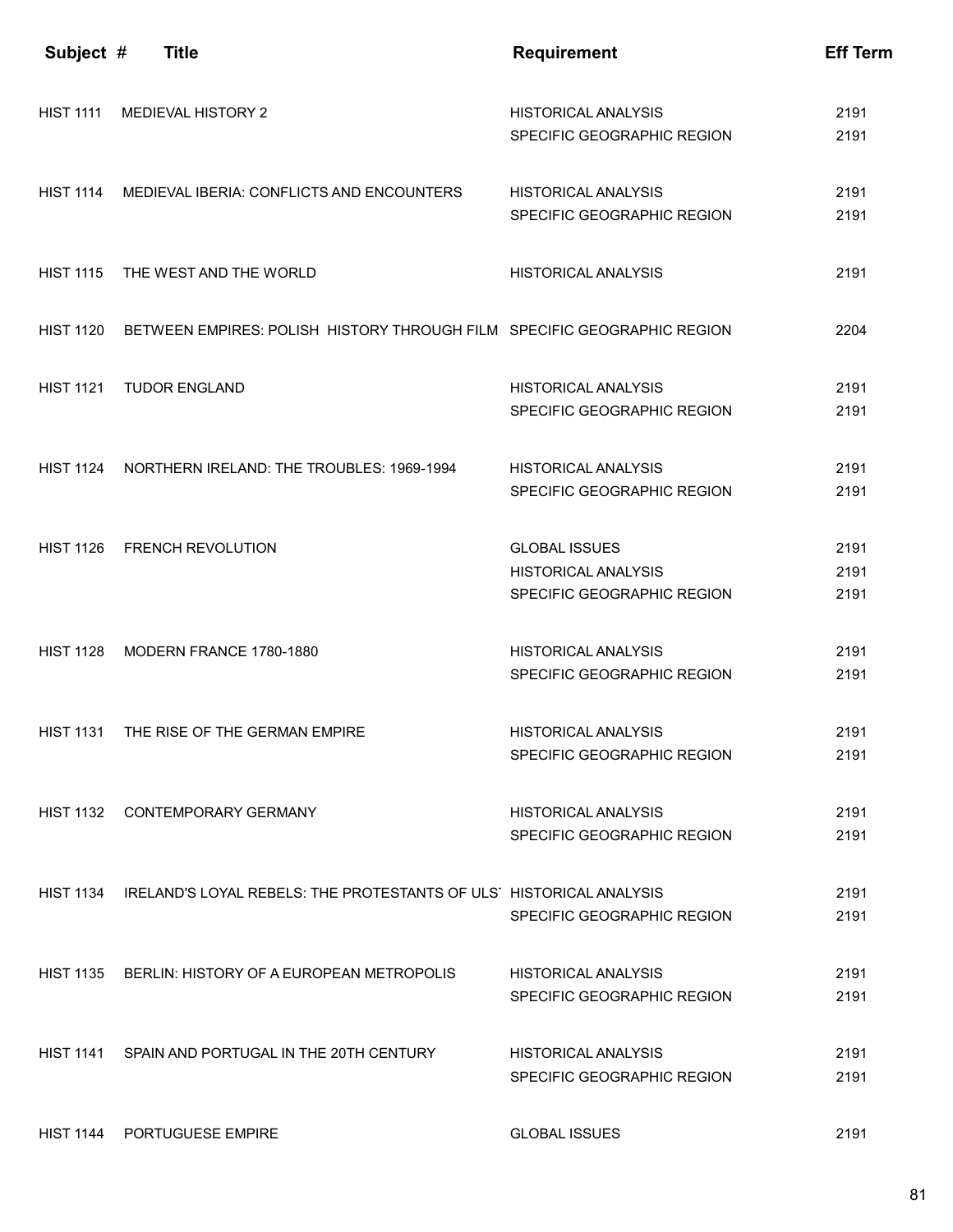| Subject #        | <b>Title</b>                                                     | <b>Requirement</b>                                       | <b>Eff Term</b> |
|------------------|------------------------------------------------------------------|----------------------------------------------------------|-----------------|
| <b>HIST 1144</b> | PORTUGUESE EMPIRE                                                | <b>HISTORICAL ANALYSIS</b>                               | 2191            |
| <b>HIST 1145</b> | INTELLECTUAL FOUNDATIONS OF CAPITALISM                           | <b>HISTORICAL ANALYSIS</b>                               | 2191            |
|                  |                                                                  | PHILOSOPHICAL THINKING OR ETHICS                         | 2191            |
| HIST 1153        | EUROPEAN INTELLECTUAL HISTORY 2 1870-1940                        | <b>HISTORICAL ANALYSIS</b>                               | 2191            |
|                  |                                                                  | PHILOSOPHICAL THINKING OR ETHICS<br>SOCIAL SCIENCE       | 2191            |
|                  |                                                                  | SPECIFIC GEOGRAPHIC REGION                               | 2191            |
| <b>HIST 1157</b> | HISTORY OF MAPS AND SPATIAL REPRESENTATION                       | <b>HISTORICAL ANALYSIS</b><br><b>LITERATURE</b>          | 2191            |
| <b>HIST 1164</b> | SMALL COUNTRIES AND THE EUROPEAN UNION                           | <b>HISTORICAL ANALYSIS</b>                               | 2191            |
|                  |                                                                  | SPECIFIC GEOGRAPHIC REGION                               | 2191            |
| <b>HIST 1173</b> | MEMORY AND HISTORY IN JEWISH TRADITION                           | <b>HISTORICAL ANALYSIS</b>                               | 2191            |
| <b>HIST 1175</b> | XENOPHOBIA IN MODERN EUROPE                                      | <b>DIVERSITY</b>                                         | 2191            |
|                  |                                                                  | <b>HISTORICAL ANALYSIS</b><br>SPECIFIC GEOGRAPHIC REGION | 2191<br>2191    |
|                  |                                                                  |                                                          |                 |
| <b>HIST 1180</b> | <b>19TH CENTURY BRITAIN</b>                                      | <b>HISTORICAL ANALYSIS</b>                               | 2191            |
|                  |                                                                  | SPECIFIC GEOGRAPHIC REGION                               | 2191            |
| HIST 1181        | <b>20TH CENTURY BRITAIN</b>                                      | HISTORICAL ANALYSIS                                      | 2191            |
|                  |                                                                  | SPECIFIC GEOGRAPHIC REGION                               | 2191            |
| HIST 1190        | MEDIEVAL GOVERNMENT AND SOCIETY                                  | HISTORICAL ANALYSIS                                      | 2191            |
|                  |                                                                  | SPECIFIC GEOGRAPHIC REGION                               | 2191            |
| HIST 1191        | ENGLISH ORIGINS OF AMERICAN LAW                                  | <b>HISTORICAL ANALYSIS</b>                               | 2191            |
|                  |                                                                  | SPECIFIC GEOGRAPHIC REGION                               | 2191            |
| <b>HIST 1197</b> | <b>BLACK DEATH: PLAGUE AND HISTORY</b>                           | HISTORICAL ANALYSIS                                      | 2204            |
|                  |                                                                  | SPECIFIC GEOGRAPHIC REGION                               | 2204            |
| HIST 1220        | BETWEEN EMPIRES: POLISH HISTORY THROUGH FILM HISTORICAL ANALYSIS |                                                          | 2204            |
|                  |                                                                  | SPECIFIC GEOGRAPHIC REGION                               | 2204            |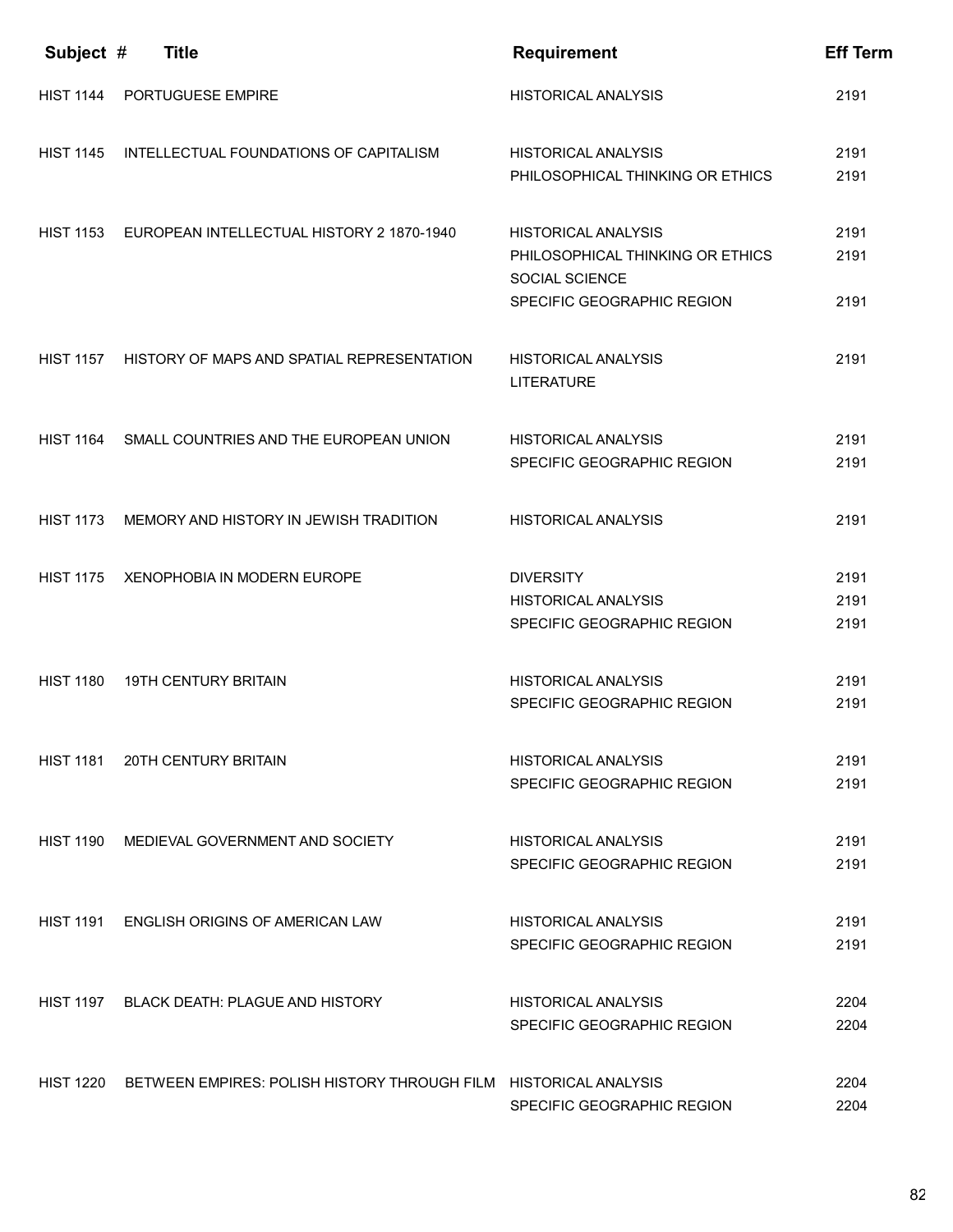| Subject #        | <b>Title</b>                                       | <b>Requirement</b>                                                                   | <b>Eff Term</b>      |
|------------------|----------------------------------------------------|--------------------------------------------------------------------------------------|----------------------|
| <b>HIST 1225</b> | <b>BALKAN HISTORY</b>                              | <b>HISTORICAL ANALYSIS</b><br>SPECIFIC GEOGRAPHIC REGION                             | 2191<br>2191         |
|                  | HIST 1226 EASTERN EUROPEAN COMMUNISM AT THE MOVIES | <b>HISTORICAL ANALYSIS</b><br>SPECIFIC GEOGRAPHIC REGION                             | 2191<br>2191         |
| <b>HIST 1313</b> | HISTORY OF THE RUSSIAN REVOLUTION                  | THE ARTS<br><b>HISTORICAL ANALYSIS</b>                                               | 2191<br>2191         |
|                  |                                                    | SPECIFIC GEOGRAPHIC REGION                                                           | 2191                 |
|                  | HIST 1314 USSR 1918-1932                           | CROSS-CULTURAL AWARENESS<br><b>HISTORICAL ANALYSIS</b><br>SPECIFIC GEOGRAPHIC REGION | 2191<br>2191<br>2191 |
| <b>HIST 1315</b> | USSR UNDER STALIN                                  | <b>HISTORICAL ANALYSIS</b>                                                           | 2191                 |
|                  | HIST 1385 EUROPE SINCE 1945                        | <b>HISTORICAL ANALYSIS</b><br>SPECIFIC GEOGRAPHIC REGION                             | 2191<br>2191         |
| <b>HIST 1420</b> | <b>ANCIENT CHINA</b>                               | CROSS-CULTURAL AWARENESS<br><b>HISTORICAL ANALYSIS</b><br>SPECIFIC GEOGRAPHIC REGION | 2191<br>2191<br>2191 |
| <b>HIST 1422</b> | LATE IMPERIAL CHINA                                | CROSS-CULTURAL AWARENESS<br><b>HISTORICAL ANALYSIS</b>                               | 2191<br>2191         |
|                  |                                                    | SPECIFIC GEOGRAPHIC REGION                                                           | 2191                 |
|                  | HIST 1423 MODERN CHINA                             | CROSS-CULTURAL AWARENESS<br>HISTORICAL ANALYSIS<br>SPECIFIC GEOGRAPHIC REGION        | 2191<br>2191<br>2191 |
|                  | HIST 1425 HISTORY OF MEDICINE IN CHINA             | <b>HISTORICAL ANALYSIS</b><br>SPECIFIC GEOGRAPHIC REGION                             | 2191<br>2191         |
| HIST 1426        | MODERN TAIWAN: 1500-1980                           | <b>HISTORICAL ANALYSIS</b><br>SPECIFIC GEOGRAPHIC REGION                             | 2214<br>2214         |
| HIST 1431        | HISTORY OF JAPAN TO 1868                           | CROSS-CULTURAL AWARENESS<br>HISTORICAL ANALYSIS<br>SPECIFIC GEOGRAPHIC REGION        | 2191<br>2191<br>2191 |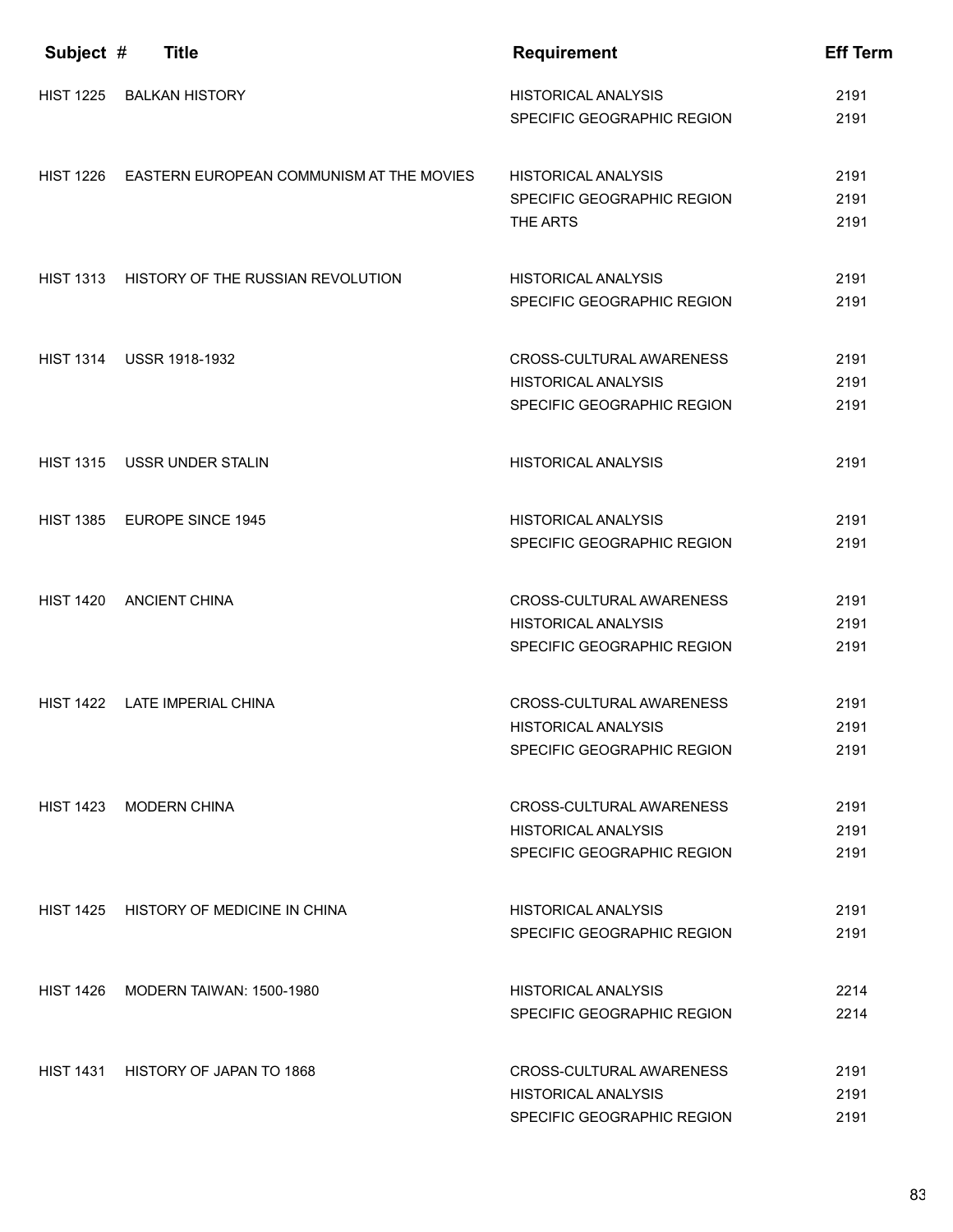| Subject #        | <b>Title</b>                                                          | <b>Requirement</b>                                             | <b>Eff Term</b> |
|------------------|-----------------------------------------------------------------------|----------------------------------------------------------------|-----------------|
| <b>HIST 1433</b> | <b>MODERN JAPAN</b>                                                   | CROSS-CULTURAL AWARENESS<br><b>HISTORICAL ANALYSIS</b>         | 2191<br>2191    |
|                  |                                                                       | SPECIFIC GEOGRAPHIC REGION                                     | 2191            |
|                  | HIST 1434 A SOCIAL HISTORY OF AESTHETICS IN JAPAN                     | <b>CROSS-CULTURAL AWARENESS</b>                                | 2191            |
|                  |                                                                       | <b>HISTORICAL ANALYSIS</b><br>SPECIFIC GEOGRAPHIC REGION       | 2191<br>2191    |
| <b>HIST 1437</b> | THE WORLD OF THE SWORD: EXPLORING THE SAMUR/ CROSS-CULTURAL AWARENESS |                                                                | 2191            |
|                  |                                                                       | <b>HISTORICAL ANALYSIS</b><br>SPECIFIC GEOGRAPHIC REGION       | 2191<br>2191    |
|                  |                                                                       |                                                                |                 |
| <b>HIST 1438</b> | <b>RELIGION AND POLITICS</b>                                          | <b>SOCIAL SCIENCE</b>                                          |                 |
| <b>HIST 1446</b> | EAST ASIAN POLITICAL ECONOMY 1950-PRESENT                             | CROSS-CULTURAL AWARENESS                                       | 2191            |
|                  |                                                                       | <b>HISTORICAL ANALYSIS</b><br>SPECIFIC GEOGRAPHIC REGION       | 2191<br>2191    |
| <b>HIST 1447</b> | ECONOMIC HISTORY OF JAPAN                                             | <b>HISTORICAL ANALYSIS</b>                                     | 2221            |
|                  |                                                                       | SPECIFIC GEOGRAPHIC REGION                                     | 2221            |
| <b>HIST 1471</b> | <b>WATER IN CENTRAL EURASIA</b>                                       | <b>CROSS-CULTURAL AWARENESS</b>                                | 2204            |
|                  |                                                                       | <b>HISTORICAL ANALYSIS</b>                                     | 2204            |
|                  |                                                                       | SPECIFIC GEOGRAPHIC REGION                                     | 2204            |
|                  | HIST 1475 EAST ASIAN BUDDHISM                                         | CROSS-CULTURAL AWARENESS                                       | 2191            |
| HIST 1476        | <b>RELIGION IN CHINA</b>                                              | SPECIFIC GEOGRAPHIC REGION                                     | 2191            |
| <b>HIST 1477</b> | <b>RELIGION IN JAPAN</b>                                              | CROSS-CULTURAL AWARENESS                                       | 2191            |
|                  |                                                                       | SPECIFIC GEOGRAPHIC REGION                                     | 2191            |
| <b>HIST 1480</b> | <b>CHINESE THOUGHT</b>                                                | CROSS-CULTURAL AWARENESS                                       | 2191            |
|                  |                                                                       | <b>HISTORICAL ANALYSIS</b><br>PHILOSOPHICAL THINKING OR ETHICS | 2191<br>2191    |
|                  |                                                                       | SPECIFIC GEOGRAPHIC REGION                                     | 2191            |
| HIST 1482        | BUDDHISM ALONG THE SILK ROAD                                          | CROSS-CULTURAL AWARENESS                                       | 2191            |
| <b>HIST 1511</b> | VIOLENCE AND MEMORY IN LATIN AMERICA                                  | CROSS-CULTURAL AWARENESS                                       | 2191            |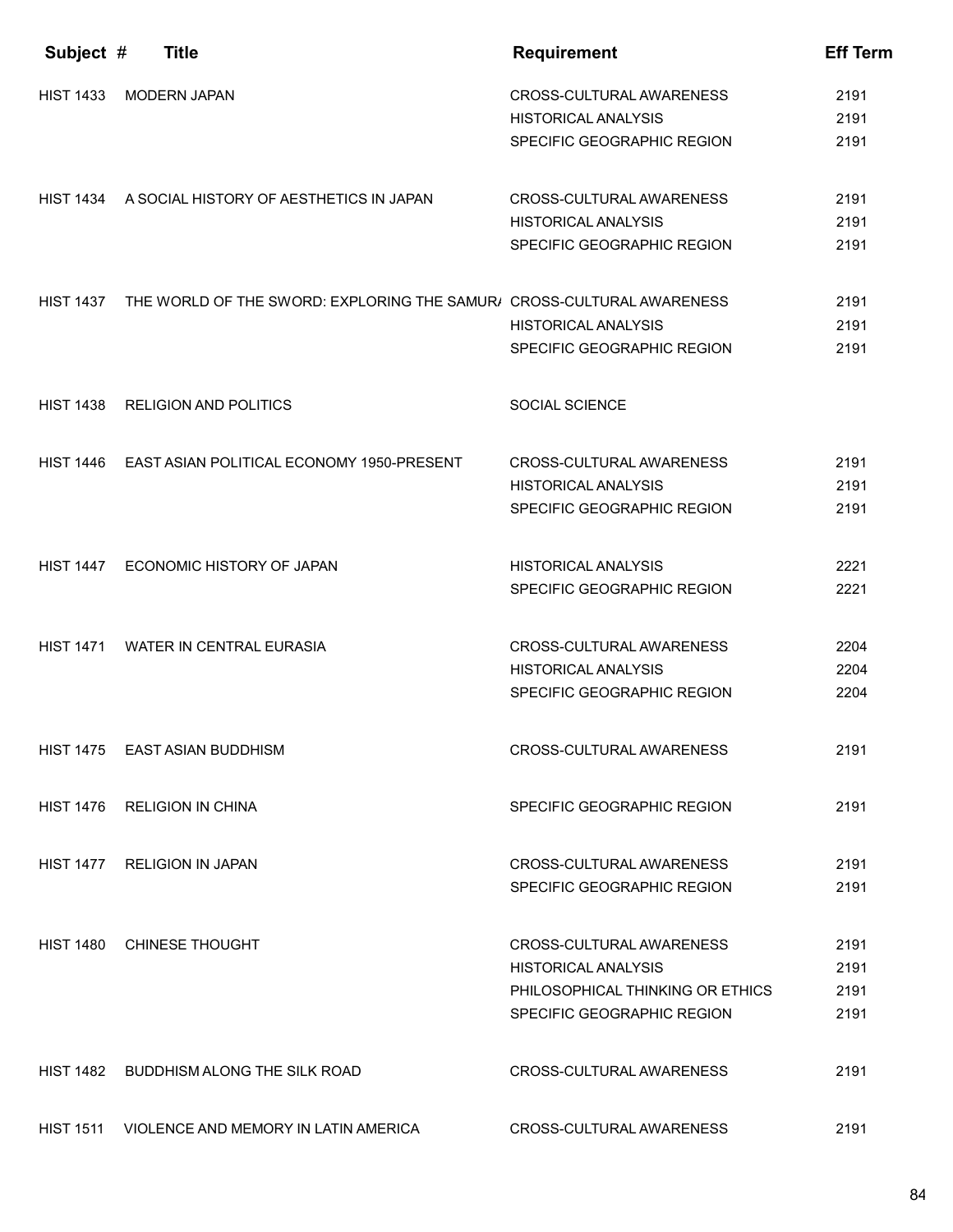| Subject #        | <b>Title</b>                                                  | <b>Requirement</b>                                                                                       | <b>Eff Term</b>              |
|------------------|---------------------------------------------------------------|----------------------------------------------------------------------------------------------------------|------------------------------|
| <b>HIST 1511</b> | VIOLENCE AND MEMORY IN LATIN AMERICA                          | <b>HISTORICAL ANALYSIS</b><br>SPECIFIC GEOGRAPHIC REGION                                                 | 2191<br>2191                 |
| <b>HIST 1522</b> | <b>BRAZIL</b>                                                 | CROSS-CULTURAL AWARENESS<br><b>HISTORICAL ANALYSIS</b><br>SPECIFIC GEOGRAPHIC REGION                     | 2191<br>2191<br>2191         |
| <b>HIST 1541</b> | <b>EARLY CARIBBEAN FROM ENCOUNTER TO EMANCIPATI DIVERSITY</b> | <b>HISTORICAL ANALYSIS</b><br>SPECIFIC GEOGRAPHIC REGION                                                 | 2191<br>2191<br>2191         |
| <b>HIST 1560</b> | WOMEN IN LATIN AMERICAN HISTORY                               | CROSS-CULTURAL AWARENESS<br><b>DIVERSITY</b><br><b>HISTORICAL ANALYSIS</b><br>SPECIFIC GEOGRAPHIC REGION | 2191<br>2191<br>2191<br>2191 |
| <b>HIST 1585</b> | US-LATIN AMERICAN RELATIONS                                   | <b>HISTORICAL ANALYSIS</b><br>SPECIFIC GEOGRAPHIC REGION                                                 | 2191<br>2191                 |
| <b>HIST 1586</b> | LATIN AMERICAN REVOLUTIONS                                    | CROSS-CULTURAL AWARENESS<br><b>HISTORICAL ANALYSIS</b><br>SPECIFIC GEOGRAPHIC REGION                     | 2191<br>2191<br>2191         |
| <b>HIST 1610</b> | UNITED STATES COLONIAL                                        | <b>HISTORICAL ANALYSIS</b>                                                                               | 2191                         |
|                  | HIST 1611 AMERICAN REVOLUTION 1763-1791                       | <b>HISTORICAL ANALYSIS</b>                                                                               | 2191                         |
|                  | HIST 1612 UNITED STATES 1789-1840                             | <b>HISTORICAL ANALYSIS</b>                                                                               | 2191                         |
| <b>HIST 1614</b> | <b>CIVIL WAR HISTORY</b>                                      | <b>HISTORICAL ANALYSIS</b>                                                                               | 2191                         |
| <b>HIST 1617</b> | US IN THE 1960S                                               | HISTORICAL ANALYSIS                                                                                      | 2191                         |
| <b>HIST 1619</b> | UNITED STATES SINCE 1945                                      | <b>HISTORICAL ANALYSIS</b>                                                                               | 2191                         |
| <b>HIST 1621</b> | HISTORY OF THE SOUTH THROUGH THE 1800s                        | <b>DIVERSITY</b><br><b>HISTORICAL ANALYSIS</b>                                                           | 2201<br>2201                 |
| <b>HIST 1625</b> | HISTORY OF THE AMERICAN FRONTIER                              | <b>HISTORICAL ANALYSIS</b>                                                                               | 2191                         |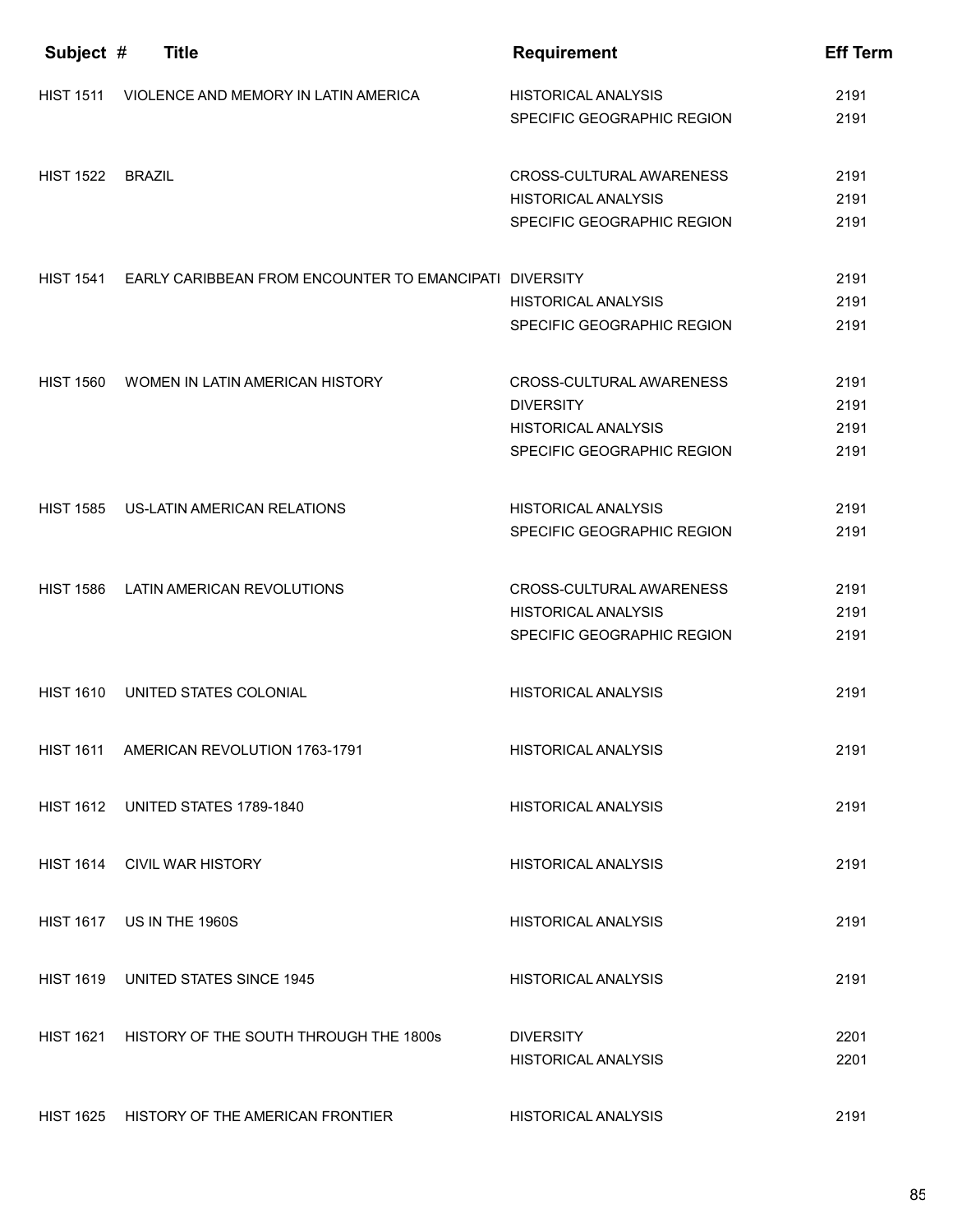| Subject #        | <b>Title</b>                                                      | <b>Requirement</b>                                                  | <b>Eff Term</b>      |
|------------------|-------------------------------------------------------------------|---------------------------------------------------------------------|----------------------|
| <b>HIST 1628</b> | THE BLACK WEST                                                    | <b>DIVERSITY</b><br><b>HISTORICAL ANALYSIS</b>                      | 2204<br>2204         |
|                  | HIST 1632 THE CIVIL RIGHTS MOVEMENT                               | <b>DIVERSITY</b><br><b>HISTORICAL ANALYSIS</b>                      | 2191<br>2191         |
|                  | HIST 1640 AMERICAN CHILDHOODS: RACE, GENDER AND CITIZEN DIVERSITY | <b>HISTORICAL ANALYSIS</b>                                          | 2191<br>2191         |
| <b>HIST 1645</b> | AMERICAN ECONOMIC HISTORY                                         | <b>HISTORICAL ANALYSIS</b>                                          | 2191                 |
| <b>HIST 1653</b> | <b>COLD WAR AMERICA</b>                                           | <b>HISTORICAL ANALYSIS</b>                                          | 2191                 |
| <b>HIST 1655</b> | AMERICAN WORKERS IN THE 19TH CENTURY                              | <b>HISTORICAL ANALYSIS</b>                                          | 2191                 |
| <b>HIST 1656</b> | AMERICAN WORKERS IN THE 20TH CENTURY                              | <b>HISTORICAL ANALYSIS</b>                                          | 2191                 |
| <b>HIST 1660</b> | GENDER AND SEXUALITY IN THE US TO 1865                            | <b>DIVERSITY</b><br><b>HISTORICAL ANALYSIS</b>                      | 2204<br>2204         |
| <b>HIST 1661</b> | <b>UNITED STATES WOMEN 2</b>                                      | <b>DIVERSITY</b><br><b>HISTORICAL ANALYSIS</b>                      | 2191<br>2191         |
| <b>HIST 1665</b> | HISTORY OF THE AMERICAN CITY                                      | <b>HISTORICAL ANALYSIS</b>                                          | 2191                 |
| <b>HIST 1668</b> | <b>HISTORY OF PITTSBURGH</b>                                      | <b>HISTORICAL ANALYSIS</b>                                          | 2191                 |
|                  | HIST 1669 HISTORY OF BLACK PITTSBURGH                             | <b>DIVERSITY</b><br><b>HISTORICAL ANALYSIS</b>                      | 2191<br>2191         |
|                  | HIST 1670 AUGUST WILSON: THE MAN, THE ERA, THE PLAYS              | <b>DIVERSITY</b><br><b>HISTORICAL ANALYSIS</b><br><b>LITERATURE</b> | 2191<br>2191<br>2191 |
| <b>HIST 1672</b> | <b>RELIGION AND SEXUALITY</b>                                     | <b>DIVERSITY</b><br><b>HISTORICAL ANALYSIS</b>                      | 2191<br>2191         |
| <b>HIST 1677</b> | AMERICAN JEWISH EXPERIENCE                                        | <b>DIVERSITY</b>                                                    | 2204                 |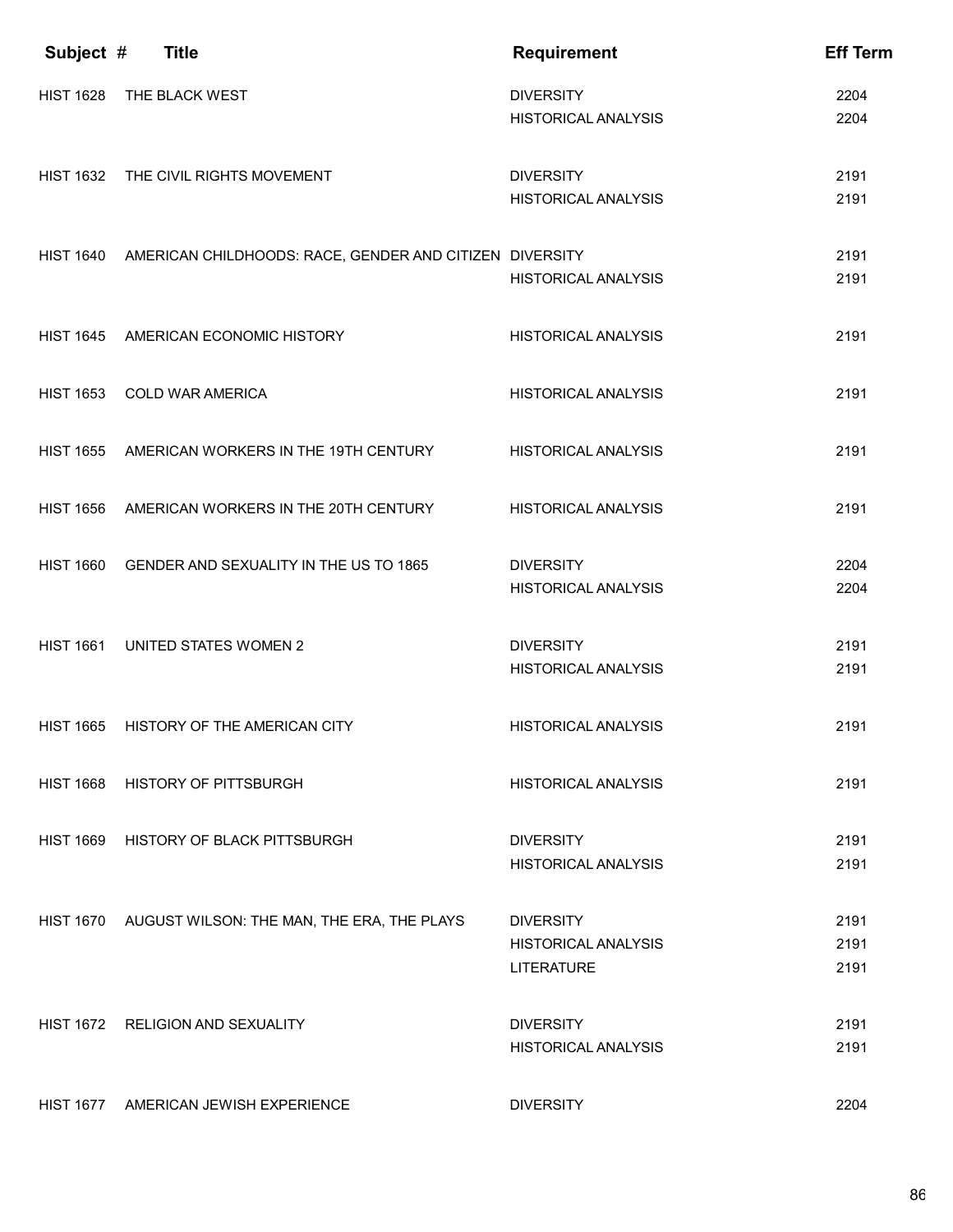| Subject #        | <b>Title</b>                                                          | <b>Requirement</b>                                  | <b>Eff Term</b> |
|------------------|-----------------------------------------------------------------------|-----------------------------------------------------|-----------------|
| <b>HIST 1683</b> | NORTH AMERICAN INDIANS                                                | <b>CROSS-CULTURAL AWARENESS</b><br><b>DIVERSITY</b> | 2191<br>2191    |
|                  |                                                                       | <b>HISTORICAL ANALYSIS</b>                          | 2191            |
| <b>HIST 1685</b> | US POPULAR CULTURE                                                    | <b>HISTORICAL ANALYSIS</b>                          | 2191            |
| <b>HIST 1687</b> | US FOREIGN POLICY IN AFRICA                                           | <b>DIVERSITY</b>                                    | 2191            |
|                  |                                                                       | <b>HISTORICAL ANALYSIS</b>                          | 2191            |
| <b>HIST 1690</b> | AMERICAN LEGAL HISTORY                                                | <b>HISTORICAL ANALYSIS</b>                          | 2191            |
| <b>HIST 1691</b> | <b>LATINO HISTORY</b>                                                 | <b>DIVERSITY</b>                                    | 2191            |
|                  |                                                                       | <b>HISTORICAL ANALYSIS</b>                          | 2191            |
|                  | HIST 1692 LGBTQ IN USA                                                | <b>DIVERSITY</b>                                    | 2191            |
|                  |                                                                       | <b>HISTORICAL ANALYSIS</b>                          | 2191            |
| <b>HIST 1694</b> | THE PLASTIC AGE                                                       | <b>HISTORICAL ANALYSIS</b>                          | 2204            |
| <b>HIST 1695</b> | <b>ENVIRONMENTAL POLITICS</b>                                         | <b>GLOBAL ISSUES</b>                                | 2191            |
|                  |                                                                       | <b>HISTORICAL ANALYSIS</b>                          | 2191            |
| <b>HIST 1706</b> | <b>GLOBAL PHARMACEUTICALS</b>                                         | <b>GLOBAL ISSUES</b>                                | 2191            |
|                  |                                                                       | <b>HISTORICAL ANALYSIS</b>                          | 2191            |
|                  | HIST 1707 GENDER IN GLOBAL HISTORY                                    | <b>DIVERSITY</b>                                    | 2191            |
|                  |                                                                       | <b>GLOBAL ISSUES</b><br><b>HISTORICAL ANALYSIS</b>  | 2191<br>2191    |
|                  |                                                                       | SOCIAL SCIENCE                                      |                 |
|                  | HIST 1709 GLOBAL HISTORY OF SCIENCE                                   | <b>HISTORICAL ANALYSIS</b>                          | 2191            |
| <b>HIST 1711</b> | <b>GENDER AND JEWISH HISTORY</b>                                      | <b>GLOBAL ISSUES</b>                                | 2191            |
|                  |                                                                       | <b>HISTORICAL ANALYSIS</b>                          | 2191            |
| <b>HIST 1712</b> | INVENTING ISRAEL: ZIONISM, ANTI-ZIONISM AND POST- HISTORICAL ANALYSIS |                                                     | 2191            |
| <b>HIST 1714</b> | DEATH IN THE MEDITERRANEAN WORLD                                      | <b>HISTORICAL ANALYSIS</b>                          | 2204            |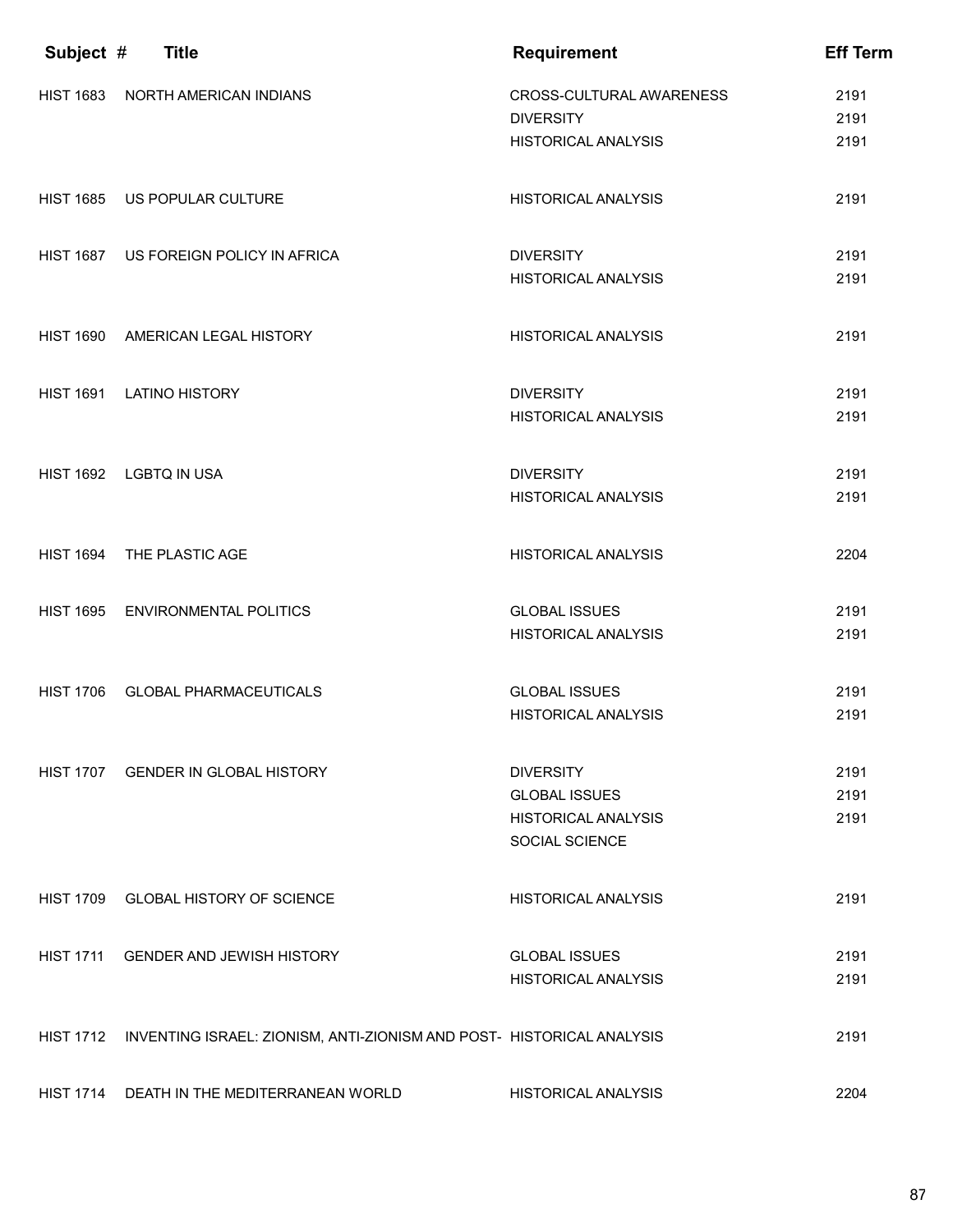| Subject #        | <b>Title</b>                                    | <b>Requirement</b>         | <b>Eff Term</b> |
|------------------|-------------------------------------------------|----------------------------|-----------------|
| <b>HIST 1716</b> | <b>INDIAN OCEAN WORLD</b>                       | CROSS-CULTURAL AWARENESS   | 2191            |
|                  |                                                 | <b>GLOBAL ISSUES</b>       | 2191            |
|                  |                                                 | <b>HISTORICAL ANALYSIS</b> | 2191            |
| <b>HIST 1720</b> | WEST AFRICA IN THE ERA OF SLAVE TRADE           | CROSS-CULTURAL AWARENESS   | 2191            |
|                  |                                                 | <b>DIVERSITY</b>           | 2191            |
|                  |                                                 | <b>HISTORICAL ANALYSIS</b> | 2191            |
|                  |                                                 | SPECIFIC GEOGRAPHIC REGION | 2191            |
| <b>HIST 1721</b> | HISTORY OF SOUTHERN AFRICA                      | CROSS-CULTURAL AWARENESS   | 2191            |
|                  |                                                 | <b>HISTORICAL ANALYSIS</b> | 2191            |
|                  |                                                 | SPECIFIC GEOGRAPHIC REGION | 2191            |
| <b>HIST 1722</b> | MODERN SOUTH AFRICAN HISTORY                    | CROSS-CULTURAL AWARENESS   | 2191            |
|                  |                                                 | <b>HISTORICAL ANALYSIS</b> | 2191            |
|                  |                                                 | SPECIFIC GEOGRAPHIC REGION | 2191            |
| <b>HIST 1725</b> | DISEASE AND HEALTH IN MODERN AFRICA             | CROSS-CULTURAL AWARENESS   | 2191            |
|                  |                                                 | <b>HISTORICAL ANALYSIS</b> | 2191            |
|                  |                                                 | SPECIFIC GEOGRAPHIC REGION | 2191            |
| <b>HIST 1731</b> | <b>HISTORY OF GOD</b>                           | <b>HISTORICAL ANALYSIS</b> | 2191            |
| <b>HIST 1732</b> | <b>GLOBAL CHRISTIANITY</b>                      | <b>GLOBAL ISSUES</b>       | 2204            |
|                  | HIST 1733 RELIGIOUS DIVERSITY                   | <b>DIVERSITY</b>           | 2191            |
|                  |                                                 | <b>GLOBAL ISSUES</b>       | 2191            |
|                  | HIST 1741 POPULAR RELIGION IN A CHANGING JAPAN  | CROSS-CULTURAL AWARENESS   | 2191            |
|                  |                                                 | SPECIFIC GEOGRAPHIC REGION | 2191            |
|                  | HIST 1746 ATHLETICS OF THE ANCIENT WORLD        | SPECIFIC GEOGRAPHIC REGION | 2191            |
|                  | HIST 1749 ISLAM AND CONFLICT IN GLOBAL CONTEXTS | <b>DIVERSITY</b>           | 2191            |
|                  |                                                 | <b>GLOBAL ISSUES</b>       | 2191            |
|                  |                                                 | <b>HISTORICAL ANALYSIS</b> | 2191            |
| <b>HIST 1753</b> | THE OTTOMAN EMPIRE                              | CROSS-CULTURAL AWARENESS   | 2214            |
|                  |                                                 | <b>HISTORICAL ANALYSIS</b> | 2214            |
|                  |                                                 | SPECIFIC GEOGRAPHIC REGION | 2214            |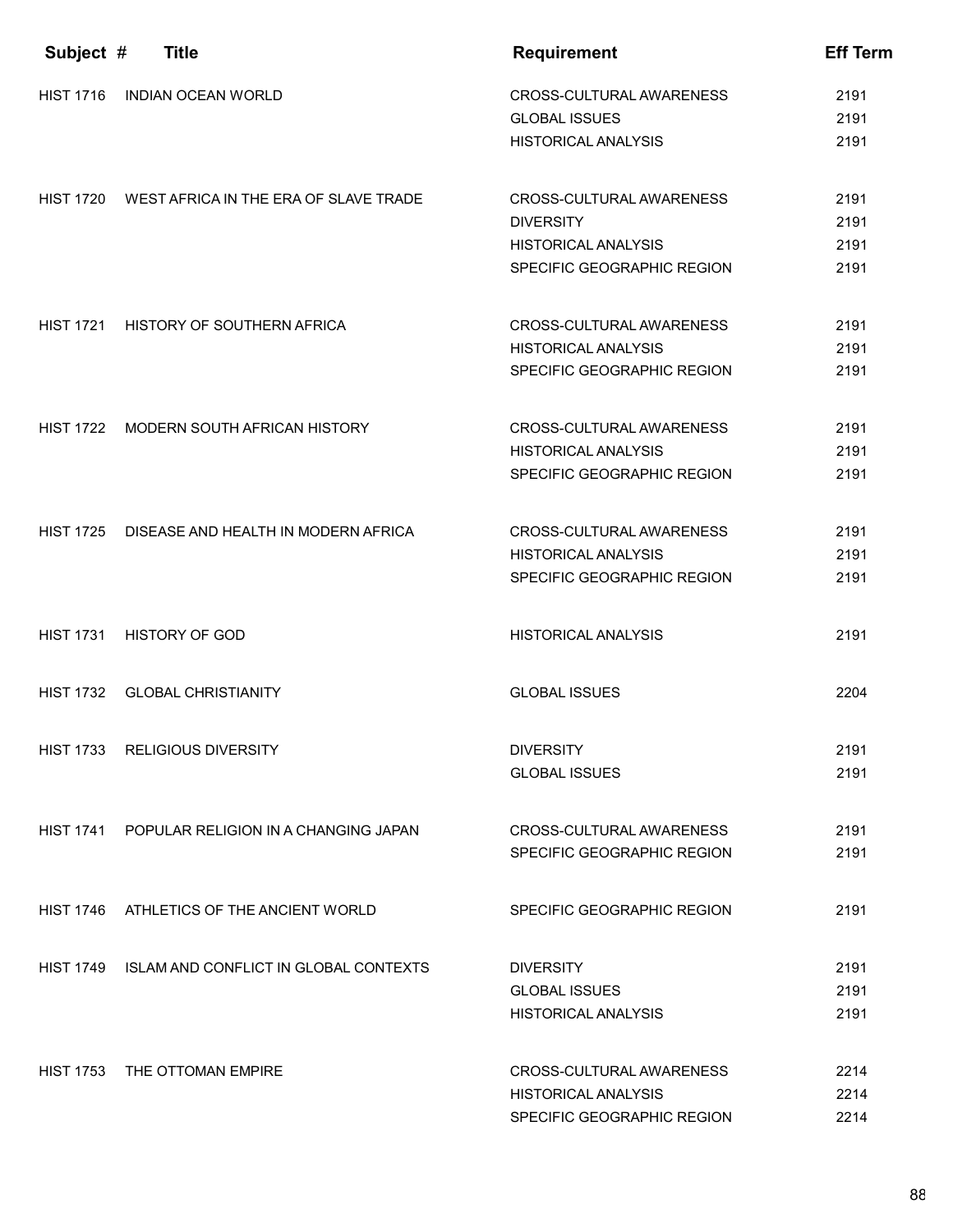| Subject #        | <b>Title</b>                                                        | <b>Requirement</b>                                                                   | <b>Eff Term</b>      |
|------------------|---------------------------------------------------------------------|--------------------------------------------------------------------------------------|----------------------|
| <b>HIST 1754</b> | <b>RELIGION AND POLITICS</b>                                        | SOCIAL SCIENCE                                                                       |                      |
| <b>HIST 1757</b> | <b>RELIGION IN INDIA</b>                                            | SPECIFIC GEOGRAPHIC REGION                                                           | 2191                 |
| <b>HIST 1760</b> | JEWS AND JUDAISM IN THE MEDIEVAL WORLD                              | <b>HISTORICAL ANALYSIS</b>                                                           | 2191                 |
| <b>HIST 1763</b> | POLITICS OF CONTEMPORARY MIDDLE EAST                                | CROSS-CULTURAL AWARENESS<br><b>HISTORICAL ANALYSIS</b><br>SPECIFIC GEOGRAPHIC REGION | 2191<br>2191<br>2191 |
| <b>HIST 1765</b> | ISRAEL IN THE BIBLICAL AGE                                          | SPECIFIC GEOGRAPHIC REGION                                                           | 2191                 |
| <b>HIST 1767</b> | JEWS AND JUDAISM: MODERN JEWRY                                      | <b>GLOBAL ISSUES</b><br><b>HISTORICAL ANALYSIS</b>                                   | 2191<br>2191         |
| <b>HIST 1768</b> | CHRISTIANS, MUSLIMS AND JEWS IN THE MIDDLE AGES HISTORICAL ANALYSIS |                                                                                      | 2191                 |
| <b>HIST 1769</b> | HOLOCAUST HISTORY AND MEMORY                                        | <b>HISTORICAL ANALYSIS</b><br>SPECIFIC GEOGRAPHIC REGION                             | 2191<br>2191         |
| <b>HIST 1772</b> | RACE, CASTE AND ETHNICITY IN GLOBAL PERSPECTIVE DIVERSITY           | <b>HISTORICAL ANALYSIS</b>                                                           | 2191<br>2191         |
| <b>HIST 1775</b> | ORIGINS OF CHRISTIANITY AND THE NEW TESTAMENT HISTORICAL ANALYSIS   |                                                                                      | 2191                 |
| <b>HIST 1776</b> | VARIETIES OF EARLY CHRISTIANITY                                     | <b>HISTORICAL ANALYSIS</b>                                                           | 2191                 |
|                  | HIST 1779 JERUSALEM: HISTORY AND IMAGINATION                        | HISTORICAL ANALYSIS<br>SPECIFIC GEOGRAPHIC REGION                                    | 2191<br>2191         |
| HIST 1780        | JEWS AND THE CITY                                                   | <b>GLOBAL ISSUES</b><br><b>HISTORICAL ANALYSIS</b>                                   | 2191<br>2191         |
| <b>HIST 1781</b> | ROMAN HISTORY                                                       | HISTORICAL ANALYSIS<br>SPECIFIC GEOGRAPHIC REGION                                    | 2191<br>2191         |
|                  | HIST 1783 GREEK HISTORY                                             | <b>HISTORICAL ANALYSIS</b><br>SPECIFIC GEOGRAPHIC REGION                             | 2191<br>2191         |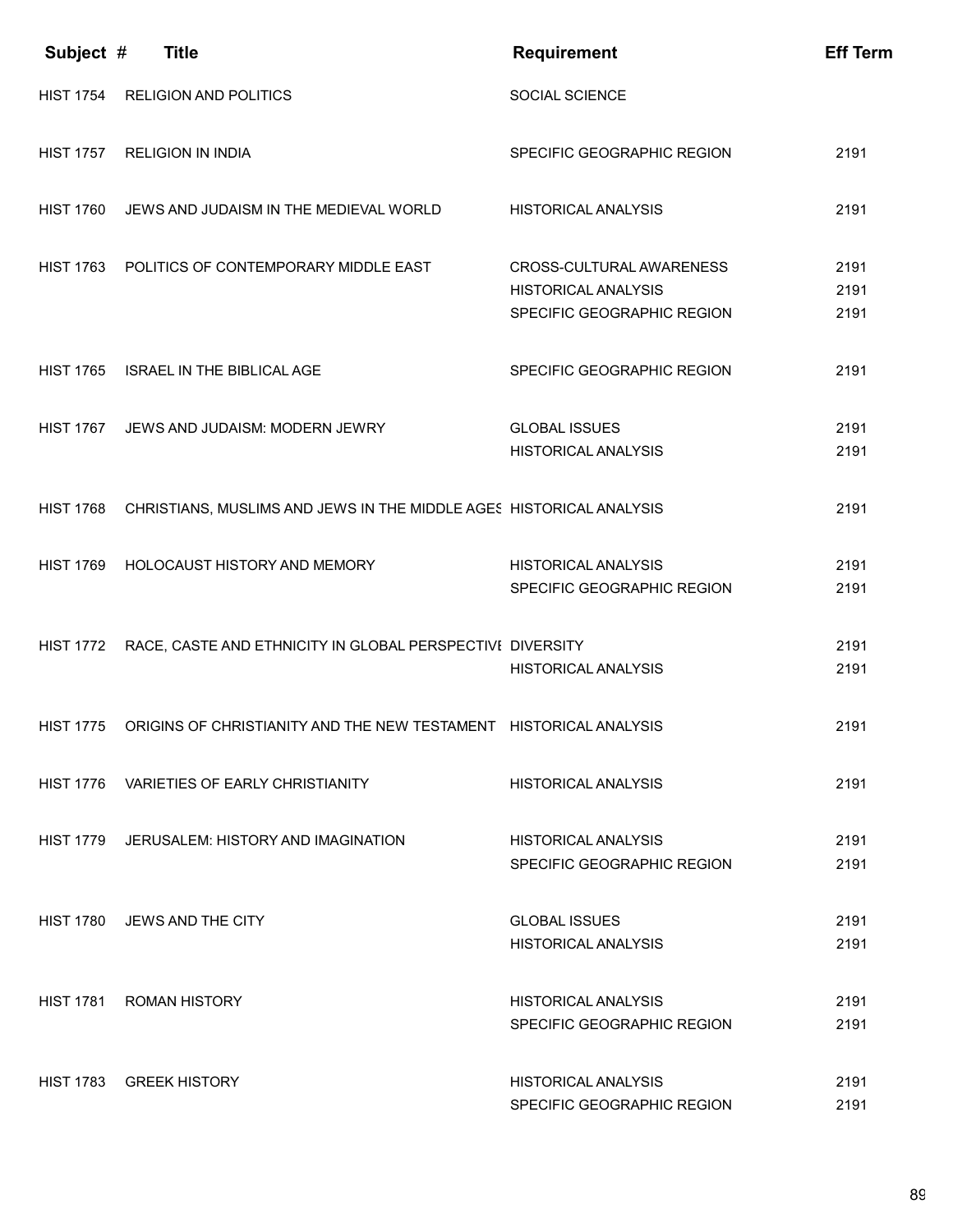| Subject #        | <b>Title</b>                             | <b>Requirement</b>                                                                   | <b>Eff Term</b>      |
|------------------|------------------------------------------|--------------------------------------------------------------------------------------|----------------------|
| <b>HIST 1787</b> | HISTORY OF CHRISTIAN-MUSLIM RELATIONS    | <b>HISTORICAL ANALYSIS</b>                                                           | 2191                 |
| <b>HIST 1791</b> | JEWISH CULTURE IN MEDIEVAL SPAIN         | <b>HISTORICAL ANALYSIS</b>                                                           | 2191                 |
| <b>HIST 1792</b> | NAVIGATING WORLD HISTORY                 | <b>GLOBAL ISSUES</b><br><b>HISTORICAL ANALYSIS</b>                                   | 2191<br>2191         |
| <b>HIST 1794</b> | ISLAM, LAW AND POLITICS                  | SPECIFIC GEOGRAPHIC REGION                                                           | 2191                 |
| <b>HIST 1796</b> | HISTORY OF AFRICA SINCE 1800             | CROSS-CULTURAL AWARENESS<br><b>HISTORICAL ANALYSIS</b><br>SPECIFIC GEOGRAPHIC REGION | 2191<br>2191<br>2191 |
| Subject #        | <b>Title</b>                             | <b>Requirement</b>                                                                   | <b>Eff Term</b>      |
| HPS 0410         | EINSTEIN FOR EVERYONE                    | PHILOSOPHICAL THINKING OR ETHICS                                                     | 2191                 |
|                  | HPS 0412 THE NEWTONIAN REVOLUTION        | NATURAL SCIENCE<br>PHILOSOPHICAL THINKING OR ETHICS                                  | 2221<br>2221         |
| <b>HPS 0427</b>  | <b>MYTH AND SCIENCE</b>                  | SPECIFIC GEOGRAPHIC REGION                                                           | 2191                 |
| <b>HPS 0430</b>  | <b>GALILEO &amp; CREATN MDRN SCIENCE</b> | <b>HISTORICAL ANALYSIS</b><br>PHILOSOPHICAL THINKING OR ETHICS                       | 2191                 |
|                  | HPS 0437 DARWINISM AND ITS CRITICS       | <b>HISTORICAL ANALYSIS</b>                                                           | 2191                 |
| HPS 0515         | MAGIC, MEDICINE AND SCIENCE              | HISTORICAL ANALYSIS                                                                  | 2191                 |
| <b>HPS 0605</b>  | THE NATURE OF EMOTIONS                   | PHILOSOPHICAL THINKING OR ETHICS                                                     | 2191                 |
|                  | HPS 0608 PHILOSOPHY OF SCIENCE           | PHILOSOPHICAL THINKING OR ETHICS                                                     |                      |
|                  | HPS 0610 CAUSAL REASONING                | <b>QUANTITATIVE &amp; FORMAL REASONING</b>                                           |                      |
| <b>HPS 0611</b>  | PRINCPL OF SCIENTIFIC REASNING           | <b>QUANTITATIVE &amp; FORMAL REASONING</b>                                           |                      |
| <b>HPS 0613</b>  | <b>MORALITY AND MEDICINE</b>             | PHILOSOPHICAL THINKING OR ETHICS                                                     | 2191                 |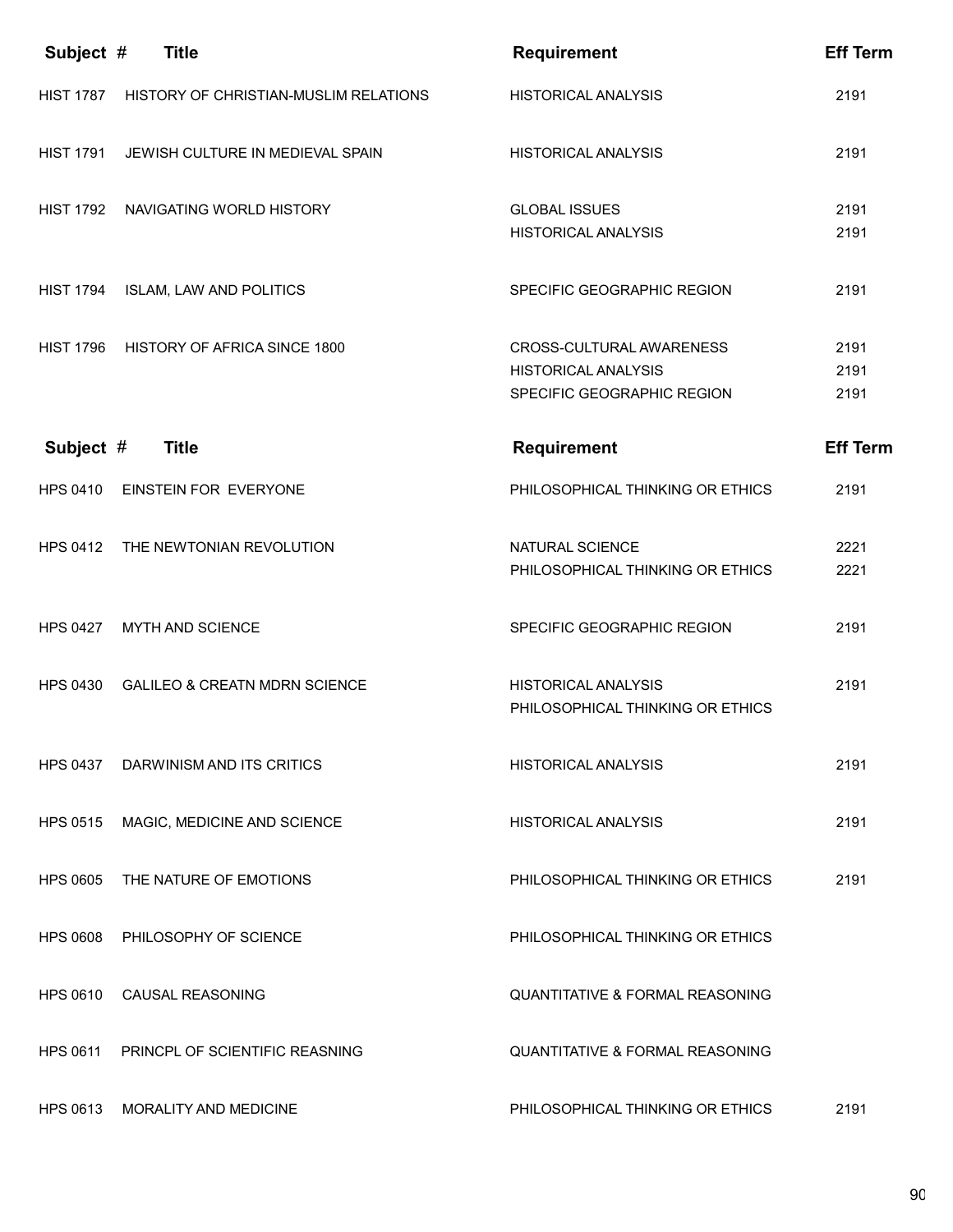| Subject #       | <b>Title</b>                                                                             | <b>Requirement</b>                                         | <b>Eff Term</b> |
|-----------------|------------------------------------------------------------------------------------------|------------------------------------------------------------|-----------------|
| HPS 0616        | ARTIFICIAL INTELLIGENCE AND THE PHILOSOPHY OF S( PHILOSOPHICAL THINKING OR ETHICS        |                                                            | 2191            |
| <b>HPS 0618</b> | <b>SCIENTIFIC CONTROVERSIES</b>                                                          | PHILOSOPHICAL THINKING OR ETHICS                           | 2191            |
| <b>HPS 0619</b> | QUANTUM KARMA: SCIENCE IN HINDU AND BUDDHIST T CROSS-CULTURAL AWARENESS                  |                                                            | 2211            |
| <b>HPS 0620</b> | <b>SCIENCE AND RELIGION</b>                                                              | PHILOSOPHICAL THINKING OR ETHICS                           | 2191            |
|                 | HPS 0621 PROB SOLVING: HOW SCI WORKS                                                     | <b>QUANTITATIVE &amp; FORMAL REASONING</b>                 |                 |
| HPS 0623        | <b>EXPLANS OF HUMANS &amp; SOCIETY</b>                                                   | <b>SOCIAL SCIENCE</b>                                      |                 |
| <b>HPS 0626</b> | DEVELOPMENT OF MODERN BIOLOGY                                                            | NATURAL SCIENCE                                            |                 |
| <b>HPS 0628</b> | <b>PARADOX</b>                                                                           | PHILOSOPHICAL THINKING OR ETHICS                           | 2211            |
| <b>HPS 0685</b> | MATHEMATICS AND CULTURE                                                                  | <b>QUANTITATIVE &amp; FORMAL REASONING</b>                 |                 |
| <b>HPS 1508</b> | CLASSICS IN HISTORY OF SCIENCE                                                           | PHILOSOPHICAL THINKING OR ETHICS                           | 2191            |
| <b>HPS 1510</b> | SCIENCE IN GLOBAL PERSPECTIVE                                                            | <b>GLOBAL ISSUES</b><br><b>HISTORICAL ANALYSIS</b>         | 2211<br>2211    |
|                 | HPS 1530 EUROPEAN INTELLECTUAL HISTORY 2 1870-1940                                       | <b>SOCIAL SCIENCE</b>                                      |                 |
|                 | HPS 1602 RACE: HISTORY, BIOLOGY, PSYCHOLOGY, PHILOSOPHY PHILOSOPHICAL THINKING OR ETHICS |                                                            | 2191            |
|                 | HPS 1620 PHILOSOPHY OF BIOLOGY                                                           | PHILOSOPHICAL THINKING OR ETHICS                           | 2191            |
|                 | HPS 1624 DEVELOPMENT OF SCIENTIFIC MEDICINE                                              | <b>HISTORICAL ANALYSIS</b>                                 | 2204            |
|                 | HPS 1627 LIVING WITH TECHNOLOGY                                                          | PHILOSOPHICAL THINKING OR ETHICS                           | 2204            |
| <b>HPS 1630</b> | MUSIC, CULTURE AND TECHNOLOGY                                                            | <b>DIVERSITY</b><br><b>HISTORICAL ANALYSIS</b><br>THE ARTS | 2191<br>2191    |
|                 | HPS 1640 SCIENCE, PHILOSOPHY AND THE SENSES                                              | PHILOSOPHICAL THINKING OR ETHICS                           | 2204            |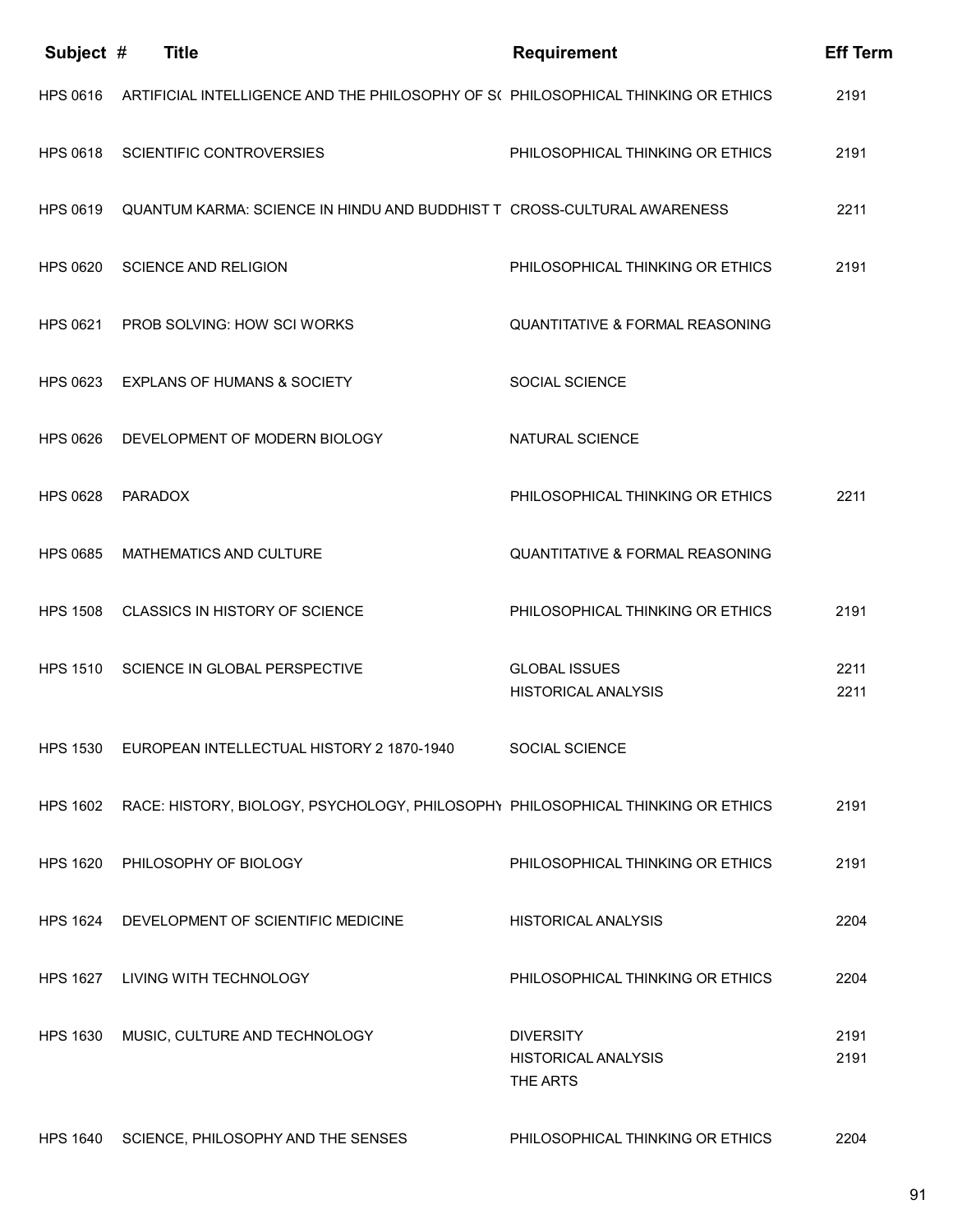| Subject #         | <b>Title</b>                                                            | <b>Requirement</b>                                       | <b>Eff Term</b>      |
|-------------------|-------------------------------------------------------------------------|----------------------------------------------------------|----------------------|
| <b>HPS 1654</b>   | FEMINIST PHILOSOPHY OF SCIENCE                                          | PHILOSOPHICAL THINKING OR ETHICS                         | 2211                 |
| <b>HPS 1682</b>   | FREEDOM AND DETERMINISM                                                 | PHILOSOPHICAL THINKING OR ETHICS                         | 2191                 |
| Subject #         | <b>Title</b>                                                            | <b>Requirement</b>                                       | <b>Eff Term</b>      |
| <b>HUN 0120</b>   | HUNGARIAN CULTURE THROUGH CONVERSATION                                  | SPECIFIC GEOGRAPHIC REGION                               | 2204                 |
| <b>HUN 1615</b>   | OUTSIDERS ON THE MARGINS: THE AFTERMATH OF SO DIVERSITY                 | <b>HISTORICAL ANALYSIS</b><br>SPECIFIC GEOGRAPHIC REGION | 2204<br>2204<br>2204 |
|                   | HUN 1915 FULBRIGHT SEMINAR IN HUNGARIAN STUDIES                         | SPECIFIC GEOGRAPHIC REGION                               | 2211                 |
| Subject #         | <b>Title</b>                                                            | <b>Requirement</b>                                       | <b>Eff Term</b>      |
| INFSCI 0010       | INTRO TO INFORM, SYS & SOCIETY                                          | <b>QUANTITATIVE &amp; FORMAL REASONING</b>               |                      |
| INFSCI 0011       | <b>INTRO TO INF SCI ADVANCED</b>                                        | <b>QUANTITATIVE &amp; FORMAL REASONING</b>               |                      |
| INFSCI 0013       | COMPUTER METHODS IN HUMANITIES                                          | QUANTITATIVE & FORMAL REASONING                          |                      |
| INFSCI 0018       | <b>FILE PROCESSING</b>                                                  | <b>QUANTITATIVE &amp; FORMAL REASONING</b>               |                      |
| Subject #         | <b>Title</b>                                                            | <b>Requirement</b>                                       | <b>Eff Term</b>      |
| <b>IRISH 0102</b> | <b>IRISH GAEILGE 2</b>                                                  | SECOND LANGUAGE                                          |                      |
| <b>IRISH 0103</b> | <b>IRISH GAEILGE 3</b>                                                  | SECOND LANGUAGE                                          |                      |
| <b>IRISH 0104</b> | <b>IRISH GAEILGE 4</b>                                                  | <b>SECOND LANGUAGE</b>                                   |                      |
| <b>IRISH 1615</b> | CONTEMPORARY IRISH CULTURE AND TRADITIONS OF SPECIFIC GEOGRAPHIC REGION |                                                          | 2191                 |
| Subject #         | <b>Title</b>                                                            | <b>Requirement</b>                                       | <b>Eff Term</b>      |
| <b>ITAL 0002</b>  | ELEMENTARY ITALIAN 2                                                    | SECOND LANGUAGE                                          |                      |
| <b>ITAL 0012</b>  | ELEMENTARY ITALIAN 2: PITT IN ITALY                                     | SECOND LANGUAGE                                          |                      |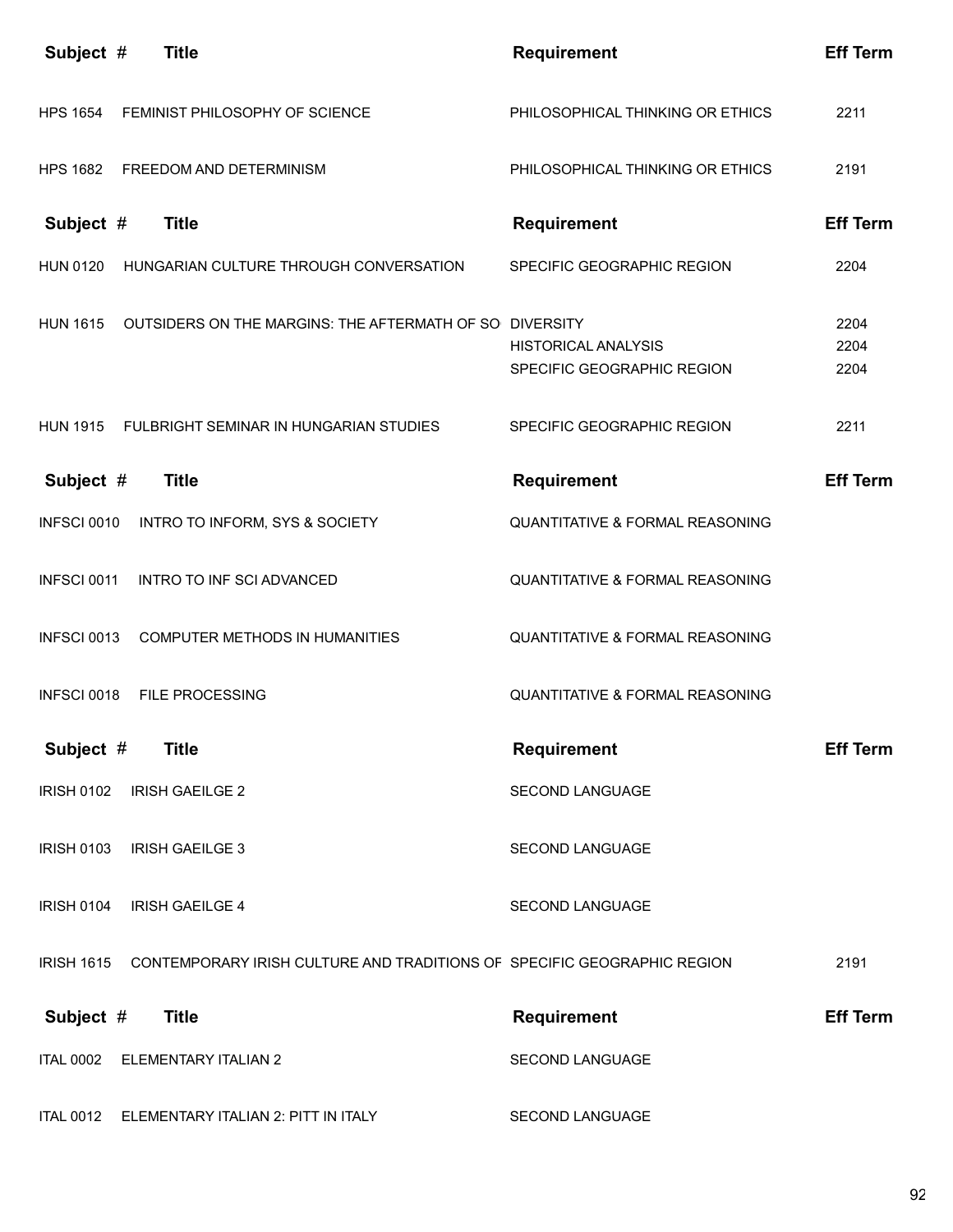| Subject #        | <b>Title</b>                                                        | <b>Requirement</b>                                                   | <b>Eff Term</b>      |
|------------------|---------------------------------------------------------------------|----------------------------------------------------------------------|----------------------|
| <b>ITAL 0080</b> | <b>RENAISSANCE ITALY</b>                                            | <b>HISTORICAL ANALYSIS</b><br>SPECIFIC GEOGRAPHIC REGION             | 2191<br>2191         |
| <b>ITAL 0081</b> | <b>MADE IN ITALY</b>                                                | SPECIFIC GEOGRAPHIC REGION                                           | 2191                 |
| <b>ITAL 0085</b> | <b>ITALIAN CINEMA ICONS</b>                                         | SPECIFIC GEOGRAPHIC REGION<br>THE ARTS                               | 2214<br>2214         |
| <b>ITAL 0087</b> | FOOD FOR THOUGHT: ITALIAN FOOD AND CULTURE                          | <b>HISTORICAL ANALYSIS</b><br>SPECIFIC GEOGRAPHIC REGION             | 2191<br>2191         |
| <b>ITAL 0088</b> | ITALIAN AMERICA ON SCREEN: BEYOND SCANDAL AND { HISTORICAL ANALYSIS | <b>LITERATURE</b>                                                    | 2191<br>2191         |
| <b>ITAL 0089</b> | HISTORY OF ITALIAN CINEMA                                           | SPECIFIC GEOGRAPHIC REGION<br>THE ARTS                               | 2204<br>2204         |
| <b>ITAL 0090</b> | EURO CHIC: THE INVENTION OF FASHION                                 | <b>HISTORICAL ANALYSIS</b><br>SPECIFIC GEOGRAPHIC REGION<br>THE ARTS | 2204<br>2204<br>2204 |
| <b>ITAL 0102</b> | <b>ITALIAN: THERE AND THEN</b>                                      | <b>SECOND LANGUAGE</b>                                               | 2191                 |
| <b>ITAL 0103</b> | ITALIAN LANGUAGE AND CULTURE 3                                      | SECOND LANGUAGE<br>SPECIFIC GEOGRAPHIC REGION                        | 2204                 |
| <b>ITAL 0113</b> | MODERN AND CONTEMPORARY CULTURE                                     | SPECIFIC GEOGRAPHIC REGION                                           | 2204                 |
| <b>ITAL 0115</b> | PERFORMING ITALIAN                                                  | <b>CREATIVE WORK</b>                                                 | 2191                 |
| <b>ITAL 0117</b> | <b>ITALIES</b>                                                      | <b>DIVERSITY</b><br>SPECIFIC GEOGRAPHIC REGION                       | 2191<br>2191         |
|                  | ITAL 1041 ITALIAN THEATRICAL WORKSHOP                               | <b>CREATIVE WORK</b><br>THE ARTS                                     | 2191                 |
| <b>ITAL 1063</b> | FROM PAGE TO STAGE                                                  | <b>LITERATURE</b>                                                    | 2191                 |
| <b>ITAL 1065</b> | <b>LYRIC POETRY</b>                                                 | <b>LITERATURE</b>                                                    |                      |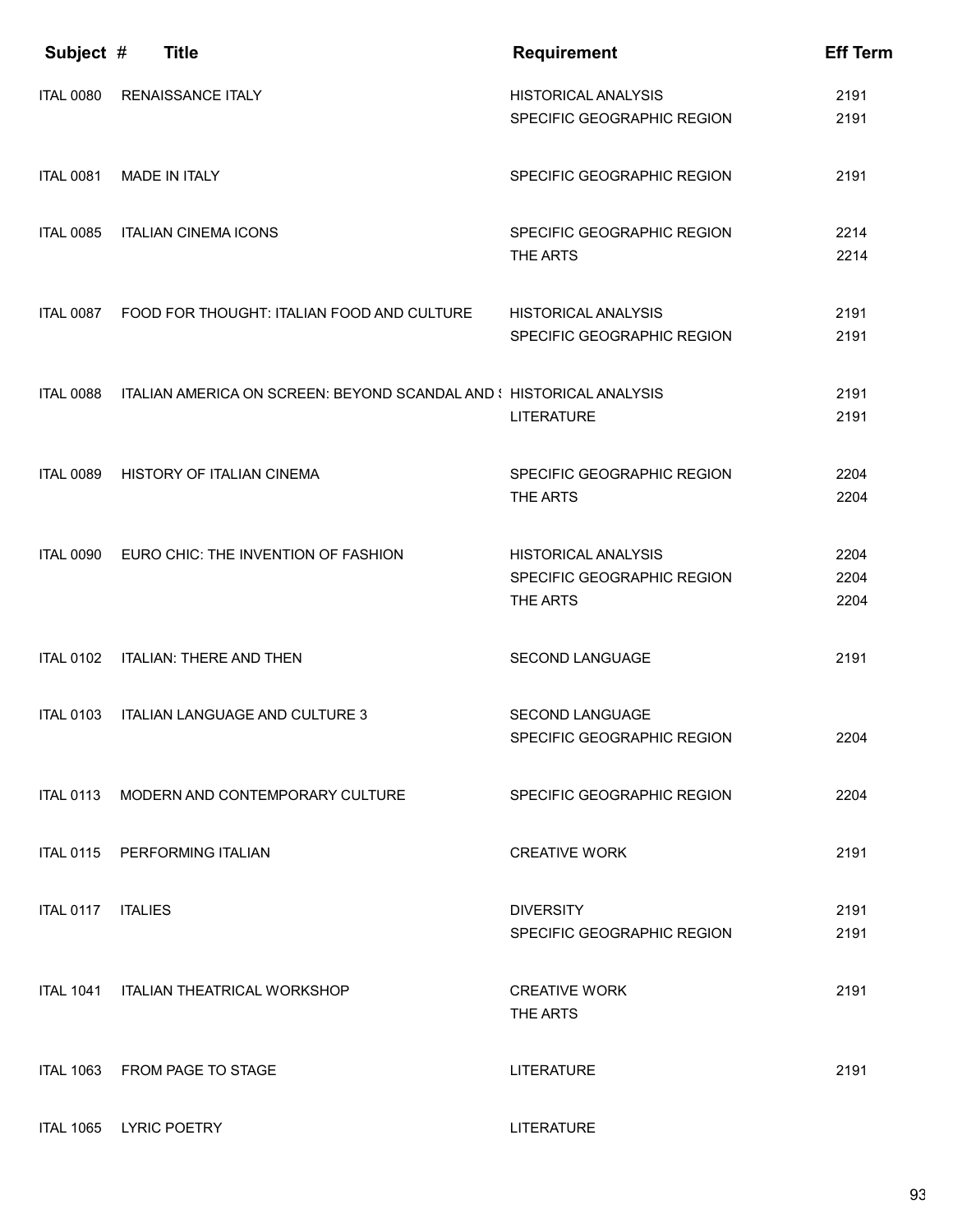| Subject #         | <b>Title</b>                                                       | <b>Requirement</b>                                                          | <b>Eff Term</b>      |
|-------------------|--------------------------------------------------------------------|-----------------------------------------------------------------------------|----------------------|
| <b>ITAL 1069</b>  | LITERATURE INTO FILM IN THE ITALIAN TRADITION                      | <b>LITERATURE</b>                                                           | 2191                 |
| <b>ITAL 1071</b>  | THE ETERNAL CITY: ROME FROM ANTIQUITY TO TODAY HISTORICAL ANALYSIS | SPECIFIC GEOGRAPHIC REGION                                                  | 2204<br>2204         |
| <b>ITAL 1079</b>  | INTRODUCTION TO HOLOCAUST LITERATURE                               | <b>LITERATURE</b>                                                           | 2191                 |
| <b>ITAL 1080</b>  | MASTERPIECES OF ITALIAN PROSE                                      | <b>LITERATURE</b>                                                           |                      |
| <b>ITAL 1083</b>  | <b>MODERN ITALIAN LITERATURE</b>                                   | <b>LITERATURE</b>                                                           |                      |
| <b>ITAL 1084</b>  | INTERCULTURE AND MIGRATION                                         | <b>DIVERSITY</b><br>SPECIFIC GEOGRAPHIC REGION                              | 2204<br>2204         |
| <b>ITAL 1085</b>  | DANTE, PETRARCH, AND BOCCACCIO                                     | <b>LITERATURE</b>                                                           |                      |
| <b>ITAL 1086</b>  | <b>ITALIAN THEATER IN ENGLISH</b>                                  | <b>LITERATURE</b>                                                           |                      |
| <b>ITAL 1087</b>  | <b>FASCISM AND RESISTANCE</b>                                      | <b>HISTORICAL ANALYSIS</b>                                                  | 2221                 |
| Subject #         | <b>Title</b>                                                       | <b>Requirement</b>                                                          | <b>Eff Term</b>      |
|                   |                                                                    |                                                                             |                      |
| <b>JPNSE 0002</b> | <b>FIRST YEAR JAPANESE 2</b>                                       | <b>SECOND LANGUAGE</b>                                                      |                      |
|                   | JPNSE 0003 SECOND YEAR JAPANESE 1                                  | <b>SECOND LANGUAGE</b>                                                      |                      |
| JPNSE 0006        | JAPAN: ITS PEOPLE AND CULTURE                                      | SPECIFIC GEOGRAPHIC REGION                                                  | 2191                 |
| <b>JPNSE 0007</b> | JAPANESE CULTURE AND CIVILIZATION                                  | <b>HISTORICAL ANALYSIS</b><br>SPECIFIC GEOGRAPHIC REGION                    | 2191<br>2191         |
|                   | JPNSE 0083 INTRO TO JAPANESE LITERATURE                            | <b>LITERATURE</b>                                                           |                      |
|                   | JPNSE 0085 JAPANESE TALES OF THE SUPERNATURAL                      | CROSS-CULTURAL AWARENESS<br><b>LITERATURE</b><br>SPECIFIC GEOGRAPHIC REGION | 2191<br>2191<br>2191 |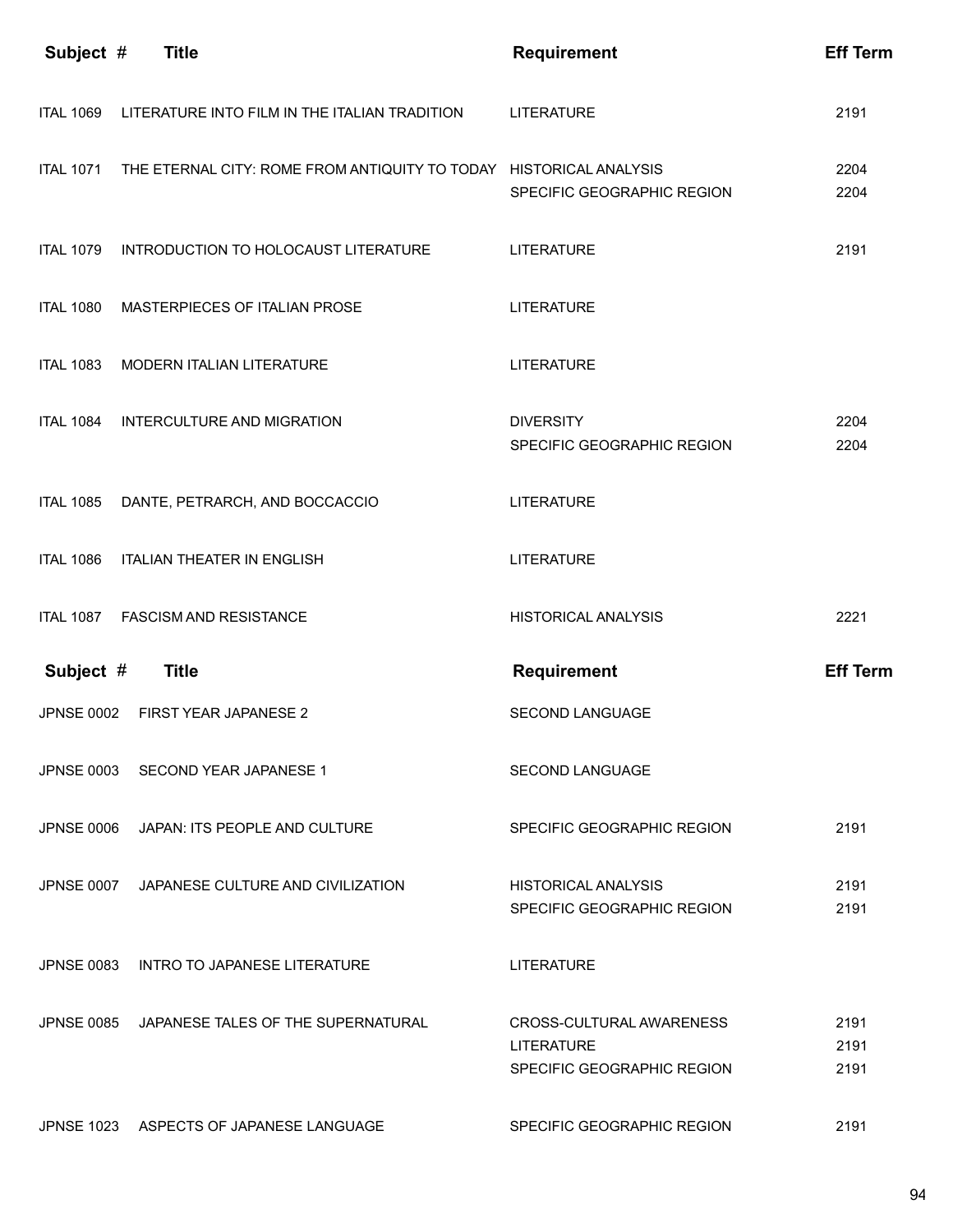| Subject #         | <b>Title</b>                                                                    | <b>Requirement</b>                                                          | <b>Eff Term</b>      |
|-------------------|---------------------------------------------------------------------------------|-----------------------------------------------------------------------------|----------------------|
|                   | JPNSE 1035 PRAGMATICS OF JAPANESE                                               | <b>DIVERSITY</b><br>SPECIFIC GEOGRAPHIC REGION                              | 2191<br>2191         |
|                   | JPNSE 1044 THE CHINESE WRITING SYSTEM IN EAST ASIA                              | SOCIAL SCIENCE<br>SPECIFIC GEOGRAPHIC REGION                                | 2211<br>2211         |
| <b>JPNSE 1056</b> | MODERN JAPANESE LITERATURE AND THE WEST                                         | CROSS-CULTURAL AWARENESS<br><b>LITERATURE</b>                               | 2191                 |
|                   |                                                                                 | <b>LITERATURE</b><br>SPECIFIC GEOGRAPHIC REGION                             | 2191<br>2191         |
|                   | JPNSE 1057 JAPANESE CULTURE AND SOCIETY THROUGH CINEM. CROSS-CULTURAL AWARENESS | SPECIFIC GEOGRAPHIC REGION<br>THE ARTS                                      | 2191<br>2191<br>2191 |
|                   | JPNSE 1058 WESTERNS AND SAMURAI FILMS                                           | CROSS-CULTURAL AWARENESS<br>SPECIFIC GEOGRAPHIC REGION<br>THE ARTS          | 2191<br>2191<br>2191 |
| <b>JPNSE 1059</b> | JAPANESE LITERATURE ON SCREEN                                                   | SPECIFIC GEOGRAPHIC REGION<br>THE ARTS                                      | 2191<br>2191         |
| <b>JPNSE 1061</b> | <b>INTENSIVE JAPANESE 1</b>                                                     | <b>SECOND LANGUAGE</b>                                                      |                      |
| <b>JPNSE 1065</b> | DETECTIVE AND MYSTERY FICTION IN JAPAN                                          | CROSS-CULTURAL AWARENESS<br><b>LITERATURE</b><br>SPECIFIC GEOGRAPHIC REGION | 2191<br>2191<br>2191 |
| <b>JPNSE 1070</b> | <b>WORLD OF JAPAN</b>                                                           | SPECIFIC GEOGRAPHIC REGION                                                  | 2214                 |
| <b>JPNSE 1071</b> | <b>WORLD OF JAPAN</b>                                                           | CROSS-CULTURAL AWARENESS<br><b>LITERATURE</b><br>SPECIFIC GEOGRAPHIC REGION | 2191<br>2191<br>2191 |
|                   | JPNSE 1085 INTRODUCTION TO EAST ASIAN CINEMA                                    | CROSS-CULTURAL AWARENESS<br>SPECIFIC GEOGRAPHIC REGION<br>THE ARTS          | 2191<br>2191<br>2191 |
|                   | JPNSE 1700 THEORY AND PRACTICE OF TRANSLATION                                   | CROSS-CULTURAL AWARENESS                                                    | 2191                 |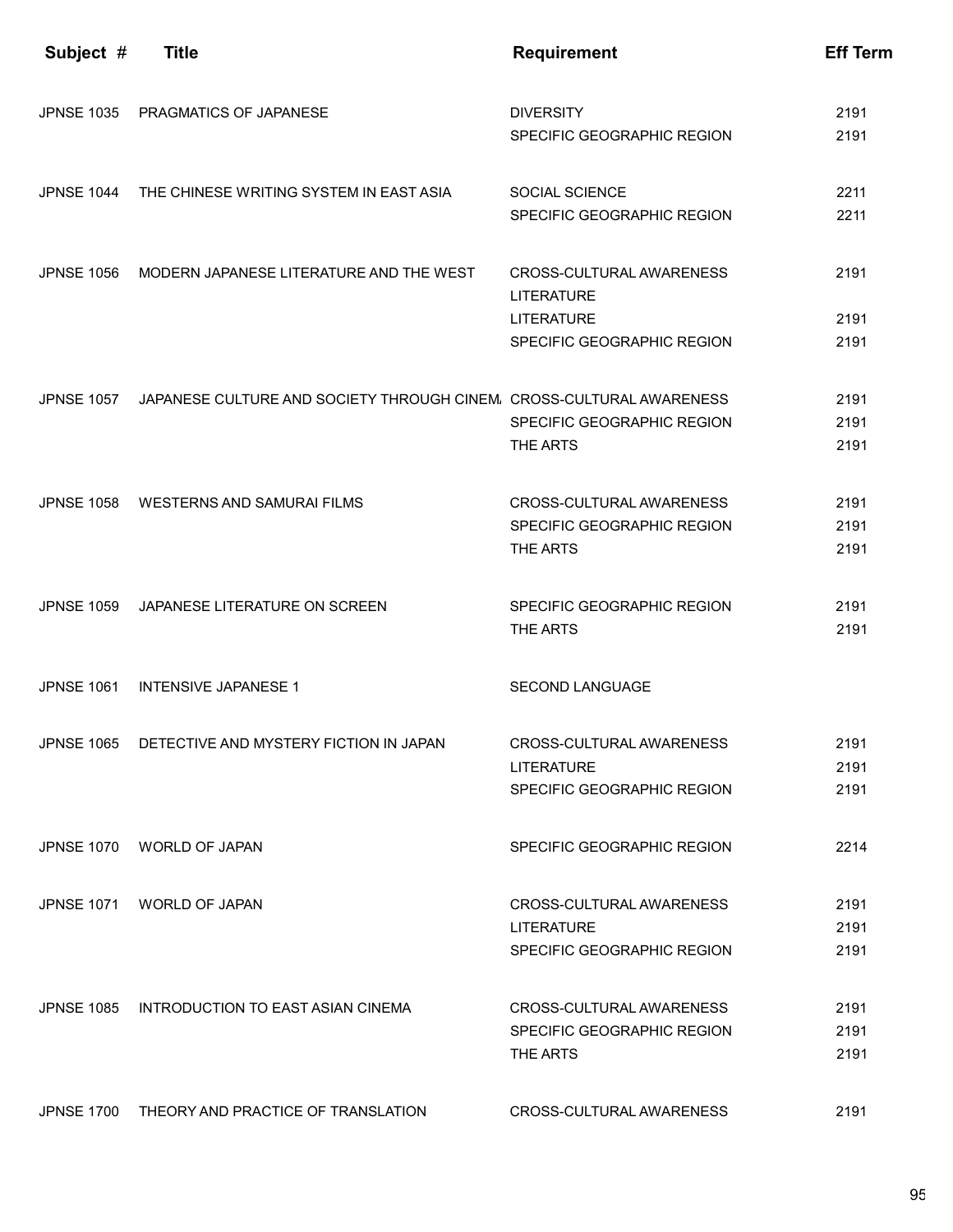| Subject #      | <b>Title</b>                                      | <b>Requirement</b>                                       | <b>Eff Term</b> |
|----------------|---------------------------------------------------|----------------------------------------------------------|-----------------|
| JS 0014        | <b>ELEMENTARY HEBREW 2</b>                        | <b>SECOND LANGUAGE</b>                                   |                 |
| JS 0090        | MYTH IN THE ANCIENT NEAR EAST                     | CROSS-CULTURAL AWARENESS<br>SPECIFIC GEOGRAPHIC REGION   | 2191<br>2191    |
| JS 0283        | US AND THE HOLOCAUST                              | <b>DIVERSITY</b><br><b>HISTORICAL ANALYSIS</b>           | 2191<br>2191    |
| JS 0625        | DETECTIVE FICTION                                 | <b>LITERATURE</b>                                        |                 |
| JS 1100        | <b>ISRAEL IN THE BIBLICAL AGE</b>                 | SPECIFIC GEOGRAPHIC REGION                               | 2191            |
| JS 1102        | <b>HISTORY OF GOD</b>                             | <b>HISTORICAL ANALYSIS</b>                               | 2191            |
| <b>JS 1108</b> | COMPARATIVE EUROPEAN HISTORY                      | <b>HISTORICAL ANALYSIS</b><br>SPECIFIC GEOGRAPHIC REGION | 2191<br>2191    |
| JS 1160        | JERUSALEM: HISTORY AND IMAGINATION                | <b>HISTORICAL ANALYSIS</b><br>SPECIFIC GEOGRAPHIC REGION | 2191<br>2191    |
| JS 1170        | ARCHAEOLOGY OF ISRAEL-PALESTINE                   | SPECIFIC GEOGRAPHIC REGION                               | 2191            |
| JS 1220        | JEWS AND JUDAISM IN THE MEDIEVAL WORLD            | <b>HISTORICAL ANALYSIS</b>                               | 2191            |
| JS 1225        | JEWISH CULTURE IN MEDIEVAL SPAIN                  | <b>HISTORICAL ANALYSIS</b>                               | 2191            |
|                | JS 1227 MEDIEVAL IBERIA: CONFLICTS AND ENCOUNTERS | <b>HISTORICAL ANALYSIS</b><br>SPECIFIC GEOGRAPHIC REGION | 2191<br>2191    |
|                | JS 1240 JEWS AND THE CITY                         | <b>GLOBAL ISSUES</b><br><b>HISTORICAL ANALYSIS</b>       | 2191<br>2191    |
|                | JS 1241 GENDER AND JEWISH HISTORY                 | <b>GLOBAL ISSUES</b><br><b>HISTORICAL ANALYSIS</b>       | 2191<br>2191    |
|                | JS 1250 JEWS AND JUDAISM: MODERN JEWRY            | <b>GLOBAL ISSUES</b><br>HISTORICAL ANALYSIS              | 2191<br>2191    |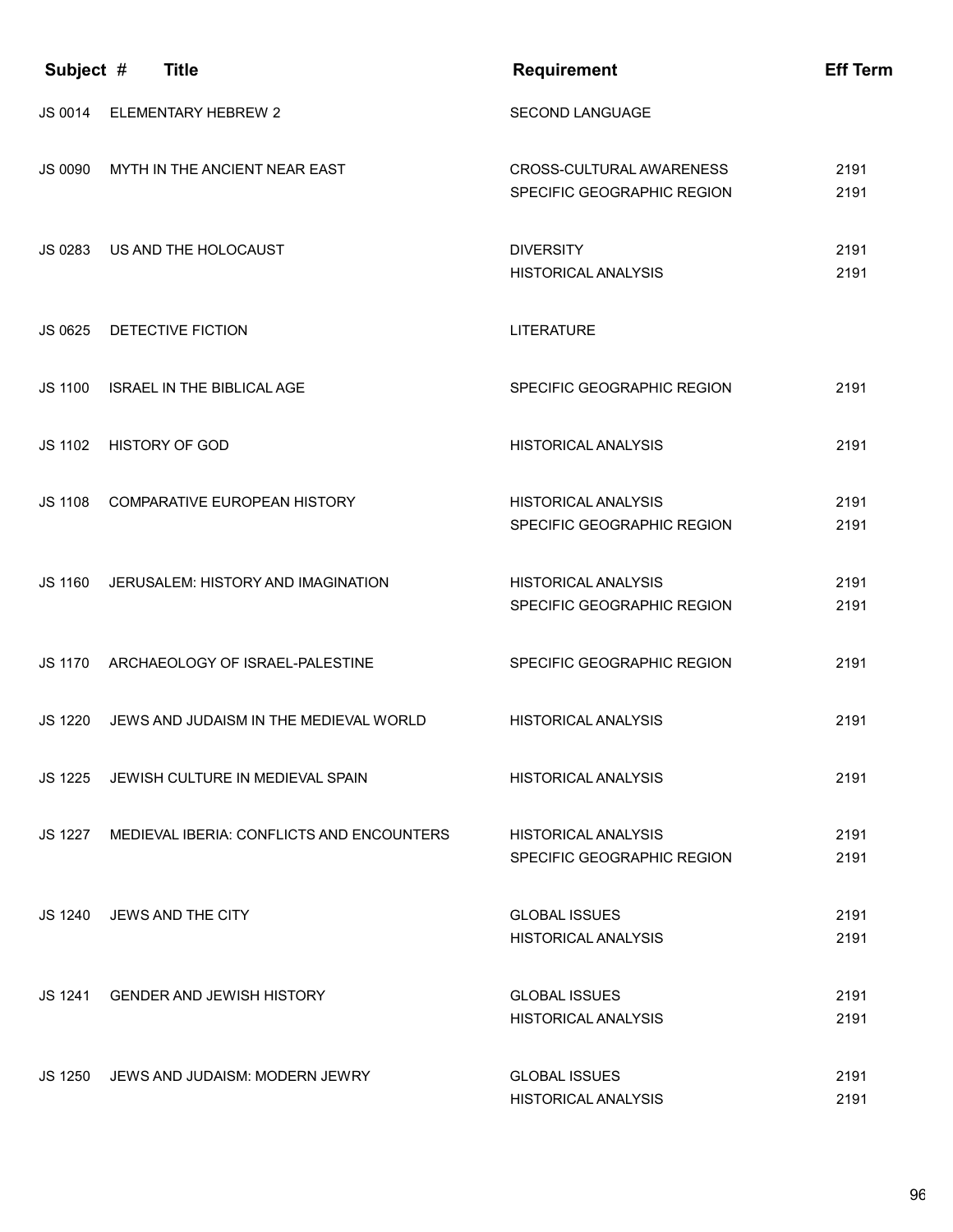| Subject #   | <b>Title</b>                                                             | <b>Requirement</b>                                       | <b>Eff Term</b>      |
|-------------|--------------------------------------------------------------------------|----------------------------------------------------------|----------------------|
| JS 1252     | <b>HOLOCAUST HISTORY AND MEMORY</b>                                      | <b>HISTORICAL ANALYSIS</b><br>SPECIFIC GEOGRAPHIC REGION | 2191<br>2191         |
| JS 1253     | INTRODUCTION TO HOLOCAUST LITERATURE                                     | <b>LITERATURE</b>                                        | 2191                 |
| JS 1258     | <b>ISRAELI AND PALESTINIAN LITERATURE</b>                                | <b>LITERATURE</b>                                        | 2191                 |
| JS 1259     | <b>ISRAELI FILM AND TELEVISION</b>                                       | SPECIFIC GEOGRAPHIC REGION                               | 2191                 |
| JS 1295     | JEWS AND THE AMERICAN CINEMA                                             | <b>HISTORICAL ANALYSIS</b><br>THE ARTS                   | 2211<br>2204         |
| JS 1475     | <b>RELIGIOUS DIVERSITY</b>                                               | <b>DIVERSITY</b><br><b>GLOBAL ISSUES</b>                 | 2191<br>2191         |
| JS 1644     | CHRISTIANS, MUSLIMS AND JEWS IN THE MIDDLE AGES HISTORICAL ANALYSIS      |                                                          | 2191                 |
| JS 1680     | MEMORY AND HISTORY IN JEWISH TRADITION                                   | <b>HISTORICAL ANALYSIS</b>                               | 2191                 |
| JS 1681     | INVENTING ISRAEL: ZIONISM, ANTI-ZIONISM AND POST-ZI( HISTORICAL ANALYSIS |                                                          | 2191                 |
| JS 1715     | FEEDING THE SOUL: FOOD AND GENDER IN RELIGION                            | CROSS-CULTURAL AWARENESS                                 | 2221                 |
| JS 1762     | THE GUIDE OF THE PERPLEXED                                               | PHILOSOPHICAL THINKING OR ETHICS                         | 2191                 |
| Subject #   | <b>Title</b>                                                             | <b>Requirement</b>                                       | <b>Eff Term</b>      |
| KOREAN 0002 | FIRST YEAR KOREAN 2                                                      | SECOND LANGUAGE                                          |                      |
| KOREAN 0004 | SECOND YEAR KOREAN 2                                                     | SECOND LANGUAGE                                          |                      |
| KOREAN 0007 | INTRODUCTION TO KOREAN CULTURE AND CIVILIZ/ CROSS-CULTURAL AWARENESS     | <b>HISTORICAL ANALYSIS</b><br>SPECIFIC GEOGRAPHIC REGION | 2191<br>2191<br>2191 |
| KOREAN 0023 | KOREAN LANGUAGE: THEN AND NOW                                            | CROSS-CULTURAL AWARENESS<br>SPECIFIC GEOGRAPHIC REGION   | 2204<br>2204         |
| KOREAN 0070 | WORLD OF KOREA: PAST AND PRESENT                                         | CROSS-CULTURAL AWARENESS                                 | 2191                 |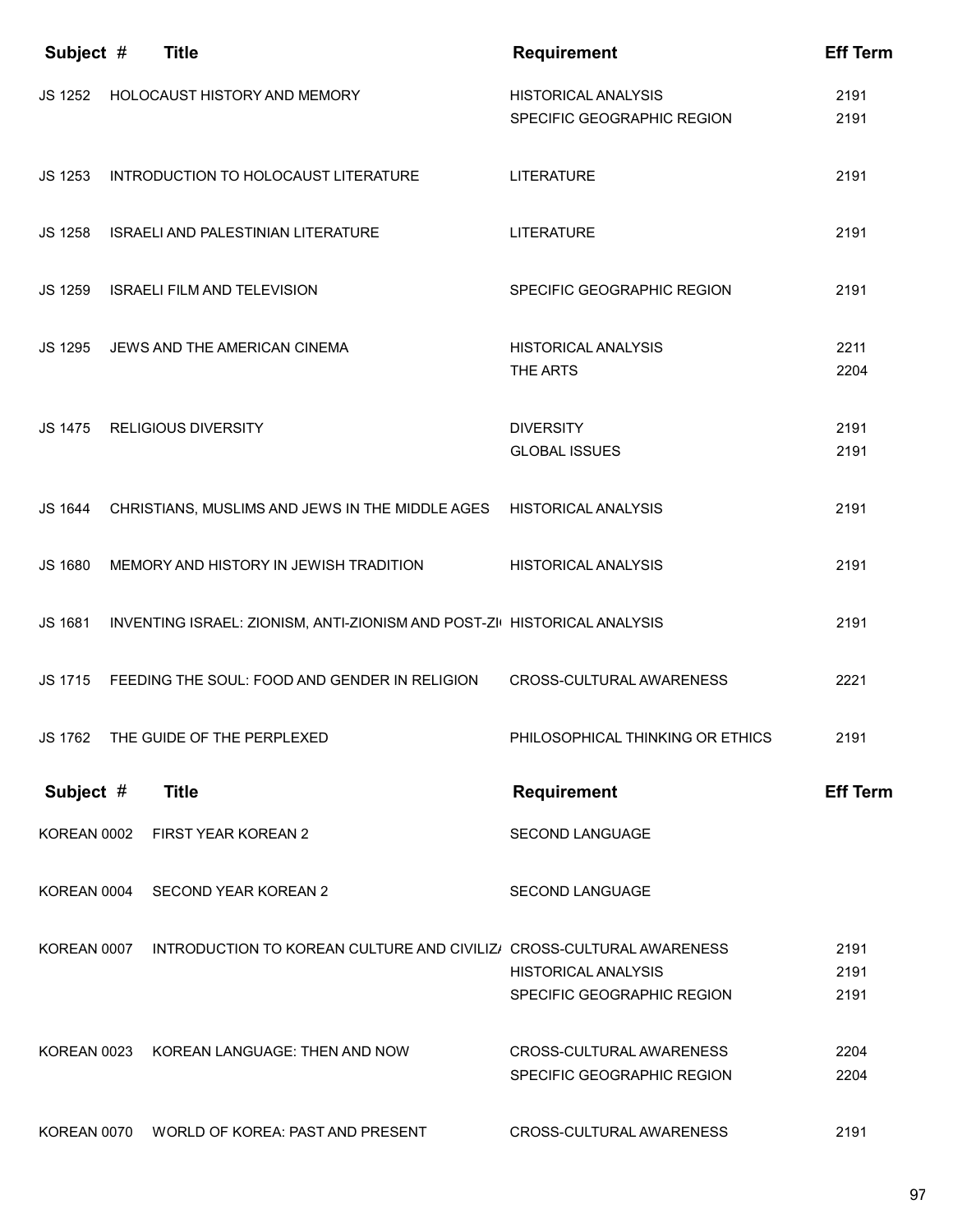| Subject #         | <b>Title</b>                                                      | <b>Requirement</b>                                                         | <b>Eff Term</b>      |
|-------------------|-------------------------------------------------------------------|----------------------------------------------------------------------------|----------------------|
| KOREAN 0070       | WORLD OF KOREA: PAST AND PRESENT                                  | <b>HISTORICAL ANALYSIS</b><br>SPECIFIC GEOGRAPHIC REGION                   | 2191<br>2191         |
| KOREAN 0075       | INTRODUCTION TO KOREA THROUGH FILMS                               | CROSS-CULTURAL AWARENESS<br>SPECIFIC GEOGRAPHIC REGION                     | 2191<br>2191         |
| KOREAN 0084       | INTRODUCTION TO MODERN KOREAN LITERATURE CROSS-CULTURAL AWARENESS | <b>LITERATURE</b><br>SPECIFIC GEOGRAPHIC REGION                            | 2191<br>2191<br>2191 |
| KOREAN 1023       | ASPECTS OF THE KOREAN LANGUAGE                                    | CROSS-CULTURAL AWARENESS<br>SPECIFIC GEOGRAPHIC REGION                     | 2191<br>2191         |
| KOREAN 1044       | THE CHINESE WRITING SYSTEM IN EAST ASIA                           | <b>SOCIAL SCIENCE</b><br>SPECIFIC GEOGRAPHIC REGION                        | 2211<br>2211         |
| KOREAN 1060       | LANGUAGE AND SOCIETY IN KOREA                                     | CROSS-CULTURAL AWARENESS<br>SPECIFIC GEOGRAPHIC REGION                     | 2191<br>2191         |
| KOREAN 1080       | CONTEMPORARY KOREAN CULTURE                                       | CROSS-CULTURAL AWARENESS<br><b>DIVERSITY</b><br>SPECIFIC GEOGRAPHIC REGION | 2204<br>2204<br>2204 |
| Subject #         | <b>Title</b>                                                      | <b>Requirement</b>                                                         | <b>Eff Term</b>      |
| <b>LATIN 0021</b> | <b>BEGINNING LATIN 2</b>                                          | SECOND LANGUAGE                                                            |                      |
| <b>LATIN 0102</b> | <b>BEGINNING LATIN 2</b>                                          | SECOND LANGUAGE                                                            |                      |
| <b>LATIN 1021</b> | <b>BEGINNING LATIN 2</b>                                          | SECOND LANGUAGE                                                            |                      |
| Subject #         | <b>Title</b>                                                      | Requirement                                                                | <b>Eff Term</b>      |
|                   | LCJS 0200 RACE, CLASS, GENDER, AND THE LAW                        | <b>DIVERSITY</b><br><b>HISTORICAL ANALYSIS</b>                             | 2214<br>2214         |
| <b>LCJS 1700</b>  | ETHICS OF CRIMINAL JUSTICE                                        | PHILOSOPHICAL THINKING OR ETHICS                                           | 2214                 |
| Subject #         | <b>Title</b>                                                      | Requirement                                                                | <b>Eff Term</b>      |
| <b>LCTL 0172</b>  | AYMARA 2                                                          | SECOND LANGUAGE                                                            |                      |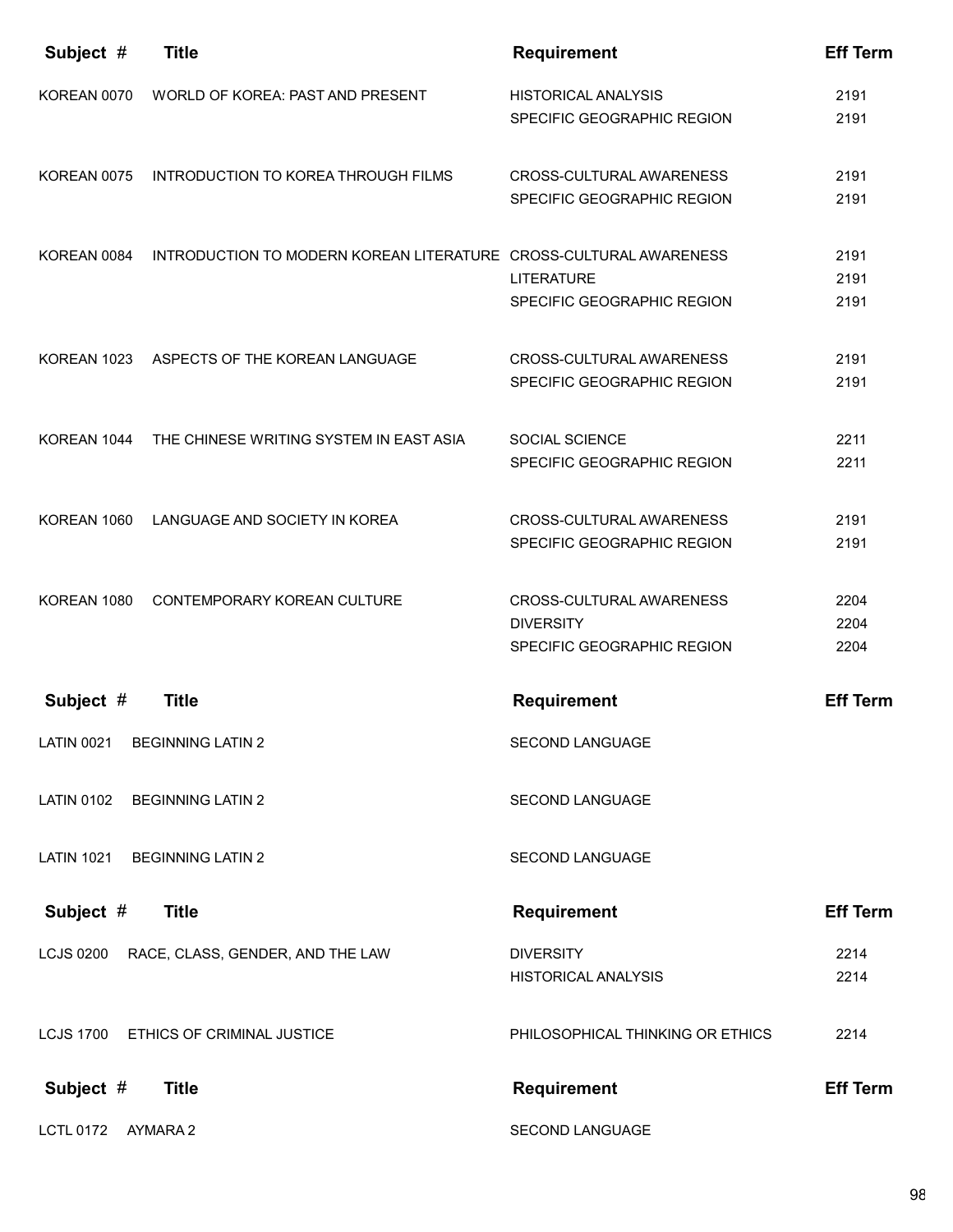| Subject #          | <b>Title</b>                           | <b>Requirement</b>                             | <b>Eff Term</b> |
|--------------------|----------------------------------------|------------------------------------------------|-----------------|
| LCTL 0173 AYMARA 3 |                                        | SECOND LANGUAGE                                |                 |
| <b>LCTL 0174</b>   | AYMARA 4                               | <b>SECOND LANGUAGE</b>                         |                 |
| <b>LCTL 0392</b>   | <b>HUNGARIAN 2</b>                     | <b>SECOND LANGUAGE</b>                         |                 |
| <b>LCTL 0393</b>   | <b>HUNGARIAN 3</b>                     | SECOND LANGUAGE                                |                 |
| <b>LCTL 0394</b>   | <b>HUNGARIAN 4</b>                     | SECOND LANGUAGE                                |                 |
| <b>LCTL 0412</b>   | <b>ICELANDIC 2</b>                     | SECOND LANGUAGE                                |                 |
| <b>LCTL 0413</b>   | <b>ICELANDIC 3</b>                     | <b>SECOND LANGUAGE</b>                         |                 |
| <b>LCTL 0414</b>   | <b>ICELANDIC 4</b>                     | SECOND LANGUAGE                                | 2191            |
| <b>LCTL 0712</b>   | <b>TAGALOG 2</b>                       | SECOND LANGUAGE                                |                 |
| <b>LCTL 0793</b>   | URDU 3                                 | SECOND LANGUAGE                                |                 |
| <b>LCTL 0794</b>   | URDU 4                                 | SECOND LANGUAGE                                |                 |
| <b>LCTL 0872</b>   | YORUBA <sub>2</sub>                    | SECOND LANGUAGE                                |                 |
| <b>LCTL 0873</b>   | YORUBA 3                               | SECOND LANGUAGE                                |                 |
| <b>LCTL 0874</b>   | YORUBA 4                               | <b>SECOND LANGUAGE</b>                         |                 |
| Subject #          | <b>Title</b>                           | <b>Requirement</b>                             | <b>Eff Term</b> |
| LEGLST 0200        | RACE, CLASS, GENDER, AND THE LAW       | <b>DIVERSITY</b><br><b>HISTORICAL ANALYSIS</b> | 2214<br>2214    |
|                    | LEGLST 1700 ETHICS OF CRIMINAL JUSTICE | PHILOSOPHICAL THINKING OR ETHICS               | 2214            |
| Subject #          | <b>Title</b>                           | <b>Requirement</b>                             | <b>Eff Term</b> |
| <b>LING 0080</b>   | ASPECTS OF LANGUAGE                    | SOCIAL SCIENCE                                 |                 |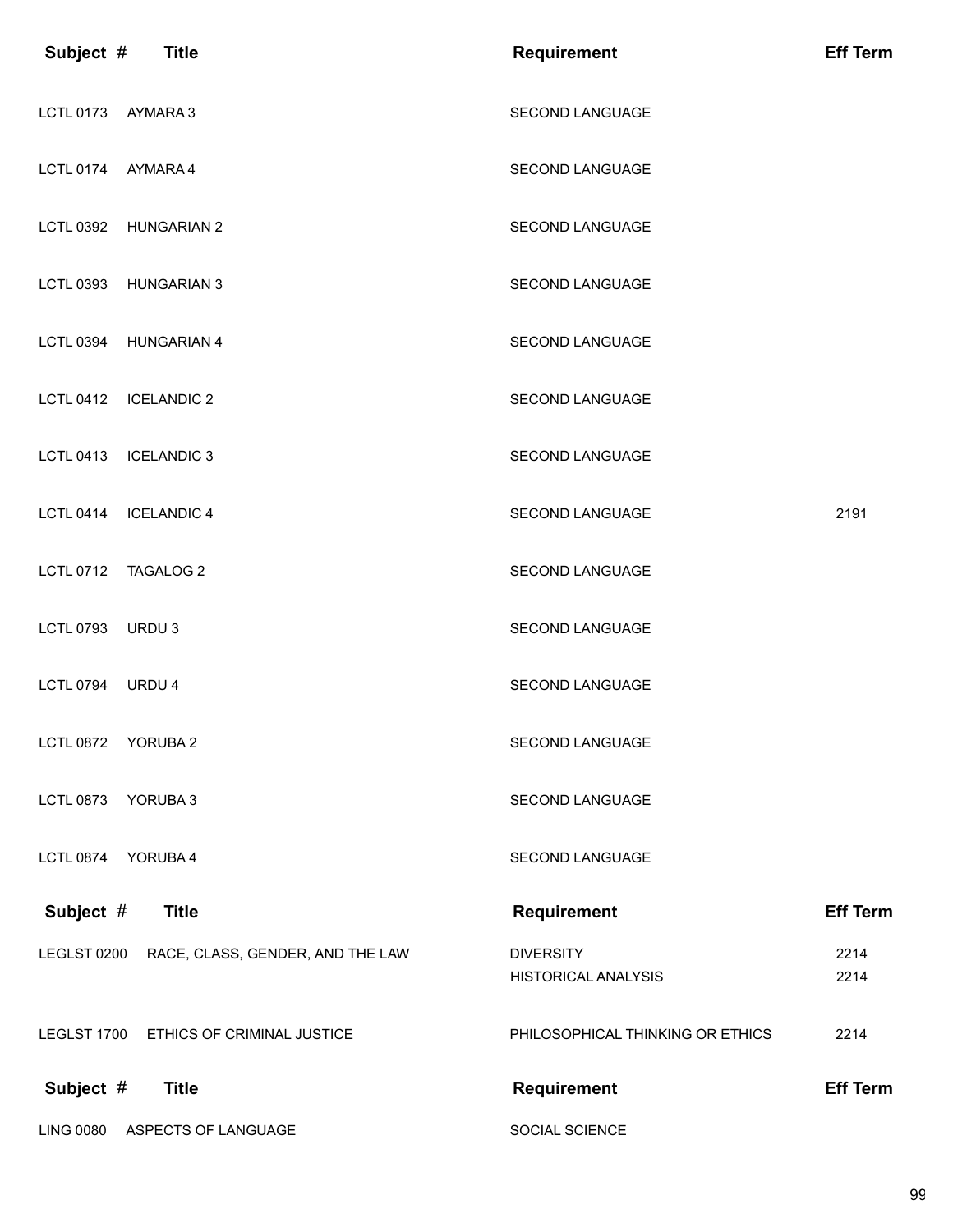| Subject #        | <b>Title</b>                                      | <b>Requirement</b>                                     | <b>Eff Term</b> |
|------------------|---------------------------------------------------|--------------------------------------------------------|-----------------|
| <b>LING 1023</b> | ASPECTS OF THE KOREAN LANGUAGE                    | CROSS-CULTURAL AWARENESS<br>SPECIFIC GEOGRAPHIC REGION | 2191<br>2191    |
|                  | LING 1025 ASPECTS OF THE CHINESE LANGUAGE         | SPECIFIC GEOGRAPHIC REGION                             | 2191            |
|                  | LING 1044 THE CHINESE WRITING SYSTEM IN EAST ASIA | SOCIAL SCIENCE<br>SPECIFIC GEOGRAPHIC REGION           | 2211<br>2211    |
| <b>LING 1050</b> | COMPUTATIONAL METHODS IN HUMANITIES               | <b>QUANTITATIVE &amp; FORMAL REASONING</b>             |                 |
| <b>LING 1060</b> | LANGUAGE AND SOCIETY IN KOREA                     | CROSS-CULTURAL AWARENESS<br>SPECIFIC GEOGRAPHIC REGION | 2191<br>2191    |
| <b>LING 1235</b> | LANGUAGE, GENDER AND SOCIETY                      | SOCIAL SCIENCE                                         |                 |
| <b>LING 1263</b> | CROSS-CULTURAL COMMUNICATION                      | CROSS-CULTURAL AWARENESS                               | 2211            |
|                  | LING 1267 ASPECTS OF SOCIOLINGUISTICS             | SOCIAL SCIENCE                                         |                 |
| <b>LING 1470</b> | <b>ENDANGERED LANGUAGES</b>                       | <b>DIVERSITY</b><br><b>GLOBAL ISSUES</b>               | 2204<br>2204    |
| <b>LING 1523</b> | INTRODUCTION TO MODERN ARABIC LITERATURE          | <b>LITERATURE</b>                                      |                 |
| <b>LING 1723</b> | ANALYSES OF ASL LITERATURE                        | <b>LITERATURE</b>                                      |                 |
|                  | LING 1951 LANGUAGES OF THE WORLD                  | <b>CROSS-CULTURAL AWARENESS</b>                        | 2204            |
| Subject #        | <b>Title</b>                                      | <b>Requirement</b>                                     | <b>Eff Term</b> |
|                  | MATH 0020 COLLEGE ALGEBRA PART 2                  | ALGEBRA                                                |                 |
|                  | MATH 0025 APPLIED COLLEGE ALGEBRA                 | ALGEBRA                                                |                 |
| <b>MATH 0031</b> | ALGEBRA                                           | ALGEBRA                                                |                 |
| <b>MATH 0032</b> | TRIGONOMETRY AND FUNCTIONS                        | <b>ALGEBRA</b>                                         |                 |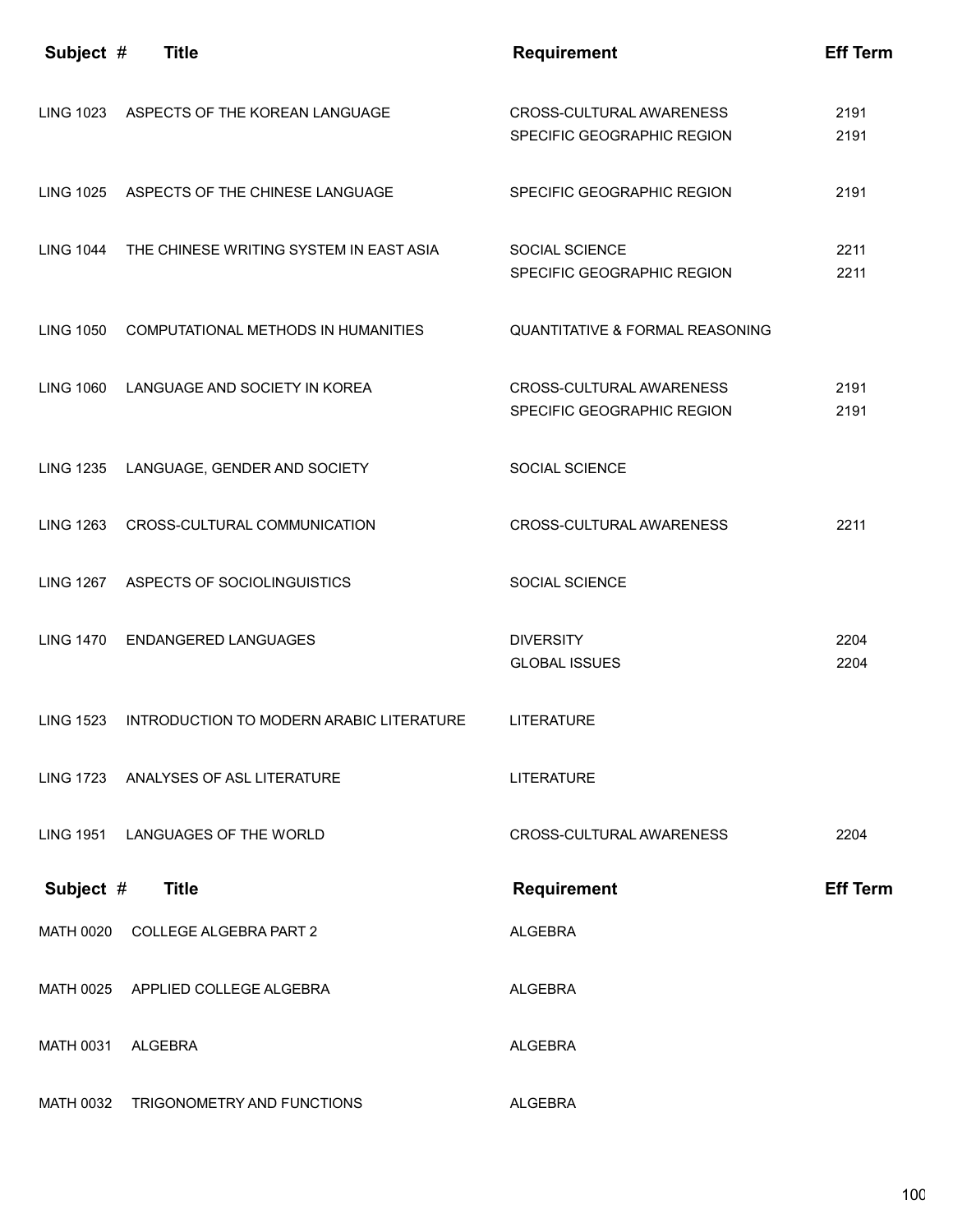| Subject #<br><b>Title</b>                                   | <b>Requirement</b>                                           | <b>Eff Term</b> |
|-------------------------------------------------------------|--------------------------------------------------------------|-----------------|
| MATH 0100 PREP FOR BUSINESS CALCULUS                        | <b>ALGEBRA</b>                                               |                 |
| MATH 0120 BUSINESS CALCULUS                                 | ALGEBRA<br><b>QUANTITATIVE &amp; FORMAL REASONING</b>        |                 |
| MATH 0126 CALCULUS FOR BUSINESS 2                           | ALGEBRA<br><b>QUANTITATIVE &amp; FORMAL REASONING</b>        |                 |
| MATH 0200 PREP FOR SCIENTIFIC CALCULUS                      | <b>ALGEBRA</b>                                               |                 |
| MATH 0220 ANALYTC GEOMETRY & CALCULUS 1                     | ALGEBRA<br><b>QUANTITATIVE &amp; FORMAL REASONING</b>        |                 |
| MATH 0230 ANALYTC GEOMETRY & CALCULUS 2                     | <b>ALGEBRA</b><br><b>QUANTITATIVE &amp; FORMAL REASONING</b> |                 |
| MATH 0235 HONORS 1 - VARIABLE CALCULUS                      | <b>ALGEBRA</b><br><b>QUANTITATIVE &amp; FORMAL REASONING</b> |                 |
| MATH 0240 ANALYTC GEOMETRY & CALCULUS 3                     | <b>ALGEBRA</b><br><b>QUANTITATIVE &amp; FORMAL REASONING</b> |                 |
| MATH 0400<br>DISCRET MATHEMATCL STRUCTURES                  | <b>QUANTITATIVE &amp; FORMAL REASONING</b>                   |                 |
| Subject #<br><b>Title</b>                                   | <b>Requirement</b>                                           | <b>Eff Term</b> |
| <b>MUSIC 0100</b><br>FUNDAMENTALS OF WESTERN MUSIC          | THE ARTS                                                     |                 |
| <b>MUSIC 0111</b><br>EXPERIENCE MUSIC HISTORY IN PITTSBURGH | <b>DIVERSITY</b><br>THE ARTS                                 | 2191<br>2191    |
| <b>MUSIC 0121</b><br><b>BASIC MUSICIANSHIP: CLASS PIANO</b> | <b>CREATIVE WORK</b>                                         | 2191            |
| <b>MUSIC 0124</b><br><b>INTERMEDIATE PIANO</b>              | <b>CREATIVE WORK</b><br>THE ARTS                             | 2191<br>2191    |
| <b>MUSIC 0125</b><br><b>CREATIVE MUSICIANSHIP</b>           | <b>CREATIVE WORK</b>                                         | 2211            |
| <b>MUSIC 0211</b><br><b>INTRO TO WESTERN ART MUSIC</b>      | THE ARTS                                                     |                 |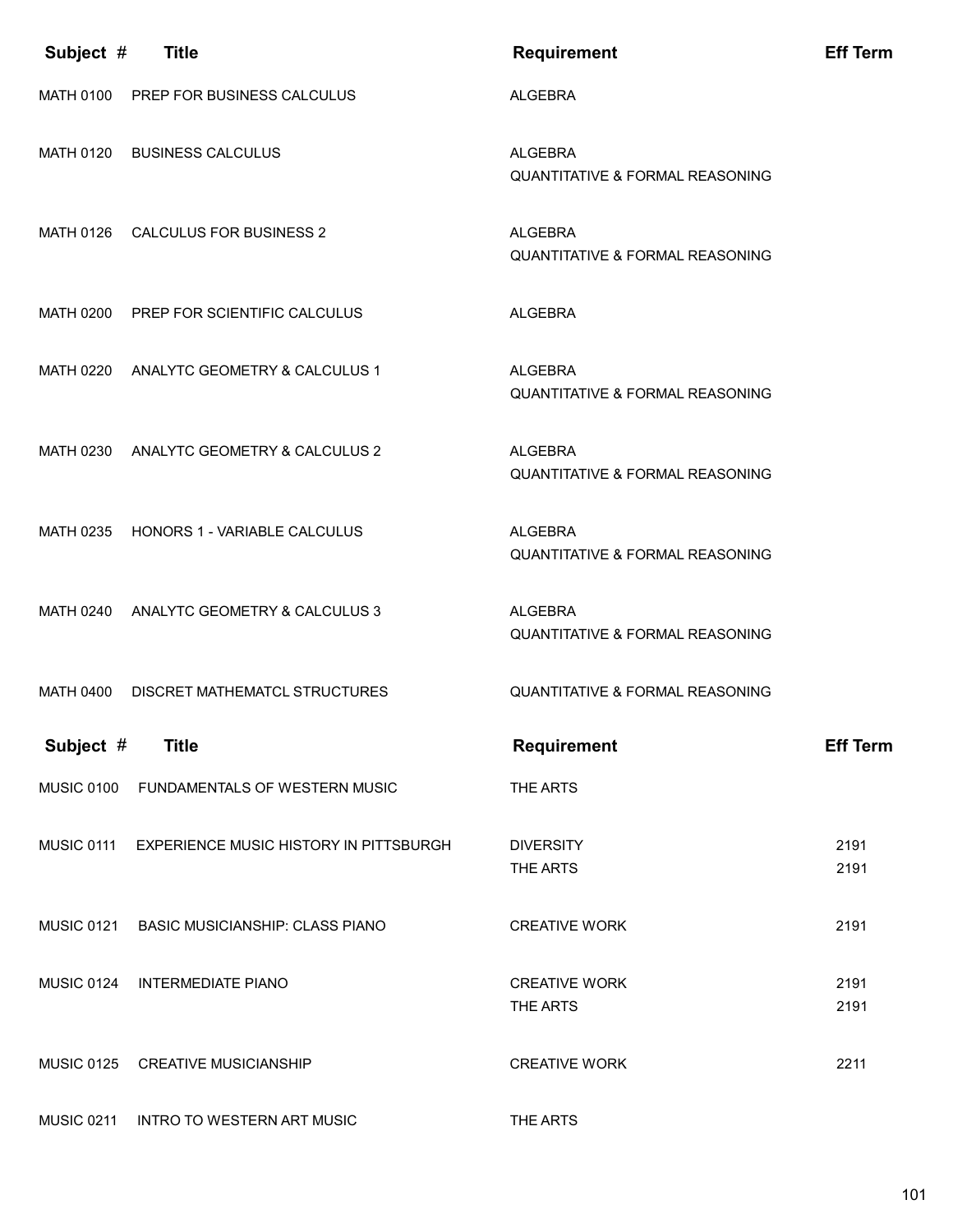| Subject #         | <b>Title</b>                                                        | <b>Requirement</b>                                         | <b>Eff Term</b> |
|-------------------|---------------------------------------------------------------------|------------------------------------------------------------|-----------------|
| <b>MUSIC 0311</b> | <b>INTRODUCTION TO WORLD MUSIC</b>                                  | CROSS-CULTURAL AWARENESS<br><b>DIVERSITY</b><br>THE ARTS   | 2191<br>2191    |
|                   | MUSIC 0354 CHINESE PERFORMANCE LITERATURE                           | THE ARTS                                                   |                 |
| <b>MUSIC 0375</b> | <b>INTRODUCTION TO OPERA</b>                                        | THE ARTS                                                   |                 |
| <b>MUSIC 0415</b> | <b>MUSIC THEORY 2</b>                                               | <b>CREATIVE WORK</b>                                       | 2191            |
| <b>MUSIC 0419</b> | <b>MUSIC THEORY 4</b>                                               | <b>CREATIVE WORK</b>                                       | 2191            |
|                   | MUSIC 0673 SMALL JAZZ ENSEMBLES                                     | <b>CREATIVE WORK</b>                                       | 2191            |
|                   | MUSIC 0711 HISTORY OF JAZZ                                          | <b>HISTORICAL ANALYSIS</b><br>THE ARTS                     | 2191<br>2191    |
|                   | MUSIC 0820 SPECIAL TOPICS IN MUSIC, LANGUAGE AND MEANINC THE ARTS   |                                                            |                 |
|                   | MUSIC 0822 SPECIAL TOPICS IN REN MUSIC: REASON, RITUAL, RE THE ARTS |                                                            |                 |
| <b>MUSIC 0844</b> | THE MUSIC OF THE BEATLES                                            | <b>HISTORICAL ANALYSIS</b><br>THE ARTS                     | 2191            |
|                   | MUSIC 0854 HEAVY METAL MUSIC                                        | <b>DIVERSITY</b><br>THE ARTS                               | 2191<br>2191    |
| <b>MUSIC 0896</b> | MUSIC AND FILM                                                      | THE ARTS                                                   |                 |
|                   | MUSIC 1253 LISTENING TO LIVE MUSIC PERFORMANCE                      | THE ARTS                                                   | 2191            |
|                   | MUSIC 1262 CRITICAL LISTENING & MUSIC CRITICISM                     | THE ARTS                                                   |                 |
| <b>MUSIC 1270</b> | MUSIC, CULTURE AND TECHNOLOGY                                       | <b>DIVERSITY</b><br><b>HISTORICAL ANALYSIS</b><br>THE ARTS | 2191<br>2191    |
|                   | MUSIC 1271 THE SOUNDS OF ROMANTIC COMEDY                            | <b>DIVERSITY</b><br>THE ARTS                               | 2191<br>2191    |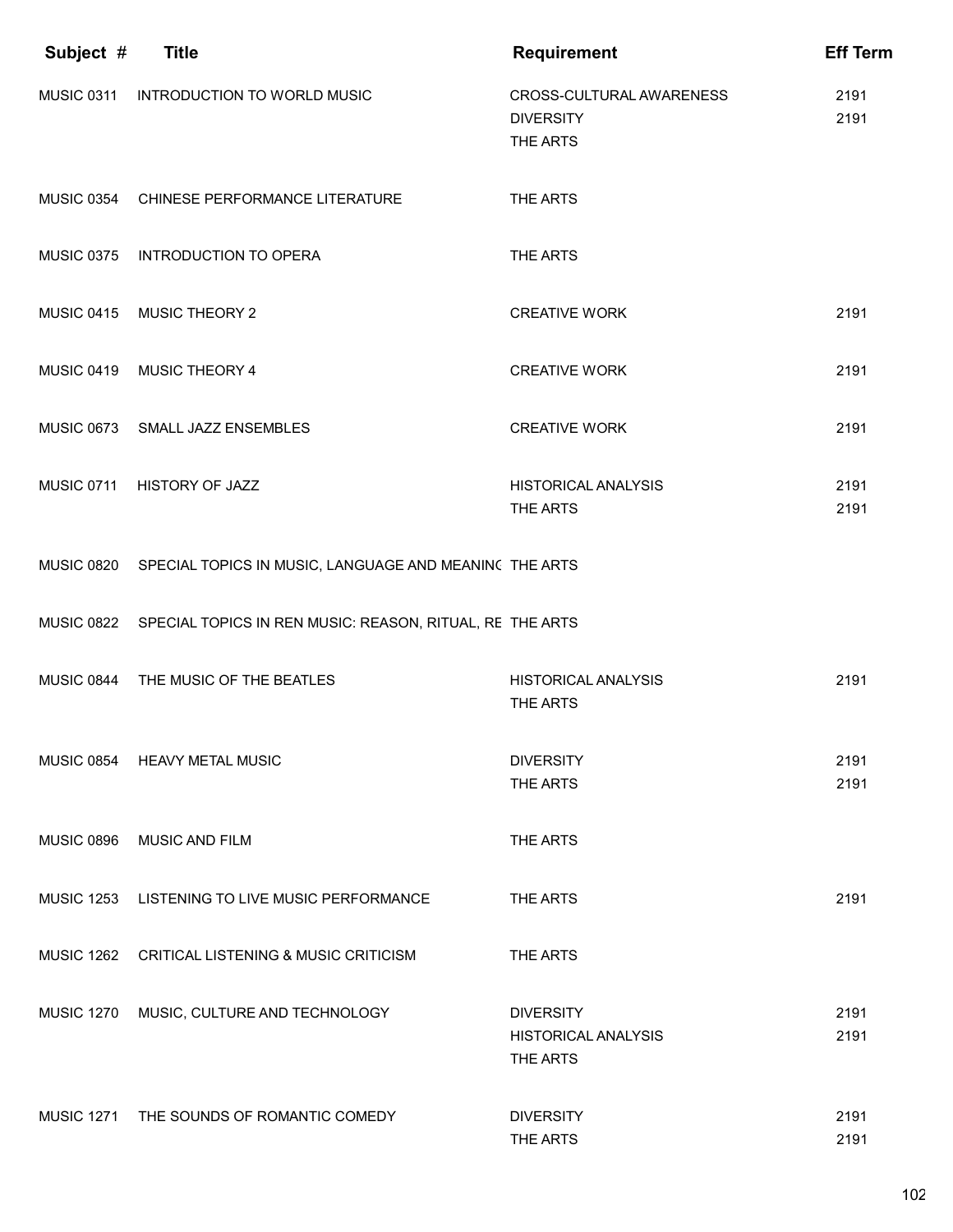| Subject #         | <b>Title</b>                                          | <b>Requirement</b>                                                                     | <b>Eff Term</b>              |
|-------------------|-------------------------------------------------------|----------------------------------------------------------------------------------------|------------------------------|
| <b>MUSIC 1281</b> | MUSIC, SOUND, RELIGION AND SPIRITUALITY               | <b>DIVERSITY</b>                                                                       | 2191                         |
| <b>MUSIC 1307</b> | MUSIC AND SPORTS                                      | <b>GLOBAL ISSUES</b>                                                                   | 2191                         |
| <b>MUSIC 1308</b> | CULTURAL POLITICS OF SOUL                             | <b>DIVERSITY</b>                                                                       | 2191                         |
|                   | MUSIC 1310 GLOBAL AND POPULAR MUSIC                   | CROSS-CULTURAL AWARENESS<br><b>GLOBAL ISSUES</b>                                       | 2191<br>2191                 |
| <b>MUSIC 1320</b> | MUSIC IN NORTH AMERICA                                | THE ARTS                                                                               | 2191                         |
| <b>MUSIC 1321</b> | GENDER AND SEXUALITY IN BLACK POPULAR MUSIC DIVERSITY | THE ARTS                                                                               | 2191<br>2191                 |
| <b>MUSIC 1327</b> | <b>GLOBAL HIP-HOP</b>                                 | CROSS-CULTURAL AWARENESS<br><b>DIVERSITY</b><br><b>GLOBAL ISSUES</b><br>THE ARTS       | 2191<br>2191<br>2191         |
|                   | MUSIC 1328 CREATIVE ETHNOMUSICOLOGY                   | <b>DIVERSITY</b><br>THE ARTS                                                           | 2191<br>2191                 |
| <b>MUSIC 1332</b> | THE MUSIC OF LATIN AMERICA                            | SPECIFIC GEOGRAPHIC REGION                                                             | 2211                         |
|                   | MUSIC 1340 MUSIC IN AFRICA                            | CROSS-CULTURAL AWARENESS<br><b>DIVERSITY</b><br>SPECIFIC GEOGRAPHIC REGION<br>THE ARTS | 2191<br>2191<br>2191<br>2191 |
|                   | MUSIC 1341 WEST AFRICAN PERFORMING ARTS               | SPECIFIC GEOGRAPHIC REGION<br>THE ARTS                                                 | 2191<br>2191                 |
|                   | MUSIC 1352 MUSIC OF SOUTHEAST ASIA                    | CROSS-CULTURAL AWARENESS<br><b>DIVERSITY</b><br>SPECIFIC GEOGRAPHIC REGION             | 2191<br>2191<br>2191         |
|                   | MUSIC 1358 MUSIC IN SOUTH ASIA                        | CROSS-CULTURAL AWARENESS<br>THE ARTS                                                   | 2211<br>2211                 |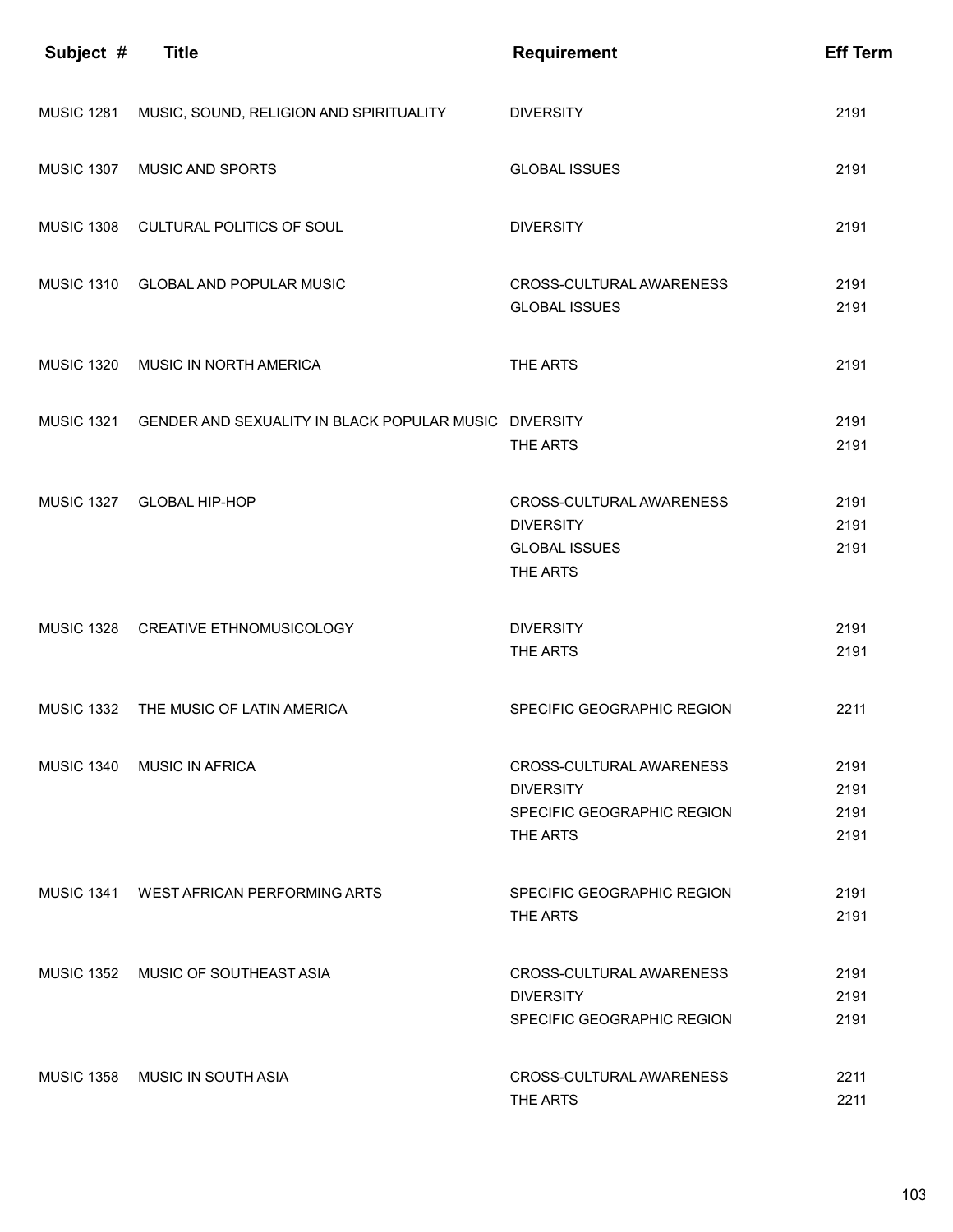| Subject #         | <b>Title</b>                                                     | <b>Requirement</b>                                         | <b>Eff Term</b>      |
|-------------------|------------------------------------------------------------------|------------------------------------------------------------|----------------------|
| <b>MUSIC 1360</b> | <b>GYPSY MUSIC</b>                                               | THE ARTS                                                   |                      |
|                   | MUSIC 1366 HYMNS AND HIPHOP: SOUNDS OF ISLAM                     | <b>GLOBAL ISSUES</b><br>THE ARTS                           | 2191<br>2204         |
|                   | MUSIC 1396 MUSIC AND SOCIETY: MUSIC AND RACE                     | <b>DIVERSITY</b><br>THE ARTS                               | 2191<br>2191         |
|                   | MUSIC 1398 BLUESWOMEN: WOMEN AND VOCALISTS IN THE JAZZ DIVERSITY |                                                            | 2191                 |
| <b>MUSIC 1399</b> | MUSIC AND QUEER IDENTITY                                         | <b>DIVERSITY</b><br>THE ARTS                               | 2191<br>2191         |
| <b>MUSIC 1421</b> | <b>COMPOSITION 1</b>                                             | <b>CREATIVE WORK</b>                                       | 2191                 |
|                   | MUSIC 1431 INSTRUMENTATION AND ORCHESTRATION                     | <b>CREATIVE WORK</b>                                       | 2191                 |
|                   | MUSIC 1441 ELECTRONIC AND COMPUTER MUSIC 1                       | <b>CREATIVE WORK</b>                                       | 2191                 |
|                   | MUSIC 1442 ELECTRONIC AND COMPUTER MUSIC 2                       | <b>CREATIVE WORK</b>                                       | 2191                 |
|                   | MUSIC 1443 PROGRAMMING ENVIRONMENTS IN MUSIC                     | <b>CREATIVE WORK</b>                                       | 2191                 |
|                   | MUSIC 1444 ELECTRONIC BEAT MAKING AND SONG WRITING               | <b>CREATIVE WORK</b>                                       | 2221                 |
| <b>MUSIC 1725</b> | JAZZ, POLITICS AND PROTEST                                       | <b>DIVERSITY</b><br><b>HISTORICAL ANALYSIS</b><br>THE ARTS | 2191<br>2191<br>2191 |
|                   | MUSIC 1726 MARY LOU WILLIAMS: PITTSBURGH JAZZ ICON               | <b>DIVERSITY</b><br>THE ARTS                               | 2204<br>2204         |
| <b>MUSIC 1731</b> | <b>JAZZ ARRANGING 1</b>                                          | <b>CREATIVE WORK</b>                                       | 2191                 |
| <b>MUSIC 1741</b> | <b>JAZZ IMPROVISATION 1</b>                                      | <b>CREATIVE WORK</b>                                       | 2191                 |
| <b>MUSIC 1742</b> | JAZZ IMPROVISATION 2                                             | <b>CREATIVE WORK</b>                                       | 2191                 |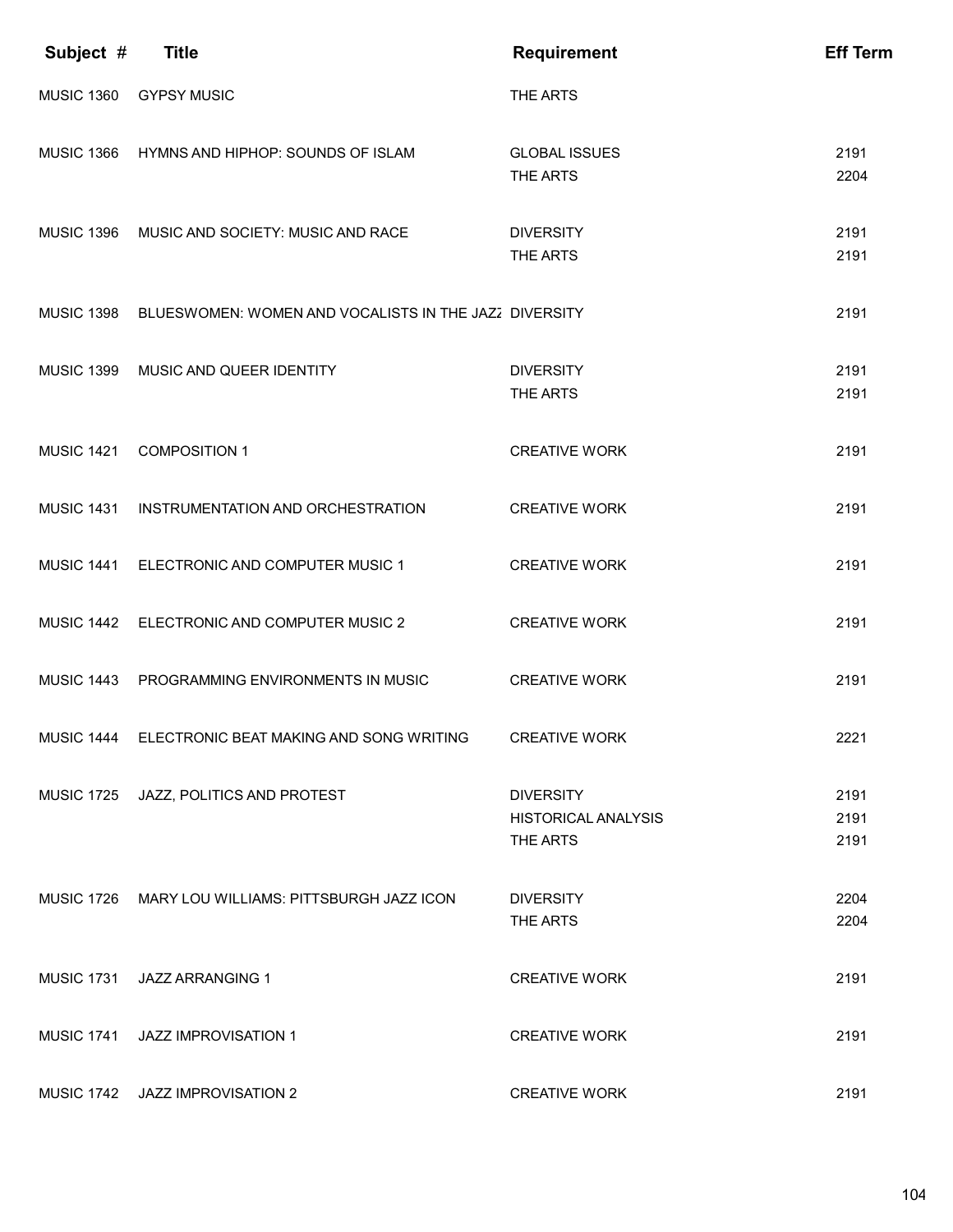| Subject #          | <b>Title</b>                                                                             | <b>Requirement</b>               | <b>Eff Term</b> |
|--------------------|------------------------------------------------------------------------------------------|----------------------------------|-----------------|
| <b>MUSIC 1904</b>  | <b>SENIOR SEMINAR</b>                                                                    | THE ARTS                         | 2191            |
| Subject #          | <b>Title</b>                                                                             | <b>Requirement</b>               | <b>Eff Term</b> |
| <b>NROSCI 0080</b> | <b>BRAIN AND BEHAVIOR</b>                                                                | NATURAL SCIENCE                  |                 |
| NROSCI 0081        | DRUGS AND BEHAVIOR                                                                       | NATURAL SCIENCE                  |                 |
| NROSCI 0083        | <b>BRAIN AND BEHAVIOR</b>                                                                | NATURAL SCIENCE                  |                 |
| NROSCI 1000        | <b>INTRO TO NEUROSCIENCE</b>                                                             | NATURAL SCIENCE                  |                 |
| NROSCI 1003        | UHC INTRO TO NEUROSCIENCE                                                                | NATURAL SCIENCE                  |                 |
| Subject #          | <b>Title</b>                                                                             | <b>Requirement</b>               | <b>Eff Term</b> |
| <b>PERS 0103</b>   | PERSIAN 3                                                                                | SECOND LANGUAGE                  |                 |
| <b>PERS 0104</b>   | PERSIAN 4                                                                                | <b>SECOND LANGUAGE</b>           |                 |
|                    |                                                                                          |                                  |                 |
| Subject #          | <b>Title</b>                                                                             | <b>Requirement</b>               | <b>Eff Term</b> |
| <b>PHIL 0010</b>   | CONCEPTS OF HUMAN NATURE                                                                 | PHILOSOPHICAL THINKING OR ETHICS | 2191            |
| <b>PHIL 0012</b>   | CONCEPTS OF HUMAN NATURE WRITING PRACTICUM                                               | PHILOSOPHICAL THINKING OR ETHICS | 2191            |
| <b>PHIL 0080</b>   | INTRODUCTION TO PHILOSOPHICAL PROBLEMS                                                   | PHILOSOPHICAL THINKING OR ETHICS | 2191            |
| <b>PHIL 0082</b>   | INTRODUCTION TO PHILOSOPHICAL PROBLEMS WRITIN PHILOSOPHICAL THINKING OR ETHICS           |                                  | 2191            |
| <b>PHIL 0200</b>   | HISTORY OF ANCIENT PHILOSOPHY                                                            | PHILOSOPHICAL THINKING OR ETHICS | 2191            |
| <b>PHIL 0202</b>   | HISTORY OF ANCIENT PHILOSOPHY WRITING PRACTICL PHILOSOPHICAL THINKING OR ETHICS          |                                  | 2191            |
|                    | PHIL 0210 HISTORY OF MODERN PHILOSOPHY                                                   | PHILOSOPHICAL THINKING OR ETHICS | 2191            |
|                    | PHIL 0212 HISTORY OF MODERN PHILOSOPHY WRITING PRACTICL PHILOSOPHICAL THINKING OR ETHICS |                                  | 2191            |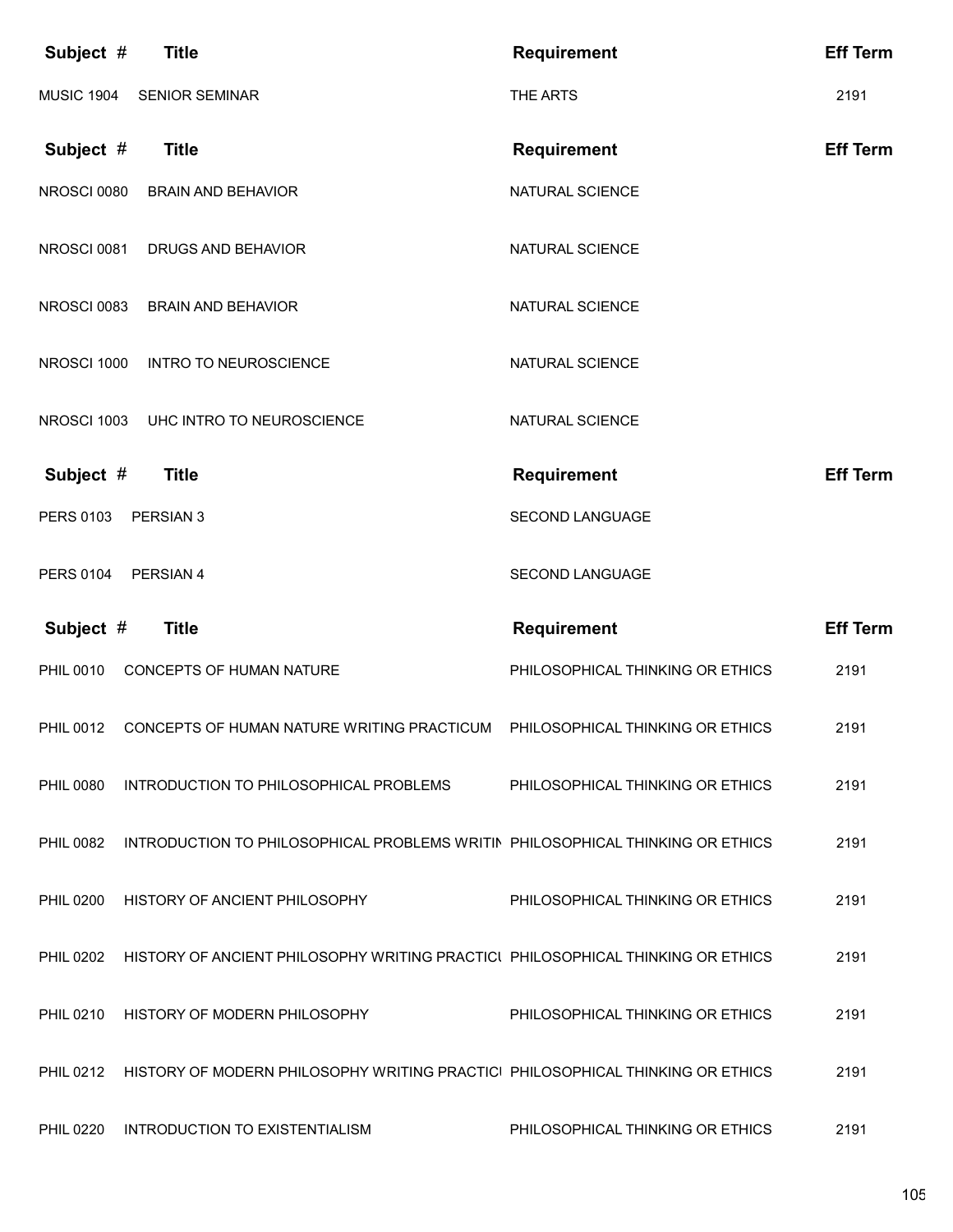| Subject #        | <b>Title</b>                                                                    | <b>Requirement</b>               | <b>Eff Term</b> |
|------------------|---------------------------------------------------------------------------------|----------------------------------|-----------------|
| <b>PHIL 0222</b> | INTRODUCTION TO EXISTENTIALISM WRITING PRACTIC PHILOSOPHICAL THINKING OR ETHICS |                                  | 2191            |
| <b>PHIL 0230</b> | PHILOSOPHY AND FILM                                                             | PHILOSOPHICAL THINKING OR ETHICS | 2191            |
| <b>PHIL 0232</b> | PHILOSOPHY AND FILM WRITING PRACTICUM                                           | PHILOSOPHICAL THINKING OR ETHICS | 2191            |
| <b>PHIL 0275</b> | INTRODUCTION TO CHINESE PHILOSOPHY                                              | PHILOSOPHICAL THINKING OR ETHICS | 2191            |
| <b>PHIL 0300</b> | <b>INTRODUCTION TO ETHICS</b>                                                   | PHILOSOPHICAL THINKING OR ETHICS | 2191            |
| <b>PHIL 0302</b> | INTRODUCTION TO ETHICS WRITING PRACTICUM                                        | PHILOSOPHICAL THINKING OR ETHICS | 2191            |
| <b>PHIL 0320</b> | SOCIAL PHILOSOPHY                                                               | PHILOSOPHICAL THINKING OR ETHICS | 2191            |
| <b>PHIL 0322</b> | SOCIAL PHILOSOPHY WRITING PRACTICUM                                             | PHILOSOPHICAL THINKING OR ETHICS | 2191            |
| <b>PHIL 0330</b> | POLITICAL PHILOSOPHY                                                            | PHILOSOPHICAL THINKING OR ETHICS | 2191            |
| <b>PHIL 0332</b> | POLITICAL PHILOSOPHY WRITING PRACTICUM                                          | PHILOSOPHICAL THINKING OR ETHICS | 2191            |
| <b>PHIL 0350</b> | PHILOSOPHY AND PUBLIC ISSUES                                                    | PHILOSOPHICAL THINKING OR ETHICS | 2191            |
| <b>PHIL 0352</b> | PHILOSOPHY AND PUBLIC ISSUES WRITING PRACTICUI PHILOSOPHICAL THINKING OR ETHICS |                                  | 2191            |
| <b>PHIL 0360</b> | INTRODUCTION TO BIOMEDICAL ETHICS                                               | PHILOSOPHICAL THINKING OR ETHICS | 2191            |
| PHIL 0362        | INTRODUCTION TO BIOMEDICAL ETHICS WRITING PRAC PHILOSOPHICAL THINKING OR ETHICS |                                  | 2191            |
| PHIL 0440        | MINDS AND MACHINES                                                              | PHILOSOPHICAL THINKING OR ETHICS | 2191            |
| PHIL 0442        | MINDS AND MACHINES WRITING PRACTICUM                                            | PHILOSOPHICAL THINKING OR ETHICS | 2191            |
| PHIL 0450        | THEORIES OF KNOWLEDGE AND REALITY                                               | PHILOSOPHICAL THINKING OR ETHICS | 2191            |
| PHIL 0452        | THEORIES OF KNOWLEDGE AND REALITY WRITING PR/ PHILOSOPHICAL THINKING OR ETHICS  |                                  | 2191            |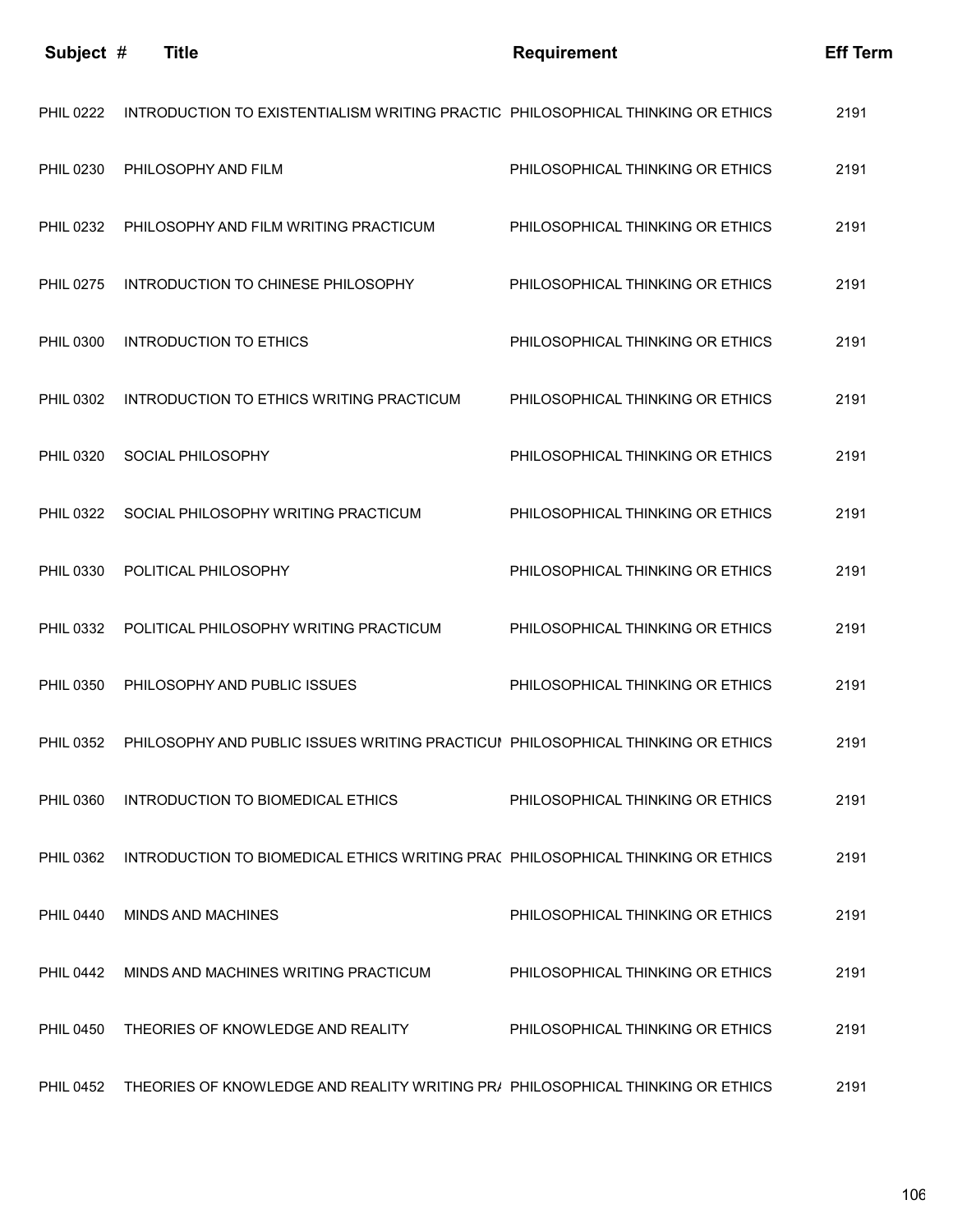| Subject #        | <b>Title</b>                             | <b>Requirement</b>                         | <b>Eff Term</b> |
|------------------|------------------------------------------|--------------------------------------------|-----------------|
| <b>PHIL 0460</b> | PHILOSOPHY OF MIND                       | PHILOSOPHICAL THINKING OR ETHICS           | 2191            |
| <b>PHIL 0462</b> | PHILOSOPHY OF MIND WRITING PRACTICUM     | PHILOSOPHICAL THINKING OR ETHICS           | 2191            |
| <b>PHIL 0470</b> | PHILOSOPHY OF RELIGION                   | PHILOSOPHICAL THINKING OR ETHICS           | 2191            |
| <b>PHIL 0472</b> | PHILOSOPHY OF RELIGION WRITING PRACTICUM | PHILOSOPHICAL THINKING OR ETHICS           | 2191            |
| <b>PHIL 0473</b> | PHILOSOPHY OF RELIGION                   | PHILOSOPHICAL THINKING OR ETHICS           | 2191            |
| <b>PHIL 0500</b> | <b>INTRODUCTION TO LOGIC</b>             | <b>QUANTITATIVE &amp; FORMAL REASONING</b> |                 |
| PHIL 0610        | PHILOSOPHY OF SCIENCE                    | PHILOSOPHICAL THINKING OR ETHICS           | 2191            |
| <b>PHIL 0612</b> | PHILOSOPHY OF SCIENCE WRITING PRACTICUM  | PHILOSOPHICAL THINKING OR ETHICS           | 2191            |
| <b>PHIL 0840</b> | <b>SCIENCE AND RELIGION</b>              | PHILOSOPHICAL THINKING OR ETHICS           | 2214            |
| <b>PHIL 0850</b> | PHILOSOPHY AND LIBERAL DEMOCRACY         | PHILOSOPHICAL THINKING OR ETHICS           | 2191            |
| <b>PHIL 1040</b> | <b>ARISTOTLE</b>                         | PHILOSOPHICAL THINKING OR ETHICS           | 2191            |
| <b>PHIL 1500</b> | <b>SYMBOLIC LOGIC</b>                    | <b>QUANTITATIVE &amp; FORMAL REASONING</b> |                 |
| <b>PHIL 1650</b> | PHILOSOPHY OF BIOLOGY                    | PHILOSOPHICAL THINKING OR ETHICS           | 2191            |
| <b>PHIL 1682</b> | FREEDOM AND DETERMINISM                  | PHILOSOPHICAL THINKING OR ETHICS           | 2191            |
| <b>PHIL 1760</b> | <b>RELIGION AND RATIONALITY</b>          | PHILOSOPHICAL THINKING OR ETHICS           | 2191            |
|                  | PHIL 1762 THE GUIDE OF THE PERPLEXED     | PHILOSOPHICAL THINKING OR ETHICS           | 2191            |
|                  | PHIL 1840 SCIENCE AND RELIGION           | PHILOSOPHICAL THINKING OR ETHICS           | 2191            |
| Subject #        | <b>Title</b>                             | <b>Requirement</b>                         | <b>Eff Term</b> |
| <b>PHYS 0081</b> | SPACE & TIME, LIGHT & MATTER             | NATURAL SCIENCE                            |                 |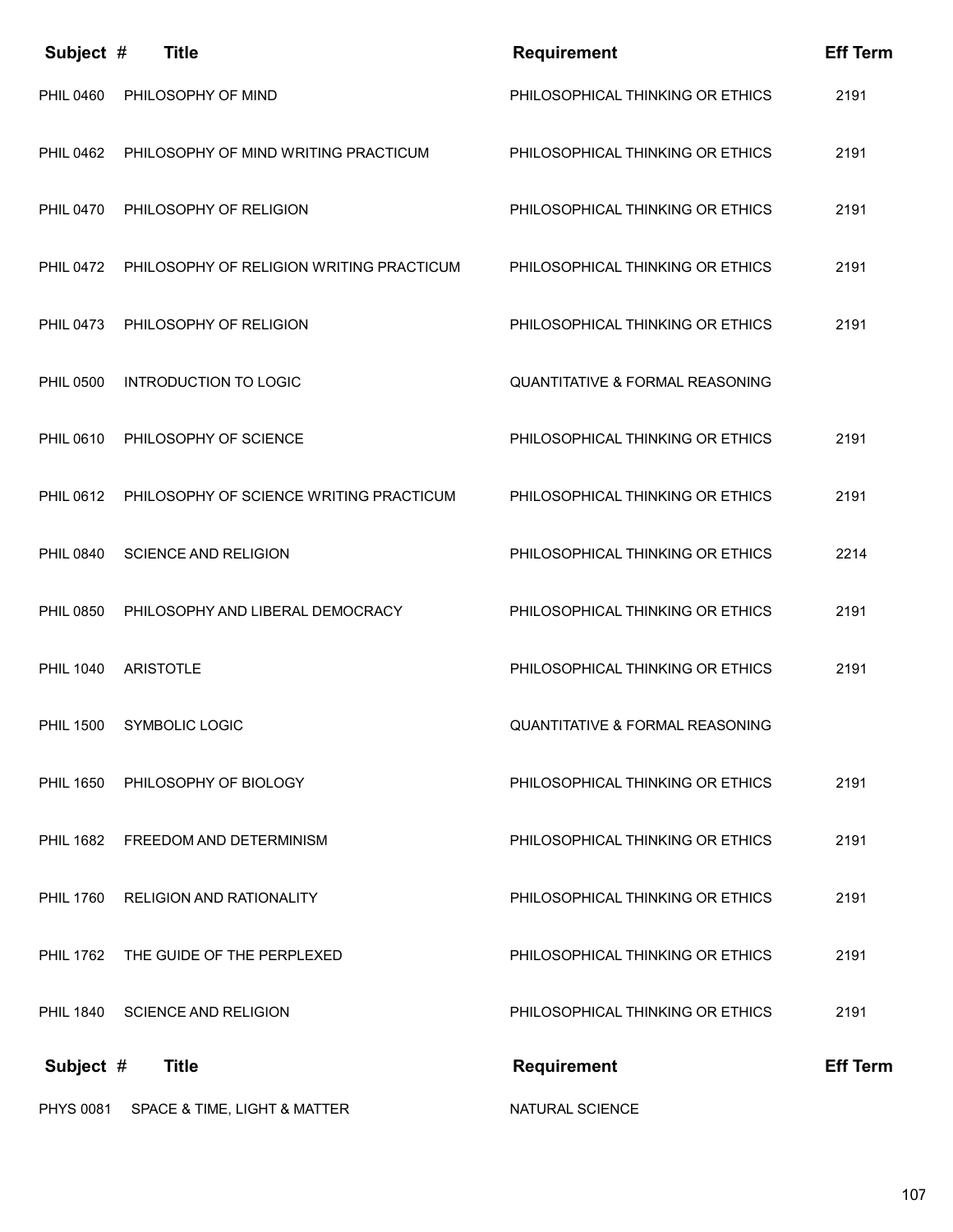| Subject #        | <b>Title</b>                                | <b>Requirement</b>                              | <b>Eff Term</b> |
|------------------|---------------------------------------------|-------------------------------------------------|-----------------|
|                  | PHYS 0082 SCIENCE OF MUSICAL SOUNDS         | NATURAL SCIENCE                                 |                 |
|                  | PHYS 0087 PHYSICS AND SOCIETY               | NATURAL SCIENCE                                 |                 |
|                  | PHYS 0088 THE PHYSICS OF ENERGY AND CLIMATE | NATURAL SCIENCE                                 | 2191            |
|                  | PHYS 0089 PHYSICS AND SCIENCE FICTION       | NATURAL SCIENCE                                 |                 |
|                  | PHYS 0091 CONCEPTUAL PHYSICS                | NATURAL SCIENCE                                 |                 |
| <b>PHYS 0110</b> | <b>INTRODUCTION TO PHYSICS 1</b>            | NATURAL SCIENCE                                 |                 |
| <b>PHYS 0111</b> | <b>INTRODUCTION TO PHYSICS 2</b>            | NATURAL SCIENCE                                 |                 |
|                  | PHYS 0174 BASC PHYS SCI & ENGR 1 (INTGD)    | NATURAL SCIENCE                                 |                 |
|                  | PHYS 0175 BASC PHYS SCI & ENGR 2 (INTGD)    | NATURAL SCIENCE                                 |                 |
|                  | PHYS 0475 INTRO PHYS SCIENCE & ENGRG 1      | NATURAL SCIENCE                                 |                 |
|                  | PHYS 0476 INTRO PHYS SCIENCE & ENGRG 2      | <b>NATURAL SCIENCE</b>                          |                 |
| Subject #        | <b>Title</b>                                | <b>Requirement</b>                              | <b>Eff Term</b> |
|                  | POLISH 0020 ELEMENTARY POLISH 2             | <b>SECOND LANGUAGE</b>                          |                 |
|                  | POLISH 0024 SELF-PACED POLISH 2D            | <b>SECOND LANGUAGE</b>                          |                 |
| POLISH 0210      | <b>INTENSIVE BEGINNING POLISH</b>           | <b>SECOND LANGUAGE</b>                          |                 |
| POLISH 0325      | THE SHORT STORY IN POLISH CONTEXT           | <b>LITERATURE</b><br>SPECIFIC GEOGRAPHIC REGION | 2191<br>2191    |
| POLISH 1260      | SURVEY OF POLISH LITERATURE AND CULTURE     | <b>LITERATURE</b>                               | 2191            |
| Subject #        | <b>Title</b>                                | <b>Requirement</b>                              | <b>Eff Term</b> |
| PORT 0002        | ELEMENTARY PORTUGUESE 2                     | <b>SECOND LANGUAGE</b>                          |                 |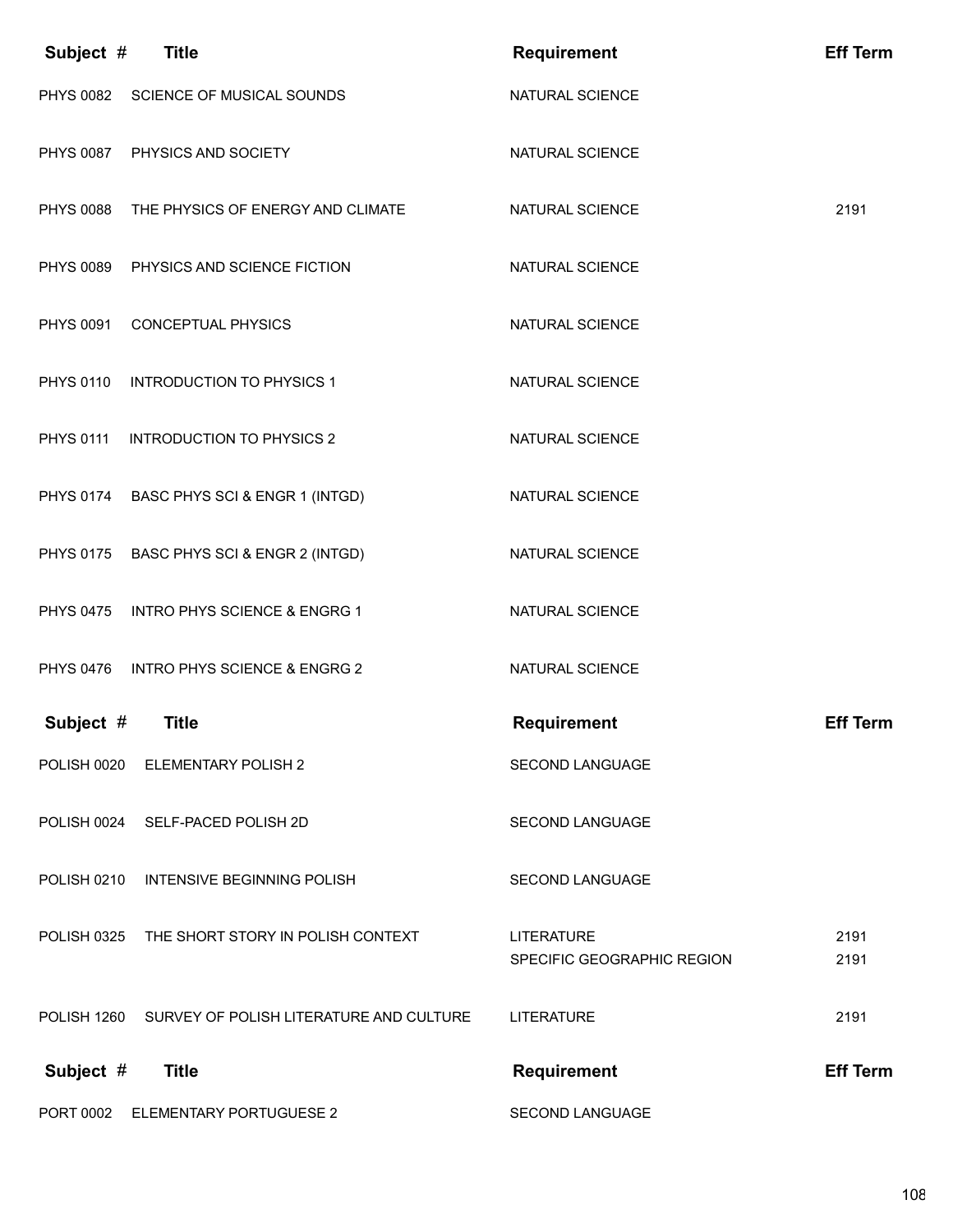| Subject #        | <b>Title</b>                                                        | <b>Requirement</b>                                     | <b>Eff Term</b>      |
|------------------|---------------------------------------------------------------------|--------------------------------------------------------|----------------------|
| PORT 0102        | <b>ELEMENTARY PORTUGUESE 2</b>                                      | <b>SECOND LANGUAGE</b>                                 | 2191                 |
| <b>PORT 1458</b> | CULTURES OF THE PORTUGUESE-SPEAKING WORLD  CROSS-CULTURAL AWARENESS | <b>DIVERSITY</b><br>SPECIFIC GEOGRAPHIC REGION         | 2191<br>2191<br>2191 |
| Subject #        | <b>Title</b>                                                        | <b>Requirement</b>                                     | <b>Eff Term</b>      |
| PS 0200          | AMERICAN POLITICAL PROCESS                                          | <b>SOCIAL SCIENCE</b>                                  |                      |
| PS 0300          | <b>COMPARATIVE POLITICS</b>                                         | <b>GLOBAL ISSUES</b><br>SOCIAL SCIENCE                 | 2191                 |
| PS 0500          | <b>WORLD POLITICS</b>                                               | <b>GLOBAL ISSUES</b><br>SOCIAL SCIENCE                 | 2191                 |
| PS 0550          | INTRODUCTION TO GLOBAL STUDIES                                      | <b>DIVERSITY</b><br><b>GLOBAL ISSUES</b>               | 2191<br>2191         |
| PS 0600          | POLITICAL THEORY                                                    | PHILOSOPHICAL THINKING OR ETHICS                       | 2191                 |
| PS 0700          | <b>RESEARCH METHODS</b>                                             | <b>QUANTITATIVE &amp; FORMAL REASONING</b>             |                      |
| PS 1234          | ELECTRL BEHAVR & DEMOCRTC PROC                                      | SOCIAL SCIENCE                                         |                      |
|                  | PS 1275 RELIGION AND POLITICS                                       | <b>SOCIAL SCIENCE</b>                                  |                      |
|                  | PS 1302 POLITICAL DEVELOPMENT                                       | <b>GLOBAL ISSUES</b>                                   | 2191                 |
|                  | PS 1311 EUROPEAN POLITICS                                           | SPECIFIC GEOGRAPHIC REGION                             | 2191                 |
|                  | PS 1321 LATIN AMERICAN POLITICS                                     | CROSS-CULTURAL AWARENESS<br>SPECIFIC GEOGRAPHIC REGION | 2191<br>2191         |
|                  | PS 1324 US-LATIN AMERICAN RELATIONS                                 | CROSS-CULTURAL AWARENESS<br><b>HISTORICAL ANALYSIS</b> | 2191<br>2191         |
|                  | PS 1326 EAST ASIAN POLITICAL ECONOMY                                | CROSS-CULTURAL AWARENESS<br><b>HISTORICAL ANALYSIS</b> | 2191<br>2191         |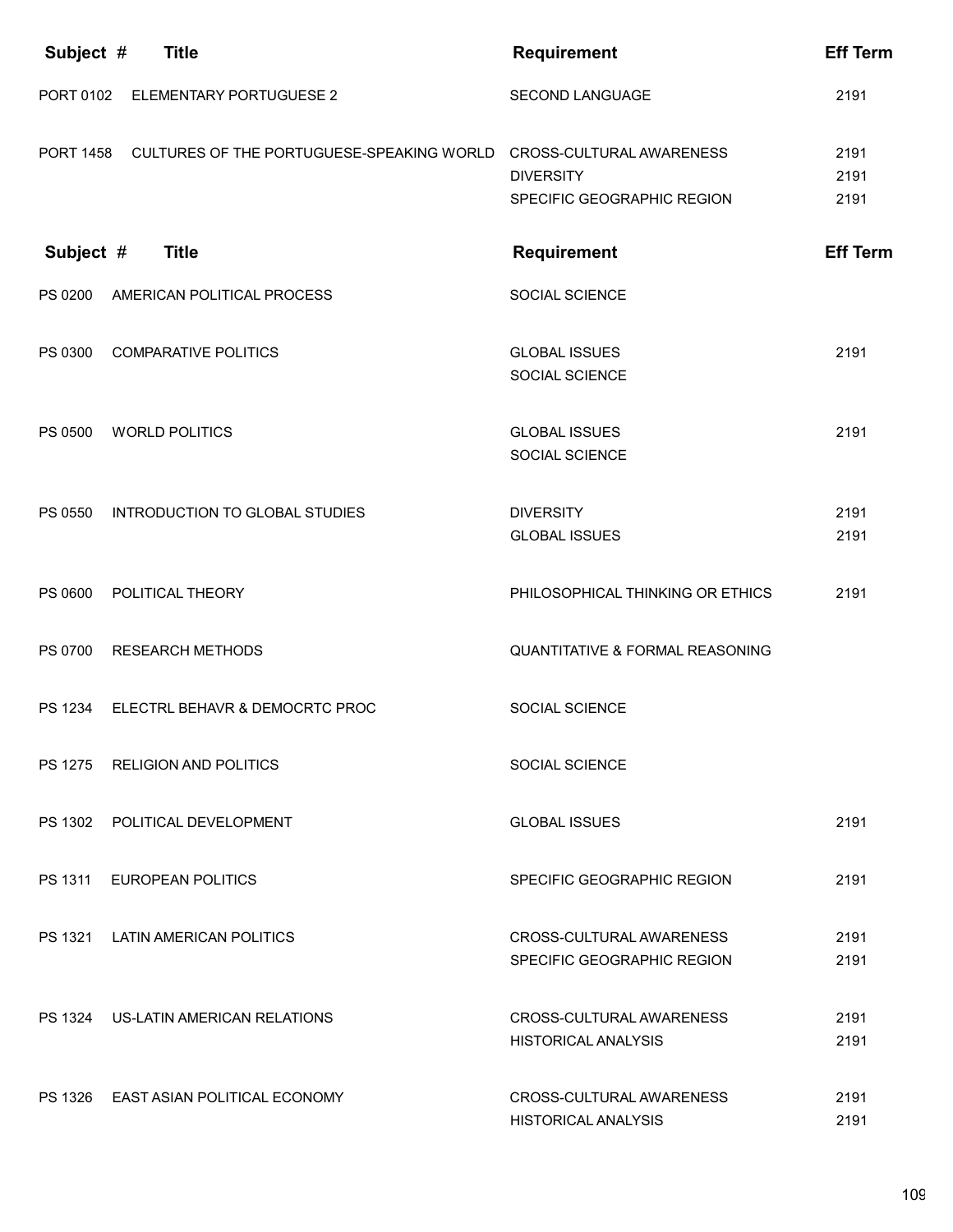| Subject #      | <b>Title</b>                                                            | <b>Requirement</b>                                                                                       | <b>Eff Term</b>              |
|----------------|-------------------------------------------------------------------------|----------------------------------------------------------------------------------------------------------|------------------------------|
| PS 1326        | EAST ASIAN POLITICAL ECONOMY                                            | SPECIFIC GEOGRAPHIC REGION                                                                               | 2191                         |
| PS 1331        | GOVERNMENT AND POLITICS OF SOUTHEAST ASIA                               | SPECIFIC GEOGRAPHIC REGION                                                                               | 2191                         |
| PS 1332        | GOVERNMENT AND POLITICS IN CONTEMPORARY CHINA CROSS-CULTURAL AWARENESS  |                                                                                                          | 2191                         |
| PS 1341        | GOVERNMENT AND POLITICS OF THE RUSSIAN FEDERAT CROSS-CULTURAL AWARENESS | <b>HISTORICAL ANALYSIS</b>                                                                               | 2191<br>2191                 |
|                | PS 1348 XENOPHOBIA IN MODERN EUROPE                                     | <b>DIVERSITY</b><br><b>HISTORICAL ANALYSIS</b><br>SPECIFIC GEOGRAPHIC REGION                             | 2191<br>2191<br>2191         |
| PS 1351        | GOVERNMENT AND POLITICS OF THE MIDDLE EAST                              | SPECIFIC GEOGRAPHIC REGION                                                                               | 2191                         |
| PS 1352        | INTRODUCTION TO AFRICAN POLITICS                                        | CROSS-CULTURAL AWARENESS<br><b>DIVERSITY</b><br><b>HISTORICAL ANALYSIS</b><br>SPECIFIC GEOGRAPHIC REGION | 2191<br>2191<br>2191<br>2191 |
| PS 1362        | COMPARATIVE POLITICAL BEHAVIOR                                          | <b>SOCIAL SCIENCE</b>                                                                                    |                              |
| PS 1374        | POLITICS OF GLOBAL INEQUALITY                                           | SOCIAL SCIENCE                                                                                           |                              |
|                | PS 1375 RELIGION AND POLITICS                                           | <b>SOCIAL SCIENCE</b>                                                                                    |                              |
| <b>PS 1378</b> | BUILDING DEMOCRACY AROUND THE WORLD                                     | <b>GLOBAL ISSUES</b>                                                                                     | 2191                         |
| PS 1387        | POLITICS OF WATER                                                       | CROSS-CULTURAL AWARENESS<br>SOCIAL SCIENCE<br>SPECIFIC GEOGRAPHIC REGION                                 | 2191<br>2191<br>2191         |
| PS 1471        | <b>ISLAM, LAW AND POLITICS</b>                                          | SPECIFIC GEOGRAPHIC REGION                                                                               | 2191                         |
| PS 1501        | THEORY OF INTERNATIONAL RELTN                                           | SOCIAL SCIENCE                                                                                           |                              |
| PS 1503        | INTERNATIONAL ORGANIZATION                                              | <b>GLOBAL ISSUES</b>                                                                                     | 2191                         |
| PS 1504        | <b>NATIONALISM</b>                                                      | <b>HISTORICAL ANALYSIS</b>                                                                               | 2191                         |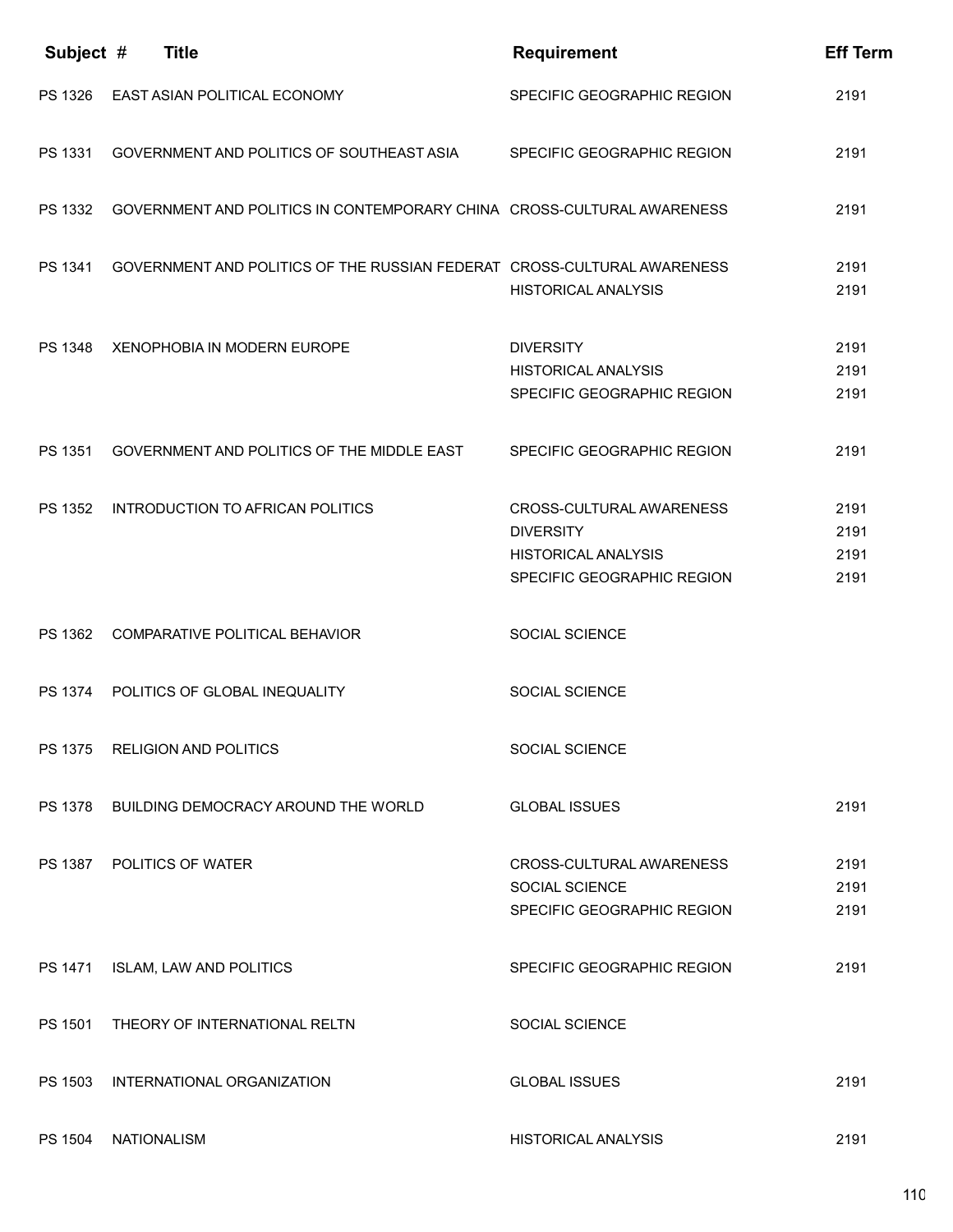| Subject $#$    | <b>Title</b>                                                                    | <b>Requirement</b>                                                 | <b>Eff Term</b> |
|----------------|---------------------------------------------------------------------------------|--------------------------------------------------------------------|-----------------|
| PS 1504        | <b>NATIONALISM</b>                                                              | SPECIFIC GEOGRAPHIC REGION                                         | 2191            |
| PS 1514        | POLITICAL STRATEGY IN INTERNATIONAL RELATIONS                                   | <b>GLOBAL ISSUES</b><br><b>QUANTITATIVE &amp; FORMAL REASONING</b> | 2191            |
|                | PS 1521 EAST EUROPE IN WORLD POLITICS                                           | <b>HISTORICAL ANALYSIS</b><br>SPECIFIC GEOGRAPHIC REGION           | 2191<br>2191    |
| PS 1534        | <b>CIVIL WARS</b>                                                               | <b>GLOBAL ISSUES</b>                                               | 2191            |
| PS 1541        | THE POLITICS OF GLOBAL ECONOMIC RELATIONS                                       | <b>GLOBAL ISSUES</b>                                               | 2191            |
| PS 1542        | <b>GLOBAL ENVIRONMENTAL POLITICS</b>                                            | <b>GLOBAL ISSUES</b>                                               | 2191            |
| <b>PS 1587</b> | US FOREIGN POLICY IN AFRICA                                                     | <b>DIVERSITY</b><br><b>HISTORICAL ANALYSIS</b>                     | 2191<br>2191    |
| PS 1602        | POLITICAL THEORY: MACHIAVELLI THROUGH ROUSSEAU PHILOSOPHICAL THINKING OR ETHICS |                                                                    | 2191            |
| PS 1603        | MODERN POLITICAL THOUGHT                                                        | PHILOSOPHICAL THINKING OR ETHICS                                   | 2191            |
|                | PS 1607 AMERICAN POLITICAL THOUGHT                                              | PHILOSOPHICAL THINKING OR ETHICS                                   | 2191            |
|                | PS 1614 THEORIES OF JUSTICE                                                     | PHILOSOPHICAL THINKING OR ETHICS                                   | 2191            |
| PS 1622        | FEMINIST POLITICAL THOUGHT                                                      | PHILOSOPHICAL THINKING OR ETHICS                                   | 2191            |
| PS 1674        | POLITICS OF GLOBAL INEQUALITY                                                   | <b>GLOBAL ISSUES</b><br>SOCIAL SCIENCE                             | 2191            |
|                | PS 1675 POLITICS OF HUMAN RIGHTS                                                | <b>GLOBAL ISSUES</b><br>SOCIAL SCIENCE                             | 2191            |
|                | PS 1710 FORMAL POLITICAL ANALYSIS                                               | <b>QUANTITATIVE &amp; FORMAL REASONING</b>                         |                 |
| Subject #      | <b>Title</b>                                                                    | <b>Requirement</b>                                                 | <b>Eff Term</b> |
| PSY 0005       | INTRODUCTION COGNITIVE SCIENCE                                                  | NATURAL SCIENCE                                                    |                 |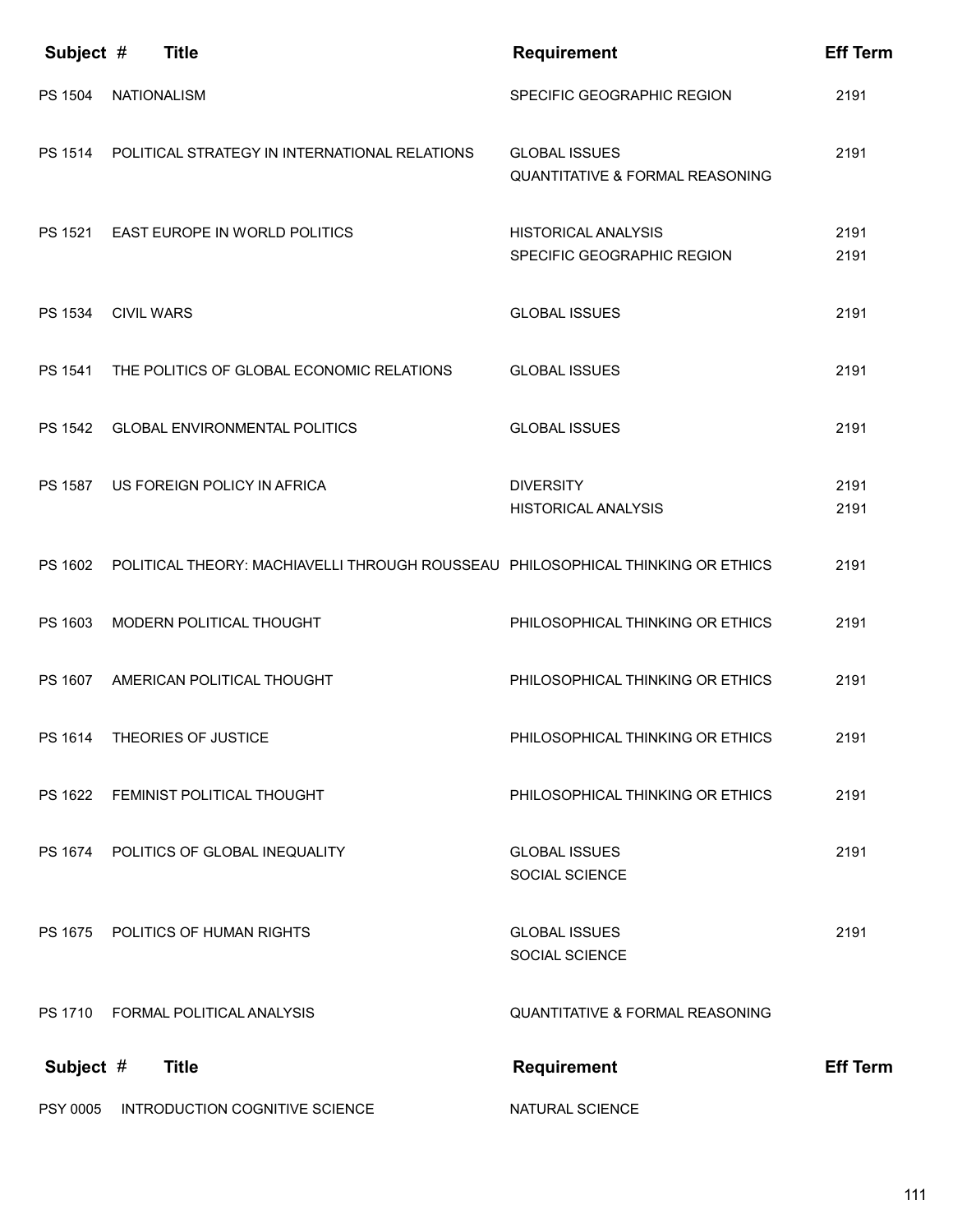| Subject #       | <b>Title</b>                             | <b>Requirement</b>                 | <b>Eff Term</b> |
|-----------------|------------------------------------------|------------------------------------|-----------------|
|                 | PSY 0010 INTRODUCTION TO PSYCHOLOGY      | NATURAL SCIENCE                    |                 |
|                 | PSY 0105 INTRODUCTION TO SOCIAL PSYCH    | SOCIAL SCIENCE                     |                 |
|                 | PSY 0160 PSYCHOLOGY OF PERSONALITY       | <b>SOCIAL SCIENCE</b>              |                 |
|                 | PSY 0184 PSYCHOLOGY OF GENDER            | <b>DIVERSITY</b><br>SOCIAL SCIENCE | 2191            |
|                 | PSY 0405 LEARNING AND MOTIVATION         | NATURAL SCIENCE                    |                 |
|                 | PSY 0410 HUMAN COGNITION                 | NATURAL SCIENCE                    |                 |
|                 | PSY 0420 COGNITV PSYCHOLOGY FOR MAJORS   | NATURAL SCIENCE                    |                 |
| PSY 0421        | COGNITIVE PSYCH FOR NON-MAJORS           | NATURAL SCIENCE                    |                 |
| PSY 0422        | COGNITIVE PSYCHOLOGY                     | NATURAL SCIENCE                    |                 |
| PSY 0505        | INTRO TO BIOPSYCHOLOGY                   | NATURAL SCIENCE                    |                 |
| PSY 0510        | SENSATION AND PERCEPTION                 | NATURAL SCIENCE                    |                 |
| <b>PSY 1110</b> | PSYCHOLOGICAL ASPECTS OF HUMAN SEXUALITY | <b>DIVERSITY</b>                   | 2191            |
| <b>PSY 1112</b> | PSYCHOLOGICAL ASPECTS OF HUMAN SEXUALITY | <b>DIVERSITY</b>                   | 2191            |
| PSY 1361        | DIVERSITY IN CLINICAL PRACTICE           | <b>DIVERSITY</b>                   | 2204            |
| Subject #       | <b>Title</b>                             | <b>Requirement</b>                 | <b>Eff Term</b> |
| QUECH 0102      | QUECHUA 2                                | SECOND LANGUAGE                    |                 |
| QUECH 0103      | QUECHUA 3                                | SECOND LANGUAGE                    |                 |
| QUECH 0104      | QUECHUA 4                                | SECOND LANGUAGE                    |                 |
| Subject #       | <b>Title</b>                             | <b>Requirement</b>                 | <b>Eff Term</b> |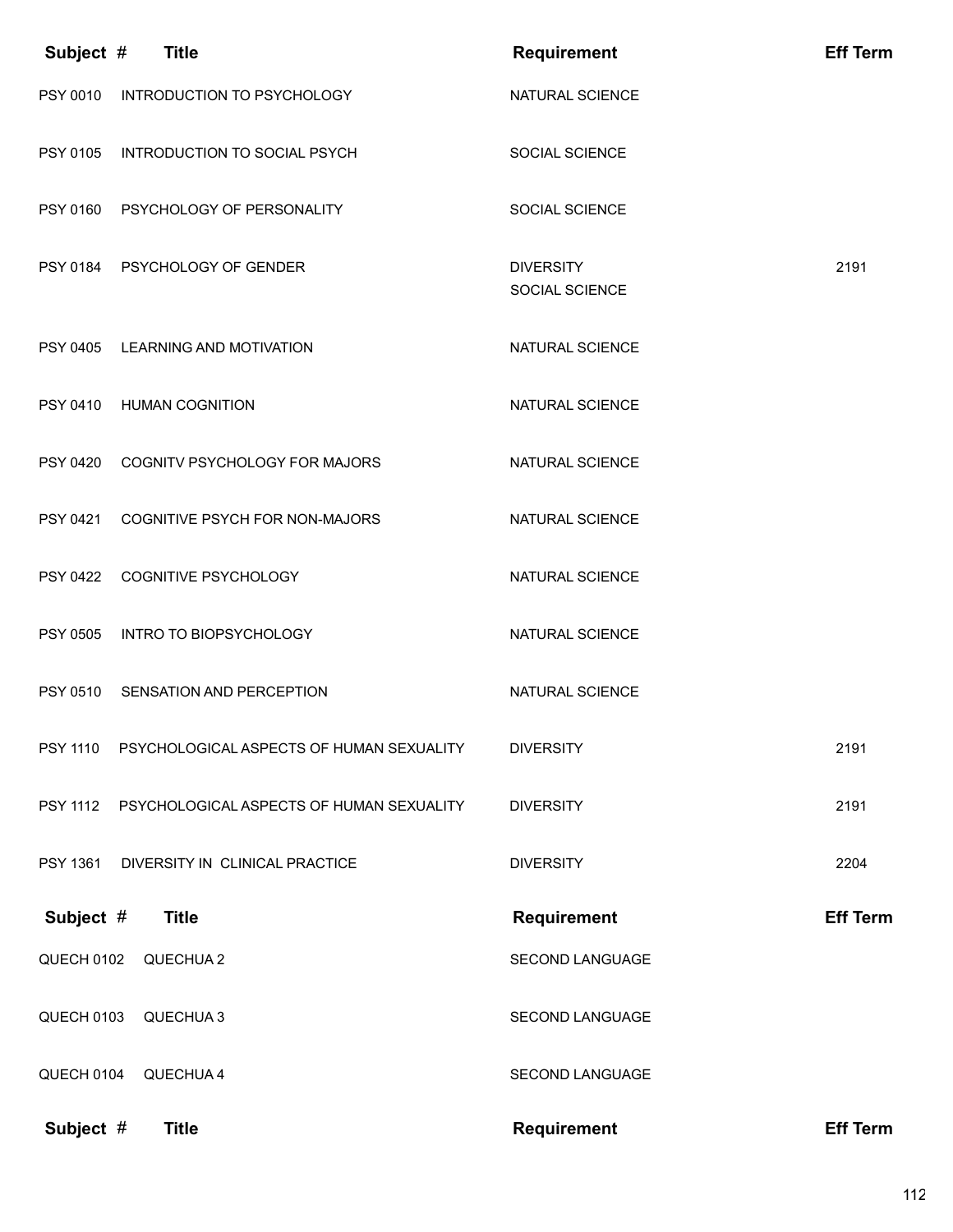| Subject #   | <b>Title</b>                                                         | <b>Requirement</b>                                                                                       | <b>Eff Term</b>              |
|-------------|----------------------------------------------------------------------|----------------------------------------------------------------------------------------------------------|------------------------------|
| RELGST 0083 | MYTHOLOGY IN THE ANCIENT WORLD                                       | SPECIFIC GEOGRAPHIC REGION                                                                               | 2191                         |
| RELGST 0090 | MYTH IN THE ANCIENT NEAR EAST                                        | CROSS-CULTURAL AWARENESS<br>SPECIFIC GEOGRAPHIC REGION                                                   | 2191<br>2191                 |
| RELGST 0105 | <b>RELIGIONS OF THE WEST</b>                                         | <b>GLOBAL ISSUES</b><br><b>HISTORICAL ANALYSIS</b>                                                       | 2191<br>2191                 |
| RELGST 0115 | <b>BIBLE AS LITERATURE</b>                                           | <b>LITERATURE</b>                                                                                        |                              |
| RELGST 0283 | US AND THE HOLOCAUST                                                 | <b>DIVERSITY</b><br><b>HISTORICAL ANALYSIS</b>                                                           | 2191<br>2191                 |
| RELGST 0405 | WITCHES TO WALDEN POND RELIGION IN EARLY AN HISTORICAL ANALYSIS      |                                                                                                          | 2204                         |
| RELGST 0415 | RELIGION IN MODERN AMERICA                                           | <b>HISTORICAL ANALYSIS</b>                                                                               | 2191                         |
| RELGST 0435 | RELIGION, FILM AND LITERATURE                                        | <b>LITERATURE</b>                                                                                        |                              |
| RELGST 0454 | RISE OF ISLAM: 500-1200 CE                                           | CROSS-CULTURAL AWARENESS<br><b>DIVERSITY</b><br><b>HISTORICAL ANALYSIS</b><br>SPECIFIC GEOGRAPHIC REGION | 2191<br>2191<br>2191<br>2191 |
|             | RELGST 0455 AN INTRODUCTION TO ISLAMIC CIVILIZATION                  | SPECIFIC GEOGRAPHIC REGION                                                                               | 2191                         |
|             | RELGST 0505 RELIGION IN ASIA                                         | CROSS-CULTURAL AWARENESS                                                                                 | 2191                         |
|             | RELGST 0525 RELIGION AND CULTURE IN EAST ASIA                        | CROSS-CULTURAL AWARENESS                                                                                 | 2191                         |
|             | RELGST 0715 PHILOSOPHY OF RELIGIONS                                  | PHILOSOPHICAL THINKING OR ETHICS                                                                         | 2191                         |
| RELGST 0780 | QUANTUM KARMA: SCIENCE IN HINDU AND BUDDHI! CROSS-CULTURAL AWARENESS |                                                                                                          | 2211                         |
| RELGST 1100 | <b>ISRAEL IN THE BIBLICAL AGE</b>                                    | SPECIFIC GEOGRAPHIC REGION                                                                               | 2191                         |
|             | RELGST 1102 HISTORY OF GOD                                           | <b>HISTORICAL ANALYSIS</b>                                                                               | 2191                         |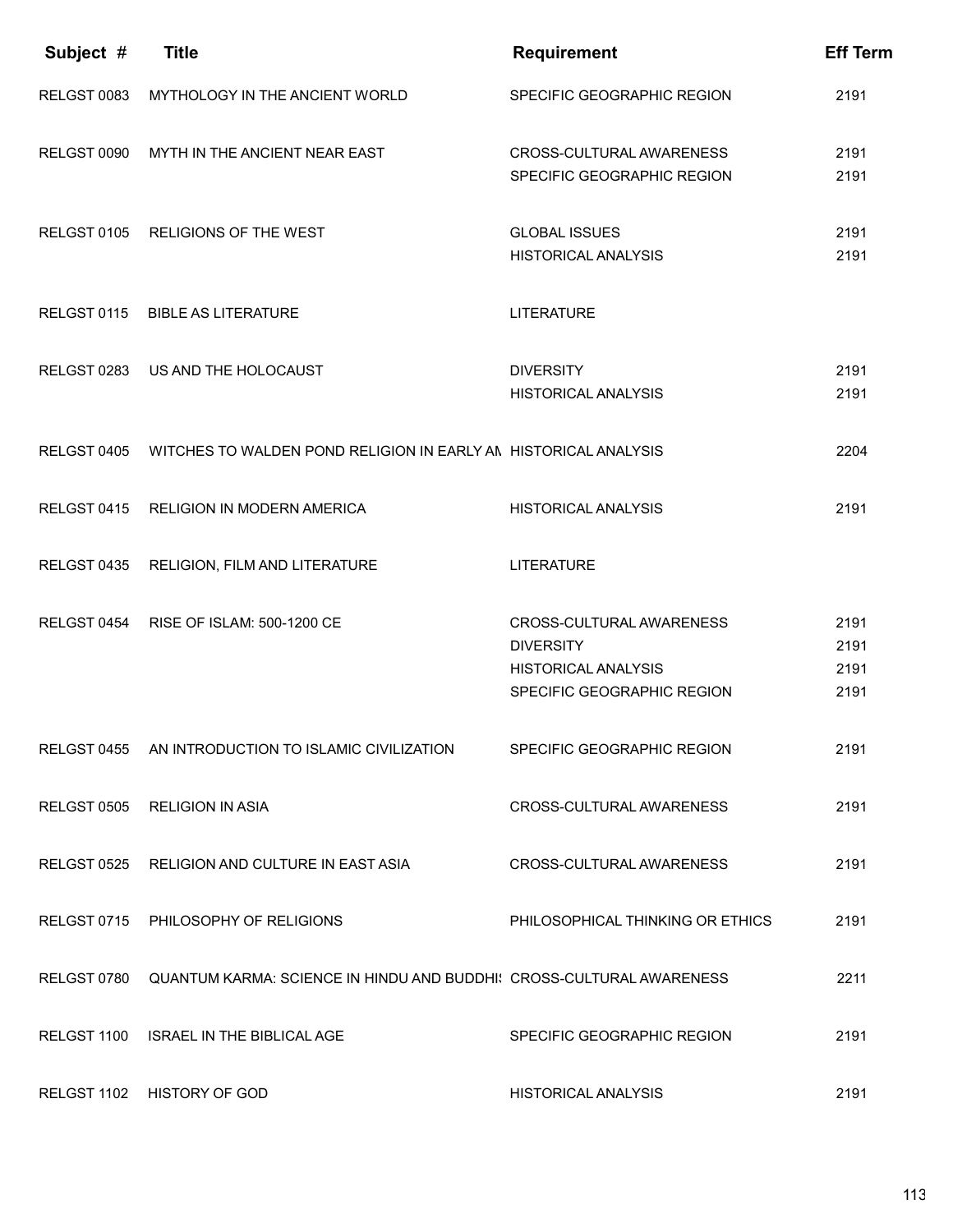| Subject #   | <b>Title</b>                                                            | <b>Requirement</b>                                       | <b>Eff Term</b> |
|-------------|-------------------------------------------------------------------------|----------------------------------------------------------|-----------------|
| RELGST 1120 | ORIGINS OF CHRISTIANITY                                                 | <b>HISTORICAL ANALYSIS</b>                               | 2191            |
| RELGST 1130 | <b>VARIETIES OF EARLY CHRISTIANITY</b>                                  | <b>HISTORICAL ANALYSIS</b>                               | 2191            |
| RELGST 1135 | ORTHODOX CHRISTIANITY                                                   | CROSS-CULTURAL AWARENESS                                 | 2191            |
| RELGST 1143 | DEATH IN THE NAME OF GOD MARTYRS AND MARTY HISTORICAL ANALYSIS          |                                                          | 2204            |
| RELGST 1144 | CLASSICAL MYTHOLOGY AND LITERATURE                                      | <b>LITERATURE</b><br>SPECIFIC GEOGRAPHIC REGION          | 2191<br>2191    |
| RELGST 1151 | DEATH IN THE MEDITERRANEAN WORLD                                        | <b>HISTORICAL ANALYSIS</b>                               | 2204            |
| RELGST 1160 | JERUSALEM: HISTORY AND IMAGINATION                                      | <b>HISTORICAL ANALYSIS</b>                               | 2191            |
|             |                                                                         | SPECIFIC GEOGRAPHIC REGION                               | 2191            |
| RELGST 1170 | ARCHAEOLOGY OF ISRAEL-PALESTINE                                         | SPECIFIC GEOGRAPHIC REGION                               | 2191            |
| RELGST 1220 | JEWS AND JUDAISM IN THE MEDIEVAL WORLD                                  | <b>HISTORICAL ANALYSIS</b>                               | 2191            |
| RELGST 1225 | JEWISH CULTURE IN MEDIEVAL SPAIN                                        | <b>HISTORICAL ANALYSIS</b>                               | 2191            |
| RELGST 1240 | JEWS AND THE CITY                                                       | <b>GLOBAL ISSUES</b>                                     | 2191            |
|             |                                                                         | HISTORICAL ANALYSIS                                      | 2191            |
| RELGST 1241 | <b>GENDER AND JEWISH HISTORY</b>                                        | <b>GLOBAL ISSUES</b>                                     | 2191            |
|             |                                                                         | <b>HISTORICAL ANALYSIS</b>                               | 2191            |
|             | RELGST 1250 JEWS AND JUDAISM: MODERN JEWRY                              | <b>GLOBAL ISSUES</b><br><b>HISTORICAL ANALYSIS</b>       | 2191<br>2191    |
|             |                                                                         |                                                          |                 |
|             | RELGST 1252 HOLOCAUST HISTORY AND MEMORY                                | <b>HISTORICAL ANALYSIS</b><br>SPECIFIC GEOGRAPHIC REGION | 2191<br>2191    |
|             |                                                                         |                                                          |                 |
| RELGST 1258 | ISRAELI AND PALESTINIAN LITERATURE                                      | <b>LITERATURE</b>                                        | 2191            |
| RELGST 1280 | MODERN AND CONTEMPORARY JEWISH THOUGHT PHILOSOPHICAL THINKING OR ETHICS |                                                          | 2191            |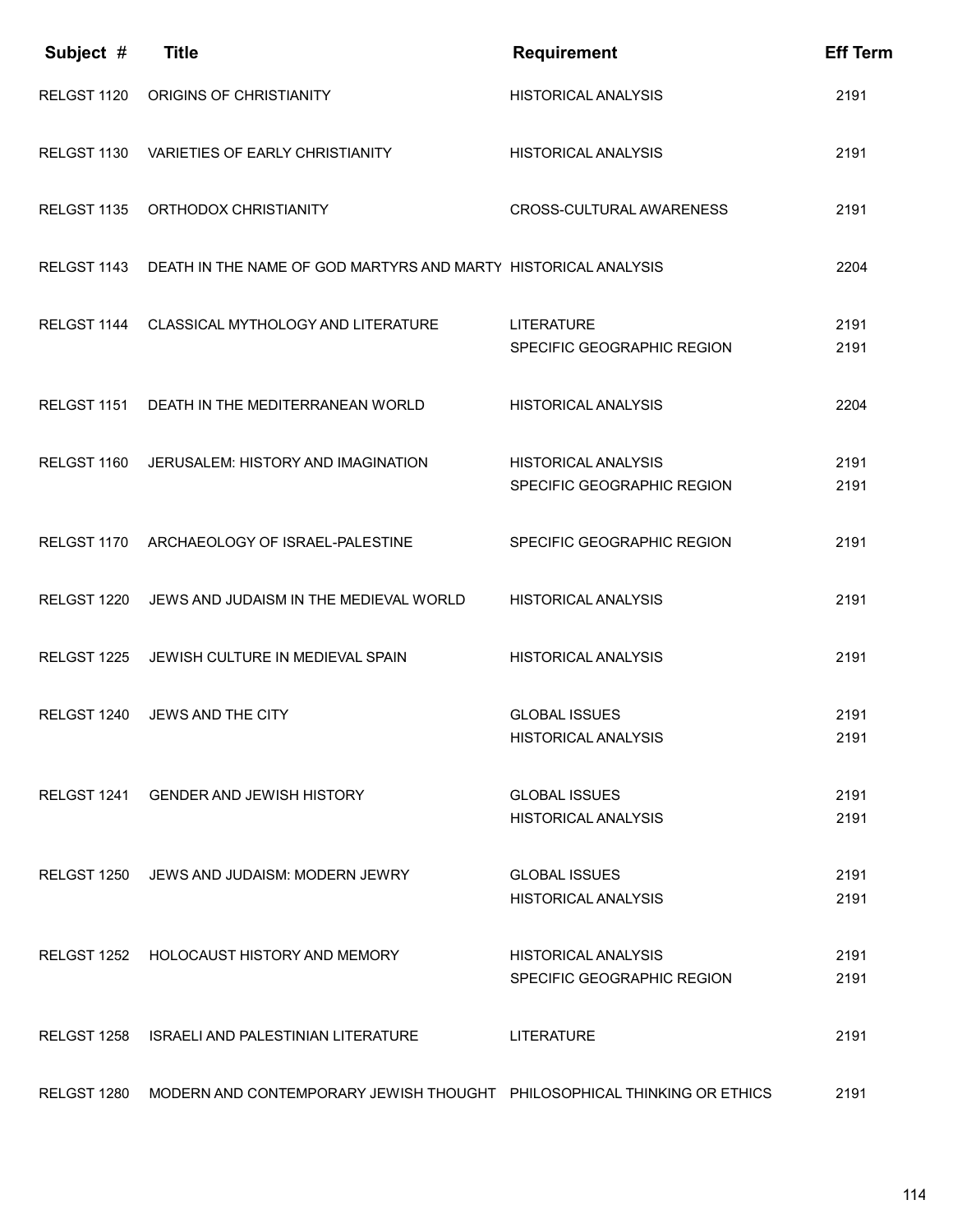| Subject $#$               | <b>Title</b>                                                      | <b>Requirement</b>                                       | <b>Eff Term</b> |
|---------------------------|-------------------------------------------------------------------|----------------------------------------------------------|-----------------|
| RELGST 1335               | MEDIEVAL IBERIA: CONFLICTS AND ENCOUNTERS                         | <b>HISTORICAL ANALYSIS</b><br>SPECIFIC GEOGRAPHIC REGION | 2191<br>2191    |
| RELGST 1370               | <b>GLOBAL CHRISTIANITY</b>                                        | <b>GLOBAL ISSUES</b>                                     | 2204            |
|                           | RELGST 1372 CATHOLICISM IN THE NEW WORLD                          | <b>HISTORICAL ANALYSIS</b>                               | 2204            |
|                           | RELGST 1402 HEALTH AND RELIGION                                   | CROSS-CULTURAL AWARENESS                                 | 2211            |
|                           | RELGST 1405 RELIGION AND SEXUALITY                                | <b>DIVERSITY</b><br><b>HISTORICAL ANALYSIS</b>           | 2191<br>2191    |
|                           | RELGST 1417 PHILOSOPHY OF RACE AND RELIGION                       | PHILOSOPHICAL THINKING OR ETHICS                         | 2191            |
|                           | RELGST 1418 FROM VODOU TO SANTERIA: RELIGIONS OF THE WI DIVERSITY |                                                          | 2201            |
| RELGST 1420               | <b>RELIGION AND RACE</b>                                          | <b>DIVERSITY</b>                                         | 2191            |
| RELGST 1425               | POPULAR RELIGION IN AMERICA                                       | <b>HISTORICAL ANALYSIS</b>                               | 2191            |
| RELGST 1428               | <b>RELGION AND SPORTS</b>                                         | CROSS-CULTURAL AWARENESS                                 | 2204            |
| RELGST 1438               | <b>RELIGION AND POLITICS</b>                                      | <b>SOCIAL SCIENCE</b>                                    |                 |
|                           | RELGST 1445 MUSLIM POLITICS IN REAL TIME                          | CROSS-CULTURAL AWARENESS                                 | 2191            |
|                           | RELGST 1450 ISLAM, LAW AND POLITICS                               | SPECIFIC GEOGRAPHIC REGION                               | 2191            |
|                           | RELGST 1452 HYMNS AND HIP-HOP: SOUNDS OF ISLAM                    | <b>GLOBAL ISSUES</b><br>THE ARTS                         | 2191<br>2204    |
|                           | RELGST 1455 ISLAM IN EUROPE                                       | SPECIFIC GEOGRAPHIC REGION                               | 2191            |
| RELGST 1456 ISLAM IN ASIA |                                                                   | CROSS-CULTURAL AWARENESS<br><b>DIVERSITY</b>             | 2191<br>2191    |
|                           | RELGST 1458 WOMEN AND ISLAM IN ASIA                               | SPECIFIC GEOGRAPHIC REGION                               | 2191            |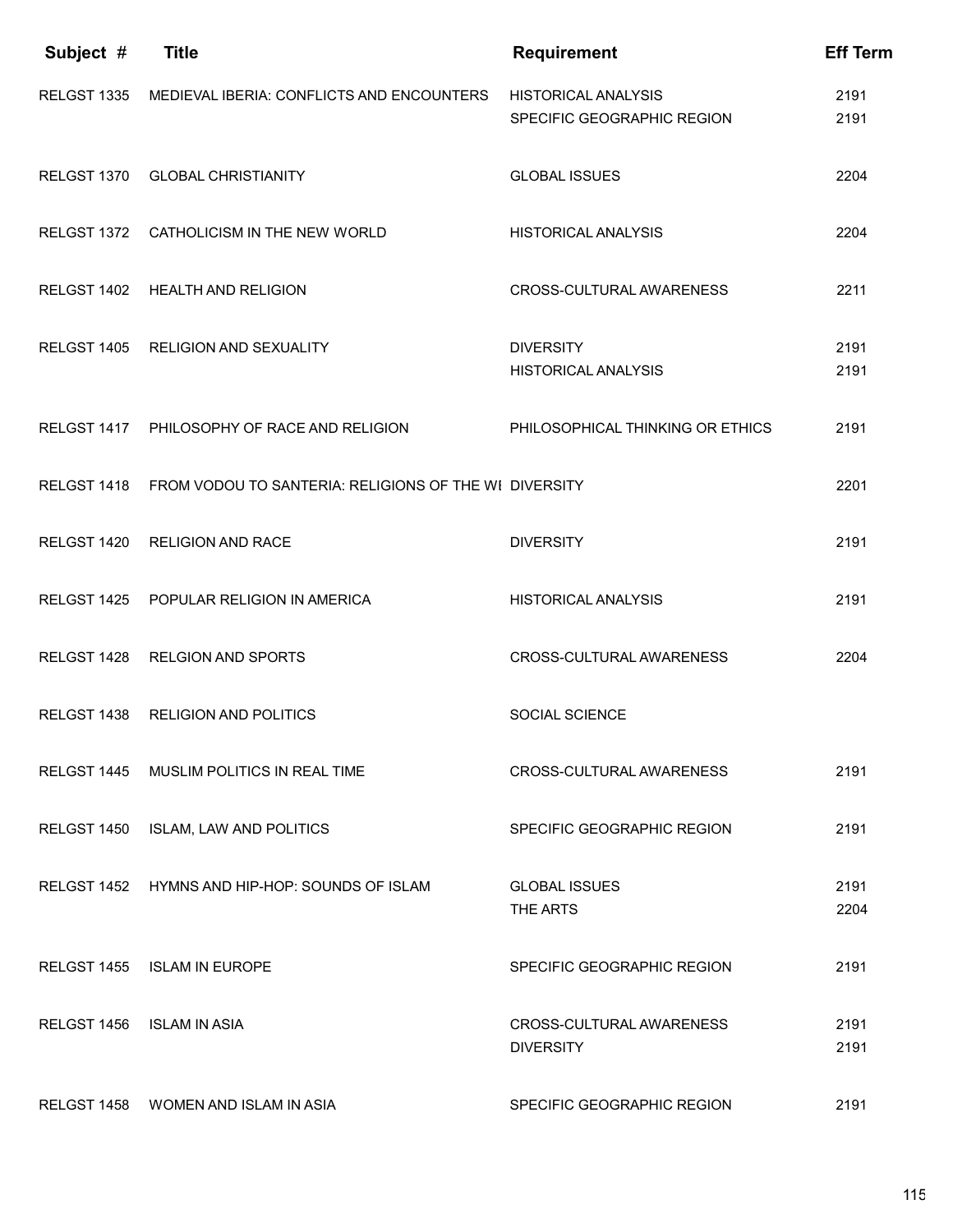| Subject #          | <b>Title</b>                                     | <b>Requirement</b>                                            | <b>Eff Term</b> |
|--------------------|--------------------------------------------------|---------------------------------------------------------------|-----------------|
| RELGST 1475        | <b>RELIGIOUS DIVERSITY</b>                       | <b>DIVERSITY</b><br><b>GLOBAL ISSUES</b>                      | 2191<br>2191    |
| RELGST 1500        | <b>RELIGION IN INDIA</b>                         | SPECIFIC GEOGRAPHIC REGION                                    | 2191            |
| RELGST 1511        | YOGA: OF LOINCLOTHS AND LULULEMON                | CROSS-CULTURAL AWARENESS                                      | 2211            |
| RELGST 1514        | <b>SANSKRIT 2</b>                                | <b>SECOND LANGUAGE</b>                                        |                 |
| RELGST 1515        | <b>GENDER AND RELIGION IN INDIA</b>              | <b>DIVERSITY</b><br>SPECIFIC GEOGRAPHIC REGION                | 2191<br>2191    |
| RELGST 1519        | RELIGION, NATURE AND THE ENVIRONMENT             | <b>CROSS-CULTURAL AWARENESS</b>                               | 2191            |
| RELGST 1520        | <b>BUDDHISM ALONG THE SILK ROAD</b>              | <b>CROSS-CULTURAL AWARENESS</b>                               | 2191            |
| RELGST 1540        | SAINTS EAST AND WEST                             | CROSS-CULTURAL AWARENESS                                      | 2191            |
| RELGST 1550        | EAST ASIAN BUDDHISM                              | CROSS-CULTURAL AWARENESS                                      | 2191            |
| RELGST 1554        | DEATH AND BEYOND IN BUDDHIST CULTURES            | CROSS-CULTURAL AWARENESS                                      | 2191            |
| RELGST 1558        | <b>BUDDHISM AND PSYCHOLOGY</b>                   | <b>CROSS-CULTURAL AWARENESS</b>                               | 2191            |
|                    | RELGST 1560 RELIGION IN CHINA                    | SPECIFIC GEOGRAPHIC REGION                                    | 2191            |
| RELGST 1570        | <b>RELIGION IN JAPAN</b>                         | CROSS-CULTURAL AWARENESS<br>SPECIFIC GEOGRAPHIC REGION        | 2191<br>2191    |
|                    | RELGST 1572 POPULAR RELIGION IN A CHANGING JAPAN | <b>CROSS-CULTURAL AWARENESS</b><br>SPECIFIC GEOGRAPHIC REGION | 2191<br>2191    |
| RELGST 1575        | LAW AND MEDICINE IN ASIAN RELIGIONS              | SPECIFIC GEOGRAPHIC REGION                                    | 2211            |
| <b>RELGST 1600</b> | 1600 ASIAN-AMERICAN RELIGIONS                    | <b>DIVERSITY</b><br><b>SOCIAL SCIENCE</b>                     | 2211<br>2211    |
|                    | RELGST 1642 CHRISTIAN-MUSLIM RELATIONS           | <b>HISTORICAL ANALYSIS</b>                                    | 2191            |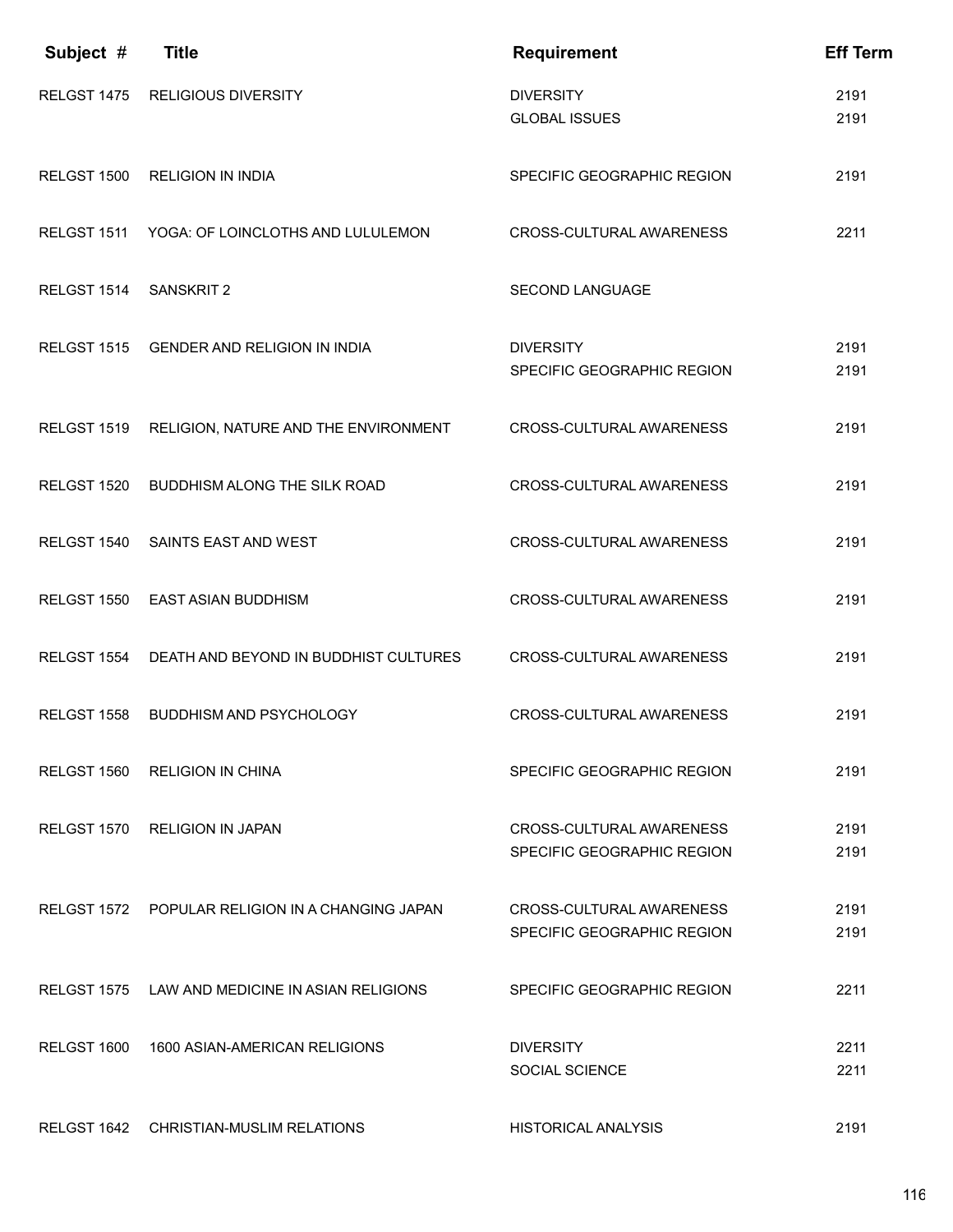| Subject #        | <b>Title</b>                                                                      | <b>Requirement</b>                              | <b>Eff Term</b> |
|------------------|-----------------------------------------------------------------------------------|-------------------------------------------------|-----------------|
| RELGST 1644      | CHRISTIANS, MUSLIMS AND JEWS IN THE MIDDLE A HISTORICAL ANALYSIS                  |                                                 | 2191            |
|                  | RELGST 1665 ANTHROPOLOGY OF RELIGION                                              | CROSS-CULTURAL AWARENESS                        | 2191            |
| RELGST 1680      | MEMORY AND HISTORY IN JEWISH TRADITION                                            | <b>HISTORICAL ANALYSIS</b>                      | 2191            |
| RELGST 1681      | INVENTING ISRAEL: ZIONISM, ANTI-ZIONISM AND PC HISTORICAL ANALYSIS                |                                                 | 2191            |
|                  | RELGST 1710 PERSPECTIVES ON RELIGION                                              | SOCIAL SCIENCE                                  |                 |
|                  | RELGST 1715 FEEDING THE SOUL: FOOD AND GENDER IN RELIGI( CROSS-CULTURAL AWARENESS |                                                 | 2221            |
|                  | RELGST 1722 HEALING, SHAMANISM AND SPIRITUAL POSSESSION CROSS-CULTURAL AWARENESS  |                                                 | 2204            |
|                  | RELGST 1726 HEALING AND HUMANITY                                                  | PHILOSOPHICAL THINKING OR ETHICS                | 2221            |
|                  | RELGST 1760 RELIGION AND RATIONALITY                                              | PHILOSOPHICAL THINKING OR ETHICS                | 2191            |
|                  | RELGST 1762 THE GUIDE OF THE PERPLEXED                                            | PHILOSOPHICAL THINKING OR ETHICS                | 2191            |
| RELGST 1770      | <b>SCIENCE AND RELIGION</b>                                                       | PHILOSOPHICAL THINKING OR ETHICS                | 2191            |
| RELGST 1780      | COMPUTER METHODS IN HUMANITIES                                                    | QUANTITATIVE & FORMAL REASONING                 |                 |
| Subject #        | <b>Title</b>                                                                      | <b>Requirement</b>                              | <b>Eff Term</b> |
| <b>RUSS 0020</b> | <b>ELEMENTARY RUSSIAN 2</b>                                                       | SECOND LANGUAGE                                 |                 |
| <b>RUSS 0030</b> | <b>INTERMEDIATE RUSSIAN 1</b>                                                     | SECOND LANGUAGE                                 |                 |
| <b>RUSS 0090</b> | <b>RUSSIAN FAIRY TALES</b>                                                        | <b>LITERATURE</b><br>SPECIFIC GEOGRAPHIC REGION | 2191            |
| <b>RUSS 0102</b> | ELEMENTARY RUSSIAN 2                                                              | SECOND LANGUAGE                                 | 2191            |
| <b>RUSS 0103</b> | <b>INTERMEDIATE RUSSIAN 1</b>                                                     | SECOND LANGUAGE                                 | 2191            |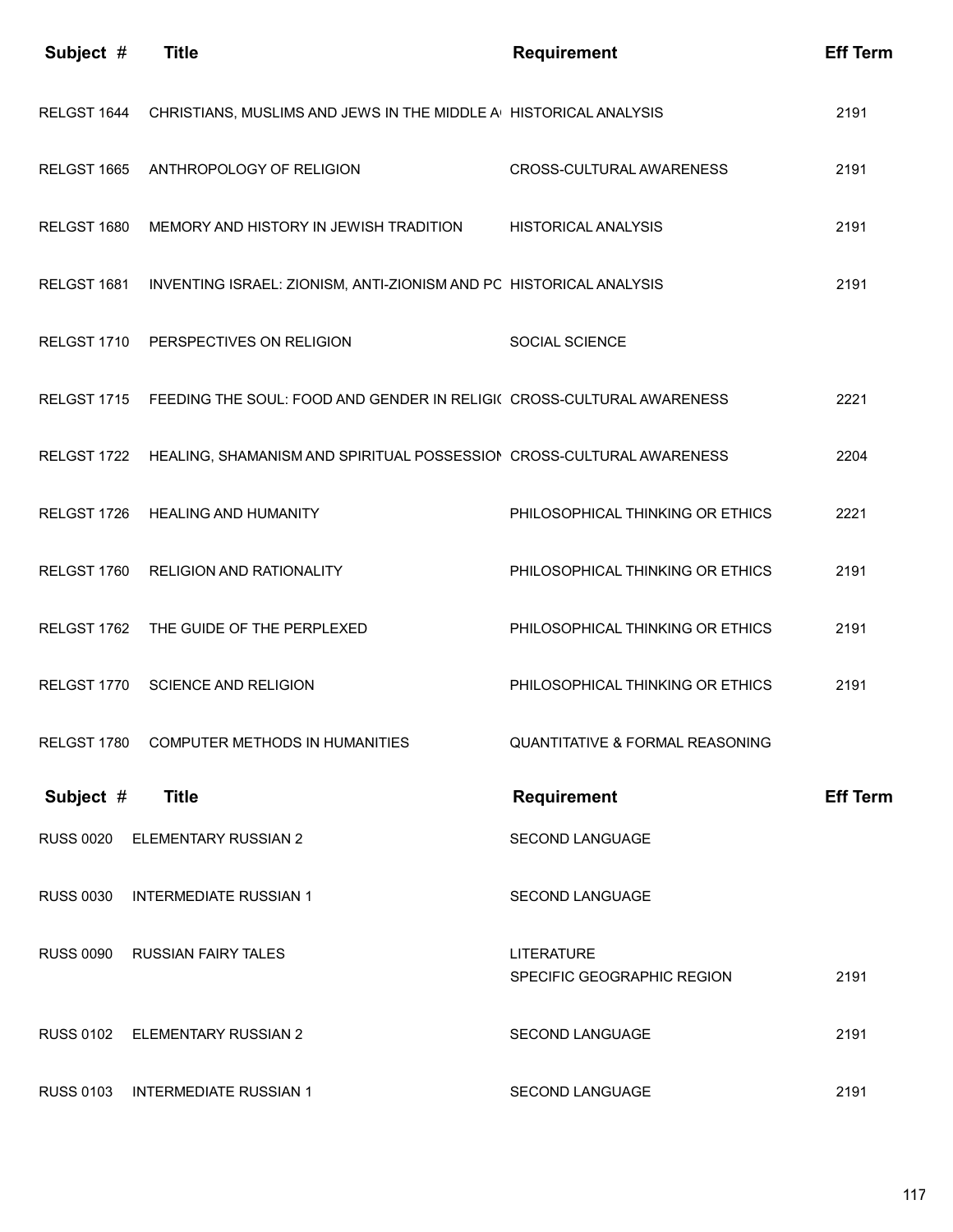| Subject #        | <b>Title</b>                                                           | <b>Requirement</b>                              | <b>Eff Term</b> |
|------------------|------------------------------------------------------------------------|-------------------------------------------------|-----------------|
| <b>RUSS 0210</b> | <b>INTENSIVE BEGINNING RUSSIAN</b>                                     | <b>SECOND LANGUAGE</b>                          |                 |
| <b>RUSS 0325</b> | THE SHORT STORY                                                        | <b>LITERATURE</b>                               |                 |
| <b>RUSS 0590</b> | <b>FORMATIVE MASTERPIECES</b>                                          | <b>LITERATURE</b><br>SPECIFIC GEOGRAPHIC REGION | 2191            |
| <b>RUSS 0770</b> | GIRLHOOD: NABOKOV'S LOLITA & TAYLOR SWIFT                              | LITERATURE                                      | 2211            |
| <b>RUSS 0800</b> | ADULTERY, MURDER, OMNISCIENCE: INTRODUCTION UITERATURE                 | SPECIFIC GEOGRAPHIC REGION                      | 2191            |
| <b>RUSS 0811</b> | MADNESS AND MADMEN IN RUSSIAN CULTURE                                  | <b>LITERATURE</b><br>SPECIFIC GEOGRAPHIC REGION | 2191            |
| <b>RUSS 0860</b> | MODERN RUSSIAN CULTURE                                                 | SPECIFIC GEOGRAPHIC REGION                      | 2201            |
| <b>RUSS 0870</b> | RUSSIAN FILM: EISENSTEIN AND COMPANY                                   | SPECIFIC GEOGRAPHIC REGION<br>THE ARTS          | 2191<br>2191    |
| <b>RUSS 0871</b> | RUSSIAN FILM: STALIN TO PUTIN                                          | SPECIFIC GEOGRAPHIC REGION<br>THE ARTS          | 2191<br>2191    |
| <b>RUSS 1210</b> | MAN AND SUPERMAN IN PHILOSOPHY AND CULTURE LITERATURE                  |                                                 | 2191            |
| <b>RUSS 1310</b> | <b>NABOKOV</b>                                                         | <b>LITERATURE</b>                               | 2191            |
| <b>RUSS 1420</b> | FOURTH-YEAR RUSSIAN: RUSSIAN THROUGH GLOBAL SPECIFIC GEOGRAPHIC REGION |                                                 | 2191            |
| Subject #        | <b>Title</b>                                                           | <b>Requirement</b>                              | <b>Eff Term</b> |
| SA 0110          | <b>VISUAL THINKING</b>                                                 | <b>CREATIVE WORK</b>                            | 2191            |
| SA 0120          | PAINTING STUDIO 1                                                      | <b>CREATIVE WORK</b>                            | 2191            |
| SA 0130          | <b>DRAWING STUDIO 1</b>                                                | <b>CREATIVE WORK</b>                            | 2191            |
| SA 0140          | <b>SCULPTURE STUDIO 1</b>                                              | <b>CREATIVE WORK</b>                            | 2191            |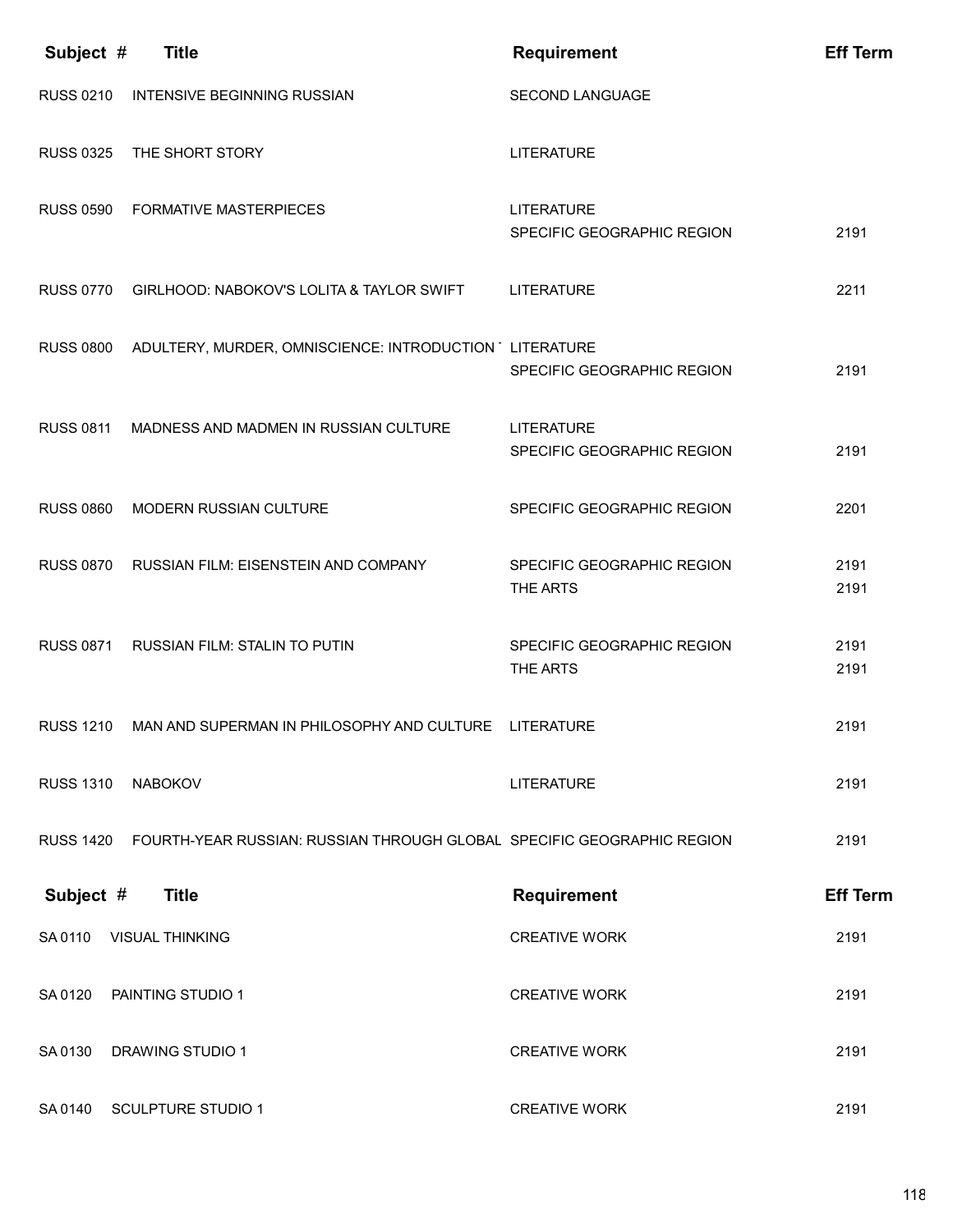| Subject #        | <b>Title</b>                                                               | <b>Requirement</b>                             | <b>Eff Term</b> |
|------------------|----------------------------------------------------------------------------|------------------------------------------------|-----------------|
| SA 0170          | DIGITAL STUDIO: CREATIVE CODING                                            | <b>CREATIVE WORK</b>                           | 2204            |
| SA 0180          | DIGITAL STUDIO: PHOTOGRAHY                                                 | <b>CREATIVE WORK</b>                           | 2191            |
| Subject #        | <b>Title</b>                                                               | <b>Requirement</b>                             | <b>Eff Term</b> |
| SERCRO 0020      | BOSNIAN/CROATIAN/SERBIAN 2                                                 | <b>SECOND LANGUAGE</b>                         | 2191            |
| SERCRO 0030      | BOSNIAN/CROATIAN/SERBIAN 3                                                 | SECOND LANGUAGE                                | 2191            |
| SERCRO 0210      | BEGINNING INTENSIVE CROATIAN                                               | <b>SECOND LANGUAGE</b>                         | 2191            |
| SERCRO 0211      | BEGINNING INTENSIVE SERBIAN                                                | <b>SECOND LANGUAGE</b>                         | 2191            |
| Subject #        | <b>Title</b>                                                               | <b>Requirement</b>                             | <b>Eff Term</b> |
| <b>SLAV 0550</b> | LITERARY MASOCHISM                                                         | <b>LITERATURE</b>                              |                 |
| <b>SLAV 0660</b> | <b>SCI-FI- EAST AND WEST</b>                                               | CROSS-CULTURAL AWARENESS                       | 2191            |
| <b>SLAV 0860</b> | CHERNOBYL MEMORY MUSEUM: CULTURAL REPRESEN SPECIFIC GEOGRAPHIC REGION      | THE ARTS                                       | 2211<br>2211    |
| <b>SLAV 0880</b> | VAMPIRE: BLOOD AND EMPIRE                                                  | SPECIFIC GEOGRAPHIC REGION                     | 2191            |
| <b>SLAV 1050</b> | COMPUTATIONAL METHODS IN THE HUMANITIES                                    | <b>QUANTITATIVE &amp; FORMAL REASONING</b>     |                 |
| <b>SLAV 1135</b> | ORTHODOX CHRISTIANITY                                                      | CROSS-CULTURAL AWARENESS                       | 2191            |
| <b>SLAV 1225</b> | BEHIND BARS: CROSS CULTURAL REPRESENTATIONS (CROSS-CULTURAL AWARENESS      | <b>LITERATURE</b>                              | 2191            |
| <b>SLAV 1320</b> | PITTSBURGH, DIASPORA, MIGRATION: SLAVIC AND EAS SPECIFIC GEOGRAPHIC REGION |                                                | 2214            |
| <b>SLAV 1850</b> | UNDERSTANDING THE BALKANS: INTRODUCTION TO B. CROSS-CULTURAL AWARENESS     |                                                | 2204            |
|                  |                                                                            | <b>DIVERSITY</b><br>SPECIFIC GEOGRAPHIC REGION | 2204<br>2204    |
| Subject #        | <b>Title</b>                                                               | <b>Requirement</b>                             | <b>Eff Term</b> |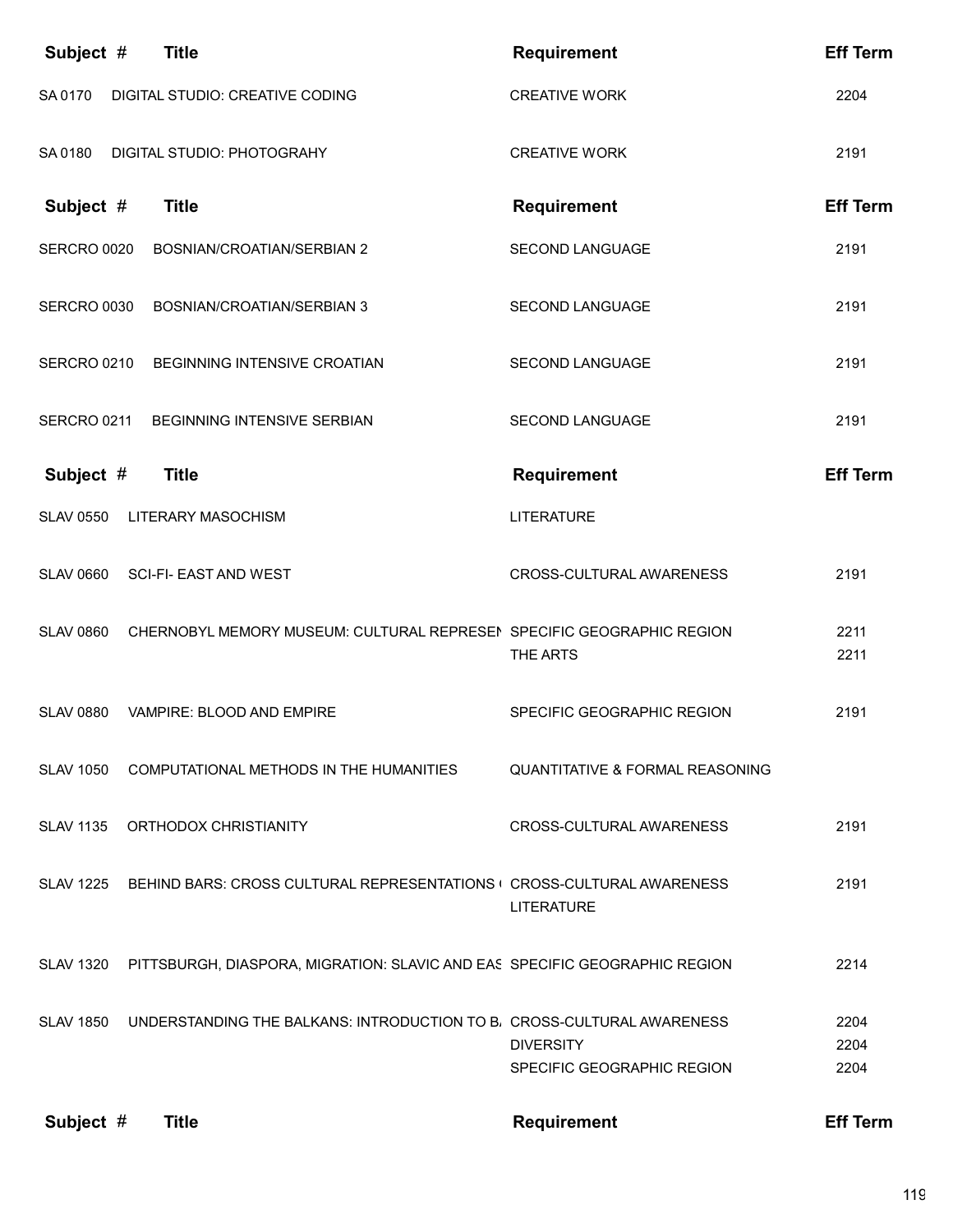| Subject #   | <b>Title</b>                                        | <b>Requirement</b>                                                                | <b>Eff Term</b> |
|-------------|-----------------------------------------------------|-----------------------------------------------------------------------------------|-----------------|
| SLOVAK 0020 | ELEMENTARY SLOVAK 2                                 | SECOND LANGUAGE                                                                   |                 |
| SLOVAK 0210 | BEGINNING INTENSIVE SLOVAK                          | <b>SECOND LANGUAGE</b>                                                            | 2191            |
| SLOVAK 0380 | SLOVAK TRANSATLANTIC CULTURES                       | <b>LITERATURE</b>                                                                 |                 |
|             | SLOVAK 0890 SLOVAK, CZECH AND CENTRAL EUROPEAN FILM | SPECIFIC GEOGRAPHIC REGION<br>THE ARTS                                            | 2191<br>2194    |
| Subject #   | <b>Title</b>                                        | <b>Requirement</b>                                                                | <b>Eff Term</b> |
| SOC 0005    | <b>SOCIETIES</b>                                    | <b>GLOBAL ISSUES</b>                                                              | 2191            |
| SOC 0007    | <b>SOCIAL PROBLEMS</b>                              | <b>DIVERSITY</b><br><b>SOCIAL SCIENCE</b>                                         | 2191<br>2191    |
| SOC 0010    | INTRODUCTION TO SOCIOLOGY                           | SOCIAL SCIENCE                                                                    |                 |
| SOC 0140    | CLASSICAL SOCIOLOGICAL THEORY                       | SOCIAL SCIENCE                                                                    | 2191            |
| SOC 0150    | SOCIAL THEORY                                       | SOCIAL SCIENCE                                                                    |                 |
| SOC 0312    | SCIENCE IN SOCIETY                                  | SOCIAL SCIENCE                                                                    |                 |
|             | SOC 0317 GLOBALIZATION                              | <b>GLOBAL ISSUES</b><br>SOCIAL SCIENCE                                            | 2191            |
|             | SOC 0333 IDEOLOGIES AND SOCIAL CHANGE               | <b>HISTORICAL ANALYSIS</b><br><b>SOCIAL SCIENCE</b><br>SPECIFIC GEOGRAPHIC REGION | 2191<br>2191    |
|             | SOC 0352 SOCIAL MOVEMENTS                           | <b>DIVERSITY</b><br><b>SOCIAL SCIENCE</b>                                         | 2191<br>2191    |
|             | SOC 0432 WEALTH AND POWER                           | SOCIAL SCIENCE                                                                    |                 |
|             | SOC 0436 SOCIAL ASPECTS OF SEXUALITY                | <b>DIVERSITY</b><br>SOCIAL SCIENCE                                                | 2191<br>2191    |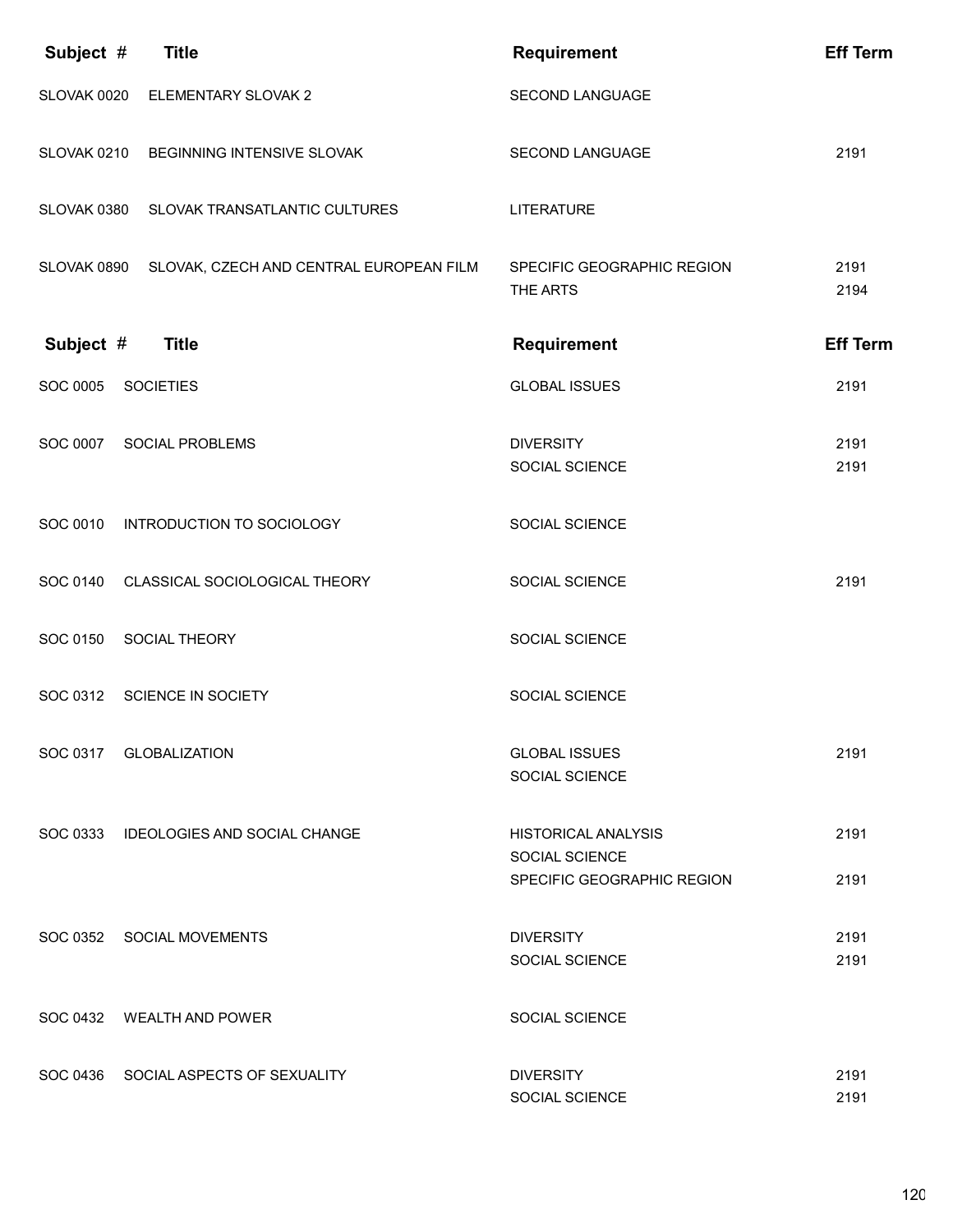| Subject # | <b>Title</b>                                                                        | <b>Requirement</b>                                                              | <b>Eff Term</b> |
|-----------|-------------------------------------------------------------------------------------|---------------------------------------------------------------------------------|-----------------|
| SOC 0438  | SOCIOLOGY OF THE FAMILY                                                             | SOCIAL SCIENCE                                                                  | 2191            |
|           | SOC 0444 URBAN SOCIOLOGY                                                            | <b>DIVERSITY</b><br><b>SOCIAL SCIENCE</b>                                       | 2191<br>2191    |
| SOC 0446  | SOCIOLOGY OF GENDER                                                                 | SOCIAL SCIENCE                                                                  |                 |
|           | SOC 0471 DEVIANCE AND SOCIAL CONTROL                                                | SOCIAL SCIENCE                                                                  |                 |
|           | SOC 0473 GLOBALIZATION AND HEALTH                                                   | <b>GLOBAL ISSUES</b><br>SOCIAL SCIENCE                                          | 2191            |
| SOC 0713  | <b>ASIA NOW</b>                                                                     | <b>GLOBAL ISSUES</b>                                                            | 2211            |
| SOC 1107  | CULTURAL SOCIOLOGY                                                                  | <b>DIVERSITY</b><br>SOCIAL SCIENCE                                              | 2191<br>2191    |
|           | SOC 1114 QUALITATIVE RESEARCH METHODS                                               | SOCIAL SCIENCE                                                                  | 2191            |
|           | SOC 1115 GLOBAL CHANGE AND MODERN LIFE                                              | <b>GLOBAL ISSUES</b>                                                            | 2191            |
|           | SOC 1119 GLOBAL PERSPECTIVE ON POPULAR CULTURE                                      | <b>GLOBAL ISSUES</b>                                                            | 2191            |
|           | SOC 1219 SOCIAL NETWORKS                                                            | QUANTITATIVE & FORMAL REASONING                                                 |                 |
|           | SOC 1227 REBELLION AGAINST AUTHORITY`                                               | SOCIAL SCIENCE                                                                  | 2191            |
|           | SOC 1279 RACISM AND RACIST MOVEMENTS                                                | SOCIAL SCIENCE                                                                  |                 |
|           | SOC 1312 PITTSBURGH, DIASPORA, MIGRATION: SLAVIC AND EAS SPECIFIC GEOGRAPHIC REGION |                                                                                 | 2214            |
|           | SOC 1317 SOCIOLOGY OF LITERATURE                                                    | CROSS-CULTURAL AWARENESS<br>SOCIAL SCIENCE                                      | 2191<br>2191    |
| SOC 1319  | <b>IMMIGRATION</b>                                                                  | CROSS-CULTURAL AWARENESS<br><b>HISTORICAL ANALYSIS</b><br><b>SOCIAL SCIENCE</b> | 2191<br>2191    |
|           |                                                                                     | SPECIFIC GEOGRAPHIC REGION                                                      | 2191            |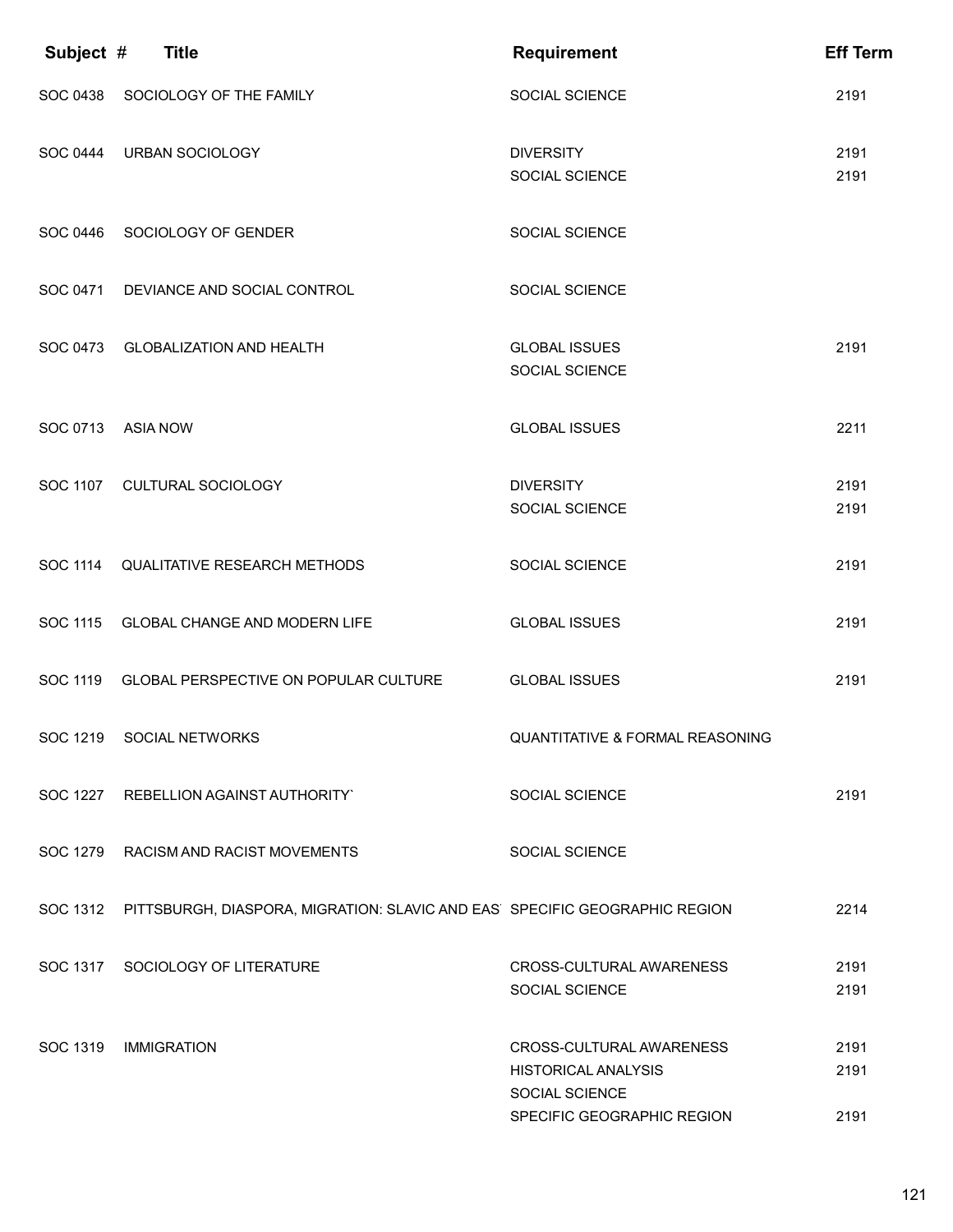| Subject # | <b>Title</b>                                                     | <b>Requirement</b>                                                                     | <b>Eff Term</b>              |
|-----------|------------------------------------------------------------------|----------------------------------------------------------------------------------------|------------------------------|
|           | SOC 1324 SOCIAL PROBLEMS AND MORAL CRUSADES                      | <b>DIVERSITY</b><br>SOCIAL SCIENCE                                                     | 2191<br>2191                 |
| SOC 1325  | TWO CENTURIES OF DEMOCRATIZATION                                 | <b>GLOBAL ISSUES</b><br><b>HISTORICAL ANALYSIS</b><br>PHILOSOPHICAL THINKING OR ETHICS | 2191<br>2191<br>2191         |
| SOC 1359  | CONTEMPORARY ARAB SOCIETY                                        | CROSS-CULTURAL AWARENESS<br>SPECIFIC GEOGRAPHIC REGION                                 | 2191<br>2191                 |
|           | SOC 1360 PEACE MOVEMENTS AND PEACE EDUCATION                     | <b>HISTORICAL ANALYSIS</b><br><b>SOCIAL SCIENCE</b>                                    | 2191                         |
| SOC 1362  | REVOLUTIONARY SOCIAL MOVEMENTS                                   | CROSS-CULTURAL AWARENESS                                                               | 2191                         |
|           | SOC 1364 RACE AROUND THE WORLD                                   | CROSS-CULTURAL AWARENESS<br><b>DIVERSITY</b><br><b>GLOBAL ISSUES</b><br>SOCIAL SCIENCE | 2191<br>2191<br>2191<br>2191 |
| SOC 1386  | <b>FRENCH REVOLUTION</b>                                         | <b>GLOBAL ISSUES</b><br><b>HISTORICAL ANALYSIS</b><br>SPECIFIC GEOGRAPHIC REGION       | 2191<br>2191<br>2191         |
| SOC 1405  | RELIGION AND SEXUALITY                                           | <b>DIVERSITY</b><br><b>HISTORICAL ANALYSIS</b>                                         | 2191<br>2191                 |
|           | SOC 1415 RELIGIOUS DIVERSITY                                     | <b>DIVERSITY</b><br><b>GLOBAL ISSUES</b>                                               | 2191<br>2191                 |
|           | SOC 1416 SEX, GENDER, SEXUALITY AND THE BRAIN SCIENCES DIVERSITY | SOCIAL SCIENCE                                                                         | 2191<br>2191                 |
| SOC 1421  | BODY POLITICS: TECHNOLOGIES, DISABILITY, DIFFEREI SOCIAL SCIENCE |                                                                                        | 2211                         |
|           | SOC 1437 COMMUNITY AND TOURISM ANALYSIS                          | SOCIAL SCIENCE<br>SPECIFIC GEOGRAPHIC REGION                                           | 2191                         |
|           | SOC 1440 EXPERIENCING GLOBALIZATION DIVERSITY                    | <b>DIVERSITY</b><br>SOCIAL SCIENCE                                                     | 2191<br>2191                 |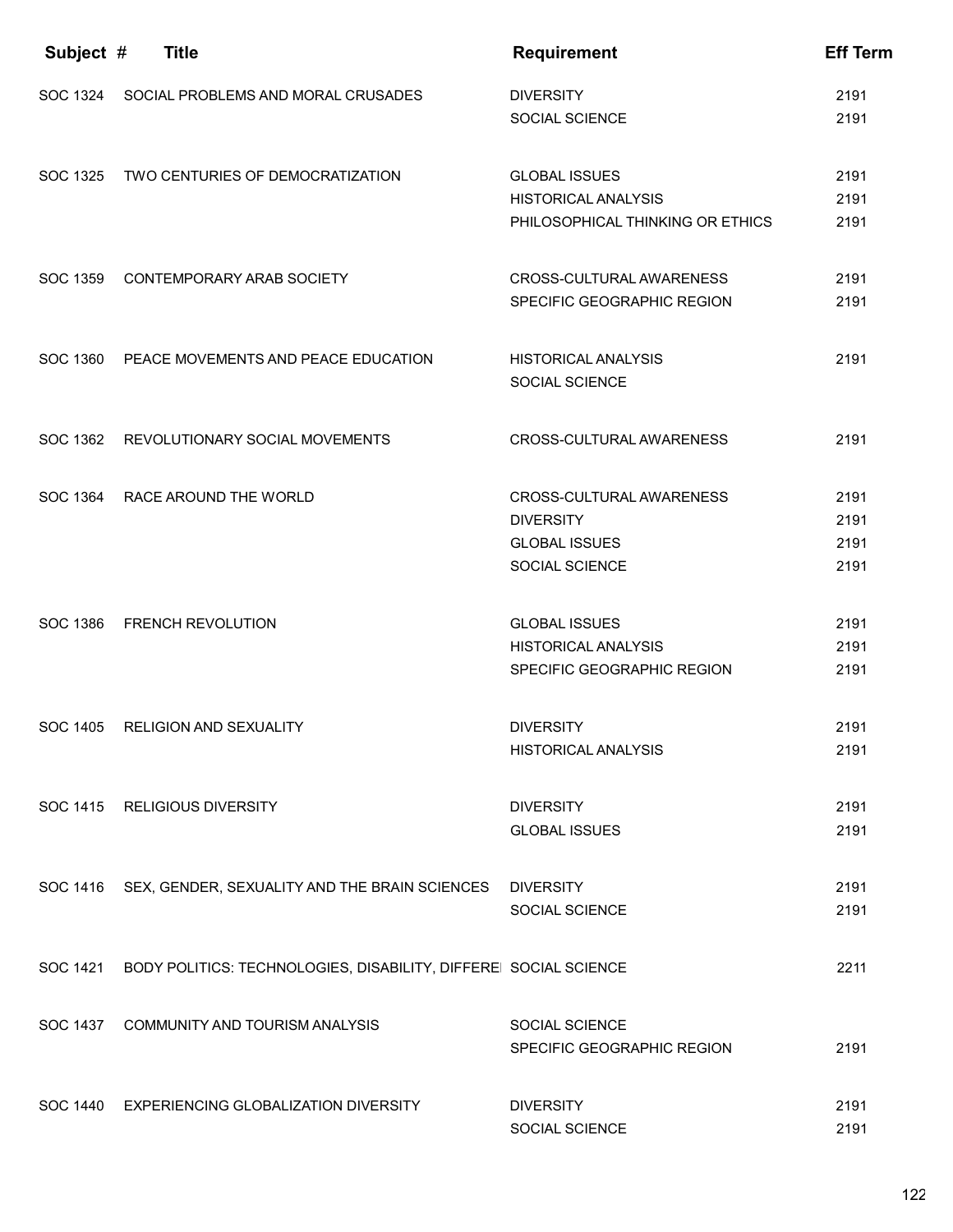| Subject # | <b>Title</b>                            | <b>Requirement</b>                                                   | <b>Eff Term</b>      |
|-----------|-----------------------------------------|----------------------------------------------------------------------|----------------------|
| SOC 1445  | SOCIETY AND THE ENVIRONMENT             | <b>GLOBAL ISSUES</b><br>SOCIAL SCIENCE                               | 2191<br>2191         |
| SOC 1446  | CONSUMPTION AND EVERYDAY LIFE           | <b>GLOBAL ISSUES</b><br><b>HISTORICAL ANALYSIS</b><br>SOCIAL SCIENCE | 2191<br>2191<br>2191 |
|           | SOC 1448 WORKING WOMEN                  | <b>DIVERSITY</b><br>SOCIAL SCIENCE                                   | 2191<br>2191         |
| SOC 1450  | <b>HEALTH AND ILLNESS</b>               | <b>DIVERSITY</b><br>SOCIAL SCIENCE                                   | 2191<br>2191         |
| SOC 1488  | HISTORY OF MEDICINE AND HEALTH CARE     | <b>HISTORICAL ANALYSIS</b>                                           | 2191                 |
| SOC 1706  | <b>TAIWAN DIASPORA</b>                  | <b>GLOBAL ISSUES</b><br>SOCIAL SCIENCE                               | 2211<br>2211         |
| SOC 1717  | MODERN TAIWAN: 1500-1980                | <b>HISTORICAL ANALYSIS</b><br>SPECIFIC GEOGRAPHIC REGION             | 2211<br>2211         |
| SOC 1771  | KINSHIP AND THE FAMILY                  | SOCIAL SCIENCE                                                       |                      |
| Subject # | <b>Title</b>                            | <b>Requirement</b>                                                   | <b>Eff Term</b>      |
|           | SPAN 0002 ELEMENTARY SPANISH 2          | <b>SECOND LANGUAGE</b>                                               |                      |
|           | SPAN 0003 INTERMEDIATE SPANISH 3        | <b>SECOND LANGUAGE</b>                                               |                      |
|           | SPAN 0008 INTERMEDIATE SPANISH READINGS | <b>SECOND LANGUAGE</b>                                               |                      |
|           | SPAN 0015 INTENSIVE ELEMENTARY SPANISH  | SECOND LANGUAGE                                                      |                      |
|           | SPAN 0082 LATIN AMERICA TODAY           | SPECIFIC GEOGRAPHIC REGION                                           | 2191                 |
|           | SPAN 0102 ELEMENTARY SPANISH 2          | <b>SECOND LANGUAGE</b>                                               | 2191                 |
|           | SPAN 0115 INTENSIVE ELEMENTARY SPANISH  | SECOND LANGUAGE                                                      |                      |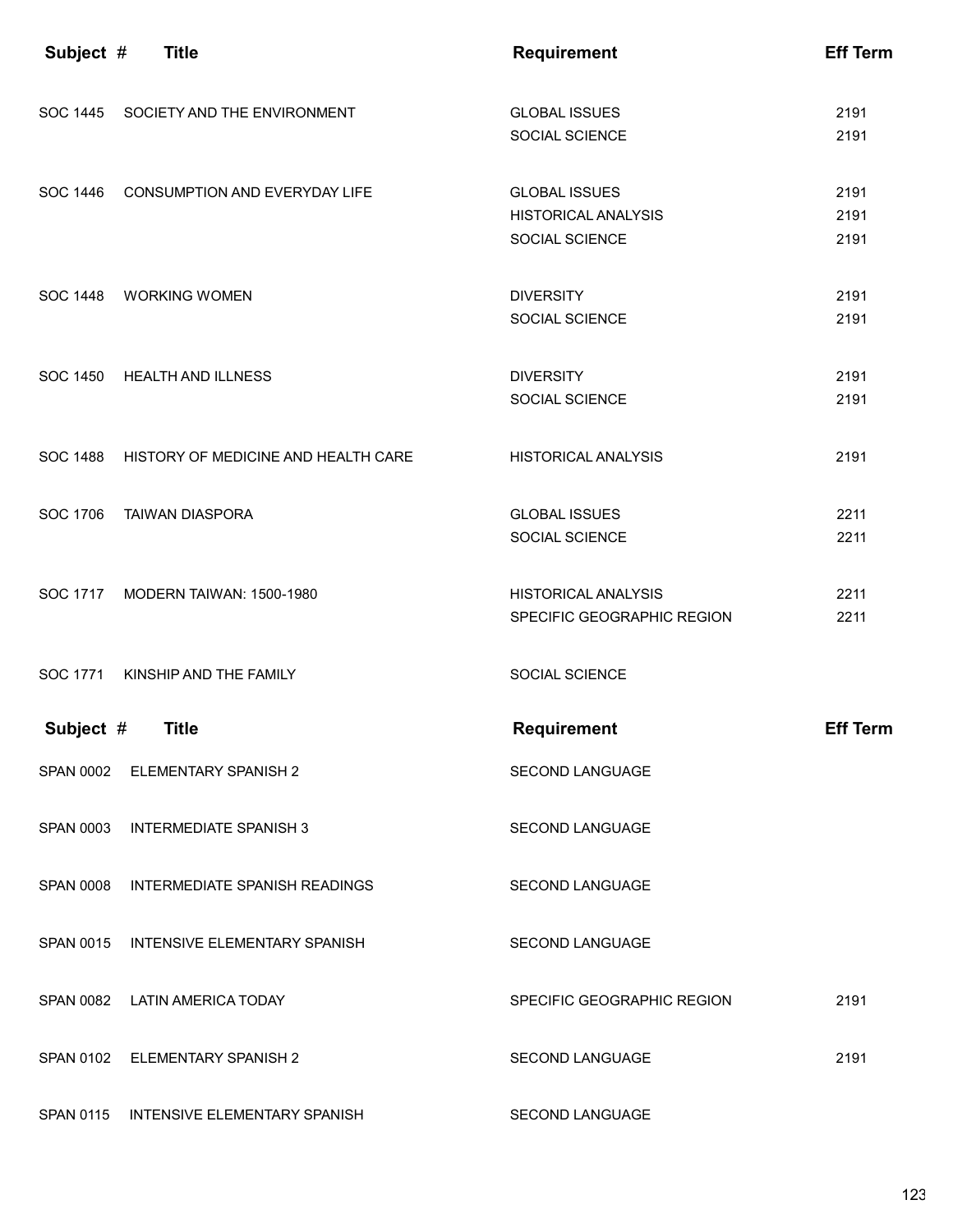| Subject #        | <b>Title</b>                                                                       | Requirement                                                                       | <b>Eff Term</b>      |
|------------------|------------------------------------------------------------------------------------|-----------------------------------------------------------------------------------|----------------------|
| <b>SPAN 1250</b> | <b>HISPANIC CIVILIZATIONS</b>                                                      | <b>HISTORICAL ANALYSIS</b><br>SPECIFIC GEOGRAPHIC REGION                          | 2191<br>2191         |
|                  | SPAN 1260 SURVEY OF SPANISH LITERATURE                                             | <b>LITERATURE</b>                                                                 |                      |
|                  | SPAN 1280 SURVEY OF LATIN AMERICAN LITERATURE                                      | LITERATURE                                                                        |                      |
|                  | SPAN 1413 SHORT STORY IN SPANISH AMERICA                                           | <b>LITERATURE</b><br>SPECIFIC GEOGRAPHIC REGION                                   | 2191<br>2191         |
|                  | SPAN 1414 THEATER AND PERFORMANCE IN LATIN AMERICA                                 | <b>CROSS-CULTURAL AWARENESS</b><br><b>DIVERSITY</b><br>SPECIFIC GEOGRAPHIC REGION | 2191<br>2191<br>2191 |
|                  | SPAN 1417 LATIN AMERICAN FILM AND MEDIA                                            | <b>DIVERSITY</b><br>SPECIFIC GEOGRAPHIC REGION<br>THE ARTS                        | 2191<br>2191<br>2191 |
|                  | SPAN 1418 VIOLENT VISIONS: REPRESENTATIONS AND AESTHETI( DIVERSITY                 | SPECIFIC GEOGRAPHIC REGION<br>THE ARTS                                            | 2191<br>2191<br>2191 |
| <b>SPAN 1419</b> | DRUGS, MONEY AND VIOLENCE: NARCO-CULTURE IN L DIVERSITY                            | SPECIFIC GEOGRAPHIC REGION<br>THE ARTS                                            | 2191<br>2191<br>2191 |
|                  | SPAN 1421 POPULAR CULTURE IN LATINO AMERICA                                        | CROSS-CULTURAL AWARENESS<br><b>DIVERSITY</b>                                      | 2211<br>2211         |
|                  | SPAN 1422 MEXICAN LITERATURE, ARTS AND CULTURE                                     | <b>LITERATURE</b><br>SPECIFIC GEOGRAPHIC REGION<br>THE ARTS                       | 2204<br>2204<br>2204 |
|                  | SPAN 1423 SEXUAL DIVERSITY IN LATIN AMERICAN LITERATURE A CROSS-CULTURAL AWARENESS | <b>LITERATURE</b><br>SPECIFIC GEOGRAPHIC REGION                                   | 2191<br>2191<br>2191 |
|                  | SPAN 1426 LITERATURE OF THE SOUTHERN CONE COUNTRIES                                | <b>LITERATURE</b><br>SPECIFIC GEOGRAPHIC REGION                                   | 2191<br>2191         |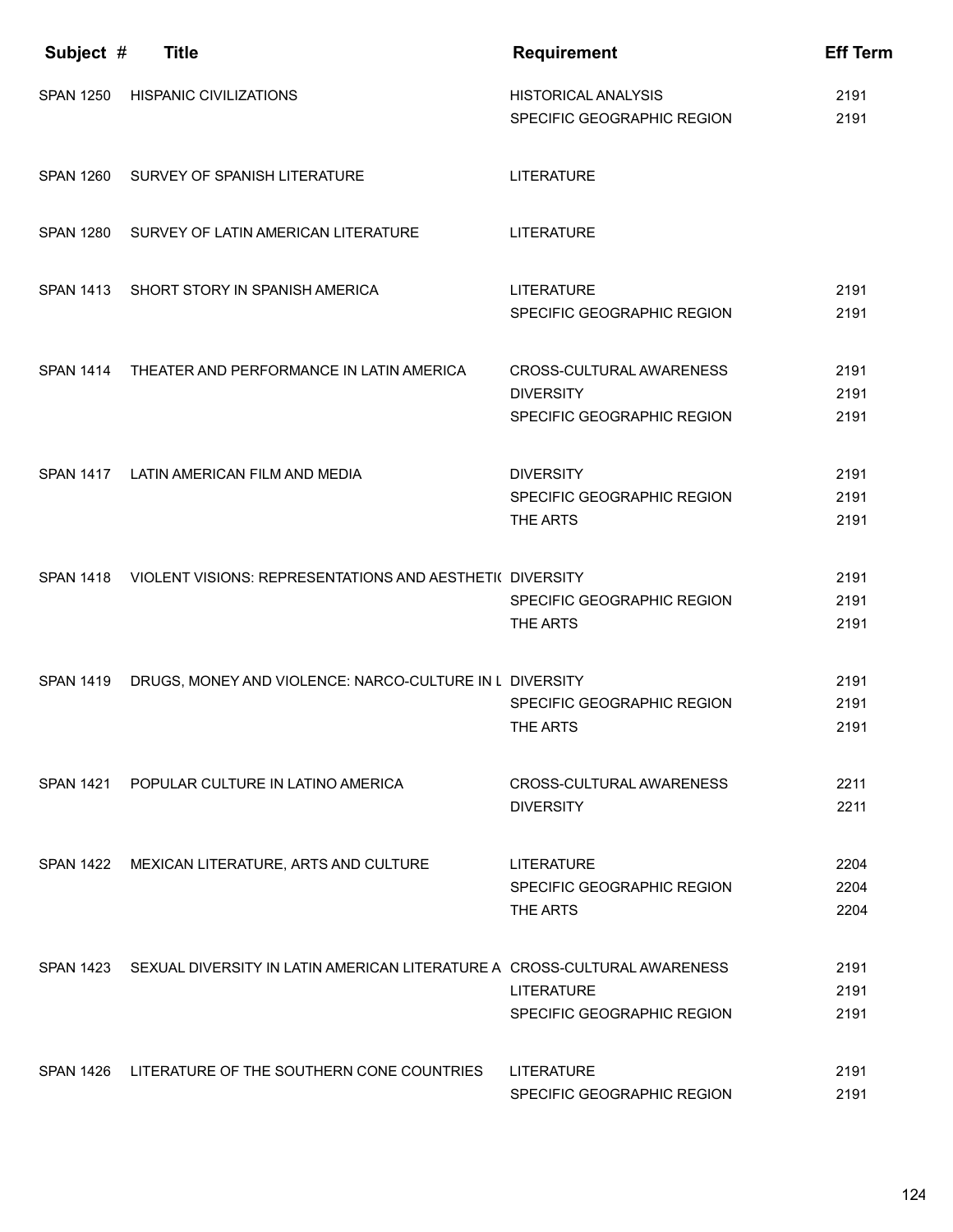| Subject #        | <b>Title</b>                                                                     | <b>Requirement</b>         | <b>Eff Term</b> |
|------------------|----------------------------------------------------------------------------------|----------------------------|-----------------|
| <b>SPAN 1427</b> | TRANSATLANTIC HISPANIC LITERATURE AND CULTURE CROSS-CULTURAL AWARENESS           |                            | 2204            |
|                  |                                                                                  | LITERATURE                 | 2204            |
|                  |                                                                                  | SPECIFIC GEOGRAPHIC REGION | 2204            |
| <b>SPAN 1436</b> | NATURE AND THE ENVIRONMENT IN HISPANIC LITERAT GLOBAL ISSUES                     |                            | 2221            |
|                  |                                                                                  | LITERATURE                 | 2221            |
| <b>SPAN 1439</b> | QUEER MEXICO                                                                     | CROSS-CULTURAL AWARENESS   | 2201            |
|                  |                                                                                  | <b>DIVERSITY</b>           | 2201            |
|                  |                                                                                  | THE ARTS                   | 2204            |
| <b>SPAN 1442</b> | INDIOS CHINOS, INCA WITCHES, AFRICAN HEALERS, C CROSS-CULTURAL AWARENESS         |                            | 2201            |
|                  |                                                                                  | <b>DIVERSITY</b>           | 2201            |
|                  |                                                                                  | SPECIFIC GEOGRAPHIC REGION | 2204            |
| <b>SPAN 1453</b> | AVANT GARDE MOVEMENTS IN LATIN AMERICA                                           | <b>LITERATURE</b>          | 2204            |
|                  |                                                                                  | SPECIFIC GEOGRAPHIC REGION | 2204            |
|                  |                                                                                  | THE ARTS                   | 2204            |
| <b>SPAN 1455</b> | <b>BORDER STUDIES</b>                                                            | CROSS-CULTURAL AWARENESS   | 2191            |
|                  |                                                                                  | LITERATURE                 | 2191            |
|                  |                                                                                  | THE ARTS                   | 2191            |
| <b>SPAN 1459</b> | MAPPING THE FEMALE BODY: A CULTURAL APPROACH CROSS-CULTURAL AWARENESS            |                            | 2204            |
| <b>SPAN 1463</b> | <b>BORGES</b>                                                                    | <b>LITERATURE</b>          | 2191            |
|                  |                                                                                  | SPECIFIC GEOGRAPHIC REGION | 2191            |
|                  | SPAN 1464 NICOLAS GUILLEN: RACE, WRITING AND REVOLUTION DIVERSITY                |                            | 2191            |
|                  |                                                                                  | <b>HISTORICAL ANALYSIS</b> | 2191            |
|                  |                                                                                  | <b>LITERATURE</b>          | 2191            |
|                  |                                                                                  | SPECIFIC GEOGRAPHIC REGION | 2191            |
|                  | SPAN 1470 THE INCAS: ANDEAN INDIGENOUS PEOPLES AND SPAN CROSS-CULTURAL AWARENESS |                            | 2191            |
|                  |                                                                                  | <b>HISTORICAL ANALYSIS</b> | 2191            |
|                  |                                                                                  | SPECIFIC GEOGRAPHIC REGION | 2191            |
| <b>SPAN 1480</b> | US LATINX CULTURAL STUDIES                                                       | <b>LITERATURE</b>          | 2214            |
|                  | SPAN 1707 AFRICAN PRESENCE IN LATIN AMERICAN LITERATURE CROSS-CULTURAL AWARENESS |                            | 2191            |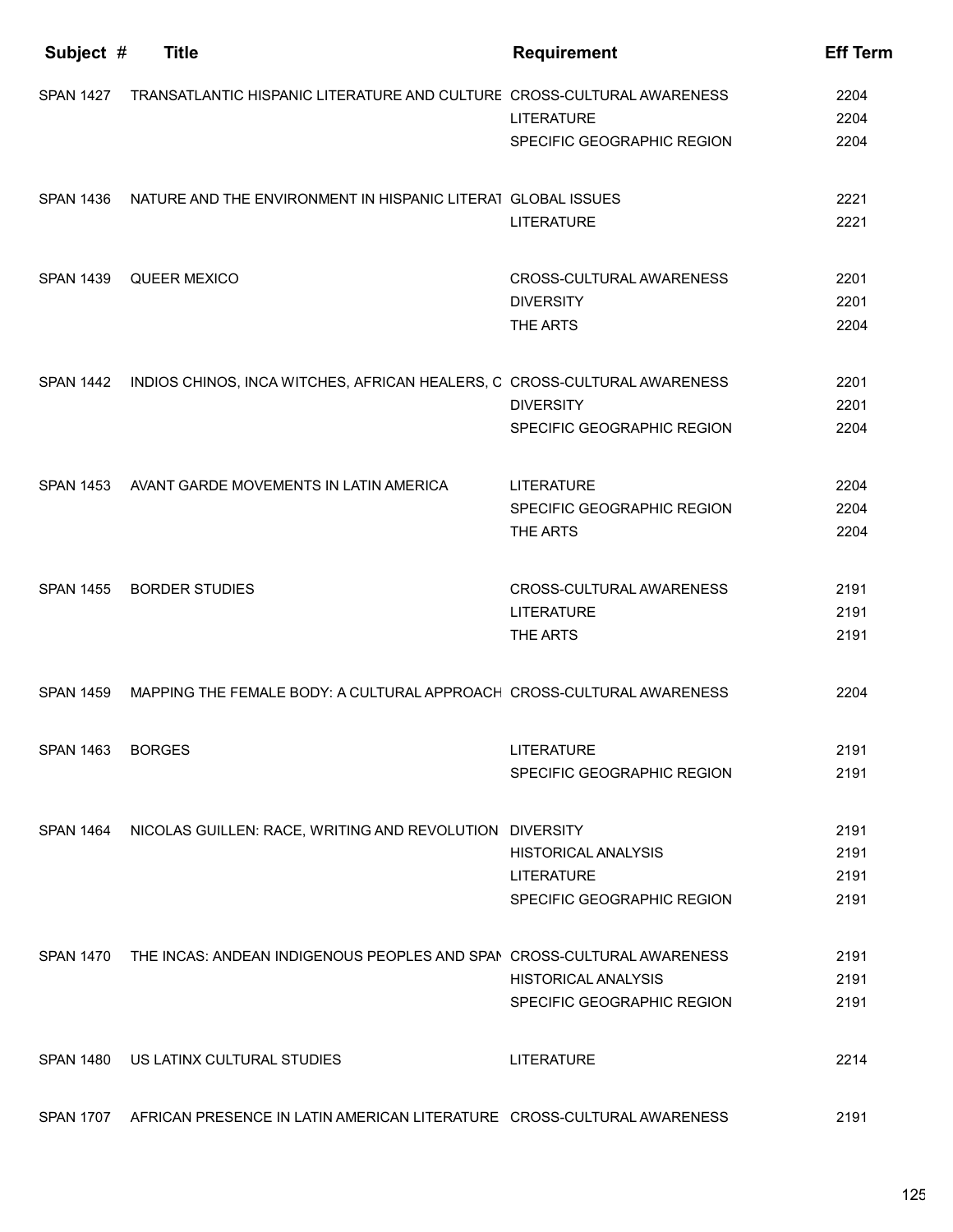| Subject #<br><b>Title</b>                                                           | <b>Requirement</b>              | <b>Eff Term</b> |
|-------------------------------------------------------------------------------------|---------------------------------|-----------------|
| <b>STAT 0200</b><br><b>BASIC APPLIED STATISTICS</b>                                 | QUANTITATIVE & FORMAL REASONING |                 |
| STATISTICS IN THE MODERN WORLD<br><b>STAT 0800</b>                                  | QUANTITATIVE & FORMAL REASONING |                 |
| <b>STAT 1000</b><br>APPLIED STATISTICAL METHODS                                     | QUANTITATIVE & FORMAL REASONING |                 |
| Subject #<br><b>Title</b>                                                           | <b>Requirement</b>              | <b>Eff Term</b> |
| SWAHIL 0102<br>SWAHILI 2                                                            | SECOND LANGUAGE                 |                 |
| SWAHIL 0103<br>SWAHILI 3                                                            | SECOND LANGUAGE                 |                 |
| SWAHIL 0104<br>SWAHILI 4                                                            | SECOND LANGUAGE                 |                 |
| SWAHIL 1615<br>SWAHILI COASTAL CULTURE: GATEWAY TO AFRICA  CROSS-CULTURAL AWARENESS | SPECIFIC GEOGRAPHIC REGION      | 2191<br>2191    |
| Subject #<br><b>Title</b>                                                           | <b>Requirement</b>              | <b>Eff Term</b> |
| <b>SWE 0102</b><br>SWEDISH 2                                                        | SECOND LANGUAGE                 |                 |
| <b>SWE 0103</b><br>SWEDISH <sub>3</sub>                                             | SECOND LANGUAGE                 |                 |
| <b>SWE 0104</b><br>SWEDISH 4                                                        | <b>SECOND LANGUAGE</b>          |                 |
| SWE 1615 SWEDEN FROM VIKINGS TO NOW                                                 | SPECIFIC GEOGRAPHIC REGION      | 2191            |
| Subject #<br><b>Title</b>                                                           | <b>Requirement</b>              | <b>Eff Term</b> |
| <b>THEA 0375</b><br><b>INTRODUCTION TO OPERA</b>                                    | THE ARTS                        |                 |
| <b>THEA 0505</b><br><b>ENJOY PERFORMANCES</b>                                       | <b>DIVERSITY</b><br>THE ARTS    | 2204            |
| <b>THEA 0804</b><br>THEATRE AND COLLABORATION                                       | <b>CREATIVE WORK</b>            | 2191            |
| <b>THEA 0810</b><br>INTRODUCTION TO DRAMATIC ART                                    | <b>LITERATURE</b>               |                 |
|                                                                                     |                                 |                 |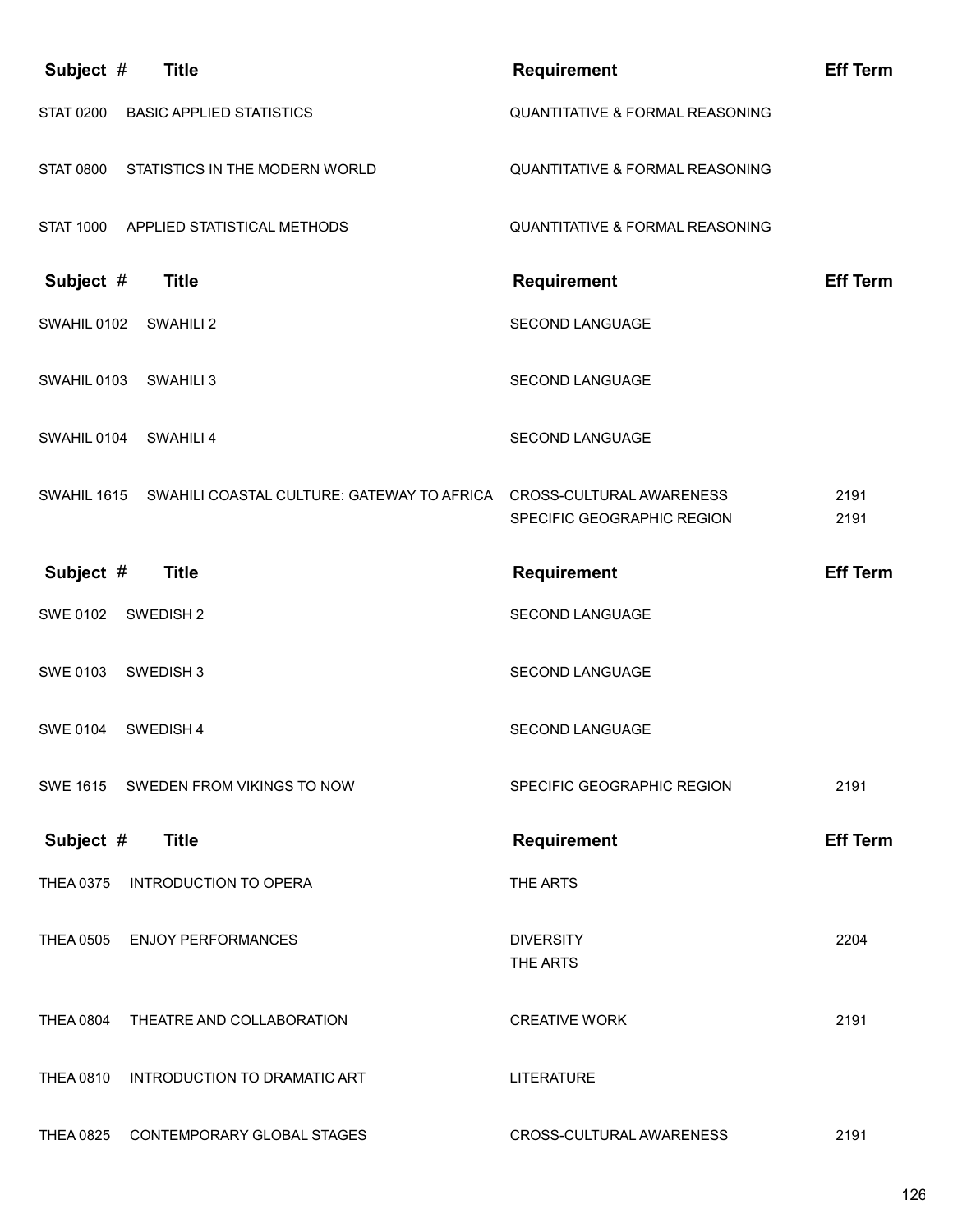| Subject #          | <b>Title</b>                                    | <b>Requirement</b>                                                         | <b>Eff Term</b>      |
|--------------------|-------------------------------------------------|----------------------------------------------------------------------------|----------------------|
| <b>THEA 0825</b>   | CONTEMPORARY GLOBAL STAGES                      | <b>GLOBAL ISSUES</b><br>THE ARTS                                           | 2191                 |
| <b>THEA 0830</b>   | INTRODUCTION TO PERFORMANCE                     | <b>CREATIVE WORK</b>                                                       | 2191                 |
| <b>THEA 0840</b>   | INTRODUCTION TO THEATRE DESIGN                  | <b>CREATIVE WORK</b>                                                       | 2191                 |
| <b>THEA 0850</b>   | INTRODUCTION TO SHAKESPEARE                     | <b>LITERATURE</b>                                                          |                      |
| THEA 1102 ACTING 1 |                                                 | <b>CREATIVE WORK</b>                                                       | 2214                 |
|                    | THEA 1112 CONTEMPORARY BLACK FEMALE PLAYWRIGHTS | <b>DIVERSITY</b><br>THE ARTS                                               | 2204<br>2204         |
| <b>THEA 1341</b>   | WORLD THEATRE: 500 BCE TO 1640                  | CROSS-CULTURAL AWARENESS<br><b>DIVERSITY</b><br><b>HISTORICAL ANALYSIS</b> | 2191<br>2211<br>2191 |
|                    | THEA 1342 WORLD THEATRE: 1640 TO 1890           | CROSS-CULTURAL AWARENESS<br><b>DIVERSITY</b><br><b>HISTORICAL ANALYSIS</b> | 2191<br>2211<br>2191 |
| <b>THEA 1343</b>   | WORLD THEATRE: 1890 - PRESENT                   | CROSS-CULTURAL AWARENESS<br><b>LITERATURE</b><br>THE ARTS                  | 2191                 |
| Subject #          | <b>Title</b>                                    | <b>Requirement</b>                                                         | <b>Eff Term</b>      |
| TURKSH 0102        | <b>TURKISH 2</b>                                | SECOND LANGUAGE                                                            |                      |
| TURKSH 0103        | <b>TURKISH 3</b>                                | SECOND LANGUAGE                                                            |                      |
| TURKSH 0104        | <b>TURKISH 4</b>                                | SECOND LANGUAGE                                                            |                      |
| TURKSH 1615        | TURKISH CULTURE AND SOCIETY                     | CROSS-CULTURAL AWARENESS<br>SPECIFIC GEOGRAPHIC REGION                     | 2191<br>2191         |
| Subject #          | <b>Title</b>                                    | <b>Requirement</b>                                                         | <b>Eff Term</b>      |
| UKRAIN 0020        | ELEMENTARY UKRAINIAN 2                          | SECOND LANGUAGE                                                            |                      |